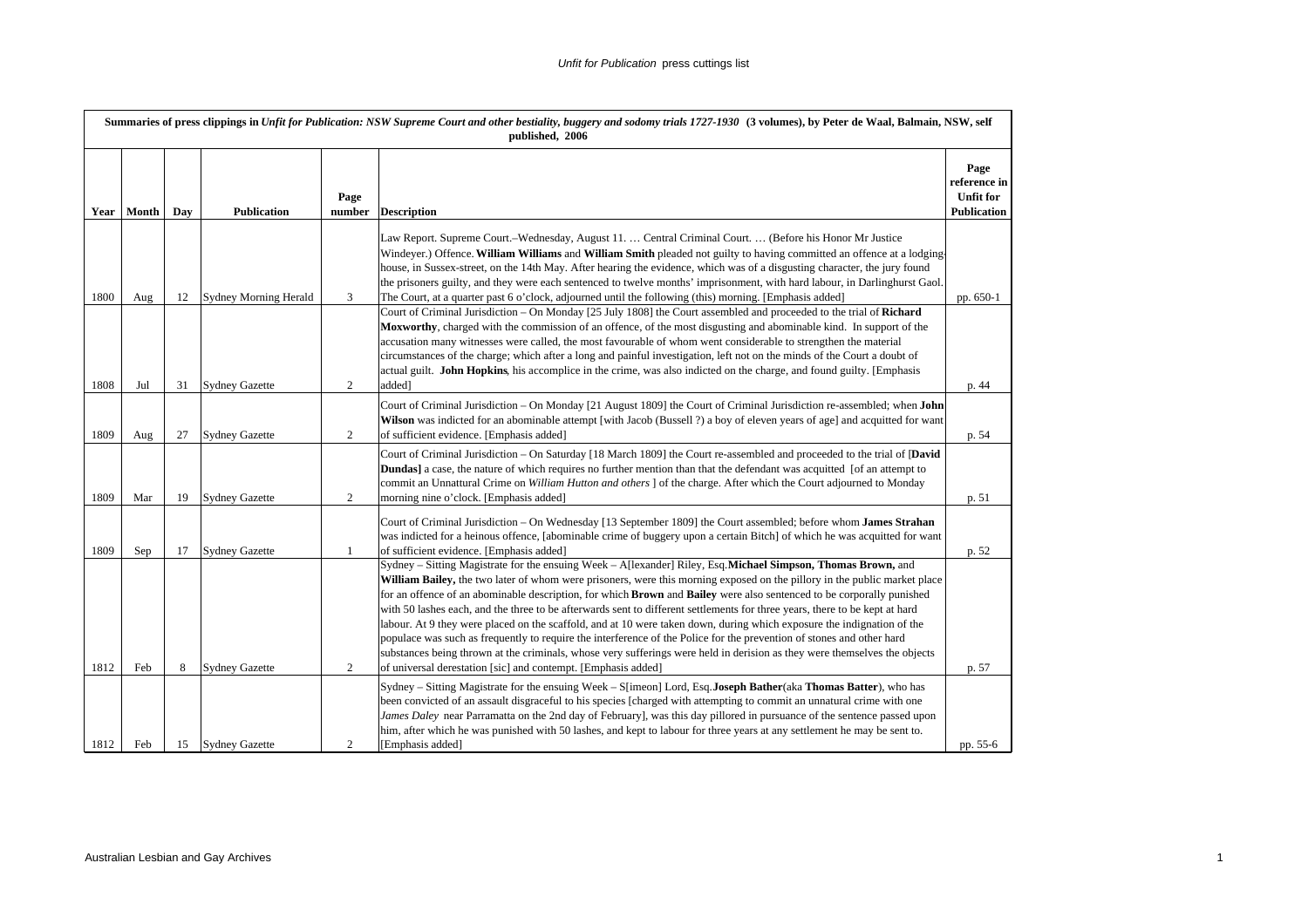|      |            |     |                                        | Page           |                                                                                                                                                                                                                                                                                                                                                                                                                                                                                                                                                                                                                                                                                                                                                                                                                                                                                                                                                                                                                                                                                                    | Page<br>reference in<br><b>Unfit for</b> |
|------|------------|-----|----------------------------------------|----------------|----------------------------------------------------------------------------------------------------------------------------------------------------------------------------------------------------------------------------------------------------------------------------------------------------------------------------------------------------------------------------------------------------------------------------------------------------------------------------------------------------------------------------------------------------------------------------------------------------------------------------------------------------------------------------------------------------------------------------------------------------------------------------------------------------------------------------------------------------------------------------------------------------------------------------------------------------------------------------------------------------------------------------------------------------------------------------------------------------|------------------------------------------|
|      | Year Month | Day | <b>Publication</b>                     | number         | <b>Description</b>                                                                                                                                                                                                                                                                                                                                                                                                                                                                                                                                                                                                                                                                                                                                                                                                                                                                                                                                                                                                                                                                                 | <b>Publication</b>                       |
| 1813 | Sep        | 25  | <b>Sydney Gazette</b>                  | 2              | Sydney - Sitting Magistrate - W Broghton, Esq. This day a Bench of Magistrates assembled, before whom Francisco<br>O'Bragh, [aka Francis Hobra; Giovanni Astardo] a foreigner, was convicted of an assault of a horrible nature; [charged]<br>with unlawfully assaulting one Andrew Snowden, a child of seven years old, with intent to commit an unnatural crime on<br>the body of the said Andrew, at Parramatta on the 14th day of Sep instant] and sentenced to receive 100 lashes at<br>Parramatta on Thursday next; to stand in the pillory an hour on the Thursday following; to be imprisoned in a solitary cell<br>one month on bread and water only; and to be afterwards sent for three years to Newcastle, there to labour in the coal<br>mines. [Emphasis added]                                                                                                                                                                                                                                                                                                                      | pp. 61-2                                 |
| 1822 | Mar        | 8   | <b>Sydney Gazette</b>                  | 3              | Criminal Court.- Wednesday.- [6 March 1822] Edward Bedford, guilty of an infamous [bestiality with a horse] assault -<br>7 years transportation. [Emphasis added]                                                                                                                                                                                                                                                                                                                                                                                                                                                                                                                                                                                                                                                                                                                                                                                                                                                                                                                                  | p. 68                                    |
| 1823 | May        | -1  | <b>Sydney Gazette</b>                  | 2              | Criminal Court – Thursday. – James Rourke (aka James Ruark) was found Guilty of an attempt an abominable offence<br>[Crime of Buggery on a Sow the property of William Rudgley, in the District of Cooke] 7 years transportation; previous to<br>which, he is publicly to receive two corporal punishments. [Emphasis added]                                                                                                                                                                                                                                                                                                                                                                                                                                                                                                                                                                                                                                                                                                                                                                       | p. 71                                    |
| 1826 | Nov        | 11  | <b>Sydney Gazette</b>                  | 3              | Sydney Quarter Sessions. Wednesday, 8th. – [November 1826] Thomas McLean and James Taylor were indicted for an<br>assault, with intent to commit a nameless offence. Taylor Not guilty . McLean, Guilty . Sentenced to stand in the pillory on a<br>day to appointed, to be imprisoned in the gaol at Newcastle for two years, to pay a fine of £20, and be further imprisoned<br>till such fine be paid. [Emphasis added]                                                                                                                                                                                                                                                                                                                                                                                                                                                                                                                                                                                                                                                                         | p. 75                                    |
| 1826 | Nov        | 11  | The Australian (1824-<br>1848, weekly) | $\overline{4}$ | Quarter Sessions. (Wednesday.) [8 November 1826] Thomas McLean and James Taylor were indicted for an attempt to<br>commit a very serious offence. Verdict-McLean Guilty, Taylor Not Guilty. The latter was discharged; the other prisoner<br>was sentenced to be exposed in the public pillory for two hours on some day next week, to pay a fine of £20 to the King and<br>be imprisoned in the gaol at Newcastle for a term of two years, and be further imprisoned until such fine be paid. [Emphasis<br>added]                                                                                                                                                                                                                                                                                                                                                                                                                                                                                                                                                                                 | p. 75                                    |
| 1826 | Nov        | 29  | <b>Sydney Gazette</b>                  | 3              | Supreme Criminal Court. Monday 27 November. Before Mr Justice Stephen. Thomas Rogers was indicted for wilful and<br>corrupt perjury, committed before the last Court of Quarter Sessions, on the trial of Thomas McLean, for an unnatural<br>crime. – Guilty. Sentenced to stand for one hour in the pillory, on a public market-day, at a place to be appointed, and<br>afterwards to be transported to a penal settlement for the term of seven years. [Emphasis added]                                                                                                                                                                                                                                                                                                                                                                                                                                                                                                                                                                                                                          | p. 73                                    |
| 1828 | Dec        | 9   | The Australian (1824-<br>1848, weekly) | 3              | Criminal Court. Friday [5 December 1828] Mr Justice Stephen having taken his seat, James Stephenson, Henry Airs,<br>Thomas Turner, and ------, were arraigned, being severally indicted for an unnatural crime. One of the prisoners, it<br>appeared in evidence, was chief mate, and the others were seamen belonging to a whaling vessel, which recently put in<br>[Sydney] here. We shall not enter into the disgusting details of this case. Suspecting, from the apparent close intimacy of<br>the parties, and their secluded habits, that all was not correct, the Captain and others took an opportunity of observing their<br>conduct, with more than common circumspection, which finally induced the Captain to bring his vessel into port, and the<br>merits of the case under legal investigation. The prisoners being indicted capitally, and there being no direct proof of the<br>suspected object of their assembling having been effected the Court directed a verdict of acquittal. The prisoners were,<br>however, detained to answer to a fresh information. [Emphasis added] | p. 76                                    |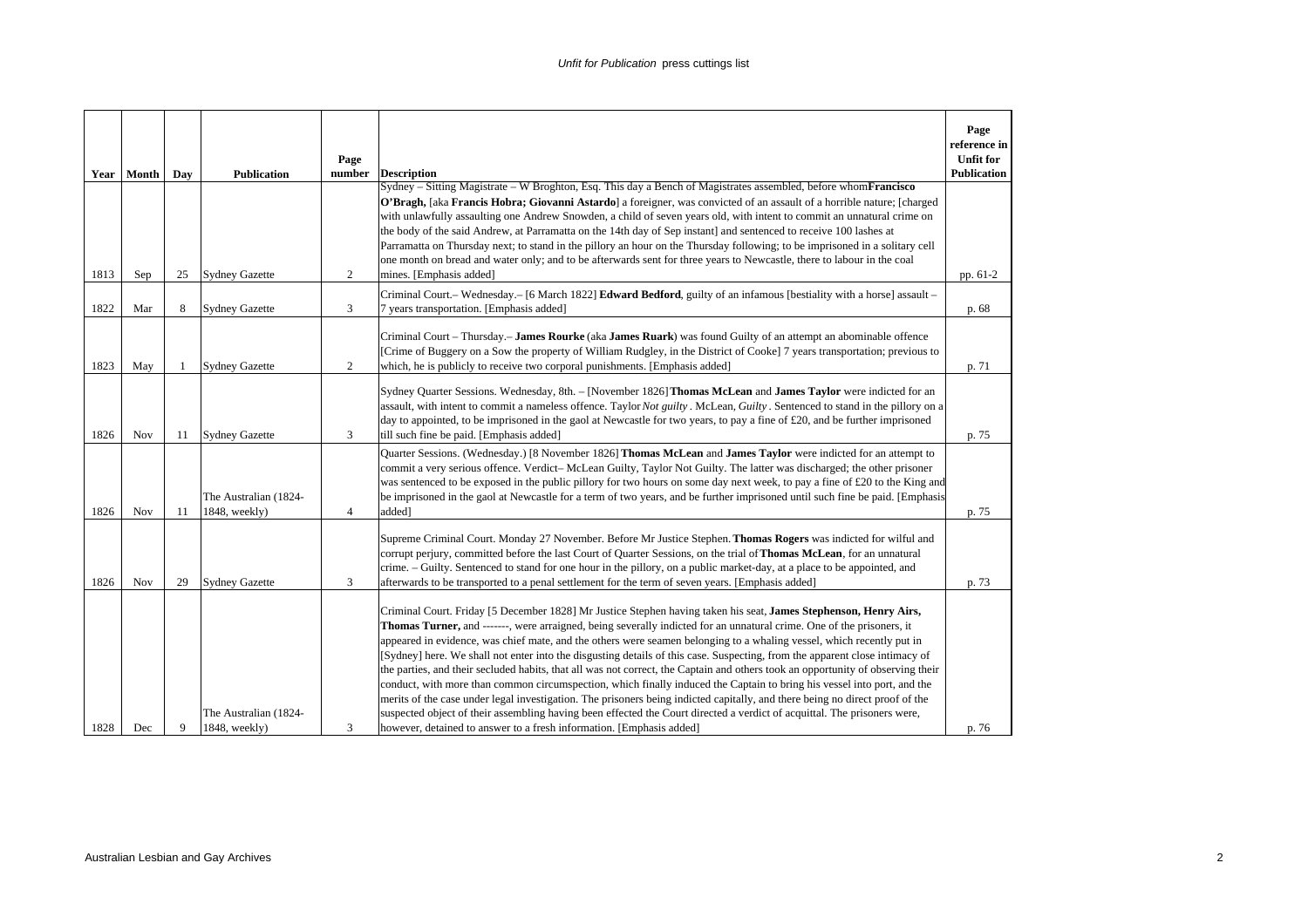| Year | Month | Day    | <b>Publication</b>                     | Page<br>number | <b>Description</b>                                                                                                                                                                                                                                                                                                                                                                                                                                                                                                                                                                                                                                                                                                                                                                                                                                                                                                                                                                                                                                                                                                                                                                                                                                                   | Page<br>reference in<br><b>Unfit for</b><br><b>Publication</b> |
|------|-------|--------|----------------------------------------|----------------|----------------------------------------------------------------------------------------------------------------------------------------------------------------------------------------------------------------------------------------------------------------------------------------------------------------------------------------------------------------------------------------------------------------------------------------------------------------------------------------------------------------------------------------------------------------------------------------------------------------------------------------------------------------------------------------------------------------------------------------------------------------------------------------------------------------------------------------------------------------------------------------------------------------------------------------------------------------------------------------------------------------------------------------------------------------------------------------------------------------------------------------------------------------------------------------------------------------------------------------------------------------------|----------------------------------------------------------------|
| 1828 | Dec   | 15     | <b>Sydney Gazette</b>                  | 3              | Supreme Criminal Court. Saturday, Dec. 13 [1828]. George [aka Alexander] Browne, and William Lyster, mariners on<br>board the ship Royal Sovereign, convicted of an unnatural crime, being placed at the bar, the Attorney General [Alexander<br>Macduff Baxter Esq] pleaded the judgement of the Court. The Chief Justice [Francis Forbes] – "George Browne, and<br>William Lyster, you have been severally convicted of an unnatural crime, called sodomy, – a crime which our laws hold in<br>particular abhorrence. I shall not go into any observations on the offence of which you have been convicted, further than to<br>state, that, after the most anxious consideration which I was enabled to give your case, and after putting it to the Jury as one<br>deserving of their most attentive regard, with respect to all the circumstances connected with it, they came to the conclusion<br>that you were guilty. The law has made your offence capital. It is one at which nature shudders; and it therefore only<br>remains for me to pass upon you that sentence which is affixed to the crime of which you were convicted." Sentence of<br>Death was then passed upon the prisoners. [Emphasis added]                                                 | p. 81                                                          |
| 1828 | Dec   | 22     | <b>Sydney Monitor</b>                  | 1440           | (Domestic Intelligence continued .)  The following seven unhappy wretches are to suffer death on Monday, viz. John<br>Iron, James Holmes, William Owens, Thomas Whisken, John Walsh, William Baynes, and Alexander Brown. We are sorry<br>to add, we are afraid they all deserve their fate. Holmes's humanity in saving the lives of Mr Hassal's men, perhaps, is the<br>only one who has the least claim to mercy. [Emphasis added]                                                                                                                                                                                                                                                                                                                                                                                                                                                                                                                                                                                                                                                                                                                                                                                                                                | p. 82                                                          |
| 1828 | Dec   | 23     | The Australian (1824-<br>1848, weekly) | 3              | <b>Execution.</b> At half-past nine yesterday [Monday 22 December] morning seven unhappy beings, atoned by the forfeiture of<br>their lives for the crimes of which they had been found guilty. The names of the culprits were John Iron, convicted of<br>robbing the house of a settler named Brown at Boong Boong, and shooting at him with an intent to murder; James Holmes,<br>William Owens, and Thomas Whisken, for forcibly entering the dwelling-house of Mr James Hassell, at Bathurst, and<br>putting the inmates in bodily fear; John Welch and William Bayne, highway robbery; Alexander Brown, late chief officer<br>of the Royal Sovereign, for the commission of an unnatural crime. At nine o'clock the prisoners were brought from their<br>cells, preceded by the Sheriff [William Carter, Esq], the governor of the gaol, [Henry Steel], and other officers. They were<br>pinioned, and attended by the ministers of the religion each one professed. Iron Whisken, and Brown were attended by the<br>Reverend Mr [William] Cowper [the Established Church's, Senior Assistant Chaplain, appointed 1 January 1808] and Mr<br>[Samuel] Leigh, of the Wesleyan Mission [who arrived 1821 as a missionary on the <i>Brixton</i> ]. [Emphasis added] | p. 82                                                          |
| 1828 | Dec   | 24     | <b>Sydney Gazette</b>                  | 2              | The boy, [William] Lyster, who was capitally convicted with Alexander Browne, who underwent the sentence of the law<br>on Monday, for a series of nameless offences, has been, we understand, reprieved. Repugnant as such crimes are to human<br>nature, still every offence possesses its gradations of guilt; and we have always been of opinion that the criminality of this<br>lad has considerably merged in that of the great offender who has paid the forfeit of his life. There can be little doubt that<br>the youth fell a victim to the artifices of <b>Browne</b> . [Emphasis added]                                                                                                                                                                                                                                                                                                                                                                                                                                                                                                                                                                                                                                                                   | p. 82                                                          |
| 1828 | Feb   | 6      | <b>Sydney Gazette</b>                  | 2              | Supreme Criminal Court(Before Mr Justice Stephen.) The Attorney General [Alexander Macduff Baxter Esq] conducted the<br>prosecutions  Tuesday, 5 [Feb 1828]-  Morgan Thomas was indicted for beastiality [sic], committed at Penrith, on<br>the 17th of November last. The evidence in this case not being sufficient to sustain the indictment; Mr Justice Stephen<br>directed an acquittal. [Emphasis added]                                                                                                                                                                                                                                                                                                                                                                                                                                                                                                                                                                                                                                                                                                                                                                                                                                                       | pp. 85-6                                                       |
| 1828 | May   | 7      | <b>Sydney Gazette</b>                  | 3              | Supreme Criminal Court. (Before Mr Justice Dowling)  Tuesday, 6 May. William Simmons was indicted for an<br>unnatural crime [a venereal affair with  Michael McCabe], and Acquitted. [Emphasis added]                                                                                                                                                                                                                                                                                                                                                                                                                                                                                                                                                                                                                                                                                                                                                                                                                                                                                                                                                                                                                                                                | p. 84                                                          |
| 1828 | May   | $\tau$ | The Australian (1824-<br>1848, weekly) | 3              | Criminal Court. (Monday.) [5 May 1828] William Simmons was indicted for being the perpetrator of an unnatural crime [a<br>venereal affair with  Michael McCabe], and acquitted. [Emphasis added]                                                                                                                                                                                                                                                                                                                                                                                                                                                                                                                                                                                                                                                                                                                                                                                                                                                                                                                                                                                                                                                                     | p. 84                                                          |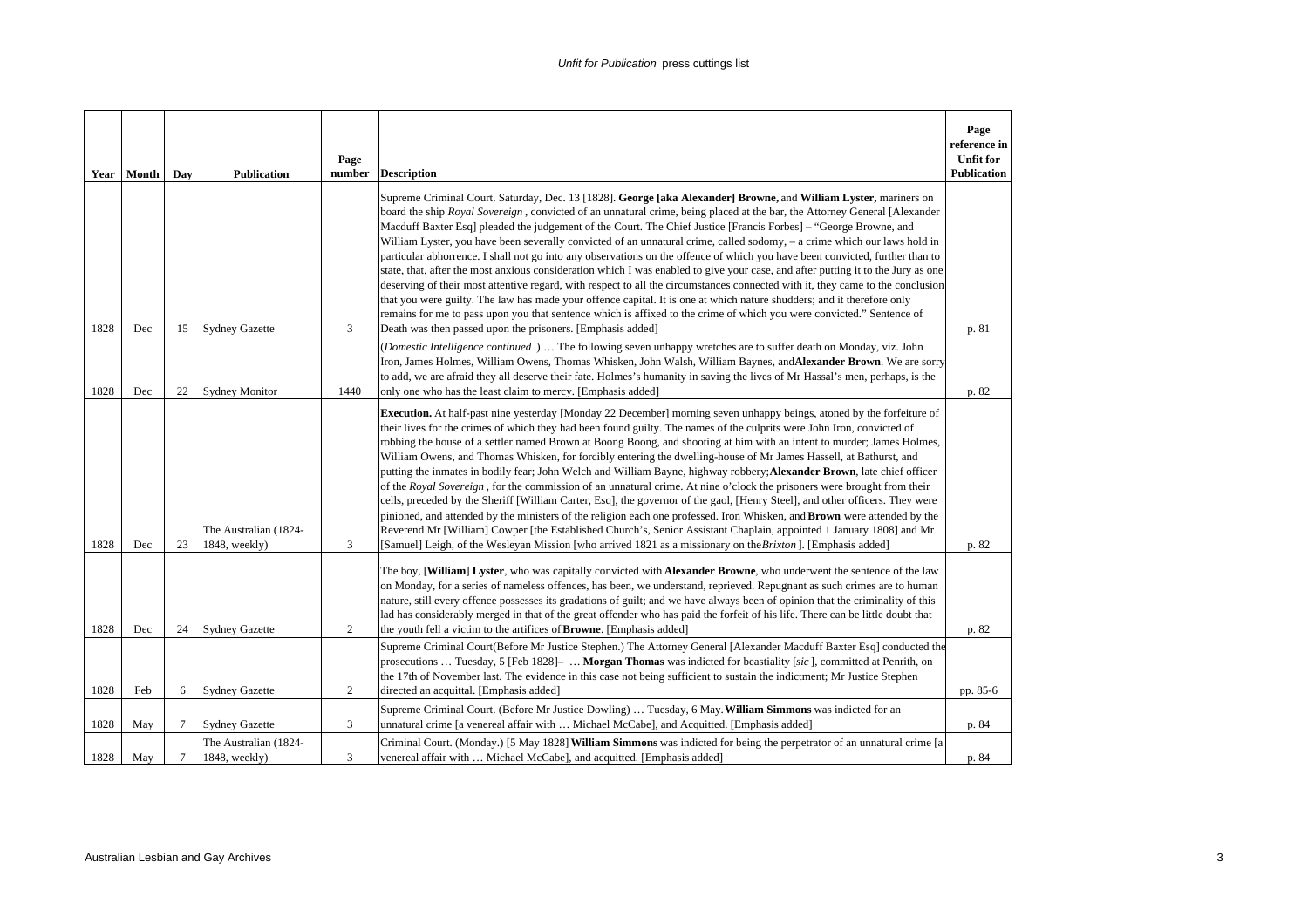| Year         | Month      | Day      | <b>Publication</b>                             | Page<br>number | <b>Description</b>                                                                                                                                                                                                                                                                                                                                                                                                                                                                                                                                                                                                                                                                                                                                                                                                                                                                                                                                                                                                                                                                                                                                                                                                                                                                                                                                                                                                                                                                                                                                                                                                                                                                                                                                                                                                                                                                                                                      | Page<br>reference in<br><b>Unfit for</b><br><b>Publication</b> |
|--------------|------------|----------|------------------------------------------------|----------------|-----------------------------------------------------------------------------------------------------------------------------------------------------------------------------------------------------------------------------------------------------------------------------------------------------------------------------------------------------------------------------------------------------------------------------------------------------------------------------------------------------------------------------------------------------------------------------------------------------------------------------------------------------------------------------------------------------------------------------------------------------------------------------------------------------------------------------------------------------------------------------------------------------------------------------------------------------------------------------------------------------------------------------------------------------------------------------------------------------------------------------------------------------------------------------------------------------------------------------------------------------------------------------------------------------------------------------------------------------------------------------------------------------------------------------------------------------------------------------------------------------------------------------------------------------------------------------------------------------------------------------------------------------------------------------------------------------------------------------------------------------------------------------------------------------------------------------------------------------------------------------------------------------------------------------------------|----------------------------------------------------------------|
| 1829         | Jan        | 13       | <b>Sydney Gazette</b>                          | 3              | Execution. Yesterday morning, eight unfortunate men,  expiated their crimes at the place of execution  Five prisoners,<br>still remain in the condemned cells, under sentences, and it is said would have been executed with those who have already<br>suffered, but for the illness of Mr Justice Stephen, before whom they were tried, which prevented his Honour from<br>attending the Executive Council. Two others, one of whom is the boy, [William] Lyster, convicted of an unnatural crime<br>have been respited. [Emphasis added]                                                                                                                                                                                                                                                                                                                                                                                                                                                                                                                                                                                                                                                                                                                                                                                                                                                                                                                                                                                                                                                                                                                                                                                                                                                                                                                                                                                              | $p. 82-3$                                                      |
| 1830         | Aug        | 26       | <b>Sydney Gazette</b>                          | 3              | Campbell Town Assizes. We have been favoured with the following complete list of prisoners tried before the Honourable<br>the Chief Justice, [Dowling] at the adjourned Sessions of the Supreme Court, held at Campbell Town  FRIDAY, 20th.<br>[August 1830] <b>John Unwin</b> , was indicted for a misdemeanor [sic], in attempting to commit an unnatural crime – Guilty.<br>To be imprisoned for 6 months . [Emphasis added]                                                                                                                                                                                                                                                                                                                                                                                                                                                                                                                                                                                                                                                                                                                                                                                                                                                                                                                                                                                                                                                                                                                                                                                                                                                                                                                                                                                                                                                                                                         | p. 101                                                         |
| 1830         | Feb        | 2        | <b>Sydney Gazette</b>                          | 2              | <b>Campbell Town Assizes</b> . Wednesday. - [John] <b>Unwin</b> was indicted for a detestable crime [beastiality]. Verdict - Guilty.<br>Death Recorded. [Emphasis added]                                                                                                                                                                                                                                                                                                                                                                                                                                                                                                                                                                                                                                                                                                                                                                                                                                                                                                                                                                                                                                                                                                                                                                                                                                                                                                                                                                                                                                                                                                                                                                                                                                                                                                                                                                | p. 100                                                         |
| 1830         | Feb        | 3        | The Australian (1824-<br>1848, weekly)         | 3              | On Wednesday, a man named [John] Unwin, indicted for a heinous and disgusting offence, was found guilty, and had<br>judgment of death recorded; [Emphasis added]                                                                                                                                                                                                                                                                                                                                                                                                                                                                                                                                                                                                                                                                                                                                                                                                                                                                                                                                                                                                                                                                                                                                                                                                                                                                                                                                                                                                                                                                                                                                                                                                                                                                                                                                                                        | p. 100                                                         |
| 1830<br>1830 | Jan<br>Jan | 30<br>30 | <b>Sydney Gazette</b><br><b>Sydney Gazette</b> | 3<br>3         | Before Mr Justice Stephen.F30 Campbell Town Assizes. Saturday [23 Jan 1830]  Esau Cheeeman [sic-Cheeseman]<br>was next indicted for a detestable crime [with  Alexander Robinson did commit and perpetrate that detestable and<br>abominable crime of buggery]. Mr Sydney Stephen and Mr Therry conducted the defence, and took a preliminary objection<br>to the examination of the witness who was called on behalf of the prosecution, as he was <i>particeps criminis</i> , [one who has<br>a share in a crime; an accessory] and liable to be indicted himself for a capital felony. Mr Justice Stephen said that it was an<br>invariable rule that a witness could not be called upon to criminate himself, he therefore concurred with the Counsel in the<br>propriety of not taking this witness's testimony. The Crown Solicitor [William Henry Moore, Esq] entered anolle prosequi<br>on the record, and the prisoner was discharged. [Emphasis added]<br>Before Mr Justice Stephen. Campbell Town Assizes. Saturday [23 Jan 1830]  J [sic-Thomas] Maher was indicted for a<br>horrible crime [with the said Bitch did commit and perpetrate that detestable and abominable crime of Buggery], with the<br>disgusting details of which we cannot sully our columns. Were we to do so they would in all likelihood have the same effect<br>upon our readers which the witness stated the detection of the prisoner had upon him. In his own emphatic words, "it made<br>his blood run cold, and caused his whole frame to shudder."<br>Mr Rowe conducted the defence, and after the witness was examined, took an objection that there had not been legal<br>evidence of the completion of the offence. Mr Justice Stephen admitted the propriety of the objection, and the prisoner was<br>discharged on the capital indictment, and remanded to take his trial at the Session for the misdemeanor [sic]. [Emphasis<br>added] | p. 86<br>p. 91                                                 |
| 1830         | May        | 6        | <b>Sydney Gazette</b>                          | 3              | Maitland Circuit Court. List of prisoners tried at the adjourned Criminal Session of the Supreme Court holden at<br>Maitland on the 15th of April 1830.  William Augustus Forsyth was indicted for an assault upon James Roach, with<br>intent to commit an unnatural crime, at Maitland, on the 4th of April, 1830. The prisoner was found <i>guilty</i> , and sentenced<br>to work on the public roads in irons for 12 months. The prisoner after sentence petitioned to be removed to a distant gang.<br>[Emphasis added]                                                                                                                                                                                                                                                                                                                                                                                                                                                                                                                                                                                                                                                                                                                                                                                                                                                                                                                                                                                                                                                                                                                                                                                                                                                                                                                                                                                                            | p. 90                                                          |
| 1830         | May        | 6        | <b>Sydney Gazette</b>                          | 3              | Maitland Circuit Court . List of prisoners tried at the adjourned Criminal Session of the Supreme Court holden at<br><i>Maitland on the 15th of April 1830.</i> <b>John Oddey</b> was indicted for an unnatural crime [beastiality with a cow] at<br>Wallis' Plains, on the 21st of September, 1829. The principal witness, who was a prisoner in gaol under a capital charge,<br>refusing to give evidence, the Attorney General [Alexander Macduff Baxter] consented to the prisoner's discharge.<br>[Emphasis added]                                                                                                                                                                                                                                                                                                                                                                                                                                                                                                                                                                                                                                                                                                                                                                                                                                                                                                                                                                                                                                                                                                                                                                                                                                                                                                                                                                                                                 | p. 93                                                          |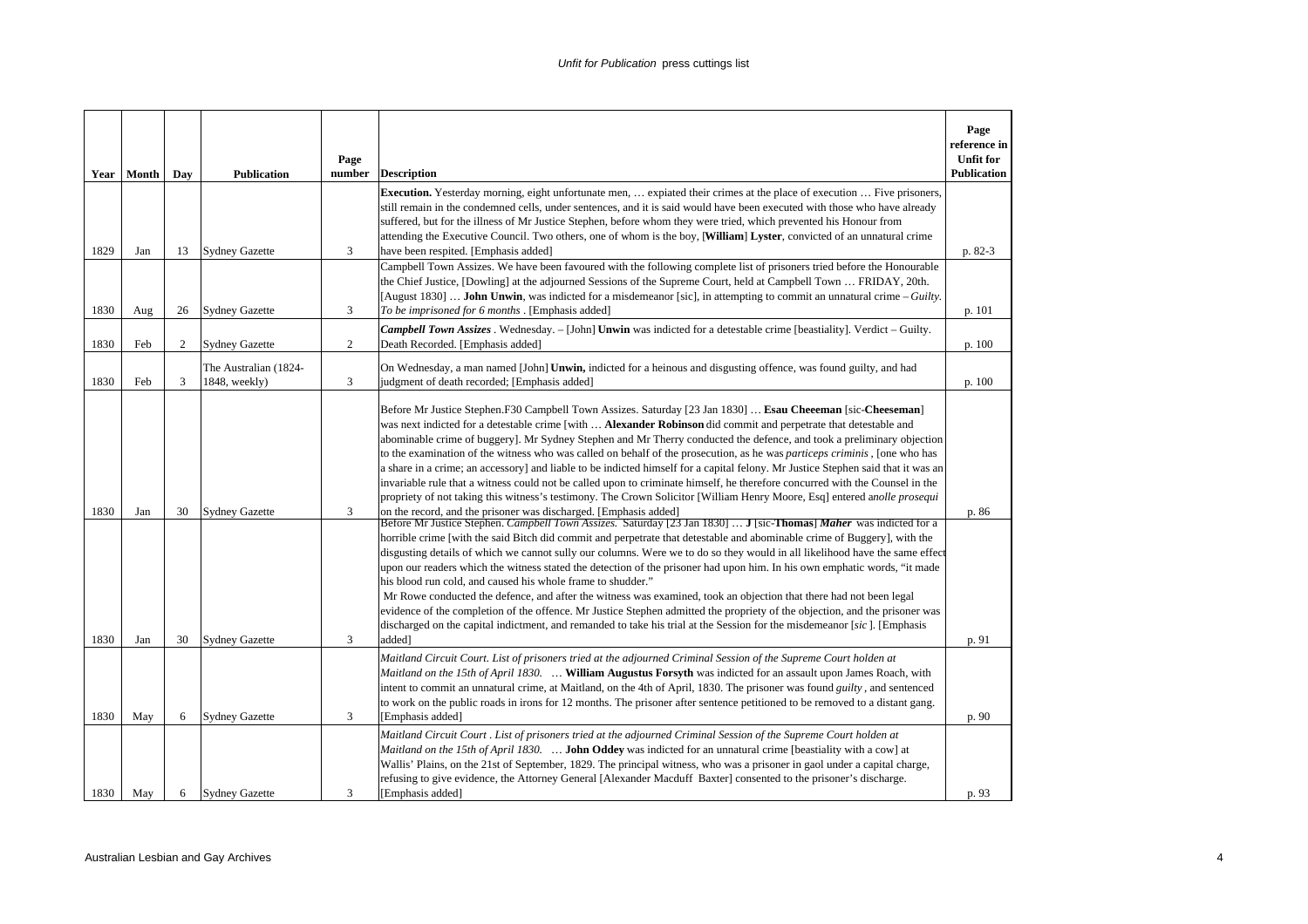|      | Year   Month | Day            | <b>Publication</b>                     | Page<br>number | <b>Description</b>                                                                                                                                                                                                                                                                                                                                                                                                                             | Page<br>reference in<br><b>Unfit for</b><br><b>Publication</b> |
|------|--------------|----------------|----------------------------------------|----------------|------------------------------------------------------------------------------------------------------------------------------------------------------------------------------------------------------------------------------------------------------------------------------------------------------------------------------------------------------------------------------------------------------------------------------------------------|----------------------------------------------------------------|
| 1830 | Sep          | $\overline{4}$ | <b>Sydney Gazette</b>                  | 3              | Supreme Court. Thursday, Sept. 2. (Before the Chief Justice.)  Thomas Evans was indicted for an assault with intent to<br>commit an unnatural crime [assault with intent to commit sodomy on Robert Fuller, aged 13]. A second count charged the<br>prisoner with a common assault. [Emphasis added]                                                                                                                                           | p. 88                                                          |
| 1830 | Sep          | 10             | The Australian (1824-<br>1848, weekly) | 3              | Supreme Court. Criminal Side. Thursday [9 September 1830] yesterday. -  Thomas Evans, for an assault, with an intent<br>to commit an unnatural crime, the second count charging the prisoner with a common assault. Guilty. Remanded.<br>[Emphasis added]                                                                                                                                                                                      | p. 88                                                          |
| 1832 | Feb          | 27             | Sydney Herald                          | 3              | Law Intelligence. Supreme Court.- Crown Side. Monday.- [20 Feb 1832] The three judges took their seats in banco this<br>morning. Sentences. The Solicitor General [John Hubert Plunkett] prayed the judgment of the Court upon the following<br>prisoners.—  Thomas Edwards, convicted of attempting to commit an unnatural crime [beastiality with a bitch dog]. To be<br>worked in irons on the public roads for twelve months.              | p. 105                                                         |
| 1834 | Aug          | 21             | <b>Sydney Gazette</b>                  | $\overline{c}$ | Wednesday 20 August [1834]. (Before the Chief Justice, and a Jury of Civil Inhabitants .) Daniel Coffey was indicted for<br>an abominable offence [a venereal affair with Samuel Rooney]. The prisoner was acquitted [Emphasis added]                                                                                                                                                                                                          | p. 112                                                         |
| 1834 | Aug          | 21             | <b>Sydney Gazette</b>                  | 2              | Wednesday 20 August. (Before Mr Justice Dowling, and a Jury of Civil Military Officers.) John Morrison was indicted<br>for an abominable offence [buggery with Samuel Rooney], and acquitted. The witnesses in this, and the similar case<br>[Daniel Coffey] in the adjoining Court-room, was ordered to be prosecuted for wilful and corrupt perjury. [Emphasis added]                                                                        | p. 120                                                         |
| 1834 | Aug          | 22             | The Australian (1824-<br>1848, weekly) | 3              | Wednesday. – Before the Chief Justice, and a Jury of Civil Inhabitants. Daniel Coffee was indicted for an abominable<br>offence, and acquitted. [Emphasis added]                                                                                                                                                                                                                                                                               | p. 112                                                         |
| 1834 | Aug          | 22             | The Australian (1824-<br>1848, weekly) | 3              | Before Mr Justice Dowling, and a Military Jury.  John Morris was indicted for an abominable offence, and acquitted.<br>The witness in this and the similar case in the other Court, was ordered to be prosecuted for wilful and corrupt perjury.<br>[Emphasis added]                                                                                                                                                                           | p. 120                                                         |
| 1834 | Feb          | 13             | <b>Sydney Gazette</b>                  | 2              | Supreme Criminal Court. Monday, 10 February 1834. (Before Mr Justice Dowling, and a Jury of Military Officers.)<br><b>Samuel Jones</b> , apparently not more than 16 or 17 years of age, was convicted upon the testimony of a soldier of the 4th<br>Reg. of an abominable offence [buggery with a person unknown]. The prisoner was remanded. [Emphasis added]                                                                                | p. 117                                                         |
| 1834 | Feb          | 14             | The Australian (1824-<br>1848, weekly) | 3              | Law Intelligence. Supreme Court – Crown Side. Monday, – [10 Feb 1834] Before Judge Dowling and a Military Jury.<br><b>Samuel Jones</b> was indicted for an unnatural crime. The evidence as is usual in such cases is too foul to sully our pages<br>with. Guilty, Remanded. [Emphasis added]                                                                                                                                                  | p. 117                                                         |
| 1834 | Feb          | 18             | <b>Sydney Gazette</b>                  | 2              | Saturday [15 Feb 1834]. The three judges took their seats this morning for the purpose of passing sentence, when the<br>following prisoners convicted during the present criminal sittings of the Court, were placed at the Bar to receive judgment:-<br>. Samuel Jones, for an abominable offence. - Death. [Emphasis added]                                                                                                                  | p. 118                                                         |
| 1834 | Feb          | 20             | <b>Sydney Herald</b>                   | 2              | Law Intelligence. Supreme Court. – Criminal Side. Saturday. – [15 Feb 1834] His Honor the Chief Justice, attended by<br>Judges Dowling and Burton, passed sentence on twelve prisoners, convicted as under:- Samuel Jones, for an unnatural<br>crime - Death.  [Emphasis added]                                                                                                                                                                | p. 118                                                         |
| 1834 | Feb          | 20             | <b>Sydney Gazette</b>                  | 2              | Supreme Criminal Court.F35 Monday 17 February [1834]. (Before Mr Justice Burton, and a Jury of Military Officers.)<br><b>Samuel Rooney</b> was indicted for arson. The prisoner, who is a mere child, apparently not more than 14 or 15 years of age,<br>was found <i>Guilty</i> , on strong circumstantial evidence, and remanded. His master's wheat stack, which it appeared he had set<br>fire to, was entirely consumed. [Emphasis added] | p. 123                                                         |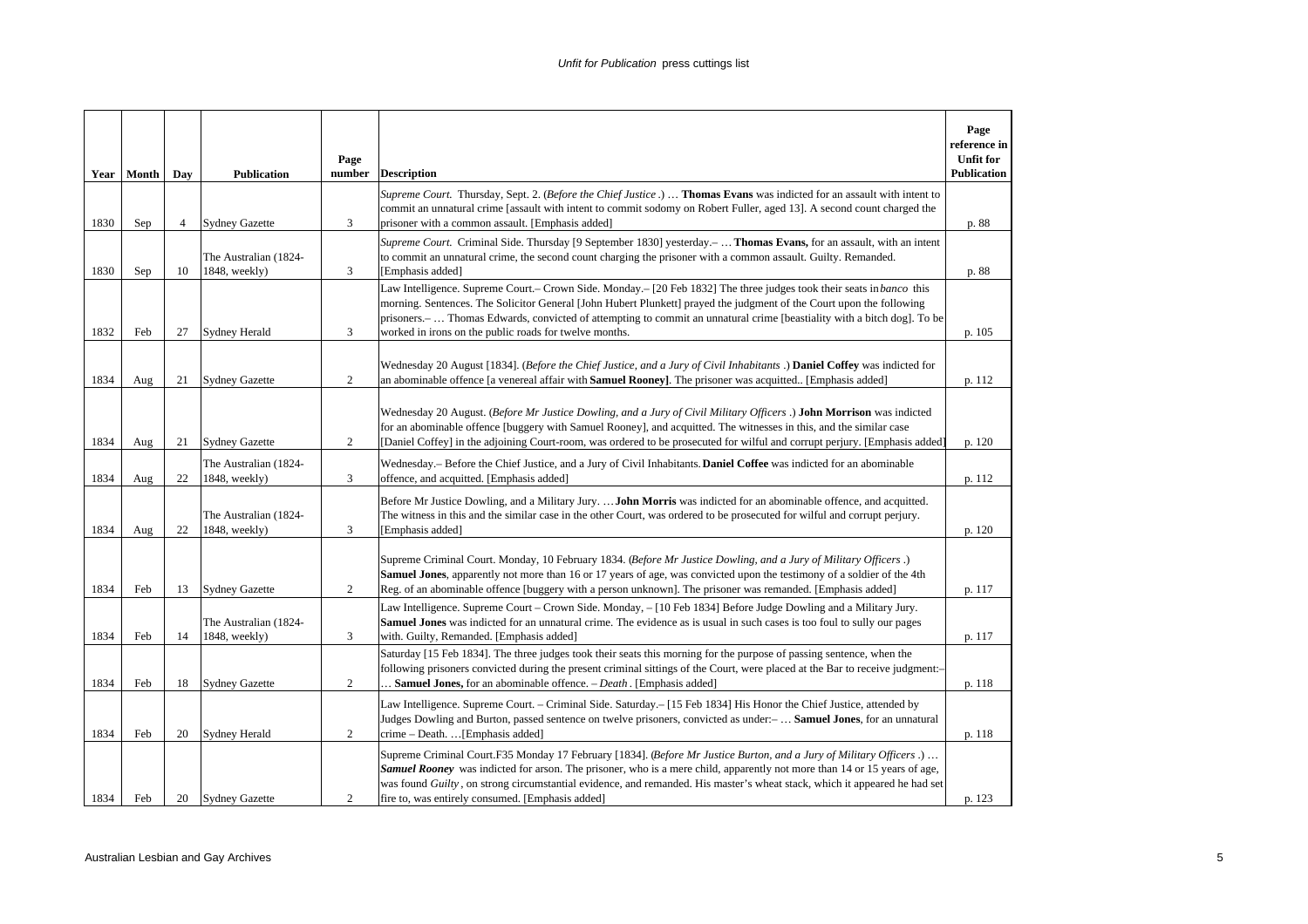|      | Year   Month | Day | <b>Publication</b>                     | Page<br>number | <b>Description</b>                                                                                                                                                                                                                                                                                                                                                                                                                                                                                                                                                                                                                                                                                                                                                                                                                                                                                                                                                                   | Page<br>reference in<br><b>Unfit for</b><br><b>Publication</b> |
|------|--------------|-----|----------------------------------------|----------------|--------------------------------------------------------------------------------------------------------------------------------------------------------------------------------------------------------------------------------------------------------------------------------------------------------------------------------------------------------------------------------------------------------------------------------------------------------------------------------------------------------------------------------------------------------------------------------------------------------------------------------------------------------------------------------------------------------------------------------------------------------------------------------------------------------------------------------------------------------------------------------------------------------------------------------------------------------------------------------------|----------------------------------------------------------------|
|      |              |     |                                        |                | Supreme Criminal Court. Monday, February 17.  (Before Mr Justice Burton, and a Jury of Military Officers. William                                                                                                                                                                                                                                                                                                                                                                                                                                                                                                                                                                                                                                                                                                                                                                                                                                                                    |                                                                |
|      |              |     |                                        |                | Wilson was convicted of beastiality [sic]. The prisoner was sentenced to be worked in irons on the public roads of the                                                                                                                                                                                                                                                                                                                                                                                                                                                                                                                                                                                                                                                                                                                                                                                                                                                               |                                                                |
| 1834 | Feb          | 20  | <b>Sydney Gazette</b>                  | 2              | Colony for two years. [Emphasis added]                                                                                                                                                                                                                                                                                                                                                                                                                                                                                                                                                                                                                                                                                                                                                                                                                                                                                                                                               | p. 131                                                         |
|      |              |     |                                        |                | Law Intelligence. Supreme Court - Crown Side. Monday. - [17 Feb 1834] Before Judge Burton, and a Military Jury.                                                                                                                                                                                                                                                                                                                                                                                                                                                                                                                                                                                                                                                                                                                                                                                                                                                                      |                                                                |
|      |              |     | The Australian (1824-                  |                | <b>Samuel Rooney</b> , a lad between 14 and 15 years of age, was indicted for setting fire to a wheat stack, found guilty, and                                                                                                                                                                                                                                                                                                                                                                                                                                                                                                                                                                                                                                                                                                                                                                                                                                                       |                                                                |
| 1834 | Feb          | 21  | 1848, weekly)                          | 3              | remanded. [Emphasis added]                                                                                                                                                                                                                                                                                                                                                                                                                                                                                                                                                                                                                                                                                                                                                                                                                                                                                                                                                           | p. 123                                                         |
|      |              |     |                                        |                | Forbes CJ., Dowling and Burton JJ, 24 February 1834.  Samuel Rooney, convicted of setting fire to a stack of wheat,<br>was ordered to have judgment of death recorded against him. Mr Justice Burton, addressing this young criminal, told him<br>that the crime of which he had been found guilty left the Court but one alternative – either to pass upon him the awful<br>sentence of death, or to order judgment thereof to be recorded against him. By destroying this wheat he had deprived two<br>poor men, in all probability of their whole support till another harvest; at all events, he had scattered to the winds a very<br>considerable portion of their property. In compassion however to his youth he had adopted the latter method, and should lay<br>his case further before the Governor, recommending His Excellency to commute that sentence to one more suitable to his                                                                                      |                                                                |
| 1834 | Feb          | 27  | <b>Sydney Gazette</b>                  | 2              | age; of which he would not fail to suggest that frequent whipping should form a part. [Emphasis added]                                                                                                                                                                                                                                                                                                                                                                                                                                                                                                                                                                                                                                                                                                                                                                                                                                                                               | p. 123                                                         |
| 1834 | Feb          | 27  | <b>Sydney Gazette</b>                  | 6              | <b>Samuel Rooney, convicted of Arson - Death recorded. [Emphasis added]</b>                                                                                                                                                                                                                                                                                                                                                                                                                                                                                                                                                                                                                                                                                                                                                                                                                                                                                                          | p. 123                                                         |
| 1834 | Feb          | 28  | The Australian (1824-<br>1848, weekly) | 3              | Samuel Rooney, a mere boy, convicted of arson, had judgment of death recorded against him, when the Court passed upon<br>him in consideration of his years. Judge Burton observed, that he should recommend his Excellency to commute that<br>punishment to one more suitable, frequent whipping would be a part of it. [Emphasis added]                                                                                                                                                                                                                                                                                                                                                                                                                                                                                                                                                                                                                                             | p. 123                                                         |
| 1834 | May          | 13  | The Australian (1824-<br>1848, weekly) | 3              | Supreme Court of NSW. Monday. - [12 May 1834] Before Judge Burton and a Civil Jury. Michael Cary was indicted for<br>an unnatural offence. Guilty. The prisoner was then called up for judgment. The learned Judge, in passing sentence upon<br>him, observed, that he had been satisfactorily convicted, and no doubt could rest upon the mind of any man who had heard<br>the trial, that he was guilty. He had been convicted of an offence that all laws, human and divine, punished with death. If<br>there was any relief to a frail human being like himself, when passing the extreme penalty upon a prisoner, it was when the<br>human followed the divine law. Since the creation his offence had been punished with death. Who'e [sic] nations had been<br>rooted out of the earth for the like offence, which had arrived at such a height, that the Almighty considered it necessary to<br>sweep them from the face of the creation. [Emphasis added] [Continued below] | p. 110                                                         |
| 1834 | May          | 13  | The Australian (1824-<br>1848, weekly) | 3              | [Continued from above] It would be by the blessing of God if the boy [Michael Minton, 10 years going on for 11] of such<br>tender age on whom he had committed the offence, recovered from the infamous lesson he had taught him. The sentence of<br>the Court was, that he should be hung at the usual place of execution, on Monday next, and that the boy who had witnessed<br>the transaction, and the one on whom he had committed the offence, should be present at the time. The prisoner as he left<br>the bar, said he had no objection to die, he should obtain justice in another world. Judge Burton – God grant it.                                                                                                                                                                                                                                                                                                                                                     | p. 110                                                         |
| 1834 | May          | 13  | <b>Sydney Gazette</b>                  | 3              | Monday, 12 May [1834]. (Before Judge Burton and a Jury of Civilians .) Michael Carney was convicted of an abominable<br>offence committed on a boy named Michael Minton, of the tender age of ten years, on the 17th of April last [1834]. The<br>prisoner was found <i>Guilty</i> on the clearest evidence, and after a most impressive exhortation from the Judge, was (no hope<br>of mercy being expressed to him) sentenced to be executed on Monday morning next. His Honor also directed that the<br>prosecutor and a boy named Owen [sic-Richard] Davis, the only material witnesses in the case, – should be present at the<br>execution. [Emphasis added]                                                                                                                                                                                                                                                                                                                   | p. 110                                                         |
|      |              |     | The Australian (1824-                  |                | Execution.– Yesterday [Monday 19 May] morning, Michael Carney convicted of an unnatural offence, expiated his crime                                                                                                                                                                                                                                                                                                                                                                                                                                                                                                                                                                                                                                                                                                                                                                                                                                                                  |                                                                |
| 1834 | May          | 20  | 1848, weekly)                          | 3              | on the scaffold in the yard of Sydney Gaol. [Emphasis added]                                                                                                                                                                                                                                                                                                                                                                                                                                                                                                                                                                                                                                                                                                                                                                                                                                                                                                                         | p. 111                                                         |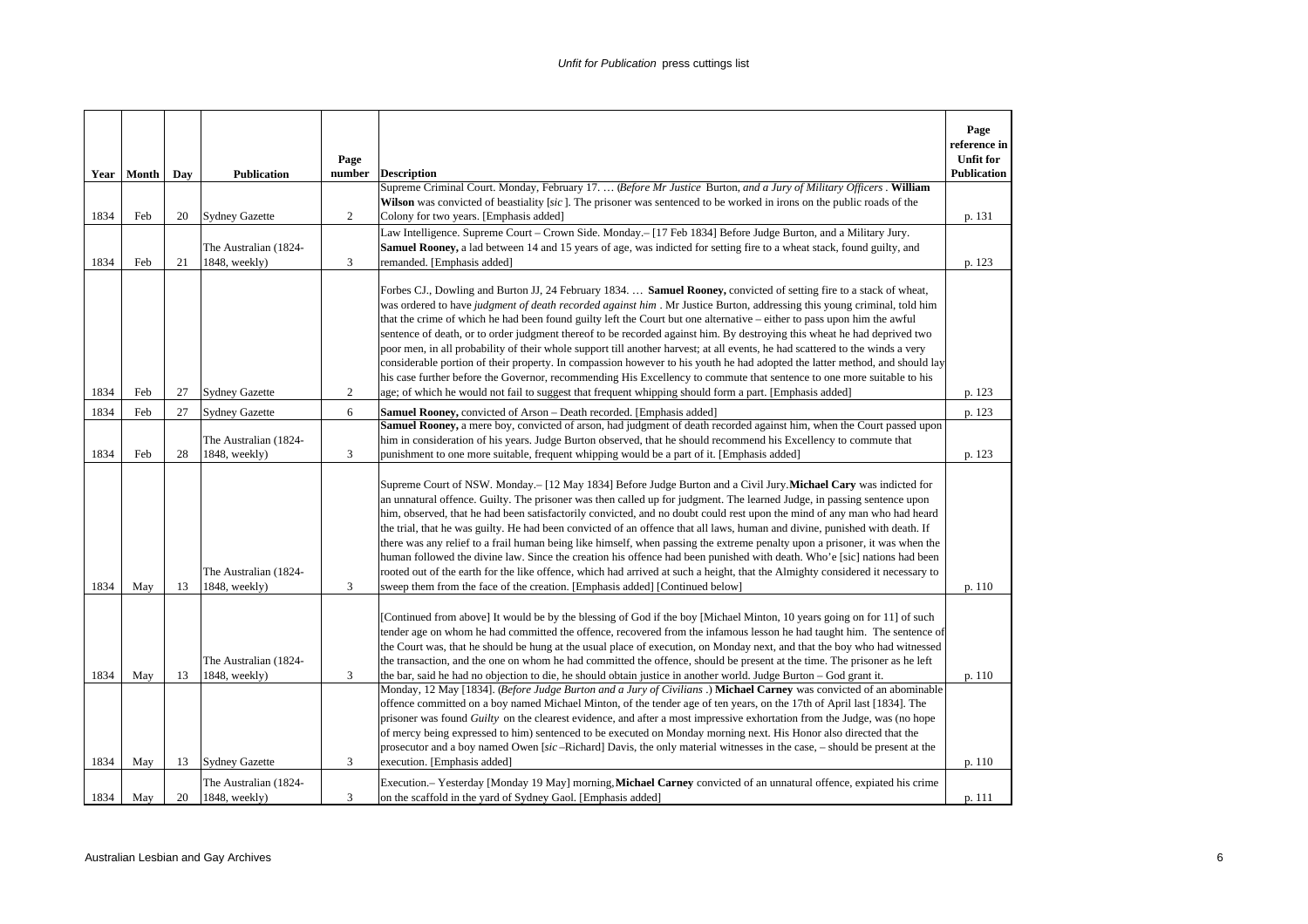|              | Year   Month | Day      | <b>Publication</b>                            | Page<br>number | <b>Description</b>                                                                                                                                                                                                                                                                                                                                                                                                                                                                                                                                                                                                                                                                                                                                                                                       | Page<br>reference in<br><b>Unfit for</b><br>Publication |
|--------------|--------------|----------|-----------------------------------------------|----------------|----------------------------------------------------------------------------------------------------------------------------------------------------------------------------------------------------------------------------------------------------------------------------------------------------------------------------------------------------------------------------------------------------------------------------------------------------------------------------------------------------------------------------------------------------------------------------------------------------------------------------------------------------------------------------------------------------------------------------------------------------------------------------------------------------------|---------------------------------------------------------|
| 1834         | <b>Nov</b>   | 13       | <b>Sydney Gazette</b>                         | 3              | Supreme Criminal Court. (Before the Chief Justice [Dowling] and a Jury of Civil Inhabitants .) James Cullen was<br>convicted of an assault on the person of Thomas Dutton, with intent to perpetrate an unnatural offence. The prisoner was<br>remanded. [Emphasis added]                                                                                                                                                                                                                                                                                                                                                                                                                                                                                                                                | p. 115                                                  |
| 1834         | Nov          | 20       | <b>Sydney Gazette</b>                         | $\overline{c}$ | Supreme Criminal Court. Tuesday [18 November 1834]. This morning the three Judges sat for the purpose of passing<br>sentences on the several prisoners, convicted before them during the present sittings of the Court. James Cullen, convicted<br>of an assault with intent to commit an unnatural crime, was sentenced to be worked in irons on the public roads of the<br>colony, for two years. [Emphasis added]                                                                                                                                                                                                                                                                                                                                                                                     | p. 115                                                  |
| 1834         | <b>Nov</b>   | 20       | <b>Sydney Morning Herald</b>                  | 3              | Tuesday.- [18 November 1834]. Their Honors the three Judges having taken their seats, the following prisoners were<br>brought up for sentence:- James Cullen convicted of an assault, with an intent to commit an abominable offence. His<br>Honor the Chief Justice observed, that in this case, one, which in the language of the law, was "not to be named amongst<br>christians," he should refrain addressing any observations in reference thereto; if the revolting character of the offence were<br>not in itself sufficient to deter parties from its commission, all that the Court could observe would be totally unavailing; it<br>only remained then to pass sentence, which was, that the prisoner be worked in irons on the public roads for the period of<br>two years. [Emphasis added] | pp. 115-6                                               |
| 1834         | Nov          | 20       | <b>Sydney Gazette</b>                         | $\overline{c}$ | Supreme Criminal Court. Tuesday [18 November 1834]. This morning the three Judges sat for the purpose of passing<br>sentences on the several prisoners, convicted before them during the present sittings of the Court.<br>William Smith, convicted of an unnatural offence [beastiality with a bitch dog], received sentence of Death in the usual<br>terms. [Emphasis added]                                                                                                                                                                                                                                                                                                                                                                                                                           | p. 126                                                  |
| 1834         | Nov          | 21       | The Australian (1824-<br>1848, weekly)        | $\overline{c}$ | Law Intelligence. Supreme Court – Criminal Side. Sentences. The three Judges took their seats on the Bench on Tuesday<br>[18 November 1834], and the following prisoners convicted during the last Criminal Sessions were brought up for<br>judgment. James Cullen, convicted of an assault with intent to commit an abominable offence; to be worked in irons on<br>the public roads for two years. [Emphasis added]                                                                                                                                                                                                                                                                                                                                                                                    | p. 116                                                  |
| 1834         | Nov          | 21       | The Australian (1824-<br>1848, weekly)        | $\overline{c}$ | Law Intelligence. Supreme Court – Criminal Side. Sentences. The three Judges took their seats on the Bench on Tuesday<br>[18 November 1834], and the following prisoners convicted during the last Criminal Sessions were brought up for<br>judgment.  William Smith, convicted of an unnatural offence; the sentence of the Court was, that the prisoner be hanged<br>at the usual place of execution at such time as His Excellency may appoint. [Emphasis added]                                                                                                                                                                                                                                                                                                                                      | p. 126                                                  |
|              |              |          |                                               | 2              | Murder.- The body of James Hamilton, late constable in the Domain, formerly in the Parramatta Police, was found<br>yesterday morning near ten o'clock, about half a mile from the Race-Course. The body was stripped of every article of<br>clothing except the stockings. The neck exhibited marks of apparently a violent blow, or gripe. The lower part of the belly<br>had two dreadful cuts, about nine inches long, apparently made with a clasp knife. The deceased was seen on Thursday                                                                                                                                                                                                                                                                                                          |                                                         |
| 1835<br>1835 | Apr<br>Apr   | 25<br>27 | <b>Sydney Monitor</b><br><b>Sydney Herald</b> | 3              | night after sun-set, in a state of intoxication, in company with a tall man who had no jacket on<br>CORONER'S INQUESTS. An inquest was held on Saturday [25 April] last, at the "Roebuck" [hotel], Surry Hills, on the<br>body of James Hamilton, recently of the Sydney Police, who was found dead near the New Race Course on Friday morning,<br>under circumstances which left no doubt that the unfortunate man had been murdered                                                                                                                                                                                                                                                                                                                                                                    | p. 135<br>pp. 135-6                                     |
| 1835         | Apr          | 28       | <b>Sydney Gazette</b>                         | 3              | Coroner's Inquest. On Saturday [25 April] morning last an inquest was held at Mr Flood's public house on the Surry Hills,<br>on the body of a man named James Hamilton lately a constable in the Sydney police. The inquest was to have taken place<br>the previous Friday, being the day the body of the unfortunate man was found, but from some of the witnesses being rather<br>too fresh the inquest was postponed till the next morning.— The jury, sixteen in number being sworn                                                                                                                                                                                                                                                                                                                  | p. 137                                                  |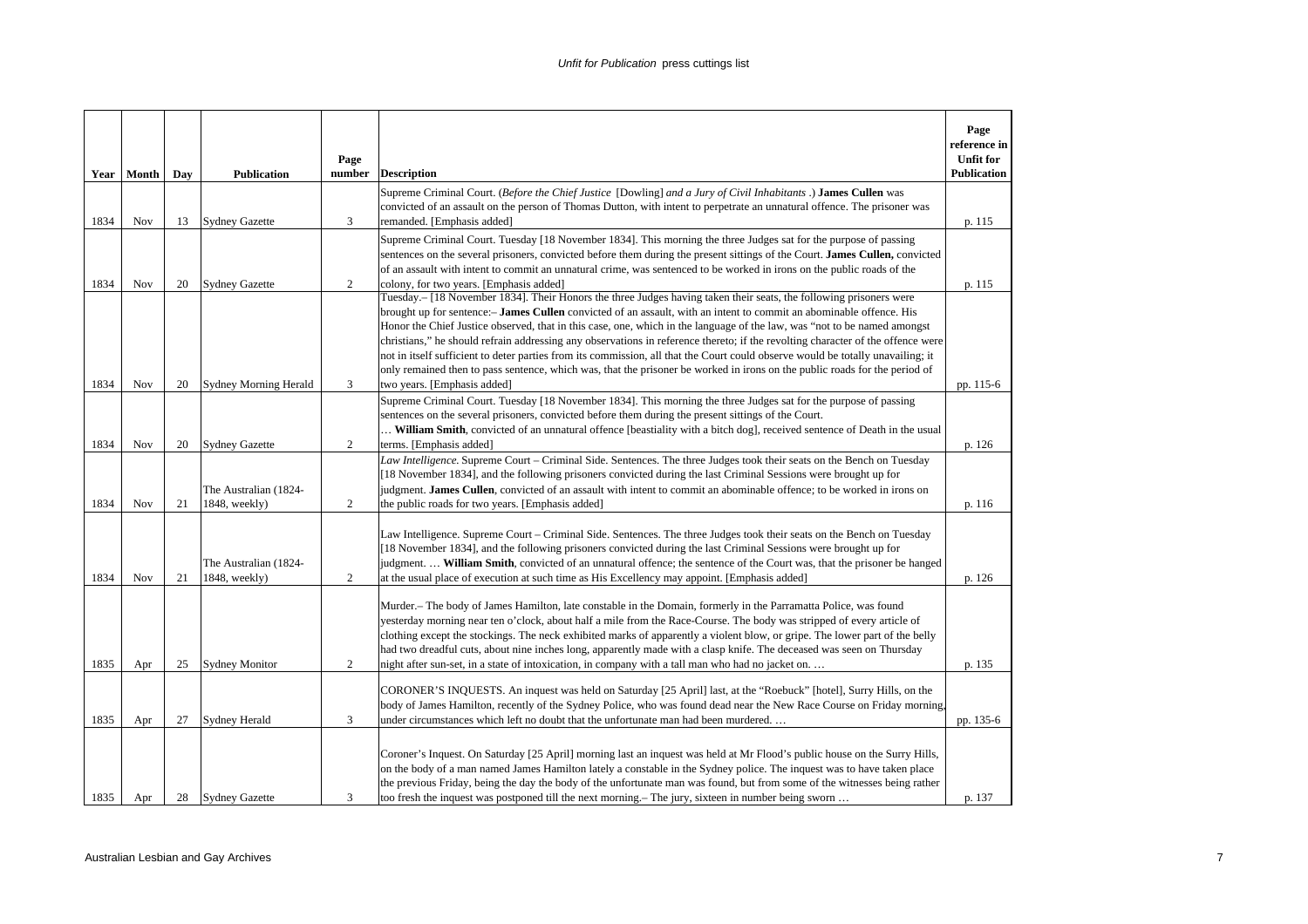|              | Year   Month | Day     | <b>Publication</b>                                                 | Page<br>number | <b>Description</b>                                                                                                                                                                                                                                                                                                                                                                                                                                                                                                                                                                                                                                                                                                                                                                                                                                                                                                                                                                     | Page<br>reference in<br><b>Unfit for</b><br><b>Publication</b> |
|--------------|--------------|---------|--------------------------------------------------------------------|----------------|----------------------------------------------------------------------------------------------------------------------------------------------------------------------------------------------------------------------------------------------------------------------------------------------------------------------------------------------------------------------------------------------------------------------------------------------------------------------------------------------------------------------------------------------------------------------------------------------------------------------------------------------------------------------------------------------------------------------------------------------------------------------------------------------------------------------------------------------------------------------------------------------------------------------------------------------------------------------------------------|----------------------------------------------------------------|
|              |              |         |                                                                    |                | A Coroner's Inquest was held on Saturday, at the Roebuck, Surry Hills, on the body of James Hamilton, who was murdered<br>near the Race Course, on Thursday evening. The circumstances sworn to before the Jury were similar to those stated in our<br>last, namely, that the deceased and <b>Patrick Kilmartin</b> , an assigned servant to Mr W Dowling, were seen drinking together<br>in a tent at the Races at seven o'clock on Thursday evening; and that Kilmartin was apprehended by wardsman Christie in<br>another tent at a different part of the Course, nearer the scene of the murder, at ten minutes past eight the same evening; he<br>had on Hamilton's jacket and waistcoat, and in a bundle he had the remainder of the deceased's clothes.  [Emphasis                                                                                                                                                                                                              |                                                                |
| 1835         | Apr          | 29      | <b>Sydney Monitor</b>                                              | 3              | added]<br>(Before His Honor the Chief Justice, [Francis Forbes] and a Civil Jury.) Friday, May 8th. Robert Kilmartin, a prisoner of<br>the crown, stood indicted for the wilful murder of James Hamilton, on Thursday the 24th April, 1835 on the Botany Bay<br>Road. The evidence adduced on this trial was entirely circumstantial, and precisely the same as was given on the Coroner's<br>Inquest; therefore we shall forbear giving a repetition of it to our readers.<br>The prisoner, in his defence, stated that he found the clothes on the road side, and put on the hat, as he had been robbed of<br>his own whilst engaged in a fight on the race course. The evidence, however, was of such a description as not to leave a<br>doubt on the minds of the Jury as to the guilt of the prisoner, who was found Guilty and sentenced to be executed on next                                                                                                                  | p. 137                                                         |
| 1835         | May          | 9       | <b>Sydney Gazette</b>                                              | 2              | Monday morning.[Emphasis added]<br>Friday, May 8.-Before the Chief Justice, and a Civil Jury. Patrick Kilmartin, an assigned servant to Mr Willoughby<br>Dowling, was indicted for the wilful murder of James Hamilton, at Sydney, on the 23rd of April. The case has been so<br>recently before the public, that we shall merely give a short account of the affair, which is as follows:- On the evening of<br>the day between the races, about seven o'clock, the prisoner and the deceased, were seen drinking together in the booth on<br>the race course. At ten minutes past eight o'clock the prisoner was apprehended at another booth, with the whole of the<br>deceased's clothes in his possession, part of his person and the remainder in a bundle, this created suspicion. The next<br>morning the body was found a short distance from the booth where Kilmartin was apprehended, most barbarously                                                                     | p. 139                                                         |
| 1835<br>1835 | May<br>May   | 9<br>12 | <b>Sydney Monitor</b><br>The Australian (1824-<br>$1848$ , weekly) | 2<br>3         | murdered. Guilty. Death .- Ordered for execution on Monday [11 May] morning. [Emphasis added]<br>Law Intelligence. Supreme Court-Criminal Side. Friday. - Before his honor the Chief Justice and Civil Jury.<br>Patrick Kilmartin was charged with the wilful murder of James Hamilton on the Botany-road, on Friday the 24th of April<br>last. <b>James Stewart</b> . I am a surgeon; I was called to examine a body on the 25th April, by the Botany-road; deceased's<br>name was Hamilton; I found the body naked except a pair of socks; I observed a mark of injury on left side of neck, and on<br>the left jaw, appeared to have caused by pressure by some heavy body on those parts; there was a wound in the abdomen 6<br>inches in depth, 2 inches in breadth; 11/2 inches depth, sufficient to cause death, but not immediate; I observed an injury in<br><b>the private member,</b> apparently as if an attempt had been made to sever it from the body  [Emphasis added] | pp. 139-40<br>pp. 140-1                                        |
| 1835         | May          | 12      | <b>Sydney Gazette</b>                                              | 2              | Execution. - Yesterday morning Patrick Kilmartin underwent the extreme sentence of the law for the wilful murder of<br>James Hamilton, on the Botany Bay road, on the intervening Thursday of the Sydney Races. He was attended in his last<br>moments by a Catholic clergyman, but seemed more anxious to exhibit a show of bravery in his last moments, than to make<br>peace with his Creator. He was a stout, athletic young man, about 25 years of age. A great concourse of people assembled to<br>witness his execution, and at ten minutes past nine he was launched into eternity. [Emphasis added]                                                                                                                                                                                                                                                                                                                                                                           | p. 141                                                         |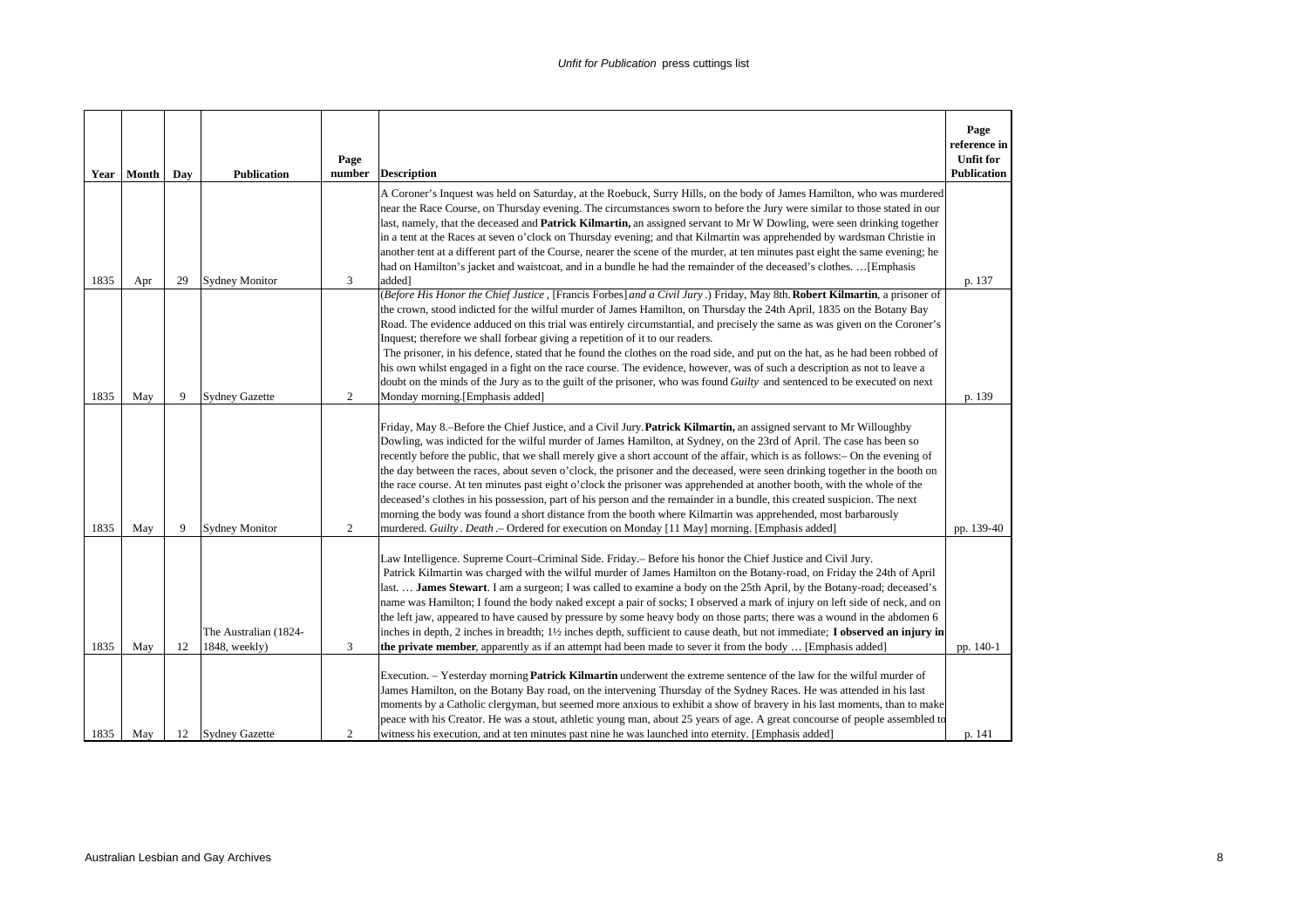| Year | Month | Day    | <b>Publication</b>                       | Page<br>number | <b>Description</b>                                                                                                                                                                                                                                                                                                                                                                                                                                                                                                                                                                                                                                                                                                                                                                                                                                                                                                                                                                                        | Page<br>reference in<br><b>Unfit for</b><br><b>Publication</b> |
|------|-------|--------|------------------------------------------|----------------|-----------------------------------------------------------------------------------------------------------------------------------------------------------------------------------------------------------------------------------------------------------------------------------------------------------------------------------------------------------------------------------------------------------------------------------------------------------------------------------------------------------------------------------------------------------------------------------------------------------------------------------------------------------------------------------------------------------------------------------------------------------------------------------------------------------------------------------------------------------------------------------------------------------------------------------------------------------------------------------------------------------|----------------------------------------------------------------|
| 1835 | May   | 14     | Sydney Herald                            | 2              | Execution. On Monday morning last, at the usual time and place, the wretched man Patrick Kilmartin (convicted on the<br>proceding [sic] Friday of the murder of James Hamilton) suffered death pgrsuant [sic] to his sentence. A great concourse of<br>persons assembled to witness the awful spectacle, with the view to ascertain from the mouth of the culprit in his last<br>moments (anticipating that he would make a confession) the motive which induced him to perpetrate the dreadful crime.<br>Their anxiety in this respect was excited by the fact, that the unfortunate victim of his sanguinary attack was known by him<br>to possess no money: and his humble apparel, of which the murderer possessed himself, could not be suppused [sic] to<br>possess such attraction as to induce the dreadful crime of murder. [continued below]                                                                                                                                                    | p. 141                                                         |
|      |       |        |                                          |                | [continued from above] The wish to be satisfied on this point was general, but the culprit made no confession. He was<br>attended in his last moments by the Rev Mr M'Encroe, and met his fate with a firmness bordering on recklessness, and<br>persisted to the last in deolaring [sic] his innocence. He appeared to be about 26 years of age. [Emphasis added]                                                                                                                                                                                                                                                                                                                                                                                                                                                                                                                                                                                                                                        |                                                                |
| 1835 | Nov   | $\tau$ | <b>Sydney Gazette</b>                    | 2              | Supreme Court of New South Wales.  Friday 6 [November 1835]. Before His Honor Chief Justice Forbes, and a Civil<br>Jury. Nicholas Hayden [aka Heyden; Haydon] stood indicted with wilfully, maliciously, and malice aforethought, kicking<br>and beating one James Hony [who wanted to commit an unnatural crime], in the month of July [1835]. [Emphasis added]                                                                                                                                                                                                                                                                                                                                                                                                                                                                                                                                                                                                                                          | pp. 133-4                                                      |
| 1835 | Nov   | 11     | <b>Sydney Monitor</b>                    | $\overline{4}$ | Supreme Court, – Criminal Side.  Friday, 6 November. [1835] – Before the Chief Justice [Forbes] and a Civil Jury.<br>Nicolas Haydon, stood indicted for the wilful murder of James Oldham, at Goulburn Plains, on the 9th of July last. From<br>the evidence it appeared that the deceased and the prisoner were both assigned to Mr O'Loughlin of Goulburn Plains, and<br>that the deceased endeavouring to commit a nameless offence on the prisoner, he (prisoner) inflicted a blow upon him<br>which caused his death. $-$ <i>Not Guilty</i> . [Emphasis added]                                                                                                                                                                                                                                                                                                                                                                                                                                       | p. 134                                                         |
| 1836 | Apr   | 9      | <b>Bath and Devizes</b><br>Guardian (UK) | $\overline{?}$ | Bath trial of James Cooling (aka Cowling), JH Targett, and James Brown for conspiring to extort money and accusing the<br>defendant, George Cooper, of a nameless offence. Cowling (aka Cooling) found guilty. Targett and Brown acquitted.<br>[Emphasis added]                                                                                                                                                                                                                                                                                                                                                                                                                                                                                                                                                                                                                                                                                                                                           | p. 9                                                           |
| 1836 | Apr   | 16     | Taunton Courier (UK)                     | 6              | THURSDAY APRIL 7 JH Targett, James Cowling [aka Cooling] and James Brown were indicted for assaulting and<br>robbing George Cooper and also of accusing him with having committed an abominable offence with intent to extort<br>money. The Jury found Cowling "guilty", and acquitted the other prisoners. The deatails of these cases are not fit for<br>publication. [Emphasis added]                                                                                                                                                                                                                                                                                                                                                                                                                                                                                                                                                                                                                  | p. 9                                                           |
| 1836 | Aug   | 6      | <b>Sydney Gazette</b>                    | 3              | Before Mr Justice Kinchela and a Military Jury.  John Warren was convicted of an unnatural offence, committed on ----<br>[Ronald Portus] in the neighbourhood of Black Peat [Creek ?]. Prisoner (who, during the trial, seemed unconscious of his<br>serious situation) became much affected when the verdict was delivered. Upon being asked if he had any thing to say why<br>judgment of death should not be passed upon him, he implored for mercy, and asserting his innocence, hoped that as he<br>was a young man, a long day might be allowed him.<br>Mr Justice Kinchela then proceeded to pass sentence, and in so doing observed that the crime of which he (the prisoner)<br>had been pronounced guilty, could not be pardoned. He hoped therefore he would prepare himself for another world, as it<br>was impossible any mercy could be extended to him in this. He then ordered him to be hanged on such day as His<br>Excellency may appoint. Prisoner then left the Court much affected. | p. 161                                                         |
| 1836 | Aug   | 8      | <b>Sydney Herald</b>                     | $\overline{c}$ | Law Intelligence. SUPREME COURT. – Criminal Side. Thursday, 4 August [1836] . –  Before Mr Justice Kinchela and a<br>Military Jury. John Warren stood indicted for committing a nameless offence. The case was clearly proved. Guilty –<br>Death. [Emphasis added]                                                                                                                                                                                                                                                                                                                                                                                                                                                                                                                                                                                                                                                                                                                                        | p. 161                                                         |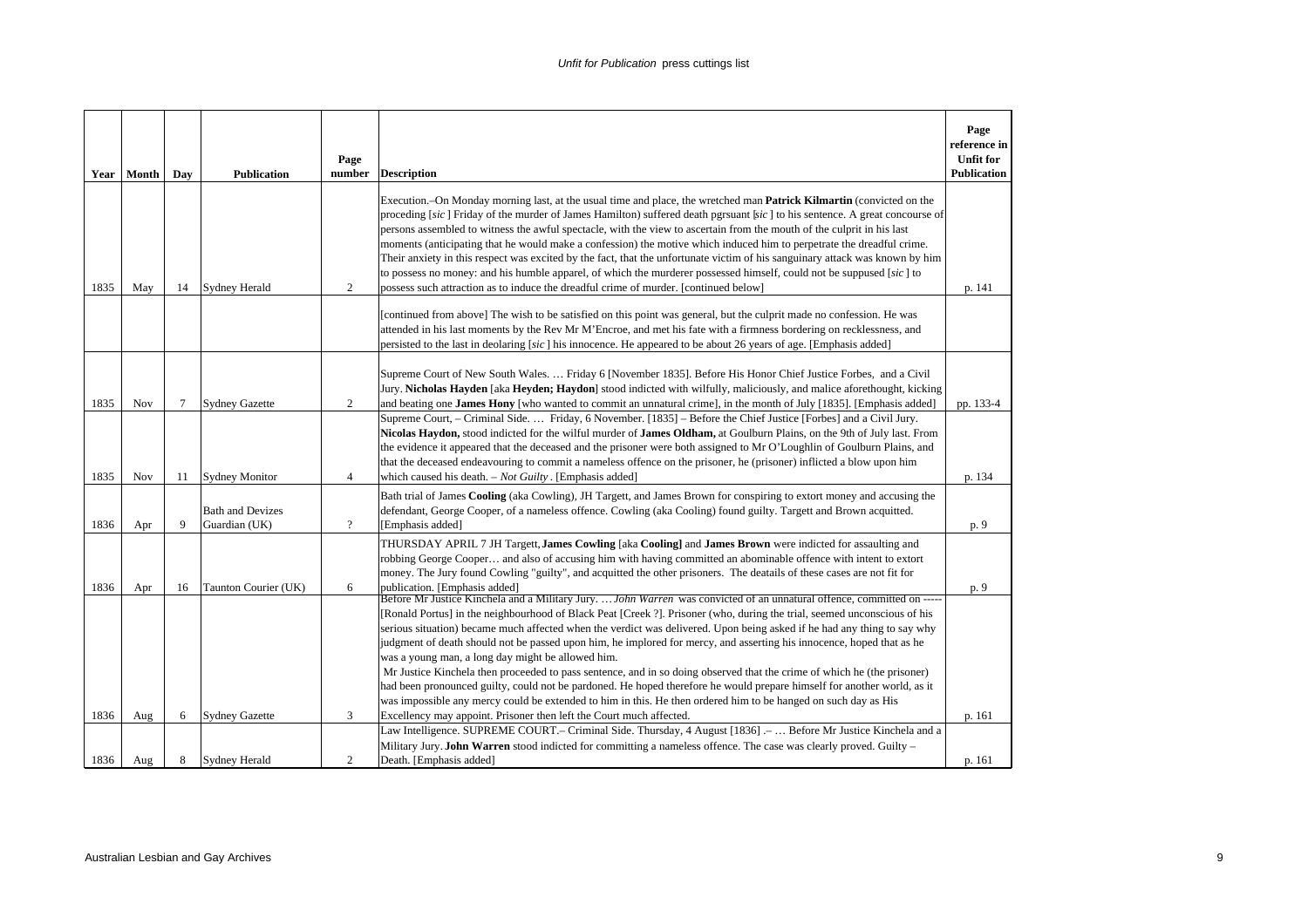|              | Year   Month | Day    | <b>Publication</b>                                         | Page<br>number | <b>Description</b>                                                                                                                                                                                                                                                                                                                                                                                                                                                                                                                                                                                                                                                                                                                                                                                                                                                                                                                                                      | Page<br>reference in<br><b>Unfit for</b><br><b>Publication</b> |
|--------------|--------------|--------|------------------------------------------------------------|----------------|-------------------------------------------------------------------------------------------------------------------------------------------------------------------------------------------------------------------------------------------------------------------------------------------------------------------------------------------------------------------------------------------------------------------------------------------------------------------------------------------------------------------------------------------------------------------------------------------------------------------------------------------------------------------------------------------------------------------------------------------------------------------------------------------------------------------------------------------------------------------------------------------------------------------------------------------------------------------------|----------------------------------------------------------------|
| 1836         | Dec          | 1      | <b>Sydney Gazette</b>                                      | 3              | Execution.— On Tuesday [29 Nov 1836] the utmost penalty of the law was carried into effect upon the prisoners Cook and<br>Mead, convicted during the last sittings of the Criminal Court, the former for rape upon the person of the wife of his<br>overseer, the latter of an unnameable offence. Both of the culprits were attended in their last moments by the Rev Mr<br>[William] Cowper, [Senior Assistant Chaplain] to whose religious instruction they appeared to pay becoming attention.<br>They addressed no observations to the standers by. Every preparation being completed, the fatal signal was given, the bolt<br>withdrawn, and the culprits were as the clods of the valley. [Emphasis added]                                                                                                                                                                                                                                                       | p. 160                                                         |
|              |              |        | The Australian (1824-                                      |                | [John] Mead, committed of an unnameable offence, and Smith of a rape, underwent the awful sentence of the law on                                                                                                                                                                                                                                                                                                                                                                                                                                                                                                                                                                                                                                                                                                                                                                                                                                                        |                                                                |
| 1836<br>1836 | Dec<br>Feb   | 2<br>9 | $1848$ , weekly)<br>The Australian (1824-<br>1848, weekly) | 2<br>2         | Tuesday [29 Nov] morning last. They both appeared penitent, and died without a struggle. [Emphasis added]<br>Law Intelligence. SUPREME COURT .- Criminal Side. Friday, February. 5, 1835. - Before His Honor the Chief Justice<br>[Burton], and a Civil Jury.  John Edges and Thomas Gates, prisoners of the Crown, were acquitted of an unnatural<br>crime. [Emphasis added]                                                                                                                                                                                                                                                                                                                                                                                                                                                                                                                                                                                           | p. 160<br>p. 152                                               |
| 1836         | Nov          | 10     | <b>Sydney Gazette</b>                                      | $\overline{3}$ | Before Justice Burton and a Civil Jury: William Hazeldon stood indicted for an assault upon a boy named Henry Arthur<br>Waldron at Wollongong, on the 10th of September last [1834]. The charge was clearly made out, but the particularly [sic]<br>were such as we cannot publish. The Jury after being absent a few minutes, returned with a verdict of Guilt. [Emphasis<br>added]                                                                                                                                                                                                                                                                                                                                                                                                                                                                                                                                                                                    | p. 155                                                         |
| 1836         | Nov          | 10     | <b>Sydney Herald</b>                                       | $\overline{3}$ | Before Mr Justice Burton and a Civil Jury.  William Hazleton was indicted for committing a nameless offence. The<br>prisoner's offence was the most revolting that ever came before the Court – Guilty. In passing sentence of death, Mr Justice<br>Burton observed that from the aggravated nature of the crime, it was impossible that the slightest hope of mercy could be<br>held out to him. [Emphasis added]                                                                                                                                                                                                                                                                                                                                                                                                                                                                                                                                                      | p. 156                                                         |
| 1836         | Nov          | 11     | <b>Sydney Monitor</b>                                      | 3              | William Hazleton was indicted for an offence against nature, committed in the neighbourhood of Illawarra. The details of<br>this case exhibited depravity of so extraordinary a character, that for the honour of human nature, it is to be deplored that a<br>monster ever existed, capable of so heinous a crime. The jury found the prisoner guilty of the offence, and sentence of death<br>was passed upon him. His Honor recommended him not to delude himself by any vain hope of mercy, but to make the best<br>of the brief space that might be allotted to him in preparing himself for eternity. [Emphasis added]                                                                                                                                                                                                                                                                                                                                            | p. 156                                                         |
| 1836         | Nov          | 17     | Sydney Herald                                              | $\overline{4}$ | Law Intelligence. Supreme Court – (Criminal Side). Friday [11 Nov 1836]. – Before the Chief Justice [Kinchela] and a Civil<br>Jury John Meed was indicted for a nameless offence. Guilty – Death. [Emphasis added]                                                                                                                                                                                                                                                                                                                                                                                                                                                                                                                                                                                                                                                                                                                                                      | p. 159                                                         |
| 1837         | Feb          | 18     | <b>Sydney Gazette</b>                                      | 2              | Supreme Court. Criminal Side. Before Mr Justice Kinchela and a Civil Jury  James Sherwood, a blind man, a prisoner<br>of the Crown, was found guilty of an unnatural offence, committed at Hyde Park Barracks, and sentenced of death was<br>passed upon him, to be carried into effect at such time as His Excellency might think fit. [Emphasis added]<br>Law Intelligence. Supreme Court – Criminal Side  Thursday, 16th, February. Before Mr Justice Dowling [sic–Kinchela].<br>and a Civil Jury.  James Sherwood, a convict attached to Hyde Park Barracks, stood indicted for an unnatural offence<br>committed with a boy belonging to the establishment, named George Marshall. The prisoner was found – Guilty, and<br>sentenced of Death was passed upon him. The Jury recommended that the boy be placed in solitary confinement for a<br>considerable period as a means of checking that fearful depravity into which he had been drawn, and which a severe | p. 163                                                         |
| 1837         | Feb          | 20     | <b>Sydney Monitor</b>                                      | $\overline{c}$ | punishment would induce him in future to avoid. Mr Lane, the Superintendent of Hyde Park Barracks was called, and<br>received the orders of the Court on that head. Mr Justice Kinchela said, that the Jury had anticipated him, as he intended to<br>recommend that the boy be tried by the Bench at Hyde Park Barracks, for the misdemeanour, and punished accordingly.<br>[Emphasis added]                                                                                                                                                                                                                                                                                                                                                                                                                                                                                                                                                                           | p. 163                                                         |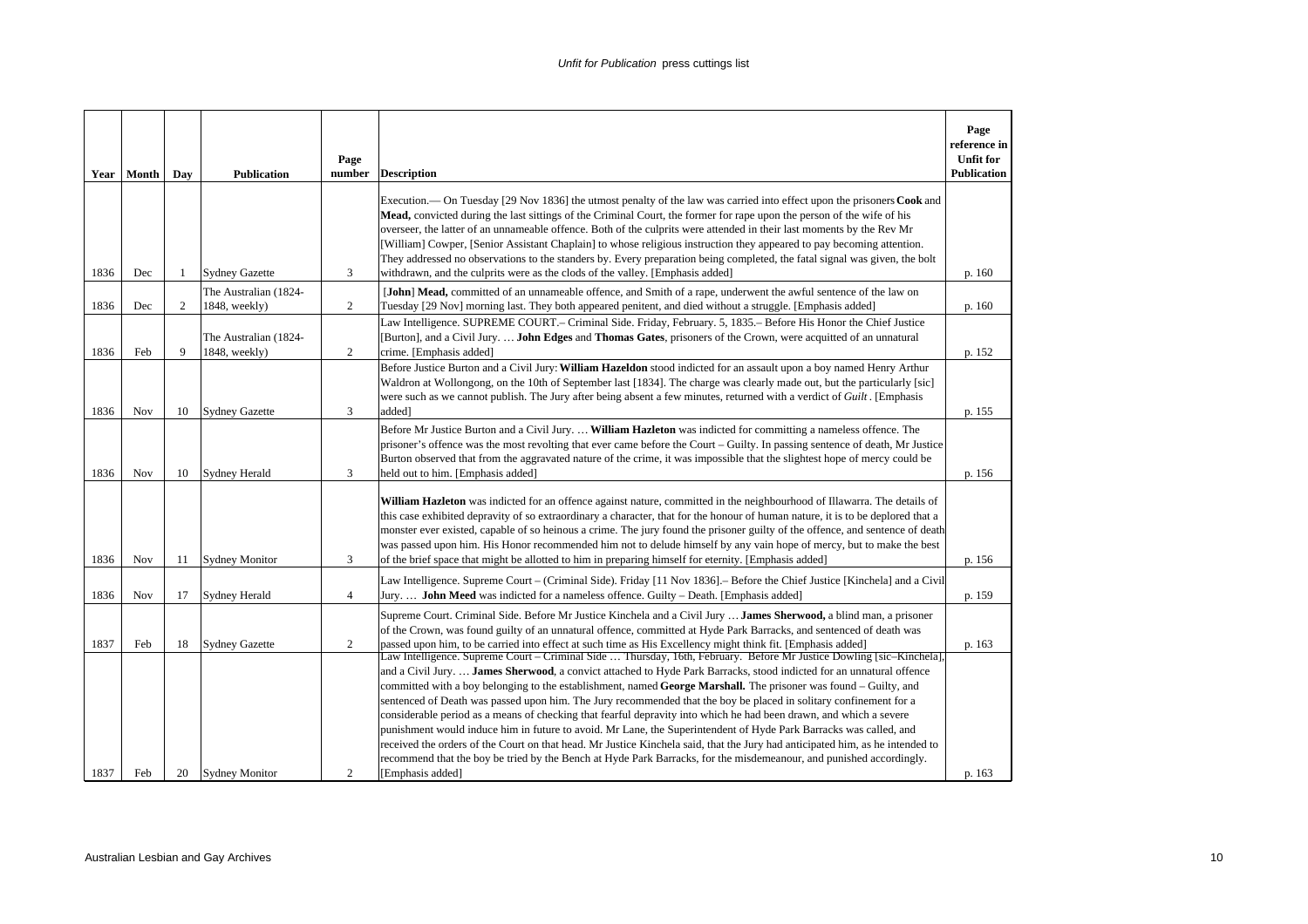|      | Year   Month | Day | <b>Publication</b>                     | Page<br>number | <b>Description</b>                                                                                                                                                                                                                                                                                                                                                                                                                                                                                                                                                                                                                                                                                                                                                                                                                                                                                                                                                                                                                                                                | Page<br>reference in<br><b>Unfit for</b><br><b>Publication</b> |
|------|--------------|-----|----------------------------------------|----------------|-----------------------------------------------------------------------------------------------------------------------------------------------------------------------------------------------------------------------------------------------------------------------------------------------------------------------------------------------------------------------------------------------------------------------------------------------------------------------------------------------------------------------------------------------------------------------------------------------------------------------------------------------------------------------------------------------------------------------------------------------------------------------------------------------------------------------------------------------------------------------------------------------------------------------------------------------------------------------------------------------------------------------------------------------------------------------------------|----------------------------------------------------------------|
|      |              |     |                                        |                | Supreme Court. Monday June 26. Before the Acting Chief Justice Dowling, and a common Jury. Whitfield v. Caswell.—<br>This was an action brought by the Plaintiff, to recover compensation in damages for malicious defamation of his character.<br>The dames were laid at £1000. The plaintiff is of the medical profession, and for some two or three years had charge of the<br>stud of the Australian Agricultural Company's establishment at Port Stephens. During the time that he was employed in<br>that capacity, one of the Company's assigned Servants named Howarth preferred charges against the plaintiff for having                                                                                                                                                                                                                                                                                                                                                                                                                                                 |                                                                |
| 1837 | Jul          | -1  | <b>Sydney Gazette</b>                  | 2              | made unnatural proposals to him; [Emphasis added]<br>Uncertainty of the Law. In an action for defamation of character, tried on Thursday last, Chief Justice Dowling ruled that                                                                                                                                                                                                                                                                                                                                                                                                                                                                                                                                                                                                                                                                                                                                                                                                                                                                                                   | p. 177                                                         |
| 1837 | Jul          | 3   | <b>Sydney Herald</b>                   | 2              | the defendant, under the plea of the general issue, might give evidence of general rumour. From the subjoined case, it will<br>be seen that His Honor's decision is in direct opposition to a very recent decision by Lord Abinger, on the same subject.<br>Now, how is it possible that plain persons can comprehend much of English law, when they thus find Judges ruling in<br>opposition to each other?                                                                                                                                                                                                                                                                                                                                                                                                                                                                                                                                                                                                                                                                      | p. 177                                                         |
| 1837 | Jun          | 29  | Sydney Herald                          | 2              | Law Intelligence. Supreme Court – Civil Side. Monday 26 June – Before the Acting Chief Justice [Dowling] and a common<br>Jury Whitfield v. Caswell. – This was an action brought to recover compensation for defamation of character; damages<br>laid at $\pounds$ 1,000. The plaintiff [Dr Thomas Whitfield] in this case is a medical man, lately employed by the Australian<br>Agricultural Company as superintendent of agriculture, and the defendant is a settler residing at Tanilba, on the southern<br>shore of Port Stephens. The declaration set forth, that on the 2nd of February [1837], the defendant in a conversation which<br>he had with Colonel [Henry] Dumaresq, the Commissioner for the Australian Agricultural Company, made use of certain<br>expressions intending to insinuate that the plaintiff had been guilty of attempting to commit unnatural offences. There was<br>also a count setting forth that, in consequence of these rumours, the plaintiff to his great damage had been dismissed from<br>the service of the Company. [Emphasis added] | p. 175                                                         |
| 1837 | Jun          | 30  | The Australian (1824-<br>1848, weekly) | 2              | LAW. Supreme Court.– (Civil Side). Monday.– Before Acting Chief Justice Dowling, and a common Jury<br>Whitfield v. Caswell .- This was an action brought by the Plaintiff, to recover compensation in damages for malicious<br>defamation of his character. The damages were laid at £1000. The defendant pleaded the general issue. The plaintiff is of<br>the medical profession, and for some two or three years had charge of the stud of the Australian Agricultural Company's<br>establishment at Port Stephens. During the time that he was employed in that capacity, one of the Company's assigned<br>Servants named Howarth preferred charges against the plaintiff for having made <b>unnatural proposals</b> to him;<br>[Emphasis added]                                                                                                                                                                                                                                                                                                                              | p. 176                                                         |
| 1838 | May          | 5   | <b>Sydney Gazette</b>                  | 2              | Thursday, may 3, 1838. (Before Mr Justice Burton, and a Military Jury .) Richard Norris was indicted for bestiality,<br>committed at Cornwallis, in March, 1837.                                                                                                                                                                                                                                                                                                                                                                                                                                                                                                                                                                                                                                                                                                                                                                                                                                                                                                                  | pp. 185-6                                                      |
| 1839 | Aug          | 5   | <b>Sydney Herald</b>                   | 2              | Law Intelligence. Supreme Court. – (Criminal Side.) Friday – [2 Aug 1839] Before the Chief Justice [Sir James Dowling]<br>and a Military Jury. Thomas Parry, a runaway convict was indicted for committing an unnatural offence at Liverpool<br>Plains, on the 22nd of September, Guilty. Remanded. [Emphasis added]                                                                                                                                                                                                                                                                                                                                                                                                                                                                                                                                                                                                                                                                                                                                                              | p. 202                                                         |
| 1839 | Aug          | 5   | <b>Sydney Monitor</b>                  | $\overline{c}$ | Supreme Court.  August 2, 1839. Before Sir James Dowling and a Military Jury. Thomas Parry, aged 25, a convict<br>illegally at large, stood indicted for an unnatural offence committed on James Reed, aged 19 an assigned servant to Mr B<br>Davis of Liverpool Plains on 22nd September. Dr Nicholson being examined, deposed that to him the circumstances of the<br>offence as described by the prosecutor, appeared highly improbable, if not impossible, and he was confirmed in his opinion<br>by the admission of the prosecutor, that he had been subject to fits, which threw a shade of improbability upon his<br>evidence. After the case had been gone through, His Honor read over the evidence and summed up. The jury retired, and<br>upon their return to the Court, delivered in a verdict of Guilty. Remanded. [Emphasis added]                                                                                                                                                                                                                                | p. 202                                                         |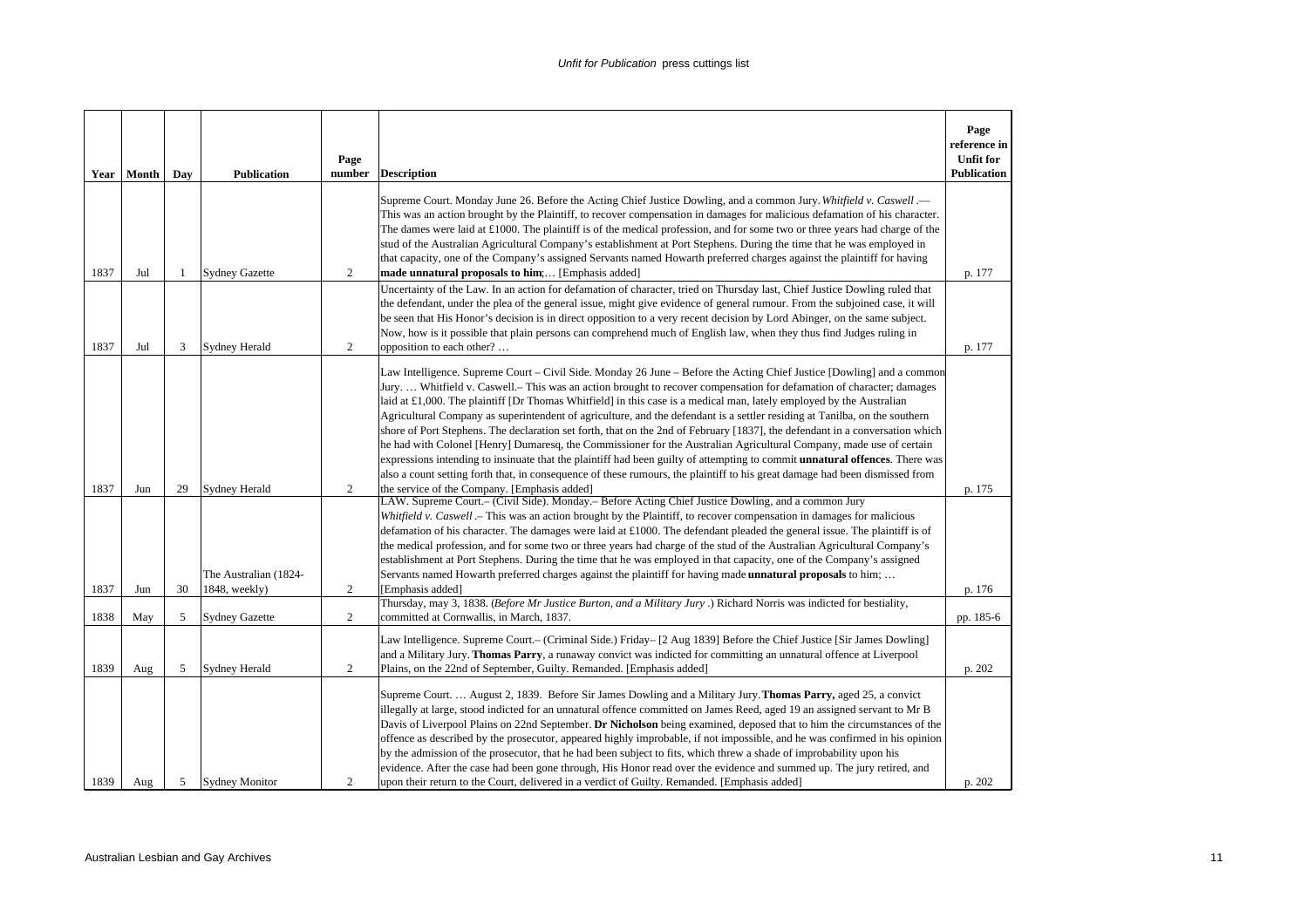|      | Year   Month | Day    | <b>Publication</b>                     | Page<br>number | <b>Description</b>                                                                                                                                                                                                                                                                                                                                                                                                                                                                                                                                                                                                                                                                                                                                                                                        | Page<br>reference in<br><b>Unfit for</b><br><b>Publication</b> |
|------|--------------|--------|----------------------------------------|----------------|-----------------------------------------------------------------------------------------------------------------------------------------------------------------------------------------------------------------------------------------------------------------------------------------------------------------------------------------------------------------------------------------------------------------------------------------------------------------------------------------------------------------------------------------------------------------------------------------------------------------------------------------------------------------------------------------------------------------------------------------------------------------------------------------------------------|----------------------------------------------------------------|
| 1839 | Aug          | 6      | <b>Sydney Gazette</b>                  | 3              | Supreme Court. – Criminal Side.  Friday, August 2. (Before the Chief Justice and a Military Jury.) Thomas Parry, a<br>runaway convict, was indicted for committing an unnatural offence at Liverpool Plains, on the 22nd of September. – Guilty.<br>Remanded. [Emphasis added]                                                                                                                                                                                                                                                                                                                                                                                                                                                                                                                            | p. 202                                                         |
| 1839 | Aug          | 19     | <b>Sydney Herald</b>                   | $\overline{2}$ | Saturday .- [17 August 1839] Before the Chief Justice [Sir James Dowling]. Thomas Parry, convicted of an unnatural<br>crime on a former day had sentence of death passed upon him. [Emphasis added]                                                                                                                                                                                                                                                                                                                                                                                                                                                                                                                                                                                                       | p. 202                                                         |
| 1839 | Nov          | 4      | <b>Sydney Herald</b>                   | $\mathfrak{2}$ | Saturday – [2 November 1839] Before the Chief Justice [Dowling]. William Morris was indicted for the wilful murder of<br>Thomas Renton, Alias Waugh, at the Bargon River, on the 22nd of January, by shooting him. The prisoner was a freeman in<br>the employment of a gentleman named Matson, at Port Phillip, as hut-keeper, at a sheep station, the shepherds at which<br>were named Renton and Sumner and all the parties had been known to each other in Van Diemen's Land.  After the jury<br>had returned their verdict Mr Matson stated that he had taken some pains to enquire as to the motives of the prisoner, and<br>he believed that he had committed an unnatural offence,  [Emphasis added]                                                                                              | p. 195                                                         |
| 1839 | Nov          | 5      | The Australian (1824-<br>1848, weekly) | 2              | Saturday. [2 Nov 1839] Before His Honor the Chief Justice [Dowling].  William Morris, late of Chillon, was indicted<br>for the wilful murder of Thomas Renton alias Wough, by shooting him with a gun loaded with a ball, at the Bargin River,<br>on the 22nd January last Mr Mason repeated, that he believed the prisoner had been guilty of some <b>unnatural crime</b> ,<br>which he had communicated to the deceased, whom he observed talking with himself, and it was probably he [sic-the?]<br>apprehended had divulged his secret.  [Emphasis added]                                                                                                                                                                                                                                             | pp. 195-6                                                      |
| 1839 | <b>Nov</b>   | $\tau$ | <b>Sydney Gazette</b>                  | 2              | Saturday, 2nd November [1839]. (Before the Chief Justice [Dowling]) William Morris was indicted for the wilful murder<br>of Thomas Renton, alias Hough, at the Bargon River, on the 22nd January last, by shooting him in the neck As soon as<br>the verdict was delivered, His Honor recalled Mr Matson, and directed him to state the result of his enquiries, which he had<br>mentioned. Mr Matson said he had been informed that the <b>prisoner had been guilty of some unnatural crime</b> , of which<br>the deceased had a knowledge, and it was supposed that Renton had communicated it to him when he visited the station the<br>morning before the murder, as he had been seen conversing with the deceased.  [Emphasis added]                                                                 | pp. 196-7                                                      |
| 1839 | Nov          | 27     | <b>Sydney Herald</b>                   | 3              | Domestic Intelligence,  Execution.– Yesterday morning <b>William Morris</b> , John Gorman, Peter Scallion, Joseph Saunders<br>and George Casey, convicted of murder during the last session of the Supreme Court, were (executed ?) pursuant to their<br>sentences. Two of them were Protestants, and were attended by the Rev Mr Cowper, and the Roman Catholics by the Rev F<br>Murphy. [Emphasis added]                                                                                                                                                                                                                                                                                                                                                                                                | p. 198                                                         |
| 1839 | Nov          | 28     | <b>Sydney Gazette</b>                  | 2              | DOMESTIC INTELLIGENCE Execution. - On Tuesday morning [26 November], at the usual hour, the five men<br>ordered for execution underwent their sentence at the rear of the goal. Their names were <b>Morris</b> , Gorman, Saunders,<br>Scallion and Murray, all convicted of the crime of murder. To-morrow morning seven more unhappy wretches, also<br>convicted of murder, are ordered to suffer the like fate. [Emphasis added]                                                                                                                                                                                                                                                                                                                                                                        | p. 198                                                         |
| 1839 | Nov          | 29     | <b>Sydney Monitor</b>                  | $\overline{c}$ | The Execution.– The five unhappy culprits, who yesterday [sic] morning were launched into eternity, were named William<br>Morris, John Gorman, Joseph Saunders, Peter Scallion, and George Curry, all convicted of murder. The Catholics were<br>attended by the Rev Mr Murphy; and the Protestants by the Rev Mr Cowper. They made no confession, but were to all<br>appearance penitent. Mr Cowper has been incessant in his visits and attention to the spiritual comforts of these truly<br>unhappy men, but we must confess that where there are so many individuals about to pay the forfeit of their lives to the<br>offended laws of their country, that it seems to us a gross neglect on the part of the Bishop, never once to have visited them<br>prior to their execution,  [Emphasis added] | pp. 198-9                                                      |
| 1840 | Aug          | 4      | The Australian (1824-<br>1848, weekly) | $\mathfrak{2}$ | SUPREME CRIMINAL COURT. Saturday [1 August 1840].  John Rushton was indicted for an unnameable offence<br>on James Johnstone at Bathurst, on the 5th June last. The prisoner pleaded Not Guilty. [Emphasis added]                                                                                                                                                                                                                                                                                                                                                                                                                                                                                                                                                                                         | p. 205                                                         |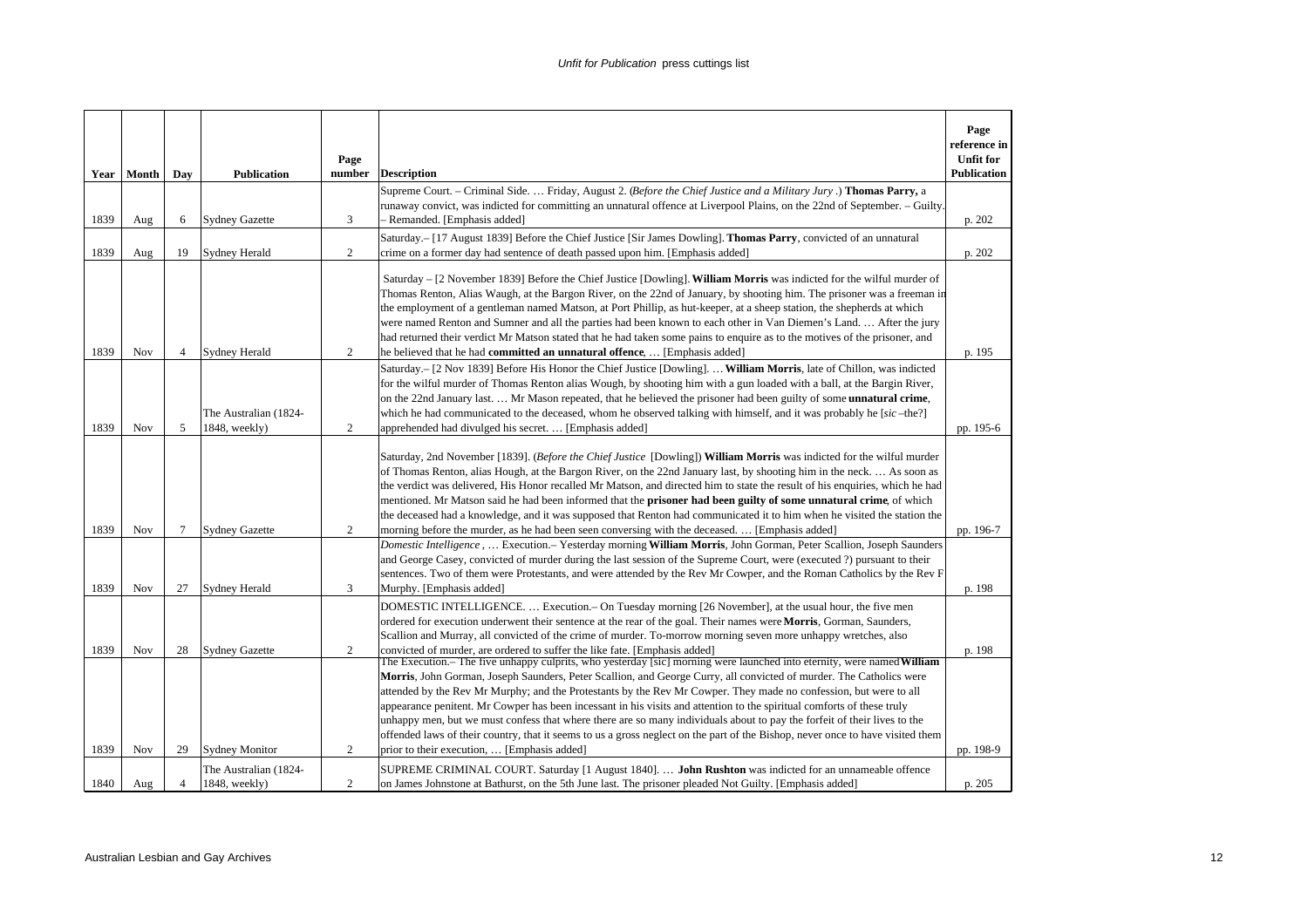|      | Year Month | Day | <b>Publication</b>                     | Page<br>number | <b>Description</b>                                                                                                                                                                                                                                                                                                                                                                                                                                                                                                                                                                                                                                                                                                                                                                                                                                                                                                                                                     | Page<br>reference in<br><b>Unfit for</b><br><b>Publication</b> |
|------|------------|-----|----------------------------------------|----------------|------------------------------------------------------------------------------------------------------------------------------------------------------------------------------------------------------------------------------------------------------------------------------------------------------------------------------------------------------------------------------------------------------------------------------------------------------------------------------------------------------------------------------------------------------------------------------------------------------------------------------------------------------------------------------------------------------------------------------------------------------------------------------------------------------------------------------------------------------------------------------------------------------------------------------------------------------------------------|----------------------------------------------------------------|
| 1840 | Aug        | 7   | <b>Sydney Herald</b>                   | $\mathbf{1}$   | Wednesday.- [5 August 1840] Before the Chief Justice [Sir James Dowling]. John Rushton, of Bathurst, an assigned<br>servant was indicted for an unnatural offence. – Not Guilty, but forwarded to the Bathurst Bench to be dealt with summarily<br>for the assault. [Emphasis added]                                                                                                                                                                                                                                                                                                                                                                                                                                                                                                                                                                                                                                                                                   | p. 205                                                         |
| 1840 | Aug        | 8   | The Australian (1824-<br>1848, weekly) | $\overline{c}$ | SUPREME CRIMINAL COURT (Before his Honor the Chief Justice [Dowling]). WEDNESDAY.- [5 August 1840]<br>John Rushton, labourer, late of Bathurst, was indicted for unnatural offence with a boy named James Johnson, at Bathurst,<br>on the 6th of June last. The evidence for the prosecution failing to support the capital charge laid in the information, the<br>prisoner was remanded to the bench of magistrates at Bathurst, to be dealt with under the summary jurisdiction Act, for the<br>indecent assault. [Emphasis added]                                                                                                                                                                                                                                                                                                                                                                                                                                   | p. 205                                                         |
| 1841 | Apr        | 10  | <b>Sydney Herald</b>                   | 2              | Assize Intelligence. Maitland Circuit Court. Criminal Side. Wednesday, April 7th. Before Mr Justice Burton.<br>James Cameron, aged sixteen, was indicted for committing an unnatural offence at Singleton, on 5th Nov. [1840]. The<br>offence was not clearly proved, and the jury found the prisoner guilty of an assault, which under the statute, his Honor held<br>they were entitled to do. To be imprisoned in Newcastle gaol for three years. [Emphasis added]                                                                                                                                                                                                                                                                                                                                                                                                                                                                                                  | p. 211                                                         |
| 1841 | May        | 11  | <b>Sydney Herald</b>                   | 2              | Law Intelligence. Supreme Criminal Court. Monday, May 10 [1841]. This being the first day of the second Criminal<br>Session for the present year, their Honors Mr Justice Burton and Mr Justice Stephen took their seats in their purple robes.<br>Mr Justice Stephen then retired, and Mr Justice Burton remained to try the following cases:-  James Brown, one of<br>the Pennant Hills ironed-gang, was indicted for an unnatural assault on one George Robinson, another convict in the same<br>gang, while in bed on the morning of the 15th January last. The principal witness against the prisoner was a man of colour.<br>The prisoner called a number of his ironed-gang confederates, who distinctly swore to his innocence, at the same time their<br>evidence was so shaped as to implicate the accuser. The Jury retired for about five minutes, and returned a verdict of not<br>guilty against the prisoner. [Emphasis added]                          | pp. 209-10                                                     |
| 1842 | Oct        | 11  | <b>Sydney Gazette</b>                  | 2              | Domestic Intelligence. Supreme Court - Criminal Side. Monday, October 10, 1842. (Before His Honor the Chief Justice)<br>[Sir James Dowling]  William Williams was indicted for committing an unnatural offence with a man of color, named<br>John Solomon, and the charge having been clearly established against him, he was found guilty, and remanded for<br>sentence. The evidence in this case was of a nature totally unfit for publication. [Emphasis added]                                                                                                                                                                                                                                                                                                                                                                                                                                                                                                    | pp. 214-5                                                      |
| 1842 | Oct        | 11  | <b>Sydney Morning Herald</b>           | 2              | SUPREME COURT .- Criminal Session. Monday. Sir James Dowling, Chief Justice, and Mr Justice Stephen took their<br>seats at 10 o'clock yesterday, in the Supreme Court. After the Jury list had been called over, and a Jury empanelled, Mr<br>Justice Stephen retired to the eastern side of the Court, and the following cases were disposed of, before His Honor the<br>Chief Justice. Unnatural Offence. William Williams was indicted for an unnatural offence. The prisoner was defended by<br>Mr Windeyer. The Attorney General [Roger Therry] opened the case, calling the serious attention of the Jury to the case, as<br>it was one of the few crimes still punishable by death; and if the circumstances of the case were made out as they appeared<br>before him, he did not know of any thing which could prevent the law taking effect. The case is unfit for publication. The<br>prisoner was found guilty, and remanded for sentence. [Emphasis added] | p. 215                                                         |
| 1842 | Oct        | 13  | <b>Sydney Gazette</b>                  | $\overline{c}$ | Domestic Intelligence. Supreme Court – Criminal Side. Tuesday, – October 11. (Before His Honor Mr Justice Burton.)<br>Soloman [sic] John, an East Indian, was indicted for an unnatural offence, and the charge having been clearly proved, he<br>was found guilty and remanded for sentence. The evidence was of a nature unfit for publication. [Emphasis added]                                                                                                                                                                                                                                                                                                                                                                                                                                                                                                                                                                                                     | p. 215                                                         |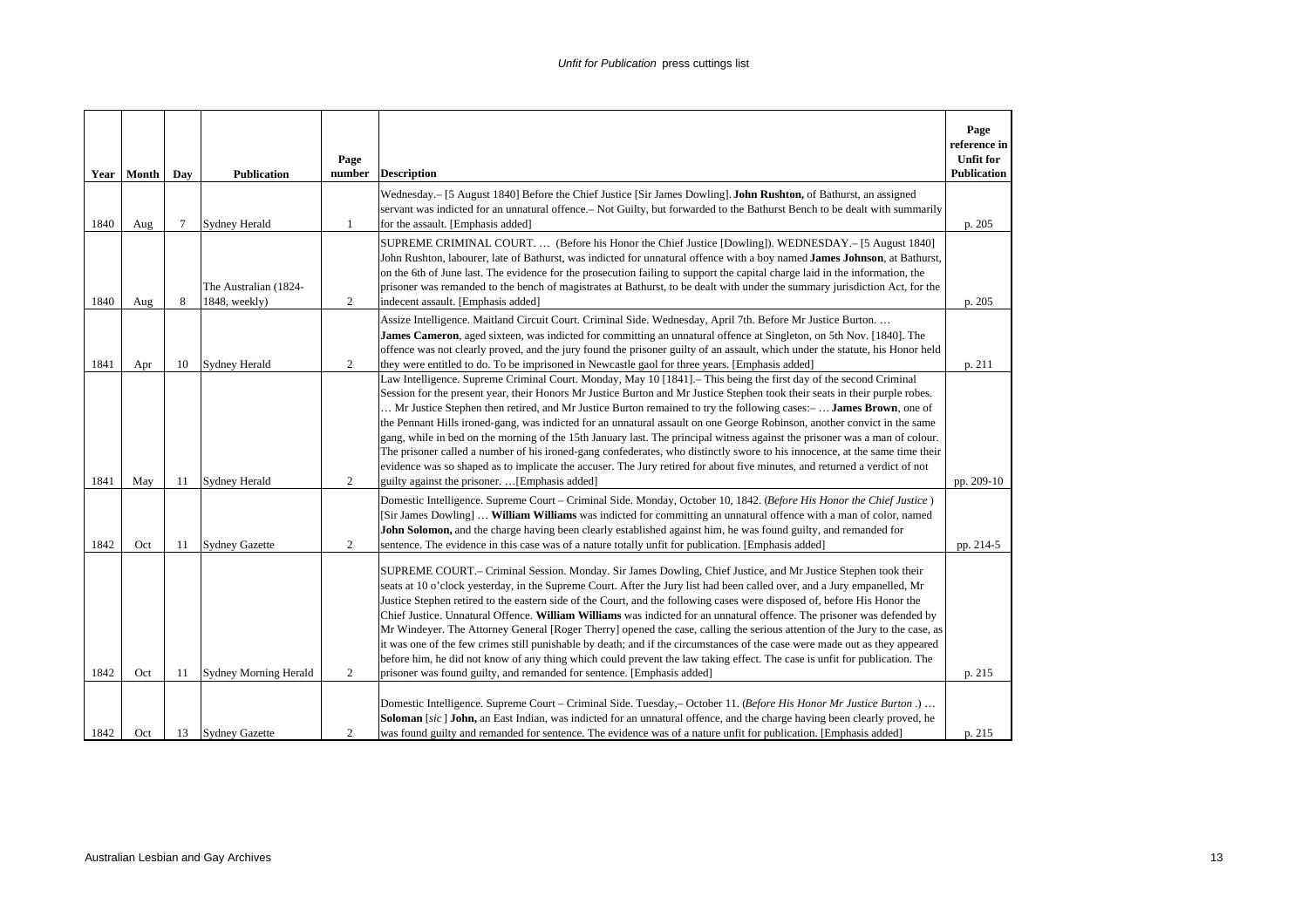|      | Year Month | Day | <b>Publication</b>                     | Page<br>number | <b>Description</b>                                                                                                                                                                                                                                                                                                                                                                                                                                                                                                                                                                                                                                                                                                                                                                                                                                                                                                                                                                                                                                                                                                                                                                          | Page<br>reference in<br><b>Unfit for</b><br><b>Publication</b> |
|------|------------|-----|----------------------------------------|----------------|---------------------------------------------------------------------------------------------------------------------------------------------------------------------------------------------------------------------------------------------------------------------------------------------------------------------------------------------------------------------------------------------------------------------------------------------------------------------------------------------------------------------------------------------------------------------------------------------------------------------------------------------------------------------------------------------------------------------------------------------------------------------------------------------------------------------------------------------------------------------------------------------------------------------------------------------------------------------------------------------------------------------------------------------------------------------------------------------------------------------------------------------------------------------------------------------|----------------------------------------------------------------|
| 1842 | Oct        | 14  | The Australian (1824-<br>1848, weekly) | 2              | CRIMINAL COURT. – CRIMINAL SIDE. Before his Honor the Chief Justice, and a Common Jury. Monday, October 10.<br>- The jury list having been called over and a jury sworn.  William Williams was placed at the bar, charged with an<br>offence against the order of nature. Mr Windeyer appeared for the defence. The prisoner was found Guilty, and remanded<br>for sentence Tuesday. - Before Mr Justice Burton Solomon Johen [sic] was indicted for having committed an<br>offence against the order of nature. Guilty; remanded for sentence. [Emphasis added]                                                                                                                                                                                                                                                                                                                                                                                                                                                                                                                                                                                                                            | p. 215                                                         |
| 1844 | Oct        | 12  | The Australian (1824-<br>1848, weekly) | 775            | Supreme Court.- (Criminal Side.) Friday, October 10 [sic-should read, 11 October]- Before His Honor Mr Justice<br>A'Beckett. Indecent Assault. Jeremiah Hyne alias Wilcox was indicted for committing an unnatural crime, and was found<br>guilty of the assault with intend, &c., and remanded for sentence. (The details of the case are unfit for publication.)<br>[Emphasis added]                                                                                                                                                                                                                                                                                                                                                                                                                                                                                                                                                                                                                                                                                                                                                                                                      | pp. 221-2                                                      |
| 1844 | Oct        | 15  | <b>Sydney Morning Herald</b>           | $\overline{4}$ | Law Intelligence. Central Criminal Court. Friday. Before His Honor Mr Justice A'Beckett, and a common Jury. Assault on<br>boy. Jeremiah Hynes alias Wilcox, late of Penrith, labourer, was indicted for having, at Mulgoa, on the 5th of August,<br>1844, assaulted a boy named Peter Sickole, about eleven years of age, son of Frederick Sickole, a vine-dresser, and having<br>committed an unnatural offence. The evidence adduced in this case was unfit for publication; and the Jury, under His<br>Honor's direction, having found the prisoner guilty of an assault with intend, &c., he was remanded for sentence.<br>[Emphasis added]                                                                                                                                                                                                                                                                                                                                                                                                                                                                                                                                             | p. 222                                                         |
| 1845 | Sep        | 13  | <b>Maitland Mercury</b>                | $\overline{4}$ | Maitland Circuit Court. (Before Mr Justice Dickinson and a common jury.) This court opened on Wednesday last, the 10th<br>instant. His Honor arrived at Morpeth on Tuesday morning by the steamer, where he was received by a number of<br>gentlemen, and accompanied to Mrs Muir's [Family] Hotel, East Maitland.  Sodomy. William Goodbury was indicted<br>for having, at Nelson's Plains, on the 10th July, 1845, committed an unnatural offence with James Boxall, a boy of ten or<br>eleven years of age.  The case was then proved by the evidence of the boy, and his father, and of Patrick Murphy. His<br>Honor called attention to the importance of parents instructing their children in the nature of an oath, which was of the<br>utmost consequence that all should comprehend. The jury found the prisoner guilty without leaving the box, and his Honor<br>directed sentence of death to be recorded against him, telling him that he would take care that at all events he should leave<br>the country for the term of his natural life. [Emphasis added]<br>LAW INTELLIGENCE. Central Criminal Court. Thursday. [8 Jan 1846]. Before HIS Honor MI Justice Dickinson. New | p. 228                                                         |
| 1846 | Jan        | 9   | <b>Sydney Morning Herald</b>           | 2              | Magistrate.Mr Richard Blackwell, of Picton, was sworn in as a magistrate of the territory. Jurors. Mr George Forbes, Mr<br>Francis Gaunson, Mr R Fitzgerald, and Mr J Gillespie, were severally fined 40s. for not attending as jurors. Unnatural<br>Crime. Frederick Blackwell, late of Cockatoo Island, a convict, was indicted for an unnatural offence, on the 9th<br>November last. Frederick Weston was indicted for a similar offence, at the same time and place. The prisoners were tried<br>as they were indicted, separately. The details are wholly unfit for publication. Both the prisoners were found guilty of a<br>common assault, and were sentenced to be kept at hard labour in Her Majesty's Gaol, Darlinghurst, for twelve calendar<br>months. [Emphasis added]                                                                                                                                                                                                                                                                                                                                                                                                       | p. 224                                                         |
| 1846 | Jan        | 10  | The Australian (1824-<br>1848, weekly) | 1747           | Central Criminal Court. Thursday, Jan. 8.– Before his Honor Mr Justice Dickinson.  Assault. Frederick Blackwell and<br>Frederick Weston were indicted for an unnatural offence. They were tried severally, and found guilty of a common assault.<br>The Court sentenced them each to twelve months lard labour in the Sydney gaol. [Emphasis added]                                                                                                                                                                                                                                                                                                                                                                                                                                                                                                                                                                                                                                                                                                                                                                                                                                         | p. 224                                                         |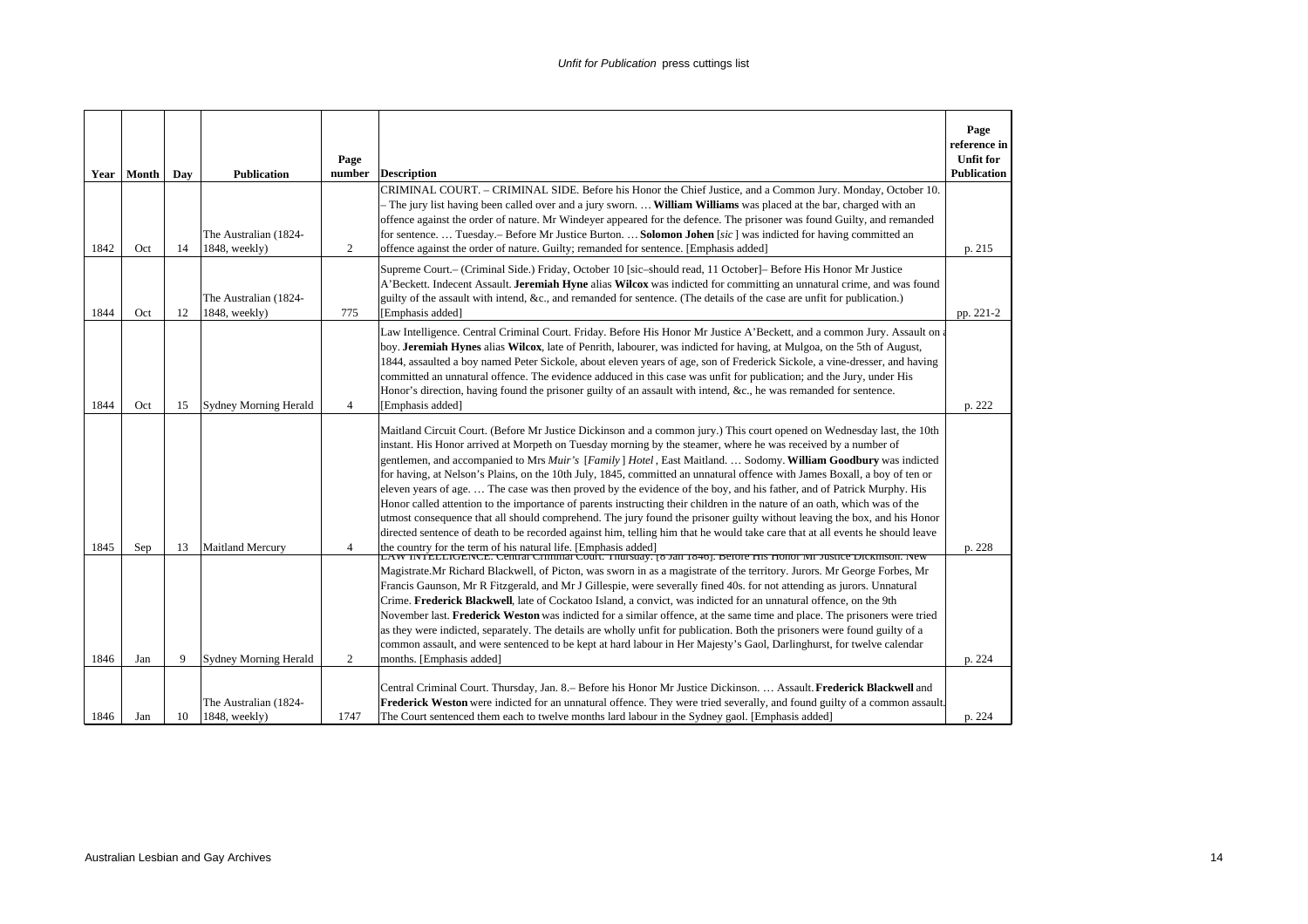| Year         | Month      | Day     | <b>Publication</b>                          | Page<br>number      | <b>Description</b>                                                                                                                                                                                                                                                                                                                                                                                                                                                                                                                                                                                                                                                                                                                                                                                                                                                                                                                                                                                                                             | Page<br>reference in<br><b>Unfit for</b><br><b>Publication</b> |
|--------------|------------|---------|---------------------------------------------|---------------------|------------------------------------------------------------------------------------------------------------------------------------------------------------------------------------------------------------------------------------------------------------------------------------------------------------------------------------------------------------------------------------------------------------------------------------------------------------------------------------------------------------------------------------------------------------------------------------------------------------------------------------------------------------------------------------------------------------------------------------------------------------------------------------------------------------------------------------------------------------------------------------------------------------------------------------------------------------------------------------------------------------------------------------------------|----------------------------------------------------------------|
|              |            |         |                                             |                     | Bathurst Circuit Court. Thursday, February 22nd, 1849. The Bathurst Assizes commenced this day, and as usual,<br>occasioned a considerable influx of visitors. His Honor Mr Justice Manning, accompanied by the High Sheriff, and Clerk of<br>Arraigns, arrived at Rotton's Hotel this morning, at about half past eight o'clock, and at ten proceeded to Church, after<br>which, they immediately went to Mr White's Hotel, where the Court is at present held, the New Court House being as yet in<br>an unfinished state. The calendar contains the names of twenty-one prisoners, none of the offences being of a capital nature.                                                                                                                                                                                                                                                                                                                                                                                                          |                                                                |
| 1849         | Feb        | 24      | <b>Bathurst Advocate</b>                    | 2                   | At eleven o'clock, the Court was opened, and after the proclamation against Vice and Immorality being read, the business<br>of the Court proceeded.                                                                                                                                                                                                                                                                                                                                                                                                                                                                                                                                                                                                                                                                                                                                                                                                                                                                                            | p. 232                                                         |
|              |            |         |                                             |                     | Assize Intelligence. Bathurst Circuit Court. Thursday, February 22. His Honor Mr Justice Manning, accompanied by Mr<br>Sheriff Young, and Clerk of Arraigns arrived in Bathurst about 9am and adjourned to Rotton's Inn . About an hour after,<br>His Honor attended divine service at All Saints' Church, and opened Court about noon. The Attorney-General had arrived<br>early on the previous day, and put up at Read's Hotel. The barristers present were the Attorney-General and AT Holroyd,<br>Esq. Attorneys, Messrs JW Bligh, JR Brenan, JM Dillon, WJ Dowling, JS Home, JN McIntosh, HF Stephens, S Wadeson,<br>and J Walsh, Esqrs. After the usual proclamation for the suppression of vice and immorality had been read, the first case                                                                                                                                                                                                                                                                                           |                                                                |
| 1849         | Feb        | 26      | <b>Sydney Morning Herald</b>                | 2                   | called was<br>Assize Intelligence. Bathurst Circuit Court.  Saturday, February 24.  Unnatural Crime. John Mahoney, under sentence<br>in irons, at the Stockade at Blackheath, was charged with an unnatural crime, perpetrated on another prisoner in irons at the<br>same stockade, named McCardell [sic]. According to his account the crime had been fully perpetrated; but the Jury, after<br>an absence of fifteen minutes, returned a verdict of not guilty, and the prisoner was discharged. During the trial it came out<br>in evidence that a practice is suffered at this stockade that requires some investigation. It was stated that many of the men<br>out at the works were often seen in a state of intoxication; that some who are employed as cooks, barbers, and lamplighters,<br>had much idle time at their disposal, and employed themselves in making hats, &c and that they were thus enabled to<br>purchase liquors which many of them often freely indulged in, and very frequently were in a state of intoxication. | p. 232                                                         |
| 1849         | Feb        | 28      | <b>Sydney Morning Herald</b>                | 2                   | [Emphasis added]<br>Bathurst Circuit Court. Friday, February 23rd.  Saturday.  Abominable Crime.John Marney [sic], a convict,<br>undergoing sentence at the Stockade, Blackheath, on the Blue Mountains, was placed at the bar, charged with having                                                                                                                                                                                                                                                                                                                                                                                                                                                                                                                                                                                                                                                                                                                                                                                            | p. 232                                                         |
| 1849<br>1851 | Mar<br>Feb | 3<br>-1 | <b>Bathurst Advocate</b><br>Goulburn Herald | 2<br>$\overline{4}$ | committed an abominable crime on the person of a fellow prisoner. The Jury acquitted the prisoner. [Emphhasis added]<br>Domestic Intelligence. His Honor the Chief Justice will arrive this day at Mandelson's Hotel, for the purpose of opening<br>the Circuit Court, on Monday next. The Solicitor-General will prosecute on behalf of the Crown; the learned gentleman will<br>be accompanied by Mrs Manning. Mr Purefoy has already arrived in town, and we understand that Mr Holroyd, Mr Darvell.<br>and Mr Foster, will join him before the opening of the Court. There are three or four civil causes on the list, but we have<br>been unable to ascertain the names of plaintiff's and defendants. We believe that the slander case (Badgery v. McDonough)<br>will again brought on, and that a squatting case is one of the number for trial.                                                                                                                                                                                        | pp. 232-3<br>p. 240                                            |
| 1851         | Feb        | 8       | Goulburn Herald                             | 2                   | Goulburn Circuit Court . Monday, February 3, 1851. Before His Honor the Chief Justice [Alfred Stephen].  Unnatural<br>Offence. Samuel Ralph, late of Gundagai, labourer, was indicted for having on the 16th December, committed at Big Ben,<br>a nameless offence on one Jeremiah Keefe, a boy of fourteen years of age. His Honor ordered the Court to be cleared of all<br>women and children, as the evidence would be unfit for them to hear.  The Jury found the prisoner guilty of the assault,<br>and he was sentenced to be imprisoned in Goulburn Gaol for three years, the first fortnight in each of the first three calendar<br>months to be passed in solitary confinement. [Emphasis added]                                                                                                                                                                                                                                                                                                                                     | p. 240                                                         |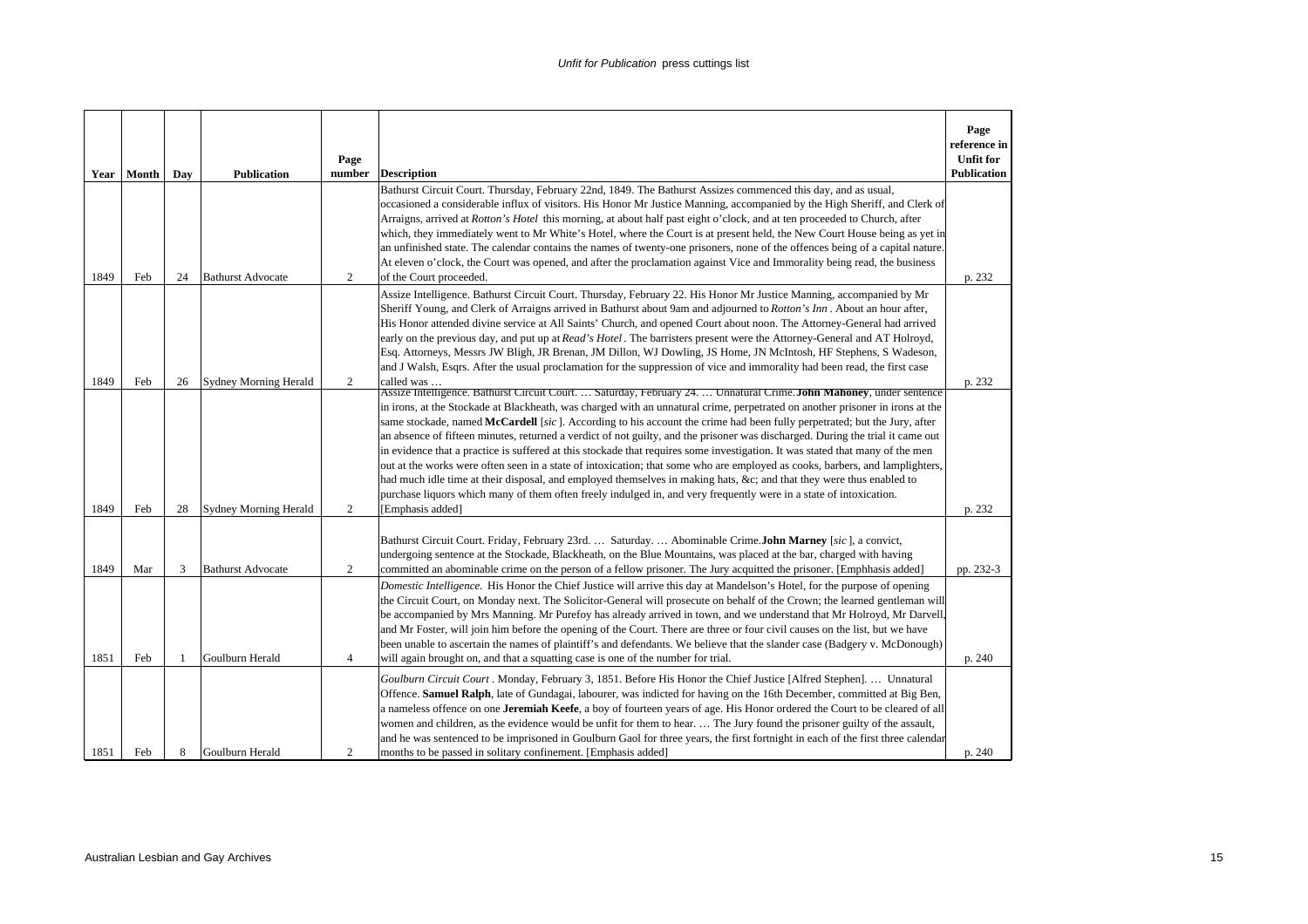|      | Year   Month | Day    | <b>Publication</b>           | Page<br>number | <b>Description</b>                                                                                                                                                                                                                                                           | Page<br>reference in<br><b>Unfit for</b><br><b>Publication</b> |
|------|--------------|--------|------------------------------|----------------|------------------------------------------------------------------------------------------------------------------------------------------------------------------------------------------------------------------------------------------------------------------------------|----------------------------------------------------------------|
|      |              |        |                              |                | Law Intelligence. Central Criminal Court. Tuesday. Before His Honor Sir Alfred Stephen, Chief Justice. Indecent Assault.                                                                                                                                                     |                                                                |
|      |              |        |                              |                | William Adams was indicted for having, at Sydney, on the 27th January last, assaulted one James Mountain, a boy about                                                                                                                                                        |                                                                |
|      |              |        |                              |                | fourteen or fifteen years of age, with intent to commit an unnatural offence.                                                                                                                                                                                                |                                                                |
| 1851 | Feb          | 26     | <b>Sydney Morning Herald</b> | 2              | The evidence in this case is unfit for publication, but the offence having been clearly proved, the prisoner was found guilty,<br>and sentenced to two years' imprisonment with hard labour, in Sydney Gaol. [Emphasis added]                                                | p. 237                                                         |
|      |              |        |                              |                |                                                                                                                                                                                                                                                                              |                                                                |
|      |              |        |                              |                | LAW INTELLIGENCE. Central Criminal Court. Wednesday. [6 April 1853] Before the Chief Justice.  Sodomy.                                                                                                                                                                       |                                                                |
|      |              |        |                              |                | Sim Lac, otherwise Sam Larg, [sic] a chinaman, was indicted for having, on the 28th January last, committed an unnatural                                                                                                                                                     |                                                                |
|      |              |        |                              |                | offence upon the person of <b>James Randle Harkness</b> , a boy of twelve years of age.  His Honor said he could not<br>reconcile it with his conscience to sentence the prisoner to death under the circumstances. He had only recently arrived in                          |                                                                |
|      |              |        |                              |                | this colony, and probably knew not the heinous nature of the offence of which he had been convicted. Had he been here for                                                                                                                                                    |                                                                |
|      |              |        |                              |                | several years, he (the learned judge) should have felt far otherwise. He should therefore direct sentence of death to be                                                                                                                                                     |                                                                |
| 1853 | Apr          | $\tau$ | <b>Sydney Morning Herald</b> | 2              | recorded, and would recommend that the prisoner be sent to Cockatoo Island for seven years. [Emphasis added]                                                                                                                                                                 | pp. 245-6                                                      |
|      |              |        |                              |                | LAW. Central Criminal Court. Thursday. Before Justice Therry.  Gaol Delivery. James Garrick, William Hall, and John                                                                                                                                                          |                                                                |
| 1855 | Apr          | 6      | <b>Sydney Morning Herald</b> | $\overline{4}$ | Booth, indicted for conspiring to raise wages, James Sullivan for an unnatural offence  [Emphasis added]                                                                                                                                                                     | p. 254                                                         |
|      |              |        |                              |                |                                                                                                                                                                                                                                                                              |                                                                |
|      |              |        |                              |                | Calendar of Prisoners for Trial at the Circuit Court, 26th Feb-Jemmy, (chinese) Avisford, robbery; Patrick Long, Avisford,                                                                                                                                                   |                                                                |
|      |              |        |                              |                | assault with intent, &c,; Hugh Ward, Orange, perjury; <b>William Powell, Molong, sodomy</b> ; Joseph Trigg, Mudgee,                                                                                                                                                          |                                                                |
|      |              |        |                              |                | abduction; John Hushan, Molong, murder; John Pickup, Molong, cattle stealing; Sandy (aboriginal), Dubbo, murder; John<br>Vaughan, Dubbo, murder; John Lewis Crabb, Bathurst, stealing money from the person; John Williams, Sofala,                                          |                                                                |
|      |              |        |                              |                | manslaughter; John Ross, Bathurst, robbery; John Ryan, Molong, stealing a cheque; James Smith, Bathurst, assault and                                                                                                                                                         |                                                                |
|      |              |        |                              |                | robbery; Thomas Chamberlain, Bathurst, horse-stealing; Robert Shrubsole, Bathurst, embezzlement; Edward Baylis,                                                                                                                                                              |                                                                |
|      |              |        |                              |                | Ryalstone, violent assault; James Innes and Jemima Innes, Sofala, larceny; Henry Robert Black, Bathurst, shooting with                                                                                                                                                       |                                                                |
|      |              |        |                              |                | intent, &c. William Carter, Wellington, shooting with intent, &c. John Field, Bathurst, horse-stealing; Robert Manning,                                                                                                                                                      |                                                                |
| 1855 | Feb          | 24     | <b>Bathurst Free Press</b>   | $\overline{c}$ | Tambaroore, assault with intent, $\&c$ .; – besides five remanded cases and about ten bail cases. [Emphasis added]                                                                                                                                                           | pp. 248-9                                                      |
|      |              |        |                              |                | LAW. Supreme Court.- Wednesday.  Central Criminal Court. Wednesday. Before Mr Justice Therry. Gaol Delivery.                                                                                                                                                                 |                                                                |
| 1855 | Jun          | 13     | <b>Sydney Morning Herald</b> | $\overline{4}$ | James Sullivan, and Mary Silk, under committal for different offences, were discharged by proclamation. [Emphasis<br>added]                                                                                                                                                  | p. 255                                                         |
|      |              |        |                              |                |                                                                                                                                                                                                                                                                              |                                                                |
|      |              |        |                              |                | Local Intelligence. Bathurst Assizes.  [Tue 27 Feb 1855]. Unnatural Offence. William Farrell [sic-Powell] was                                                                                                                                                                |                                                                |
|      |              |        |                              |                | indicted for an unnatural offence committed upon a boy named <b>Henry Beadle</b> , about 11 years of age. Plea, not guilty. The                                                                                                                                              |                                                                |
|      |              |        |                              |                | prisoner was defended by Mr Stephen. The prisoner, it appears, was a shepherd in the service of Mr Passmore, and the boy                                                                                                                                                     |                                                                |
| 1855 | Mar          | 3      | <b>Bathurst Free Press</b>   | $\overline{c}$ | a shepherd in Mr Lane's service. The two met upon the run, and there the crime was perpetrated—the details of which are<br>too disgusting a nature for publication. Verdict—guilty. Sentence—2 years in Parramatta gaol. [Emphasis added]                                    | p. 250                                                         |
|      |              |        |                              |                | THE BATHURST FREE PRESS. "Magna Est Veritas Et Prævalebit". Saturday, March 10, 1855. Unequal Justice.                                                                                                                                                                       |                                                                |
|      |              |        |                              |                | It often puzzled us to ascertain upon what principle their Honors the Judges of our Supreme and Circuit Court regulate their                                                                                                                                                 |                                                                |
|      |              |        |                              |                | sentences upon prisoners. Certainly the records of our criminal proceedings throw little or no light upon the subject. Let us                                                                                                                                                |                                                                |
|      |              |        |                              |                | take what calendar we may since our experience in Bathurst criminal courts has enabled us to form an opinion, we find                                                                                                                                                        |                                                                |
|      |              |        |                              |                |                                                                                                                                                                                                                                                                              |                                                                |
|      |              |        |                              |                |                                                                                                                                                                                                                                                                              |                                                                |
| 1855 | Mar          | 10     | <b>Bathurst Free Press</b>   | 2              | inconsistencies, discrepancies, and incongruities which sometimes astonish, and occasionally startle us.  We hope,<br>therefore, that the influence of public opinion may compass the small meed of mercy which has been denied at the hands of<br>our late presiding judge. | pp. 250-1                                                      |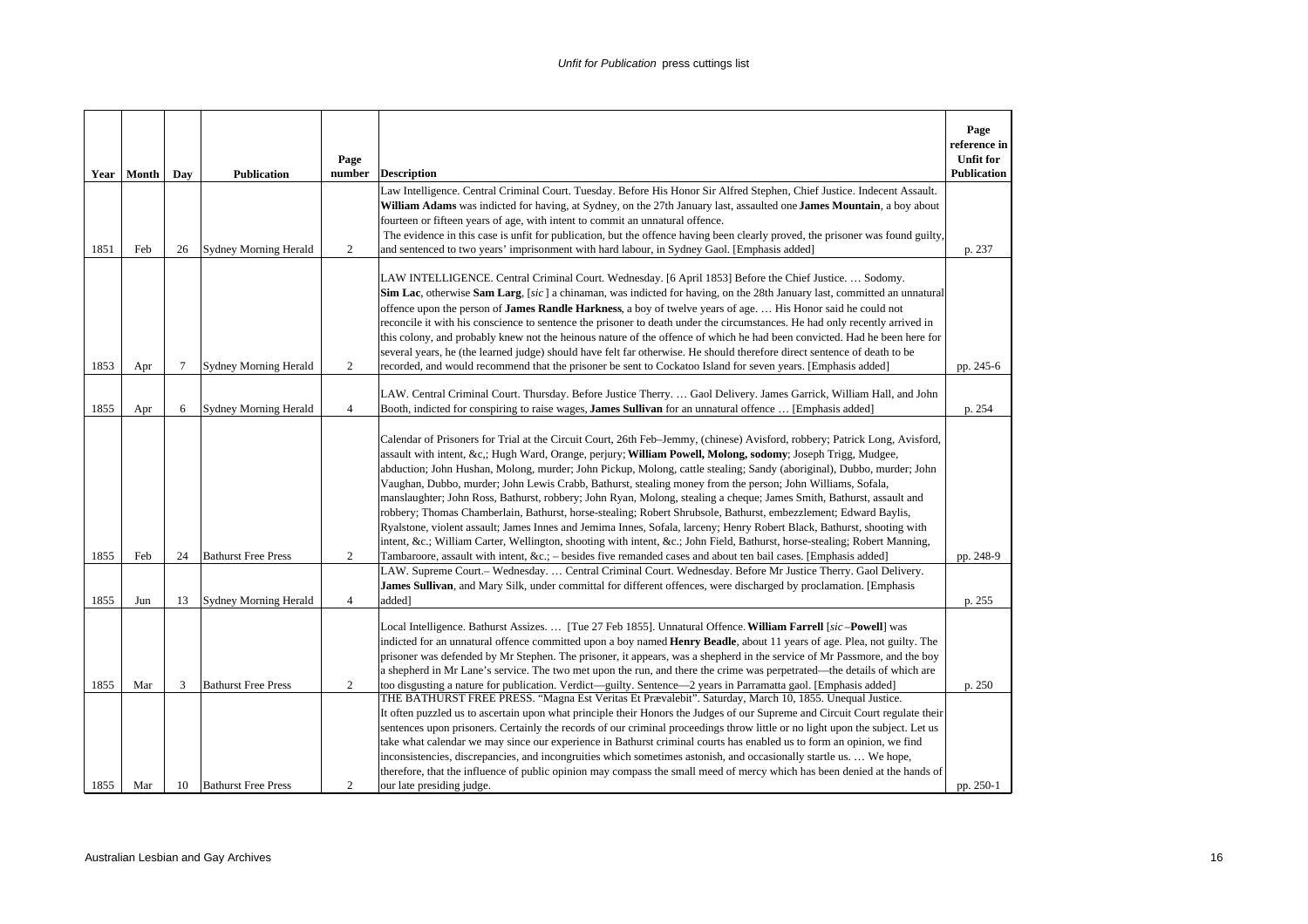|      | Year   Month | Day            | <b>Publication</b>           | Page<br>number | <b>Description</b>                                                                                                                                                                                                                                                                                                                                                                                                                                                                                                                                                                                                                                                                                                                                                                                                                                                     | Page<br>reference in<br><b>Unfit for</b><br>Publication |
|------|--------------|----------------|------------------------------|----------------|------------------------------------------------------------------------------------------------------------------------------------------------------------------------------------------------------------------------------------------------------------------------------------------------------------------------------------------------------------------------------------------------------------------------------------------------------------------------------------------------------------------------------------------------------------------------------------------------------------------------------------------------------------------------------------------------------------------------------------------------------------------------------------------------------------------------------------------------------------------------|---------------------------------------------------------|
|      |              |                |                              |                | LAW. Central Criminal Court.-Tuesday.  Before Mr Justice Milford. Felonious Assault. George Williams was indicted                                                                                                                                                                                                                                                                                                                                                                                                                                                                                                                                                                                                                                                                                                                                                      |                                                         |
|      |              |                |                              |                | for having, at Twofold Bay, on the 3rd March last, assaulted one William Ryan with intent to commit an offence against                                                                                                                                                                                                                                                                                                                                                                                                                                                                                                                                                                                                                                                                                                                                                 |                                                         |
|      |              |                |                              |                | the order of nature. Mr Callaghan conducted the prosecution. The prisoner was undefended.  His Honor having briefly                                                                                                                                                                                                                                                                                                                                                                                                                                                                                                                                                                                                                                                                                                                                                    |                                                         |
|      |              |                |                              |                | summed up, the jury without leaving the box, returned a verdict of not guilty. The prisoner was discharged. [Emphasis                                                                                                                                                                                                                                                                                                                                                                                                                                                                                                                                                                                                                                                                                                                                                  |                                                         |
| 1856 | Apr          | 9              | <b>Sydney Morning Herald</b> | $\overline{4}$ | added]                                                                                                                                                                                                                                                                                                                                                                                                                                                                                                                                                                                                                                                                                                                                                                                                                                                                 | p. 264                                                  |
|      |              |                |                              |                | Water Police Court. Thursday. Before the Water Police Magistrate [Samuel North]  George Williams, seaman,<br>belonging to the steamer Tamar, was charged with having attempted to commit an unnatural offence on a boy belonging to                                                                                                                                                                                                                                                                                                                                                                                                                                                                                                                                                                                                                                    |                                                         |
| 1856 | Mar          | 7              | <b>Sydney Morning Herald</b> | $\overline{c}$ | the same vessel, named William Ryan, aged sixteen years, while the vessel was at Eden.  [Emphasis added]                                                                                                                                                                                                                                                                                                                                                                                                                                                                                                                                                                                                                                                                                                                                                               | pp. 257-8                                               |
|      |              |                |                              |                | CENTRAL CRIMINAL COURT. Wednesday. Before Mr Justice Therry  Unnatural Offence.John Read alias<br>McIntosh, and Samuel Tamlin, were severally charged with the commission of the above offence. The prisoners were very<br>old men, the last named particularly, who throughout the day slept, or pretended to sleep, on the floor of the dock; when<br>called upon to plead to the charge, Tamlin, the elder prisoner, had to be partially supported on the stand, but he resolutely<br>closed his ears and feigned ignorance of the proceedings taking place with regard to him. Mr Galbraith, the medical<br>dispenser of the prison,  declared that he (the prisoner) was perfectly able to hear and comprehend what was taking place.<br>From the evidence it appeared that at the time of the commission of the alleged offence the accused were inmates of the  |                                                         |
|      |              |                |                              |                | watch-house in George-street,  The prisoners were undefended, were found guilty, and sentenced, the former McIntosh or                                                                                                                                                                                                                                                                                                                                                                                                                                                                                                                                                                                                                                                                                                                                                 |                                                         |
|      |              |                |                              |                | Read, to one years's imprisonment with hard labour in Parramatta gaol, and the latter, Tamlin, to a like punishment in                                                                                                                                                                                                                                                                                                                                                                                                                                                                                                                                                                                                                                                                                                                                                 |                                                         |
| 1856 | Oct          | 9              | <b>Sydney Morning Herald</b> | $\overline{c}$ | Darlinghurst. [Emphasis added]                                                                                                                                                                                                                                                                                                                                                                                                                                                                                                                                                                                                                                                                                                                                                                                                                                         | p. 257                                                  |
| 1856 | Sep          | 10             | <b>Sydney Morning Herald</b> | 4              | Central Police Court. Tuesday. Before Mr [James Sheen] Dowling, Mr [David] Jones, and Mr Egan.  John Read alias<br><b>Macintosh,</b> and <b>Samuel Tamline</b> [sic], two men who had been locked up for having been found drunk in the streets, were<br>charged with having attempted to commit am unnatural offence in the cell. Several witnesses were examined, and the<br>prisoners were committed to take their trial at the Central Criminal Court. [Emphasis added]                                                                                                                                                                                                                                                                                                                                                                                            | p. 255                                                  |
| 1857 | Apr          | 18             | <b>Sydney Morning Herald</b> | 6              | Central Police Court. Friday. Before Mr [David] Forbes, [PM]. Mr [David Charles Frederick] Scott, Mr [AW] McArthur,<br>and Mr Egan.  Edward Fossett [aka Fassett], aged 60, was charged with having attempted to commit an unnatural<br>offence with a lad of fifteen years of age. The prosecutor gave his evidence, and prisoner was committed for trial at the<br>Central Criminal Court. The prosecutor is not of sufficient age to enter into a bond for his appearance to give evidence at<br>the trial, and does not appear to have in the country a friend whom he can ask to become bound for him. Under these<br>circumstances he was detained in custody until the law officers of the Crown shall have advised in the matter. [Emphais<br>added]                                                                                                           | p. 264                                                  |
|      |              |                |                              |                |                                                                                                                                                                                                                                                                                                                                                                                                                                                                                                                                                                                                                                                                                                                                                                                                                                                                        |                                                         |
| 1857 | Aug          | $\overline{4}$ | <b>Sydney Morning Herald</b> | 9              | Central Criminal Court. Monday. Before Mr Justice Dickinson. Indecent Assault. Edward Fossett was indicted for having,<br>at Sydney, on the 1st June last, assaulted one Edward Watkins.  The jury having found the prisoner guilty, his Honor<br>passed upon him a sentence of six months' imprisonment, remarking that, had he been indicted for an assault with intent,<br>&c., instead of for common assault, he would have received the full term of punishment allowed by law. [Emphasis added]                                                                                                                                                                                                                                                                                                                                                                  | p. 267                                                  |
| 1857 | Aug          | 5              | <b>Sydney Morning Herald</b> | 4              | Central Criminal Court. Tuesday. Before the Chief Justice [Alfred Stephen]  Nnnatural Offence. Patrick Ringwood was<br>indicted with having, at Shoalhaven, in the month of July last, committed an unnatural offence on the person of one <b>Martin</b><br>Arentz His Honor then passed sentence, as follows:— For the first offence, prisoner was sentenced to two years' hard<br>labour on the roads, or other public works of the colony; for the second, a similar punishment, the commencement of which<br>should date upon the expiration of the first; and for the assault, prisoner was sentenced to one years' hard labour on the<br>roads or other public works of the colony, to take effect at the expiration of the second sentence, or at the end of four years,<br>making the punishment one of five years' hard labour on the roads. [Emphasis added] | p. 276                                                  |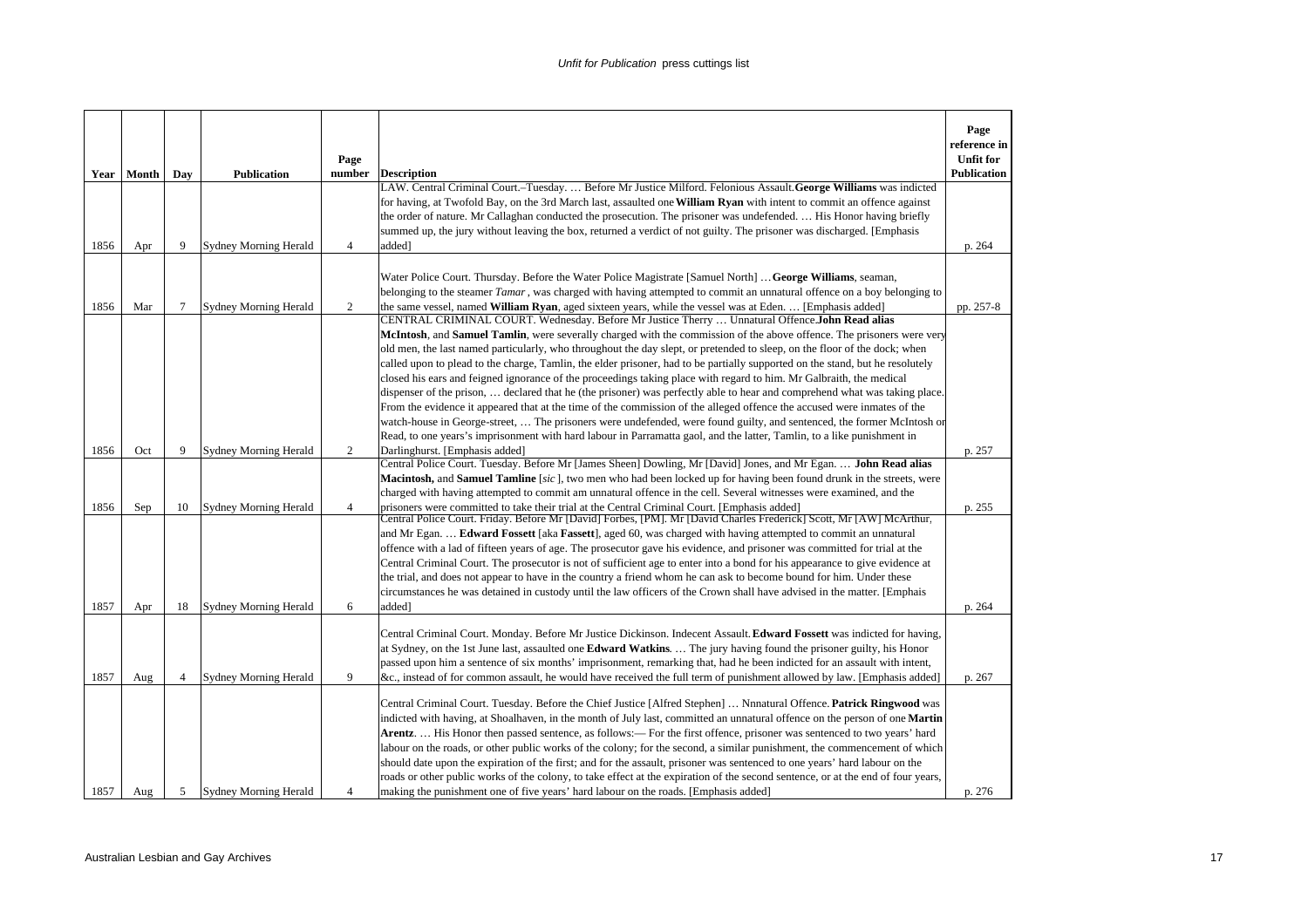|      | Year   Month | Day | <b>Publication</b>           | Page<br>number | <b>Description</b>                                                                                                                                                                                                                                                                                                                                                                                                                                                                                                                                                                                                                                                                                                                                                                                                              | Page<br>reference in<br><b>Unfit for</b><br>Publication |
|------|--------------|-----|------------------------------|----------------|---------------------------------------------------------------------------------------------------------------------------------------------------------------------------------------------------------------------------------------------------------------------------------------------------------------------------------------------------------------------------------------------------------------------------------------------------------------------------------------------------------------------------------------------------------------------------------------------------------------------------------------------------------------------------------------------------------------------------------------------------------------------------------------------------------------------------------|---------------------------------------------------------|
| 1857 | Feb          | 21  | Goulburn Herald              | $\overline{4}$ | Police Reports . Saturday, February 14. Before the Police Magistrate [Patrick Plunkett] and E Maitland, Esq., JP.<br>Monday, February 10 [sic] 16. A Disgusting Case. - <b>James Newman</b> was charged with having attempted to commit a<br>capital felonyThe prisoner was committed to take his trial at the next Circuit Court. [Emphasis added]                                                                                                                                                                                                                                                                                                                                                                                                                                                                             | pp. 267-8                                               |
| 1857 | Mar          | 21  | Goulburn Herald              | $\overline{4}$ | <b>Domestic Intelligence</b> . Goulburn Circuit Court.— The Court will open on Monday morning, at 10 o'clock, before his<br>honor Mr Justice Dickinson. The criminal calendar is exceedingly heavy Calendar for the Circuit Court.— The<br>following is a list of the prisoners for trial, as far as we have been able to complete it:— <b>Jas Newman</b> , attempting an<br>unnatural crime, from Goulburn. [Emphasis added]                                                                                                                                                                                                                                                                                                                                                                                                   | p. 268                                                  |
| 1857 | Mar          | 28  | Goulburn Herald              | 6              | Goulburn Circuit Court. Monday, Mar 23. The Court opened this morning before his Honor Mr Justice Dickinson<br>James Newman  The prisoner pleaded not guilty, and was undefended. The particulars are unfit for publication. The jury,<br>after a long absence, returned into court, with a verdict of—Guilty. The prisoner was sentenced to be imprisoned in<br>Darlinghurst gaol for two years, with hard labour, his Honor regretting that the law did not permit him to visit such offences<br>with a heavier punishment.                                                                                                                                                                                                                                                                                                   | p. 271                                                  |
| 1858 | Dec          | 7   | <b>Sydney Morning Herald</b> | $\overline{4}$ | Central Criminal Court. Monday, 6 December [1858]. Before Mr Justice Dickinson.  Indecent Assault. James Cook, a<br>person between 40 and 50 years old, was charged with having, at Sydney, on the 12th [Fri]day of November last, committed<br>an indecent assault upon a female child named <b>Delia Holmes</b> , aged seven years. The prisoner pleaded not guilty, and was<br>defended by Mr Windeyer. The Solicitor-General prosecuted. The testimony of the witnesses sustained the indictment, and<br>the prisoner was found guilty, and sentenced to three years' hard labour on the roads. [Emphasis added] [Cook is a serial<br>offender and other entries will follow]                                                                                                                                               | p. 278                                                  |
| 1858 | <b>Nov</b>   | 13  | Wagga Wagga Express          | 2              | Police Court. Saturday, November 6, 1858. (Before the Police Magistrate [Henry Baylis].)  Unnatural Crime-John Lee<br>and Matthew Wilkinson, apprehended on the above charge, were brought up for examination. The complainant in this<br>case, James Ginn, not appearing, the prisoners were remanded till Monday, and a warrant issued to secure the attendance<br>of Ginn. Monday, November, 8.  Unnatural Crime-John Lee and Matthew Wilkinson, remanded from Saturday were<br>brought up for further examination. The evidence in the above case is unfit for publication. Wilkinson was discharged,<br>there being no evidence to connect him with the above charge. The prisoner Lee was committed for trial at the next<br>Criminal Sessions, to be held at Goulburn in March next. [Emphasis added]                    | p. 283                                                  |
| 1858 | Oct          | 30  | Goulburn Herald              | 2              | Local Intelligence  The Condemned Convict. – Up to yesterday no intimation had been received by the authorities as to<br>whether the executive had come to any decision in the case of <b>William McDonald</b> , who now lies under sentence of death.<br>[Emaphasis added]                                                                                                                                                                                                                                                                                                                                                                                                                                                                                                                                                     | p. 282                                                  |
| 1858 | Sep          | 29  | Goulburn Herald              | 2              | Goulburn Circuit Court . Monday 27th September. (Before his Honor the Chief Justice.) The Court was opened at 10<br>o'clock. The members of the bar present were Mr Blake, and Mr Butler, Crown Prosecutor; Attorneys, J[ohn] Moore<br>Dillon, Criminal Crown Solicitor, CH Walsh, GC Allman, and R Warings, Esqrs.  Unnatural Offence. William Henry<br>McDonald was next placed at the bar, charged with an unnatural crime, to which he first pleaded guilty. On being<br>questioned by his Honor if he understood the nature of the plea, and the sentence it would be his duty to pass upon him, if<br>he persisted in that plea, he withdrew the plea of guilty, and a plea of not guilty was recorded.  Sentence of death was<br>then passed in the usual form, His Honor holding out no hope of mercy. [Emphasis added] | p. 281                                                  |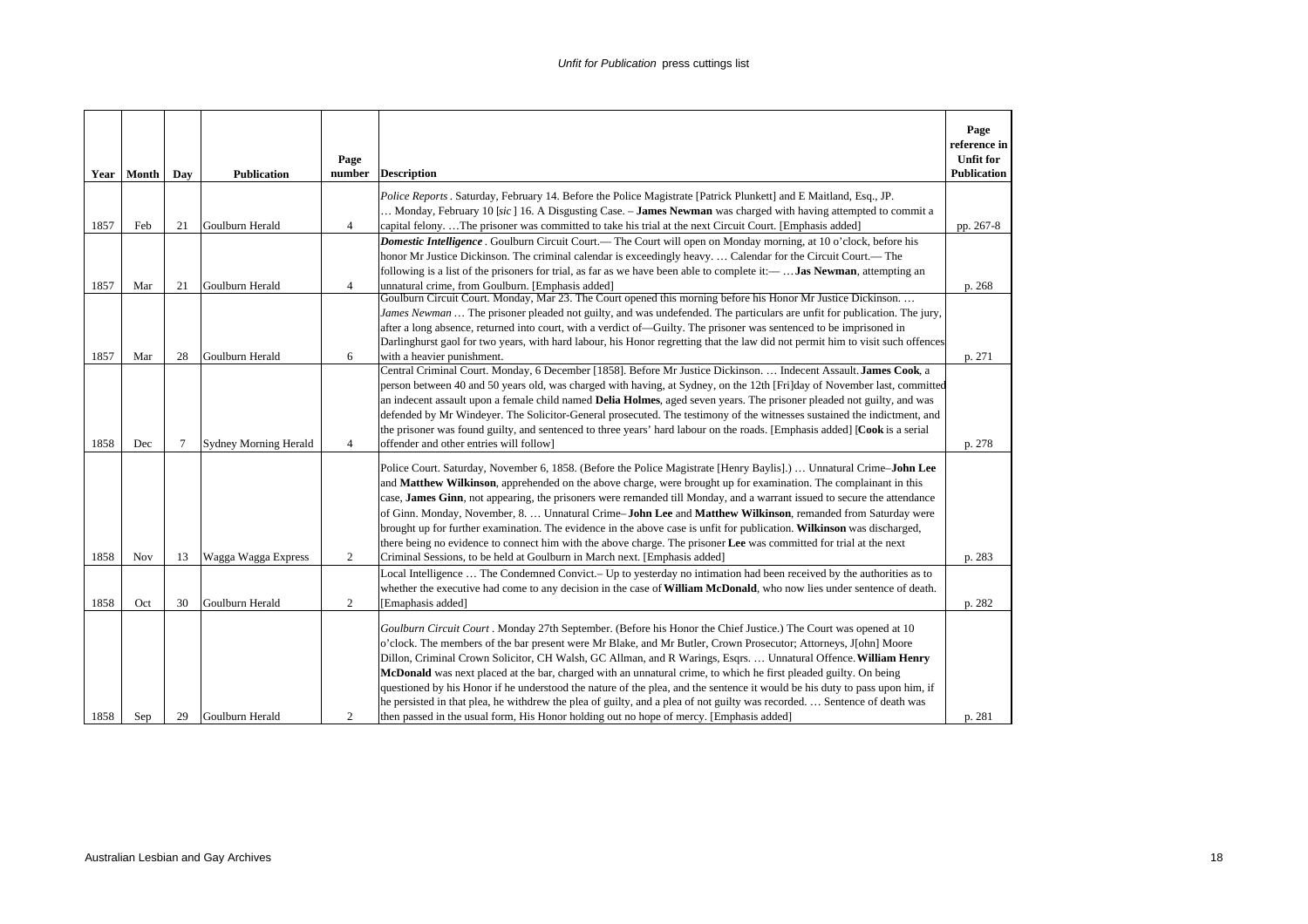| Year         | Month      | Day      | <b>Publication</b>                         | Page<br>number | <b>Description</b>                                                                                                                                                                                                                                                                                                                                                                                                                                                                                                                                                                                                                          | Page<br>reference in<br><b>Unfit for</b><br><b>Publication</b> |
|--------------|------------|----------|--------------------------------------------|----------------|---------------------------------------------------------------------------------------------------------------------------------------------------------------------------------------------------------------------------------------------------------------------------------------------------------------------------------------------------------------------------------------------------------------------------------------------------------------------------------------------------------------------------------------------------------------------------------------------------------------------------------------------|----------------------------------------------------------------|
|              |            |          |                                            |                | Goulburn Circuit Court. His Honor Mr Justice Dickinson, and Mr Sempil, Clerk of Arraigns, arrived at [John Joseph]<br>Roberts's [The Goulburn] Hotel on Sunday, at 3pm. The sittings of the Court commenced on<br>Monday, 29th March Tuesday, March 29. The Court opened at 9 o'clock Assault with intent to commit an<br>Unnatural Offence. John Lee was brought to the bar charged with having, on 5th November last, at Wagga Wagga,<br>feloniously assaulted one Matthew Wilkinson with intent to commit an unnatural offence.  Prisoner denied the charge.                                                                             |                                                                |
| 1859         | Mar        | 30       | Goulburn Herald                            | 3              | His Honor having briefly summed up, the jury after a short consultation, returned a verdict of not guilty. [Emphasis added]                                                                                                                                                                                                                                                                                                                                                                                                                                                                                                                 | pp. 286-7                                                      |
|              |            |          |                                            |                | Local Intelligence. Armidale Police Court. Monday, January 2. (Before the Police Magistrate [Charles Thomas Weaver] and<br>G[eorge] Markham, Esq., JP.local intelligence.  Friday, January 6. (Before the same Magistrates.)<br>The prisoners <b>Campbell</b> and <b>Riley</b> , who had been remanded on the previous day, were again brought up, and charged with<br>having committed an unnatural offence. The evidence in this case is thoroughly unfit for publication, the Court having been<br>cleared during the hearing of the latter part of the case. Further consideration adjourned and prisoners remanded until 7th           |                                                                |
| 1860         | Jan        | 7        | <b>Armidale Express</b>                    | 3              | instant. [Emphasis added]<br>Armidale Police Court. Saturday, January 7. (Before the Police Magistrate and G Markham, Esq., JP. Hugh Campbell and                                                                                                                                                                                                                                                                                                                                                                                                                                                                                           | p. 287                                                         |
| 1860         | Jan        | 14       | <b>Armidale Express</b>                    | 3              | John Riley, charged with committing an unnatural crime, were brought up on remand, and fully committed to take their<br>trial. [Emphasis added]                                                                                                                                                                                                                                                                                                                                                                                                                                                                                             | p. 287                                                         |
| 1860         | Mar        | 13       | <b>Maitland Mercury</b>                    | $\overline{c}$ | Maitland Circuit Court. This Court opened yesterday before Chief Justice Dickinson.  Unnatural Offence.  Hugh<br>Campbell and John Riley were indicted for the commission of an unnatural crime, at Armidale, on the 2nd of January. The<br>prisoners pleaded not guilty. They were undefended.  The jury, after retiring for about six hours, stated that they were<br>completely at variance, and that it was impossible to come to an agreement. This was at seven o'clock. They then returned<br>to their room with the understanding that his Honor would receive any message from them as late as eleven o'clock.<br>[Emphasis added] | p. 293                                                         |
|              |            |          |                                            |                | Unnatural Crime. Having been locked up since one o'clock on Monday evening charged at twenty minutes past twelve,                                                                                                                                                                                                                                                                                                                                                                                                                                                                                                                           |                                                                |
| 1860<br>1860 | Mar<br>Mar | 15<br>28 | <b>Maitland Mercury</b><br>Goulburn Herald | 2<br>2         | being unable to agree.<br>Local Intelligence. Goulburn Circuit Court. The sittings of this court commenced on Monday, the 26th, before his Honor<br>Mr Justice [Edward] Wise.  Unnatural Offence. John Roberts was charged with having, at Yass, on the 15th March,<br>committed an unnatural crime on the person of one <b>Philip Clements</b> . The prisoner pleaded not guilty, and was defended by<br>Mr Blake; attorney, Mr Gannon.  The jury retired and after an absence of about an an [sic] hour, returned a verdict of not<br>guilty. [Emphasis added]                                                                            | p. 293<br>p. 298                                               |
| 1860         | Mar        | 31       | <b>Yass Courier</b>                        | 2 & 3          | Goulburn Circuit Court. This Court was opened on Monday, before His Honor Mr Justice Wise Unnatural Offence.—<br>The Yass Lockup.— <b>John Roberts</b> was indicted, for that he on or about the 15th March instant, at Yass, unlawfully and<br>feloniously did commit an unnatural offence on one <b>Philip Clements</b> , a boy of about 14 years of age. Prisoner pleaded not<br>guilty, and was defended by Mr Blake; attorney Mr Gannon.  After a deliberation of an hour and a half, the jury returned<br>a verdict of not guilty. Prisoner was detained on a charge of forgery. [Emphasis added]                                     | pp. 298-9                                                      |
| 1860         | Sep        | 11       | <b>Maitland Mercury</b>                    | $\overline{c}$ | Maitland Circuit Court. This Court opened yesterday before his Honor Mr Justice Milford.)  Unnatural Crime.<br>John Riley and Hugh Campbell were indicted for the commission of an unnatural crime at Armidale, on the 2nd January,<br>1860. The prisoners pleaded not guilty. They were undefended.  The jury, after retiring for two hours, said they found the<br>prisoners guilty of attempting to commit the felony with which they were charged. The prisoners were sentenced to twelve<br>months' imprisonment with hard labour, in Parramatta gaol. [Emphasis added]                                                                | p. 295                                                         |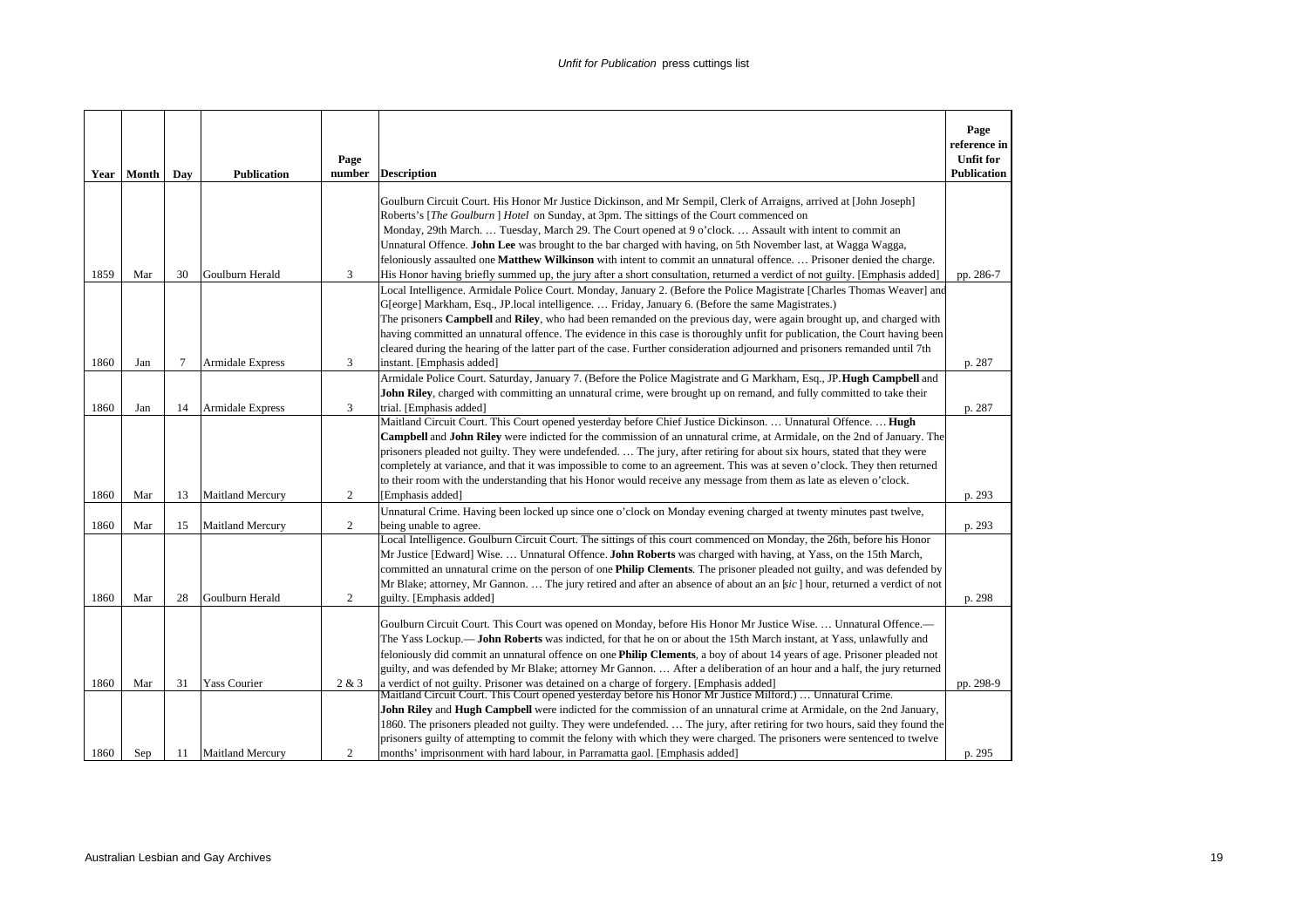|      | Year   Month | Day | <b>Publication</b>           | Page<br>number | <b>Description</b>                                                                                                                                                                                                                      | Page<br>reference in<br><b>Unfit for</b><br><b>Publication</b> |
|------|--------------|-----|------------------------------|----------------|-----------------------------------------------------------------------------------------------------------------------------------------------------------------------------------------------------------------------------------------|----------------------------------------------------------------|
|      |              |     |                              |                | Bathurst Circuit Court. Wednesday, 4th September, 1861. This Court was opened this morning before His Honor Mr                                                                                                                          |                                                                |
|      |              |     |                              |                | Justice Milford.  Sodomy. <b>John Lewis</b> and <b>William Quinn</b> were placed at the bar, for having on the night of the 7th                                                                                                         |                                                                |
|      |              |     |                              |                | August last, at Stoney Creek, committed an act of sodomy. Prisoners pleaded Not Guilty.  After his Honor had briefly                                                                                                                    |                                                                |
|      |              |     |                              |                | summed up the jury retired for about an hour and returned into court with a verdict against both the prisoners of not guilty                                                                                                            |                                                                |
|      |              |     |                              |                | of the felony, but guilty of the attempt. The prisoners were then sentenced to two years hard labour each in Bathurst gaol.                                                                                                             |                                                                |
| 1861 | Sep          | 7   | <b>Bathurst Free Press</b>   | 2              | [Emphasis added]<br>Bathurst Circuit Court. Wednesday, September 4, 1861. (Before His Honor Mr Justice Milford.)  Unnatural Crime. John                                                                                                 | pp. 302-3                                                      |
|      |              |     |                              |                | Lewis and William Quinn, were indicted capitally, for an unnatural offence with each other at Stoney Creek, on the 7th                                                                                                                  |                                                                |
|      |              |     |                              |                | day of August, 1861. The prisoners pleaded Not Guilty, and being unprovided with funds, his Honor assigned Mr Pownall,                                                                                                                  |                                                                |
|      |              |     |                              |                | to act as counsel and attorney for the defence. The details of the case are of course entirely unfit for publication. Mr                                                                                                                |                                                                |
|      |              |     |                              |                | Pownall addressed the court for the defence. The Jury retired for about an hour and returned into court with verdict of                                                                                                                 |                                                                |
|      |              |     |                              |                | Guilty of the attempt to commit the unnatural offence.                                                                                                                                                                                  |                                                                |
| 1861 | Sep          | 7   | <b>Bathurst Times</b>        | 2              | Sentence: Two year's hard labour in Bathurst Gaol. [Emphasis added]<br>Albury Police Court. Monday, April 4. (Before Captain Brownrigg, PM). Arthur Graham and John Rowland, the latter a                                               | pp. 303-4                                                      |
|      |              |     |                              |                | boy appearing to be about fifteen years of age, were charged with committing an unnatural offence.  the further hearing                                                                                                                 |                                                                |
|      |              |     |                              |                | was adjourned for three days, to enable a copy of the register of baptism to be procured from Gundagai by the police.                                                                                                                   |                                                                |
| 1864 | Apr          | 9   | <b>Albury Banner</b>         | 2              | [Emphasis added]                                                                                                                                                                                                                        | p. 304                                                         |
|      |              |     |                              |                | [Albury police court.] Thursday, April 7. (Before Captain Brownrigg, PM)  Arthur Graham and John Rowland were                                                                                                                           |                                                                |
|      |              |     |                              |                | again brought up, charged with committing an unnatural offence The Bench adjourned the further hearing for three                                                                                                                        |                                                                |
| 1864 | Apr          | 9   | <b>Albury Banner</b>         | $\overline{c}$ | days, to allow the police to obtain a certified copy of the register. [Emphasis added]                                                                                                                                                  | pp. 304-5                                                      |
|      |              |     |                              |                |                                                                                                                                                                                                                                         |                                                                |
|      |              |     |                              |                | Albury Police Court. Saturday, April 9. (Before Captain Brownrigg, PM and JT Fallon Esq JP). Arthur Graham and John<br>Rowland were again brought up in custody, charged with committing an unnatural offence Sergeant Parry produced a |                                                                |
|      |              |     |                              |                | certified copy of the baptism of the boy Rowland, when Mr Fleming objected to it being taken as evidence, as he held that                                                                                                               |                                                                |
|      |              |     |                              |                | the police having produced a witness, the mother of the boy, who swore that he was under fourteen years of age  Both the                                                                                                                |                                                                |
| 1864 | Apr          | 16  | Albury Banner                | 3              | prisoners were committed for trial at the next Circuit Court at Goulburn. [Emphasis added]                                                                                                                                              | p. 305                                                         |
|      |              |     |                              |                | Telegraphic Despatches. (From our correspondent.) Goulburn. Thursday, 6 pm. <b>John Taylor</b> , for bestiality, found not                                                                                                              |                                                                |
| 1864 | Apr          | 29  | Sydney Morning Herald        | $\overline{4}$ | guilty. [Emphasis added]                                                                                                                                                                                                                | p. 315                                                         |
|      |              |     |                              |                | Telegraphic Despatches. (From our correspondent.) Goulburn. Thursday, 6 pm. At the Criminal Assizes to-day George                                                                                                                       |                                                                |
| 1864 | Apr          | 29  | <b>Sydney Morning Herald</b> | $\overline{4}$ | White, for an offence against nature, was sentence to death.                                                                                                                                                                            | p. 322                                                         |
|      |              |     |                              |                |                                                                                                                                                                                                                                         |                                                                |
|      |              |     |                              |                | <b>LOCAL AND PROVINCIAL.</b> [Thursday 28th April 1864 before Justice SF Milford at Goulburn Circuit Court]<br>Goulburn Assizes.  Unnatural Offence. Arthur Graham and John Roland [sic] were charged with jointly committing           |                                                                |
|      |              |     |                              |                | an unnatural offence at the <i>Rose Inn</i> , Albury, on the 2nd April instant [1864]. The prisoners pleaded not guilty The                                                                                                             |                                                                |
|      |              |     |                              |                | Attorney-General maintained that it was perfectly competent for the Crown, and within the discretion of the court, to enter a                                                                                                           |                                                                |
|      |              |     |                              |                | nolle prosequi in the case of the prisoner John Roland, and cited authorities in support.  Prisoner [Graham] was then                                                                                                                   |                                                                |
| 1864 | Apr          | 30  | Goulburn Herald              | $\overline{4}$ | sentenced to two years' imprisonment with hard labour in Goulburn gaol. [Emphasis added]                                                                                                                                                | p. 312                                                         |
|      |              |     |                              |                | <b>LOCAL AND PROVINCIAL.</b> Goulburn Assizes.  Bestiality. <b>John Taylor</b> , an aged man, was charged with committing                                                                                                               |                                                                |
|      |              |     |                              |                | this offence with a mare at Little River on the 30th October [1863] last. Prisoner pleaded not guilty  His Honor having                                                                                                                 |                                                                |
|      |              |     |                              |                | summed up. The jury retired and, after half an hour's deliberation, returned a verdict of not guilty, and the prisoner was                                                                                                              |                                                                |
| 1864 | Apr          | 30  | Goulburn Herald              | $\overline{4}$ | discharged. [Emphasis added]                                                                                                                                                                                                            | pp. 315-6                                                      |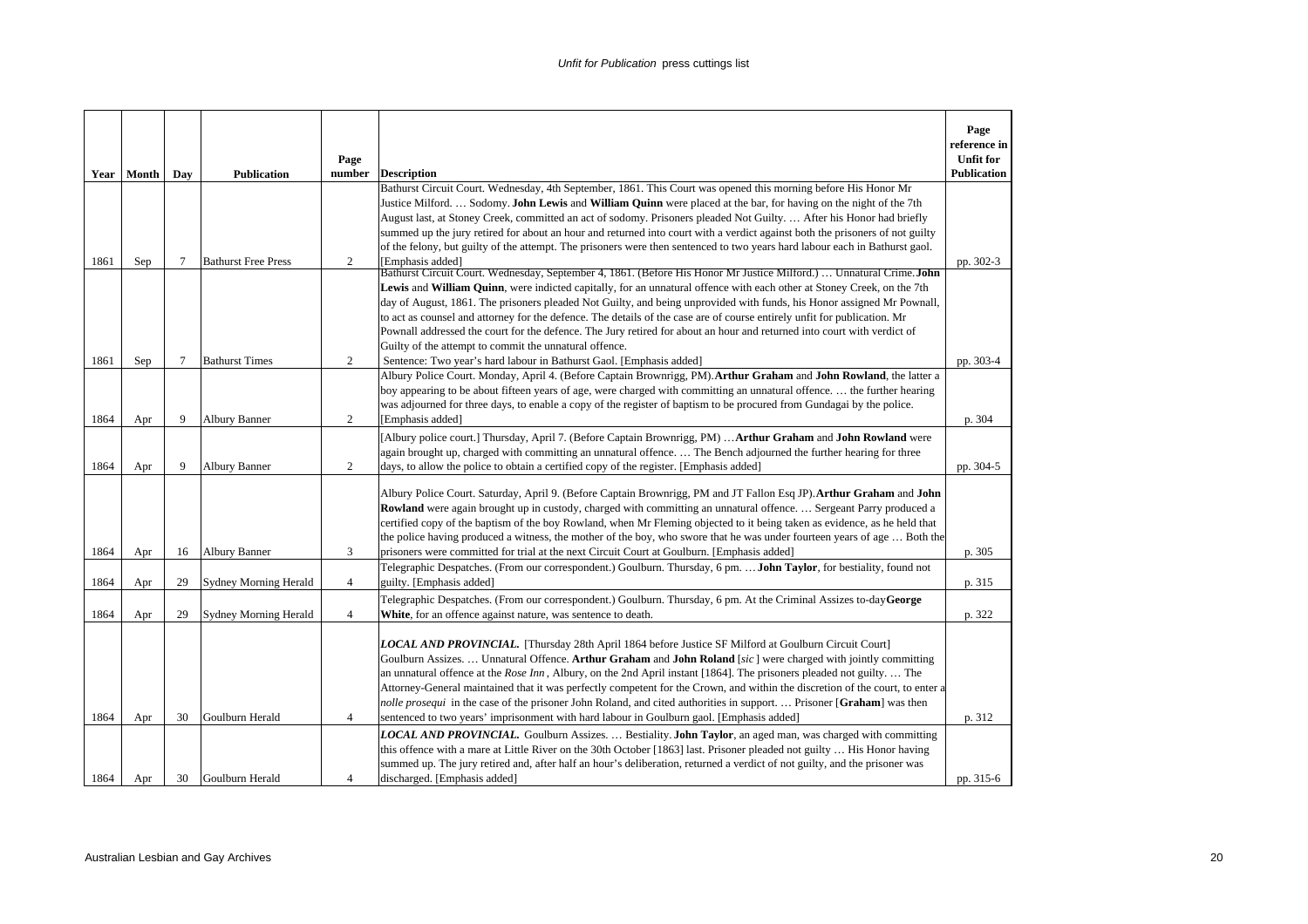|      | Year   Month | Day | <b>Publication</b>           | Page<br>number | <b>Description</b>                                                                                                                                                                                                                                                                                                                                                                                                                                                                                                                                                                                                                                                                                                                                    | Page<br>reference in<br><b>Unfit for</b><br><b>Publication</b> |
|------|--------------|-----|------------------------------|----------------|-------------------------------------------------------------------------------------------------------------------------------------------------------------------------------------------------------------------------------------------------------------------------------------------------------------------------------------------------------------------------------------------------------------------------------------------------------------------------------------------------------------------------------------------------------------------------------------------------------------------------------------------------------------------------------------------------------------------------------------------------------|----------------------------------------------------------------|
|      |              |     |                              |                | <b>LOCAL AND PROVINCIAL</b> . Goulburn Assizes.  Thursday – April 28. The court re-opened at ten o'clock this morning.                                                                                                                                                                                                                                                                                                                                                                                                                                                                                                                                                                                                                                |                                                                |
|      |              |     |                              |                | Rape near Bungendore. George White was charged with having, in the district of Bungendore, on the 24th October last,                                                                                                                                                                                                                                                                                                                                                                                                                                                                                                                                                                                                                                  |                                                                |
|      |              |     |                              |                | committed an <b>offence against nature</b> , and also a rape on a person of Sarah Ann Brown.<br>The prisoner pleaded not guilty,  His Honor then with a few appropriate remarks passed sentence of death in the usual                                                                                                                                                                                                                                                                                                                                                                                                                                                                                                                                 |                                                                |
|      |              |     |                              |                | form. The prisoner, who throughout the trial seemed little, if at all affected, is a robust good looking young man of about                                                                                                                                                                                                                                                                                                                                                                                                                                                                                                                                                                                                                           |                                                                |
| 1864 | Apr          | 30  | Goulburn Herald              | $\overline{4}$ | twenty-five years of age. [Emphasis added]                                                                                                                                                                                                                                                                                                                                                                                                                                                                                                                                                                                                                                                                                                            | p. 322                                                         |
|      |              |     | Bega Gazette and County      |                | Newspaper report of the laying of the foundation stone of the Bega Presbyterian Church involving the Rev Alexander                                                                                                                                                                                                                                                                                                                                                                                                                                                                                                                                                                                                                                    |                                                                |
| 1865 | May          | 27  |                              | $\overline{c}$ | <b>Boodie</b> . [Emphasis added]                                                                                                                                                                                                                                                                                                                                                                                                                                                                                                                                                                                                                                                                                                                      | p. 340                                                         |
|      |              |     |                              |                | Water Police Court. Wednesday, [25 April 1866]. Before the Water Police Magistrate, [Peter Lawrence Cloete] with Mr                                                                                                                                                                                                                                                                                                                                                                                                                                                                                                                                                                                                                                   |                                                                |
| 1866 |              | 26  | Sydney Morning Herald        | 2              | H[enry] Austin and Mr T[homas GG] Danger. James Mahoney and Jeremiah Mahoney, charged with an unnatural<br>offence, were committed for trial at next Criminal Court. [Emphasis added]                                                                                                                                                                                                                                                                                                                                                                                                                                                                                                                                                                 | p. 333                                                         |
|      | Apr          |     | Bega Gazette and County      |                |                                                                                                                                                                                                                                                                                                                                                                                                                                                                                                                                                                                                                                                                                                                                                       |                                                                |
| 1866 | Jun          | 2   |                              | 2              | Newspaper report of the opening of the Bega Presbyterian Church involving the Rev Alexander Boodie. [Emphasis added]                                                                                                                                                                                                                                                                                                                                                                                                                                                                                                                                                                                                                                  | pp. 340-1                                                      |
|      |              |     |                              |                | Central Criminal Court. Tuesday [15 May 1866], Before his Honor [A Stephen] the Chief Justice and a general jury                                                                                                                                                                                                                                                                                                                                                                                                                                                                                                                                                                                                                                      |                                                                |
|      |              |     |                              |                | Unnatural Offence. Matthew Kelly, a prisoner of the Crown, (whose trial on this charge stood over from last sittings at                                                                                                                                                                                                                                                                                                                                                                                                                                                                                                                                                                                                                               |                                                                |
|      |              |     |                              |                | prisoner's request), was indicted that he did at Port Macquarie gaol, on the night of the 25th December last, commit an<br>unnatural offence The jury, without leaving the box, returned a verdict of not guilty Prisoner threw himself on his                                                                                                                                                                                                                                                                                                                                                                                                                                                                                                        |                                                                |
|      |              |     |                              |                | knees and proclaimed his innocence. Afterwards he asked his Honor to recommend a mitigation of the sentence he was                                                                                                                                                                                                                                                                                                                                                                                                                                                                                                                                                                                                                                    |                                                                |
| 1866 | May          | 16  | <b>Sydney Morning Herald</b> | 5              | serving, part of which he had passed in the greatest misery. [Emphasis added]                                                                                                                                                                                                                                                                                                                                                                                                                                                                                                                                                                                                                                                                         | p. 332                                                         |
|      |              |     |                              |                | Before Justice Fawcett. Supreme Court. Unnatural Offence. James Mahoney and Jeremiah Mahoney were indicted that<br>they did, on the 22nd April, at Sydney commit an unnatural offence. The Solicitor-General [Robert McIntosh Isaacs]<br>conducted the case for the Crown. Prisoners were undefended. The details of fact, which are unfit for publication, were<br>given in the evidence of constable Pirie, and John M'Gibbon [Martin Fitzgibbons] watchman at the office of the Colonial<br>Secretary, and sustained the indictment. Dr [Myles] Egan was called by the prisoner, James Mahoney, and gave evidence.<br>His Honor, having summed up, and explained the special nature of the law with regard to this offence, the jury retired, and, |                                                                |
| 1866 | May          | 16  | <b>Sydney Morning Herald</b> | 2              | in about ten minutes, returned a verdict of guilty against both prisoners. Remanded for sentence. [Emphasis added]                                                                                                                                                                                                                                                                                                                                                                                                                                                                                                                                                                                                                                    | pp. 337-8                                                      |
|      |              |     |                              |                | Central Criminal Court. Monday. Before his Honor Mr Justice Faucett and a general jury Tuesday. Before his Honor the<br>Chief Justice and a general jury Unnatural Offence. Matthew Kelly, a prisoner of the Crown,  The jury, without<br>leaving the box, returned a verdict of not guilty. His Honor concurred in the verdict, but nevertheless had no doubt of<br>prisoner's guilt, and he held that in his hand which satisfied him on the point.<br>Prisoner threw himself on his knees and proclaimed his innocence. Afterwards he asked his Honor to recommend a                                                                                                                                                                               |                                                                |
| 1866 | May          | 19  | <b>Sydney Mail</b>           | 6              | mitigation of the sentence he was serving, part of which he had passed in the greatest misery. [Emphasis added]<br>Central Criminal Court. Monday. Before his Honor Mr Justice Faucett and a general jury.  Unnatural Offence                                                                                                                                                                                                                                                                                                                                                                                                                                                                                                                         | p. 333                                                         |
|      |              |     |                              |                | <b>James Mahony</b> [sic] and <b>Jeremiah Mahony</b> [sic] were indicted that they did, on the 22nd April, at Sydney, commit an                                                                                                                                                                                                                                                                                                                                                                                                                                                                                                                                                                                                                       |                                                                |
|      |              |     |                              |                | unnatural offence. The Solicitor-General conducted the case for the Crown. Prisoners were undefended. The details of fact,                                                                                                                                                                                                                                                                                                                                                                                                                                                                                                                                                                                                                            |                                                                |
|      |              |     |                              |                | which are unfit for publication, were given in the evidence of constable Pirie, and John McGibbon, watchman at the office                                                                                                                                                                                                                                                                                                                                                                                                                                                                                                                                                                                                                             |                                                                |
|      |              |     |                              |                | of the Colonial Secretary, and sustained the indictment. Dr Egan was called by the prisoner, James Mahoney, and gave                                                                                                                                                                                                                                                                                                                                                                                                                                                                                                                                                                                                                                  |                                                                |
|      |              |     |                              |                | evidence. His Honor, having summed up, and explained the special nature of the law with regard to this offence, the jury<br>retired, and, in about ten minutes, returned a verdict of guilty against both prisoners. Remanded for sentence. [Emphasis                                                                                                                                                                                                                                                                                                                                                                                                                                                                                                 |                                                                |
| 1866 | May          | 19  | <b>Sydney Mail</b>           | 6              | added]                                                                                                                                                                                                                                                                                                                                                                                                                                                                                                                                                                                                                                                                                                                                                | p. 338                                                         |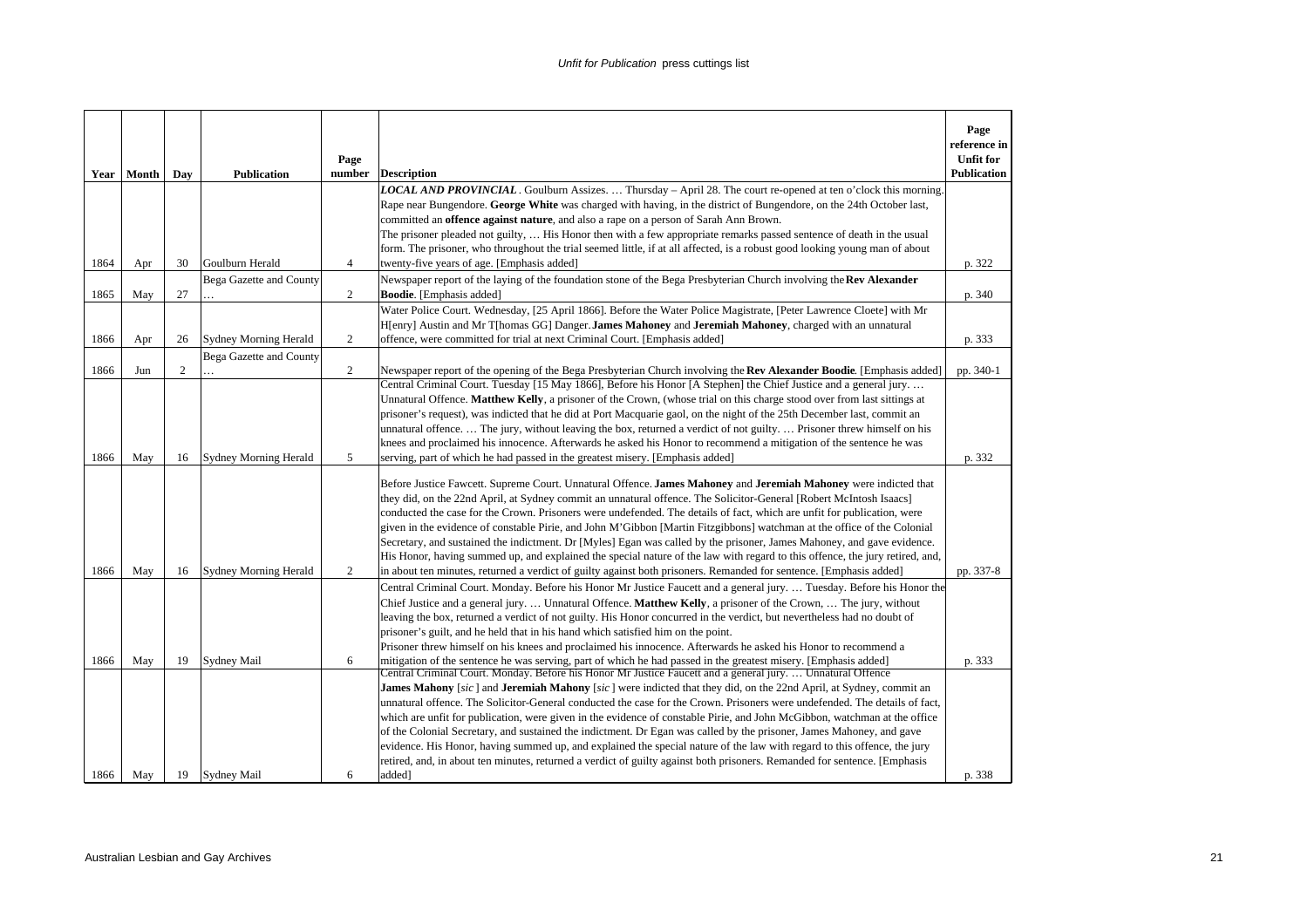|              |            |         |                                      |                |                                                                                                                                                                                                                                                                                                                                                                                                                                                                                                                                                                                                                                                                                                                                                                                                                                                                                                                                                                                                                                      | Page<br>reference in<br><b>Unfit for</b> |
|--------------|------------|---------|--------------------------------------|----------------|--------------------------------------------------------------------------------------------------------------------------------------------------------------------------------------------------------------------------------------------------------------------------------------------------------------------------------------------------------------------------------------------------------------------------------------------------------------------------------------------------------------------------------------------------------------------------------------------------------------------------------------------------------------------------------------------------------------------------------------------------------------------------------------------------------------------------------------------------------------------------------------------------------------------------------------------------------------------------------------------------------------------------------------|------------------------------------------|
| Year         | Month      | Day     | <b>Publication</b>                   | Page<br>number | <b>Description</b>                                                                                                                                                                                                                                                                                                                                                                                                                                                                                                                                                                                                                                                                                                                                                                                                                                                                                                                                                                                                                   | <b>Publication</b>                       |
| 1866         | May        | 19      | <b>Sydney Morning Herald</b>         | 5              | Before Justice Fawcett. Supreme Court. Sentences. James Mahoney and Jeremiah Mahoney were brought up for<br>sentence for sodomy. In passing sentence, his Honor remarked, that he had very little doubt as to the guilt of the prisoners,<br>and that the jury had come to the conclusion they could come to on the matter. With reference to the elder prisoner (James<br>Mahoney) he had very little doubt that he had been the means of bringing the younger prisoner into such a position in<br>which he was placed. Everything led to the supposition that he had tempted the younger prisoner to assist and join him in<br>the crime. Sentence of death was recorded against both prisoners. [Emphasis added]                                                                                                                                                                                                                                                                                                                  | p. 338                                   |
| 1867         | Aug        | 13      | <b>Sydney Morning Herald</b>         | 6              | Central Criminal Court. Monday [12 August 1867]. Indecency. William Davies was indicted for having, on the 28th June,<br>at Sydney, assaulted one <b>Henry Summers</b> , with intent to commit an unnatural offence. The prisoner pleaded not guilty, and<br>was undefended. The Solicitor-General [Robert M'Intosh Isaacs] prosecuted for the Crown.  The solicitor-general<br>replied, his Honor [Justice Cheeke] summed up, and the jury, after an absence of an hour and a quarter, returned a verdict                                                                                                                                                                                                                                                                                                                                                                                                                                                                                                                           | p. 354                                   |
|              |            |         |                                      |                | of guilty. The prisoner was sentenced to two years' imprisonment in Darlinghurst gaol, with hard labour. [Emphasis added] Before Justice Alfred Cheeke at Sydney Gaol Delivery. Tuesday 13 August 1867. Unnatural Crime. Edwar<br>and <b>John Brown</b> , confines of Darlinghurst gaol, were indicted for that they did, on the 11th June last, [1867] attempt to<br>commit an unnatural crime. The prisoners pleaded not guilty, and were undefended. The Solicitor General [Robert<br>M'Intosh Isaacs] prosecuted. The prisoner Rowlands was an old man of 50 years of age; the prisoner Brown was a lad of<br>seventeen. The evidence in support of the charge against them was given by two other confines of the gaol and one of the<br>warders. The particulars of the case are unfit for publication. The prisoners were found guilty and sentenced – Rowlands to<br>two years' imprisonment in Darlinghurst gaol, with hard labour, and Brown to twelve months' imprisonment in                                             |                                          |
| 1867         | Aug        | 14      | <b>Sydney Morning Herald</b>         | 3              | Darlinghurst gaol, with hard labour. [Emphasis added]<br>Criminal Court. Monday. Before his Honor Mr Justice Cheeke.  Indecency. William Davies was indicted for having on<br>the 28th June, at Sydney, assaulted one <b>Henry Summers</b> , with intent to commit an unnatural offence.<br>The prisoner pleaded not guilty, and was undefended. The Solicitor-General prosecuted for the Crown. It appeared that on<br>the night named in the indictment the prosecutor (who was a lad of eighteen) and a youth named Bourne, slept in a<br>bedchamber in the Kent Larder Rooms, Pitt-street. In this room there were eleven beds. Summers occupied one, Bourne<br>another, and the prisoner another. Four other persons slept in the same room The prisoner denied the charge<br>emphatically, and pointed out the many inconsistencies of the evidence, asserting that the accusation had been trumped up<br>against him for the purpose of extorting money The prisoner was sentenced to two years' imprisonment in Darlinghurst | pp. 368-9                                |
| 1867         | Aug        | 17      | Sydney Mail                          | 5              | gaol, with hard labour.<br>Unnatural Crime. Edward Rowlands and John Brown, confines of Darlinghurst gaol, were indicted for that they did, on<br>the 11th June last, attempt to commit an unnatural crime. The prisoners pleaded not guilty, and were undefended. The<br>Solicitor-General prosecuted. The prisoner <b>Rowlands</b> was an old man of 50 years of age; the prisoner <b>Brown</b> was a lad of<br>seventeen. The evidence in support of the charge against them was given by two other confines of the gaol and one of the<br>warders. The particulars of the case are unfit for publication. The prisoners were found guilty and sentenced—Rowlands to<br>two years' imprisonment in Darlinghurst gaol, with hard labour, and <b>Brown</b> to twelve months' imprisonment in                                                                                                                                                                                                                                        | pp. 354-5                                |
| 1867<br>1867 | Aug<br>Jul | 17<br>4 | Sydney Mail<br>Sydney Morning Herald | 5<br>6         | Darlinghurst gaol, with hard labour. [Emphasis added]<br>[Sydney] Central Police Court. Wednesday [3 July 1867]. Before their Worships the Police Magistrate, Messrs. Chapman,<br>Hughes and Dangar.  William Davis was committed to take his trial at the Central Criminal Court, for an assault with<br>intend to commit an abominable offence. [Emphasis added]                                                                                                                                                                                                                                                                                                                                                                                                                                                                                                                                                                                                                                                                   | p. 369<br>p. 350                         |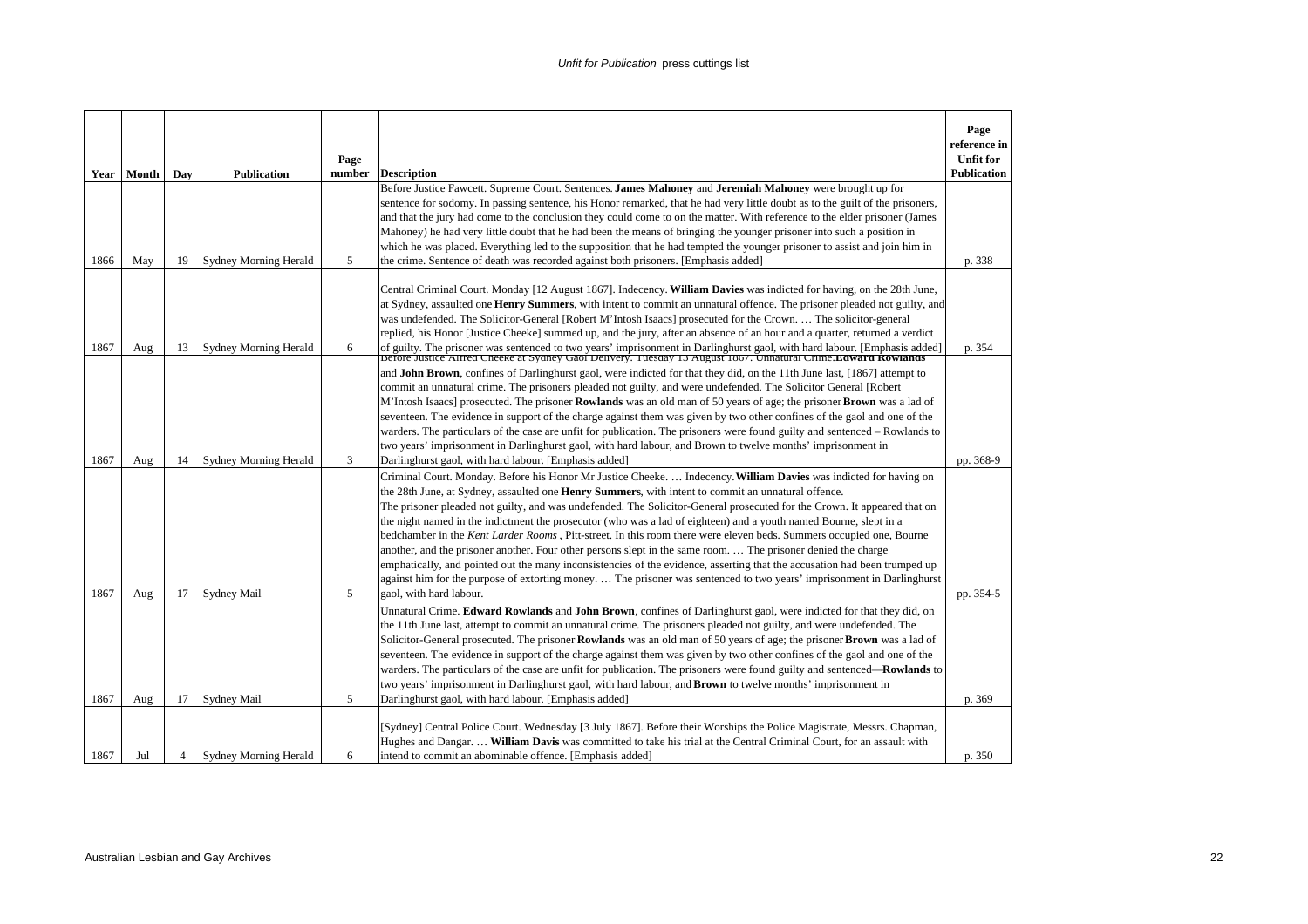|              | Year   Month | Day      | <b>Publication</b>                               | Page<br>number      | <b>Description</b>                                                                                                                                                                                                                                                                                                                                                                                                                                                                                                                                                                                                                                                                                                                                                                                                                                                     | Page<br>reference in<br><b>Unfit for</b><br>Publication |
|--------------|--------------|----------|--------------------------------------------------|---------------------|------------------------------------------------------------------------------------------------------------------------------------------------------------------------------------------------------------------------------------------------------------------------------------------------------------------------------------------------------------------------------------------------------------------------------------------------------------------------------------------------------------------------------------------------------------------------------------------------------------------------------------------------------------------------------------------------------------------------------------------------------------------------------------------------------------------------------------------------------------------------|---------------------------------------------------------|
| 1867         | Mar          | 14       | Sydney Morning Herald                            | 2                   | Central Criminal Court. Wednesday [13 March 1867]. Before his Honor Mr Justice Alfred Cheeke. Assault with Intent.<br>Alexander Boddie was indicted for having, on the 10th October 1865, at Eden, Twofold Bay, committed an assault upon<br><b>John Hopkins</b> , with intent to commit an unnatural crime. The prisoner pleaded not guilty, and was defended by Mr Dalley.<br>instructed by Mr Manby. The Solicitor General prosecuted for the Crown. The Solicitor General applied for the<br>postponement of the case until the next assizes, as he had only received a copy of the depositions on the previous evening.<br>[Emphasis added]                                                                                                                                                                                                                       | p. 348                                                  |
| 1867         | Mar          | 16       | <b>Sydney Mail</b>                               | 3                   | Central Criminal Court. Monday. Before his Honor Mr Justice Cheeke.  Wednesday. Assault with Intent. Alexander<br><b>Boddie</b> was indicted for having, on the 10th October, 1866, at Eden, Twofold Bay, committed an assault upon John<br>Hopkins, with intent to commit an unnatural crime. The prisoner pleaded not guilty, and was defended by Mr Dalley,<br>instructed by Mr Manby. The Solicitor-General prosecuted for the Crown. The Solicitor-General applied for the<br>postponement of the case until the next assizes, as he had only received a copy of the depositions on the previous evening.<br>[Emphasis added]                                                                                                                                                                                                                                     | p. 348                                                  |
|              |              |          |                                                  |                     | Central Criminal Court. Wednesday [15 May 1867].  Second Court. Before Mr Justice Cheeke and a jury of twelve.<br>Unnatural Offence. Alexander Boddie was indicted for an unnatural crime alleged to have been committed upon one John<br>Hopkins, at Eden, on the 9th October 1865. Mr Butler prosecuted for the Crown, and the prisoner was defended by Mr                                                                                                                                                                                                                                                                                                                                                                                                                                                                                                           |                                                         |
| 1867         | May          | 16       | <b>Sydney Morning Herald</b>                     | 2                   | Dalley. Prisoner was acquitted. [Emphasis added]<br>Local Intelligence. Bathurst Circuit Court. Monday, 14th October 1867. (Before His Honour Mr Justice JF Hargrave).<br>Unnatural Crime. John Spruhal was indicted for committing an unnatural offence on the 10th June [1867] last, in Bathurst<br>gaol, upon the person of one John Rooke. Plea – Not Guilty. Remanded back to gaol until counsel had been assigned for                                                                                                                                                                                                                                                                                                                                                                                                                                            | p. 349                                                  |
| 1867<br>1867 | Oct<br>Oct   | 16<br>22 | <b>Bathurst Times</b><br><b>Maitland Mercury</b> | 2<br>$\overline{c}$ | the defence. [Emphasis added]<br>Maitland Circuit Court. This court opened yesterday [Monday 21 October 1867] morning, before his Honor Mr Justice<br>Cheeke.  Unnatural Offence. Edward Moxham was indicted for having, on the 31st August last, [1867] at Raymond<br>Terrace, committed an offence of the above description. The prisoner, a lad said to be aged seventeen years but looking<br>some years younger, pleaded not guilty, and was undefended. The witnesses were sergeant O'Sullivan and John Melly [sic].<br>The evidence was unfit for publication. His Honor having summed up with great care, the jury retired to consider their<br>verdict, and after some consideration returned into court with a verdict of guilty, but recommended the prisoner to mercy on<br>account of his youth. The prisoner was remanded for sentence. [Emphasis added] | p. 374<br>p. 359                                        |
| 1867         | Oct          | 29       | <b>Maitland Mercury</b>                          | 2                   | Maitland Circuit Court. Saturday, 26th October 1867. (Before Mr Justice Cheeke.) Sentences.  Edward Moxem, [sic]<br>convicted of an unnatural offence, was brought up for sentence. His Honor, in ordering sentence of death to be recorded.<br>Informed the prisoner that his life would be spared, but that upon the Executive would depend what was done with him.<br>[Emphasis added]                                                                                                                                                                                                                                                                                                                                                                                                                                                                              | p. 359                                                  |
| 1868         | Apr          | 4        | <b>Yass Courier</b>                              | $\overline{c}$      | LOCAL & GENERAL INTELLIGENCE. Yass Court of Petty Sessions.  Thursday, April 2. Before Dr [Morgan]<br>O'Connor [JP]. Unnatural Offence.—Walter Gaffney, a man apparently about sixty-four or sixty-five years of age, was<br>brought up on warrant, charged on the information of Patrick Ringwood with having, on the 19th of March, committed and<br>subsequently attempted to commit an unnatural offence. [Emphasis added]                                                                                                                                                                                                                                                                                                                                                                                                                                         | p. 382                                                  |
| 1868         | Apr          | 11       | <b>Yass Courier</b>                              | 2                   | LOCAL & GENERAL INTELLIGENCE. Yass Court of Petty Sessions. Wednesday, April 8. Before Messrs Laidlaw and<br>Mackey Unnatural Offence.— <b>Walter Gaffney</b> , charged with this offence, was brought up and further remanded till<br>next court day, for the attendance of material witnesses. [Emphasis added]                                                                                                                                                                                                                                                                                                                                                                                                                                                                                                                                                      | p. 383                                                  |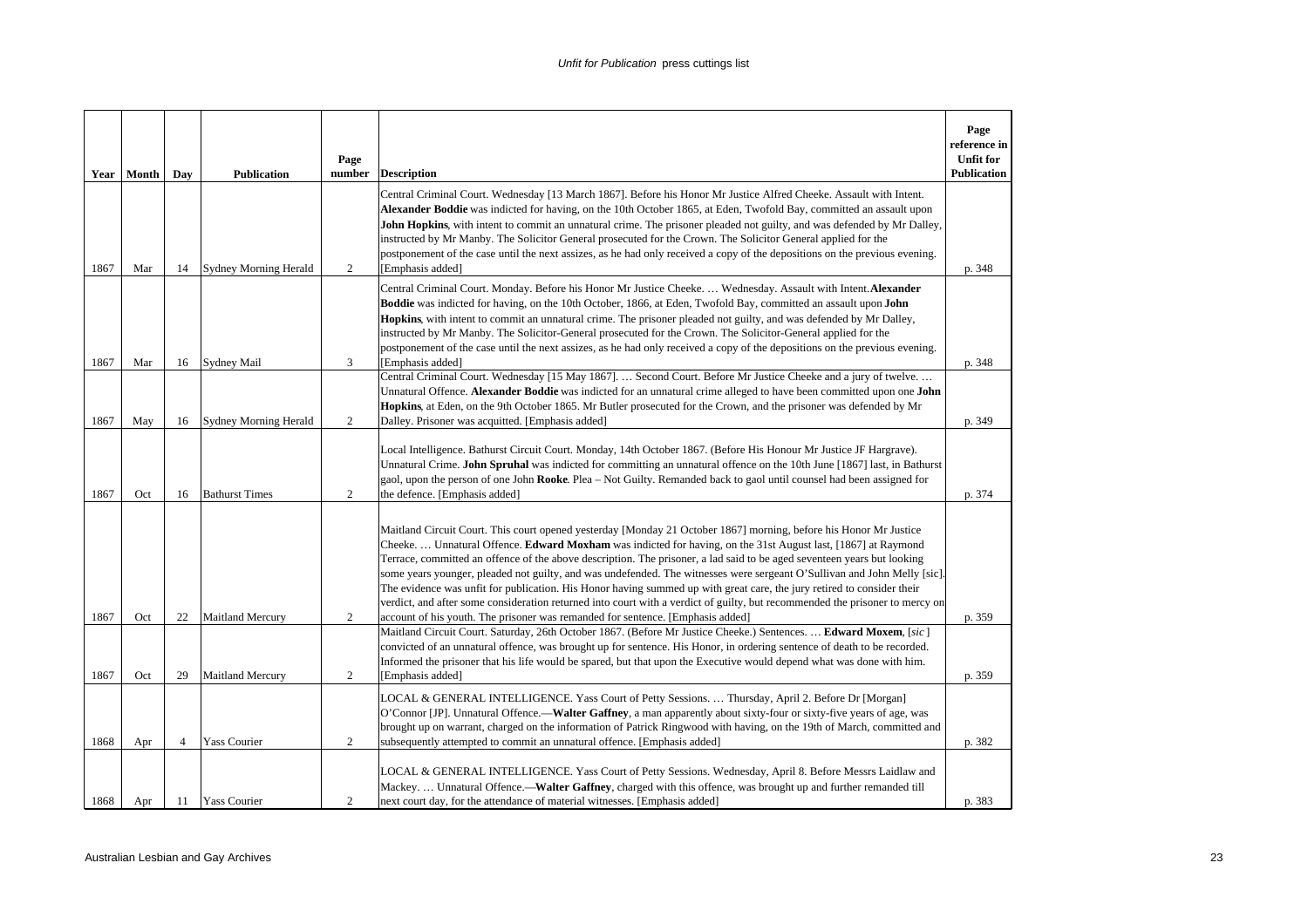|      | Year Month | Dav | <b>Publication</b>           | Page<br>number | <b>Description</b>                                                                                                                                                                                                                                                                                                                                                                                                                                                                                                                                                                                                                                                                                                    | Page<br>reference in<br><b>Unfit for</b><br><b>Publication</b> |
|------|------------|-----|------------------------------|----------------|-----------------------------------------------------------------------------------------------------------------------------------------------------------------------------------------------------------------------------------------------------------------------------------------------------------------------------------------------------------------------------------------------------------------------------------------------------------------------------------------------------------------------------------------------------------------------------------------------------------------------------------------------------------------------------------------------------------------------|----------------------------------------------------------------|
|      |            |     |                              |                | LOCAL & GENERAL INTELLIGENCE. Yass Court of Petty Sessions. Wednesday, April 15. Before Dr O'Connor.<br>Unnatural Offence.—Walter Gaffney was brought up, on remand, charged with the above crime. Mr William Lehane,<br>superintendent at Narraburra, for his father, Mr Jeremiah Lehane of Coppabella, was examined, after which the prisoner<br>was committed to take his trial at the next sittings of the Circuit Court at Goulburn. Same Offence.-Patrick Ringwood, on<br>leaving the court, was apprehended by constable [Thomas] Drohan, and charged by Mr sub-inspector Brennan with a<br>similar offence. The evidence not being sufficiently clear, Mr Brennan said he would not now press the charge. The |                                                                |
| 1868 | Apr        | 18  | <b>Yass Courier</b>          | 2              | prisoner was then discharged. [Emphasis added]<br>Maitland Circuit Court. This court opened yesterday [Monday 21st April 1868] morning at East Maitland, before his Honor<br>Mr Justice Hargrave.  Sodomy. James Smith was charged with having, on the 31st August, 1867, at Raymond Terrace,<br>committed sodomy. The prisoner pleaded not guilty, and having no counsel, Mr Docker, at the request of his Honor,                                                                                                                                                                                                                                                                                                    | pp. 383-4                                                      |
| 1868 | Apr        | 21  | <b>Maitland Mercury</b>      | 3              | undertook his defence, assisted by Mr Thompson.  The Solicitor-General replied, and his Honor having summed up, the<br>jury retired. After a brief deliberation they returned into court, and gave in a verdict of guilty. His Honor directed a sentence<br>of death to be recorded against the prisoner. [Emphasis added]                                                                                                                                                                                                                                                                                                                                                                                            | p. 363                                                         |
| 1868 | May        | 6   | <b>Sydney Morning Herald</b> | 5              | Central Police Court. Tuesday. Before their Worships the Police Magistrate, Messrs Love, Hughes, Murphy, Horden, Hill,<br>Farnell, Oatley, Hunt, and Pritchard.  Constantine Caprieri [sic] was charged with having assaulted with intent, &c.,<br>one John McGuire. The evidence is, of course, unfit for publication. Committed for trial at the Central Criminal Court.<br>[Emphasis added]                                                                                                                                                                                                                                                                                                                        | pp. 376-7                                                      |
| 1868 | May        | 12  | <b>Sydney Morning Herald</b> | 2              | Central Criminal Court. Monday. Before His Honor Judge Cheeke.  Indecency. Constantine Klaprodi was indicted for<br>that he did on the 24th April last, at Sydney, assaulted one <b>John Maguire</b> , with intent to commit an unnatural crime. The<br>prisoner pleaded not guilty, and was remanded. The Court adjourned until 10 o'clock to-morrow (Tuesday) morning.<br>[Emphais added]                                                                                                                                                                                                                                                                                                                           | p. 381                                                         |
| 1868 | Oct        | 7   | Goulburn Herald              | 2              | Telegraphic Intelligence. (From our Correspondence.) Sydney, Tuesday night.  Goulburn Circuit Court.<br>This court opened on Monday, before his Honor Mr Justice Hargrave.  Unnatural Offence at the levels. Walter Gaffney<br>was charged with having, on the 24th March last, at Narraburra, committed an offence against nature upon Patrick<br>Ringwood. Prisoner pleaded not guilty, and was defended by Mr Davis, instructed by Mr Gannon.  His Honor having<br>summed up, the jury retired, and after an absence of half an hour returned into court with a verdict of not guilty. The<br>prisoner was then discharged. [Emphasis added]                                                                       | pp. 389-90                                                     |
| 1868 | Oct        | 9   | <b>Yass Courier</b>          | 2              | Goulburn Circuit Court. Our telegram of the proceedings at this court on Monday last [5 October 1868] was received at too<br>late an hour to be made use of in our issue of Tuesday. We abridge the following from the Goulburn Herald :- Before his<br>Honor Mr Justice Hargrave.  Unnatural Offence at the levels. Walter Gaffney was charged with having, on the 24th<br>March last, at Narraburra, committed an offence of the above character. Acquitted. [Emphasis added]                                                                                                                                                                                                                                       | p. 390                                                         |
| 1868 | Oct        | 21  | <b>Bathurst Times</b>        | 3              | Saturday 17th October 1868 Bathurst Circuit Court. His Honor [Justice Stephen] took his seat at a few minutes past 10<br>o'clock Unnatural Offence. John White, who had pleaded Not Guilty to an indictment, charging him with sodomy, was<br>now brought up for trial.  The jury found the prisoner Guilty of an assault with intent to commit an unnatural offence. His<br>Honour remanded the prisoner for sentence, pending inquiries into his character, as it was stated he was an old offender.<br>[Emphasis added]                                                                                                                                                                                            | p. 397                                                         |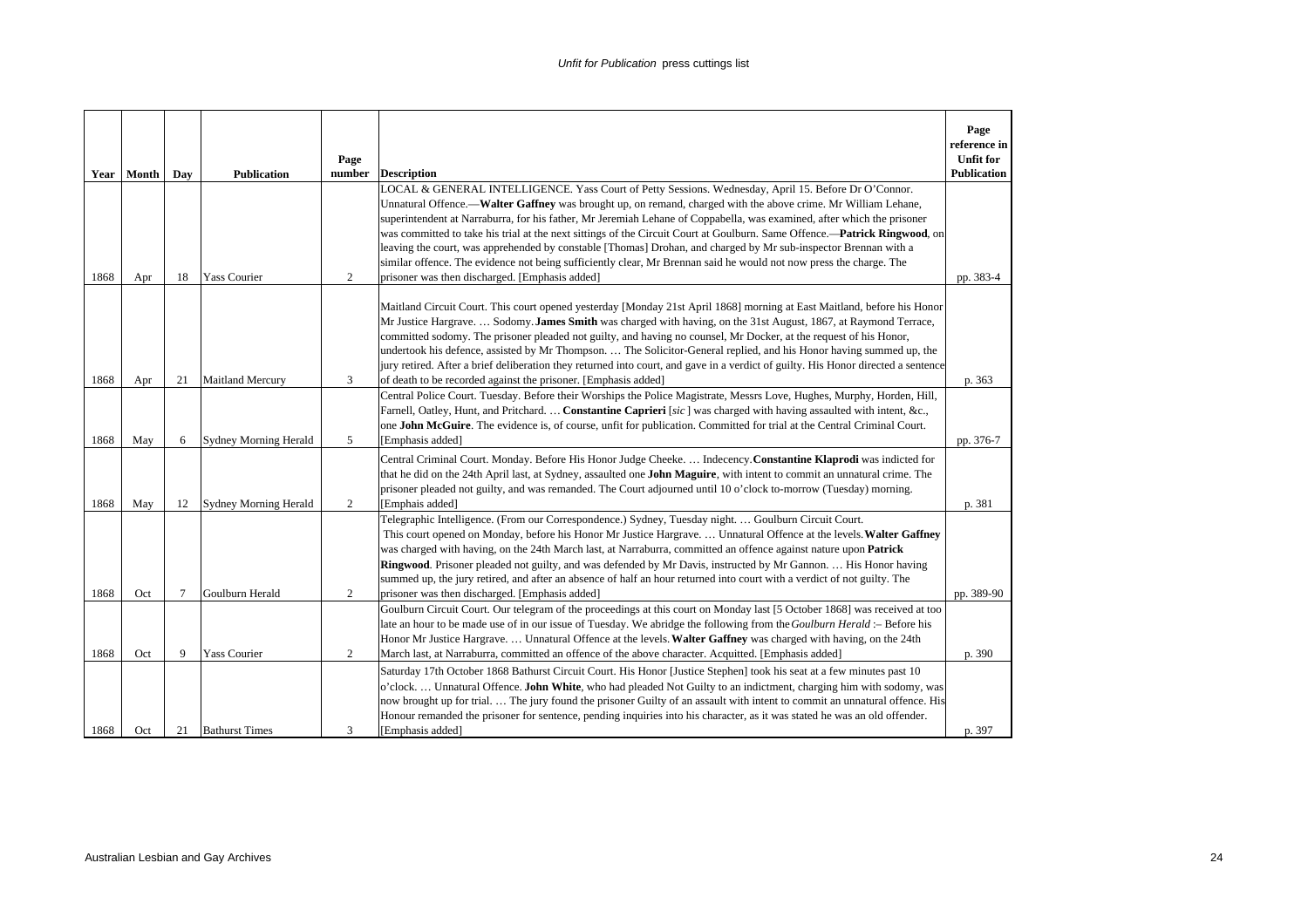| Year | Month      | Day | <b>Publication</b>           | Page<br>number | <b>Description</b>                                                                                                                                                                                                                                                                                                                                                                                                                                                                                                                                                                                                                                                                  | Page<br>reference in<br><b>Unfit for</b><br><b>Publication</b> |
|------|------------|-----|------------------------------|----------------|-------------------------------------------------------------------------------------------------------------------------------------------------------------------------------------------------------------------------------------------------------------------------------------------------------------------------------------------------------------------------------------------------------------------------------------------------------------------------------------------------------------------------------------------------------------------------------------------------------------------------------------------------------------------------------------|----------------------------------------------------------------|
| 1868 | Oct        | 24  | <b>Bathurst Times</b>        | 2              | Thursday 21st October 1868. Sentences.  Unnatural Offence. John White, who on Saturday last was found Guilty of an<br>attempt to commit an unnatural crime, was brought up for judgment.  His Honour said he was about to pass a very severe<br>sentence on the prisoner, but if the prisoner could prove that he (the judge) had been misinformed in any one single point<br>with reference to the prisoner's character, he would at once see that at least one-half of the present sentence should be<br>remitted. The sentence of the Court was, that the prisoner be kept to hard labour, on the roads or other public works of the<br>colony, for five years. [Emphasis added] | pp. 397-8                                                      |
| 1869 | Apr        | 9   | <b>Sydney Morning Herald</b> | 2              | Water Police Court. Thursday. Before the Water Police Magistrate [Peter Lawrence Cloete] with Mr R Hunt.<br>John McNab, second officer of the ship Lady Bowen, was committed to take his trial at the next sittings of the Criminal<br>Court, for assaulting Thomas McDonald, an apprentice on board, with intent to commit an unnatural offence. [Emphasis<br>added]                                                                                                                                                                                                                                                                                                               | pp. 401-2                                                      |
| 1869 | May        | 20  | <b>Sydney Morning Herald</b> | 2              | Central Criminal Court. Wednesday. Before his Honor Mr Justice Cheeke and a common jury Second Court.<br>Before His Honor Mr Justice Hargrave and a common jury.  Assault with Intent. John McNab was charged with having<br>on the 5th of April last, in the harbour of Port Jackson, assaulted John McDonald, with intent to commit an unnatural<br>offence.  Prisoner pleaded not guilty, and was undefended. The jury having recommended prisoner to mercy on account<br>of his previous good character, his Honor sentenced him to twelve months' imprisonment. [Emphasis added]                                                                                               | p. 407                                                         |
| 1869 | May        | 22  | Sydney Mail                  | 3              | CRIMINAL COURT. Monday. The sittings of the Central Criminal Court were opened yesterday before his Honor Mr<br>Justice Cheeke and a common jury.  Wednesday.  Second Court. Before His Honor Mr Justice Hargrave and a common<br>jury Assault with Intent. John McNab was charged with having on the 5th of April last, in the harbour of Port Jackson,<br>assaulted <b>John McDonald</b> , with intent to commit an unnatural offence. [Emphasis added]                                                                                                                                                                                                                           | p. 407                                                         |
| 1869 | Nov        | 18  | <b>Sydney Morning Herald</b> | 2              | Central Criminal Court. Wednesday [16 November 1869]. Second Court. Before His Honor Mr Justice Hargrave.<br>Mr Butler prosecuted for the Crown. Jeremiah Griffiths was charged with having, on board the ship Lady Elicia<br>[sic-Alicia], committed an offence against nature. The principal witness for the prosecution was a native of the island of<br>Rotumah; and his evidence had to be taken trough an interpreter. The jury after returning for a short time, returned a verdict<br>of an attempt to commit the offence. Prisoner was sentenced to two years' hard labour in Darlinghurst gaol. [Emphasis<br>added]                                                       | p. 401                                                         |
| 1869 | Nov        | 20  | Sydney Mail                  | $\overline{c}$ | Central Criminal Court. Wednesday [16 November 1869]. Second Court. Before his Honor Mr Justice Hargrave.<br>Unnatural Offence. Mr Butler prosecuted for the Crown. Jeremiah Griffiths was charged with having, on board the ship<br>Lady Elicia [sic-Alicia], committed an offence against nature. The principal witness for the prosecution was a native of<br>the island of Rotumah; and his evidence had to be taken through an interpreter. The jury, after returning for a short time,<br>returned a verdict of guilty attempt to commit the offence. Prisoner was sentenced to two years' hard labour in Darlinghurst<br>gaol. [Emphasis added]                              | p. 401                                                         |
| 1869 | <b>Nov</b> | 23  | Sydney Morning Herald        | 2              | Central Criminal Court. Monday [22 November 1869]. Second Court. Before his Honor Mr Justice Hargrave. Unnatural<br>Offence. Henry Redpath was charged with having, on the night of the 29th of August last, assaulted George Maxwell,<br>with intent to commit and offence against nature. Prisoner was one of a gang of men employed in the repair of the telegraph<br>lines, and on the night in question he with the rest of the party was encamped at Pennant Hills.  The jury returned a<br>verdict of acquittal, and prisoner was discharged. [Emphasis added]                                                                                                               | pp. 411-2                                                      |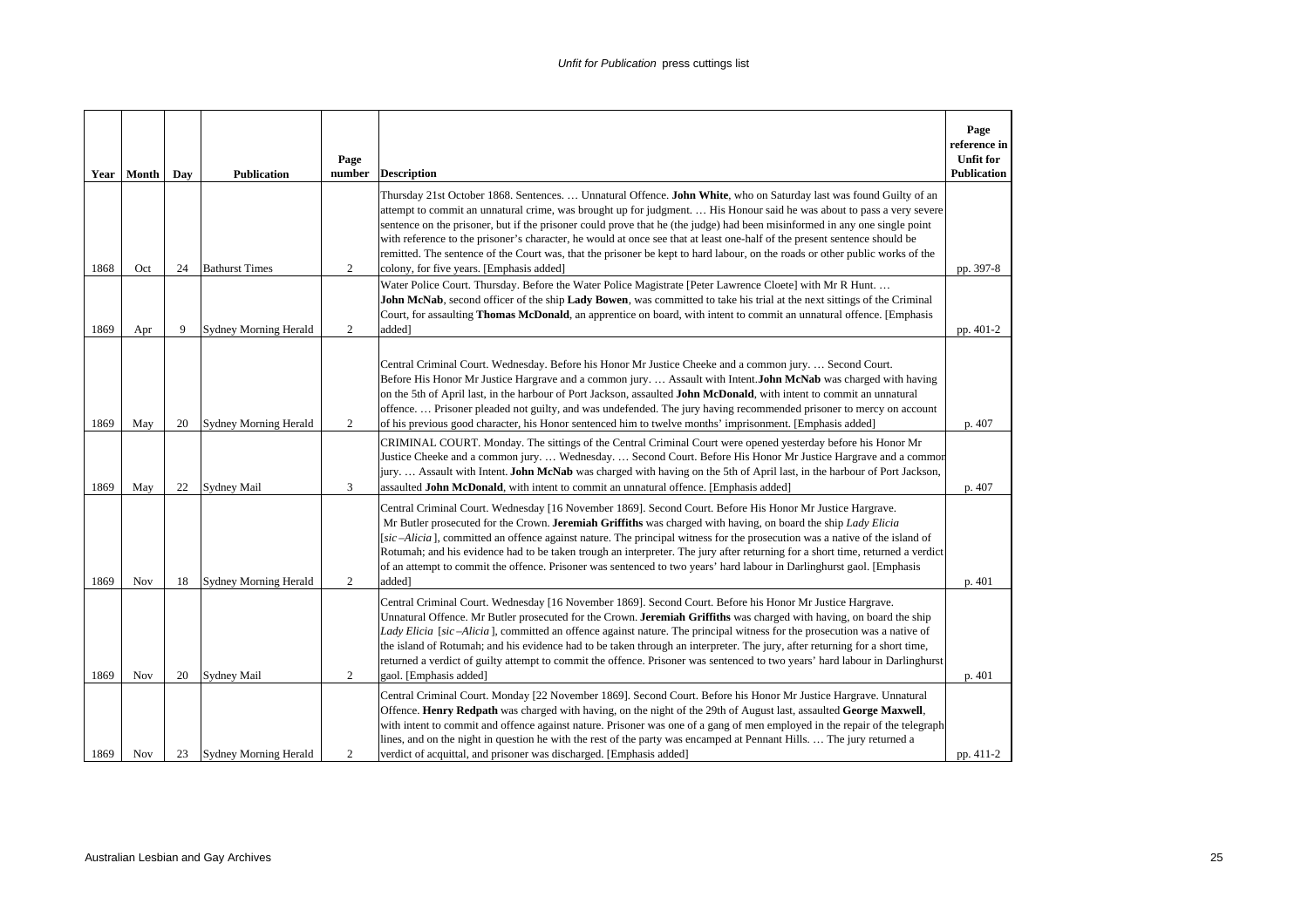| Year | Month | Day | <b>Publication</b>           | Page<br>number | <b>Description</b>                                                                                                                                                                                                                                                                                                                                                                                                                                                                                                                                                                                                                                                                                                                                                                                                                                                                                                                                     | Page<br>reference in<br><b>Unfit for</b><br>Publication |
|------|-------|-----|------------------------------|----------------|--------------------------------------------------------------------------------------------------------------------------------------------------------------------------------------------------------------------------------------------------------------------------------------------------------------------------------------------------------------------------------------------------------------------------------------------------------------------------------------------------------------------------------------------------------------------------------------------------------------------------------------------------------------------------------------------------------------------------------------------------------------------------------------------------------------------------------------------------------------------------------------------------------------------------------------------------------|---------------------------------------------------------|
| 1869 | Nov   | 27  | <b>Sydney Mail</b>           | 2              | Central Criminal Court. Monday 22nd November. Before his Honor Mr Justice Hargrave. Unnatural Offence.<br>Henry Redpath was charged with having, on the night of the 29th August last, assaulted George Maxwell, with intent to<br>commit an offence against nature. Prisoner was one of a gang of men employed in the repair of the telegraph lines, and on<br>the night in question he with the rest of the party was encamped at Pennant Hills. Mr CJ Manning prosecuted for the<br>Crown. Prisoner was undefended. The jury returned a verdict of acquittal, and prisoner was discharged. [Emphasis added]<br>Bathurst Circuit Court. Monday 17 October 1870. (Before his Honour Sir Alfred Stephen, Chief Justice)  Unnatural<br>Crime. Thomas Firth was indicted for that he did, on the 4th of August, 1870, at Bourke, feloniously assault one John<br>William Flanagan with intent to commit an unnatural crime. The prisoner was undefended. | p. 412                                                  |
| 1870 | Oct   | 19  | <b>Bathurst Times</b>        | 2              | Plea: Not Guilty. The case was clearly proved, and the prisoner was found Guilty.  His Honour, after remarking that he<br>agreed with the verdict of the jury, sentenced the prisoner to four years' imprisonment in Bathurst gaol, and at the<br>expiration of that time to find sureties (himself in £50 and two sureties in £20 each) for his good behaviour for the period of<br>twelve months. [Emphasis added]                                                                                                                                                                                                                                                                                                                                                                                                                                                                                                                                   | pp. 421-2                                               |
| 1871 | Apr   | 22  | Newcastle Chronicle          | $\overline{3}$ | Maitland Circuit Court. This court opened at ten o'clock on Friday morning, before his Honor, the Chief Justice (Sir Alfred<br>Stephen). Mr Windever (Solicitor General) prosecuted for the Crown. The following cases were tried:- The following<br>cases remain on the list for trial:- William McGown, charged with rape, committed from the Murrurundi Bench; Thomas<br>Parker, attempt to commit an unnatural crime, Newcastle Bench. [Emphasis added]                                                                                                                                                                                                                                                                                                                                                                                                                                                                                            | p. 434                                                  |
| 1871 | Jan   | 10  | Newcastle Chronicle          | 3              | NEWCASTLE POLICE. Monday, Jan 9th, 1871. Before H Scott, Esq., PM; and J Hannell, Esq., JP. Attempt to commit an<br>unnatural offence. Thomas Parker was charged with attempting to commit an unnatural offence, on the person of Andrew<br>Nicoll, at Newcastle, on Saturday, the 8th instant. Mr Henry O'Meagher appeared for the prisoner. [Emphasis added]                                                                                                                                                                                                                                                                                                                                                                                                                                                                                                                                                                                         | p. 429                                                  |
| 1871 | Jan   | 12  | Newcastle Chronicle          | 2              | NEWCASTLE POLICE. Tuesday, Jan 10th, 1871. Before Messrs Scott and CF Stokes. Unnatural Offence. Thomas<br>Parker was charged, on remand, with attempting to commit an unnatural offence upon one Andrew Nicoll, early on<br>Sunday morning last. [Emphasis added]                                                                                                                                                                                                                                                                                                                                                                                                                                                                                                                                                                                                                                                                                     | p. 430                                                  |
| 1871 | May   | 9   | <b>Sydney Morning Herald</b> | 2              | Central Criminal Court. Monday. Before his Honor Mr Justice Hargrave. The Solicitor-General prosecuted for the Crown.<br>Unnatural Offence. Charles Barber, a half-caste aboriginal youth, was indicted for having, at Portland Heads, on the<br>25th January last [1871], committed an offence against nature. Prisoner pleaded not guilty. He was undefended. He was<br>found guilty of an attempt to commit the crime, and was sentenced to two years' imprisonment in Darlinghurst gaol.                                                                                                                                                                                                                                                                                                                                                                                                                                                           | p. 425                                                  |
| 1871 | May   | 13  | <b>Sydney Mail</b>           | 334            | LAW AND POLICE. Supreme Court.  Central Criminal Court. Before his Honor Mr Justice Hargrave. The Solicitor-<br>General prosecuted for the Crown.  Unnatural Offence. Charles Barter [sic], a half-caste aboriginal youth, was indicted<br>for having, at Portland Heads, on the 25th January last, committed an offence against nature. Prisoner pleaded not guilty.<br>He was undefended. He was found guilty of an attempt to commit the crime, and was sentenced to two years' imprisonment<br>in Darlinghurst gaol. [Emphasis added]                                                                                                                                                                                                                                                                                                                                                                                                              | p. 425                                                  |
| 1871 | Nov   | 17  | Sydney Morning Herald        | 5              | Central Criminal Court. Thursday. [16 November 1871]  Before the Chief Justice [Stephen]. Unnatural Offence.<br>A miserable looking chinaman, named Ah Young, was charged with having at Nerrigundah, on the 26th September last,<br>been guilty of an unnatural offence. [Emphasis added]                                                                                                                                                                                                                                                                                                                                                                                                                                                                                                                                                                                                                                                             | p. 439                                                  |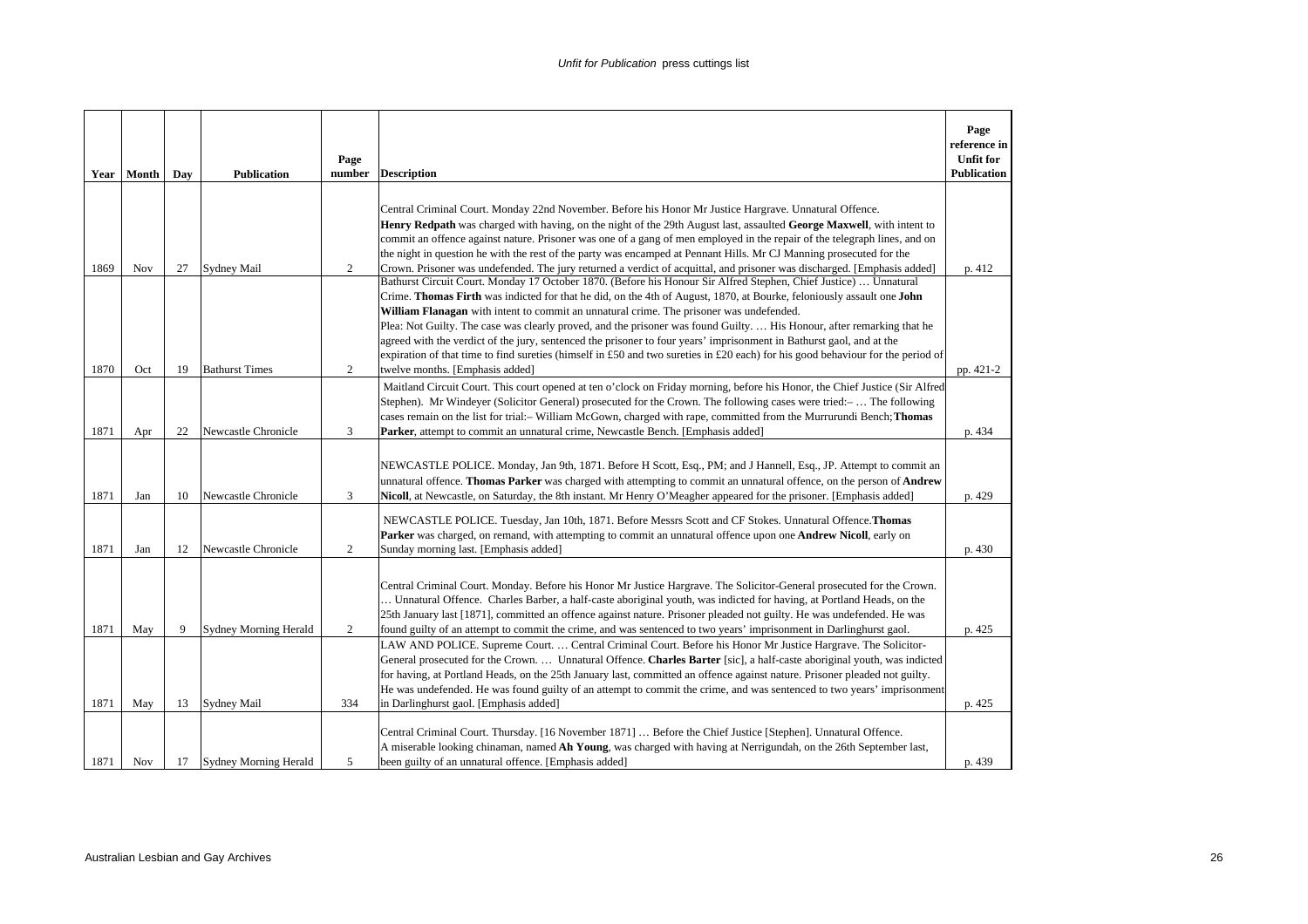|      | Year   Month | Day            | <b>Publication</b>                            | Page<br>number | <b>Description</b>                                                                                                                                                                                                                                                                                                                                                                                                                                                                                                                                                                                                                                                                                                                                                                                                                             | Page<br>reference in<br><b>Unfit for</b><br><b>Publication</b> |
|------|--------------|----------------|-----------------------------------------------|----------------|------------------------------------------------------------------------------------------------------------------------------------------------------------------------------------------------------------------------------------------------------------------------------------------------------------------------------------------------------------------------------------------------------------------------------------------------------------------------------------------------------------------------------------------------------------------------------------------------------------------------------------------------------------------------------------------------------------------------------------------------------------------------------------------------------------------------------------------------|----------------------------------------------------------------|
| 1871 | Nov          | 25             | <b>Sydney Mail</b>                            | 1227           | Central Criminal Court. Before his Honor the Chief Justice. Unnatural Offence. James Cook was tried for having<br>attempted to commit an unnatural offence. The Solicitor-General prosecuted for the Crown. Verdict: Guilty. There were<br>former convictions for the same kind of offence. Sentence: Seven years' imprisonment in Darlinghurst gaol. [Empasis<br>added]                                                                                                                                                                                                                                                                                                                                                                                                                                                                       | p. 429                                                         |
| 1871 | Sep          | 27             | <b>Sydney Morning Herald</b>                  | $\overline{c}$ | Central Police Court. Tuesday [26 Sep 1871]. Before the Mayor and the Police Magistrate, with Messrs Macintosh, Kippax,<br>Evans, Lester, and Long.  James Cooke, a seller of pies, was charged by constable McGregor with the commission of an<br>unnatural offence, in York-street, between 12 and 1 o'clock this morning. The evidence of the apprehending constable,<br>with that of William Stroud, watchman at McArthur and Company's warehouse, who appear to have been watching during<br>the whole affair, and of a boy named [William] Lyall, 11 years of age, was taken, in reference to the charge, whereupon<br>prisoner was committed to take his trial for the offence at the Central Criminal Court. [Emphasis added]                                                                                                          | pp. 425-6                                                      |
| 1873 | c. Oct       | $\overline{?}$ | Not applic                                    | $\overline{?}$ | Unnatural Offence. George Wilson was indicted for an unnatural offence, alleged to have been committed in Dubbo gaol<br>on September 11, 1873. Verdict- not guilty. [Emphasis added; Unsourced and undated press clipping found in Judge's<br>Hargrave notebook]                                                                                                                                                                                                                                                                                                                                                                                                                                                                                                                                                                               | p. 466                                                         |
| 1873 | c. Oct       | $\gamma$       | Not applic                                    | $\gamma$       | Bathurst Circuit Court. Friday, October 24. His Honor Mr Justice Hargrave took to his seat on the Bench shortly after<br>9.30am. The Bar was represented by Messrs David (Crown Prosecutor), Buchanan, and Pilcher. The Judge's Associate,<br>having read the Royal Proclamation against vice, proceeded to call over the names of those summoned to serve on the<br>juries.  George Wilson was indicted for an abominable offence. Pleaded not guilty. [Emphasis added; Unsourced and<br>undated press clipping found in Judge's Hargrave notebook]                                                                                                                                                                                                                                                                                           | p. 467                                                         |
| 1873 | Feb          | 3              | <b>Clarence and Richmond</b><br>Examiner, The | $\overline{c}$ | Grafton Police Court. Tuesday. Before Mr T Fisher, JP. Unnatural Offence. John Knight was brought before the Court, in<br>custody, having been arrested at the Australian Meat Company's Works, Ramornie, where he was employed, charged with<br>attempting to commit an unnatural offence upon one John Henry Turbett, [sic] Charles Cundy, and Robert John<br><b>Cundy</b> . The case was heard with closed doors, when the evidence of these lads was taken which disclosed sufficient to<br>establish a <i>prima facie</i> case against the prisoner, who declined to ask the witnesses any question, or to make any statement.<br>Knight was then committed on three separate charges of sodomy, at the Central Criminal Court, Sydney, to be held on the<br>17th of February, the witnesses being bound over to appear. [Emphasis added] | p. 449                                                         |
| 1873 | Feb          | 17             | <b>Sydney Morning Herald</b>                  | 4              | Criminal Sessions. – The following prisoners are for trial at the Criminal Sessions, Darlinghurst, this day: – James Clancy,<br>murder; James Henderson, fraudulently receiving portion of an insolvent's estate;  John Lucas, bestiality;  John<br><b>Mullins</b> , indecent assault <b>John Knight</b> , attempting to commit sodomy; [Emphasis added]                                                                                                                                                                                                                                                                                                                                                                                                                                                                                       | p. 452                                                         |
| 1873 | May          | 15             | <b>Sydney Morning Herald</b>                  | $\overline{c}$ | Central Criminal Ccourt. Wednesday [14 May 1873]. Before his Honor Mr Justice Hargrave. Mr WJ Foster appeared for the<br>Crown. Unnatural Offence. Thomas King and Herman Bishop were arraigned and tried for an unnatural offence.<br>[Emphasis added]                                                                                                                                                                                                                                                                                                                                                                                                                                                                                                                                                                                        | p. 449                                                         |
| 1873 | Nov          | $\mathbf{1}$   | Sydney Mail                                   | 570            | LOCAL AND INTERCOLONIAL. TELEGRAMS. Australian Associated Press Telegrams.  Bathurst. Monday.<br>George Wilson, tried for committing an offence in Dubbo gaol, was acquitted;  [Emphasis added]                                                                                                                                                                                                                                                                                                                                                                                                                                                                                                                                                                                                                                                | p. 467                                                         |
| 1873 | Oct          | 28             | <b>Sydney Morning Herald</b>                  | 5              | TELEGRAPHIC MESSAGES. Australian Associated Press Telegrams. BATHURST. Monday. [27 October 1873]<br>. George Wilson, tried for committing an offence in Dubbo gaol, was acquitted;  [Emphasis added]                                                                                                                                                                                                                                                                                                                                                                                                                                                                                                                                                                                                                                           | p. 467                                                         |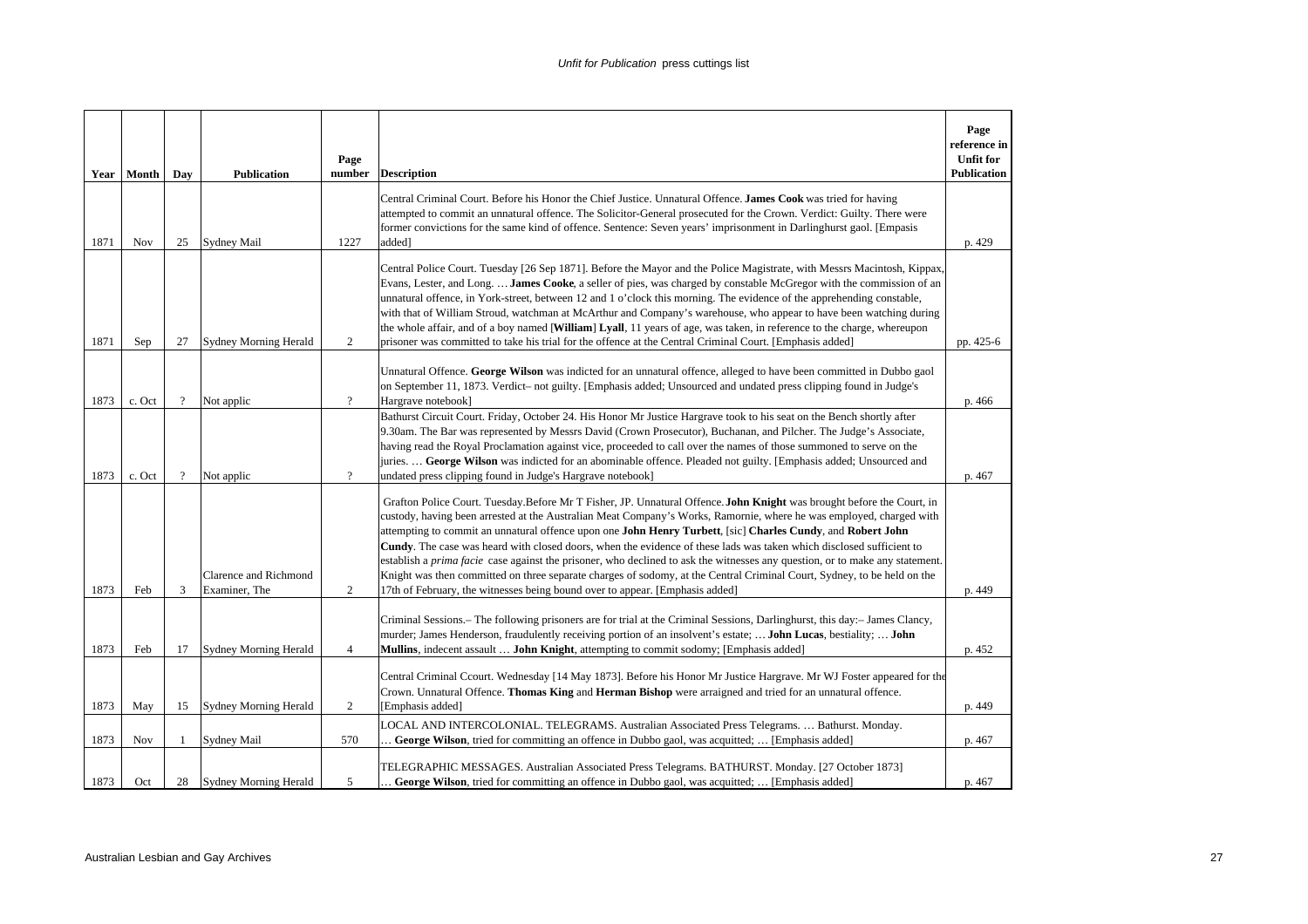|      |       |     |                         | Page           |                                                                                                                                                                                                                                                                                                                                                                                                                                                                                                                                                                                                                                                                                                                                                                                                                                                                                                                                                                                                                                                | Page<br>reference in<br><b>Unfit for</b> |
|------|-------|-----|-------------------------|----------------|------------------------------------------------------------------------------------------------------------------------------------------------------------------------------------------------------------------------------------------------------------------------------------------------------------------------------------------------------------------------------------------------------------------------------------------------------------------------------------------------------------------------------------------------------------------------------------------------------------------------------------------------------------------------------------------------------------------------------------------------------------------------------------------------------------------------------------------------------------------------------------------------------------------------------------------------------------------------------------------------------------------------------------------------|------------------------------------------|
| Year | Month | Day | <b>Publication</b>      | number         | <b>Description</b>                                                                                                                                                                                                                                                                                                                                                                                                                                                                                                                                                                                                                                                                                                                                                                                                                                                                                                                                                                                                                             | <b>Publication</b>                       |
| 1873 | Oct   |     | c. 16 Not applic        | $\overline{?}$ | Mudgee Circuit Court. Thursday, October 16 [1873]. Before his Honor, Mr Justice Hargrave.  Unnatural Offence Ah<br>Moy was indicted for having, at Gulgong, on the 23rd July, committed an unnatural offence upon one <b>Henry Miller</b> .<br>Prisoner pleaded not guilty. Mr Buchanan appeared for the prisoner. The Crown Prosecutor [Mr RM Isaacs] said he would<br>not now proceed with the trial of prisoner, as there was no interpreter present. [Emphasis added; Unsourced and undated<br>press clipping found in Judge's Hargrave notebook]                                                                                                                                                                                                                                                                                                                                                                                                                                                                                          | pp. 455-6                                |
|      |       |     |                         |                | Saturday, October 18. His Honor took his seat on the Bench at half-past 9 o'clock. Unnatural Offence. Ah Moy was<br>indicted for having, at Gulgong, on the 23rd July, committed an unnatural offence upon one Henry Miller.  Mr Buchanan<br>addressed the jury for the defence, and said the boy Miller was a lying vagabond, and that if there were many such persons<br>in the country it must be buried in a sink of iniquity from which the very soul would shrink in horror. He contended that it<br>would be a dangerous thing for the liberties of the people of this country if a conviction were recorded upon such evidence<br>as the prisoner's. He ridiculed the whole story of the boy Miller, and said there was no evidence against the prisoner apart<br>from his (Miller's) statement, whom he characterised as "lying scoundrel and an infamous vagabond," who flashed the                                                                                                                                                  |                                          |
| 1873 | Oct   |     | c. 18 Not applic        | $\gamma$       | proceeds of his iniquity before his master's very eyes. [Emphasis added] [Continued below]                                                                                                                                                                                                                                                                                                                                                                                                                                                                                                                                                                                                                                                                                                                                                                                                                                                                                                                                                     | pp. 458-60                               |
| 1873 | Oct   |     | c. 18 Not applic        | $\overline{?}$ | [Continued from above] The learned counsel quoted from the law to show that but little credibility should be attached to the<br>evidence of Miller, who, he asserted, was an accomplice of the prisoner, and was not corrobrated [sic] by other witnesses.<br>The jury retired to consider their verdict, and after being locked up till 9 o'clock on Saturday nigh without agreeing, they<br>were discharged.                                                                                                                                                                                                                                                                                                                                                                                                                                                                                                                                                                                                                                 | pp. 458-60                               |
| 1874 | Apr   | 16  | Armidale Chronicle      | 2              | Armidale Circuit Court. Friday, April 10.Before his Honor Judge Hargrave. Saturday [11 April 1874]. The Court resumed<br>at a few minutes past 9 o'clock Unnatural Offence. Ah Me Captain - a rather plain chinaman, his face in repose was<br>like one of those hideous carved idols you sometimes see in museums, and when excited like the least good looking ape in a<br>large menagerie – was charged with an unnatural offence upon <b>Joseph Wagner</b> . [Emphasis added]                                                                                                                                                                                                                                                                                                                                                                                                                                                                                                                                                              | p. 472                                   |
| 1874 | Apr   | 17  | <b>Armidale Express</b> | 6              | Armidale Circuit Court. The Court re-opened on Saturday [11 April 1874], at 9am.  Unnatural Crime. Emi Captain, a<br>chinese, was indicted for having on the 4th of January last, at Branga [sic-Brango] Plain, committed a name less offence.<br>Prisoner professed not to understand English, but Mr Caldwell (the gaoler) said he understood it very well. Prisoner<br>pleaded not guilty, and was undefended. His Honor asked him had he any money? Prisoner said he had $- \pounds 4$ or £5. His<br>Honor told him he should give all the money he had to some lawyer to defend him. Prisoner said the £5 he had left in his<br>hut. His Honor said he would do all he could to protect him, by putting questions when he considered them necessary.<br>Would prisoner be satisfied with that? Prisoner replied yes. All boys were ordered out of the Court.  The Jury, after half<br>an hour's absence, returned a verdict of not guilty. There being another charge against the accused he was retained in<br>custody. [Emphasis added] | pp. 472-3                                |
| 1874 | Apr   | 17  | Armidale Express        | $\overline{4}$ | Attempting an Unnatural Crime. Emi Captain, a chinese, was indicted for having, on the 2nd January last, at Branga Plain<br>[sic] Brango Plains, attempted to commit an unnatural crime.  Prisoner (through an interpreter) pleaded not guilty, and<br>was undefended.  His Honor summed up, evidently in an unfavourable manner for the prisoner. The Jury, without<br>leaving the box, found prisoner guilty. His Honor said that prisoner had been found guilty on most conclusive evidence. He<br>could only give imprisonment by the law as it stood, but he was convinced that such crimes as this one could not be<br>stopped until flogging was added, by a change of the law. He sentenced prisoner to two years at Maitland gaol, with hard<br>labour. [Emphasis added]                                                                                                                                                                                                                                                              | p. 473                                   |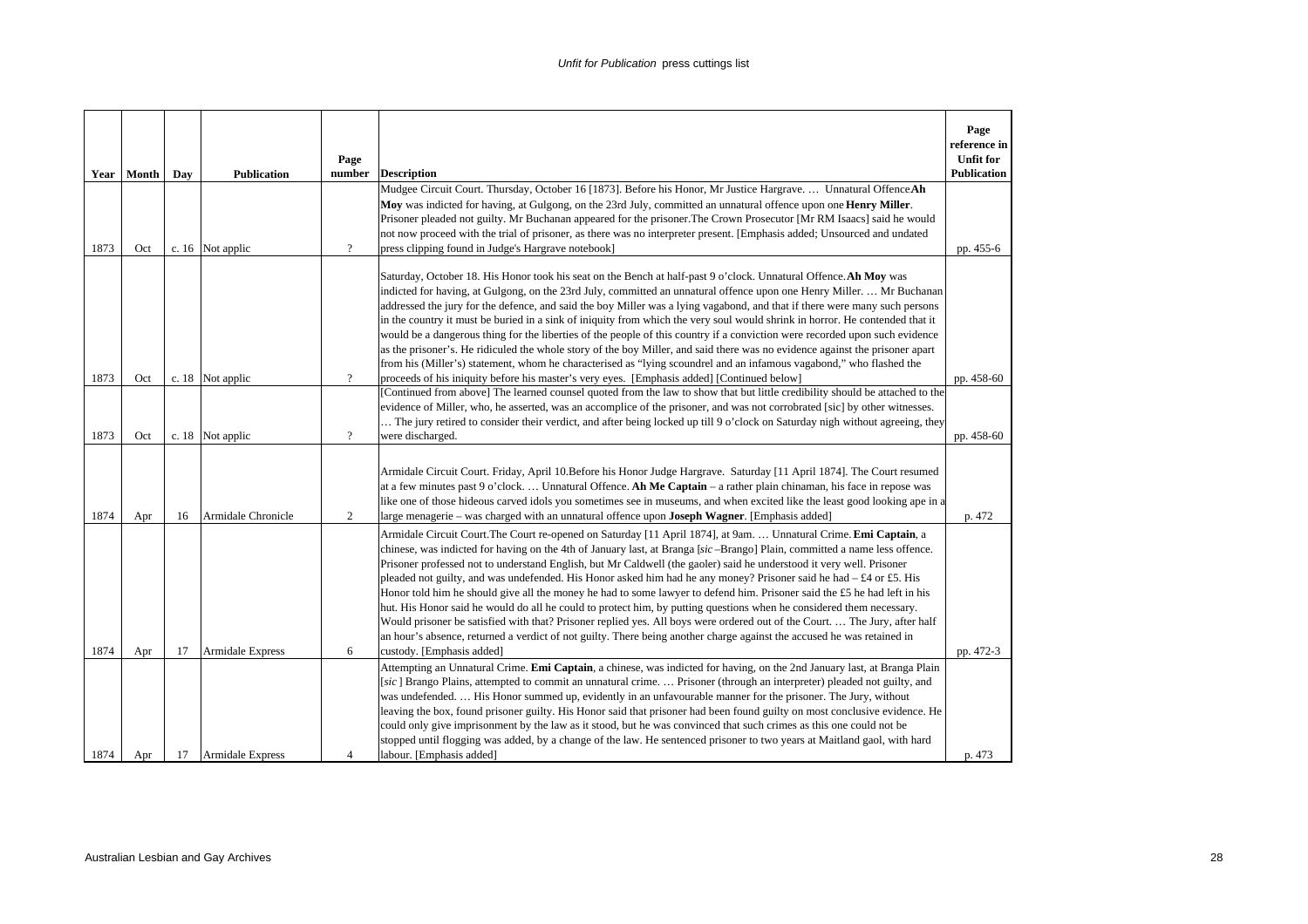| Year         | Month      | Day      | <b>Publication</b>                                 | Page<br>number      | <b>Description</b>                                                                                                                                                                                                                                                                                                                                                                                                                                                                                                                                                                                                                                                                                                                                                                                             | Page<br>reference in<br><b>Unfit for</b><br><b>Publication</b> |
|--------------|------------|----------|----------------------------------------------------|---------------------|----------------------------------------------------------------------------------------------------------------------------------------------------------------------------------------------------------------------------------------------------------------------------------------------------------------------------------------------------------------------------------------------------------------------------------------------------------------------------------------------------------------------------------------------------------------------------------------------------------------------------------------------------------------------------------------------------------------------------------------------------------------------------------------------------------------|----------------------------------------------------------------|
|              |            |          |                                                    |                     | Central Criminal Court. Friday [27 Feb 1874]. Before his Honor Sir James Martin, Chief Justice. Mr G Milner Stephen<br>prosecuted for the Crown. Unnatural Crime. Richard Massey, aged 18 years, was indicted for having committed an<br>unnatural crime. The prisoner (who pleaded not guilty) was defended by Mr Buchanan, instructed by Mr J Carroll. Verdict:<br>Not guilty; the jury recommended that the boy – if found to have not properly cared for – should be looked after by the<br>authorities. His Honor said he had no doubt the police authorities would avail themselves of the provisions of the Act which                                                                                                                                                                                   |                                                                |
| 1874         | Feb        | 28       | <b>Sydney Morning Herald</b>                       | 5                   | had been passed for such a purpose. The prisoner was then discharged. [Emphasis added]<br>Maitland Circuit Court. Criminal Side.  Unnatural Offence. A charge against Eugene Nepomucena of committing an<br>unnatural offence at Newcastle, on the 23rd July last, upon Enoch Stephen Croft, was postponed till to-day, in order to<br>ascertain if the prisoner (who is a Spaniard, and had to be questioned through an interpreter) had means to employ counsel.                                                                                                                                                                                                                                                                                                                                             | p. 484                                                         |
| 1874<br>1874 | Oct<br>Oct | 20<br>22 | <b>Maitland Mercury</b><br><b>Maitland Mercury</b> | 2<br>$\overline{2}$ | It was announced that this case would be the first taken to-day (Tuesday.) [Emphasis added]<br>Maitland Circuit Court. Tuesday, October 20.  Wednesday, October 21. The Court re-opened at ten o'clock.<br>Sodomy. Eugene Nepomucena (a native of Manila) was arraign for that he did, on the 23rd July last, at Newcastle,<br>feloniously and wickedly, and against the order of nature, assault one Ernest Stephen Croft, and commit an abominable<br>offence upon him, not to be named amongst Christians.  After hearing evidence, the address of the counsel for the<br>prisoner, and his Honor's summing up, the jury retired. At twenty-eight minutes to five it was announced that they had<br>agreed. The verdict was not guilty, and the prisoner was discharged. [Emphasis added]                   | p. 490<br>pp. 490-1                                            |
| 1874         | Oct        | 22       | Newcastle Chronicle                                | $\overline{4}$      | Maitland Circuit Court. Criminal Side. This court opened on Monday morning, at ten o'clock, at the court house, East<br>Maitland, before his Honor Mr Justice Faucett. Mr WJ Foster prosecuted for the Crown. The other barristers present were<br>Messrs Dalley, Windeyer, Stephen, and O'Keeffe. Mr James Smith, Police Magistrate of the Hunter, was present on the<br>bench as Deputy-Sheriff. The Judge's Associate, Mr JJ Cope, read the usual proclamation against vice and immorality.                                                                                                                                                                                                                                                                                                                 | p.491                                                          |
| 1875         | Aug        | 11       | <b>Sydney Morning Herald</b>                       | $\tau$              | Central Criminal Court. Tuesday. Before His Honor Mr Justice Hargrave. The Attorney General (the Hon WB Dalley)<br>prosecuted for the Crown.  Attempted Criminal Assault. Ah Tang was charged with having, on the 17th July last,<br>attempted to commit a criminal offence upon a little boy, aged about ten years, named Edward Robert Kearney. Prisoner<br>pleaded not guilty, and was undefended. This case was intimately connected with the last named. The jury returned a<br>verdict of guilty, and prisoner was sentenced to two years on the roads; this sentence to be concurrent with the first one.<br>[Emphasis added]                                                                                                                                                                           | p. 514                                                         |
| 1875         | Aug        | 13       | <b>Sydney Morning Herald</b>                       | 2                   | Central Criminal Court. Thursday [12 August 1875]. Before his Honor Mr Justice Hargrave. The Attorney-General (the<br>Hon WB Dalley) prosecuted for the Crown. Charge preferred to extort money. Thomas Woods, alias Buchanan alias<br>Macdonald alias Moore alias Brown was charged on three counts, when substantially charged prisoner with having<br>threatened to accuse Thomas Stackhouse of having committed an unnatural offence, and thereby extorted money. Prisoner<br>pleaded not guilty and was undefended.  The jury without leaving the box, returned a verdict of guilty, and prisoner was<br>remanded for sentence. Prisoner, it appeared, had been convicted of a like offence in Victoria. [Emphasis added]                                                                                 | pp. 517-8                                                      |
| 1875         | Aug        | 14       | Sydney Morning Herald                              | 5                   | Central Criminal Court. Friday [13 August 1875]. Before his Honor Mr Justice Hargrave. The Attorney-General (the Hon<br>WB Dalley) prosecuted for the Crown. Sentence. Thomas Woods, found guilty of an attempt to extort money, was brought<br>up for sentence He should sentence the prisoner to be kept to hard labour on the roads or other public works of the<br>colony for fifteen years. In the return made next week to his Excellency the Governor, he should send a copy of the notes of<br>evidence, and a recommendation that no remission or relaxation of the sentence he had passed, either for a less period, or<br>any prison indulgence under the ordinary regulations, should be granted, except under the special consideration of the<br>Government for the time being. [Emphasis added] | pp. 518-9                                                      |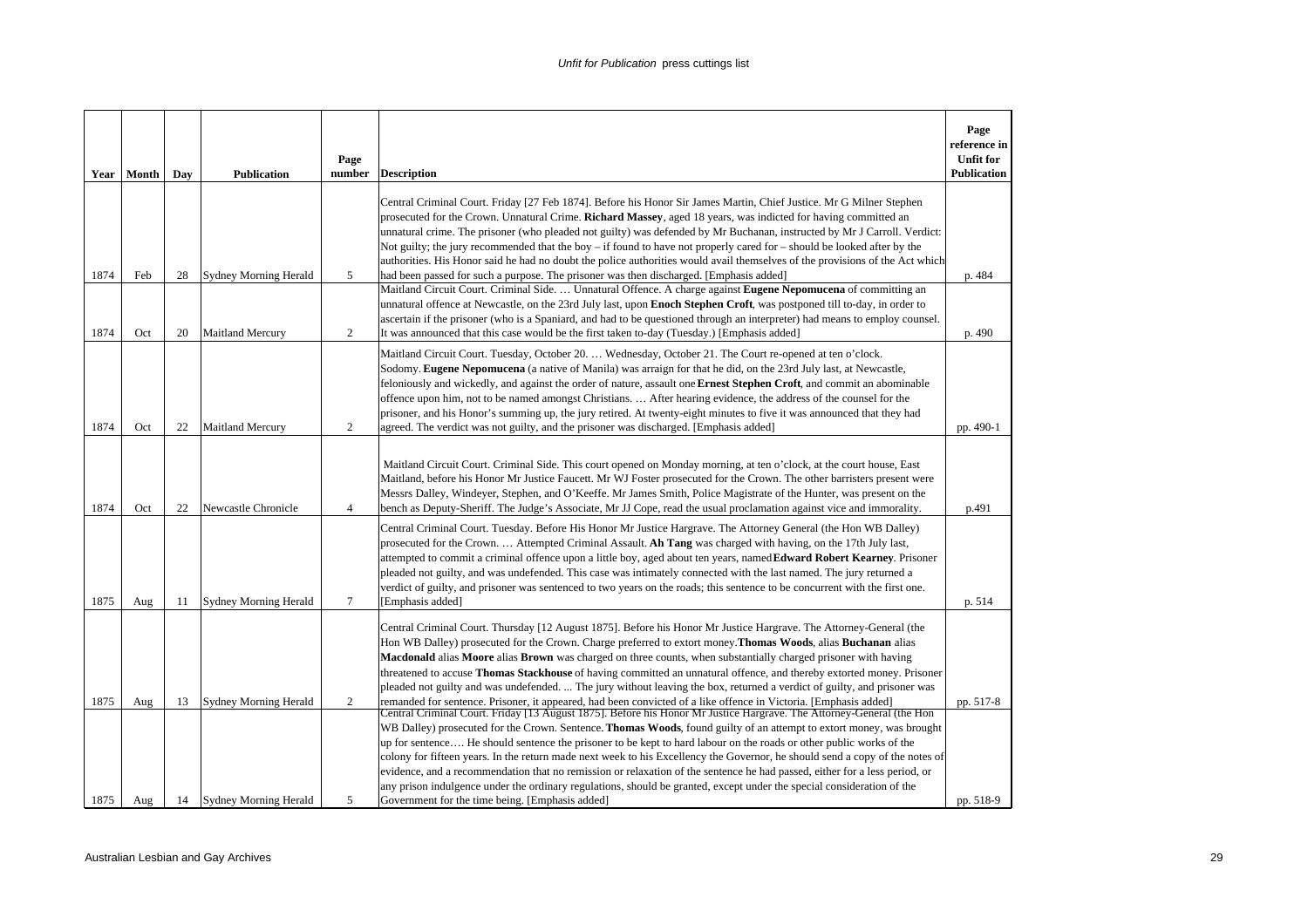|      | Year   Month | Day | <b>Publication</b>                  | Page<br>number | <b>Description</b>                                                                                                                                                                                                                                                                                                                                                                                                                                                                                                                                                                                                                                                                                                                                                                                                                                                                                                                                            | Page<br>reference in<br><b>Unfit for</b><br><b>Publication</b> |
|------|--------------|-----|-------------------------------------|----------------|---------------------------------------------------------------------------------------------------------------------------------------------------------------------------------------------------------------------------------------------------------------------------------------------------------------------------------------------------------------------------------------------------------------------------------------------------------------------------------------------------------------------------------------------------------------------------------------------------------------------------------------------------------------------------------------------------------------------------------------------------------------------------------------------------------------------------------------------------------------------------------------------------------------------------------------------------------------|----------------------------------------------------------------|
| 1875 | Jul          | 21  | <b>Sydney Morning Herald</b>        | 3              | Central Police Court. Tuesday. [20 July]. Before Messrs Kippax, Hezlet, Paling, and Solomon.  Before the Police<br>Magistrate and Mr Goldring.  Ah Tan [sic], a chinese, on Saturday last, was detected by Emily Ah Sin in the act of<br>committing and offence, and she interfered. He ran after her, struck and kicked her, and with a knife, which he took from<br>his pocket, cut her on the head. He was committed for trial on both charges, at the Central Criminal Court. [Emphasis<br>added <sub>1</sub>                                                                                                                                                                                                                                                                                                                                                                                                                                             | p. 509                                                         |
| 1875 | May          | 10  | <b>Sydney Morning Herald</b>        | $\overline{4}$ | Central Criminal Court – The sittings of this Court will open this (Monday) forenoon, at Darlinghurst, before his Honor Mr<br>Justice Hargrave. The following is the list for trial:- Henry Jackson, assault with intend to commit an unnatural<br>offence; [Emphasis added]                                                                                                                                                                                                                                                                                                                                                                                                                                                                                                                                                                                                                                                                                  | p. 494                                                         |
| 1875 | May          | 11  | Sydney Morning Herald               | $\tau$         | Central Criminal Court. Monday. [10 May 1875]. Before his Honor Mr Justice Hargrave, the Attorney General (the Hon<br>WB Dalley) prosecuting for the Crown.  Pleas of Not Guilty. Henry Jackson, charged with having committed an<br>unnatural offence Attempt to commit crime. Henry Jackson was charged with having, on the 6th day of March last,<br>attempted to commit an unnatural offence. Prisoner pleaded not guilty, and was undefended. The jury return a verdict of<br>guilty, and prisoner was sentenced to two years' imprisonment in Darlinghurst Gaol, with hard labour. [Emphasis added]                                                                                                                                                                                                                                                                                                                                                     | p. 494                                                         |
| 1875 | Oct          | 16  | Pastoral Times, The<br>(Deniliquin) | $\overline{4}$ | Deniliquin Assizes. The following cases are to be tried before Mr Justice Fawcett at the Assizes, which commence at<br>Deniliquin on Saturday next, 23rd instant: -  On Bail. William A Johnson, attempting to commit an unnatural offence -<br>[Deniliquin]. [Emphasis added]                                                                                                                                                                                                                                                                                                                                                                                                                                                                                                                                                                                                                                                                                | p. 501                                                         |
| 1875 | Oct          | 21  | Deniliquin Chronicle and            | $\overline{2}$ | The Deniliquin Assizes. Saturday, 23 October 1875. This Court will be opened on Saturday morning by Mr Justice Faucett.<br>Mr Isaacs will act as Crown Prosecutor, and the following are now awaiting trial:- On Bail - <b>Johnston</b> , sodomy,<br>from Deniliquin. [Emphasis added]                                                                                                                                                                                                                                                                                                                                                                                                                                                                                                                                                                                                                                                                        | p. 501                                                         |
| 1875 | Oct          | 28  | Deniliquin Chronicle and            | 3              | The Deniliquin Assizes. Saturday 23 October 1875. Before Mr Justice Faucett This court was opened at 10 o'clock. Mr RM<br>Isaacs prosecuted for the Crown, and Mr Salamons represented the Bar Tuesday 26 October [1875]. An elderly man<br>named William Andrew Johnston, employed for five years on Cobran station as a wool classer, was indicted for having in<br>July last, on that station, attempted to commit an abominable offence on a lad aged 15 years, named Frederick Arthur<br>Jones. Accused appeared on bail, and pleading not guilty, was defended by Mr Salamons, instructed by Mr Gillott. The<br>particulars are unfit for publication; suffice it to say that the evidence of the principal witness left the question whether a<br>gross assault had or had not been committed to the jury, who returned a verdict of not guilty after a few minutes<br>consideration. With this case the criminal business concluded. [Emphasis added] | pp. 501-2                                                      |
| 1876 | Nov          | 22  | <b>Sydney Morning Herald</b>        | 7              | Central Police Court. Tuesday. Before Messrs Woods, Bailey, Hughes, Mills, and Perdrian Before Messrs [William]<br>Jolly and [Richard Grant] Reading. Joseph Roche, of Café Français, King-street, and Walter Jonn, a waiter, were<br>committed to take their trial, on the prosecution of Ellen Marie, who had been living with Roche as his wife, of an offence<br>against nature. Mr Carroll appeared on behalf of the prisoners. [Emphasis added]                                                                                                                                                                                                                                                                                                                                                                                                                                                                                                         | p. 519                                                         |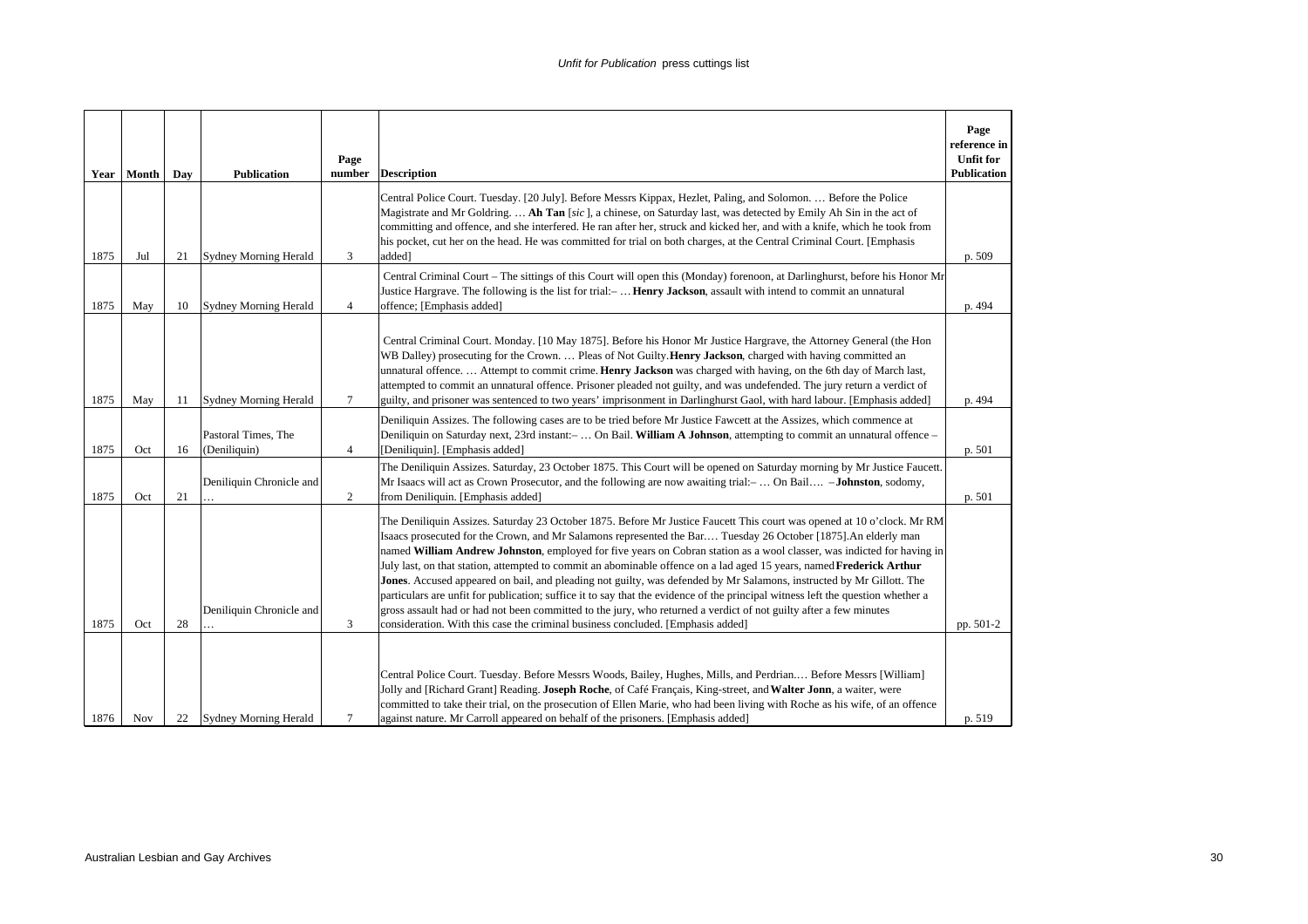| Year | Month | Day | <b>Publication</b>           | Page<br>number | <b>Description</b>                                                                                                                                                                                                                                                                                                                                                                                                                                                                                                                                                                                                                                                                                                                                                                                                                                                                                                                                                                                                                                                                      | Page<br>reference in<br><b>Unfit for</b><br><b>Publication</b> |
|------|-------|-----|------------------------------|----------------|-----------------------------------------------------------------------------------------------------------------------------------------------------------------------------------------------------------------------------------------------------------------------------------------------------------------------------------------------------------------------------------------------------------------------------------------------------------------------------------------------------------------------------------------------------------------------------------------------------------------------------------------------------------------------------------------------------------------------------------------------------------------------------------------------------------------------------------------------------------------------------------------------------------------------------------------------------------------------------------------------------------------------------------------------------------------------------------------|----------------------------------------------------------------|
| 1877 | Apr   | 6   | <b>Yass Courier</b>          | $\overline{2}$ | Local and General. Yass Autumn Assizes. Tuesday, 3 April. His Honor, Mr Justice Faucett took his seat on the bench at ten<br>o'clock An Unnatural Offence. Michael Burke pleaded not guilty to an indictment charging him with having, at<br>Bethungra, on the 29th November, 1876, committed a certain detestable crime. There was a second count in the indictment<br>charging the prisoner with an attempt the capital offence, to which he also pleaded not guilty. His Honor desired to know if<br>any gentleman of the bar was retained to watch the case for the prisoner. Mr Salomons, instructed pro forma by Mr Iceton,<br>volunteered to watch the case for the prisoner. The following gentlemen were empannelled [sic] as the jury to try the case:-<br>Messrs J Collis (foreman), Francis Lawlis, Thomas Bailey, Thomas John Best, John Barry, James Quinn, Edward Hallam,<br>Hubert Reyard, Samuel Wilson, Robert B Smith, Thomas W Pollock, and Horace Townsend Hayes His Honor sentenced<br>the prisoner to two years' imprisonment in Goulburn gaol. [Emphasis added] | p. 531                                                         |
| 1877 | Apr   | 17  | Newcastle Morning<br>Herald  | 3              | Newcastle Police Court. Monday, 16 April 1877. (Before Mr [Helenus] Scott, PM and Mr Smith JP) (Before Mr Scott<br>PM) Unnatural Offence. Thomas Steele, aged 36 years, a seaman who pleaded guilty to a charge of drunkenness, was<br>charged with attempting to commit an unnatural offence, in a cell of the lockup on the 15th inst. Prisoner was remanded<br>until the 17th inst, for evidence. [Emphasis added]                                                                                                                                                                                                                                                                                                                                                                                                                                                                                                                                                                                                                                                                   | p. 535                                                         |
| 1877 | Apr   | 18  | Newcastle Morning<br>Herald  | $\overline{c}$ | Newcastle Police Court. Tuesday, 17 April 1877. (Before Messrs. H Scott, PM and FJ Shaw JP) Unnatural Offence.<br>Thomas Steele was convicted of attempting to commit sodomy with one Abraham Ford, alias Chapman, in a cell at the<br>police station, Newcastle, on the 15th instant. The evidence is totally unfit for publication. The prisoner and Ford had been<br>locked up for being drunk, and being both placed in one cell, the offence, for which the prisoner is committed for trial, is<br>presumed to have been perpetrated. [Emphasis added]                                                                                                                                                                                                                                                                                                                                                                                                                                                                                                                             | p. 535                                                         |
| 1877 | Apr   | 19  | <b>Maitland Mercury</b>      | 2              | Maitland Circuit Court. Wednesday 18 April [1877]. The Court reopened at ten o'clock Sodomy. Frank Redman [sic]<br>was indicted for having, at Newcastle, on the 13th of December, 1876, committed this offence. Prisoner pleaded not guilty.<br>The Attorney General said owing the absence of one of the witnesses he would be unable to proceed with the case. He<br>asked that the case might be allowed to stand over till the next Circuit Court. He would have no objection to bail being<br>allowed. [Emphasis added]                                                                                                                                                                                                                                                                                                                                                                                                                                                                                                                                                           | p. 535                                                         |
| 1877 | Feb   | 21  | Sydney Morning Herald        | 7              | Central Criminal Court. Tuesday. Before his Honor Sir James Martin, Chief Justice. Mr WJ Foster prosecuted for the<br>Crown Cases Postponed. In the cases Joseph Roche and Walter John [sic], charged with an unnatural offence,<br>[Emphasis added]                                                                                                                                                                                                                                                                                                                                                                                                                                                                                                                                                                                                                                                                                                                                                                                                                                    | p. 527                                                         |
| 1877 | Feb   | 24  | <b>Sydney Mail</b>           | 243            | Central Criminal Court. Before his Honor Sir James Martin, CJ Unnatural Offence. William Hunt, a gunner in the New<br>South Wales Permanent Artillery, No. 1 Battery, was charged with having committed this offence on the 31st January, at<br>the Victoria Barracks, Paddington. The jury found the prisoner guilty of an attempt to commit the crime, and he was<br>sentenced to two years' imprisonment, with hard labour, in Darlinghurst gaol, that being the heaviest sentence allowed by<br>law Cases Postponed. In the cases Joseph Roche and Walter John [sic], charged with an unnatural offence,<br>[Emphasis added]                                                                                                                                                                                                                                                                                                                                                                                                                                                        | p. 527                                                         |
| 1877 | May   | 24  | <b>Sydney Morning Herald</b> | $\tau$         | Central Criminal Court. Wednesday. Before his Honor Mr Justice Hargrave. The Attorney-General prosecuted for the<br>Crown. Cases Postponed. Joseph Roche and Water Jonn, charged with an offence against nature, were called on, and,<br>there being no appearance of the prosecutor, prisoners were discharged on their own recognizances in £40 to appear when<br>called upon by the Attorney-General. [Emphasis added]                                                                                                                                                                                                                                                                                                                                                                                                                                                                                                                                                                                                                                                               | p. 527                                                         |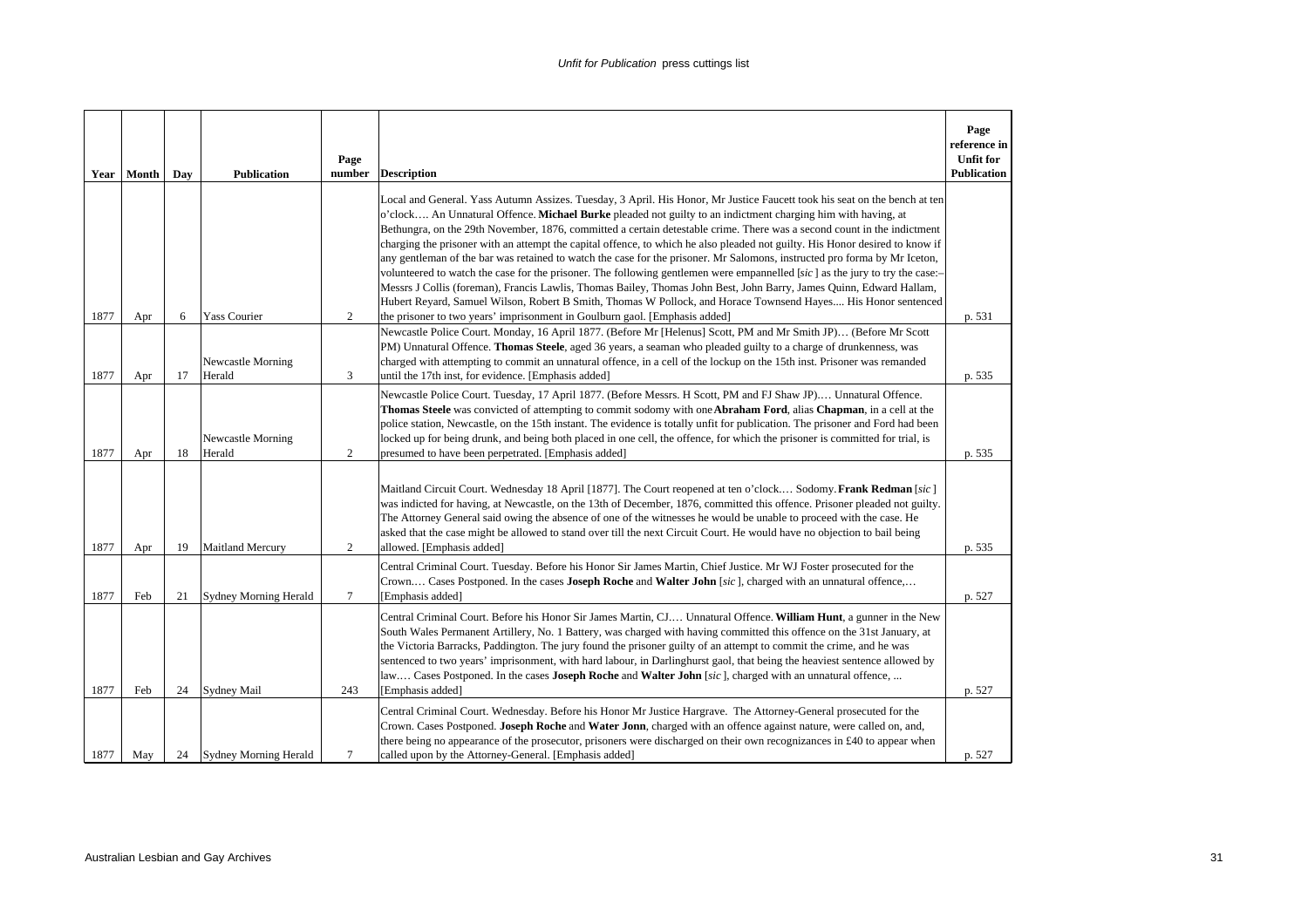|      | Year   Month | Day | <b>Publication</b>           | Page<br>number | <b>Description</b>                                                                                                                                                                                                                                                                                                                                                                                                                                                                                                                                                                                                                                                                                                                                                                                                                                                                                                                                                                         | Page<br>reference in<br><b>Unfit for</b><br><b>Publication</b> |
|------|--------------|-----|------------------------------|----------------|--------------------------------------------------------------------------------------------------------------------------------------------------------------------------------------------------------------------------------------------------------------------------------------------------------------------------------------------------------------------------------------------------------------------------------------------------------------------------------------------------------------------------------------------------------------------------------------------------------------------------------------------------------------------------------------------------------------------------------------------------------------------------------------------------------------------------------------------------------------------------------------------------------------------------------------------------------------------------------------------|----------------------------------------------------------------|
| 1877 | May          | 26  | Sydney Mail                  | 659            | LAW. Central Criminal Court. Before His Honor Mr Justice Hargrave. The Attorney-General prosecuted for the Crown,<br>assisted by Mr Carroll Cases Postponed. Joseph Roche and Walter Jonn, charged with an offence against nature, were<br>called on, and, there being no appearance of prosecutor, prisoners were discharged on their own recognizances in £40 to<br>appear when called upon by the Attorney-General. [Emphasis added]                                                                                                                                                                                                                                                                                                                                                                                                                                                                                                                                                    | pp. 527-8                                                      |
| 1877 | Oct          | 18  | <b>Maitland Mercury</b>      | 2              | Maitland Circuit Court. The criminal side of the Maitland Circuit Court commenced its sittings at East Maitland, on<br>Tuesday [16 October], before his Honor Sir William Manning Unnatural Offence. Thomas Steele was indicted for that<br>he did, at Newcastle, on the 15th of April last, attempted to commit an unnatural offence on a man named Abraham Ford<br>His Honor summed up. The jury, after a short deliberation, returned into court with a verdict of guilty. Prisoner remanded<br>for sentence. [Emphasis added]                                                                                                                                                                                                                                                                                                                                                                                                                                                          | pp. 539-40                                                     |
| 1878 | Apr          | 5   | Yass Courier                 | 2, 3           | Local and General. Yass Assizes. Tuesday, April 2 [1878]. Before his Honor Sir W Manning.  Thursday, April 4.<br>Sodomy. Denis Connolly, a prisoner, was placed in the dock to answer the charge of having committed the above offence<br>in the Yass gaol on the 25th February last. Prisoner pleaded not guilty, and was undefended.<br>His Honor then assigned to prisoner Mr RM Sly as counsel, and requested Mr Iceton to assist him.  The jury retired at<br>twenty-five minutes past one o'clock, and returned into court at ten minutes past two o'clock with a verdict of attempting to<br>commit the offence. The Crown Prosecutor informed his Honor that there was a second case against the prisoner of<br>attempting the same crime with another person.  The Crown Prosecutor stated to his Honor that he would put the prisoner<br>on his trial for the second charge. His Honor then said he would not pass sentence until the second case was heard.<br>[Emphasis added] | p.566                                                          |
| 1878 | Apr          | 9   | <b>Sydney Morning Herald</b> | $\tau$         | Central Police Court. Monday. [8 April]. Before the Police Magistrate [William Crane], with Messrs Spence, Harris,<br>Graham, Davies, Beaumont, Hunt, and Palmer.  William Burdett was committed to take his trial for an unnatural<br>offence. [Emphasis added]                                                                                                                                                                                                                                                                                                                                                                                                                                                                                                                                                                                                                                                                                                                           | p. 556                                                         |
| 1878 | Apr          | 9   | Yass Courier                 | 2              | Local and General. Yass Assizes. Friday April 5 [1878]. Before his Honor Sir W Manning. Attempt to commit an unnatural<br>offence. Denis Connelly was placed in the dock to answer the charge of having, on the 20th February, in the Yass Gaol,<br>attempted to commit an unnatural offence. Prisoner pleaded not guilty, and was undefended. The jury returned a verdict of<br>guilty against the prisoner. The gaoler (Mr Fitzgerald) gave prisoner a very bad character while he was in gaol. Prisoner<br>said he belonged to the 4th regiment, and received corporal punishment while he was a soldier. He was discharged 27 years<br>ago, and was never in any court since. His Honor sentenced prisoner for the first [see p. 566] offence to two year hard<br>labour in Berrima gaol, and for the second offence he sentenced him to twelve months in Berrima gaol, the sentences to be<br>cumulative. [Emphasis added]                                                            | p. 571                                                         |
| 1878 | Apr          | 18  | <b>Sydney Morning Herald</b> | $\tau$         | Central Police Court. Wednesday. [17 April]. Before the Police Magistrate, with Messrs Hughes, [Robert] Guy, Gorus, and<br>Helsham William Albion, 21, Thomas Buckley, 19, and Joseph McKenna, 17, charged with an abominable offence,<br>were committed for trial at the Central Criminal Court. [Emphasis added]                                                                                                                                                                                                                                                                                                                                                                                                                                                                                                                                                                                                                                                                         | p. 540                                                         |
| 1878 | Aug          | 13  | <b>Sydney Morning Herald</b> | 3              | Central Criminal Court. Monday [12 August 1878]. Before his Honor Mr Justice Faucett.  Unnatural Offence.<br>James Cooke was charged with an attempt to commit an unnatural offence on the person of Arthur Thomas<br>[Harrington], a boy aged 12 years. A verdict of not guilty was returned. [Emphasis added]                                                                                                                                                                                                                                                                                                                                                                                                                                                                                                                                                                                                                                                                            | p. 575                                                         |
| 1878 | Aug          | 27  | Sydney Morning Herald        | 6              | POLICE. Central Police Court. Monday. [26 August]. (Before the Police Magistrate, with Messrs Pearce, Hunt, Davies,<br>Harris, and Kidd.)  William [sic] Wright, charged by William McConnell with an unnatural offence, was committed<br>for trial. [Emphasis added]                                                                                                                                                                                                                                                                                                                                                                                                                                                                                                                                                                                                                                                                                                                      | p. 586                                                         |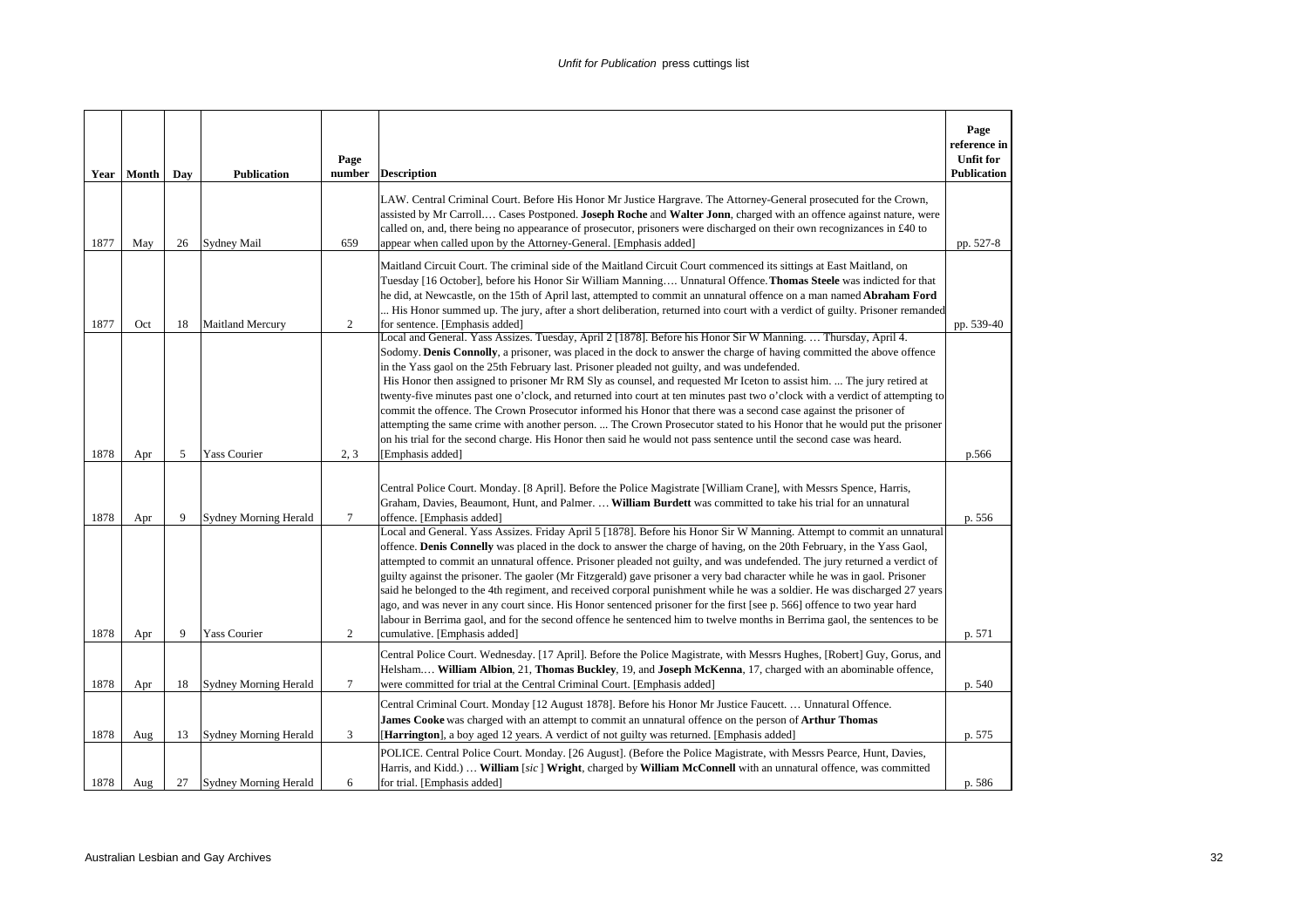|      |       |     |                              | Page   |                                                                                                                                                                                                                                                                                                                                                                                                                                                                                                                                                                                                                                                                                                                                                                                                                                                                | Page<br>reference in<br><b>Unfit for</b> |
|------|-------|-----|------------------------------|--------|----------------------------------------------------------------------------------------------------------------------------------------------------------------------------------------------------------------------------------------------------------------------------------------------------------------------------------------------------------------------------------------------------------------------------------------------------------------------------------------------------------------------------------------------------------------------------------------------------------------------------------------------------------------------------------------------------------------------------------------------------------------------------------------------------------------------------------------------------------------|------------------------------------------|
| Year | Month | Day | <b>Publication</b>           | number | <b>Description</b><br>Central Criminal Court. Thursday [14 Feb 1878]. Before his Honor the Chief Justice [James Martin]. The Attorney-General                                                                                                                                                                                                                                                                                                                                                                                                                                                                                                                                                                                                                                                                                                                  | <b>Publication</b>                       |
| 1878 | Feb   | 15  | <b>Sydney Morning Herald</b> | 2      | and Mr GM Stephen prosecuted for the Crown Unnatural Offence. Thomas Teedie [sic] and Martin Freeny were<br>charged with having committed this offence on the 1st January last, at Sydney. Mr Buchanan, instructed by Mr Greer,<br>defended Freeny. The capital charge was withdrawn on the suggestion of his Honor, and the Crown prosecuted for the<br>attempt only. Evidence of good character of the prisoner Freeny was given. Mr Buchanan then addressed the jury, urging<br>that his client was not the guilty party. His Honor having summed up, the jury found Freeny not guilty, and Teedie guilty<br>of the attempt. The latter was sentenced to two years' imprisonment with hard labour in Darlinghurst Gaol. [Emphasis<br>added]                                                                                                                 | pp. 585-6                                |
| 1878 | Jan   | 3   | <b>Sydney Morning Herald</b> | 2      | Water Police Court. Wednesday. [2 Jan 1878]. Before the Water Police Magistrate [John Milbourne Marsh], and Messrs<br>Painier, Edwards, Taylor, Senior, and Brown. Nine persons were fined for drunkenness.  Thomas Tweedie [aka Teedie],<br>aged 31, and Michael Freeney [aka Freany], aged 19, charged by constable Cable with having committed an unnatural<br>offence, were committed to stand trial at the next sittings of the Central Criminal Court. [Emphasis added]                                                                                                                                                                                                                                                                                                                                                                                  | p. 581                                   |
| 1878 | Jun   | 3   | <b>Sydney Morning Herald</b> | 3      | Water Police Court. Saturday. [1 June]. Before the Water Police Magistrate and Messrs [RA] Hunt, Charlton, Greville and<br>Taylor.  An old man, named James Cook, sixty-three years of age described as a pieman, was charged with having with<br>intent criminally assaulted, on Friday evening, in the Post Office enclosure, a child named Arthur Harrington. It was stated<br>that the prisoner had only recently been liberated from prison, having served five years for a similar offence. He was now<br>committed for trial at the next sessions of the Central Criminal Court. [Emphasis added]                                                                                                                                                                                                                                                       | pp. 571-2                                |
| 1878 | May   | 16  | Sydney Morning Herald        | $\tau$ | Central Criminal Court. Wednesday. [15 May]. Before his Honor Mr Justice Hargrave. The Attorney General, Mr Rogers,<br>and Mr Bennett prosecuted for the Crown Sodomy. William Albion, alias Moore, and Thomas Buckley were charged<br>with this offence. Mr WH Cooper, instructed by Mr Ryan, defended Buckley. The evidence was too gross for publication.<br>Both prisoners were found guilty of the attempt and were remanded for sentence. The case occupied the entire day at the<br>Court. [Emphasis added]                                                                                                                                                                                                                                                                                                                                             | p. 546                                   |
| 1878 | May   | 17  | Sydney Herald                | 2      | Central Criminal Court. Thursday [16 May 1878]. Before his Honor Mr Justice Hargrave.  Unnatural Offence.<br>William Burdett, a man advanced in years, was charged with attempt to commit above offence with a man unknown. He<br>pleaded not guilty, and was defended by Mr Buchanan, instructed by Mr Roberts. The evidence which, as far as regards<br>details, is entirely unfit for publication, rested entirely on that of the two apprehending constables, and though proved to<br>substantiate the charge, the fact of the other party having escaped, put up the defence that the sex was not proved beyond all<br>doubt, and the case not complete. His Honor put the case briefly to the jury, who, after a short absence, found him guilty of<br>the assault with intent to commit the offence, and he was remanded for sentence. [Emphasis added] | pp. 559-60                               |
| 1878 | May   | 31  | Sydney Morning Herald        | 3      | Central Criminal Court. Thursday. [30 May]. Before his Honor Mr Justice Hargrave. Mr Rogers prosecuted for the Crown.<br>Indecent Assault. William Albin, [sic] alias Moore, and Joseph McKenna were charged with this offence. Dr Sly was<br>assigned as counsel, and Mr Fitzgerald as attorney for the prisoners. The jury found both prisoners guilty of the attempt.<br>McKenna was sentenced to two years' imprisonment with hard labour in Darlinghurst gaol; and Albin to the same<br>punishment – he also received a similar sentence for a previous conviction this session for the same offence, making four<br>years' hard labour in all. [Emphasis added]                                                                                                                                                                                          | p. 547                                   |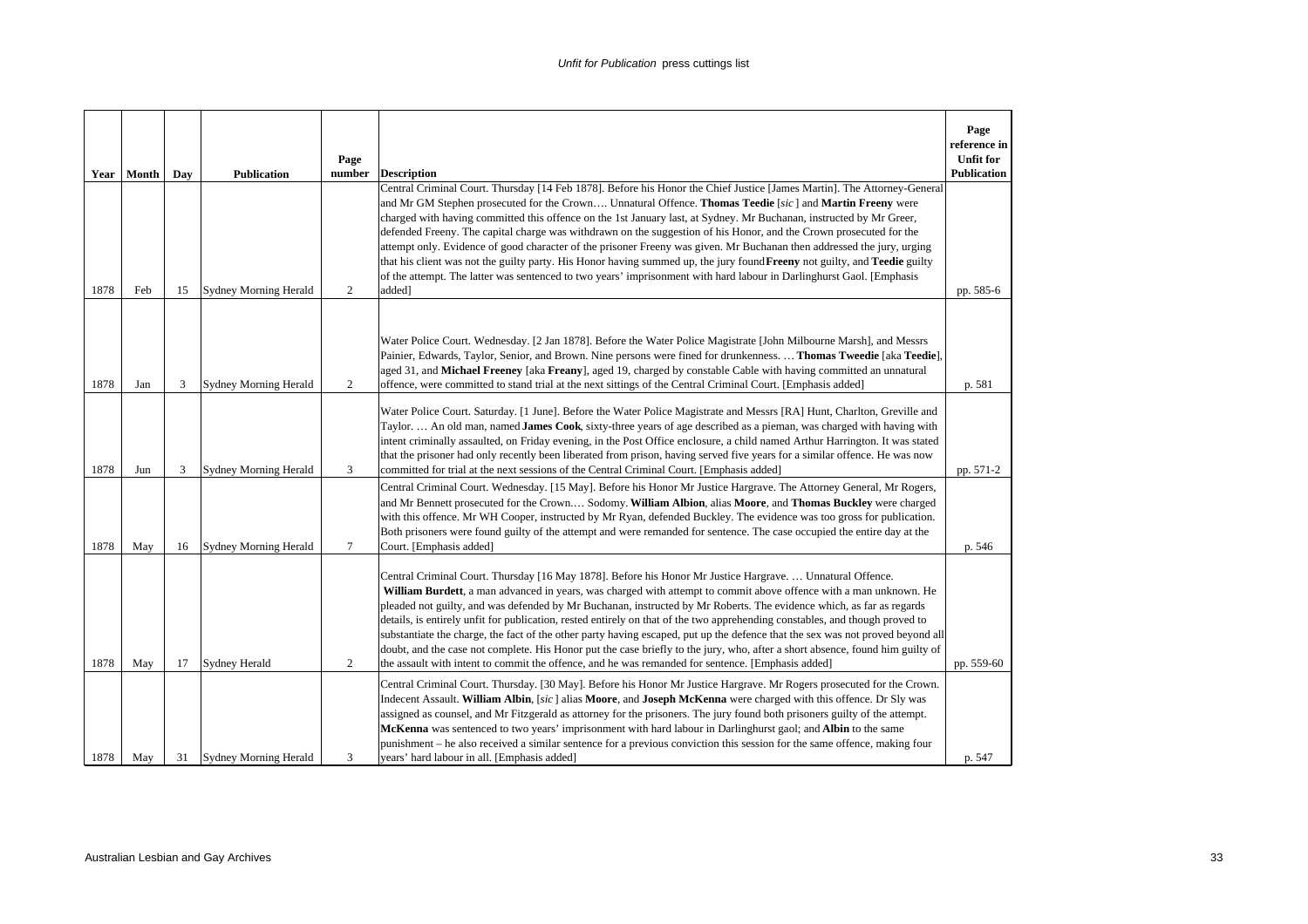| Year | Month | Day | <b>Publication</b>                  | Page<br>number | <b>Description</b>                                                                                                                                                                                                                                                                                                                                                                                                                                                                                                                                                                                                                                                                                                                                                                                                                                                                                                                                             | Page<br>reference in<br><b>Unfit for</b><br>Publication |
|------|-------|-----|-------------------------------------|----------------|----------------------------------------------------------------------------------------------------------------------------------------------------------------------------------------------------------------------------------------------------------------------------------------------------------------------------------------------------------------------------------------------------------------------------------------------------------------------------------------------------------------------------------------------------------------------------------------------------------------------------------------------------------------------------------------------------------------------------------------------------------------------------------------------------------------------------------------------------------------------------------------------------------------------------------------------------------------|---------------------------------------------------------|
| 1878 | Nov   | 19  | <b>Sydney Morning Herald</b>        | $\tau$         | Central Criminal Court. Monday. [18 November]. (Before his Honor Sir William Manning.)  Unnatural Offence.<br>Alfred Wright was charged with committing the above offence on the person of William O'Connell. He pleaded not<br>guilty and was defended by Mr Windeyer instructed by Mr Driver. Witnesses as to the character, which were all very<br>favourable, were put in, and after Mr Windeyer had examined several witnesses at his Honor's instigation, the jury stopped<br>the case and acquitted the prisoner. His Honor adding that the prisoner left the dock without any stain on his character.<br>[Emphasis added]                                                                                                                                                                                                                                                                                                                              | p. 594                                                  |
| 1878 | Oct   | -1  | Newcastle Morning<br>Herald         | 2              | Newcastle Police Court. At the Police Court yesterday [Monday 30 September], before Lieut Col [P] Maunsell, PM, one<br>"drunk" was punished. Samuel Clissold, for deserting from the British barque Woodville, was sent to Maitland gaol for<br>twelve weeks. John Andrews, 18, a seaman, was charged with committing an unnatural offence, at Hamilton, on the 27th<br>instant. Prisoner was committed for trial at the next Circuit Court, to be held at Maitland on 15th October next. The court<br>then rose. [Emphasis added]                                                                                                                                                                                                                                                                                                                                                                                                                             | p. 552                                                  |
| 1878 | Oct   | 22  | <b>Maitland Mercury</b>             | $\overline{4}$ | Maitland Circuit Court. Monday, October 21, [1878]. The Court re-opened at ten o'clock Unnatural Offence.<br>The case against Aaron Anderson and William Augustine was then proceeded with. One of the prisoners [Augustine] was<br>an Italian, the other a Swede. Nicholas Steipweitch [sic] interpreted on behalf of the Italian. The Swede in very good<br>English asked for the services of an interpreter, but one was not granted as it was understood that he spoke very good<br>English, and also that one could not be obtained. His Honor said to the jury it was possible that something was wrong, even<br>probable, but they could not find them guilty on a mere probability. He asked them if it was necessary to hear the prisoners'<br>statements. The jury brought in a verdict of not guilty without asking the prisoners for their defence. His Honor<br>recommended both prisoners to go on board their vessels at once. [Emphasis added] | p. 552                                                  |
| 1878 | Oct   | 22  | <b>Maitland Mercury</b>             | $\overline{4}$ | Maitland Circuit Court. Monday, October 21, [1878]. The Court re-opened at ten o'clock.  Unnatural Offence<br>John Andrews, a youth about 18 or 19 years old, was indicted for that he on the 27th September at Newcastle, did commit<br>an unnatural offence upon the person of one George Jones.  The jury, after a consideration of a quarter of an hour,<br>brought in a verdict of an attempt to commit the offence. His Honor said in consequence of prisoner's extreme youth the<br>sentence would not be so severe as it otherwise would. The sentence of the Court was that he be imprisoned in the gaol at<br>Maitland for a period of twelve months and kept to hard labour. [Emphasis added]                                                                                                                                                                                                                                                       | p. 556                                                  |
| 1878 | Oct   | 24  | Deniliquin Chronicle and            | 3              | Deniliquin Circuit Court. Before His Honor Sir William Manning.  Wednesday, October 23.  Robert Henrique, a<br>schoolmaster at Balranald, was indicted for an attempt at an offence, which the indictment said "must not be named among<br>Christians." Mr Coutts defended, and the principal witness was a boy child, aged 9 years, one of his two pupils on the day<br>concerned. The evidence cannot be published; and after Mr Coutts had addressed the jury, they found prisoner guilty, and<br>he was sentenced to two years imprisonment in Darlinghurst Gaol. [Emphasis added]                                                                                                                                                                                                                                                                                                                                                                         | p. 580                                                  |
| 1878 | Oct   | 26  | Pastoral Times, The<br>(Deniliquin) | 2              | Deniliquin Assizes. Saturday, October 19. (Before His Honour Sir William Manning.) This Court opened at 10 o'clock,<br>with Mr GB Simpson as Crown Prosecutor.  [Wednesday 23 October 1878]. Unnatural Offence.<br>Robert Henrique, recently a schoolmaster at Moulamein, was charged with committing an unnatural offence on a boy<br>named JT Frith of nine years, who was attending the school, pleaded not guilty. Mr Coutts, instructed by Mr Macnamara,<br>appeared for the defence. The prisoner was found guilty and sentenced to two years imprisonment in Darlinghurst Gaol<br>with hard labour. [Emphasis added]                                                                                                                                                                                                                                                                                                                                    | p. 580                                                  |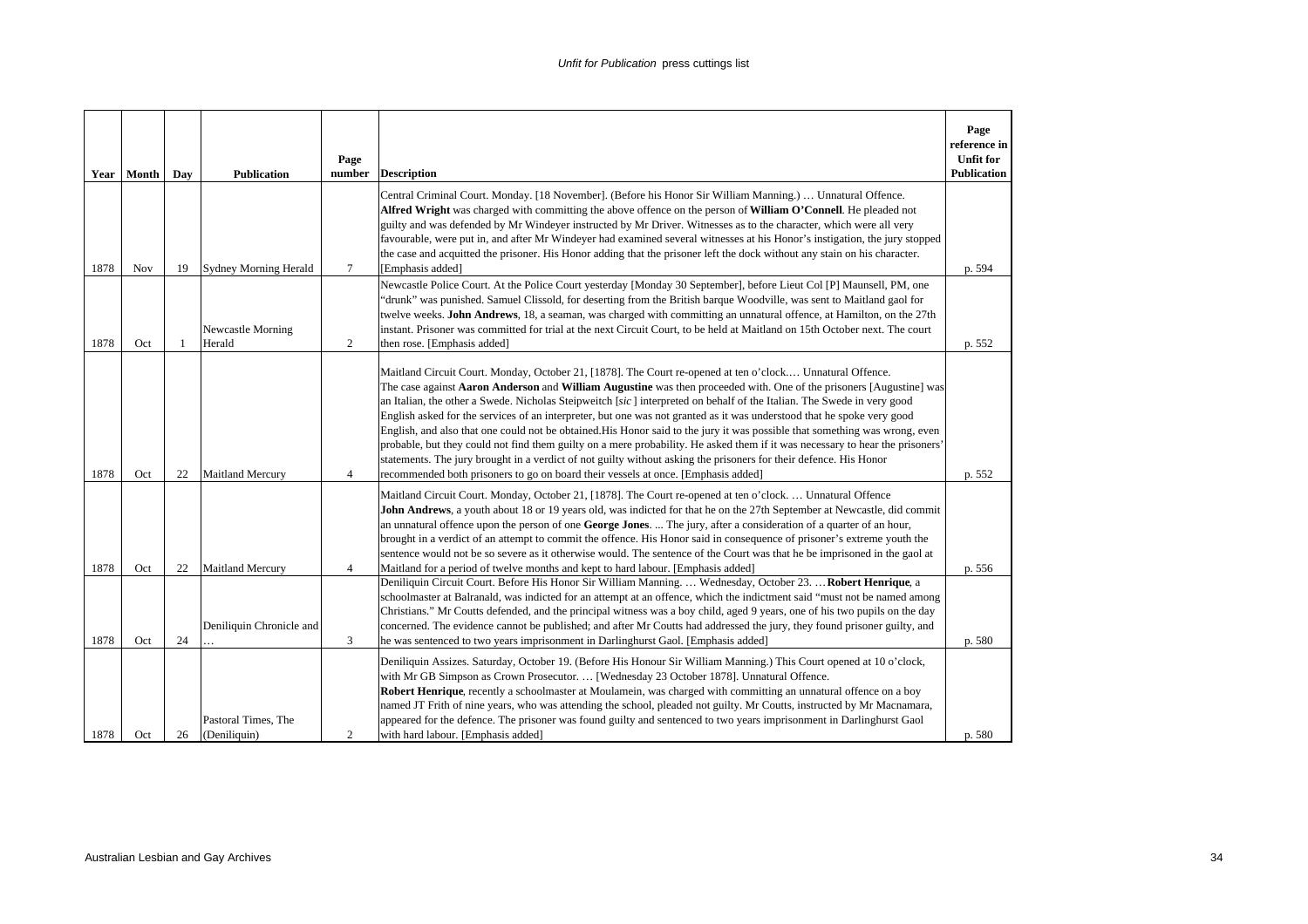|      |       |     |                              |                |                                                                                                                                                                                                                                                                                                                                                                                                                                                                                                                                                                                                                                                                                                                                                                                                                                                                                                                                                                                                                            | Page<br>reference in |
|------|-------|-----|------------------------------|----------------|----------------------------------------------------------------------------------------------------------------------------------------------------------------------------------------------------------------------------------------------------------------------------------------------------------------------------------------------------------------------------------------------------------------------------------------------------------------------------------------------------------------------------------------------------------------------------------------------------------------------------------------------------------------------------------------------------------------------------------------------------------------------------------------------------------------------------------------------------------------------------------------------------------------------------------------------------------------------------------------------------------------------------|----------------------|
|      |       |     |                              | Page           |                                                                                                                                                                                                                                                                                                                                                                                                                                                                                                                                                                                                                                                                                                                                                                                                                                                                                                                                                                                                                            | <b>Unfit for</b>     |
| Year | Month | Day | <b>Publication</b>           | number         | <b>Description</b><br>Kiama Police Court.  Wednesday, April 23. H[enry] Connell, PM, and James Colley, JP. on the Bench. Henry Ramsay                                                                                                                                                                                                                                                                                                                                                                                                                                                                                                                                                                                                                                                                                                                                                                                                                                                                                      | <b>Publication</b>   |
|      |       |     |                              |                | and Robert Johnston, remanded from the previous Wednesday, were brought before the Court, charged with having, on<br>the 9th instant, at Gerringong [aka Jerringong], committed sodomy. Prisoners were defended by Mr King. The evidence of<br>Sergeant [John] Healey, Henry Turner, Johnston Morrow, jun., and Dr [John Hay] Caird, for the prosecution, was taken,<br>and defence being reserved, the prisoners were committed to take their trial at the next Central Criminal Court to be held at                                                                                                                                                                                                                                                                                                                                                                                                                                                                                                                      |                      |
| 1879 | Apr   | 25  | Kiama Independent, The       | 2              | Sydney on the 12th May next; bail refused.<br>The case was heard with closed doors. [Emphasis added]                                                                                                                                                                                                                                                                                                                                                                                                                                                                                                                                                                                                                                                                                                                                                                                                                                                                                                                       | p. 602               |
| 1879 | Apr   | 26  | <b>Bathurst Times</b>        | 2              | Bathurst Circuit Court. Thursday, April 24, 1879. (Before Mr GC Davis, Acting Judge.)  Unnatural Crime. George<br>Bailey, an aged man, was charged with having on the 21st January, 1879, at Duramana, committed this crime. The prisoner<br>pleaded not guilty, and stated that he was too poor to fee counsel, and desired his Honour to appoint some one to defend<br>him. His Honour said there were no gentlemen of the bar in Court or he would accede to the request; he, however, would<br>undertake to watch the case in prisoner's behalf The case for the Crown being closed, Mr Pitcairn addressed the jury,<br>who, without leaving the box, returned a verdict of not guilty. Prisoner was discharged. The court adjourned at twenty<br>minutes to 6. [Emphasis added]                                                                                                                                                                                                                                       | pp. 597-8            |
|      |       |     | The Daily Telegraph          |                | Central Criminal Court. The quarterly sittings of the Central Criminal Court were opened yesterday. His Honor Mr Justice<br>Windever took his seat on the bench a little before 11 o'clock.  Unnatural Offence.-M Johnson and F Quincy, alias<br>Wilson, charged with committing an unnatural offence, pleaded not guilty. Mr Buchanan appeared on behalf of the<br>prisoner Quincy. The jury found prisoners guilty of attempt only, and they were respectively sentenced to two years'                                                                                                                                                                                                                                                                                                                                                                                                                                                                                                                                   |                      |
| 1879 | Aug   | 12  | (Sydney)                     | $\overline{4}$ | imprisonment in Darlinghurst gaol. [Emphasis added]                                                                                                                                                                                                                                                                                                                                                                                                                                                                                                                                                                                                                                                                                                                                                                                                                                                                                                                                                                        | pp. 600-1            |
| 1879 | Aug   | 12  | <b>Sydney Morning Herald</b> | 3              | Central Criminal Court. - Monday. [11 August 1879]. (Before his Honor Mr Justice Windeyer.  Capital Charge.<br>M. Johnson, a Russian Finn, and F. Quincy, [aka Frank Wilson; Quincey] young men, were charged with having<br>committed a capital offence in York-street, on July 6. Mr Buchanan defended Quincy. The prisoners were each found guilty<br>of the attempt. They declared their innocence, and Quincy produced written testimonies of his good character from a city<br>missionary. A clergyman of the Church of England also spoke in his favour. Quincy said that the story against him was a<br>fabrication from beginning to end. He declared, with tears in his eyes, that he was willing to die, and would rather that his<br>Honor passed sentence of death upon him and that he should be hanged at once than live under the disgrace attending his<br>conviction. His Honor concurred in the verdict, and sentenced each prisoner to two years' hard labour in Darlinghurst gaol<br>[Emphasis added] | p. 601               |
| 1879 | Jul   | 12  | <b>Sydney Morning Herald</b> | 3              | PoliceAt the Central Police Court, yesterday [Friday 11 July] The Police Magistrate was assisted by Messrs Jolly,<br>Reading, Skarratt, and Thomas; and in the Summons Court by Messrs Neale, Blair, Barden, Alexander, Hart and Bull.<br>Two persons, charged with a indictable offence, under remand from Friday last week, were called up. Mr Jolly said it was<br>not convenient to the magistrate seised of the case either to return after the adjournment for luncheon or attend on any day<br>earlier than Friday next. The prisoners would, therefore, stand remanded for another week. They were allowed bail if they<br>can find satisfactory sureties.                                                                                                                                                                                                                                                                                                                                                         | p. 598               |
| 1879 | Jul   | 17  | Sydney Morning Herald        | 9              | Police. At the Central Police Court, on Tuesday [15 July] the Police Magistrate was assisted by Messrs Helsham, Neale,<br>Bailey, Dean, Martin Murray, Butchart, and Moses; and in the Summons Court, by Messrs Smart, Charlton, Lipman, Hart,<br>Nelson, McBeath, Bull, Perdriau, and Fremlin.  Matthew Johnson and Frank Quincy alias Wilson, charged with the<br>commission of an unnatural offence, were committed for trial at the Central Criminal Court. [Emphasis added]                                                                                                                                                                                                                                                                                                                                                                                                                                                                                                                                           | p. 598               |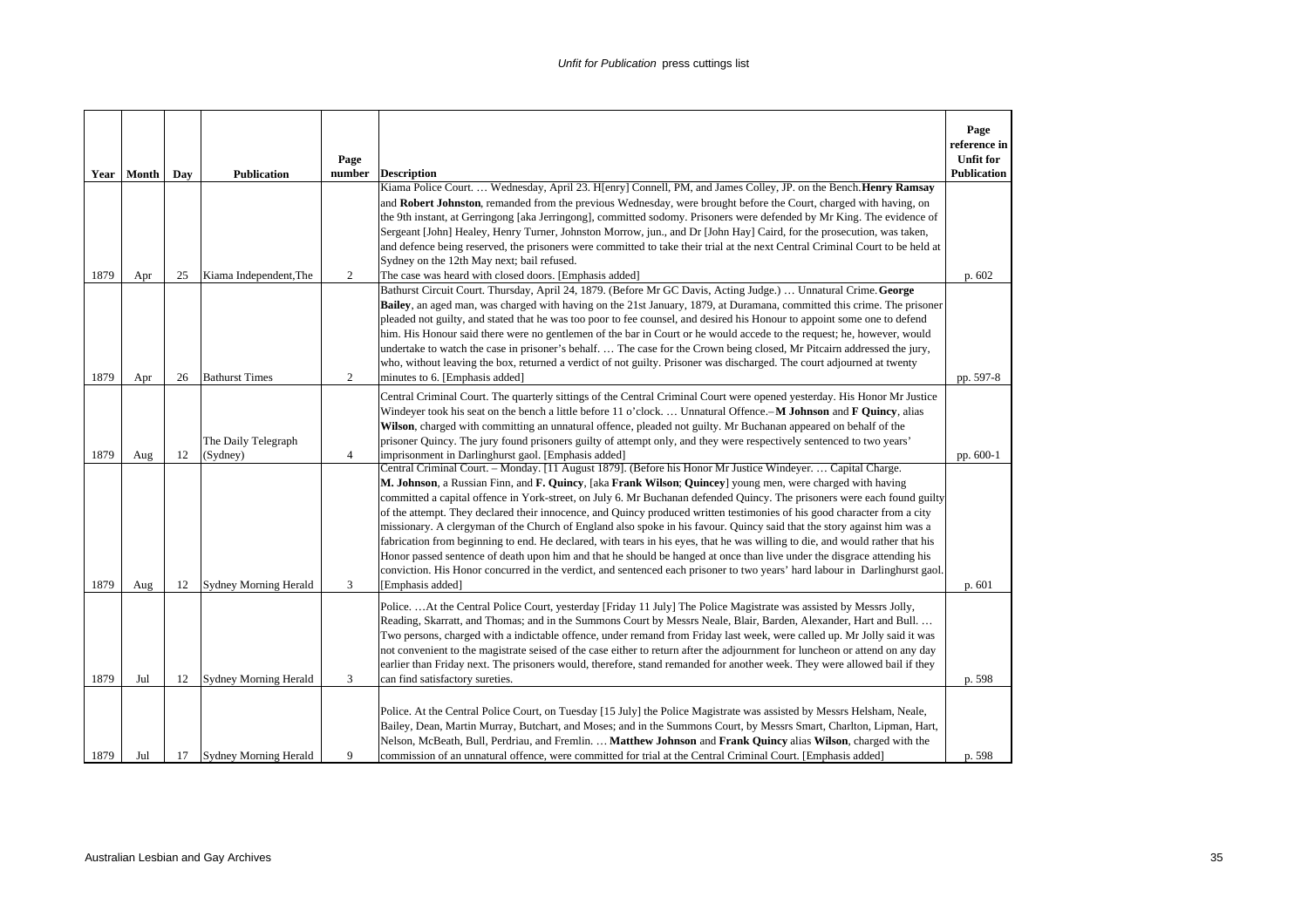|      | Year   Month | Day            | <b>Publication</b>                     | Page<br>number | <b>Description</b>                                                                                                                                                                                                                                                                                                                                                                                                                                                                                                                                                                                                                                                                                                                                                                    | Page<br>reference in<br><b>Unfit for</b><br><b>Publication</b> |
|------|--------------|----------------|----------------------------------------|----------------|---------------------------------------------------------------------------------------------------------------------------------------------------------------------------------------------------------------------------------------------------------------------------------------------------------------------------------------------------------------------------------------------------------------------------------------------------------------------------------------------------------------------------------------------------------------------------------------------------------------------------------------------------------------------------------------------------------------------------------------------------------------------------------------|----------------------------------------------------------------|
| 1879 | Jun          | 6              | Gundagai Times and,<br>The             | 2              | News of the Week. Gundagai Police Court.  Wednesday, June 4th. (Before Mr [William] Love, PM). Unnatural Offence.<br>Tommy Ah Leong and George Wilson were charged with having committed an unnatural offence at Black Springs, six<br>miles the Gundagai side of Jugiong, on Sunday last.  The prisoners were then committed to take their trial at the Circuit<br>Court at Wagga Wagga, on the 1st October next.  The Police Magistrate said he should refuse to admit Ah Leong to bail.<br>The police had found some difficulty in arresting him, and he thought that if the application was granted the probability was<br>they would never see him again He would accept bail for Wilson, two sureties in £200 each. Both prisoners were removed<br>in custody. [Emphasis added] | pp. 614-5                                                      |
| 1879 | May          | 14             | <b>Sydney Morning Herald</b>           | 8              | Central Criminal Court. - Tuesday. [13 May 1879]. (Before his Honor Sir William Manning.  Unnatural Offence.<br>Henry Ramsey, 58, and Robert Johnston, 26, were charged with having jointly committed an unnatural offence at<br>Gerringong, on April 7.  The prisoners, after the jury had retired for two hours, were found guilty of attempting to<br>commit an unnatural offence, and remanded for sentence. [Emphasis added]                                                                                                                                                                                                                                                                                                                                                     | p. 610                                                         |
| 1879 | May          | 15             | <b>Sydney Morning Herald</b>           | $\overline{7}$ | Central Criminal Court. - Wednesday. [14 May 1879]. (Before his Honor Sir William Manning. Sentences. Henry<br><b>Ramsey, 58, and Robert Johnston, 26, found guilty on the previous day of jointly attempting to commit an unnatural</b><br>offence, were brought up for sentence. Ramsey was sent to Parramatta gaol for three years with hard labour, and Johnston<br>to Bathurst gaol for a like period. [Emphasis added]                                                                                                                                                                                                                                                                                                                                                          | pp. 610-11                                                     |
| 1879 | Oct          | $\overline{4}$ | Wagga Wagga<br>Advertiser, The         | 6              | Wagga Wagga Circuit Court. Wednesday, October 1. (Before his Honor Mr Justice Faucett and Henry Baylis, Esq, PM.).<br>Sodomy. Tommy Leeong and George Wilson were charged with the above offence. Tommy Leeong pleaded not guilty,<br>and was defended by Mr Buchanan. George Wilson, the other prisoner, in answer to the charge first said guilty, and<br>afterwards not guilty. The prisoner appeared to be insane.  The jury returned a verdict of an attempt to commit the crime<br>of sodomy on the part [of] <b>Tommy Leeong</b> , and not guilty against Geo Wilson. Tommy Leeong was sentenced to two<br>years' imprisonment in Darlinghurst gaol, with hard labour. [Emphasis added]                                                                                        | pp. 620-1                                                      |
| 1879 | Oct          | $\overline{4}$ | Wagga Wagga Express                    | 2              | Circuit Court. Wednesday, October 1, [1879]. The Circuit Court was opened by his Honour Mr Justice Faucett on<br>Wednesday.  Unnatural Offence. Tommy Ah Leong and Geo Wilson were charged with the commission of an unnatural<br>offence Ah Leong was found guilty of an attempt, and sentenced to two years' imprisonment. The boy Wilson was<br>discharged. [Emphasis added]                                                                                                                                                                                                                                                                                                                                                                                                       | p. 622                                                         |
| 1879 | Oct          | 11             | Clarence and Richmond<br>Examiner, The | $\overline{c}$ | Grafton Police Court. Tuesday, October 7. Before the Police Magistrate [AL McDougall] and Messrs J[ames] T Wilcox,<br>G[eorge] W Neale, and W Hindmarsh, JsP.  The case of W Ramsay, on remand, charged with sodomy, was then heard<br>with closed doors. Mr Norrie attended on behalf of prisoner, and after evidence for prosecution was concluded, addressed<br>the Bench for dismissal. The Bench committed the prisoner for trial at next Circuit Court on October 15,  [Emphasis<br>added <sup>1</sup>                                                                                                                                                                                                                                                                          | p. 611                                                         |
| 1879 | Oct          | 18             | Clarence and Richmond<br>Examiner, The | 5              | Grafton Circuit Court. This Court opened on Wednesday [15 October] before his Honor Acting Judge Dowling<br>Thursday, October 16.  Sodomy. William Ramsay was then arraigned, charged with sodomy. Mr Waut, instructed by Mr<br>Norrie, appeared for the prisoner.  His Honor said, under the circumstances, he could only direct the jury to find a verdict<br>of acquittal, which they did, and the prisoner was then discharged. His Honor then adjourned the Court until 9am on Friday<br>[Emphasis added]                                                                                                                                                                                                                                                                        | p. 614                                                         |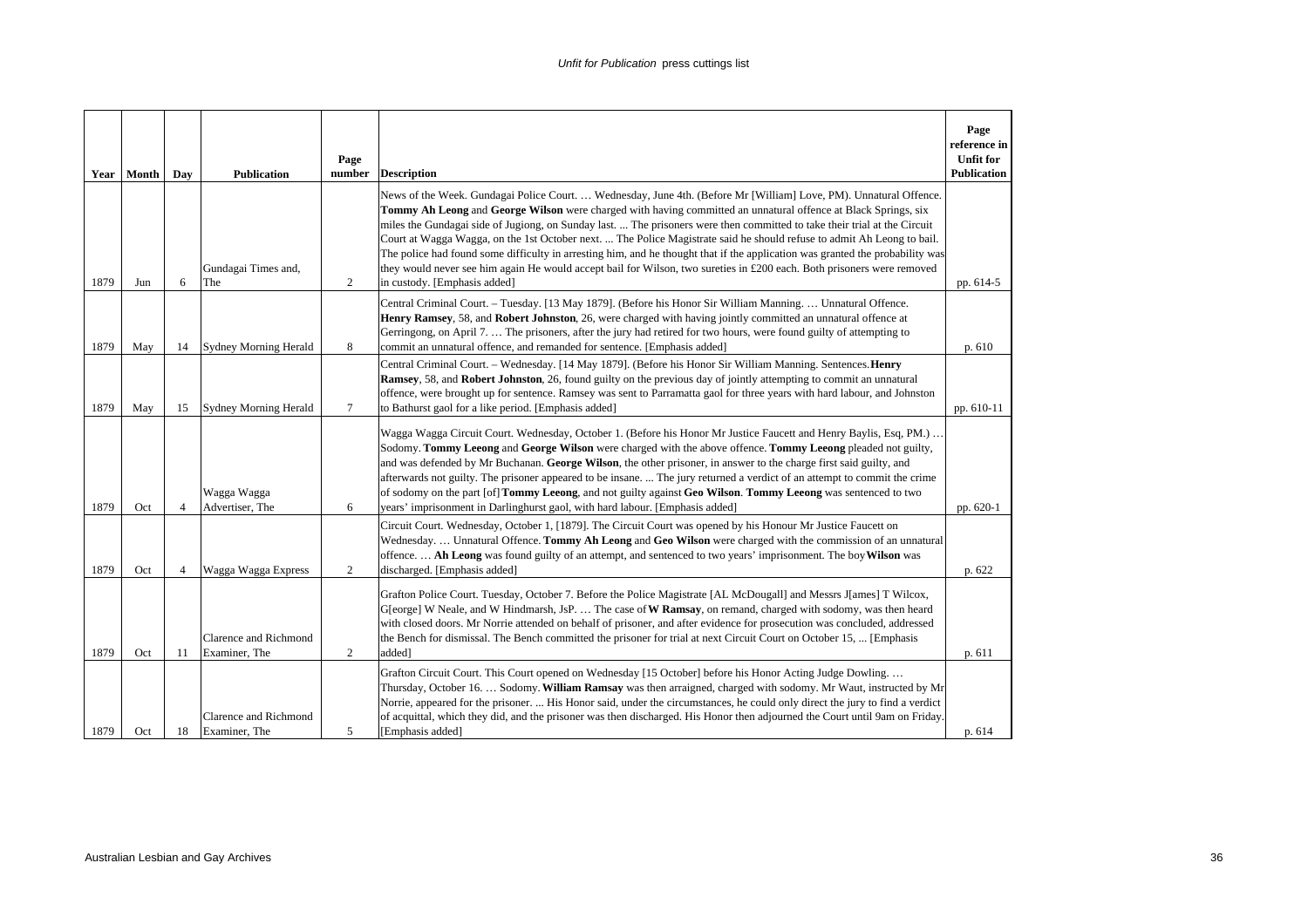| Year | Month | Day    | <b>Publication</b>              | Page<br>number | <b>Description</b>                                                                                                                                                                                                                                                                                                                                                                                                                                                                                                                                                                                                               | Page<br>reference in<br><b>Unfit for</b><br><b>Publication</b> |
|------|-------|--------|---------------------------------|----------------|----------------------------------------------------------------------------------------------------------------------------------------------------------------------------------------------------------------------------------------------------------------------------------------------------------------------------------------------------------------------------------------------------------------------------------------------------------------------------------------------------------------------------------------------------------------------------------------------------------------------------------|----------------------------------------------------------------|
|      |       |        |                                 |                | Circuit Court. Saturday, April 3, 1880. Before His Honor Judge Faucett, and a Jury of Twelve.  Unlawfully Knowing.<br>Timothy Driscoll, was arraigned on a charge of carnally knowing a child [James Lang], two years old. He pleaded not                                                                                                                                                                                                                                                                                                                                                                                        |                                                                |
|      |       |        |                                 |                | guilty. The Crown Prosecutor explained that as he was not prepared to go on with the case, he would take bail for the<br>prisoner, himself in £80, and two sureties of £40 each. Bail could not be found, and it was explained that prisoner had been<br>in prison nearly six months. His Honor remarked that the bail asked was high, and that prisoner might have been tried at the                                                                                                                                                                                                                                            |                                                                |
|      |       |        | Tamworth Observer and           |                | last Court of Quarter Sessions. Under these circumstances, he thought prisoner should be released on his own<br>recognisances. Prisoner was then bound in the sum of £80 to appear at such time and place as the Attorney-General may                                                                                                                                                                                                                                                                                                                                                                                            |                                                                |
| 1880 | Apr   | $\tau$ | $\ldots$ The                    | 2              | appoint. [Emphasis added]                                                                                                                                                                                                                                                                                                                                                                                                                                                                                                                                                                                                        | p. 637                                                         |
| 1880 | Aug   | 10     | The Daily Telegraph<br>(Sydney) | $\overline{4}$ | Central Criminal Sessions. Monday, August 9. (Before Mr Justice Windeyer.) The Attorney-General conducted the<br>prosecutions on behalf of the Crown.  Unnatural Offence. - Ah Chit pleaded not guilty to a charge of having committed<br>an offence against nature, at Eden, on the 31st May last. Mr Irving and Mr Lingen, instructed by Mr J Lowe, appeared for<br>the defence. The jury, after a short retirement, returned a verdict of guilty of attempt, and prisoner was sentenced to two<br>years' imprisonment with hard labour in Darlinghurst Gaol. [Emphasis added]                                                 | p. 628                                                         |
|      |       |        |                                 |                | Law Report. Supreme Court.--Monday, August 9.  Central Criminal Court.  (Before his Honor Mr Justice Windeyer.)                                                                                                                                                                                                                                                                                                                                                                                                                                                                                                                  |                                                                |
|      |       |        |                                 |                | Offence. Ah Chit pleaded not guilty to a charge of having committed an offence on a boy, at Eden, on the 31st May last. Mr<br>Irving, instructed by Mr Lowe, defended the prisoner. The Jury, after a few minutes' deliberation, found the prisoner guilty                                                                                                                                                                                                                                                                                                                                                                       |                                                                |
|      |       |        |                                 |                | of attempting to commit the offence; and his Honor sentenced the prisoner to two years' imprisonment, with hard labour.                                                                                                                                                                                                                                                                                                                                                                                                                                                                                                          |                                                                |
| 1880 | Aug   | 10     | <b>Sydney Morning Herald</b>    | 3              | [Emphasis added]                                                                                                                                                                                                                                                                                                                                                                                                                                                                                                                                                                                                                 | p. 628                                                         |
|      |       |        |                                 |                | LAW INTELLIGENCE. Central Criminal Sessions. Wednesday, August 11. (Before His Honor Mr Justice Windeyer). The<br>Hon the Attorney-General and Mr Healy prosecuted on behalf of the Crown.  Attempt to Commit an Offence.-William<br>Williams and William Smith were charged with an attempt to commit an unnatural offence at a lodging house in Sussex-                                                                                                                                                                                                                                                                        |                                                                |
|      |       |        | The Daily Telegraph             |                | street, on the 14th May last. Prisoners pleaded not guilty, and were undefended. After hearing the evidence, the jury                                                                                                                                                                                                                                                                                                                                                                                                                                                                                                            |                                                                |
| 1880 | Aug   | 12     | (Sydney)                        | 3              | returned a verdict of guilty, and they were sentenced to 12 months' imprisonment in Darlinghurst Gaol. [Emphasis added]                                                                                                                                                                                                                                                                                                                                                                                                                                                                                                          | p. 650                                                         |
|      |       |        |                                 |                | Henry Gimber and James Wilson, charged before the Newcastle bench yesterday with having perpetrated an unnatural<br>offence, were committed for trial at the next Maitland Circuit Court. The principal witness, Croft, through whose                                                                                                                                                                                                                                                                                                                                                                                            |                                                                |
| 1880 | Dec   | 8      | Newcastle Despatch and          | 3              | instrumentality the beasts were brought to book, was highly complimented by the bench. [Emphasis added]                                                                                                                                                                                                                                                                                                                                                                                                                                                                                                                          | p. 652                                                         |
| 1880 | Dec   | 8      | Newcastle Morning<br>Herald     | 2, 3           | Newcastle Police Court. Tuesday, December 7th, 1880. (Before Mr [James] Buchanan, PM., and Captain O'Sullivan, JP.)<br>Bestiality.- [sic] Henry Gimber, 20, and James Wilson, who gave his age as 55, but whose silvery locks indicated at<br>least another ten summers, both sailors, were charged with having committed a gross offence against nature on the cliffs<br>near the scene of the late wreck of the City of Newcastle, on the previous afternoon. The case was heard with closed doors,<br>Both prisoners were fully committed for trial at the Maitland Circuit Court, to be held in April next. [Emphasis added] | p. 652                                                         |
|      |       |        |                                 |                | Police. Central Police Court. Yesterday the Bench on the Criminal side was occupied by the Police Magistrate, with Messrs<br>Neale, Dean, Field, Booth, and Sladen; and on the Summons side by Messrs Charlton, Nelson, Fremlin, and Hart<br>William Smith, 21, and William Williams, 22, charged with an offence, were committed to take their trial at the Gaol                                                                                                                                                                                                                                                                |                                                                |
| 1880 | May   | 19     | Sydney Morning Herald           | $\tau$         | delivery to be held in August. [Emphasis added]                                                                                                                                                                                                                                                                                                                                                                                                                                                                                                                                                                                  | p. 646                                                         |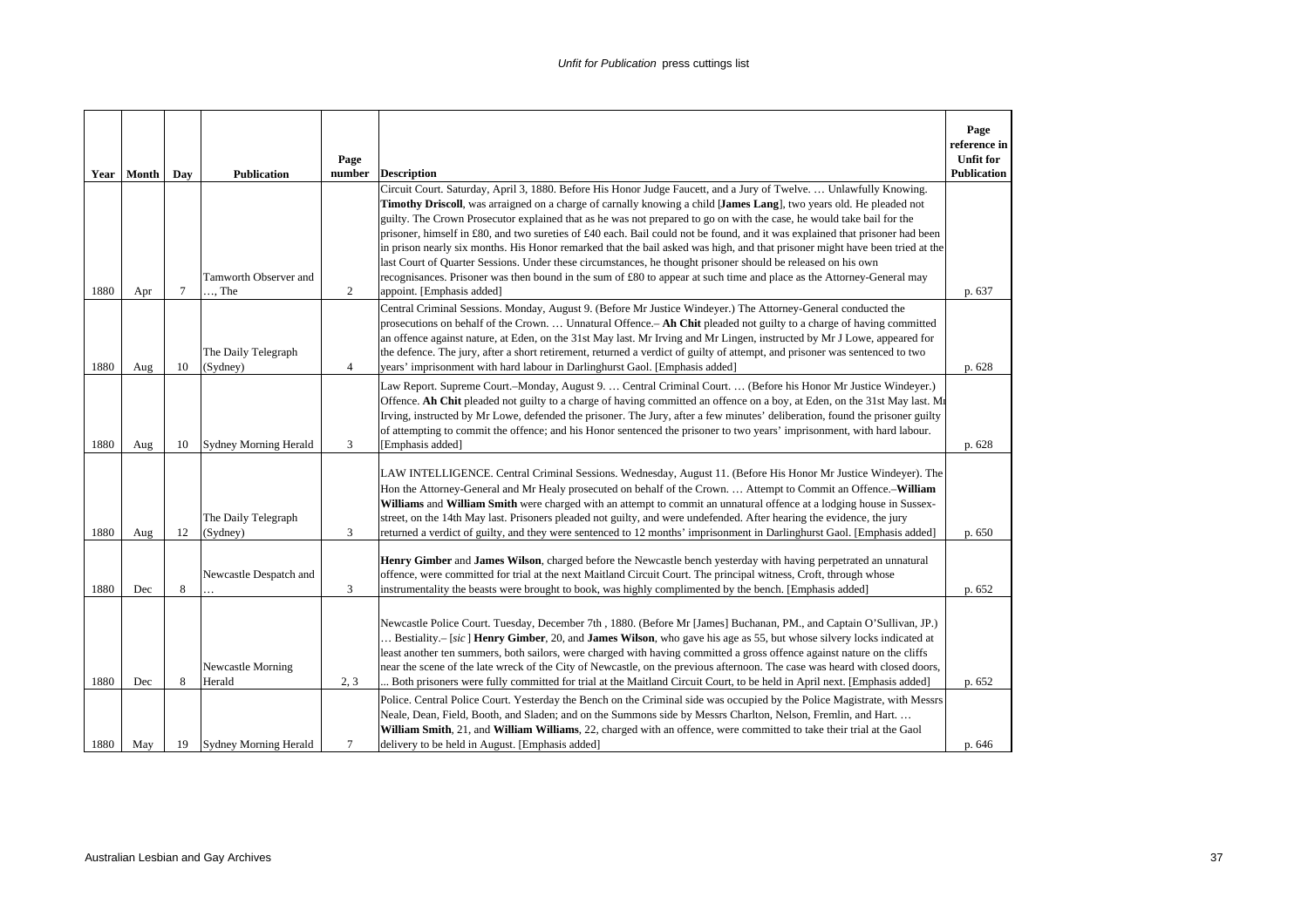|      | Year Month | Day | <b>Publication</b>              | Page<br>number | <b>Description</b>                                                                                                                                                                                                                                                                                                                                                                                                                                                                                                                                                                                                                                                                                                                                                                                                                                                                                      | Page<br>reference in<br><b>Unfit for</b><br><b>Publication</b> |
|------|------------|-----|---------------------------------|----------------|---------------------------------------------------------------------------------------------------------------------------------------------------------------------------------------------------------------------------------------------------------------------------------------------------------------------------------------------------------------------------------------------------------------------------------------------------------------------------------------------------------------------------------------------------------------------------------------------------------------------------------------------------------------------------------------------------------------------------------------------------------------------------------------------------------------------------------------------------------------------------------------------------------|----------------------------------------------------------------|
| 1880 | Oct        | 27  | <b>Bathurst Times</b>           | 2              | BATHURST CIRCUIT COURT. (Before Mr Acting Judge Dowling.) Saturday, October 23, 1880.  Attempt to Commit<br>Unnatural Offence. John McCann as indicted for that he did, on the 3rd September last, at Trunkey Creek, assault one<br>Amos Cooper Shepherd with intent to perpetrate a certain offence. Shepherd was a boy about nine years of age, and gave<br>his evidence very intelligently. The other witnesses were – Senior-Constable O'Connor, who made the arrest; Margaret<br>Jane Shepherd, mother of the boy; and Reginald John Shepherd, brother of the prosecutor, and 11 years of age. The jury,<br>having heard the evidence, found the prisoner guilty, and was remanded for sentence. [Emphasis added]                                                                                                                                                                                  | pp. 640-1                                                      |
| 1880 | Oct        | 27  | <b>Bathurst Times</b>           | 2              | Monday, October 25, 1880. His Honour took his seat at 9 o'clock. Sentences. <b>John McCann</b> , who had been convicted<br>of having, on the 3rd September last, at Trunkey Creek, assaulted a boy named Amos Cooper Shepherd with intent to<br>commit a certain offence, in reply to the usual question as to why sentence should not be passed, said that he was innocent.<br>His Honour said that he would pass the heaviest sentence the law would allow. If prisoner had succeeded in his purpose<br>he would have had to pay the penalty with his life. His Honor believed him guilty, and looked upon the verdict as a just one.<br>He would therefore order him to be imprisoned and kept at hard labour in Bathurst gaol for a period of two years. His<br>Honour also gave directions that prisoner should be kept isolated from the other prisoners as much as possible. [Emphasis<br>added] | p. 641                                                         |
| 1881 | Apr        | 22  | Newcastle Morning<br>Herald     | 3              | Maitland Circuit Court. (From our own reporters.) The sittings of the Maitland Circuit Court opened yesterday at the Court<br>House, East Maitland, before his Honor Judge Windeyer.  Sodomy.James Wilson, an aged man, and Henry Gimber, a<br>young seaman, were charged with this offence.  The jury, as directed by the Crown, found verdict of attempting to commi<br>the offence, and sentence was deferred until this (Friday) morning.<br>The Court will resume its sittings at 9.30 am instead of 10 o'clock this day. [Emphasis added]<br>Maitland Circuit Court. The April sittings of the Maitland Circuit Court was commenced at East Maitland, before his<br>Honor Mr Justice Windever, on Thursday [21 April] morning.  Sodomy. James Wilson and Henry Gimber were                                                                                                                        | pp. 656-7                                                      |
| 1881 | Apr        | 23  | <b>Maitland Mercury</b>         | 2              | arraigned on the above charge. The Crown Prosecutor, in stating the case, pointed out that it would be safer to find them<br>guilty of the attempt.  His Honor summed up. The jury, without retiring, brought in a verdict (of ?) guilty of the attempt.<br>The prisoners were remanded for sentence till the following morning. [Emphasis added]                                                                                                                                                                                                                                                                                                                                                                                                                                                                                                                                                       | p. 657                                                         |
| 1881 | Apr        | 25  | Newcastle Morning<br>Herald     | $\overline{c}$ | Local & General  Maitland Circuit Court. The following sentences were recorded by Judge Windever at the Maitland<br>Circuit Court, on Friday  James Wilson and Henry Gimber, attempt at sodomy, twelve months' hard labour; [Emphasis<br>added]                                                                                                                                                                                                                                                                                                                                                                                                                                                                                                                                                                                                                                                         | p. 657                                                         |
| 1881 | Apr        | 26  | <b>Maitland Mercury</b>         | 6              | Maitland Circuit Court. Friday, April, 22, 1881. The Court re-opened at half-past nine. In Addition to the barristers present<br>the previous day, Mr FW Meymott was also in attendance. Sentences.  James Wilson and Henry Gimber, who had been<br>found guilty of an attempt to commit sodomy, were each sentenced to twelve months' hard labour in Maitland gaol.<br>[Emphasis added]                                                                                                                                                                                                                                                                                                                                                                                                                                                                                                                | pp. 657-8                                                      |
| 1881 | Aug        | 9   | The Daily Telegraph<br>(Sydney) | 3              | Law Intelligence. Central Criminal Court.- Monday, 8th August. (Before the Chief Justice [Martin])  Unnatural<br>Offence.- Henry Murray pleaded not guilty to the above [bestiality] charge. He was, however, found guilty by the jury,<br>and was sentenced to nine months imprisonment with hard labour. Ah Kai and Ah Sue were charged with attempting a<br>similar offence. Messrs JH Want and Irving, instructed by Messrs Lowe and Cooke, appeared on behalf of the prisoners,<br>who pleaded not guilty. The evidence was of a very contradictory nature. The jury returned a verdict of not guilty, and the<br>prisoners were acquitted. [Emphasis added]                                                                                                                                                                                                                                       | p. 668                                                         |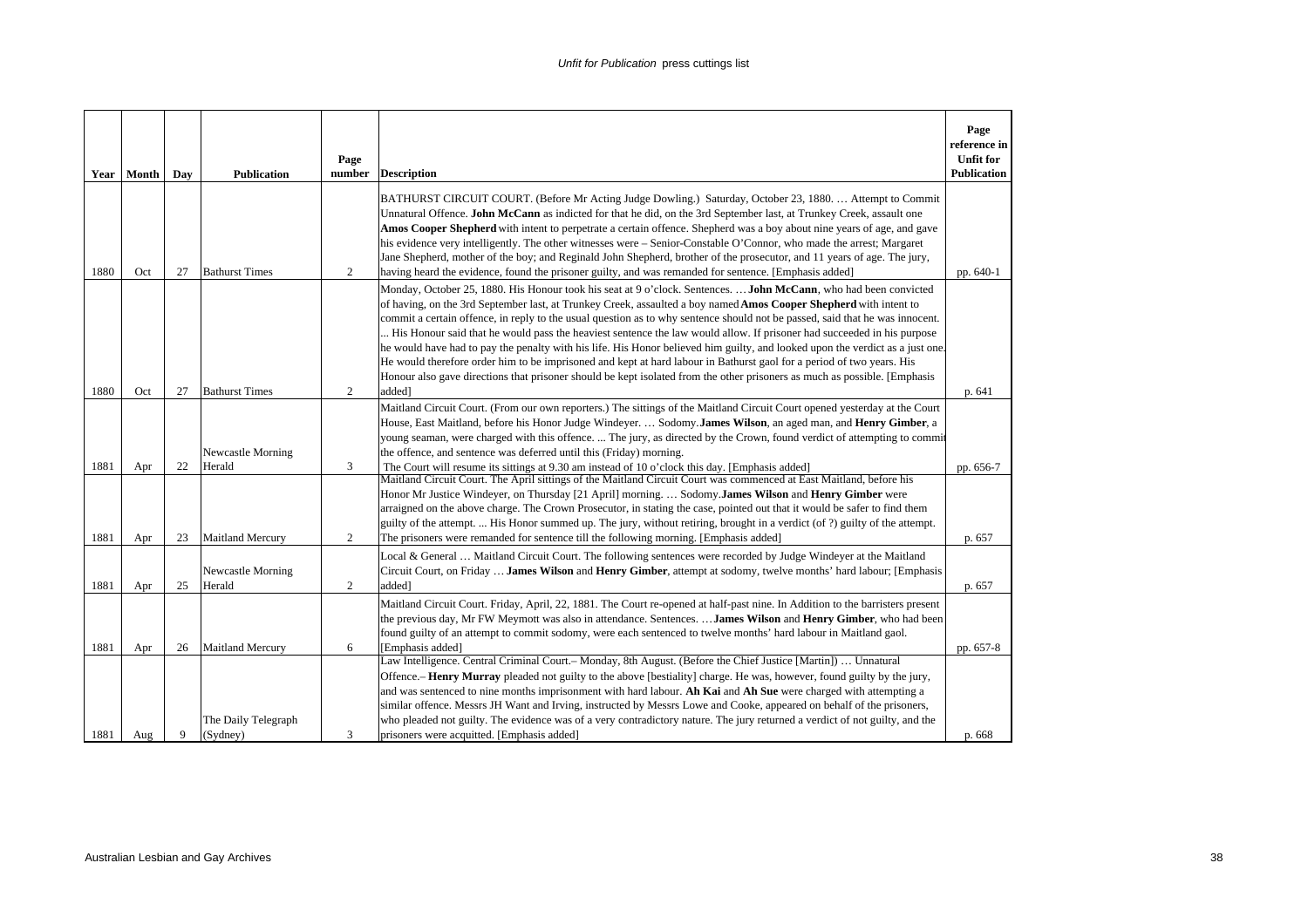| Year | Month | Day | <b>Publication</b>              | Page<br>number | <b>Description</b>                                                                                                                                                                                                                                                                                                                                                                                                                                                                                                                                                                                                                                                                                                                                                                                                                                      | Page<br>reference in<br><b>Unfit for</b><br><b>Publication</b> |
|------|-------|-----|---------------------------------|----------------|---------------------------------------------------------------------------------------------------------------------------------------------------------------------------------------------------------------------------------------------------------------------------------------------------------------------------------------------------------------------------------------------------------------------------------------------------------------------------------------------------------------------------------------------------------------------------------------------------------------------------------------------------------------------------------------------------------------------------------------------------------------------------------------------------------------------------------------------------------|----------------------------------------------------------------|
| 1881 | Aug   | 9   | <b>Sydney Morning Herald</b>    | 7              | Central Criminal Court.- Monday, The August sittings of the Central Criminal Court were commenced this morning, at the<br>Courthouse, Darlinghurst, before his Honor the Chief Justice [Martin]. The Attorney General and Mr Pitcairn prosecuted<br>for the Crown.  Assault. Ah Kui and Ah Sue were charged with attempting to commit an offence. Messrs JH Want and<br>Irving, instructed by Messrs J Lowe and Cook appeared for the prisoners, who pleaded not guilty. The jury returned a<br>verdict of not guilty, and prisoners were discharged. [Emphasis added]                                                                                                                                                                                                                                                                                  | p. 668                                                         |
| 1881 | Aug   | 10  | The Daily Telegraph<br>(Sydney) | 3              | Central Criminal Court. Tuesday, August 9. (Before the Chief Justice.) [Martin] Mr Pitcairn prosecuted on behalf of the<br>Crown. Unnatural Offence. – George Hamilton was charged with this offence, but the evidence not [text illegible here] to<br>prison, he was discharged. [Emphasis added]                                                                                                                                                                                                                                                                                                                                                                                                                                                                                                                                                      | p. 665                                                         |
| 1881 | Aug   | 10  | <b>Sydney Morning Herald</b>    | 7              | Central Criminal Court.- Tuesday [9 August 1881]. (Before his Honor the Chief Justice) [Martin]. The Court reopened at<br>10 o'clock. Mr Pitcairn prosecuted for the Crown. Attempting to Commit an Offence. George Hamilton pleaded not guilty<br>to a charge of having attempted to commit an offence. The jury found the prisoner not guilty, and he was discharged.<br>[Emphasis added]                                                                                                                                                                                                                                                                                                                                                                                                                                                             | p. 665                                                         |
| 1881 | Jun   | 17  | <b>Sydney Morning Herald</b>    | 3              | Police. Water Police Court. Yesterday, a number of persons were punished for engaging in minor offences.<br>George Hamilton, a middle-aged man, was charged before the Water Police Magistrate [John Milbourne Marsh] and Mr<br>Field with attempted to commit an offence, was committed for trial at the Central Criminal Court. [Emphasis added]                                                                                                                                                                                                                                                                                                                                                                                                                                                                                                      | p. 658                                                         |
| 1882 | Aug   | 11  | The Daily Telegraph<br>(Sydney) | 3              | LAW INTELLIGENCE. Central Criminal Court. August 10 [1882]. (Before Mr Justice Faucett)  Abominable Offence.-<br>Gilbert Evan Adalar [sic] was charged with that he did, about the 16th of May last, on board the ship East Lothian, at sea,<br>commit an abominable offence.  The jury, after half an hour's deliberation, brought in a verdict of not guilty. Prisoner was<br>discharged. [Emphasis added]                                                                                                                                                                                                                                                                                                                                                                                                                                            | p. 675                                                         |
| 1882 | Aug   | 11  | Sydney Morning Herald           | 7              | Law Report. Central Criminal Court.– Thursday [10 August 1882]. The sittings of the Central Criminal Court were<br>resumed at Darlinghurst this morning. His Honor Mr Justice Faucett presided, and the Hon. R Wisdom, Attorney General,<br>prosecuted for the Crown.  Unnatural Offence. Gilbert E Adlard, about 20 years of age, was charged with having, on<br>the 16th of May, on board the ship East Lothian on the high seas, committed the above offence. Mr D Buchanan, instructed<br>by Mr EF Stephen, defended the prisoner. The captain of the vessel and several passengers were examined. Prisoner<br>produced evidence of good character, and the jury, apparently not convinced that the statement of the principal witness was<br>sufficiently corroborated to justify a conviction, returned a verdict of not guilty. [Emphasis added] | p. 675                                                         |
| 1882 | Feb   | 25  | The Daily Telegraph<br>(Sydney) | 7              | Law Intelligence. Central Criminal Court. Friday, February 24. (Before His Honor Sir George Innes.) The Court opened at<br>10 o'clock. Unnatural Offence. – Two men named Bartholomew Gough and Thomas Wright, were charged with<br>committing an unnatural offence. Mr Heydon prosecuted for the Crown; Mr Nash, by direction of his Honor, appeared for<br>the prisoners. The jury brought in a verdict of not guilty. The prisoners were thereupon discharged. [Emphasis added]                                                                                                                                                                                                                                                                                                                                                                      | p. 688                                                         |
| 1882 | Feb   | 25  | Sydney Morning Herald           | 10             | Central Criminal Court.- Friday [24 Feb 1882].  Second Court. (Before his Honor Sir George Innes.) Mr Heydon<br>(instructed by the Crown Solicitor) conducted the cases on behalf of the Crown. Alleged Unnatural Offence.<br>Bartholomew Gough and Thomas Wright, two men, were arraigned on a charge of having committed an unnatural offence<br>at Penrith, on the 14th February. The prisoners pleaded not guilty, and were defended by Mr Nash. The jury found both<br>prisoners not guilty, and they were discharged.                                                                                                                                                                                                                                                                                                                             | p. 688                                                         |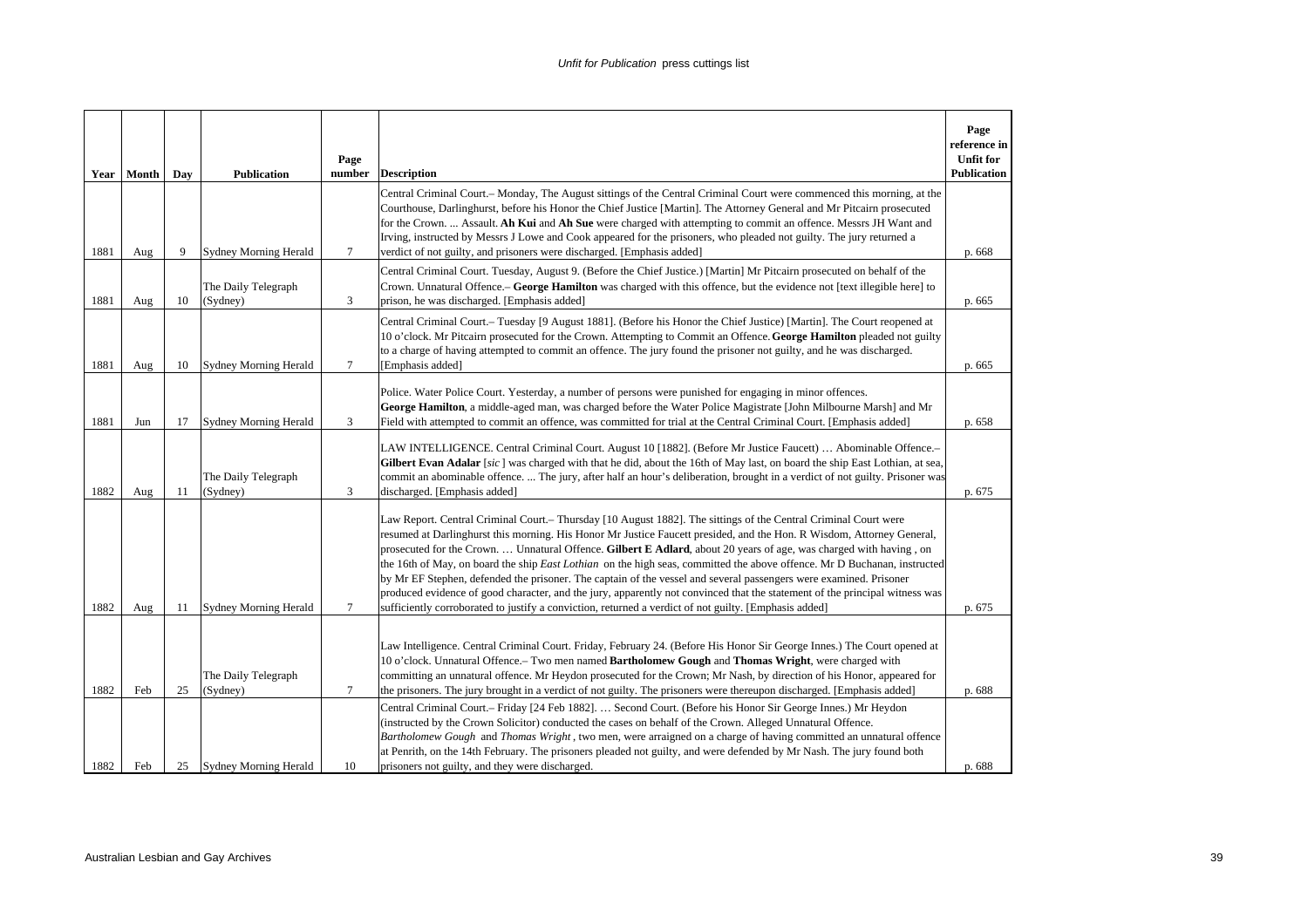| Year | Month | Day | <b>Publication</b>              | Page<br>number | <b>Description</b>                                                                                                                                                                                                                                                                                                                                                                                                                                                                                                                                                                                                                                                                                                                                                                                                                                                                                                                                                                                                                                                                                                                                                         | Page<br>reference in<br><b>Unfit for</b><br>Publication |
|------|-------|-----|---------------------------------|----------------|----------------------------------------------------------------------------------------------------------------------------------------------------------------------------------------------------------------------------------------------------------------------------------------------------------------------------------------------------------------------------------------------------------------------------------------------------------------------------------------------------------------------------------------------------------------------------------------------------------------------------------------------------------------------------------------------------------------------------------------------------------------------------------------------------------------------------------------------------------------------------------------------------------------------------------------------------------------------------------------------------------------------------------------------------------------------------------------------------------------------------------------------------------------------------|---------------------------------------------------------|
| 1882 | Jul   | 8   | Sydney Morning Herald           | 3              | Water Police Court. Yesterday, Mr J[ohn] M[ilbourne] Marsh SM., presided.  Gilbert Evan Adlard was charged with<br>having committed an offence on board the vessel East Lothian, whilst on the passage from London to Sydney. He was<br>committed to take his trial at the next Court of gaol delivery. [Emphasis added]                                                                                                                                                                                                                                                                                                                                                                                                                                                                                                                                                                                                                                                                                                                                                                                                                                                   | p. 668                                                  |
| 1882 | Mar   | 23  | <b>Sydney Morning Herald</b>    | 7              | Police. Central Police Court. Mr [William] Crane, SM, was assisted by Mr Hunt JP, on the Criminal side, and Mr Dillon<br>transacted the business on the Summons side of the court, yesterday.  Louis Calouzi, 33, and James Teece, 18, were<br>charged with having committed an abominable offence, and on the evidence of Detective Tindale, [sic] Constable Johnson,<br>and Dr Marshall were committed for trial at the Criminal Court. [Emphasis added]                                                                                                                                                                                                                                                                                                                                                                                                                                                                                                                                                                                                                                                                                                                 | p. 676                                                  |
| 1882 | May   | 10  | The Daily Telegraph<br>(Sydney) | $\overline{4}$ | LAW INTELLIGENCE. Central Criminal Sessions (Before Sir George Innes) Unnatural Offence -Louis Calouze<br>and John [sic] Teece were arraigned on a charge of committing an unnatural offence in Hyde Park, on 31st March last<br>The jury returned a verdict of guilty of the capital offence against both prisoners, but added a recommendation to mercy in<br>the case of the youth Teece. His Honor in passing sentence of death on both the accused, said he fully concurred in the<br>verdict. In alluding to the nature of the offence, he said it was shocking to contemplate its frequent occurrence. The case<br>needed no comment, the facts speaking for themselves with a horrible eloquence. It might be that the Royal clemency<br>would be extended to both the prisoners, but the sentence awarded Calouze would be an exemplary one. [Emphasis added]                                                                                                                                                                                                                                                                                                     | p. 680-1                                                |
| 1882 | May   | 10  | <b>Sydney Morning Herald</b>    | $\tau$         | Law Report.  Central Criminal Court.- Tuesday [9 May 1882] (Before his Honor Sir George Innes.) The Court re-<br>opened at 10 o'clock. Mr Healy prosecuted for the Crown.  Unnatural Offence. Louis Calouze and John Teece were<br>charged with an unnatural offence. Mr Tarleton, instructed by Messrs Julian and Borlase, appeared for the prisoner<br>Calouze. The younger prisoner was undefended. Both prisoners pleaded not guilty. Detective Tindall and Constable<br>Johnstone [sic] detailed the circumstances of the offence. The jury, after a short deliberation, returned into court with a<br>verdict of guilty against both prisoners, but recommended Teece to mercy on account of his youth. His Honor said he<br>entirely concurred in the verdict of the jury. Though the Royal clemency might be extended to both prisoners, the<br>punishment which would be awarded to Calouze would, no doubt, be an exemplary one. The punishment of the younger<br>prisoner, owing to his youth and the recommendation of the jury, would probably be different. The sentence of death was<br>then passed, in the usual form, on both prisoners. [Emphasis added] | p. 681                                                  |
| 1882 | Oct   | 12  | Wilcannia Times, The            | 2              | Wilcannia Police Court. (Before W[atson] A[ugustus] Steele, [sic-Steel] PM.) John Ryan was charged with the committal<br>of an unnatural offence on one Carl Andersen. The offence was of a very disgraceful character. Prisoner is a powerful<br>middle aged Irishman, who was shearing at Mount Murchison Station, and Andersen a foreigner, a weak harmless looking<br>individual of about 35 years of age, employed on the same station as cook. The offence was said to have been committed at<br>the Ten Mile the night following the day on which the races were held there. They had been both drinking, and were the<br>worse of liquor, though the commission of the offence were distinctly sworn to by Andersen. [Emphasis added]                                                                                                                                                                                                                                                                                                                                                                                                                              | pp. 688-9                                               |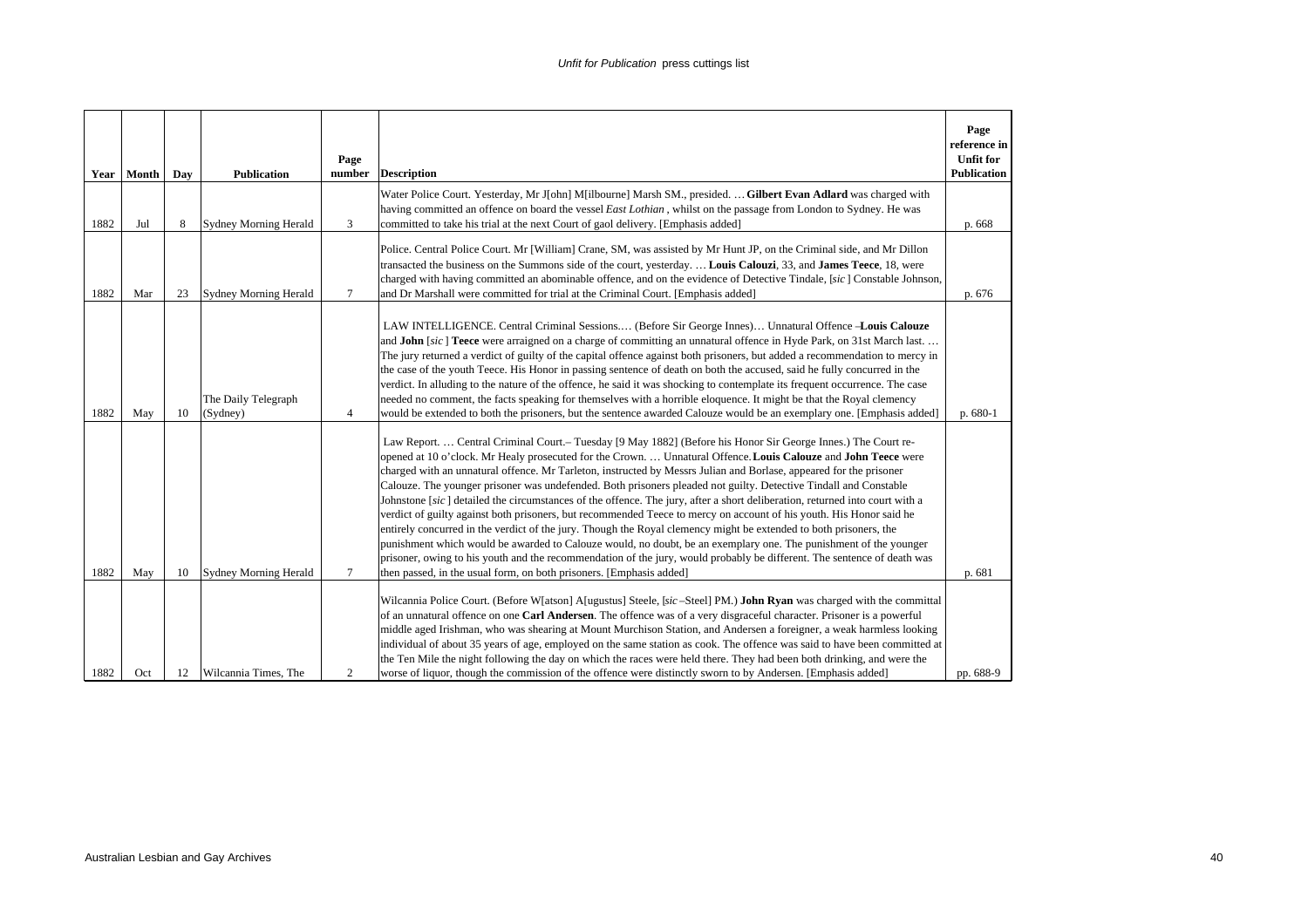| Year | Month      | Day | <b>Publication</b>                  | Page<br>number | <b>Description</b>                                                                                                                                                                                                                                                                                                                                                                                                                                                                                                                                                                                                                                                                                                                                                                                                                                                                                                                                                                                                                                              | Page<br>reference in<br><b>Unfit for</b><br><b>Publication</b> |
|------|------------|-----|-------------------------------------|----------------|-----------------------------------------------------------------------------------------------------------------------------------------------------------------------------------------------------------------------------------------------------------------------------------------------------------------------------------------------------------------------------------------------------------------------------------------------------------------------------------------------------------------------------------------------------------------------------------------------------------------------------------------------------------------------------------------------------------------------------------------------------------------------------------------------------------------------------------------------------------------------------------------------------------------------------------------------------------------------------------------------------------------------------------------------------------------|----------------------------------------------------------------|
| 1882 | Oct        | 21  | Pastoral Times, The<br>(Deniliquin) | 3              | Deniliquin Assize Court. Friday, October 20, [1882] (Before His Honor Sir George Innes). The Court was opened<br>punctually at 10 o'clock; and the usual proclamation was read by the judge's associate, Mr Walker Bevan. The Bar was<br>represented by Mr Cohen, who presented his commission as prosecutor for the Crown, and Mr Gibson.<br>Unnatural Offence. John Ryan was charged with carnally knowing one Carl Anderson at Ten Mile Point, near<br>Wilcannia, on the 3rd October, and pleaded not guilty. The prisoner applied for legal assistance and Mr Gibson was<br>assigned by His Honor who said it was a capital offence The evidence was of a nature unfit for publication, and at its<br>conclusion the jury found a verdict of not guilty upon which the prisoner was discharged. Subsequently, so we are informed<br>upon reliable authority, the discharged prisoner and the prosecutor were fraternising in one of the hotels. The latter<br>"shouting" for the accused, and giving him messages to deliver in Wilcannia. [Emphasis added] | p. 693                                                         |
| 1883 | <b>Nov</b> | 3   | Pastoral Times, The<br>(Deniliquin) | 3              | Deniliquin Police Court Friday, November [1883]. (Before the Police Magistrate) [Rudolf Roxburgh Morisset]<br>Charles Bushby was charged with attempting to commit an unnatural offence upon a boy named Alexander Murray,<br>about nine years of age, on Thursday night. The evidence of Sergeant Rowe, Dr Noyes [sic], Constable Geraghty, and the<br>boy Murray was taken; and the Police Magistrate considered there was a prima facie case made out. The accused was<br>therefore committed for trial at the next Circuit Court, the date of which has yet to be fixed. The evidence disclosed some<br>revolting details, and is unfit for publication. [Emphasis added]                                                                                                                                                                                                                                                                                                                                                                                   | p. 707                                                         |
| 1883 | Nov        | 8   | <b>Sydney Morning Herald</b>        | 3              | Central Criminal Court.- Wednesday. (Before his Honor Mr Justice Innes.) The Hon the Attorney-General, assisted by Mr<br>WJ Foster, prosecuted for the Crown.  Alleged Unnatural Offence. William Lund, Church of England minister at<br>Narrandera, was charged on two counts; first with having, at Narrandera, on the 25th August, committed an offence. The<br>second charge was one of indecent assault. Mr Gibson, instructed by Mr [John Fleming] Williams, of Narrandera, defended<br>the accused His Honor summed up rather in favour of the accused, the evidence of the principal witness for the Crown<br>being uncorroborated, and at 4 o'clock the jury retired to consider their verdict. After deliberating for a short time, they<br>returned a verdict of not guilty, and the accused was discharged. [Emphasis added]                                                                                                                                                                                                                        | p. 707                                                         |
| 1884 | Apr        | 19  | Pastoral Times, The<br>(Deniliquin) | 3              | Deniliquin Assize Court. Friday, April 18, [1884]. (Before His Honor Mr Justice Windeyer). The criminal business was<br>commenced as above at 10 o'clock; Mr A Gordon acting as Crown Prosecutor.  Unnatural Offence. Charles Bushby was<br>charged with committing an unnatural offence upon a boy named Alexander Murray. In a second count he was charged<br>with committing an indecent assault. He pleaded not guilty.  The jury found the prisoner guilty on the second count, viz.,<br>that of indecent assault; and he was the sentenced to imprisonment for five years, and to receive twenty-five lashes on<br>Friday next. [Emphasis added]                                                                                                                                                                                                                                                                                                                                                                                                          | pp. 711-2                                                      |
| 1884 | Apr        | 26  | Pastoral Times, The<br>(Deniliquin) | 2              | The Late Circuit Court.-  The man Mahoney who was sentenced to three years imprisonment for horse stealing asked<br>that he might be sent to a gaol where he could learn a trade during the period of his detention, and His Honour granted his<br>request, so that instead of being sent to Albury, as first contemplated, he will be forwarded to Goulburn as soon as he has<br>served the usual period at Berrima which is allotted to prisoners sentenced to three years and over. The brute Bushby who<br>was sentenced to five years imprisonment and one flogging of 25 lashes will receive the latter punishment at Berrima on<br>Friday, May 9, instead of at Deniliquin as first ordered. His Honour made the necessary alteration in the sentence before<br>leaving Deniliquin on Saturday last. Bushby is in a state of abject terror respecting the "cat"; and is said to have expressed<br>a wish for an additional ten years imprisonment instead of the wholesome "dowry" of twenty-five strokes of the lash<br>ordered. [Emphasis added]       | p. 712                                                         |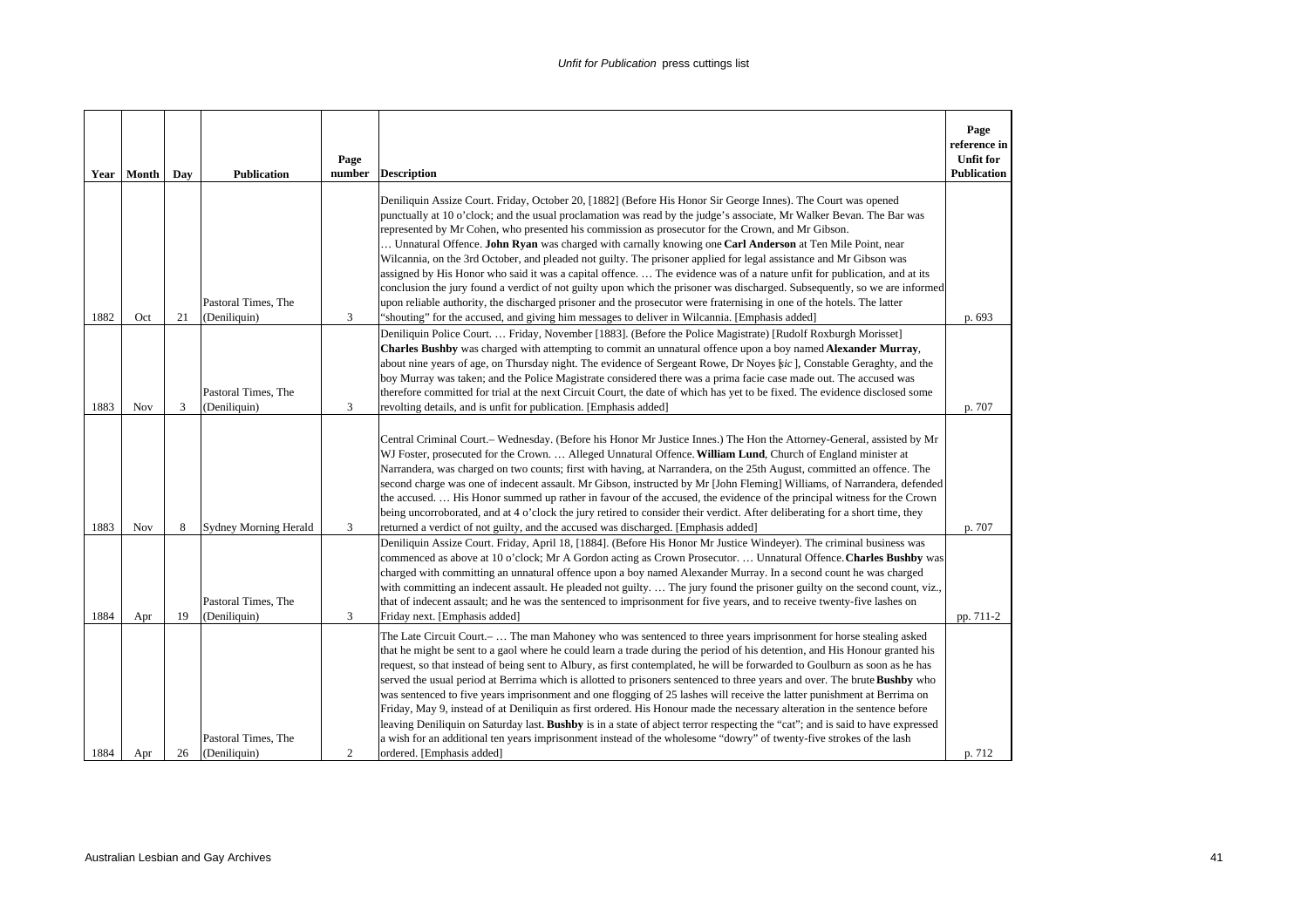| Year         | Month      | Day      | <b>Publication</b>                                       | Page<br>number | <b>Description</b>                                                                                                                                                                                                                                                                                                                                                                                                                                                                                                                                                                                                                                                                                                                                                                                                                                                                                                                                                                                                                                                                        | Page<br>reference in<br><b>Unfit for</b><br><b>Publication</b> |
|--------------|------------|----------|----------------------------------------------------------|----------------|-------------------------------------------------------------------------------------------------------------------------------------------------------------------------------------------------------------------------------------------------------------------------------------------------------------------------------------------------------------------------------------------------------------------------------------------------------------------------------------------------------------------------------------------------------------------------------------------------------------------------------------------------------------------------------------------------------------------------------------------------------------------------------------------------------------------------------------------------------------------------------------------------------------------------------------------------------------------------------------------------------------------------------------------------------------------------------------------|----------------------------------------------------------------|
| 1884         | Mar        | 6        | <b>Sydney Morning Herald</b>                             | 3              | Central Criminal Court. Wednesday, March 5. (Before his Honor the Chief Justice.) [Martin]. The Attorney-General,<br>assisted by Mr WJ Foster and Mr Gibson, prosecuted for the Crown.  Assault. John Iverson was arraigned for<br>feloniously assaulting one Thomas Leahy, in Sussex-street, Sydney, on the night of February 27, 1883. Prisoner, who<br>pleaded not guilty, was undefended. The jury acquitted him of the offence charged, but returned a verdict of guilty of<br>attempted assault, and the prisoner was sentenced to one year's hard labour in Darlinghurst Gaol. [Emphasis added]                                                                                                                                                                                                                                                                                                                                                                                                                                                                                    | p. 722                                                         |
| 1884         | Mar        | 8        | <b>Sydney Mail</b>                                       | 462            | Central Criminal Court.  March 5 [1884]. The prisoners in the Waterloo outrage were arraigned for the murder of<br>Margaret Owen on December 26 last, and their pleas taken. John Smith, found guilty of assaulting a child, was sentenced to<br>12 months' imprisonments in Darlinghurst gaol; and <b>John Iverson</b> , for assault, to 12 month's hard labour in Darlinghurst.<br>[Emphasis added]                                                                                                                                                                                                                                                                                                                                                                                                                                                                                                                                                                                                                                                                                     | p. 722                                                         |
| 1884         | Mar        | 13       | Shoalhaven Telegraph,<br>The                             | 2              | At the Police Court, Nowra, yesterday, before Messrs S Elyard, J Glanville, J McArthur, and D McLean, JsP., TD Holme<br>was charged by Senior-Sergeant Brayne with unlawfully and indecently assaulting (unnatural offence) a boy, 13 years of<br>age, at Cambewarra. The details are, of course, wholly unfit for publication. Messrs Glanville, McArthur, and McLean were<br>against a committal; but Mr S Elyard held an opposite view, and committed the defendant for trial. Mr TM Richards<br>appeared for defendant. [Emphasis added]                                                                                                                                                                                                                                                                                                                                                                                                                                                                                                                                              | p. 712                                                         |
| 1884         | May        | 27       | The Daily Telegraph<br>(Sydney)                          | 6              | Central Criminal Court. The sittings of the Central Criminal Court began yesterday, when His Honor Sir George L Innes,<br>presided. The Attorney-General (Hon WB Dalley), with him Mr WJ Forster, prosecuted on behalf of the Crown<br>Indecent Assault. Thomas Holme, an elderly man of respectable appearance, was charged with committing an indecent<br>assault upon Thomas Shepherd, jun., at Cambewarra, near Nowra, Shoalhaven district, on 22nd February last.  The jury<br>retired at noon and at four o'clock, having come before the court, stated that they were unable to agree. One of the jurymen<br>asked his Honor on behalf of some of the jury, what the sentence would be if a verdict of "guilty" were brought in. His<br>Honor replied that that was a matter with which they had nothing whatever to do, and he was sorry to hear such a question<br>asked as it was one which should in no way influence their verdict. The jury then retired again, and at a quarter to 5 o'clock<br>being still unable to agree, were locked up for the night. [Emphasis added] | pp. 717-8                                                      |
|              |            |          |                                                          |                | Central Criminal Court.– Monday. (Before his Honor Mr Justice Innes.) Mr Foster prosecuted for the Crown. Indecent<br>Assault. Thomas Holme, a middle-aged man of respectable appearance, was charged with having committed an indecent<br>assault on the person of Thomas Shepherd, junior, 14 years of age, at Cambewarra, on the 22nd of February, 1884.  A<br>document was put in, signed by about 30 residents, bearing testimony to the innocent and inoffensive character of the<br>prisoner, the signatures included those of five magistrates and others who had known the prisoner for about 20 years. The<br>jury were absent for four hours without being able to agree. On their being brought into court, one of the jurors asked what<br>punishment the prisoner would be liable to. His Honor said that was a consideration with which the jury had no concern.<br>The jury again retired and at length returned, intimating that there was no probability of their agreeing. They were locked                                                                            |                                                                |
| 1884<br>1884 | May<br>May | 27<br>28 | Sydney Morning Herald<br>The Daily Telegraph<br>(Sydney) | 5<br>6         | up till next morning. [Emphasis added]<br>Central Criminal Court. His Honor Sir George L Innes presided over the Supreme Criminal Court, at Darlinghurst,<br>yesterday, when the Attorney-General (Hon WB Dalley) and Mr WJ Foster appeared for the Crown. The Nowra Assault<br>Case. The jury in the case against Thomas Holme, of Nowra, charged with indecent assault committed on one Shepherd,<br>were unable to agree and were accordingly discharged. [Emphasis added]                                                                                                                                                                                                                                                                                                                                                                                                                                                                                                                                                                                                             | p. 718<br>p. 718                                               |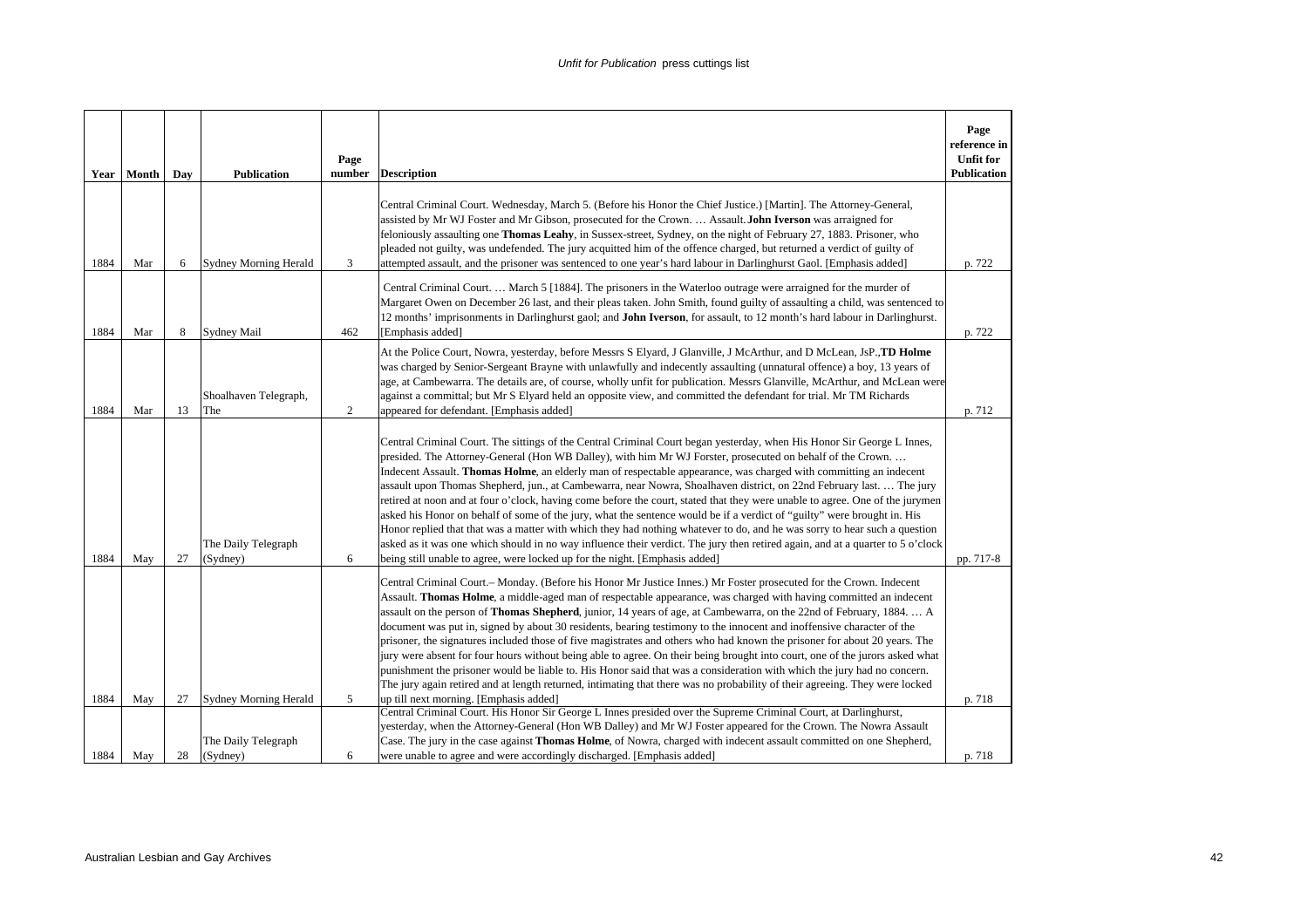| Year | Month | Day | Publication                     | Page<br>number | <b>Description</b>                                                                                                                                                                                                                                                                                                                                                                                                                                                                                                                                                                                                                                                                                                                                                                                                                                                                                                                                                                                                                                                                                                                                                                                                                                                                                                                                                                                                                                                                                                                                                                                                                                                                                                                                                                                                                                                                                                                                                                                            | Page<br>reference in<br><b>Unfit for</b><br><b>Publication</b> |
|------|-------|-----|---------------------------------|----------------|---------------------------------------------------------------------------------------------------------------------------------------------------------------------------------------------------------------------------------------------------------------------------------------------------------------------------------------------------------------------------------------------------------------------------------------------------------------------------------------------------------------------------------------------------------------------------------------------------------------------------------------------------------------------------------------------------------------------------------------------------------------------------------------------------------------------------------------------------------------------------------------------------------------------------------------------------------------------------------------------------------------------------------------------------------------------------------------------------------------------------------------------------------------------------------------------------------------------------------------------------------------------------------------------------------------------------------------------------------------------------------------------------------------------------------------------------------------------------------------------------------------------------------------------------------------------------------------------------------------------------------------------------------------------------------------------------------------------------------------------------------------------------------------------------------------------------------------------------------------------------------------------------------------------------------------------------------------------------------------------------------------|----------------------------------------------------------------|
|      |       |     |                                 |                | Central Criminal Court.– Tuesday. (Before his Honor Mr Justice Innes.) Mr Dalley and Mr Foster prosecuted for the                                                                                                                                                                                                                                                                                                                                                                                                                                                                                                                                                                                                                                                                                                                                                                                                                                                                                                                                                                                                                                                                                                                                                                                                                                                                                                                                                                                                                                                                                                                                                                                                                                                                                                                                                                                                                                                                                             |                                                                |
|      |       |     |                                 |                | Crown. Indecent Assault. The jurors empannelled [sic] in the case of Thomas Holme, charged with indecent assault on                                                                                                                                                                                                                                                                                                                                                                                                                                                                                                                                                                                                                                                                                                                                                                                                                                                                                                                                                                                                                                                                                                                                                                                                                                                                                                                                                                                                                                                                                                                                                                                                                                                                                                                                                                                                                                                                                           |                                                                |
|      |       |     |                                 |                | Thomas Shepherd, junior, and lock up overnight because they could not agree, were brought into court. They stated that<br>they were still unable to arrive at a unanimous verdict, and were accordingly discharged. The prisoner was remanded for a                                                                                                                                                                                                                                                                                                                                                                                                                                                                                                                                                                                                                                                                                                                                                                                                                                                                                                                                                                                                                                                                                                                                                                                                                                                                                                                                                                                                                                                                                                                                                                                                                                                                                                                                                           |                                                                |
| 1884 | May   | 28  | Sydney Morning Herald           | $\tau$         | second trial. [Emphasis added]                                                                                                                                                                                                                                                                                                                                                                                                                                                                                                                                                                                                                                                                                                                                                                                                                                                                                                                                                                                                                                                                                                                                                                                                                                                                                                                                                                                                                                                                                                                                                                                                                                                                                                                                                                                                                                                                                                                                                                                | p. 718                                                         |
|      |       |     |                                 |                | Discharged by Proclamation. At the Central Criminal Court yesterday, the Crown being unwilling to proceed against<br>Michael O'Connor, arraigned on a charge of rape, his Honor Mr Justice Innes ordered his discharge by proclamation,<br>which was accordingly cited as follows by the Judge's Associate (Mr W Bevan):- "If any person know of any crime,<br>misdemeanour, or offence committed by Michael O'Connor now here present, let them come forward and give<br>information to her Majesty's Attorney-General, or the prisoner will be discharged. God save the Queen." The same course                                                                                                                                                                                                                                                                                                                                                                                                                                                                                                                                                                                                                                                                                                                                                                                                                                                                                                                                                                                                                                                                                                                                                                                                                                                                                                                                                                                                             |                                                                |
|      |       |     |                                 |                | was adopted with reference to the man Thos Holme, accused of an indecent assault at Nowra, in whose case the jury were                                                                                                                                                                                                                                                                                                                                                                                                                                                                                                                                                                                                                                                                                                                                                                                                                                                                                                                                                                                                                                                                                                                                                                                                                                                                                                                                                                                                                                                                                                                                                                                                                                                                                                                                                                                                                                                                                        |                                                                |
|      |       |     | The Daily Telegraph             |                | unable to agree on Tuesday. No response being made to the proclamation, both prisoners were ordered to be discharged by                                                                                                                                                                                                                                                                                                                                                                                                                                                                                                                                                                                                                                                                                                                                                                                                                                                                                                                                                                                                                                                                                                                                                                                                                                                                                                                                                                                                                                                                                                                                                                                                                                                                                                                                                                                                                                                                                       |                                                                |
| 1884 | May   | 29  | (Sydney)                        | 6              | his Honor. All the cases on the calendar being then disposed of, the Court adjourned "sine die". [Emphasis added]                                                                                                                                                                                                                                                                                                                                                                                                                                                                                                                                                                                                                                                                                                                                                                                                                                                                                                                                                                                                                                                                                                                                                                                                                                                                                                                                                                                                                                                                                                                                                                                                                                                                                                                                                                                                                                                                                             | p. 718                                                         |
| 1885 | Apr   | 27  | <b>Bathurst Times</b>           | $\overline{c}$ | Bathurst Circuit Court. Saturday, April 25. (Before His Honor Acting Judge WH Stephen, QC). Mr GH Reid prosecuted for<br>the Crown. Mr Harold F Norrie was the acting Crown Solicitor; and Mr Gerald Campbell the Judge's associate. After we<br>went to press on Saturday the following cases were tried:- Unnatural Offence.<br>George Primmer was charged with having, at Lithgow, on the 2nd January, 1885, committed an unnatural offence. He<br>pleaded not guilty. The evidence in this case is unfit for publication. The prosecutrix, Ann Young, was an old woman about<br>60 years, and the prisoner a young and respectable looking working man with a wife and children. The witnesses having<br>been examined, and the Judge having summed up, the jury retired, and after an absence of an hour, returned into court with<br>a verdict of guilty. His Honor said prisoner was subject to a long sentence, as well as a whipping. He was remanded for<br>sentence. [Emphasis added]<br>Bathurst Circuit Court. Monday, April 27. (Before His Honor Acting Judge MH Stephen, QC)  Tuesday, April 28. His<br>Honor ascended the Bench at 9.30am. Sentences.  George Primmer, convicted of an unnatural offence at Lithgow,<br>handed in a written statement to his Honor, solemnly declaring his innocence, and asserting that though his relations with<br>the woman Young were immoral, they had not been of such a horrible character as the verdict of the jury would lead his<br>Honor to infer. He prayed for a short if severe sentence, so that he should not be estranged from his wife and family. His<br>Honor said he concurred in the verdict of the jury, and the evidence of the woman was given in a straightforward manner,<br>whatever her character was. It was evident prisoner was a disreputable person on his own showing His Honor sentenced<br>prisoner to 7 years' penal servitude, and ordered that on the 14th May, 25 lashes be inflicted on him. If prisoner, in the | p. 728                                                         |
| 1885 |       | 28  | <b>Bathurst Times</b>           | $\overline{c}$ | meantime, had anything to place before the Executive Council in mitigation of the penalty, he could do so. [Emphasis<br>added]                                                                                                                                                                                                                                                                                                                                                                                                                                                                                                                                                                                                                                                                                                                                                                                                                                                                                                                                                                                                                                                                                                                                                                                                                                                                                                                                                                                                                                                                                                                                                                                                                                                                                                                                                                                                                                                                                |                                                                |
|      | Apr   |     |                                 |                | Central Criminal Court. The following cases have been set down for hearing at the Central Criminal Court, the sittings of                                                                                                                                                                                                                                                                                                                                                                                                                                                                                                                                                                                                                                                                                                                                                                                                                                                                                                                                                                                                                                                                                                                                                                                                                                                                                                                                                                                                                                                                                                                                                                                                                                                                                                                                                                                                                                                                                     | pp. 728-9                                                      |
| 1885 | Nov   | 16  | Sydney Morning Herald           | 5              | which will commence at Darlinghurst Courthouse to-day, at 10 am:- <b>Harry Sinclair</b> (Woollongong [sic] Beach), unnatural<br>offence;  [Emphasis added]                                                                                                                                                                                                                                                                                                                                                                                                                                                                                                                                                                                                                                                                                                                                                                                                                                                                                                                                                                                                                                                                                                                                                                                                                                                                                                                                                                                                                                                                                                                                                                                                                                                                                                                                                                                                                                                    | p. 735                                                         |
| 1885 | Nov   | 17  | The Daily Telegraph<br>(Sydney) | $\overline{7}$ | Central Criminal Court. Monday, November 16. (Before his Honor the Chief Justice [Martin].) The Attorney-General,<br>assisted by Mr Wise, prosecuted for the Crown.  Unnatural Offence. Harry Sinclair, charged with having attempted to<br>commit an unnatural offence at Wollongong on September 26, was acquitted. [Emphasis added]                                                                                                                                                                                                                                                                                                                                                                                                                                                                                                                                                                                                                                                                                                                                                                                                                                                                                                                                                                                                                                                                                                                                                                                                                                                                                                                                                                                                                                                                                                                                                                                                                                                                        | p. 735                                                         |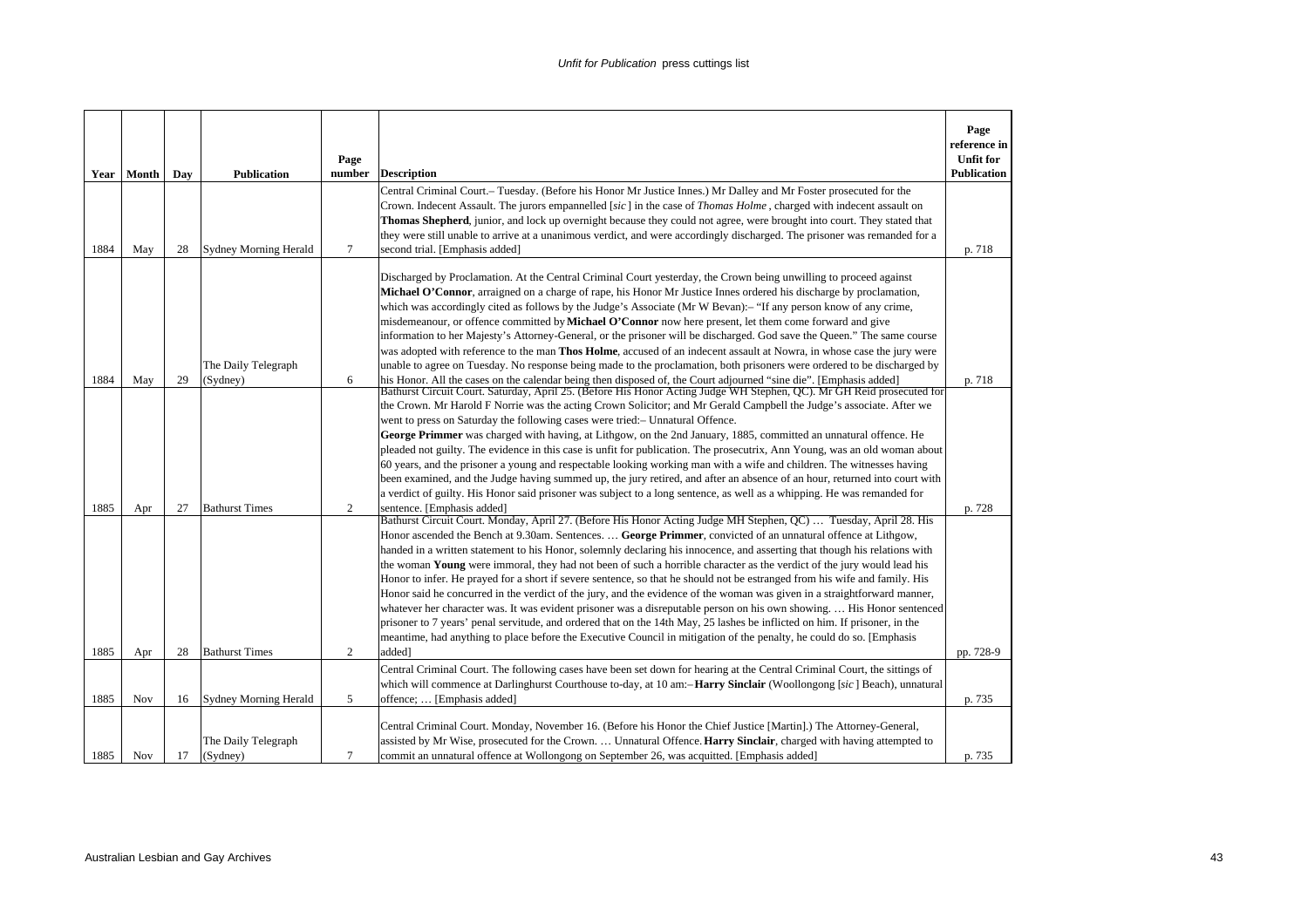|      | Year Month | Day          | <b>Publication</b>                     | Page<br>number | <b>Description</b>                                                                                                                                                                                                                                                                                                                                                                                                                                                                                                                                                                                                                                                                                                                                                                                                                                                        | Page<br>reference in<br><b>Unfit for</b><br><b>Publication</b> |
|------|------------|--------------|----------------------------------------|----------------|---------------------------------------------------------------------------------------------------------------------------------------------------------------------------------------------------------------------------------------------------------------------------------------------------------------------------------------------------------------------------------------------------------------------------------------------------------------------------------------------------------------------------------------------------------------------------------------------------------------------------------------------------------------------------------------------------------------------------------------------------------------------------------------------------------------------------------------------------------------------------|----------------------------------------------------------------|
|      |            |              |                                        |                | Court of Petty Sessions. Monday, September 28, [1885]. (Before the Police Magistrate [Alfred Allatson Turner], and Mr G<br>McPhail JP.) <b>Harry Sinclair</b> was charged with an attempt to commit an unnatural offence.<br>Constable Saunders deposed to the arrest of prisoner. John Dolman Spiggot [aka Spickett] deposed that he stayed at                                                                                                                                                                                                                                                                                                                                                                                                                                                                                                                           |                                                                |
| 1885 | Sep        | 29           | Illawarra Mercury, The                 | 2              | Roxby's Cricketers' Arms on the night of Friday last; he travelled from Sydney in company with prisoner, who also stayed<br>at the same hotel, occupying the same room. Witness then gave evidence as to the offence. [Emphasis added]                                                                                                                                                                                                                                                                                                                                                                                                                                                                                                                                                                                                                                    | p. 729                                                         |
|      |            |              |                                        |                | Corowa Police Court On Wednesday, before the PM [Albert Kennedy Beveridge] and Mr JR Hudson, the police<br>proceeded against Michael O'Brien, alias William Davenport, for an indecent assault on a boy aged five years. After<br>lengthy evidence had been taken, accused was committed for trial at the Albury Circuit Court on Tuesday, October 5, and                                                                                                                                                                                                                                                                                                                                                                                                                                                                                                                 |                                                                |
| 1886 | Jul        | 9            | Cowra Free Press, The                  | 2              | all witnesses were bound over to appear on the same date. [Emphasis added]<br>Albury Assize Court. Tuesday, 5th October. (Before Mr Justice Windeyer and juries of twelve). Judge's associate Mr L<br>Whitfield. The bar was represented by Mr HL Ellis, Crown prosecutor, and Mr CE Parkinson, the representative of the                                                                                                                                                                                                                                                                                                                                                                                                                                                                                                                                                 | p. 736                                                         |
|      |            |              | Border Post and<br>Wodonga Advertiser, |                | Crown solicitor. Indecent Assault. Michael O'Brien alias William Davenport, was arraigned on a charge of indecently<br>assaulting Robert Samuel Dryburgh, five and a half years old, at Corowa, on the 6th of July last. The accused, who was<br>undefended pleaded "not guilty."  His Honor in summing up, explained to the jury that it was not necessary that an<br>unnatural offence should be actually committed to constitute the offence on indecent assault, and the jury without retiring,<br>returned a verdict of "Guilty."                                                                                                                                                                                                                                                                                                                                    |                                                                |
| 1886 | Oct        | $\mathbf{Q}$ | The                                    | 11             | The prisoner was sentenced to two years' imprisonment in Albury Gaol. [Emphasis added]                                                                                                                                                                                                                                                                                                                                                                                                                                                                                                                                                                                                                                                                                                                                                                                    | pp. 740-1                                                      |
|      |            |              |                                        |                | Mittagong Police Court. Monday, March 28, 1887. [Before] F[rederick] R[obertson] Wilshire, PM, and Messrs H Childs,<br>AJ Gerard, JsP.  William Brennan and Henry Monk were charged by Constable Noble with having attempted an<br>unnatural offence at Bowral, on the night of the 26th instant. After the hearing of the evidence of the apprehending<br>constable, accused were committed to take their trial at the Circuit Court, Goulburn, on the 22nd April. Bail was allowed;<br>self in £80, and two sureties in £40 each, or one in £80 in each case. (The case was heard with closed doors – press                                                                                                                                                                                                                                                             |                                                                |
| 1887 | Apr        | 2            | Bowral Free Press, The                 | 3              | excepted.) [Emphasis added]<br>Goulburn Circuit Court. The sittings of this court commenced at 10 o'clock yesterday morning before his Honor the Chief                                                                                                                                                                                                                                                                                                                                                                                                                                                                                                                                                                                                                                                                                                                    | p. 756                                                         |
| 1887 | Apr        | 23           | Goulburn Evening Penny<br>Post         | 3              | Justice, Sir Frederick Darley.  Unnatural Offence. Henry Monk (on bail) was placed in the dock and charged with<br>having, at Bowral, on the 26th March, 1887, committed an unnatural offence on the person of a man named William H<br><b>Brennan</b> ; and <b>William H Brennan</b> (on bail) was charged with consenting to the same offence being committed on him.<br>Both prisoner pleaded not guilty, and were defended by Mr Walter Edmunds, instructed by Mr Betts. Two jurors were<br>challenged by the prisoners. The Crown-prosecutor opened the case at considerable length, narrating the circumstances<br>connected with the alleged crime The jury retired at 3pm to consider their verdict, and after an absence of half-an-hour<br>they returned into court with a verdict of not guilty.<br>Both prisoners were thereupon discharged. [Emphasis added] | pp. 763-6                                                      |
| 1887 | Apr        | 23           | Goulburn Herald                        | $\overline{4}$ | Goulburn Assizes. Opened yesterday morning before His Honor Sir Frederick Darley, Chief Justice.  Unnatural Offence<br>at Bowral. Henry Monk was charged with committing an unnatural offence at Bowral on the 26th March, and William H<br><b>Brennan</b> (on bail) was charged with consenting to the committal of the offence.<br>Prisoners, who are young men, pleaded not guilty, and were defended by Mr W Edmunds, instructed by Mr Betts The<br>jury retired at three o'clock and after an absence of half an hour returned a verdict of acquittal, and prisoners were<br>discharged. The Crown Prosecutor said that concluded the criminal business. His Honor said that the whole of the southern<br>district was to be congratulated on the absence of crime and it reflected great credit upon the colony. [Emphasis added]                                   | p. 766                                                         |
| 1887 | Aug        | 17           | The Daily Telegraph<br>(Sydney)        | 3              | Police.  At the Central Court yesterday, before Mr [James] Buchanan, SM. <b>Michael Reynolds</b> was committed for trial<br>on a charge of committing an abominable offence. [Emphasis added]                                                                                                                                                                                                                                                                                                                                                                                                                                                                                                                                                                                                                                                                             | p. 766                                                         |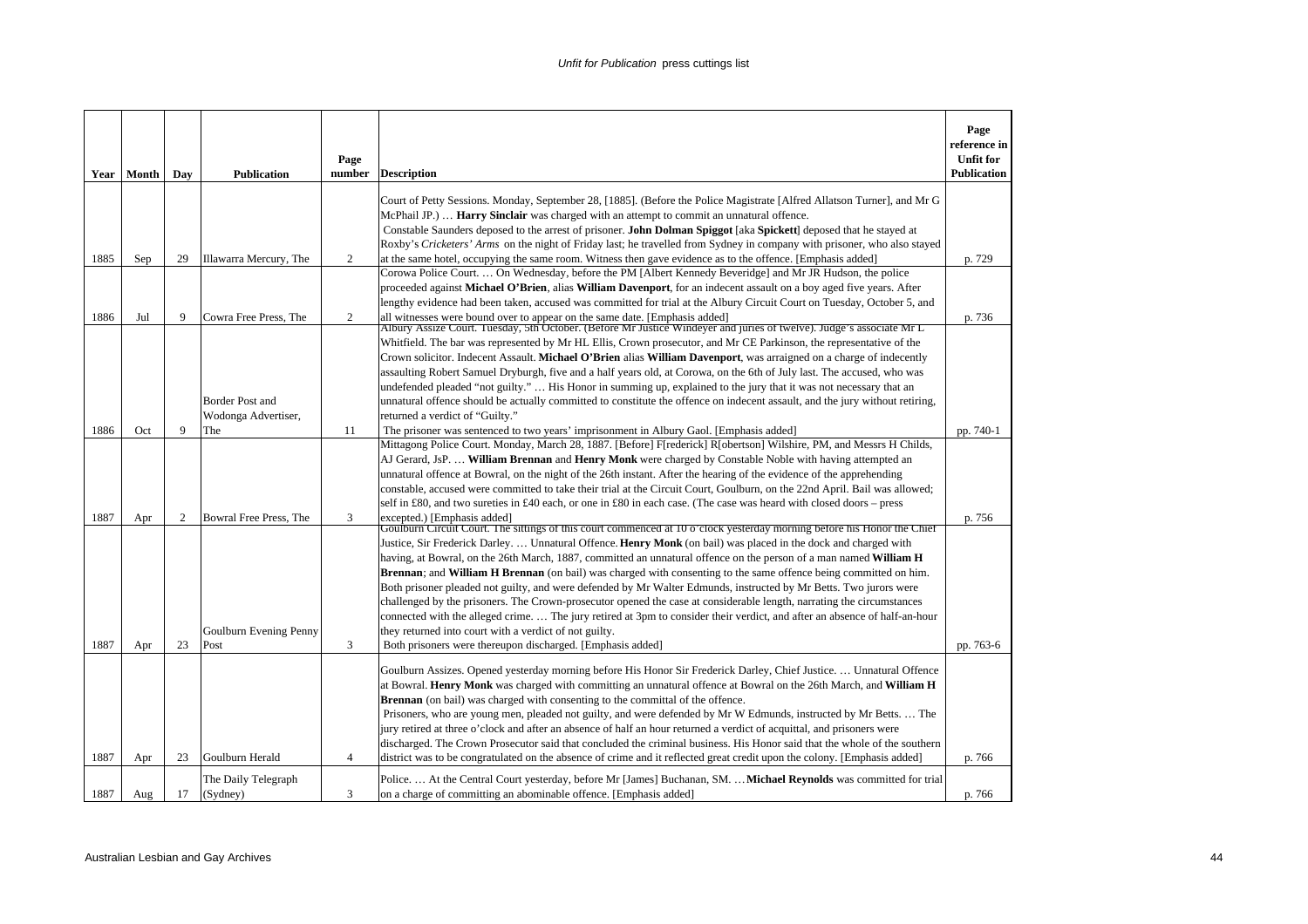|      |       |     |                                     | Page           |                                                                                                                                                                                                                                                                                                                                                                                                                                                                                                                                                                                                                                                                                                                                                                                                                                                                                                                                                                                                                                                                                                                     | Page<br>reference in<br><b>Unfit for</b> |
|------|-------|-----|-------------------------------------|----------------|---------------------------------------------------------------------------------------------------------------------------------------------------------------------------------------------------------------------------------------------------------------------------------------------------------------------------------------------------------------------------------------------------------------------------------------------------------------------------------------------------------------------------------------------------------------------------------------------------------------------------------------------------------------------------------------------------------------------------------------------------------------------------------------------------------------------------------------------------------------------------------------------------------------------------------------------------------------------------------------------------------------------------------------------------------------------------------------------------------------------|------------------------------------------|
| Year | Month | Day | <b>Publication</b>                  | number         | <b>Description</b>                                                                                                                                                                                                                                                                                                                                                                                                                                                                                                                                                                                                                                                                                                                                                                                                                                                                                                                                                                                                                                                                                                  | Publication                              |
| 1887 | Aug   | 17  | <b>Sydney Morning Herald</b>        | 11             | Police. Mr Buchanan, SM., presided in the Charge Branch of the Central Police Court yesterday.  Michael Reynolds, 24,<br>labourer, was committed for trial at the Central Criminal Court upon a charge of having committed an unmentionable<br>crime. The prisoner stated that he had nothing to say in answer to the charge. [Emphasis added]                                                                                                                                                                                                                                                                                                                                                                                                                                                                                                                                                                                                                                                                                                                                                                      | pp. 766-7                                |
| 1887 | Jul   | 7   | <b>Sydney Morning Herald</b>        | 12             | POLICE Before Mr [James] Buchanan, SM, at Central Police Court yesterday, George Harrison and James Baker were<br>charged with having no visible lawful means of support. 'Numerous complaints were made against them they were<br>watched by the police. It was found they were in the habit of wlaking the streets at night, impersonating females, and<br>having powder and pearl cream upon their faces. They were in the habit of jostling men in the streets, and making use of<br>disgusting expressions. Baker, who had been convicted on a former occasion, was sent to the Parramatta gaol for six<br>months, and Harrison, who is a youth, was sent to gaol for three months [with hard labour].' [Emphasis added]                                                                                                                                                                                                                                                                                                                                                                                       | p.11                                     |
| 1887 | Mar   | 15  | The Daily Telegraph<br>(Sydney)     | 3              | Central Criminal Court. Monday, March 14. His Honor Mr Acting Judge MH Stephen, QC presided over the Central<br>Criminal Court held at Darlinghurst yesterday, and Mr John Armstrong was Crown prosecutor and Mr Bevan was judge's<br>associate.  Unnatural Offence. William Hargrave [sic], a middle-aged man, and Thomas Gillanders, a young man,<br>were arraigned on a charge of committing an unnatural offence on February 17 last. Prisoner Hargrave made a statement to<br>the effect that Gillanders had run to hide because he saw the police coming, and that they were both lying near the trams<br>and a footpath along which people passed, and, in fact, were quite innocent of the crime. The jury brought in a verdict of<br>not guilty and prisoners were discharged. [Emphasis added]                                                                                                                                                                                                                                                                                                            | p. 755                                   |
| 1887 | Mar   | 15  | Sydney Morning Herald               | 3              | Central Criminal Court.- Monday, Mar. 14. (Before his Honor Mr Acting Justice Stephen.) The sittings of the Central<br>Criminal Court were commenced at the Darlinghurst Court-house this morning. Mr J Armstrong conducted the<br>prosecutions on behalf of the Crown.  Unnatural Offence. William Hargraves and Thomas Gillanders were acquitted<br>upon an indictment charging them with having committed an unnatural offence. [Emphasis added]                                                                                                                                                                                                                                                                                                                                                                                                                                                                                                                                                                                                                                                                 | pp. 755-6                                |
| 1887 | Nov   | 18  | <b>Sydney Morning Herald</b>        | $\overline{4}$ | Syd Central Police Court – George Cooper, Thomas Ryan and George Harrison alias Carry Swain sentenced to three<br>months hard labour for being idle and disorderly persons.[Emphasis added]                                                                                                                                                                                                                                                                                                                                                                                                                                                                                                                                                                                                                                                                                                                                                                                                                                                                                                                         | p.11                                     |
| 1887 | Oct   | 14  | <b>Bathurst Daily Times,</b><br>The | 2              | Bathurst Circuit Court. (Before His Honor Mr Justice Fawcett.)  Unnatural Offence. Peter Edwards, was charged with<br>having, on the 20th July last, at The Junction, assaulted George Edward Kellet [aka Kelly], a boy, and committed an<br>unnatural offence. Prisoner, who was defended by Mr David Buchanan, instructed by Mr SW Webb, pleaded not guilty.<br>(Case proceeding.) [Emphasis added]<br>Bathurst Circuit Court. (Before His Honor Mr Justice Fawcett.) The Circuit Court opened at 10 am today. Mr Armstrong                                                                                                                                                                                                                                                                                                                                                                                                                                                                                                                                                                                       | p. 746                                   |
| 1887 | Oct   | 15  | <b>Bathurst Daily Times,</b><br>The | 2              | acted as Crown Prosecutor, instructed by Mr Wiltshire for the Crown solicitor; Mr Plunkett as Judge's associate; and Mr JB<br>Dulhunty, JP., as Deputy Sheriff. The barristers present were-Messrs Buchanan, Butterworth, Moriarty and FB Rolin. The<br>solicitors present were- Messrs JH McIntosh, AG Thompson, SW Webb, J McPhillamy and FB Kenny. Sub-Inspector<br>Forde, of Orange, was the officer in charge of the court<br>Unnatural Offence. Peter Edwards, was charged with having, on the 20th July last, at The Junction, assaulted George<br>Edward Kellet, a boy, and committed an unnatural offence.  Jury Disagreed. The jury in the case of Peter Edwards,<br>arraigned for an unnatural offence, reported that, after having been locked up all night, teey [sic] could not agree. His Honor<br>asked them to again retire to consider their verdict. He would assist them in any way they desired. The foreman said the jury<br>wanted to obtain medical evidence as to the testimony of the clothes worn by the boy at the time of the perpetration of the<br>alleged offence. [Emphasis added] | p. 746                                   |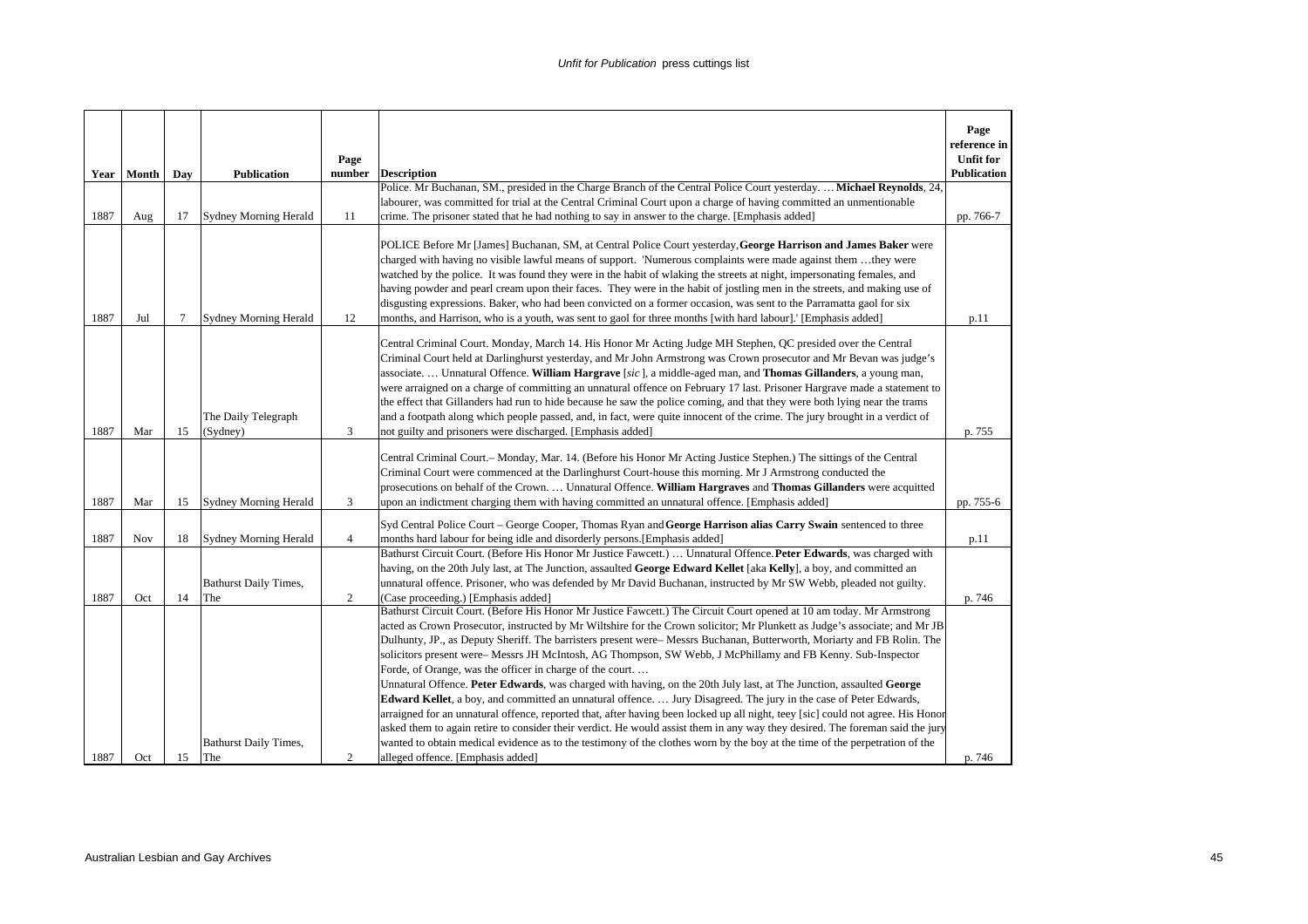|      | Year   Month | Day | <b>Publication</b>                  | Page<br>number | <b>Description</b>                                                                                                                                                                                                                                                                                                                                                                                                                                                                                                                                                                                                                                                                                                                                                                                                                                                                    | Page<br>reference in<br><b>Unfit for</b><br><b>Publication</b> |
|------|--------------|-----|-------------------------------------|----------------|---------------------------------------------------------------------------------------------------------------------------------------------------------------------------------------------------------------------------------------------------------------------------------------------------------------------------------------------------------------------------------------------------------------------------------------------------------------------------------------------------------------------------------------------------------------------------------------------------------------------------------------------------------------------------------------------------------------------------------------------------------------------------------------------------------------------------------------------------------------------------------------|----------------------------------------------------------------|
|      |              |     |                                     |                | Circuit Court. Friday, October 14th. (Before his Honor Mr Justice Fawcett.)  Unnatural Offence. Peter Edwards was<br>indicted for that he, on the 20th July, 1887, at the Junction did commit an unnatural offence on a lad named George<br>Edward Kelly. A second count charged him with assaulting the said Kelly. Prisoner pleaded Not Guilty and was defended<br>by Mr D Buchanan, instructed by Mr SW Webb.  The jury retired and were not decided when we went to press.                                                                                                                                                                                                                                                                                                                                                                                                        |                                                                |
| 1887 | Oct          | 15  | <b>Bathurst Free Press</b>          | 3              | [Emphasis added]                                                                                                                                                                                                                                                                                                                                                                                                                                                                                                                                                                                                                                                                                                                                                                                                                                                                      | p. 747                                                         |
| 1887 | Oct          | 17  | <b>Bathurst Daily Times,</b><br>The | 2              | Bathurst Circuit Court. (Before his Honor Mr Justice Fawcett.) Saturday, October 15th.  At 4.45pm the jury reported that<br>they could not agree, and they were consequently discharged. Prisoner [Peter Edwards] was ordered to appear for re-trial<br>on Monday. Mr Buchanan asked for bail, which was allowed-self in £100, and two sureties of £50. [Emphasis added]                                                                                                                                                                                                                                                                                                                                                                                                                                                                                                              | pp. 747-8                                                      |
|      |              |     |                                     |                | Circuit Court. Saturday, October 15th. (His Honor took his seat on the bench at 10am.) Unnatural Offence. Peter Edwards,<br>who had been charged on the previous day with having committed an unnatural offence upon George Edward Kelly, was<br>again placed in the dock. The case closed on Friday before 4 o'clock but the jury were unable to agree, and at 9 o'clock at<br>night they were locked up until the opening of the Court next day. Upon entering the Court the foreman, in answer to His<br>Honor, said they were unable to agree.  Monday, October 17th (His Honor took his seat on the Bench at 10 o'clock).<br>His Honor said that it would better meet the end of justice to have the case tried at once, and the Crown Prosecutor said that<br>having heard the opinion expressed by his Honor he would not object. The hearing was fixed for Wednesday morning. |                                                                |
| 1887 | Oct          | 18  | <b>Bathurst Free Press</b>          | 3              | [Emphasis added]<br>The Goulburn Assizes. Were resumed before his Honor Sir Frederick Darley, chief justice, at ten o'clock on Saturday                                                                                                                                                                                                                                                                                                                                                                                                                                                                                                                                                                                                                                                                                                                                               | pp. 748-9                                                      |
| 1887 | Oct          | 18  | Goulburn Herald                     | $\overline{4}$ | morning. The attorney-general (the Hon BR Wise) prosecuted, and was assisted by Mr Dillon.  Monday, October 17.<br>Unnatural Offence at Narrandera. Philip A Bolton was charged with committing an unnatural offence upon William<br>Williams at Narandera [sic] on the 25th September last. He was further charged with committing an indecent assault upon<br>the same person. Prisoner pleaded not guilty. The Attorney-general stated that the crown was not prepared to proceed with<br>the case at present, and asked for a remand to such court as the attorney-general may decide. Prisoner did not object to the<br>remand, and it was accordingly granted. [Emphasis added]                                                                                                                                                                                                 | p. 783                                                         |
| 1887 | Oct          | 19  | <b>Bathurst Daily Times,</b><br>The | 3              | Criminal Jurisdiction. Wednesday, October 19th. (Before His Honor Mr Justice Fawcett.)  Unnatural Offence.<br>Peter Edwards, was charged with having, at Carcoar, on 20th July, committed an unnatural offence on George Edward<br>Kelly; on a second count with having attempted to commit the said offence; and on a third count, with indecent assault.<br>Prisoner, who was defended by Mr David Buchanan, instructed by Mr SW Webb, pleaded not guilty. This was re-trial, the<br>jury on a previous day having disagreed. The evidence having been taken, and Mr Buchanan having addressed the jury, his<br>Honor summed up, and the jury retired to consider their verdict. [Emphasis added]                                                                                                                                                                                   | p. 749                                                         |
| 1887 | Oct          | 20  | <b>Bathurst Free Press</b>          | 2              | Criminal Court. Unnatural Offence. Peter Edwards, on bail, was then placed in his trial. He was defended by Mr<br>Buchanan, instructed by Mr Webb. The Crown Prosecutor stated that facts of the case and then proceeded to call witnesses.<br>No fresh evidence was added. Mr Buchanan addressed the jury and his Honor summed up. The jury then retired, and after<br>an absence of 3½ hours, returned into Court with a verdict of Guilty on the second count, viz., assault with intent. His<br>Honor then addressed the prisoner on the enormity of his crime, and sentenced him to five years' penal servitude. This<br>closed all the cases in the Assize Court. [Emphasis added]                                                                                                                                                                                              | p. 751                                                         |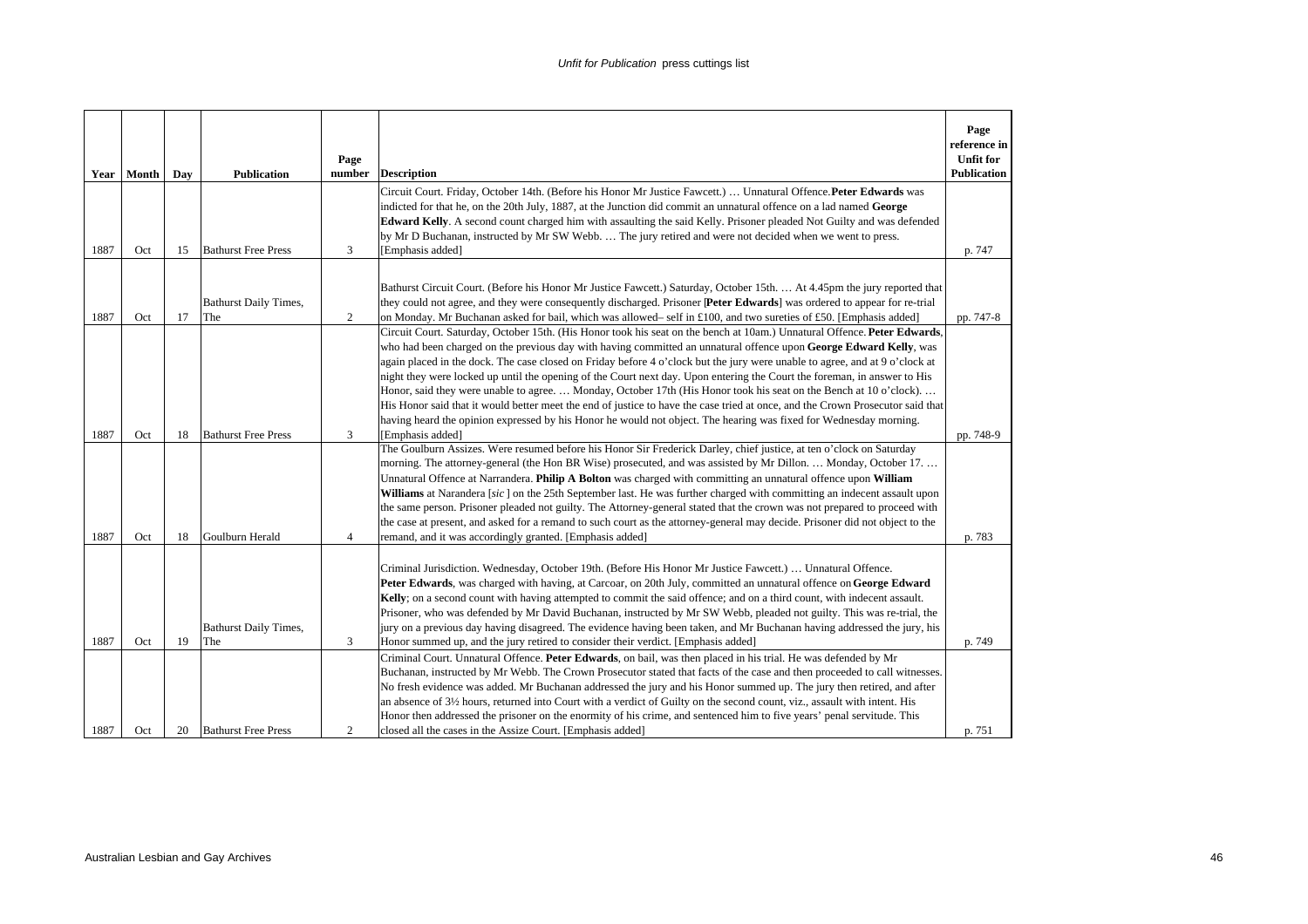|      |              |                |                              | Page           |                                                                                                                                                                                                                                                     | Page<br>reference in<br><b>Unfit for</b> |
|------|--------------|----------------|------------------------------|----------------|-----------------------------------------------------------------------------------------------------------------------------------------------------------------------------------------------------------------------------------------------------|------------------------------------------|
|      | Year   Month | Day            | <b>Publication</b>           | number         | <b>Description</b>                                                                                                                                                                                                                                  | <b>Publication</b>                       |
|      |              |                |                              |                | Criminal Jurisdiction. Wednesday, October 19th 1887. (Before His Honor Mr Justice Faucett.) Mr Armstrong, instructed by                                                                                                                             |                                          |
|      |              |                |                              |                | Mr Wiltshire, (for the Crown solicitor) acted as Crown Prosecutor. Unnatural Offence. Peter Edwards was charged with<br>having, at Carcoar, on 20th July, committed an unnatural offence on George Edward Kelly; on a second count with having      |                                          |
|      |              |                |                              |                | committed an assault with intent; and on a third count, with indecent assault.  After an absence of 31/2 hours, they                                                                                                                                |                                          |
|      |              |                |                              |                | returned into court with a verdict of guilty of assault with intent.                                                                                                                                                                                |                                          |
|      |              |                |                              |                | Prisoner protested his innocence, and begged for mercy of the court, as he had already been three months in gaol. His                                                                                                                               |                                          |
|      |              |                |                              |                | Honor said this was a sad case. It was one of the worst kind of offences, and to be denounced in the strongest terms, for it                                                                                                                        |                                          |
|      |              |                | <b>Bathurst Daily Times,</b> |                | debauched both the minds and bodies of the young. Prisoner had not only attempted to corrupt the boy Kelly, but also to<br>brand him as a perjurer. The sentence of the Court was that prisoner be sentenced to penal servitude for five years.     |                                          |
| 1887 | Oct          | 20             | The                          | 3              | [Emphasis added]                                                                                                                                                                                                                                    | pp. 751-2                                |
|      |              |                |                              |                |                                                                                                                                                                                                                                                     |                                          |
|      |              |                |                              |                | Central Criminal Court. Monday, September 5. (Before his Honor Mr Justice [MH] Stephen.)  Alleged Unnatural                                                                                                                                         |                                          |
|      |              |                | The Daily Telegraph          |                | Offence. Michael Reynolds was arraigned upon an indictment charging him with having committed an unnatural crime on                                                                                                                                 |                                          |
| 1887 | Sep          | 6              | (Sydney)                     | 3              | August 15. He was found guilty and remanded till to-day for sentence. [Emphasis added]                                                                                                                                                              | p. 772                                   |
|      |              |                |                              |                | Central Criminal Court.– Monday. (Before his Honor Mr Justice Stephen.) Mr E Barton conducted the prosecution on                                                                                                                                    |                                          |
|      |              |                |                              |                | behalf of the Crown.  Unnatural Offence. Michael Reynolds was found guilty upon an indictment charging him with                                                                                                                                     |                                          |
| 1887 | Sep          | 6              | Sydney Morning Herald        | $\overline{4}$ | having committed an unnatural offence. He was remanded for sentence. [Emphasis added]                                                                                                                                                               | p. 772                                   |
|      |              |                |                              |                | Central Criminal Court. Tuesday, September 6. (Before his Honor Mr Justice Stephen.)  Sentence. Michael Reynolds,                                                                                                                                   |                                          |
|      |              |                |                              |                | who on Monday was found guilty of having committed an abominable crime, was brought up for sentence. A formidable<br>list of previous convictions for a variety of offences was read out against the prisoner. He was sentenced to be kept at penal |                                          |
|      |              |                | The Daily Telegraph          |                | servitude for eight years and to receive two floggings, each of 25 lashes, the first on September 20 and the second on                                                                                                                              |                                          |
| 1887 | Sep          | $\overline{7}$ | (Sydney)                     | 3              | October 4. [Emphasis added]                                                                                                                                                                                                                         | p. 772                                   |
|      |              |                |                              |                |                                                                                                                                                                                                                                                     |                                          |
|      |              |                |                              |                | Central Criminal Court.- Tuesday. (Before his Honor Mr Justice Stephen.) Mr E Barton conducted the prosecution on                                                                                                                                   |                                          |
|      |              |                |                              |                | behalf of the Crown. Sentence. Michael Reynolds, who was found guilty upon the previous day of having committed an<br>unnatural offence, was sentenced to eight years' penal servitude, and two whippings of 25 strokes each – the first to be      |                                          |
|      |              |                |                              |                | administered on the 20th instant, and the second on the 4th October. There were a number of previous convictions against                                                                                                                            |                                          |
| 1887 | Sep          | 7              | Sydney Morning Herald        | 5              | the prisoner. [Emphasis added]                                                                                                                                                                                                                      | pp. 772-3                                |
|      |              |                |                              |                |                                                                                                                                                                                                                                                     |                                          |
|      |              |                |                              |                | Circuit Court. Friday, April 20. (Before his Honour Sir FM Darley, Chief Justice.)  Unnatural Offence. William<br>Williams and Phillip Arthur Bolton were charged with having on the 28th September [1887], at Narandera, [sic]                     |                                          |
|      |              |                |                              |                | committed an unnatural offence. Prisoners pleaded not guilty, and were undefended.  His Honour summed up, and the                                                                                                                                   |                                          |
|      |              |                | Wagga Wagga                  |                | jury returned a verdict of guilty against both prisoners, with a recommendation to mercy in the case of Bolton (the younger                                                                                                                         | p. 785 For                               |
| 1888 | Apr          | 21             | Advertiser, The              | 3              | prisoner.) Prisoners were remanded for sentence. [Emphasis added]                                                                                                                                                                                   | pocket book?                             |
|      |              |                |                              |                | Syd Central Police Court – George Harrison, alias Carry Swain, 19 sentenced to six months goal hard labour for                                                                                                                                      |                                          |
| 1888 | Apr          | 21             | Sydney Morning Herald        | 10             | improper conduct in Belmore Park at midnight. [Emphasis added]                                                                                                                                                                                      | p.11                                     |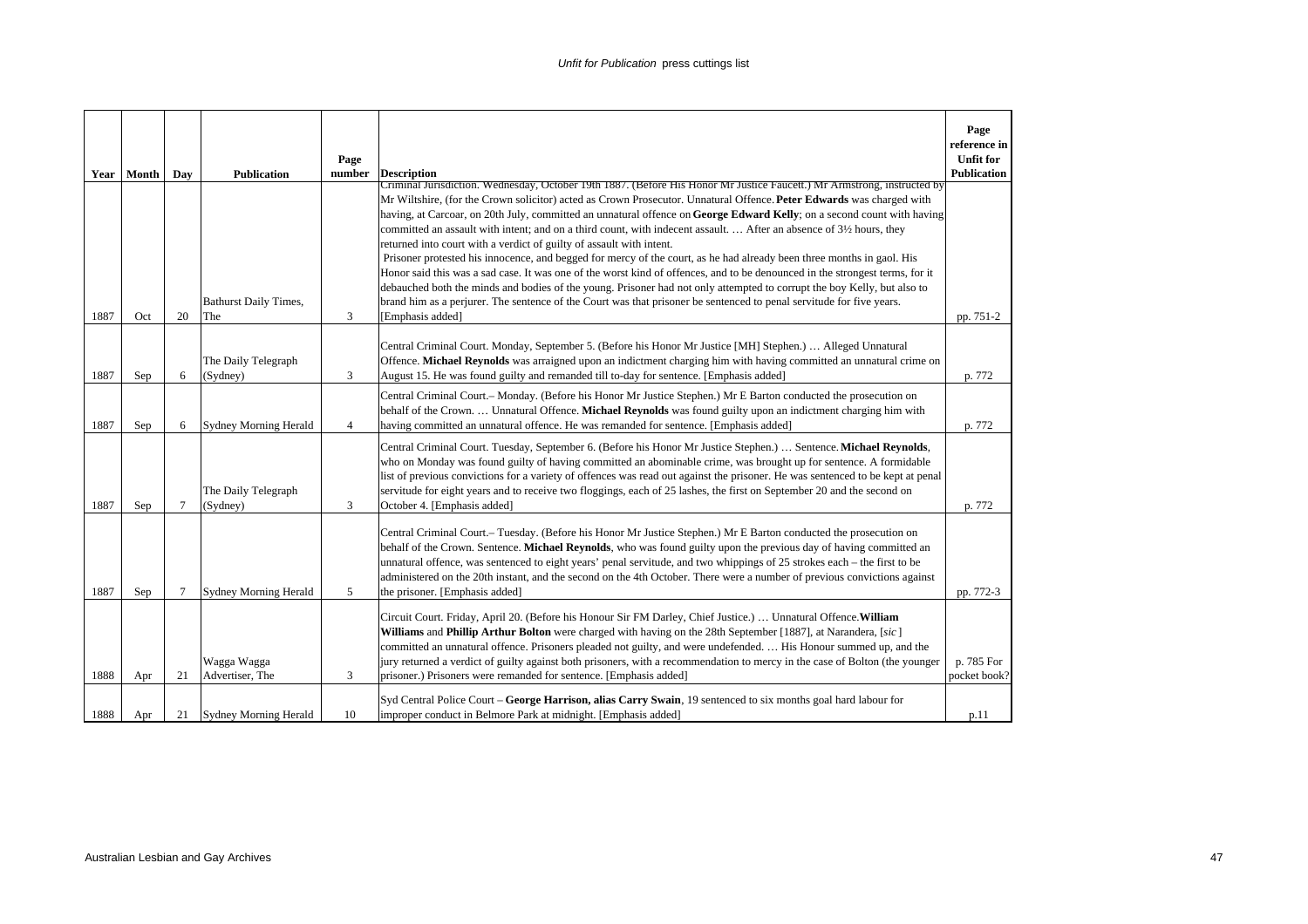|      | Year   Month | Day | <b>Publication</b>                  | Page<br>number | <b>Description</b>                                                                                                                                                                                                                                                                                                                                                                                                                                                                                                                                                                                                                                                                                                                                                                                                                                                                                                  | Page<br>reference in<br><b>Unfit for</b><br>Publication |
|------|--------------|-----|-------------------------------------|----------------|---------------------------------------------------------------------------------------------------------------------------------------------------------------------------------------------------------------------------------------------------------------------------------------------------------------------------------------------------------------------------------------------------------------------------------------------------------------------------------------------------------------------------------------------------------------------------------------------------------------------------------------------------------------------------------------------------------------------------------------------------------------------------------------------------------------------------------------------------------------------------------------------------------------------|---------------------------------------------------------|
| 1888 | Apr          | 24  | Wagga Wagga<br>Advertiser, The      | 2              | Circuit Court. Saturday, April 21. (Before his Honour Sir FM Darley, Chief Justice.) Sentences.  William Williams<br>convicted of an unnatural offence was next brought up, and after having delivered a very severe censure, his Honour<br>sentenced him to 14 years' penal servitude, with two floggings of 25 lashes each, one on the 30th April and the other on the<br>30th July of the present year. Phillip Arthur Bolton, who was convicted in conjunction with Williams of participating in<br>his crime, was next brought up, and his Honour said that he was much disposed to give effect to the jury's recommendation<br>to mercy. He believed that the prisoner was under the influence of drink to some considerable extent, and might therefore<br>be considered not to have been altogether a free agent on the occasion. He would sentence him to five years' penal<br>servitude. [Emphasis added] | p. 785                                                  |
| 1888 | Nov          | 15  | The Daily Telegraph<br>(Sydney)     | 3              | Central Criminal Court. Wednesday, November 14. (Before Mr [WJ] Justice Foster.) Mr Cohen appeared on behalf of the<br>Crown. Unnatural Offence. A middle-aged man named George Wilson pleaded not guilty to an indictment charging him<br>with having, on November 3, at Liverpool, committed an unnatural crime. The jury after hearing the evidence, which<br>disclosed circumstances of a most revolting nature, found the prisoner guilty. The prisoner, in response to the usual<br>question whether he ad anything to say before being sentenced, pleaded that he might not be flogged, as he suffered from<br>heart disease. His Honor remanded the accused for sentence, pending medical advice. [Emphasis added]                                                                                                                                                                                          | p. 787                                                  |
| 1888 | Nov          | 15  | Sydney Morning Herald               | $\overline{4}$ | Central Criminal Court.– Wednesday. (Before his Honor Mr Justice Foster.)  Criminal Assault. George Wilson, an<br>elderly man, was arraigned upon an indictment charging him with having criminally assaulted a boy named Albert Miller,<br>at Lambton, on November 3, 1888. The evidence against the prisoner showed that the offence was committed in the bush at<br>Liverpool, on the date mentioned in the indictment. The prisoner was found guilty. The gaol records showed that he was an<br>old offender, and had served several long terms of imprisonment. He was remanded for sentence. [Emphasis added]                                                                                                                                                                                                                                                                                                 | p. 787                                                  |
| 1888 | Nov          | 16  | The Daily Telegraph<br>(Sydney)     | 3              | Central Criminal Court. Thursday, November 15. (Before Mr Justice Foster.) Mr HE Cohen conducted the prosecutions on<br>behalf of the Crown. Unnatural Offence. George Wilson, who was on Wednesday been found guilty of the commission of<br>an unnatural crime, was brought up for sentence. His Honor said that he had taken medical advice on the subject, and had<br>ascertained that the prisoner was not physically in a fit state to bear a flogging. Such men as the prisoner were not fit to be<br>at large, and when they were caught in the commission of their horrible offences it was right that they should be severely<br>punished. The sentence of the Court was that the prisoner be kept to penal servitude for a period of 15 years. [Emphasis<br>added]                                                                                                                                       | pp. 787-8                                               |
| 1888 | <b>Nov</b>   | 16  | <b>Sydney Morning Herald</b>        | $\overline{4}$ | Central Criminal Court.- Thursday. (Before his Honor Mr Justice Foster.) Mr Cohen appeared on behalf of the Crown.<br>Sentence. George Wilson, who had been found guilty of criminally assaulting a boy at Liverpool, was placed in the dock to<br>receive sentence. His Honor addressing the prisoner pointed out to him that he had been found guilty of an abominable<br>offence on the clearest evidence. The sentence of the Court was that the prisoner should be kept to penal servitude for the<br>period of 15 years. His Honor added that he passed this sentence partly in the interest and for the protection of society, and<br>he thought it would also keep the prisoner out of the way and prevent him from doing any further harm for the remainder of<br>his life. [Emphasis added]                                                                                                               | p. 788                                                  |
| 1888 | Oct          | 17  | <b>Bathurst Daily Times,</b><br>The | 2              | Bathurst Circuit Court. Wednesday, October 17. (Before Mr Justice MH Stephen.)  Indecent Assault. Willy Sing was<br>charged with committing an indecent assault on Owen Bates at Carcoar on the 6th August. Mr David Buchanan, instructed<br>by Mr Webb, defended. Prisoner professed that he did not under stand English. The Crown Prosecutor said there was a<br>letter written in English by the prisoner as well as he could write himself. His Honor asked the prisoner if he understood<br>English, and Willy Sing immediately replied. "Me no understand Englee." An interpreter was allowed to act The<br>Crown Prosecutor, in reply argued that all the Crown had to prove was that the chinaman had behaved indecently. His<br>Honor having summed up, the facts of the case the jury retired to consider their verdict at one o'clock. The jury returned a<br>verdict of guilty. [Emphasis added]       | pp. 779-80                                              |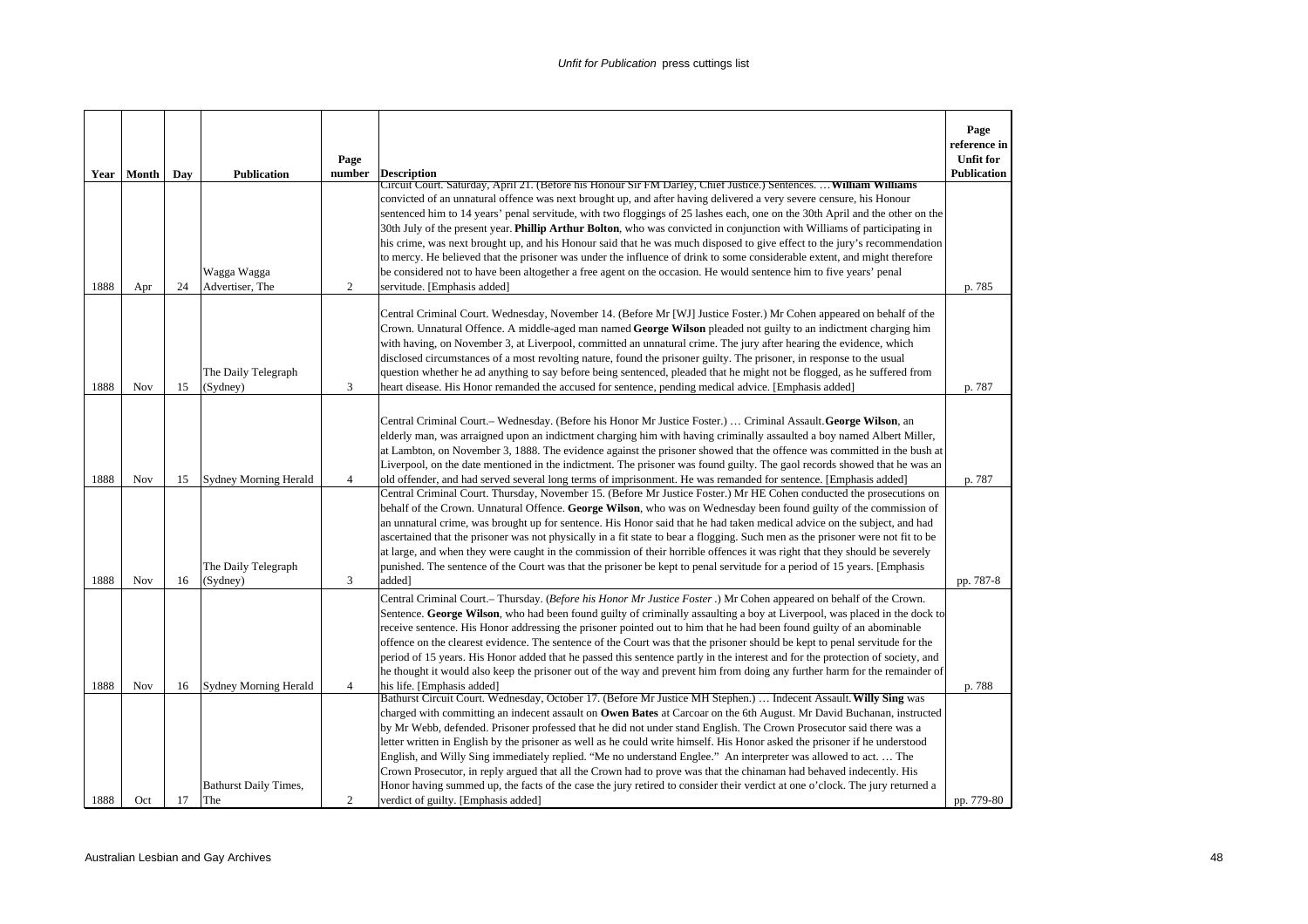| Year | Month | Day | <b>Publication</b>                                    | Page<br>number | <b>Description</b>                                                                                                                                                                                                                                                                                                                                                                                                                                                                                                                                                                                                                                                                                                                                                                                                                            | Page<br>reference in<br><b>Unfit for</b><br><b>Publication</b> |
|------|-------|-----|-------------------------------------------------------|----------------|-----------------------------------------------------------------------------------------------------------------------------------------------------------------------------------------------------------------------------------------------------------------------------------------------------------------------------------------------------------------------------------------------------------------------------------------------------------------------------------------------------------------------------------------------------------------------------------------------------------------------------------------------------------------------------------------------------------------------------------------------------------------------------------------------------------------------------------------------|----------------------------------------------------------------|
| 1888 | Oct   | 18  | <b>Bathurst Daily Times,</b><br>The                   | 2              | Thursday, October 18. His Honor took his seat at 9.30am. Sentences. The following prisoners were brought up for<br>sentence:- Willy Sing, for indecent assault on a child named Owen Bates, "Willy" said he had been in gaol a long time. He<br>had to keep his grandfather and grandmother, and had a wife and three children to keep. He was a poor man.–His Honor<br>sentenced him to three years' hard labour in Bathurst gaol. [Emphasis added]                                                                                                                                                                                                                                                                                                                                                                                          | p. 780                                                         |
| 1889 | Feb   | 12  | The Daily Telegraph<br>(Sydney)                       | 3              | Central Criminal Court. Monday, February 11. (Before Mr Justice [MH] Stephen.)  Alleged Indecent Assault. Joseph<br><b>Dean</b> , a respectably attired man of good address, was arraigned upon an indictment which charged him with committing an<br>indecent assault. The statement of the prosecutor was the only direct evidence. Some nine days elapsed before the charge<br>was laid against the accused by the police. In defence the accused made a statement alleging that the whole story of the<br>prosecutor was a pure fabrication from beginning to end, and that it was trumped up for the purpose of having a trip to<br>Sydney. Dr Casement, of Frederickton, was called as a witness by the accused. The jury after a somewhat lengthy<br>retirement, found the accused not guilty, and he was discharged. [Emphasis added] | p. 795                                                         |
| 1889 | Feb   | 12  | <b>Sydney Morning Herald</b>                          | $\overline{4}$ | Central Criminal Court.- Monday. (Before his Honor Mr Justice [MH] Stephen.) The sittings of the court commenced this<br>morning. Mr HE Cohen conducted the prosecutions on behalf of the Crown.  Alleged Indecent Assault. Joseph Dean, a<br>respectable-looking young man, was acquitted upon an indictment charging him with having at Frederickstown, [sic] on<br>the 15th December, 1888, indecently assaulted William John Wilson. [Emphasis added]                                                                                                                                                                                                                                                                                                                                                                                     | p. 795                                                         |
| 1889 | Feb   | 16  | The Daily Telegraph<br>(Sydney)                       | 10             | Central Criminal Court. Friday, February 15. (Before Mr Justice Stephen.)  An Abominable Crime. Two colored men,<br>Mat Adams (a Soudanese) and Henry Thomas (a Persian), were arraigned upon an indictment which charged them with<br>attempting to commit an abominable crime at Sydney on January 24. The jury convicted the prisoners. Adams was<br>sentenced to two years' hard labour, and Thomas received two and half years' hard labour. [Emphasis added]                                                                                                                                                                                                                                                                                                                                                                            | p. 801. For<br>pocket book?                                    |
| 1889 | Feb   | 25  | <b>Sydney Morning Herald</b>                          | 9              | POLICE Mr [Whittingdale] Johnson, SM, presiding at Central Police Court on 23 Feb 1889, sentenced George Harrison,<br>20, waiter, to six months gaol with hard labour for having insufficient lawful means of support. Harrison was orded to pay<br>3s damages besides 20s fine or 21 days in gaol for injuring a night tub, the property of the New South Wales Government.<br>Harrison was also remanded until 25 Feb 1889 on a charge of attempting to break out of his cell at No. 1 Police Station by<br>forcibly removing an iron bar with intent to escape, when in custody on a charge of vagrancy. [Emphasis added]                                                                                                                                                                                                                  | p.11                                                           |
| 1889 | Feb   | 26  | <b>Sydney Morning Herald</b>                          | $\overline{4}$ | Syd Central Police Court - George Harrison, charged on remand with attempted break out from police station cell.<br>Committed for trial at the next Court of Quarter Sessions. [Emphasis added]                                                                                                                                                                                                                                                                                                                                                                                                                                                                                                                                                                                                                                               | p.12                                                           |
| 1889 | Mar   | 7   | <b>Sydney Morning Herald</b>                          | $\overline{4}$ | Metropolitan Quarter Sessions – Cases for Thu 7 Mar: Geo Harrison, attempting to escape. [Emphasis added]                                                                                                                                                                                                                                                                                                                                                                                                                                                                                                                                                                                                                                                                                                                                     | p.12                                                           |
| 1889 | Mar   | 8   | <b>Sydney Morning Herald</b><br>Tamworth Observer and | $\overline{4}$ | Metropolitan Quarter Sessions – George Harrison pleaded guilty to charge of attempting to escape. Sentenced to 12<br>months imprisonment in Goulburn gaol. [Emphasis added]<br>Police Court. (Before Mr D[avid] W[illiamson] Irving, PM.)  Monday, April 7. Alleged Indecent Assault. An elderly man<br>named Thomas W Dewey, an old resident in the Tamworth district, was brought up charged with indecently assaulting a<br>Norwegian named Cornelius Jonsen [Jonson] on the 3rd instant. After evidence had been given by Sergeant Flaherty, the<br>prosecutor and Mr CT Silver, the accused was committed to take his trial at the Circuit Court to be held on the 17th instant.                                                                                                                                                         | p.12                                                           |
| 1890 | Apr   | 9   | $\ldots$ The                                          | 3              | [Emphasis added]                                                                                                                                                                                                                                                                                                                                                                                                                                                                                                                                                                                                                                                                                                                                                                                                                              | p. 808                                                         |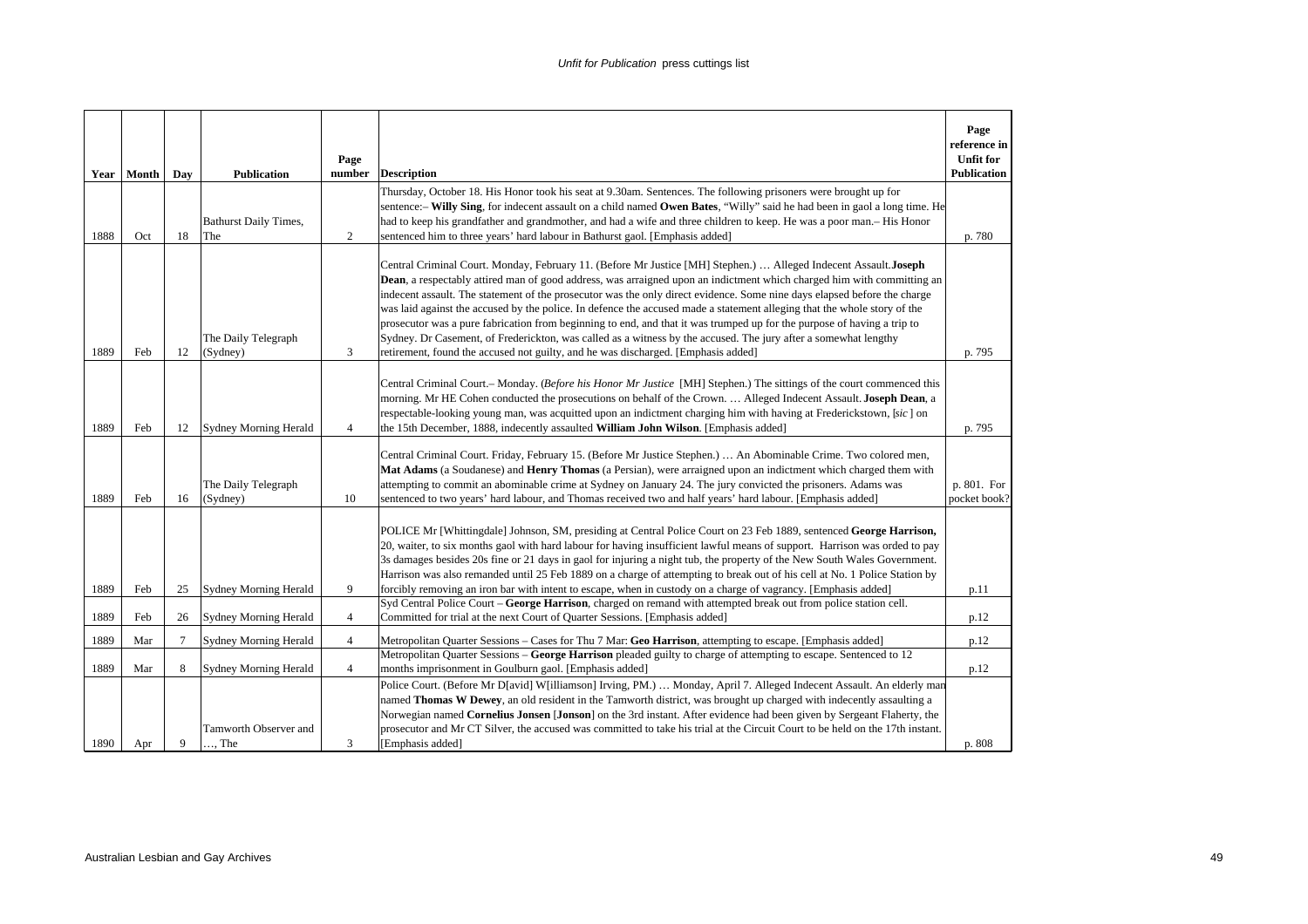|      | Year Month | Day | <b>Publication</b>           | Page<br>number | <b>Description</b>                                                                                                                                                                                                                                                                                                                                                                                                                                                                                                                                                                   | Page<br>reference in<br><b>Unfit for</b><br>Publication |
|------|------------|-----|------------------------------|----------------|--------------------------------------------------------------------------------------------------------------------------------------------------------------------------------------------------------------------------------------------------------------------------------------------------------------------------------------------------------------------------------------------------------------------------------------------------------------------------------------------------------------------------------------------------------------------------------------|---------------------------------------------------------|
|      |            |     |                              |                | Circuit Court. The Young Circuit Court was opened on Monday morning before his Honor Mr Justice Stephen.                                                                                                                                                                                                                                                                                                                                                                                                                                                                             |                                                         |
|      |            |     |                              |                | Unnatural Offence. John Miller was charged with having committed an unnatural offence on James Downey in the Young<br>gaol The jury at once returned a verdict of not guilty and the prisoner was acquitted, his Honor fully agreeing with the                                                                                                                                                                                                                                                                                                                                       |                                                         |
|      |            |     |                              |                | verdict given. In looking over the reports from the different gaols of the Circuit, viz., Forbes, Cowra, Cootamundra,                                                                                                                                                                                                                                                                                                                                                                                                                                                                |                                                         |
|      |            |     | Burrangong Argus &           |                | Grenfell, and Gundagai his Honor congratulated this district on being so free from crime. The Court then rose. [Emphasis                                                                                                                                                                                                                                                                                                                                                                                                                                                             |                                                         |
| 1890 | Apr        | 16  | Burrowa, The                 | $\overline{2}$ | added]                                                                                                                                                                                                                                                                                                                                                                                                                                                                                                                                                                               | p. 855                                                  |
|      |            |     |                              |                | Local & General News. Yass Assizes. Thursday, April 17. (Before His Honor Judge Stephen.)  Unnatural Offence.                                                                                                                                                                                                                                                                                                                                                                                                                                                                        |                                                         |
|      |            |     |                              |                | Alfred Ferris (a youth 14 years of age) was placed in the dock to answer the charge of having at North Yass, on the 12th                                                                                                                                                                                                                                                                                                                                                                                                                                                             |                                                         |
|      |            |     |                              |                | February last, committed an unnatural offence. There was a second count of indecent assault.                                                                                                                                                                                                                                                                                                                                                                                                                                                                                         |                                                         |
|      |            |     |                              |                | The prisoner pleaded not guilty, and was undefended The jury retired, and after an absence of 20 minutes returned into                                                                                                                                                                                                                                                                                                                                                                                                                                                               |                                                         |
|      |            |     |                              |                | court with a verdict of guilty of the second count. In answer to the usual question, prisoner said he was not guilty. His<br>Honor said there was no one in court who heard the case believed the prisoner. He (his Honor) regretted that the crime was                                                                                                                                                                                                                                                                                                                              |                                                         |
|      |            |     |                              |                | on the increase. It was only lately that he tried three such cases in Sydney, and it was only last week he tried a similar case                                                                                                                                                                                                                                                                                                                                                                                                                                                      |                                                         |
|      |            |     |                              |                | at Young. He did not know when the prisoner learnt the offence, as he said himself he learnt it before he went to the                                                                                                                                                                                                                                                                                                                                                                                                                                                                |                                                         |
| 1890 | Apr        | 18  | <b>Yass Courier</b>          | 2              | Vernon. [Emphasis added] [Continued below]                                                                                                                                                                                                                                                                                                                                                                                                                                                                                                                                           | pp. 816-7                                               |
| 1890 | Apr        | 18  | <b>Yass Courier</b>          | 2              | [Continued from above] Prisoner: I have seen it done on board the ship The sentence of the court was that prisoner be<br>sentenced to two years hard labour in Goulburn Gaol and to receive on that day month 15 strokes of the lash, and in eight<br>months afterwards 15 more strokes. He could have passed a heavier sentence on the prisoner and have ordered him to<br>receive 25 strokes each flogging.                                                                                                                                                                        | pp. 816-7                                               |
|      |            |     |                              |                |                                                                                                                                                                                                                                                                                                                                                                                                                                                                                                                                                                                      |                                                         |
| 1890 | Apr        | 19  | Tamworth Observer and<br>The | 7              | Circuit Court. (Before His Honor Justice [WJ] Foster.)  Indecent Assault. Thomas Webb Dewey was charged with<br>indecently assaulting a male person named Cornelius Jonsen at Tamworth on the 3rd instant. He pleaded not guilty, and<br>was defended by Mr Garland, instructed by Mr Newman.  His Honor summed up strongly in favour of the prisoner. The<br>jury without leaving the box found a verdict of not guilty. His Honor said that on the evidence before them the jury could<br>not come to any other verdict. The prisoner was accordingly discharged. [Emphasis added] | p. 812                                                  |
|      |            |     |                              |                |                                                                                                                                                                                                                                                                                                                                                                                                                                                                                                                                                                                      |                                                         |
|      |            |     | Tamworth Observer and        |                | Circuit Court. (Before His Honor Judge [WJ] Foster.)  A Gross Offence.John Thomas Hardy [sic] was charged with<br>committing a beastly offence on a little boy, aged 11 years, named <b>Alfred Eades</b> [sic], at Barraba, on the 7th April.<br>Prisoner, who was a simple-looking individual, pleaded not guilty, and was undefended. The boy gave his evidence in a<br>very clear manner. Evidence was also given by several other persons, which went strongly against the prisoner. The jury,                                                                                   |                                                         |
| 1890 | Apr        | 19  | , The                        | 2              | without leaving the box, found the prisoner guilty. He was sentenced to 4 years' penal servitude. [Emphasis added]                                                                                                                                                                                                                                                                                                                                                                                                                                                                   | p. 834                                                  |
|      |            |     |                              |                | Bathurst Assize Court. (Before his Honor Mr Justice Innes).  Tuesday, April 22nd. His Honor took his seat on the bench                                                                                                                                                                                                                                                                                                                                                                                                                                                               |                                                         |
|      |            |     |                              |                | at 10 o'clock Indecent Assault. Hicken Gibson, a prisoner in Bathurst gaol, was charged with having committed an                                                                                                                                                                                                                                                                                                                                                                                                                                                                     |                                                         |
|      |            |     |                              |                | indecent assault upon a fellow prisoner, named Ah Luck. The evidence was altogether unfit for publication. The case was                                                                                                                                                                                                                                                                                                                                                                                                                                                              |                                                         |
| 1890 | Apr        | 22  | <b>Bathurst Free Press</b>   | 3              | proceeding as we went to press. [Emphasis added]                                                                                                                                                                                                                                                                                                                                                                                                                                                                                                                                     | p. 829                                                  |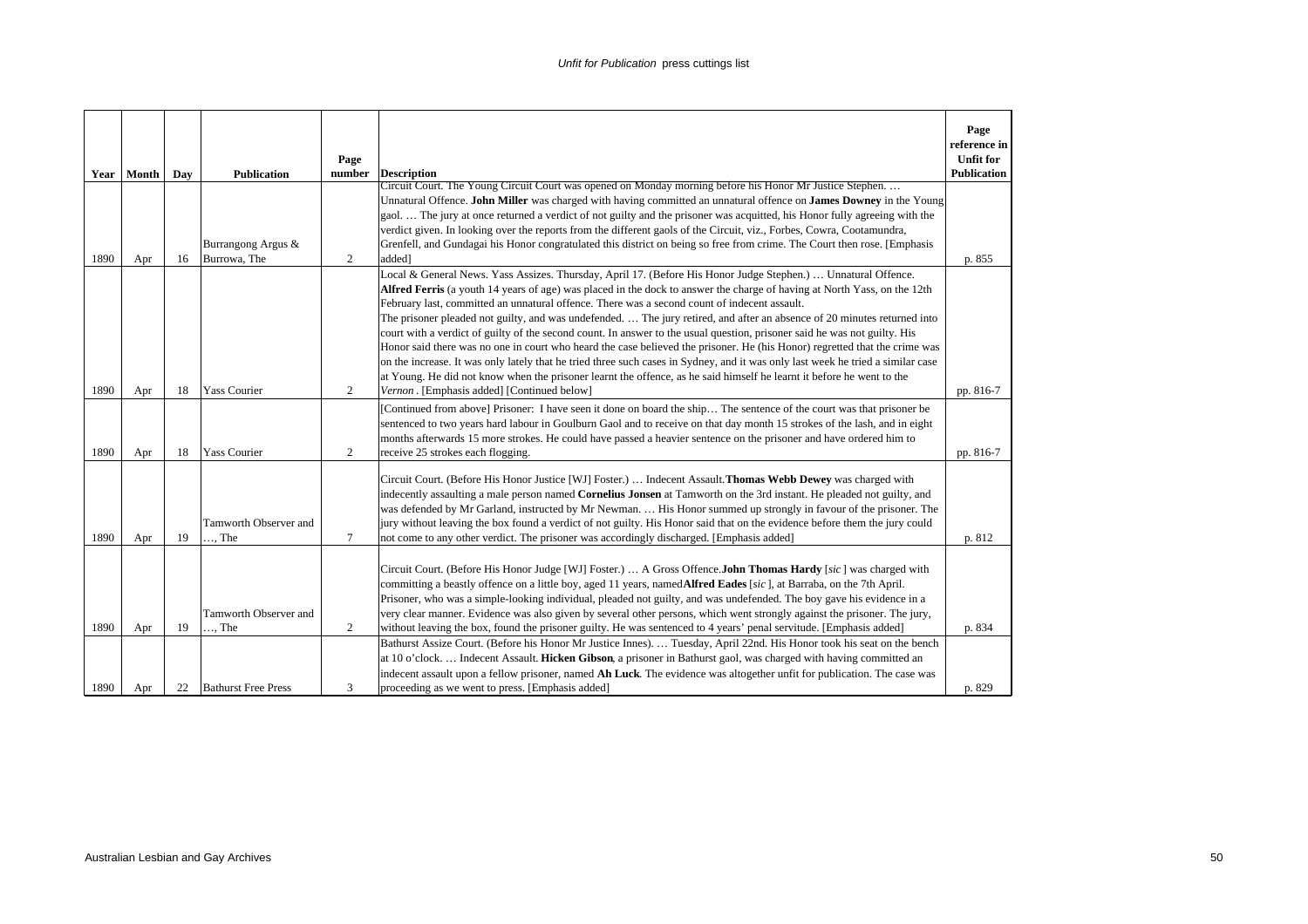|      |              |     |                                     | Page           |                                                                                                                                                                                                                                                    | Page<br>reference in<br><b>Unfit for</b> |
|------|--------------|-----|-------------------------------------|----------------|----------------------------------------------------------------------------------------------------------------------------------------------------------------------------------------------------------------------------------------------------|------------------------------------------|
|      | Year   Month | Day | <b>Publication</b>                  | number         | <b>Description</b><br>Bathurst Assize Court. Tuesday, April 22nd. (Before his Honor Mr Justice Innes). Indecent Assault. In the case of the                                                                                                        | <b>Publication</b>                       |
|      |              |     |                                     |                | prisoner Gibson, the charge being one of indecent assault in the gaol, the evidence, as stated in our issue of yesterday, was                                                                                                                      |                                          |
|      |              |     |                                     |                | unfit for publication. Prisoner [Hekin Gibson] called a number of witnesses, warders and trade overseers from Bathurst and<br>Parramatta gaols, chiefly as to character; but their evidence told very much against him, providing that he was now  |                                          |
|      |              |     |                                     |                | undergoing a sentence of five years for indecently assaulting a child, and that he had also been convicted of a similar                                                                                                                            |                                          |
|      |              |     |                                     |                | offence previously, his character being in fact so bad, that the warders had received special instructions to keep him by                                                                                                                          |                                          |
|      |              |     |                                     |                | himself and watch him carefully He was unfit to be at large, and if he did not mend before the sentence that would now                                                                                                                             |                                          |
|      |              |     |                                     |                | be passed upon him had expired he would come to one of the most horrible stages of insanity. Sentence: Two years and six<br>months' hard labour in the Bathurst Gaol, to commence at the expiration of the sentence which he is now undergoing.    |                                          |
| 1890 | Apr          | 23  | <b>Bathurst Free Press</b>          | 3              | [Emphasis added]                                                                                                                                                                                                                                   | pp. 829-30                               |
|      |              |     |                                     |                | Bathurst Assizes. Tuesday, April 22, 1890. (Before His Honor Judge Innes and Juries of twelve).  Alleged Unnatural                                                                                                                                 |                                          |
|      |              |     |                                     |                | Offence. Hekin Gibson, alias Henry Atkin Brewster, was charged with having committed an indecent assault on a                                                                                                                                      |                                          |
|      |              |     |                                     |                | chinaman named Ah Luck, at the Bathurst Gaol, on the 28th January last.  He hardly deserved to be called a man. It<br>seemed to him (Judge Innes) that the prisoner was bordering on a state of insanity, and in view of previous sentences he had |                                          |
|      |              |     |                                     |                | served, gaol seemed to have little effect upon his unbridled passions. Prisoner was then sentenced to two years'                                                                                                                                   |                                          |
|      |              |     | National Advocate, The              |                | imprisonment in the Bathurst Gaol with hard labour, the sentence to commence at the expiration of the term he is now                                                                                                                               |                                          |
| 1890 | Apr          | 23  | (Bathurst)                          | 3              | undergoing. [Emphasis added]                                                                                                                                                                                                                       | p. 830                                   |
|      |              |     |                                     |                | Bathurst Criminal Court. Tuesday, April 22nd. (Before His Honor Mr Justice Innes.)  Indecency in the Gaol. Hieken                                                                                                                                  |                                          |
|      |              |     |                                     |                | [sic] Brewster Gibson, a confinee in HM gaol at Bathurst, was charged with committing an indecent assault on a                                                                                                                                     |                                          |
|      |              |     |                                     |                | chinaman. Having heard the evidence, the jury found the prisoner guilty.  He had rendered himself liable to penal                                                                                                                                  |                                          |
|      |              |     |                                     |                | servitude for five years. His Honor would not inflict that punishment, but at the end of the term he intended to name, the                                                                                                                         |                                          |
| 1890 | Apr          | 23  | <b>Bathurst Daily Times,</b><br>The | $\overline{c}$ | prisoner, if he were not careful, might find his mind altogether unhinged. The prisoner was sentenced to two years and six<br>months, to commence at the expiration of the sentence he was now serving. [Emphasis added]                           | p. 829                                   |
|      |              |     |                                     |                |                                                                                                                                                                                                                                                    |                                          |
|      |              |     |                                     |                | Goulburn Assizes. The business of this court was resumed before his Honor Mr Justice [MH] Stephen at half-past nine on                                                                                                                             |                                          |
|      |              |     |                                     |                | Thursday morning Unnatural Offence at Strathaird. <b>Phillip Mead</b> , sixteen, an apprentice from the Vernon, was charged                                                                                                                        |                                          |
| 1890 | Apr          | 24  | Goulburn Herald                     | 2              | with committing at Strathaird near Taralga, an unnatural offence. There was a second count for indecent assault.  He then<br>sentenced prisoner to twelve months' imprisonment with hard labour in Goulburn gaol. [Emphasis added]                 | p. 854                                   |
|      |              |     |                                     |                | Deniliquin Police Court Thursday, August 14. (Before the Police Magistrate) [George Frederick Scott] Unnatural                                                                                                                                     |                                          |
|      |              |     |                                     |                | Offence. Charles Hoskins was charged with soliciting a boy named John Blenham to allow an unnatural offence to be                                                                                                                                  |                                          |
|      |              |     |                                     |                | committed upon him The accused read out a rambling sort of a defence which for the most part was a recapitulation of                                                                                                                               |                                          |
|      |              |     | Pastoral Times, The                 |                | the evidence given against him; and was then committed for trial on both charges to the Circuit Court on Monday, October                                                                                                                           |                                          |
| 1890 | Aug          | 16  | (Deniliquin)                        | $\overline{2}$ | 6th next. [Emphasis added]<br>Local & General News. Yass Court of Petty Sessions.  Thursday, Feb. 13. Before Colonel [Henry John] Chisholm, PM.                                                                                                    | pp. 834-5                                |
|      |              |     |                                     |                | Indecent Assault.- <b>Alfred Ferris</b> , a boy about fourteen years of age, was charged with this offence on another boy about                                                                                                                    |                                          |
|      |              |     |                                     |                | four years of age. Inspector Brennan stated the circumstances of the case.                                                                                                                                                                         |                                          |
|      |              |     |                                     |                | After hearing the evidence the prisoner was committed to take his trial at the Yass Assizes on the 17th April. [Emphasis                                                                                                                           |                                          |
| 1890 | Feb          | 14  | <b>Yass Courier</b>                 | 2              | added]                                                                                                                                                                                                                                             | p. 813                                   |
|      |              |     |                                     |                | Central Criminal Court. The business of the court for February was commenced yesterday before Mr Justice Stephen, with                                                                                                                             |                                          |
|      |              |     | The Daily Telegraph                 |                | Mr PJ Healey as Crown Prosecutor.  Alfred James Black (22) was found guilty of having committed a similar crime [an<br>unnatural offence]. It was shown that the offence was committed in August or September last in an empty house at            |                                          |
| 1890 | Feb          | 18  | (Sydney)                            | 3              | Pyrmont. [Prisoner was] remanded for sentence. [Emphasis added]                                                                                                                                                                                    | p. 807                                   |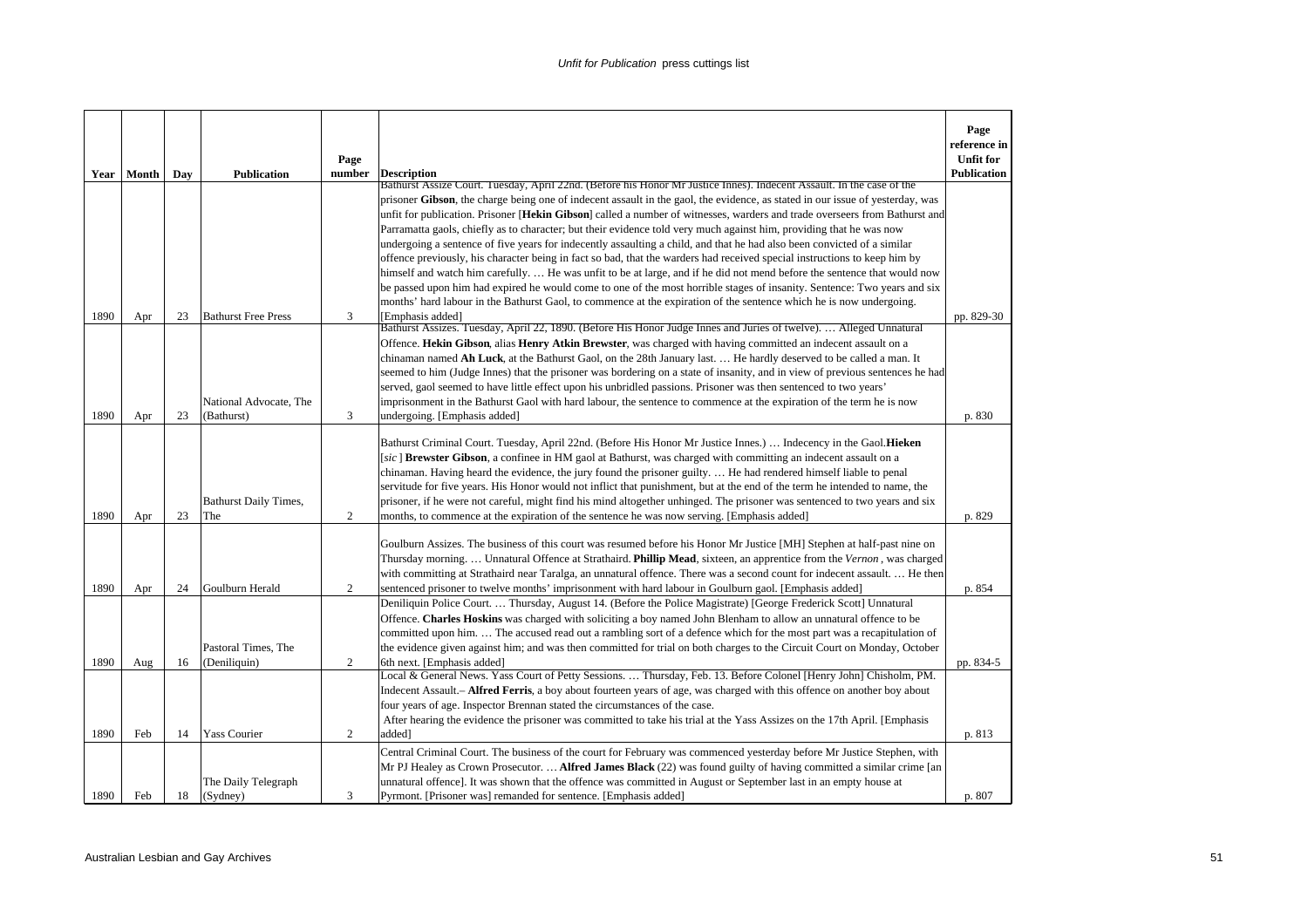|      | Year   Month | Day | <b>Publication</b>              | Page<br>number | <b>Description</b>                                                                                                                                                                                                                                                                                                                                                                                                                                                                                                                                                                                                                                                                                                 | Page<br>reference in<br><b>Unfit for</b><br><b>Publication</b> |
|------|--------------|-----|---------------------------------|----------------|--------------------------------------------------------------------------------------------------------------------------------------------------------------------------------------------------------------------------------------------------------------------------------------------------------------------------------------------------------------------------------------------------------------------------------------------------------------------------------------------------------------------------------------------------------------------------------------------------------------------------------------------------------------------------------------------------------------------|----------------------------------------------------------------|
| 1890 | Feb          | 18  | <b>Sydney Morning Herald</b>    | $\overline{4}$ | Central Criminal Court.- Monday. (Before his Honor Mr Justice Stephen and juries.) The February sittings of the Central<br>Criminal Court were opened to-day. Mr PJ Healy prosecuted for the Crown.  Revolting Crimes.  Alfred James Black<br>was charged with committing an [unnatural] offence upon <b>John Francis Dowling</b> , a boy of 10 years of age, in the month of<br>September, 1880. The jury found the prisoner guilty, and he was remanded for sentence. [Emphasis added]                                                                                                                                                                                                                           | p. 808                                                         |
| 1890 | Feb          | 18  | The Daily Telegraph<br>(Sydney) | 3              | Central Criminal Court. The business of the court for February was commenced yesterday before Mr Justice Stephen, with<br>Mr PJ Healey as Crown Prosecutor.  A charge of a similar character [unnatural offence] was proceeded with against<br>another young man named <b>Alfred Ambrose Rossiter</b> (17). Evidence disclosed that the alleged act was committed at<br>Redfern on December 18 last. Accused was defended by Mr Buchanan and pleaded not guilty, but was convicted of<br>indecent assault, and in consequence of his youth recommended for light treatment. [Emphasis added]                                                                                                                       | p. 867                                                         |
|      |              |     |                                 |                | Central Criminal Court.– Monday. (Before his Honor Mr Justice Stephen and juries.)  Revolting Crimes.<br>Alfred Ambrose Rossiter, a youth of 17, was charged with an attempt to commit an [unnatural] offence to that disclosed in<br>the previous case [William Walsh] upon <b>Joseph Rider</b> , a boy of 9 years of age, at Redfern, on 18th December, 1889.<br>Prisoner pleaded not guilty, and was defended by Mr Buchanan, instructed by Mr Clayton.<br>Several witnesses were called for the defence, more particularly in reference to character. The jury found the prisoner guilty<br>of indecent assault, with recommendation to mercy on account of his youth. The prisoner was remanded for sentence. |                                                                |
| 1890 | Feb          | 18  | <b>Sydney Morning Herald</b>    | $\overline{4}$ | [Emphasis added]<br>Central Criminal Court. The business of the court for February was commenced yesterday before Mr Justice Stephen, with                                                                                                                                                                                                                                                                                                                                                                                                                                                                                                                                                                         | p. 867                                                         |
| 1890 | Feb          | 18  | The Daily Telegraph<br>(Sydney) | 3              | Mr PJ Healey as Crown Prosecutor.  A charge of having committed an unnatural offence was preferred against Wm<br>Walsh (16). The crime was alleged to have taken place at Innes, Macquarie, some time ago. Accused was found guilty of<br>an attempt at the crime. [Emphasis added]                                                                                                                                                                                                                                                                                                                                                                                                                                | pp. 872-3                                                      |
| 1890 | Feb          | 18  | Sydney Morning Herald           | 4              | Central Criminal Court.- Monday. (Before his Honor Mr Justice Stephen and juries.)  Revolting Crimes. William Walsh<br>pleaded not guilty to a charge of committing an offence upon a boy named <b>Hector Baine</b> [sic], at Innis [sic], in the<br>Macquarie district. The prisoner was an undersized youth of 16, and the boy Baine between 6 and 7 years of age. The<br>evidence was of a revolting character. The jury found the prisoner guilty of an attempt, and he was remanded for sentence.<br>[Emphasis added]                                                                                                                                                                                         | p. 873                                                         |
|      |              |     | The Daily Telegraph             |                | Central Criminal Court. Tuesday, February 18. (Before Mr Justice Stephen.)  Sentences. Alfred Jas. Black, found guilty                                                                                                                                                                                                                                                                                                                                                                                                                                                                                                                                                                                             |                                                                |
| 1890 | Feb          | 19  | (Sydney)                        | 3              | of an indecent assault at Pyrmont, was sentenced to five years' penal servitude. [Emphasis added]<br>Central Criminal Court.- Monday. (Before his Honor Mr Justice Stephen and juries.) Mr PJ Healy prosecuted on behalf of                                                                                                                                                                                                                                                                                                                                                                                                                                                                                        | p. 808                                                         |
| 1890 | Feb          | 19  | <b>Sydney Morning Herald</b>    | 11             | the Crown. Sentences. Alfred James Black, who on the previous day was found guilty of an offence on a boy, was<br>sentenced to five years' penal servitude. [Emphasis added]                                                                                                                                                                                                                                                                                                                                                                                                                                                                                                                                       | p. 808                                                         |
| 1890 | Feb          | 19  | The Daily Telegraph<br>(Sydney) | 3              | Central Criminal Court. Tuesday, February 18. (Before Mr Justice Stephen.) Mr PJ Healy prosecuted on behalf of the<br>Crown.  Sentences.  Alfred Ambrose Rossiter, for an [unnatural] offence at Redfern, received two years' hard labour<br>in Darlinghurst gaol. [Emphasis added]                                                                                                                                                                                                                                                                                                                                                                                                                                | p. 867                                                         |
| 1890 | Feb          | 19  | <b>Sydney Morning Herald</b>    | 11             | Central Criminal Court.- Monday. (Before his Honor Mr Justice Stephen and juries.) Mr PJ Healy prosecuted on behalf of<br>the Crown. Sentences.  Alfred Ambrose Rossiter, who was on the previous day found guilty of indecent assault, was<br>sentenced to two years' hard labour in Darlinghurst Gaol. [Emphasis added]                                                                                                                                                                                                                                                                                                                                                                                          | p. 868                                                         |
| 1890 | Feb          | 19  | The Daily Telegraph<br>(Sydney) | 3              | Central Criminal Court. Tuesday, February 18. (Before Mr Justice Stephen.) Mr PJ Healy prosecuted on behalf of the<br>Crown.  Sentences.  William Walsh, for an [unnatural] offence at Innes, Macquarie, was sentenced to 12 months'<br>hard labour and a flogging of 12 lashes. [Emphasis added]                                                                                                                                                                                                                                                                                                                                                                                                                  | p. 873                                                         |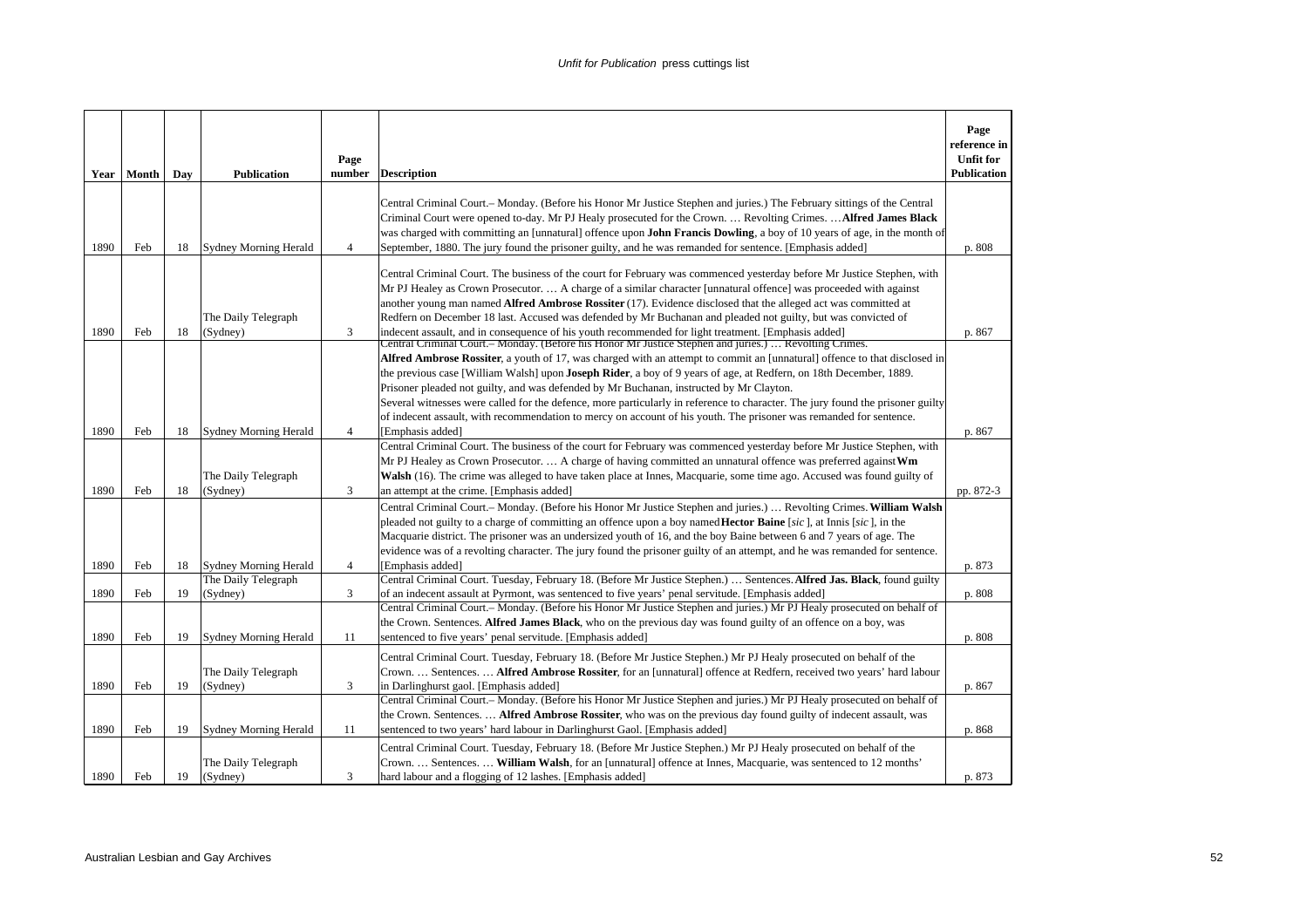| Central Criminal Court.– Monday. (Before his Honor Mr Justice Stephen and juries.) Mr PJ Healy prosecuted on behalf of<br>the Crown. Sentences.  William Walsh, who was found guilty on the previous day of committing an [unnatural] offence,<br>received a sentence of 12 months' hard labour and a flogging of 12 lashes. Permission was given to the prisoner to petition<br>1890<br><b>Sydney Morning Herald</b><br>Feb<br>19<br>11<br>at the end of six months for a remission of the remainder of the sentence. [Emphasis added]<br>p. 873<br>Police. At the Central Court yesterday, before Mr [Arthur Money] Fisher, SM.  Alfred James Black was charged with<br>The Daily Telegraph<br>committing an offence upon a boy of 10 years, and was committed to take his trial at the next Central Criminal Court to be<br>1890<br>10<br>held on February 17. [Emphasis added]<br>p. 801<br>Jan<br>18<br>(Sydney)<br>Police. Captain Fisher, SM presided at the central police court yesterday.  Alfred James Black was charged with having<br>committed an assault on a little boy named John Francis Dowling, 10 years of age. Accused was committed for trial at the<br>1890<br>8<br>next Central Criminal Court, to be held on the 17th proximo. Bail was refused. [Emphasis added]<br>p. 801<br>Jan<br>18<br>Sydney Morning Herald<br>Local Intelligence. Mr JE Tonkin, MP.– By advertisement, it will be seen that Mr Tonkin will address the electors of East<br>Macquarie at Mortimer's Hotel, Kelso, on Friday evening next, at 8 o'clock. Police Court.  Indecent Assault at the<br>Gaol.– The Police Magistrate (Mr W[atson] A[ugustus] Steel, PM) this morning investigated a charge of indecent assault<br>preferred against an inmate of the gaol Hekin Gibson. The prosecutor was a chinaman named Ah Luck. The evidence is<br><b>Bathurst Daily Times,</b><br>unfit for publication. The prisoner was committed to take his trial at the next Circuit Court to be held at Bathurst on the 21st<br>1890<br>29<br>2<br>April next. [Emphasis added]<br>Jan<br>The<br>p. 817<br>Police.  At the Water Police Court yesterday:  Neils Peterson, a sailor, was committed to take his trial at the next<br>The Daily Telegraph<br>Criminal Court on the 9th inst. on a charge of assaulting a lad under the age of 12 years. He was allowed bail, self £80 and<br>1890<br>6<br>3<br>p. 856<br>Jun<br>(Sydney)<br>two sureties of £40 each. [Emphasis added]<br>General News.  Neils Peterson, a middle-aged man, was charged with assaulting a little boy. He was found guilty, but<br>recommended to mercy. The prisoner only recently arrived in Sydney from Brisbane, and is a seafaring man. He produced<br>certificates showing that for many years past his character has been uniformly very good. But for this, it was evident from<br>the remarks his Honor that he would have been ordered a flogging and a longer term of imprisonment than he was awarded,<br>The Daily Telegraph<br>three years' penal servitude. His Honor mentioned that until yesterday he had never felt called upon to order any prisoner a<br>1890<br>14<br>(Sydney)<br>5<br>Jun<br>whipping and the man's previous high character saved him that painful duty then. [Emphasis added]<br>p. 861<br>Central Criminal Court.– Friday. (Before his Honor Mr Justice Innes and juries of 12.) Mr PJ Healy prosecuted on behalf of<br>the Crown.  Charge of Assault. Neil Petersen [sic] was charged with having committed an assault upon a boy. Mr Ellis,<br>instructed by Mr WJ Hill, appeared on behalf of the prisoner, who pleaded not guilty. The jury deliberated for about an<br>hour, when his Honor sent for them, and said that, as they had been out some time, he would like to know if there was any |
|-----------------------------------------------------------------------------------------------------------------------------------------------------------------------------------------------------------------------------------------------------------------------------------------------------------------------------------------------------------------------------------------------------------------------------------------------------------------------------------------------------------------------------------------------------------------------------------------------------------------------------------------------------------------------------------------------------------------------------------------------------------------------------------------------------------------------------------------------------------------------------------------------------------------------------------------------------------------------------------------------------------------------------------------------------------------------------------------------------------------------------------------------------------------------------------------------------------------------------------------------------------------------------------------------------------------------------------------------------------------------------------------------------------------------------------------------------------------------------------------------------------------------------------------------------------------------------------------------------------------------------------------------------------------------------------------------------------------------------------------------------------------------------------------------------------------------------------------------------------------------------------------------------------------------------------------------------------------------------------------------------------------------------------------------------------------------------------------------------------------------------------------------------------------------------------------------------------------------------------------------------------------------------------------------------------------------------------------------------------------------------------------------------------------------------------------------------------------------------------------------------------------------------------------------------------------------------------------------------------------------------------------------------------------------------------------------------------------------------------------------------------------------------------------------------------------------------------------------------------------------------------------------------------------------------------------------------------------------------------------------------------------------------------------------------------------------------------------------------------------------------------------------------------------------------------------------------------------------------------------------------------------------------------------------------------------------------------------------------------------------------------------------------------------------------------------------------------------------------------------------------------------------------------------------------------------------------------------------------------------------------------------------------------------------------------------------------------------------------------------------------------------------------------------------------------------|
|                                                                                                                                                                                                                                                                                                                                                                                                                                                                                                                                                                                                                                                                                                                                                                                                                                                                                                                                                                                                                                                                                                                                                                                                                                                                                                                                                                                                                                                                                                                                                                                                                                                                                                                                                                                                                                                                                                                                                                                                                                                                                                                                                                                                                                                                                                                                                                                                                                                                                                                                                                                                                                                                                                                                                                                                                                                                                                                                                                                                                                                                                                                                                                                                                                                                                                                                                                                                                                                                                                                                                                                                                                                                                                                                                                                                                 |
|                                                                                                                                                                                                                                                                                                                                                                                                                                                                                                                                                                                                                                                                                                                                                                                                                                                                                                                                                                                                                                                                                                                                                                                                                                                                                                                                                                                                                                                                                                                                                                                                                                                                                                                                                                                                                                                                                                                                                                                                                                                                                                                                                                                                                                                                                                                                                                                                                                                                                                                                                                                                                                                                                                                                                                                                                                                                                                                                                                                                                                                                                                                                                                                                                                                                                                                                                                                                                                                                                                                                                                                                                                                                                                                                                                                                                 |
|                                                                                                                                                                                                                                                                                                                                                                                                                                                                                                                                                                                                                                                                                                                                                                                                                                                                                                                                                                                                                                                                                                                                                                                                                                                                                                                                                                                                                                                                                                                                                                                                                                                                                                                                                                                                                                                                                                                                                                                                                                                                                                                                                                                                                                                                                                                                                                                                                                                                                                                                                                                                                                                                                                                                                                                                                                                                                                                                                                                                                                                                                                                                                                                                                                                                                                                                                                                                                                                                                                                                                                                                                                                                                                                                                                                                                 |
|                                                                                                                                                                                                                                                                                                                                                                                                                                                                                                                                                                                                                                                                                                                                                                                                                                                                                                                                                                                                                                                                                                                                                                                                                                                                                                                                                                                                                                                                                                                                                                                                                                                                                                                                                                                                                                                                                                                                                                                                                                                                                                                                                                                                                                                                                                                                                                                                                                                                                                                                                                                                                                                                                                                                                                                                                                                                                                                                                                                                                                                                                                                                                                                                                                                                                                                                                                                                                                                                                                                                                                                                                                                                                                                                                                                                                 |
|                                                                                                                                                                                                                                                                                                                                                                                                                                                                                                                                                                                                                                                                                                                                                                                                                                                                                                                                                                                                                                                                                                                                                                                                                                                                                                                                                                                                                                                                                                                                                                                                                                                                                                                                                                                                                                                                                                                                                                                                                                                                                                                                                                                                                                                                                                                                                                                                                                                                                                                                                                                                                                                                                                                                                                                                                                                                                                                                                                                                                                                                                                                                                                                                                                                                                                                                                                                                                                                                                                                                                                                                                                                                                                                                                                                                                 |
|                                                                                                                                                                                                                                                                                                                                                                                                                                                                                                                                                                                                                                                                                                                                                                                                                                                                                                                                                                                                                                                                                                                                                                                                                                                                                                                                                                                                                                                                                                                                                                                                                                                                                                                                                                                                                                                                                                                                                                                                                                                                                                                                                                                                                                                                                                                                                                                                                                                                                                                                                                                                                                                                                                                                                                                                                                                                                                                                                                                                                                                                                                                                                                                                                                                                                                                                                                                                                                                                                                                                                                                                                                                                                                                                                                                                                 |
|                                                                                                                                                                                                                                                                                                                                                                                                                                                                                                                                                                                                                                                                                                                                                                                                                                                                                                                                                                                                                                                                                                                                                                                                                                                                                                                                                                                                                                                                                                                                                                                                                                                                                                                                                                                                                                                                                                                                                                                                                                                                                                                                                                                                                                                                                                                                                                                                                                                                                                                                                                                                                                                                                                                                                                                                                                                                                                                                                                                                                                                                                                                                                                                                                                                                                                                                                                                                                                                                                                                                                                                                                                                                                                                                                                                                                 |
|                                                                                                                                                                                                                                                                                                                                                                                                                                                                                                                                                                                                                                                                                                                                                                                                                                                                                                                                                                                                                                                                                                                                                                                                                                                                                                                                                                                                                                                                                                                                                                                                                                                                                                                                                                                                                                                                                                                                                                                                                                                                                                                                                                                                                                                                                                                                                                                                                                                                                                                                                                                                                                                                                                                                                                                                                                                                                                                                                                                                                                                                                                                                                                                                                                                                                                                                                                                                                                                                                                                                                                                                                                                                                                                                                                                                                 |
| point upon which he could assist them in arriving at a verdict The punishment provided for an offence of this sort was<br>five year's penal servitude, but in giving effect to the recommendation of the jury, and regarding the prisoner's former good<br>character, as to some extent a cause for mitigation, he was able to declare in open court that, in his opinion, a less term of<br>punishment and a minimum term of penal servitude might be awarded. The sentence of the Court was that the prisoner be<br>kept to penal servitude for the term of three years. The Court at 3.20pm adjourned until 10 am on Monday. [Emphasis<br>1890<br>14<br>13<br>added]<br>Jun<br>Sydney Morning Herald<br>p. 862                                                                                                                                                                                                                                                                                                                                                                                                                                                                                                                                                                                                                                                                                                                                                                                                                                                                                                                                                                                                                                                                                                                                                                                                                                                                                                                                                                                                                                                                                                                                                                                                                                                                                                                                                                                                                                                                                                                                                                                                                                                                                                                                                                                                                                                                                                                                                                                                                                                                                                                                                                                                                                                                                                                                                                                                                                                                                                                                                                                                                                                                                               |
| Central Criminal Court. Wednesday, October 8. (Before Mr Justice Windeyer.) Mr FW Gibson prosecuted for the Crown.<br>An Unnatural Offence. William McCulloch was charged with having on September 28 committed an unnatural offence.<br>There was a second count for indecent assault. Prisoner was promptly found guilty on the first count. His Honor remarked                                                                                                                                                                                                                                                                                                                                                                                                                                                                                                                                                                                                                                                                                                                                                                                                                                                                                                                                                                                                                                                                                                                                                                                                                                                                                                                                                                                                                                                                                                                                                                                                                                                                                                                                                                                                                                                                                                                                                                                                                                                                                                                                                                                                                                                                                                                                                                                                                                                                                                                                                                                                                                                                                                                                                                                                                                                                                                                                                                                                                                                                                                                                                                                                                                                                                                                                                                                                                                               |
| The Daily Telegraph<br>that the case was a particularly shocking one in all its respects, and ordered the prisoner to under go 15 years' penal<br>pp. 849-50<br>1890<br>Oct<br>9<br>(Sydney)<br>3<br>servitude. [Emphasis added]                                                                                                                                                                                                                                                                                                                                                                                                                                                                                                                                                                                                                                                                                                                                                                                                                                                                                                                                                                                                                                                                                                                                                                                                                                                                                                                                                                                                                                                                                                                                                                                                                                                                                                                                                                                                                                                                                                                                                                                                                                                                                                                                                                                                                                                                                                                                                                                                                                                                                                                                                                                                                                                                                                                                                                                                                                                                                                                                                                                                                                                                                                                                                                                                                                                                                                                                                                                                                                                                                                                                                                                |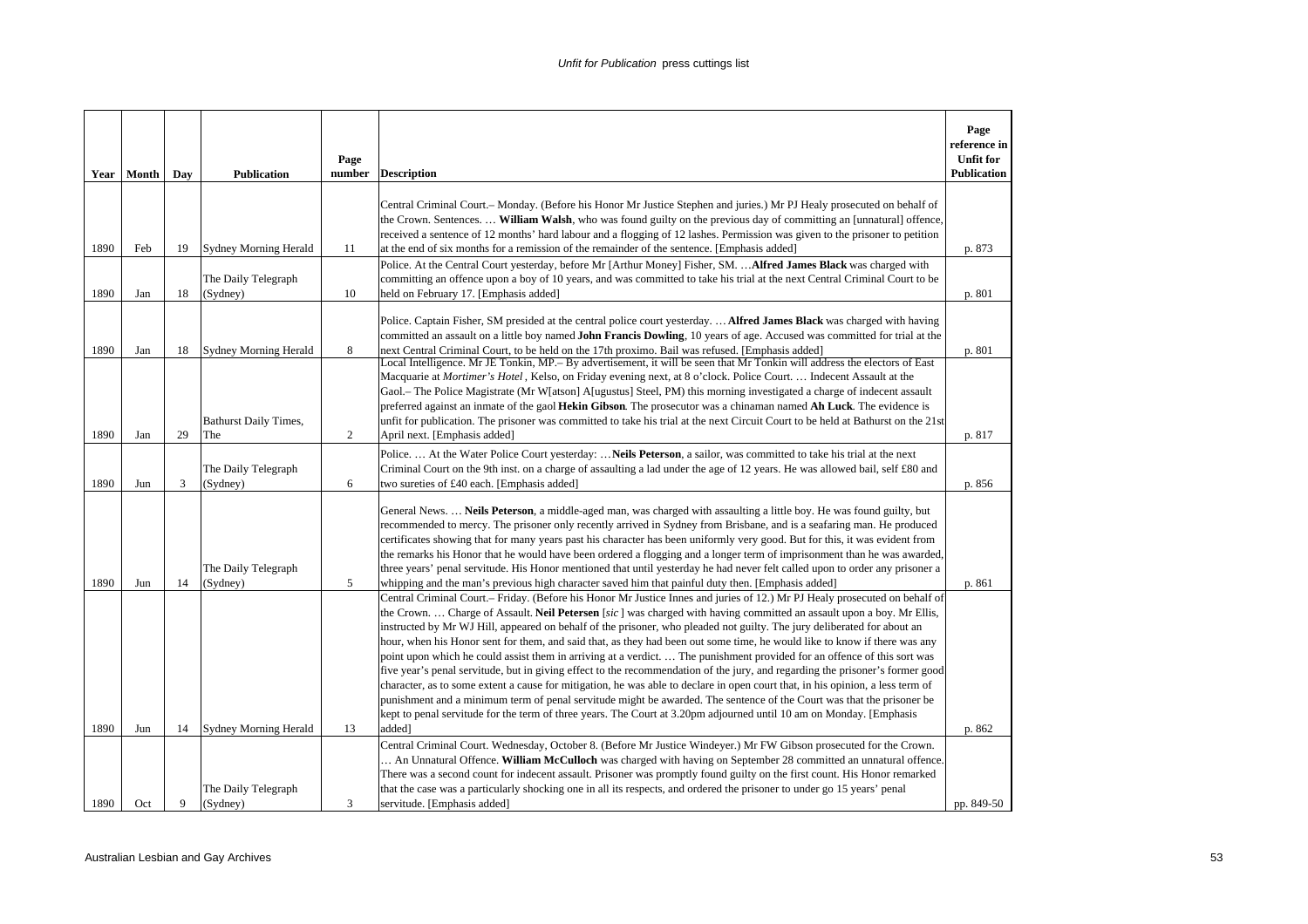| Year | Month | Day | <b>Publication</b>                  | Page<br>number | <b>Description</b>                                                                                                                                                                                                                                                                                                                                                                                                                                                                                                                                                                                                                                                                                                                                                                                                                                                                                                                                                                                                                                   | Page<br>reference in<br><b>Unfit for</b><br><b>Publication</b> |
|------|-------|-----|-------------------------------------|----------------|------------------------------------------------------------------------------------------------------------------------------------------------------------------------------------------------------------------------------------------------------------------------------------------------------------------------------------------------------------------------------------------------------------------------------------------------------------------------------------------------------------------------------------------------------------------------------------------------------------------------------------------------------------------------------------------------------------------------------------------------------------------------------------------------------------------------------------------------------------------------------------------------------------------------------------------------------------------------------------------------------------------------------------------------------|----------------------------------------------------------------|
| 1890 | Oct   | 9   | <b>Sydney Morning Herald</b>        | 7              | Central Criminal Court.– Wednesday. (Before his Honor Mr Justice Windever and juries.) Mr Gibson prosecuted on behalf<br>of the Crown.  Assault on a Youth. William McCulloch pleaded not guilty to a charge that he did, at Sydney, on<br>September 28, commit an assault upon William Daniel Jones. There were two counts. The accused was undefended. The<br>jury found the prisoner guilty, and he was sentenced to 15 years' penal servitude. [Emphasis added]                                                                                                                                                                                                                                                                                                                                                                                                                                                                                                                                                                                  | p. 850                                                         |
| 1890 | Oct   | 11  | Pastoral Times, The<br>(Deniliquin) | $\overline{4}$ | Deniliquin Circuit Court. Monday, October 6. (Before His Honour Mr Justice Innes.) The Court opened at ten o'clock<br>punctually. Mr TC O'Mara prosecuted for the Crown.  Unnatural Offence. Charles Hoskins was charged with soliciting<br>a boy named Walter Macdonald for permission to commit an unnatural offence by promise of money The accused<br>made a long and hysterical appeal to the jury for clemency declaring that he was innocent of the crime with which he was<br>charged. His Honour then summed up and the jury found the prisoner not guilty without leaving the box.  Unnatural<br>Offence. Charles Hoskins was charged with soliciting a boy named Blannin [sic] for permission to commit an unnatural<br>offence. The accused pleaded not guilty and the Crown Prosecutor stated that he did not intend to proceed with the case. He<br>asked that the prisoner be discharged on his own recognizances. [sic] His Honour fixed the personal recognizance at £100<br>and the prisoner was then discharged. [Emphasis added] | p. 839                                                         |
|      |       |     |                                     |                | ALLEGED BURGLARY George Tremain alias Carrie Swain [aka George Harrison] sentenced to seven year's penal<br>servitude and James Denard to five year's penal servitude after being found guilty by a jury of breaking into a house at                                                                                                                                                                                                                                                                                                                                                                                                                                                                                                                                                                                                                                                                                                                                                                                                                 |                                                                |
| 1891 | Aug   | 7   | <b>Sydney Morning Herald</b>        | 7              | Woollahra on 20 June 1890 and stealing clothes and other property (spoons, forks and an umbrella). Tremain had four<br>previous convictions for vagrancy. [Emphasis added]                                                                                                                                                                                                                                                                                                                                                                                                                                                                                                                                                                                                                                                                                                                                                                                                                                                                           | p.12                                                           |
| 1891 | Aug   | 7   | <b>Sydney Morning Herald</b>        | $\tau$         | Metropolitan Quarter Sessions - George Tremain (aka George Harrison and Carrie Swain) and James Denard found<br>guilty of breaking and entering Richard Eden Ansdell Woollahra's residence. Jury found both prisoners guilty and<br>sentenced Tremain to 7 yrs penal servitude and Denard to 5 yrs penal servitude [Emphasis added]                                                                                                                                                                                                                                                                                                                                                                                                                                                                                                                                                                                                                                                                                                                  | p.12                                                           |
|      |       |     | The Daily Telegraph                 |                | Central Criminal Court. Friday, October 9. (Before Mr Justice Manning.) Mr Coffey prosecuted on behalf of the Crown<br>Unlawful Offence. Charles Johnson and Alfred Blackmore were charged with having committed an unlawful offence.<br>Johnson was found guilty of indecent assault and sentenced to 12 months' hard labour. Blackmore was acquitted. The                                                                                                                                                                                                                                                                                                                                                                                                                                                                                                                                                                                                                                                                                          |                                                                |
| 1891 | Oct   | 10  | (Sydney)                            | 10             | latter was defended by Mr JH Want (instructed by Mr F Gannon). [Emphasis added]<br>Central Criminal Court. Friday. (Before his Honor Mr Justice Manning.) Mr WH Coffey prosecuted for the Crown. Fines on<br>Jurors. Henry Lipscome, landowner, Belmore-street, Burwood, was fined £5, in addition to £2 on the previous day, for non-<br>attendance as a juror. The fine on William B Garland was remitted.  Unlawful Offence. Charles Johnson and Albert<br>Blackmore were charged with having committed an unlawful offence at Arncliffe on September 9 last. Mr JH Want,<br>instructed by Mr F Gannon, sen., appeared for Blackmore. Johnson was undefended. Charles Johnson was found guilty                                                                                                                                                                                                                                                                                                                                                    | p. 875                                                         |
| 1891 | Oct   | 10  | <b>Sydney Morning Herald</b>        | $\overline{4}$ | of an unlawful assault, and was sentenced to 12 months' hard labour. <b>Blackmore</b> was acquitted. [Emphasis added]<br>Armidale Police Court. Monday, April 4. (Before the Police Magistrate.) [Charles Edward Smith] Attempt to Commit an                                                                                                                                                                                                                                                                                                                                                                                                                                                                                                                                                                                                                                                                                                                                                                                                         | pp. 875-6                                                      |
| 1892 | Apr   | 5   | Armidale Express                    | $\overline{4}$ | Abominable Offence. Henry Patterson was charged with the above offence, and was defended by Mr [TG] Vyner.<br>[Emphasis added]<br>Armidale Circuit Court. The Criminal Side. The Armidale Circuit Court opened on Wednesday last, at 10am, before his<br>Honor Mr Justice Stephen.  Indecent Assault. Henry Patterson pleaded not guilty to indecent assault upon one Frank                                                                                                                                                                                                                                                                                                                                                                                                                                                                                                                                                                                                                                                                          | pp. 897-8                                                      |
| 1892 | Apr   | 22  | <b>Armidale Express</b>             | 4.5            | <b>Malof.</b> After hearing the evidence, the jury acquitted the prisoner. [Emphasis added]                                                                                                                                                                                                                                                                                                                                                                                                                                                                                                                                                                                                                                                                                                                                                                                                                                                                                                                                                          | pp. 902-3                                                      |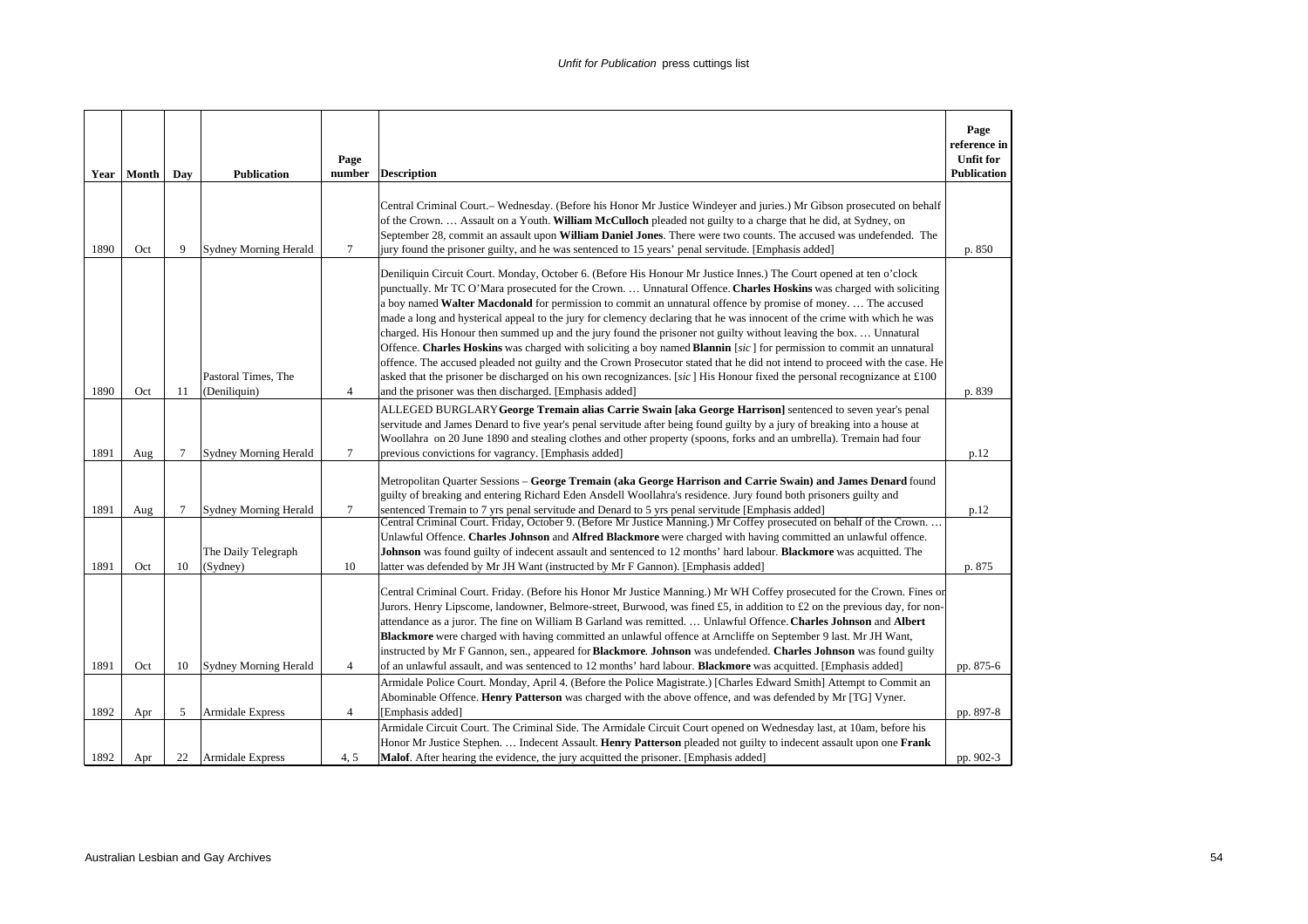|             |       |        |                              |                |                                                                                                                                                                                                                                                                | Page<br>reference in                   |
|-------------|-------|--------|------------------------------|----------------|----------------------------------------------------------------------------------------------------------------------------------------------------------------------------------------------------------------------------------------------------------------|----------------------------------------|
| <b>Year</b> | Month | Day    | <b>Publication</b>           | Page<br>number | <b>Description</b>                                                                                                                                                                                                                                             | <b>Unfit for</b><br><b>Publication</b> |
|             |       |        |                              |                | Police.  Alleged Criminal Offences. Albert Cork (19), who already stands committed on two charges of committing                                                                                                                                                |                                        |
|             |       |        |                              |                | criminal offences on children, was again before the Central Court yesterday, on four similar charges. The court was cleared                                                                                                                                    |                                        |
|             |       |        |                              |                | during the hearing of the cases, and the evidence was of the most disgusting character. Mr Giles, DSM., committed the                                                                                                                                          |                                        |
|             |       |        | The Daily Telegraph          |                | prisoner for trial at the June' Sessions on two of the charges, and on the other two remanded him till Tuesday next.                                                                                                                                           |                                        |
| 1892        | Apr   | 28     | (Sydney)                     | $\overline{c}$ | [Emphasis added]                                                                                                                                                                                                                                               | p. 876                                 |
|             |       |        |                              |                | Police. Mr James Giles, DSM, presided in the Charge Division, and Mr Cornelius Delohery, SM, in the Summons Division                                                                                                                                           |                                        |
|             |       |        |                              |                | of the Central Police Court yesterday.  Albert Cork, 19, was committed to take his trial at the next sitting of the Central                                                                                                                                    |                                        |
|             |       |        |                              |                | Criminal Court, on charges of having assaulted Lily Sheik, 11 years of age, on the 19th November [1891] last, and Albert                                                                                                                                       |                                        |
|             |       |        |                              |                | Taylor, 11 years of age during February last. He was remanded until Tuesday on further charges of having assaultedMay                                                                                                                                          |                                        |
|             |       |        |                              |                | <b>Powell</b> , 10 years of age, on the 18th September last, and <b>Frederick Norton</b> , 10 years of age, on the 17th August last. Bail                                                                                                                      |                                        |
| 1892        | Apr   | 28     | <b>Sydney Morning Herald</b> | $\tau$         | was refused. [Emphasis added]                                                                                                                                                                                                                                  | p. 876                                 |
|             |       |        |                              |                | Indecent Assault. At the police court on Saturday before the PM [Joseph Ede Pearce], John Daley, a youth about 18 years                                                                                                                                        |                                        |
| 1892        | Aug   | 17     | Hay Standard, The            | $\overline{c}$ | of age, was charged with an indecent assault on a child named Frederick Hales. [Emphasis added]<br>Central Criminal Court. Monday, June 6. (Before Mr Acting Justice Heydon). Mr PJ Healey prosecuted on behalf of the                                         | pp. 890-1                              |
|             |       |        |                              |                | Crown. Assaults. Albert Cork (20), charged with having on April 11, 1892, at Sydney, assaulted Grace Boyd, was found                                                                                                                                           |                                        |
|             |       |        |                              |                | guilty and remanded for sentence. On three other charges of a similar character, committed on August 22, 1891, on Alfred                                                                                                                                       |                                        |
|             |       |        | The Daily Telegraph          |                | Taylor; on November 19, 1891, on Lily Thick; and on April 6, 1892, on Ethel Turton, Accused was also found guilty and                                                                                                                                          |                                        |
| 1892        | Jun   | $\tau$ | (Sydney)                     | 3              | remanded for sentence. [Emphasis added]                                                                                                                                                                                                                        | p. 888                                 |
|             |       |        |                              |                | Central Criminal Court.- Monday (Before his Honor Mr Acting Justice Heydon.)  Assaults. Albert Cork, 19 years of                                                                                                                                               |                                        |
|             |       |        |                              |                | age, was charged with having, on the 11th April last, committed grave assaults upon one Grace Sophia Cameron Boyd, a                                                                                                                                           |                                        |
|             |       |        |                              |                | girl under the age of 14 years. The accused pleaded not guilty and was undefended. Police and medical evidence having                                                                                                                                          |                                        |
|             |       |        |                              |                | been taken, the jury, after a short retirement, brought in a verdict of guilty. The prisoner was then charged with having on                                                                                                                                   |                                        |
|             |       |        |                              |                | the 22nd August, 1891, at Leichhardt, assaulted Albert Taylor, a boy under the age of 14 years. The jury returned a verdict                                                                                                                                    |                                        |
|             |       |        |                              |                | guilty. The accused was also found guilty on a charge of having on the 6th April last at Redfern, assaulted Ethel Turton, a                                                                                                                                    |                                        |
|             |       |        |                              |                | girl of the age of 11 years and 6 months. The prisoner was next charged with having, on the 19th November, 1891, grossly                                                                                                                                       |                                        |
|             |       |        |                              |                | assaulted Lily Thick, a girl 10 years of age. The evidence was of a revolting character. Medical and police evidence was                                                                                                                                       |                                        |
|             |       |        |                              |                | given, and the accused, who pleaded not guilty, but made no attempt at a defence, was found guilty. Three further similar                                                                                                                                      |                                        |
| 1892        | Jun   | 7      | <b>Sydney Morning Herald</b> | 3              | charges will be preferred against the accused to-day. [Emphasis added]                                                                                                                                                                                         | p. 888                                 |
|             |       |        |                              |                | Central Criminal Court. Friday, June 17. (Before Acting Judge Heydon.)  Sentences. Albert Cork, found guilty of                                                                                                                                                |                                        |
|             |       |        |                              |                | charges of indecently assaulting little children, was sentenced to seven years' penal servitude and three private whippings                                                                                                                                    |                                        |
|             |       |        |                              |                | of 20 strokes each. In passing sentence his Honor said that the offences for which the prisoner had been convicted extended                                                                                                                                    |                                        |
|             |       |        |                              |                | over a period of eight months, and it was quite clear to him that they were only instances of the guilty practices of the                                                                                                                                      |                                        |
|             |       |        |                              |                | prisoner. There could be no doubt, in spite of the prisoner's protestations of innocence, that he had been ranging the streets<br>of Sydney like some wild beast and seeking to victimise any protected little children he came in contact with. Such children |                                        |
|             |       |        |                              |                | would always be in the streets going to school, on messages and for such like reasons, and the only protection which could                                                                                                                                     |                                        |
|             |       |        |                              |                | be extended to them was the passing of exemplary punishments upon those who were convicted of violating them. An                                                                                                                                               |                                        |
|             |       |        | The Daily Telegraph          |                | outrage on adults was bad enough, but when it came to assaulting little children it was beyond all feeling of manliness.                                                                                                                                       |                                        |
| 1892        | Jun   | 18     | (Sydney)                     | 10             | [Emphasis added] [Continued below]                                                                                                                                                                                                                             | pp. 888-9                              |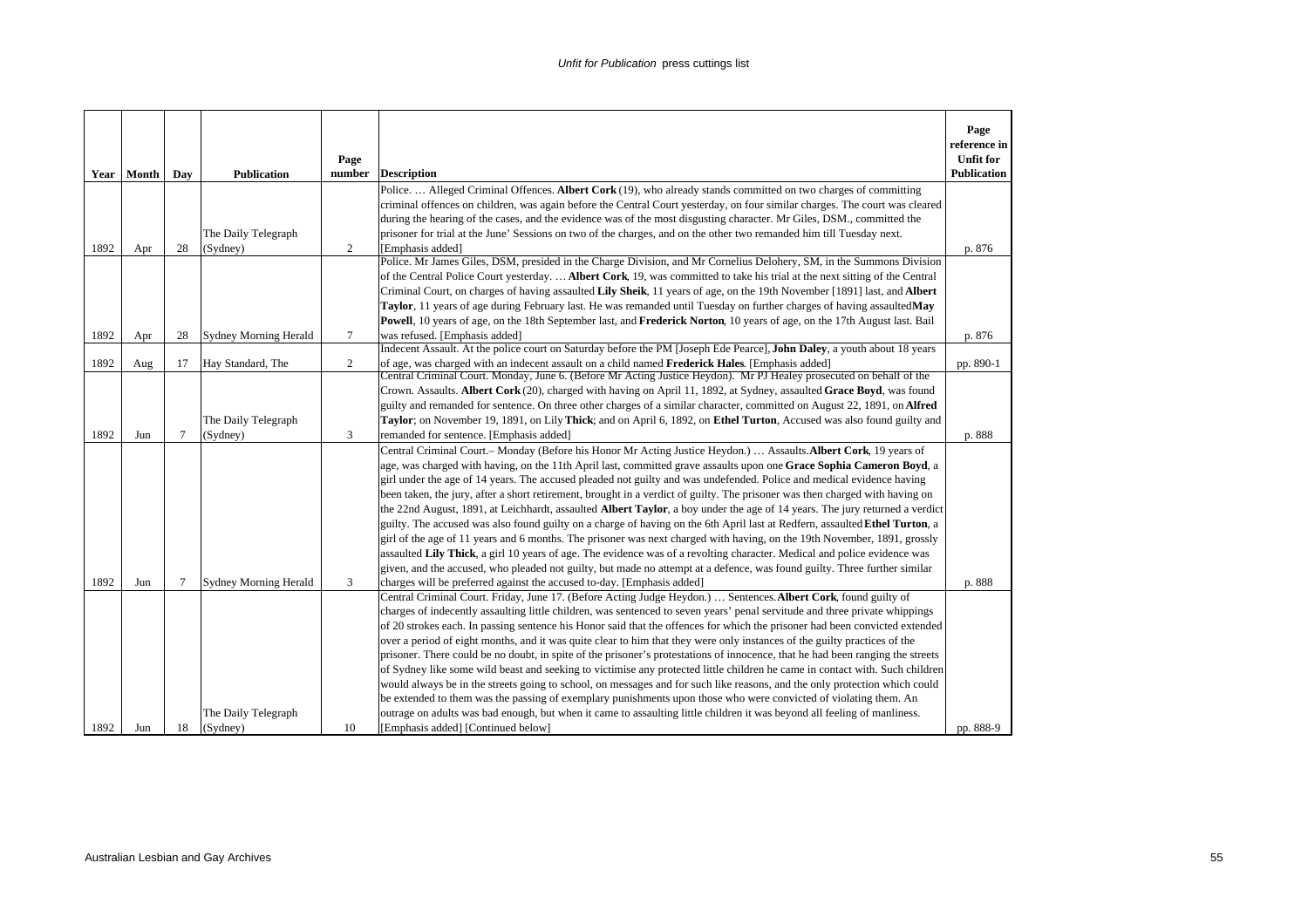| Year | Month | Day            | <b>Publication</b>                    | Page<br>number | <b>Description</b>                                                                                                                                                                                                                                                                                                                                                                                                                                                                                                                                                                                                                                                                                                                                                                                                                                                                                                                                                                                                                                                                                              | Page<br>reference in<br><b>Unfit for</b><br><b>Publication</b> |
|------|-------|----------------|---------------------------------------|----------------|-----------------------------------------------------------------------------------------------------------------------------------------------------------------------------------------------------------------------------------------------------------------------------------------------------------------------------------------------------------------------------------------------------------------------------------------------------------------------------------------------------------------------------------------------------------------------------------------------------------------------------------------------------------------------------------------------------------------------------------------------------------------------------------------------------------------------------------------------------------------------------------------------------------------------------------------------------------------------------------------------------------------------------------------------------------------------------------------------------------------|----------------------------------------------------------------|
| 1892 | Jun   | 18             | The Daily Telegraph<br>(Sydney)       | 10             | [Continued from above] The maximum sentence which could be passed was imprisonment for life, with three whippings of<br>50 lashes each. His Honor said he had a personal objection to using the lash, but the prisoner had been so systematic, so<br>cunning, so cruel and so mean in his work that he could not allow his personal feeling to influence him in the matter. On<br>the first charge the sentence was seven years' penal servitude, on the second charge seven years' penal servitude, on the<br>third charge a similar term, and on the fourth charge five years' penal servitude, the terms to be concurrent, and he further<br>ordered that the prisoner should be three times privately whipped at period to be decided upon the gaol officials, the<br>whippings to be of 20 lashes each.                                                                                                                                                                                                                                                                                                    | pp. 888-9                                                      |
| 1892 | Jun   | 18             | <b>Sydney Morning Herald</b>          | 13             | Central Criminal Court.- Friday (Before his Honor Mr Acting Justice Heydon.) Mr PJ Healy prosecuted on behalf of the<br>Crown.  Sentences. Albert Cork, a youth 19 years of age, who was found guilty on four charges of having assaulted boys<br>and girls under the age of 14 years, was sentenced to seven years' penal servitude on each of three charges, and on the<br>fourth charge he was sentenced to five years' penal servitude, and to receive three private whippings of 20 strokes each.<br>The sentences to be concurrent.  [Emphasis added]                                                                                                                                                                                                                                                                                                                                                                                                                                                                                                                                                     | p. 889                                                         |
| 1892 | May   | $\overline{4}$ | The Daily Telegraph<br>(Sydney)       | 3              | Police.  Alleged Criminal Offences. Further charges of alleged criminal assaults were proceeded with at the Central<br>Court yesterday against the young man Albert Cork, who is already under committal on several similar charges. He was<br>committed for trial to the Central Criminal Court on two charges of indecent assaults, bail being refused. A further charge<br>against him was adjourned. [Emphasis added]<br>Police. Mr Whittingdale Johnson, SM, presided at the Central Police Court yesterday.  Albert Cork, 19, was committed                                                                                                                                                                                                                                                                                                                                                                                                                                                                                                                                                               | pp. 876-7                                                      |
| 1892 | May   | $\overline{4}$ | Sydney Morning Herald                 | $\tau$         | to take his trial at the next sitting of the Central Criminal Court, on charges of having assaulted May Powell, aged 11 years,<br>on the 10th September last, and of having assaulted Frederick Norton, aged 10 years. He was remanded until to-day on a<br>charge of having assaulted Louise Ward, 11 years of age. [Emphasis added]<br>Opening of the New Court House. The arrangements for opening the new Court house were under the special supervision<br>of the Sheriff, and were as complete as could be made under the circumstances. Men were at work until late on Tuesday                                                                                                                                                                                                                                                                                                                                                                                                                                                                                                                           | p. 877                                                         |
| 1892 | Oct   | -1             | Hay Standard, The                     | $\gamma$       | night getting things ready Indecent Assault. John Daley was charged with having committed an indecent assault on<br>Fredk. Hales, on 22nd August last, at Hay. Prisoner pleaded not guilty, and was undefended. The Crown Prosecutor stated<br>the case, the facts of which were that the accused was camped with a man named Franks on the river, and in the evening<br>Frederick Hales was sent into a paddock to get some goats, when he met the accused, who committed the alleged offence.<br>The prisoner was arrested by Senior-constable Egglestone [sic] and at first denied having seen the boy Hales, but<br>subsequently said he had seen the boy and to make it as light for him as he could, as he had only stroked the boy's face.<br>[Emphasis added] [Continued below]                                                                                                                                                                                                                                                                                                                         | pp. 896-7                                                      |
| 1892 | Oct   | -1             | Hay Standard, The                     | $\overline{?}$ | [Continued from above] His Honor left the case in the hands of the jury, his own impression was that they could not convict<br>on the evidence of the child. The jury found the accused not guilty, without leaving the box. His Honor warned the prisoner<br>to be careful in the future or he would get into trouble.                                                                                                                                                                                                                                                                                                                                                                                                                                                                                                                                                                                                                                                                                                                                                                                         | pp. 896-7                                                      |
| 1894 | Apr   | 14             | Tamworth Observer and<br>$\ldots$ The | 5              | Tamworth Circuit Court Before His Honor Justice JG Long-Innes Second Day. - Thursday  Alleged Unnatural Offence.<br>John Anderson, a man well over middle age, was charged with committing an unnatural offence on a man named John<br>Macintosh at Bingara on 20th February [1894]. Prisoner pleaded not guilty and was undefended.  The jury, without<br>leaving the box, returned a verdict of guilty of an attempt to commit an unnatural offence. His Honor commented strongly<br>on the nature of the offence, and said that had prisoner been convicted on the more serious charge it was one which, until<br>the present Act was passed, by which prisoner would have forfeited his life. Morally, prisoner was as guilty as if he had<br>completed the offence, as there was no doubt as to his intention to do so. There were no extenuating or palliating<br>circumstances in the case and the sentence of the Court was that prisoner be kept to penal servitude for a period of five<br>years. Prisoner, who never once looked up during the whole proceedings, was then removed. [Emphasis added] | p. 917                                                         |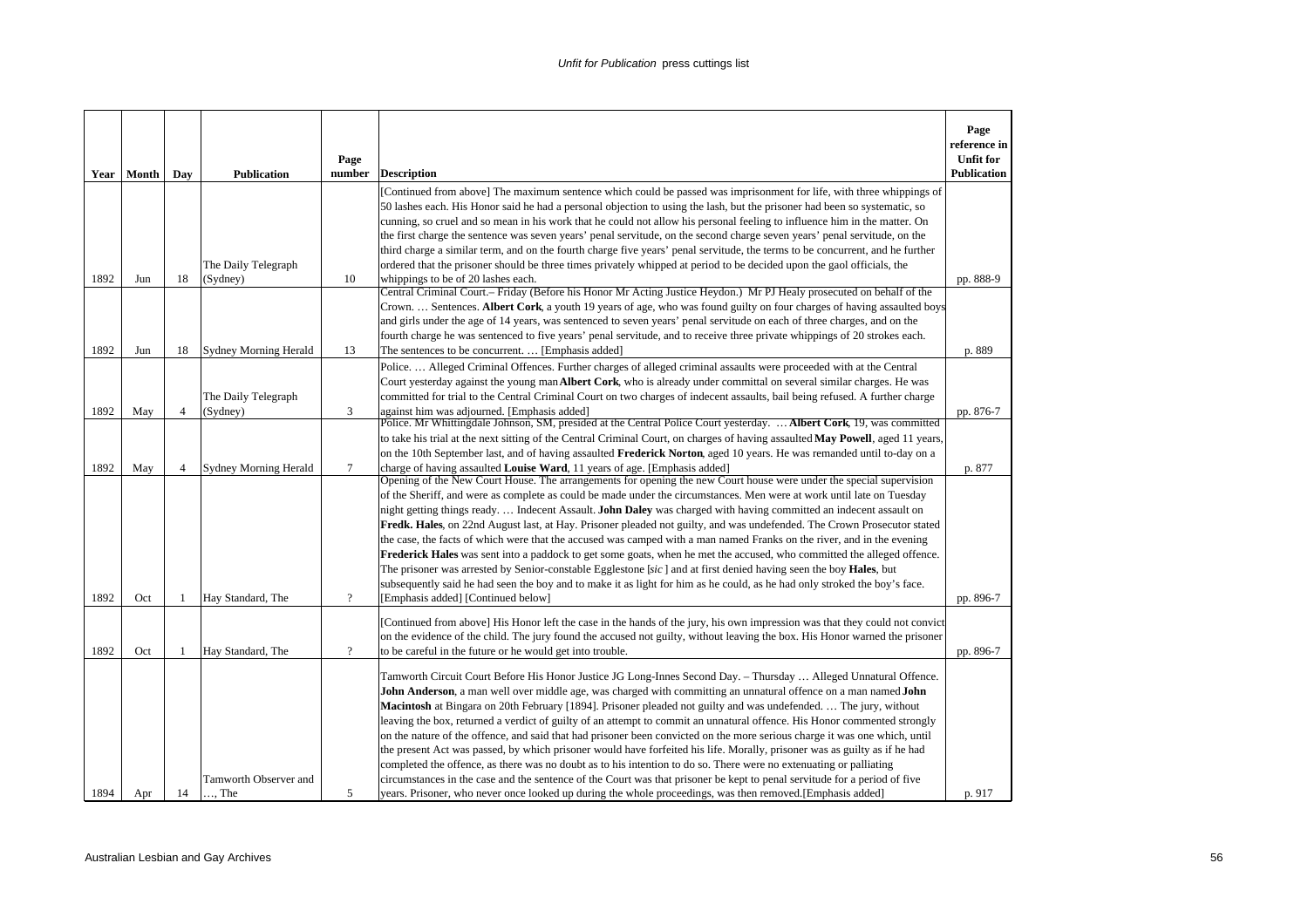|      | Year Month | Day            | <b>Publication</b>                                   | Page<br>number | <b>Description</b>                                                                                                                                                                                                                                                                                                                                                                                                                                                                                                                                                                                        | Page<br>reference in<br><b>Unfit for</b><br><b>Publication</b> |
|------|------------|----------------|------------------------------------------------------|----------------|-----------------------------------------------------------------------------------------------------------------------------------------------------------------------------------------------------------------------------------------------------------------------------------------------------------------------------------------------------------------------------------------------------------------------------------------------------------------------------------------------------------------------------------------------------------------------------------------------------------|----------------------------------------------------------------|
| 1894 | Oct        | $\overline{c}$ | <b>Border Post and</b><br>Wodonga Advertiser,<br>The | 4              | Albury Circuit Court. Monday, October 1. (Before His Honor Mr Justice Stephen and juries of 12). Crown Prosecutor-Mr<br>EP Field. Judge's Associate– Mr Stephen.  Indecent Assault. John George Butterworth was arraigned on a charge of<br>attempting to carnally know <b>Patrick Murphy</b> , a boy of nine years of age, at Mulwala, and pleaded not guilty.  The jury,<br>after a short retirement, returned to court with verdict "Guilty," and the accused was sentenced to one year and nine<br>months' imprisonment in Albury gaol. [Emphasis added]                                              | p. 924                                                         |
| 1894 | Oct        | 5              | Albury Banner                                        | 27             | Albury Circuit Court. Monday, October 1. (Before Mr Justice Stephen.) This court was opened at the usual hour non<br>Monday. Mr Field held the briefs for the Crown. Mr TA Browne, PM., represented the sheriff.  Indecent Assault. John<br>George Butterworth was charged with this offence at Mulwala. The evidence in this case was unfit for publication. The<br>jury found a verdict of guilty, and the prisoner was sentenced to hard labor for one year and nine months. [Emphasis added]                                                                                                          | p. 924                                                         |
| 1895 | Jul        | 23             | The Daily Telegraph<br>(Sydney)                      | $\overline{c}$ | Central Criminal Court. Monday, July 22. (Before Mr Acting-Justice Cohen.). Assault. Thomas Roberts denied a charge of<br>assaulting <b>Alfred Stanley</b> in a cell at No. 1 Police-station, and being found guilty, was remanded for sentence. [Emphasis<br>added]                                                                                                                                                                                                                                                                                                                                      | p. 953                                                         |
| 1895 | Jul        | 23             | <b>Sydney Morning Herald</b>                         | 5              | Central Criminal Court.– Monday. (Before his Honor Mr Acting Justice Cohen.) Mr Wade prosecuted on behalf of the<br>Crown.  Assaults. Thomas Roberts, an elderly man, pleaded not guilty to having indecently assaulted Alfred Stanley in<br>a cell in No. 1 Police Station on 3rd June. Accused was found guilty, and was remanded for sentence. [Emphasis added]<br>Central Criminal Court.- Monday. (Before his Honor Mr Acting Justice Cohen.). Mr Wade prosecuted on behalf of the<br>Crown.  Assaults.  Alfred Stanley was charged with having committed an indecent assault on Thomas Roberts in a | p. 953                                                         |
| 1895 | Jul        | 23             | <b>Sydney Morning Herald</b>                         | 5              | cell at No. 1 Police Station. Mr WA Walker, instructed by Mr JW Abigail, appeared for the accused. The jury returned a<br>verdict of guilty, and accused was remanded for sentence. [Emphasis added]                                                                                                                                                                                                                                                                                                                                                                                                      | pp. 959-60                                                     |
| 1895 | Jul        | 31             | The Daily Telegraph<br>(Sydney)                      | 7              | Central Criminal Court. (Before Mr Acting Justice Cohen.). Mr CG Wade prosecuted on behalf of the Crown. Sentences.<br>Thomas Roberts and Alfred Stanley, found guilty of an assault in a police cell, were each sentenced to six months'<br>hard labour in Darlinghurst Gaol. [Emphasis added]                                                                                                                                                                                                                                                                                                           | p. 953                                                         |
| 1895 | Jul        | 31             | <b>Sydney Morning Herald</b>                         | 7              | Central Criminal Court.- Tuesday. (Before his Honor Mr Acting Justice Cohen.). Mr CG Wade acted as Crown prosecutor.<br>Sentences.  Thomas Roberts and Alfred Stanley, found guilty of an assault, were each sentenced to six months'<br>imprisonment in Darlinghurst Gaol. [Emphasis added]                                                                                                                                                                                                                                                                                                              | p. 953                                                         |
| 1895 | Jul        | 31             | The Daily Telegraph<br>(Sydney)                      | 7              | Central Criminal Court. (Before Mr Acting Justice Cohen.) Mr CG Wade prosecuted on behalf of the Crown. Sentences. .<br><b>Thomas Roberts and Alfred Stanley, found guilty of an assault in a police cell, were each sentenced to six months' hard</b><br>labour in Darlinghurst Gaol. [Emphasis added]                                                                                                                                                                                                                                                                                                   | p. 960                                                         |
| 1895 | Jul        | 31             | <b>Sydney Morning Herald</b>                         | $\tau$         | Central Criminal Court.- Tuesday. (Before his Honor Mr Acting Justice Cohen.). Mr CG Wade acted as Crown prosecutor.<br>Sentences.  Thomas Roberts and Alfred Stanley, found guilty of an assault, were each sentenced to six months'<br>imprisonment in Darlinghurst Gaol. [Emphasis added]                                                                                                                                                                                                                                                                                                              | p. 960                                                         |
| 1895 | <b>Nov</b> | 9              | The Daily Telegraph<br>(Sydney)                      | 10             | Police Courts.  Serious Charge. A law clerk named James Neiland (29) was charged yesterday, at the Water [Police]<br>Court, with a serious offence in connection with two boys named Joseph Norman Walsh and Percy George Nolan.<br>Nieland [sic] was committed for trial, bail being granted. [Emphasis added]                                                                                                                                                                                                                                                                                           | p. 925                                                         |
| 1895 | <b>Nov</b> | 9              | Sydney Morning Herald                                | $\tau$         | Police Courts Alleged Assault. In the Charge Division of the Water Police Court yesterday, before Mr G[lenworth]<br>W[alsh] F[raser] Addison, SM, James Neiland was charged with having unlawfully assaulted Percy George Dolan and<br>Joseph N Walsh, at Sydney on 29th October last. The two charges were heard together, and the accused was committed for<br>trial on each at the Quarter Sessions [sic] on 18th December. Bail was allowed on each charge. [Emphasis added]                                                                                                                          | p. 925                                                         |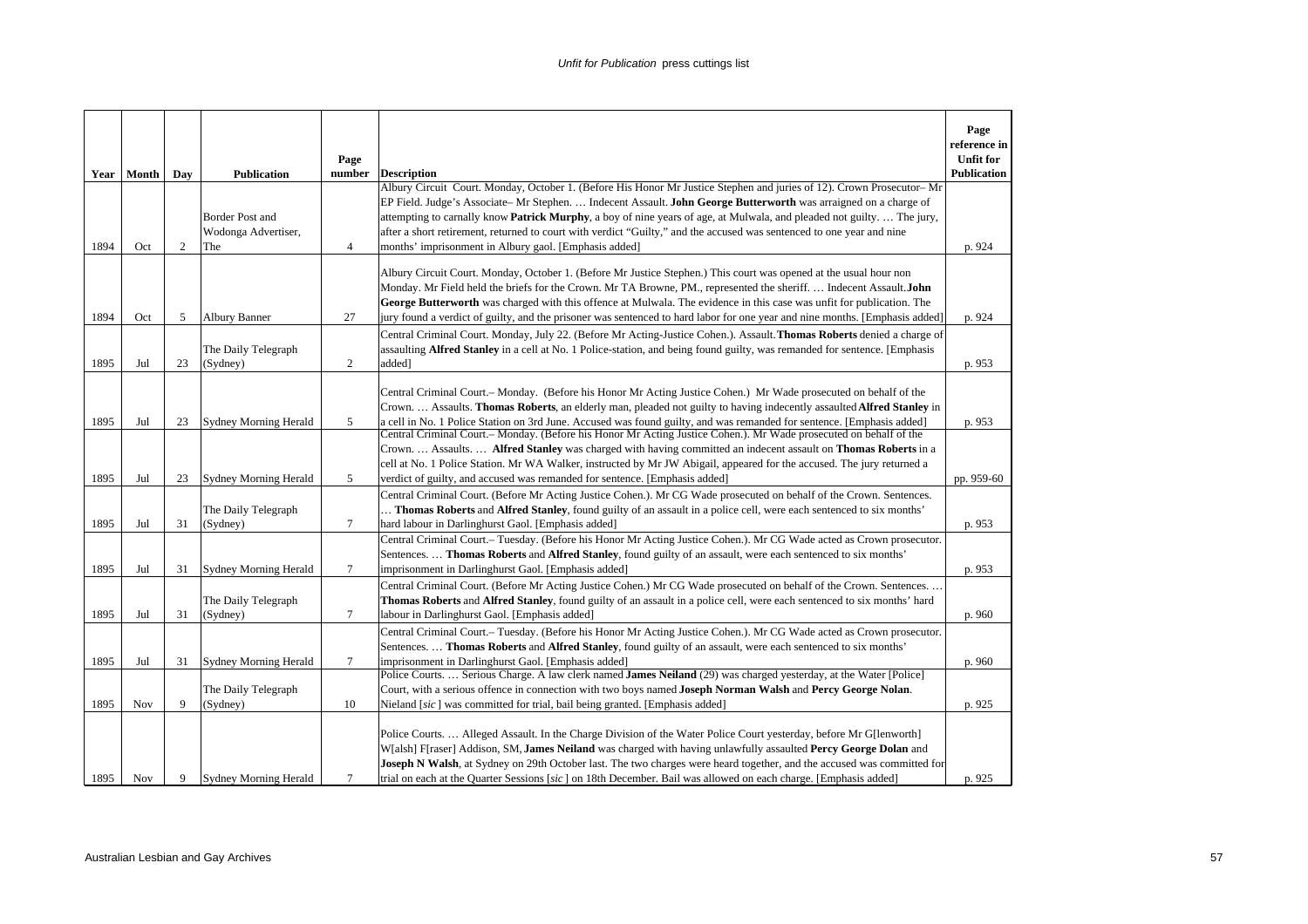| Year | Month      | Day            | <b>Publication</b>              | Page<br>number | <b>Description</b>                                                                                                                                                                                                                                                                                                                                                                                                                                                                                                                                                                                                                         | Page<br>reference in<br><b>Unfit for</b><br><b>Publication</b> |
|------|------------|----------------|---------------------------------|----------------|--------------------------------------------------------------------------------------------------------------------------------------------------------------------------------------------------------------------------------------------------------------------------------------------------------------------------------------------------------------------------------------------------------------------------------------------------------------------------------------------------------------------------------------------------------------------------------------------------------------------------------------------|----------------------------------------------------------------|
| 1895 | <b>Nov</b> | 28             | The Daily Telegraph<br>(Sydney) | 3              | Central Criminal Court. (Before the Chief Justice [Darley].)  Charge of Assault. James Neiland was indicted on a charge<br>of assaulting a boy [sic]. A quantity of evidence was taken, and the Court sat till a late hour hearing addresses. The assault<br>was alleged to have been committed on October 29 at Sydney. When the court rose, the case was not concluded. [Emphasis<br>addedl                                                                                                                                                                                                                                              | p. 940                                                         |
| 1895 | Nov        | 28             | <b>Sydney Morning Herald</b>    | 6              | Central Criminal Court.- Wednesday (Before his Honor the Chief Justice [Darley].)  Assault. James Neiland pleaded not<br>guilty to an indictment charging him with having committed a criminal assault, in which a boy named Percy George Dolan<br>was concerned as prosecutor. The accused was defended by Mr WA Walker (instructed by Mr AG Gibbs). Some evidence<br>for the defence having been given, counsel for the accused addressed the jury, and his Honor then adjourned the further<br>hearing of the case till this morning. [Emphasis added]                                                                                  | pp. 940-1                                                      |
| 1895 | <b>Nov</b> | 29             | The Daily Telegraph<br>(Sydney) | 2              | Central Criminal Court. Thursday, November 28. (Before the Chief Justice.) Mr CG Wade prosecuted for the Crown. A<br>Charge of Assault. The case of <b>James Neiland</b> , which was part heard on the previous day, was continued. The accused was<br>arraigned on an indictment charging him with having assaulted a newsboy named Walsh. The evidence was heard on<br>Wednesday. His Honor summed up, and the jury retired. They were unable to agree, and the prisoner was remanded to his<br>former custody. [Emphasis added]                                                                                                         | p. 941                                                         |
| 1895 | <b>Nov</b> | 29             | <b>Sydney Morning Herald</b>    | $\overline{c}$ | Central Criminal Court.- Thursday. (Before his Honor the Chief Justice.). Assault. The hearing of the charge against James<br>Nieland [sic] of having committed a serious assault, in which a boy named Percy Dolan was concerned as prosecutor, was<br>resumed. The addresses by counsel and his Honor's summing-up concluded shortly before midday. The jury retired a few<br>moments before noon, and as they failed to agree after deliberating till nearly midnight they were discharged, and the<br>accused remanded to his former custody. [Emphasis added]                                                                         | p. 941                                                         |
| 1896 | Feb        | $\tau$         | The Daily Telegraph<br>(Sydney) | $\overline{c}$ | Police Courts.  At the Water Police Court yesterday, before Mr [Arthur Money] Fisher, SM.,John Frank Palmer<br>Couche, the second officer of the ship Samanco, was proceeded against for an abominable outrage upon an apprentice.<br>Couche was committed for trial, bail being refused. [Emphasis added]                                                                                                                                                                                                                                                                                                                                 | p. 960                                                         |
| 1896 | Feb        | 7              | <b>Sydney Morning Herald</b>    | 3              | Police Courts.  At the Water Police Court yesterday, before Captain Fisher, SM.  Committed for Trial.John Frank<br>Palmer Couche was committed for trial to the court of gaol delivery at the Water Police Court yesterday on a charge of<br>committing an unlawful offence. [Emphasis added]                                                                                                                                                                                                                                                                                                                                              | pp.960-1                                                       |
| 1896 | Feb        | 21             | The Daily Telegraph<br>(Sydney) | 2              | Central Criminal Court. (Before Mr Justice Stephen.) This court was occupied throughout yesterday in hearing a case in<br>which JFP Couche, late second mate of the St Michael [sic], was charged with assault on an apprentice on the high seas,<br>during the voyage of the vessel to Sydney. Mr Wade prosecuted for the Crown, and Mr Colonna Close defended. The jury<br>found the accused guilty, and he was sentenced to four years penal servitude. [Emphasis added]                                                                                                                                                                | p. 975                                                         |
| 1896 | Feb        | 21             | <b>Sydney Morning Herald</b>    | 3              | Central Criminal Court.- Thursday. (Before his Honor Mr Justice Cohen and a jury of 12.) Mr CG Wade prosecuted for the<br>Crown. Assault. John Frank Palmer Couche, seaman, was charged with having assaulted a boy named John Clayton<br>when on the high seas in the ship Samanco. Mr Colonna Close, instructed by Mr WJ Hill, defended the accused. The case<br>lasted all day, and the jury, after retirement of over two hours, returned a verdict of guilty with a recommendation to mercy<br>on account of the prisoner's youth. His Honor sentenced the prisoner to four years' imprisonment with hard labour.<br>[Emphasis added] | p. 975                                                         |
| 1896 | Mar        | $\overline{4}$ | The Daily Telegraph<br>(Sydney) | 3              | Central Criminal Court. Tuesday, March 3. (Before Mr Acting Justice Cohen.) Mr Rolin prosecuted for the Crown. Charge<br>of Assault. James Neiland was arraigned on an indictment charging him with having assaulted a boy named PG Dolan.<br>The case was previously before the Court, and the jury returned a verdict of not guilty, and the prisoner was discharged.<br>[Emphasis added]                                                                                                                                                                                                                                                | p. 948                                                         |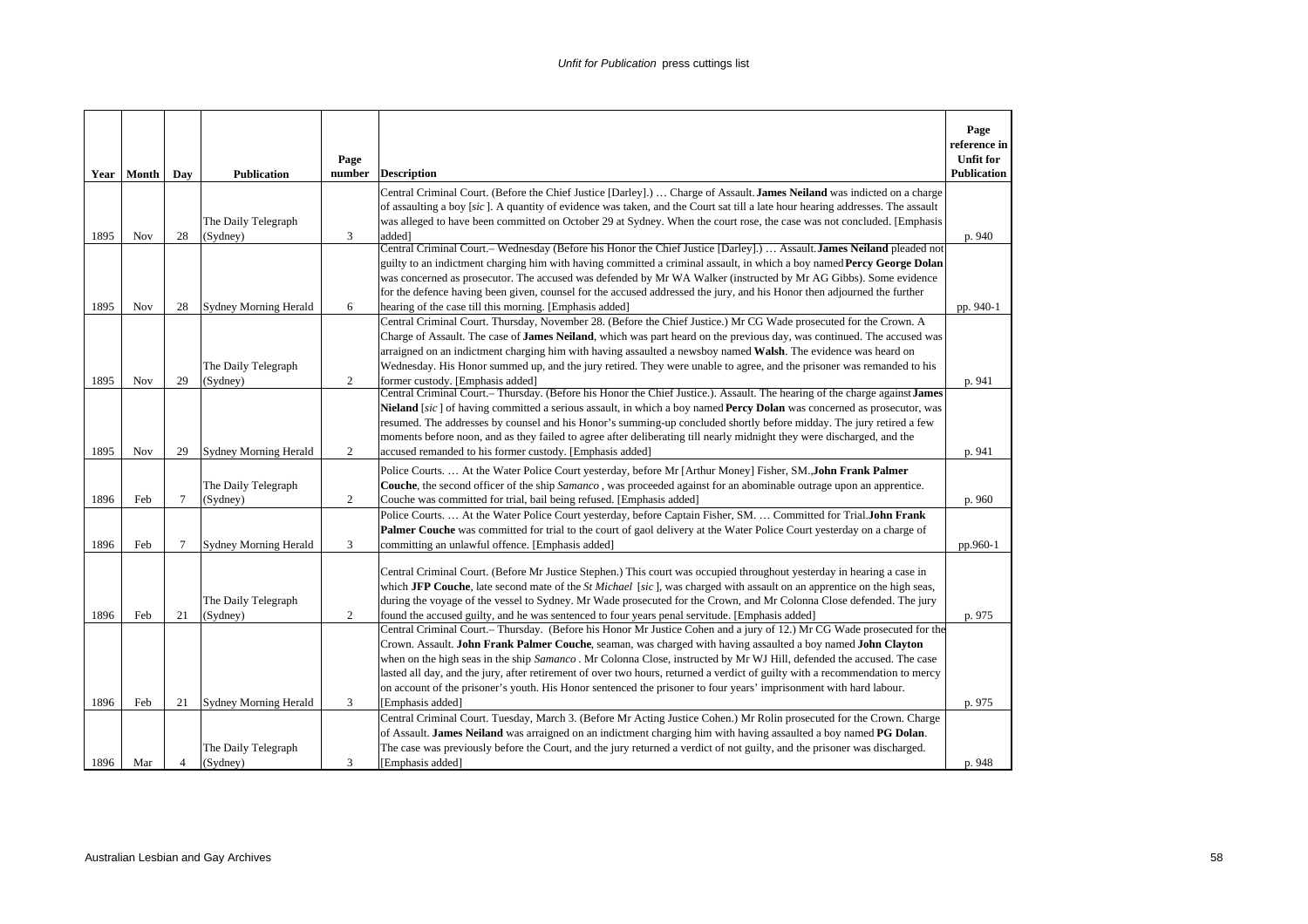| Year | Month      | Day            | <b>Publication</b>              | Page<br>number | <b>Description</b>                                                                                                                                                                                                                                                                                                                                                                                                                                                                                                                                                                                                                                                                                                                                                                                                           | Page<br>reference in<br><b>Unfit for</b><br>Publication |
|------|------------|----------------|---------------------------------|----------------|------------------------------------------------------------------------------------------------------------------------------------------------------------------------------------------------------------------------------------------------------------------------------------------------------------------------------------------------------------------------------------------------------------------------------------------------------------------------------------------------------------------------------------------------------------------------------------------------------------------------------------------------------------------------------------------------------------------------------------------------------------------------------------------------------------------------------|---------------------------------------------------------|
| 1896 | Mar        | $\overline{4}$ | <b>Sydney Morning Herald</b>    | $\overline{7}$ | Central Criminal Court.– Tuesday. (Before his Honor Mr Acting Justice Cohen and a jury of 12.). Mr Rolin appeared for<br>the Crown. Alleged Assault. James Nieland [sic] was charged with having assaulted Percy George Dolan, a boy.<br>Accused pleaded not guilty, and was defended by Mr L Gannon (instructed by Messrs Mimna and Dillon). Accused was<br>found not guilty, and was discharged. [Emphasis added]                                                                                                                                                                                                                                                                                                                                                                                                          |                                                         |
|      |            |                | Maitland Weekly                 |                | The Maitland Circuit Court. (Before the Chief Justice.) The Maitland Circuit Court was opened at the Courthouse, East<br>Maitland, on Tuesday morning by the Chief Justice, Sir Frederick Darley. The Crown Prosecutor was Mr FE Rogers, QC.<br>Indecent Assault. Bernard Olsen, charged with having on the 5th February, 1897, on the high seas, on board the British                                                                                                                                                                                                                                                                                                                                                                                                                                                       | p. 948                                                  |
| 1897 | Apr        | 3              | Mercury, The<br>Wagga Wagga     | 5              | ship Orallana [sic] assaulted John Henry Northy [sic], was acquitted. [Emphasis added]<br>Wagga Police Court. Wednesday, August 11. (Before Mr G[eorge] Martin, PM.)  Committed for Trial.Jimmy Han (a<br>chinese, aged 60) was charged with committing an indecent assault on <b>William Thomas Morris</b> , on August 10. This case,<br>which was conducted by Inspector Smith, was heard with closed doors. The evidence, which was of a most revolting<br>character, showed that the accused, a decrepit and miserably attired old man, lived in a hut on the bank of the<br>[Murrumbidgee] river. Sergeant Anderson (who arrested the accused), John Stanley Hunter (12), William Thomas Morris<br>(13) and John Swansborough, laborer, were called as witnesses. The accused, who made no statement, was committed for | p. 991                                                  |
| 1897 | Aug        | 12             | Advertiser, The                 | 2              | trial to the Circuit Court on September 28. [Emphasis added]                                                                                                                                                                                                                                                                                                                                                                                                                                                                                                                                                                                                                                                                                                                                                                 | p. 975                                                  |
| 1897 | Mar        | 24             | Newcastle Morning<br>Herald     | 6              | Newcastle Police Court. Tuesday, March 23. (Before Mr J[ames] Mair, SM.)  Indecent Assault. Bernard Olsen, a<br>seaman, was charged with committing an indecent assault on board British barque Orellana, on February 5 last. Mr Lowe<br>appeared for the defence, and several witnesses were examined, when the magistrate decided to commit the accused for<br>trial at the Maitland Quarter Sessions [sic] on the 30th instant. [Emphasis added]<br>The Maitland Circuit Court. The Maitland Circuit Court was opened at the Courthouse, East Maitland, at 10.30am to-day                                                                                                                                                                                                                                                 | pp. 982-3                                               |
| 1897 | Mar        | 30             | <b>Maitland Mercury</b>         | 6              | by the Chief Justice, Sir Frederick Darley indecent assault. <b>Bernard Olsen</b> was charged with having on the 5th<br>February, 1897, on the high seas, on board the British ship Orellana, assaulted John Henry Worthy. Prisoner pleaded not<br>guilty, and was defended by Mr TF Lowe, of Newcastle. One juryman was challenged by prisoner.  The jury retired at<br>2.15pm, and after an absence of an hour, returned into Court with a verdict of not guilty. Prisoner was discharged.<br>[Emphasis added]                                                                                                                                                                                                                                                                                                             | p. 990                                                  |
| 1897 | Mar        | 31             | Newcastle Morning<br>Herald     | $\overline{7}$ | Maitland Circuit Court. Tuesday, March 30th. (Before the Chief Justice.)  Alleged Indecent Assault. Bernard Olsen was<br>charged with having on 5th February, 1897, on the high seas on board the British registered ship Orellana, committed an<br>indecent assault The Chief Justice's summing up was much in favour of the accused, and the jury, after a retirement of<br>half an hour, returned with a verdict of not guilty. The accused was discharged. [Emphasis added]                                                                                                                                                                                                                                                                                                                                              | pp. 990-1                                               |
| 1897 | Nov        | 18             | The Daily Telegraph<br>(Sydney) | 3              | Police Courts.  Water Licensing Court.  A fireman named Joseph Rothwell (33) was committed for trial at the Water<br>Police Court yesterday on a charge of committing an indecent assault. Bail was refused. [Emphasis added]                                                                                                                                                                                                                                                                                                                                                                                                                                                                                                                                                                                                | p. 991                                                  |
| 1897 | Nov        | 18             | <b>Sydney Morning Herald</b>    | 3              | Police Courts.  A Serious Charge.- Joseph Rothwell (33) was yesterday, at the Water Police Court, committed for trial at<br>the next Court of Quarter Sessions [sic] at Darlinghurst for an offence against the laws relating to decency. Bail was<br>refused. [Emphasis added]                                                                                                                                                                                                                                                                                                                                                                                                                                                                                                                                              | p. 991                                                  |
| 1897 | <b>Nov</b> | 27             | The Daily Telegraph<br>(Sydney) | 15             | Central Criminal Court. (Before Mr Justice [MH] Stephen.)  Alleged Indecent Assault. Joseph Rothwell pleaded not<br>guilty to a charge of having indecently assaulted a male person, name unknown, on the 16th inst. The offence was stated to<br>have been committed in Observatory Park at about midnight on the date named. The accused pleaded absolute ignorance of<br>what was said to have transpired, stating that some four days before he had been paid off from his ship, where he was<br>employed as a fireman, then. The accused was found not guilty, and discharged. [Emphasis added]                                                                                                                                                                                                                         | p. 995                                                  |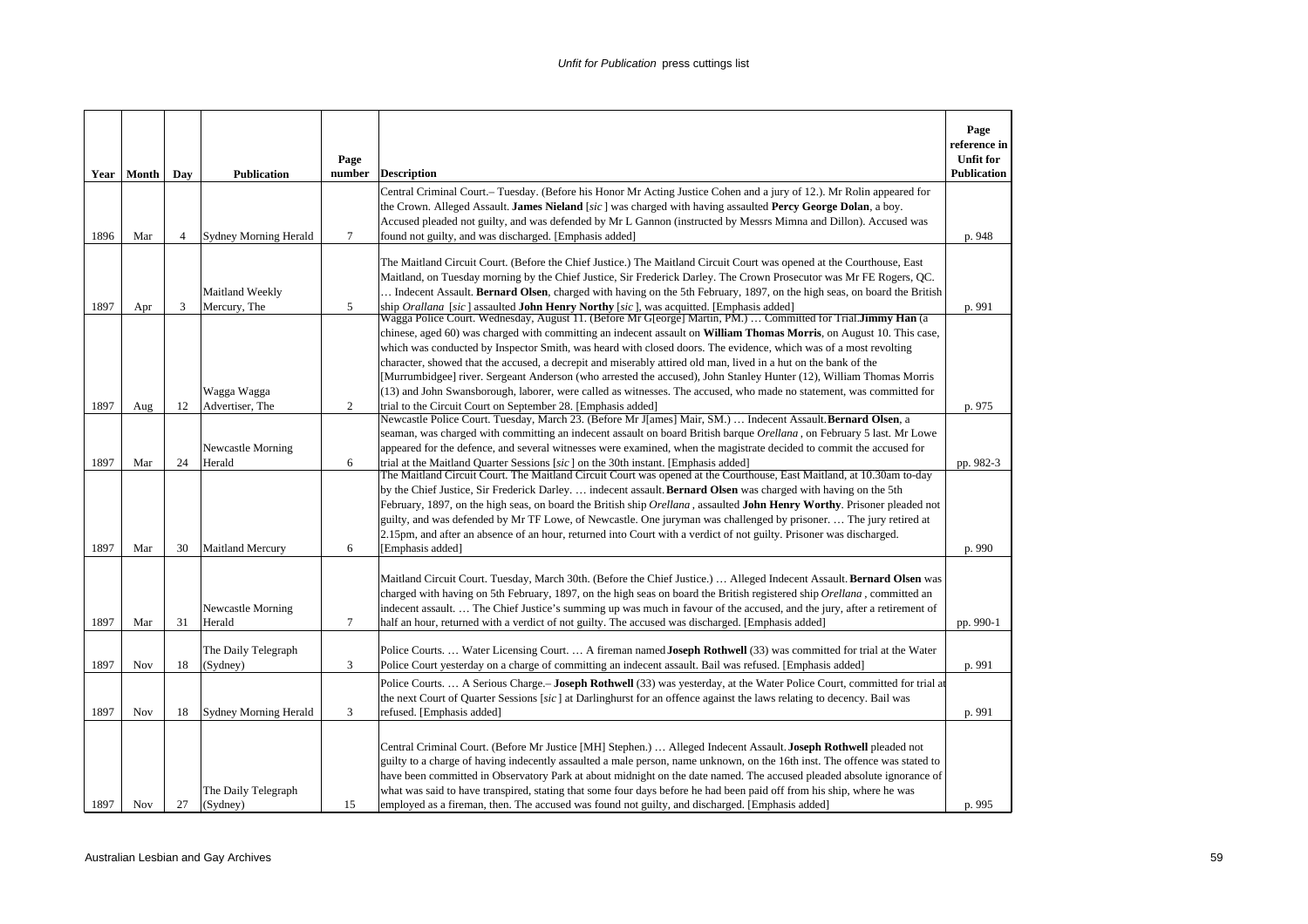|              | Year   Month | Day            | <b>Publication</b>                                    | Page<br>number | <b>Description</b>                                                                                                                                                                                                                                                                                                                                                                                                                                                                                                                                                                                                                                                                                                                                                                                                                                                                                                                                                                                                                                                                                                                                                                                                                                                                                                                                                                                                                                                                                                                                                                                                                                                                                                                                                                                                                                                  | Page<br>reference in<br><b>Unfit for</b><br>Publication |
|--------------|--------------|----------------|-------------------------------------------------------|----------------|---------------------------------------------------------------------------------------------------------------------------------------------------------------------------------------------------------------------------------------------------------------------------------------------------------------------------------------------------------------------------------------------------------------------------------------------------------------------------------------------------------------------------------------------------------------------------------------------------------------------------------------------------------------------------------------------------------------------------------------------------------------------------------------------------------------------------------------------------------------------------------------------------------------------------------------------------------------------------------------------------------------------------------------------------------------------------------------------------------------------------------------------------------------------------------------------------------------------------------------------------------------------------------------------------------------------------------------------------------------------------------------------------------------------------------------------------------------------------------------------------------------------------------------------------------------------------------------------------------------------------------------------------------------------------------------------------------------------------------------------------------------------------------------------------------------------------------------------------------------------|---------------------------------------------------------|
| 1897         | <b>Nov</b>   | 27             | <b>Sydney Morning Herald</b>                          | $\tau$         | Central Criminal Court. (Before Mr Justice Stephen and juries of 12.) Mr Pollock was the Crown prosecutor<br>Not Guilty. Joseph Rothwell, a seaman, pleaded not guilty to having assaulted a man whose name was unknown. The jury<br>found the accused not guilty, and he was discharged. [Emphasis added]                                                                                                                                                                                                                                                                                                                                                                                                                                                                                                                                                                                                                                                                                                                                                                                                                                                                                                                                                                                                                                                                                                                                                                                                                                                                                                                                                                                                                                                                                                                                                          | p. 995                                                  |
| 1897         | Oct          | 2              | Wagga Wagga<br>Advertiser, The                        | 5              | Circuit Court. Criminal Sittings. Thursday, September 30. (Before his Honor Mr Justice Cohen.) Mr WH Manning<br>conducted the prosecutions for the Crown.  Sentences. <b>Jimmy Han</b> , an aged chinaman, convicted on Wednesday of<br>committing an indecent assault upon a little boy, was brought up for sentence. His Honor sentenced the prisoner to two<br>years hard labor in Goulburn Gaol. [Emphasis added]                                                                                                                                                                                                                                                                                                                                                                                                                                                                                                                                                                                                                                                                                                                                                                                                                                                                                                                                                                                                                                                                                                                                                                                                                                                                                                                                                                                                                                               | p. 982                                                  |
| 1897         | Oct          | $\overline{c}$ | Wagga Wagga Express                                   | $\sqrt{2}$     | Wagga Circuit Court. Thursday, 30th September, 1897. (Before His Honor Judge Cohen.)  Sentences.  Jimmy Han,<br>who was found guilty of an attempted abominable offence on a male person, was sentenced to two years' hard labour in<br>Goulburn gaol. [Emphasis added]                                                                                                                                                                                                                                                                                                                                                                                                                                                                                                                                                                                                                                                                                                                                                                                                                                                                                                                                                                                                                                                                                                                                                                                                                                                                                                                                                                                                                                                                                                                                                                                             | p. 982                                                  |
| 1897<br>1897 | Sep<br>Sep   | 30<br>30       | Wagga Wagga<br>Advertiser, The<br>Wagga Wagga Express | 2<br>2         | Circuit Court. Criminal Sittings. Tuesday, September 28. (Before his Honor Mr Justice Cohen).  Wednesday, September<br>29. Unnatural Offence. <b>Jimmy Han</b> , a chinaman well advanced in years, was charged with attempting to commit an<br>abominable offence. The evidence of Senior-Sergeant Anderson, John Stanley Hunter (a boy of 12 years), William Thomas<br>Morris (13), John Swansborough, laborer, was taken for the prosecution. In defence, the accused gave evidence on his own<br>behalf, denying the accusations made against him. The accused, who spoke pigeon English, was sworn on a Bible. His<br>Honor, in summing up, remarked that the offence was a secondary one as compared to what it might have been. The jury<br>returned a verdict of guilty against the accused, who was remanded for sentence. [Emphasis added]<br>Wagga Circuit Court. Tuesday, 28th September, 1897. (Before His Honor Judge Cohen.)  Wednesday, September 29,<br>1897. An Abominable Offence. <b>Jimmy Han</b> , an old and decrepid [sic] chinaman, was charged with having attempted to<br>commit an abominable offence on the male person of <b>William Thomas Morris</b> , a boy of 13, on August 10 last. Accused<br>pleaded not guilty. Evidence of the arrest of accused and of his identification by a man named Swansborough was given by<br>Sergeant Anderson. John Stanley Hunter, a boy of twelve, deposed to giving information of suspicions which had been<br>aroused to Swansborough; William Thomas Morris deposed to the offence having been attempted; John Swansborough<br>gave evidence of having discovered accused in the act of committing the offence, which he subsequently reported to the<br>police. After a short retirement the jury returned a verdict of guilty, and accused was remanded for sentence. [Emphasis<br>added] | pp. 981-2<br>p. 982                                     |
|              |              |                |                                                       |                | Goulburn Assizes. Commenced yesterday before his Honor Sir Frederick Darley, Chief Justice; Mr HS Darley, judge's<br>associate;  Charge of Assaulting a State-Boy. John Snivers [sic] was charged with criminally assaulting John Perkins,<br>a state-boy, at Mittagong on 22nd January. A second count charged accused with indecent assault. Prisoner pleaded not<br>guilty and was defended by Mr Elliott. One juror was challenged.<br>Accused, a middle age man, was a groom at Mittagong, and Perkins, a stable-boy about fourteen in another employment.<br>[John] Perkins now stated that the charge was unfounded and that he had been frightened into bringing it by Constable<br>Gallagher threatening to lock him up if he did not tell him all about it.  His Honor told the boy he was very wicked. He<br>could not say what the attorney-general would consider his duty to do, but he himself thought that the boy should be                                                                                                                                                                                                                                                                                                                                                                                                                                                                                                                                                                                                                                                                                                                                                                                                                                                                                                                        |                                                         |
| 1898         | Apr          | 15             | Goulburn Herald                                       | 2              | punished to teach other boys or girls not to bring such untrue charges with impunity. [Emphasis added]<br>Central Criminal Court. (Before Mr Acting Justice Sly.) Crown Prosecutor, MR CG Wade.  Alleged Assault. A man                                                                                                                                                                                                                                                                                                                                                                                                                                                                                                                                                                                                                                                                                                                                                                                                                                                                                                                                                                                                                                                                                                                                                                                                                                                                                                                                                                                                                                                                                                                                                                                                                                             | p. 1026                                                 |
|              |              |                | The Daily Telegraph                                   |                | named Thomas O'Regan was acquitted on a charge of having at Sydney in April attempted to assault a boy aged about 5                                                                                                                                                                                                                                                                                                                                                                                                                                                                                                                                                                                                                                                                                                                                                                                                                                                                                                                                                                                                                                                                                                                                                                                                                                                                                                                                                                                                                                                                                                                                                                                                                                                                                                                                                 |                                                         |
| 1898         | Jun          | 9              | (Sydney)                                              | 3              | years. [Emphasis added]                                                                                                                                                                                                                                                                                                                                                                                                                                                                                                                                                                                                                                                                                                                                                                                                                                                                                                                                                                                                                                                                                                                                                                                                                                                                                                                                                                                                                                                                                                                                                                                                                                                                                                                                                                                                                                             | p. 1020                                                 |
|              |              |                |                                                       |                | Central Criminal Court. (Before his Honor Mr Acting Justice Sly.) MR CG Wade was Crown Prosecutor Acquitted.                                                                                                                                                                                                                                                                                                                                                                                                                                                                                                                                                                                                                                                                                                                                                                                                                                                                                                                                                                                                                                                                                                                                                                                                                                                                                                                                                                                                                                                                                                                                                                                                                                                                                                                                                        |                                                         |
|              |              |                |                                                       |                | Thomas O'Regan was acquitted upon a charge of having at Sydney, on April 4, attempted to assault a boy aged 5 years.                                                                                                                                                                                                                                                                                                                                                                                                                                                                                                                                                                                                                                                                                                                                                                                                                                                                                                                                                                                                                                                                                                                                                                                                                                                                                                                                                                                                                                                                                                                                                                                                                                                                                                                                                |                                                         |
| 1898         | Jun          | 9              | Sydney Morning Herald                                 | 3              | O'Regan was defended by Mr HA Moss. [Emphasis added]                                                                                                                                                                                                                                                                                                                                                                                                                                                                                                                                                                                                                                                                                                                                                                                                                                                                                                                                                                                                                                                                                                                                                                                                                                                                                                                                                                                                                                                                                                                                                                                                                                                                                                                                                                                                                | p. 1020                                                 |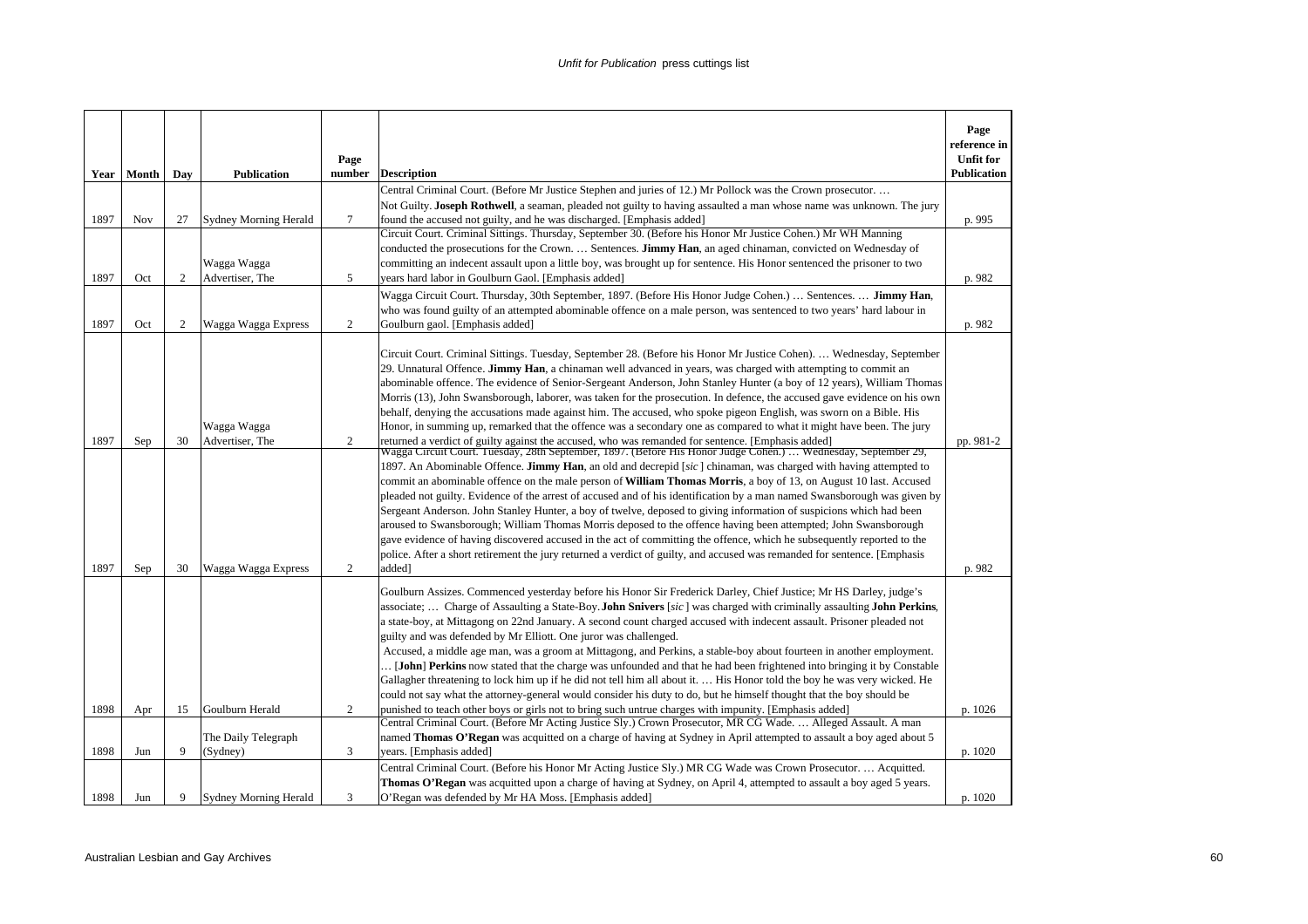|      |            |                |                          | Page           |                                                                                                                                                                                                                                                                                                                                                                                                                                                                                                                                                                                                                                                                                                                                                                                                                                                                                                                                                                                                   | Page<br>reference in<br><b>Unfit for</b> |
|------|------------|----------------|--------------------------|----------------|---------------------------------------------------------------------------------------------------------------------------------------------------------------------------------------------------------------------------------------------------------------------------------------------------------------------------------------------------------------------------------------------------------------------------------------------------------------------------------------------------------------------------------------------------------------------------------------------------------------------------------------------------------------------------------------------------------------------------------------------------------------------------------------------------------------------------------------------------------------------------------------------------------------------------------------------------------------------------------------------------|------------------------------------------|
|      | Year Month | Day            | <b>Publication</b>       | number         | <b>Description</b>                                                                                                                                                                                                                                                                                                                                                                                                                                                                                                                                                                                                                                                                                                                                                                                                                                                                                                                                                                                | <b>Publication</b>                       |
|      |            |                | Wagga Wagga              |                | Wagga Circuit Court. Thursday, September 29th. (Before the Chief Justice, Sir FM Darley.)  The Wallendbeen - Case<br>Sentences. Frank Conroy, convicted of an assault on a boy at Wallendbeen, was brought up for sentence. The accused,<br>when asked if he had anything to say why sentence should not be passed upon him, said it was all caused by his not being<br>able to read or write. He had been sentenced to twelve months for uttering a cheque on June 9 last year. His Honor pointed<br>out the seriousness of the offence and said the accused was liable to five years' penal servitude and three floggings. He did                                                                                                                                                                                                                                                                                                                                                               |                                          |
| 1898 | Oct        | $\overline{1}$ | Advertiser. The          | 6              | not, however, intend to order a flogging in this case. The sentence was three years' penal servitude. [Emphasis added]                                                                                                                                                                                                                                                                                                                                                                                                                                                                                                                                                                                                                                                                                                                                                                                                                                                                            | p. 1004                                  |
| 1898 | Oct        | 1              | Wagga Wagga Express      | 3              | THE ASSAULT CASE. 3 YEARS PENAL SERVITUDE.Frank Conroy, found guilty of an assault on a little boy at<br>Wallendbeen on Saturday last, was also put forward for sentence. The Chief Justice said prisoner had been found guilty of a<br>very serious offence indeed. In addition to punishment he was liable to be flogged. He had very carefully considered<br>whether it was not his duty to order him a flogging. Under all circumstances, however, he (the Chief Justice) did not intend<br>to do that. Prisoner had already served a sentence of 12 months, but that did not appear to be a sufficient warning to him. In<br>this instance the sentence of the Court on him was 3 years penal servitude. [Emphasis added]<br>Court of Assize. On Monday, 3rd October, a Court of Assize was opened at the Court House before His Honor Mr Justice                                                                                                                                            | p. 1004                                  |
|      |            |                | Burrangong Argus &       |                | Simpson;  [Thursday 6 October] Unnatural Offence. James Hillier [sic] was charged that he did at Balabla commit an<br>unnatural offence, upon Steele Walter Spring, a boy of nine years of age. Accused pleaded not guilty, and conducted his<br>own defence His Honor having summed up the jury retired and in a short time returned into Court with a verdict of<br>guilty. Upon the Two Counts. Accused was remanded for sentence. On being brought up for sentence on Friday His Honor<br>asked if anything were known of the accused. The record showed that accused had served a sentence of six months on a<br>charge of issuing valueless cheques, to which he had pleaded guilty. He was at the same time charged with committing an<br>indecent assault upon a male person which charge was however withdrawn. His Honor said that accused had been found<br>guilty, upon the clearest possible evidence, of committing an abominable offence, and he entirely agreed with the verdict. |                                          |
| 1898 | Oct        | 12             | Burrowa, The             | $\overline{4}$ | [Emphasis added] [Continued below]                                                                                                                                                                                                                                                                                                                                                                                                                                                                                                                                                                                                                                                                                                                                                                                                                                                                                                                                                                | pp. 1015-7                               |
|      |            |                | Burrangong Argus &       |                | [Continued from above] The wrong which had been done the child was an irreparable one and if he, His Honor, did not<br>inflict a heavy sentence he would be wanting in his duty. The sentence was that for the first count accused be kept at penal                                                                                                                                                                                                                                                                                                                                                                                                                                                                                                                                                                                                                                                                                                                                               |                                          |
| 1898 | Oct        | 12             | Burrowa, The             | $\overline{4}$ | servitude for seven years and on the second count, five years, the sentences to be concurrent.                                                                                                                                                                                                                                                                                                                                                                                                                                                                                                                                                                                                                                                                                                                                                                                                                                                                                                    | pp. 1015-7                               |
| 1898 | Oct        | 13             | Deniliquin Chronicle and | 3              | Deniliquin Assizes. Monday, October 10, 1898. (Before the Chief Justice, Sir Frederick Darley.)  Alleged Indecent<br>Assault. (Jury.- Messrs E Robinson, CF Rowe, P Landale, D McLaren, G Turner, J Lewis, JA McCrae, F Jane, W Blair, JT<br>Simpson, MH Eastman, and CB Opitz). Gingues Fortunne [ $sic$ ] was indicted for assaulting a man James Ramsay, with<br>intent to commit a more serious crime at Moulamein, on the 18th September last. The accused pleaded not guilty, and was<br>defended by Mr Laman. A great amount of evidence was taken, but is entirely unfit for publication. The jury returned a<br>verdict of not guilty, and the accused was discharged. The business of the Court then terminated. [Emphasis added]                                                                                                                                                                                                                                                       | p. 1011                                  |
|      |            |                |                          |                | Round and About. MOULAMEIN. Friday. Police Court.  Tuesday 13 September. (Before Mr JW Chanter, JP.)                                                                                                                                                                                                                                                                                                                                                                                                                                                                                                                                                                                                                                                                                                                                                                                                                                                                                              |                                          |
|      |            |                |                          |                | A Grave Charge. A man named <b>Frotunne</b> appeared in custody charged with committing an unnatural offence upon one<br>James Ramsay, on the 13th inst. Upon the application of Constable Davies remand was granted for eight days for the                                                                                                                                                                                                                                                                                                                                                                                                                                                                                                                                                                                                                                                                                                                                                       |                                          |
| 1898 | Sep        | 21             | Riverina Recorder        | 2              | production of further evidence. [Emphasis added]<br>Local News. Grenfell Police Court. Tuesday. Before Mr [Timothy] Foley, PM., and Messrs Vaughan and T[homas]                                                                                                                                                                                                                                                                                                                                                                                                                                                                                                                                                                                                                                                                                                                                                                                                                                   | p. 1004                                  |
|      |            |                | Grenfell Record and      |                | Bembrick The Bench then proceeded to the investigation of a series of charges of an abominable nature, the evidence<br>given being most revolting. The Police Magistrate very properly said, in the interests of decency and morality, the public<br>should withdraw. The accused, a private school master at Balabla, was committed, on three charges, to take his trial at the                                                                                                                                                                                                                                                                                                                                                                                                                                                                                                                                                                                                                  |                                          |
| 1898 | Sep        | 24             | Lachlan, The             | 2              | Circuit Court at Young, on 3rd October next. Other cases were not proceeded with.                                                                                                                                                                                                                                                                                                                                                                                                                                                                                                                                                                                                                                                                                                                                                                                                                                                                                                                 | pp. 1011-2                               |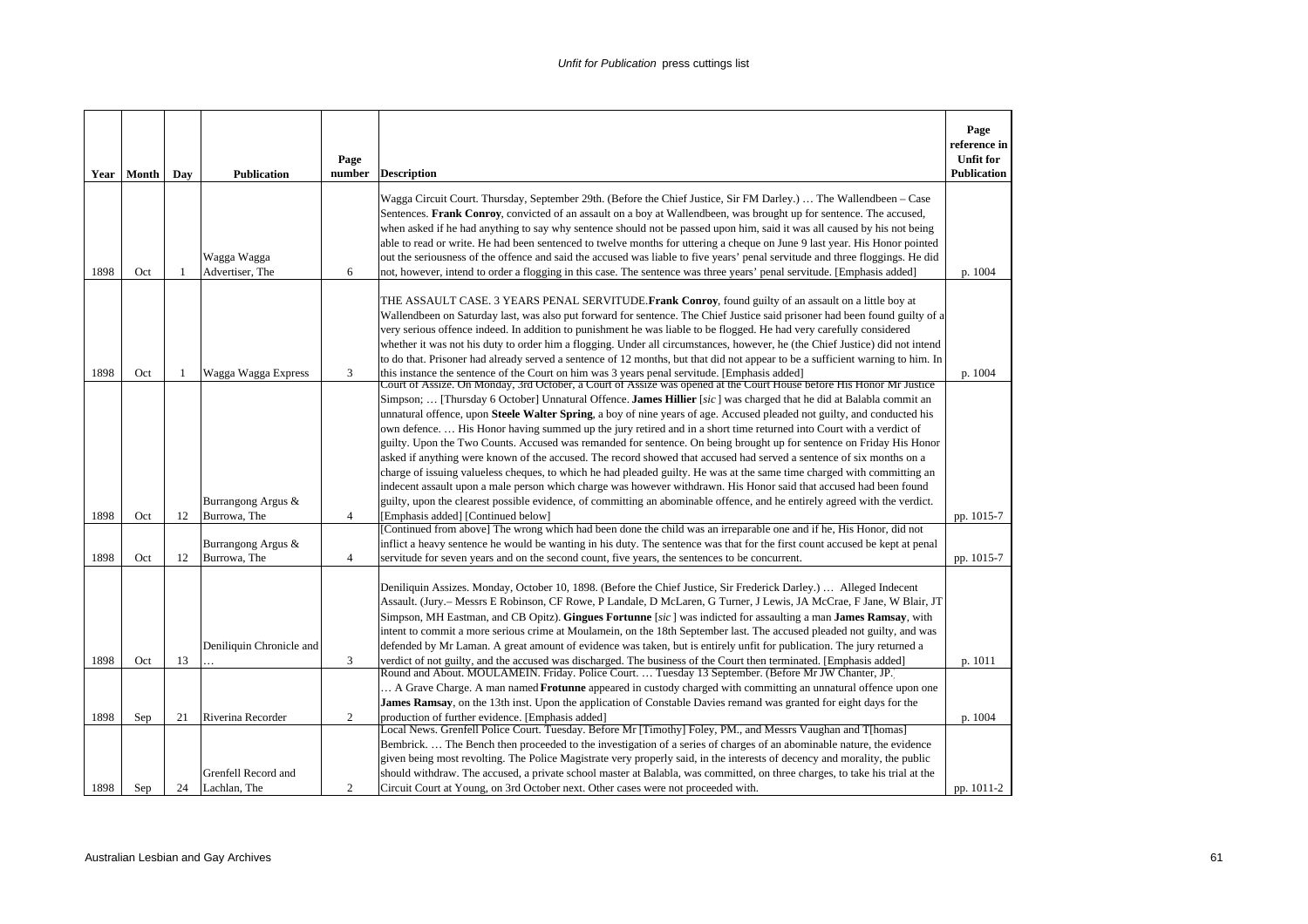|      | Year Month | Day    | <b>Publication</b>                  | Page<br>number | <b>Description</b>                                                                                                                                                                                                                                                                                                                                                                                                                                                                                                                                                                                                                                                                                                                                                                                                                                                                                                                                                                                                                                                                                                                       | Page<br>reference in<br><b>Unfit for</b><br><b>Publication</b> |
|------|------------|--------|-------------------------------------|----------------|------------------------------------------------------------------------------------------------------------------------------------------------------------------------------------------------------------------------------------------------------------------------------------------------------------------------------------------------------------------------------------------------------------------------------------------------------------------------------------------------------------------------------------------------------------------------------------------------------------------------------------------------------------------------------------------------------------------------------------------------------------------------------------------------------------------------------------------------------------------------------------------------------------------------------------------------------------------------------------------------------------------------------------------------------------------------------------------------------------------------------------------|----------------------------------------------------------------|
| 1898 | Sep        | 29     | Wagga Wagga<br>Advertiser, The      | 3              | Wagga Circuit Court. Tuesday, September 27th. (Before the Chief Justice, Sir FM Darley.)  Wednesday, September 28.<br>A Serious Charge. Frank Conroy was charged with assaulting a little boy, 6 years of age, named Potter, at<br>Wallendbeen, on Saturday last. The prisoner, who was undefended, pleaded not guilty. The jury, after hearing the evidence,<br>found the prisoner guilty, and he was remanded for sentence. The Court then adjourned until 10 o'clock this (Thursday)<br>morning. [Emphasis added]                                                                                                                                                                                                                                                                                                                                                                                                                                                                                                                                                                                                                     | p. 1003                                                        |
| 1898 | Sep        | 29     | Wagga Wagga Express                 | $\overline{c}$ | AT THE CIRCUIT COURT. Charged with Assault. Alleged Malicious Intention. Interesting Evidence. Clarke Found<br>Guilty of Maliciously Wounding AN ASSAULT CASE. A young man namedFrank Conroy pleaded not guilty to<br>having committed an assault on a little boy named Potter at Wallendbeen on September 24th. Prisoner was undefended.<br>After hearing the evidence the jury found the accused guilty, and was remanded for sentence. [Emphasis added]                                                                                                                                                                                                                                                                                                                                                                                                                                                                                                                                                                                                                                                                               | pp. 1003-4                                                     |
| 1899 | Apr        | 11     | Barrier Miner, The<br>(Broken Hill) | $\overline{4}$ | Circuit Court. The Circuit Court was continued this afternoon before Mr Acting Justice Gibson. A Revolting Charge.<br>James Read was charged with committing an abominable offence on a boy [Frederick Barnett] at South Broken Hill. He<br>was also charged, on a second count, with committing an indecent assault. He pleaded not guilty, and was defended by Mr<br>AJ Hall. Accused was committed on Friday last. The case for the Crown was that on the night of March 25 the boy slept at<br>accused's house in South Broken Hill and that during the night the offence was committed. No evidence was given for the<br>defence. The jury, after a quarter of an hour's retirement, returned a verdict of acquittal. [Emphasis added]                                                                                                                                                                                                                                                                                                                                                                                              | p. 1083                                                        |
| 1899 | Aug        | 23     | The Daily Telegraph<br>(Sydney)     | 10             | Police Courts.  John Donovan (22), dealer, charged before Mr [Francis Sheriff] Isaacs, SM., at the Redfern Court,<br>yesterday, with committing a serious offence at Redfern, on or about May last, was committed for trial at the next Court of<br>Gaol Delivery; bail in £400 allowed. [Emphasis added]                                                                                                                                                                                                                                                                                                                                                                                                                                                                                                                                                                                                                                                                                                                                                                                                                                | p. 1037                                                        |
| 1899 | Aug        | 23     | <b>Sydney Morning Herald</b>        | 11             | Police Courts  A Serious Charge. - At the Redfern Police Court yesterday, before Mr Isaacs, SM., Senior Constables<br>Wilson and Banner proceeded against <b>John Donovan</b> , aged 22, on a charge of having, at Waterloo, on or about the 20th<br>May last, committed an assault upon a boy nine years of age. The accused was committed to take his trial at the next sittings<br>of the Central Criminal Court at Darlinghurst. The magistrate at first refused bail, but subsequently admitted the accused to<br>bail upon his finding sureties, self in £200 and one in £200, or two in £100 each. [Emphasis added]                                                                                                                                                                                                                                                                                                                                                                                                                                                                                                               | p. 1037                                                        |
| 1899 | Jul        | $\tau$ | The Daily Telegraph<br>(Sydney)     | $\overline{c}$ | Police Courts. At North Sydney Court, yesterday morning, before Mr E[rnest] H[enry] Wilshire, SM. George Amselmo<br>[sic], 18 years of age, a sailor, and George Cook, 21 years of age, a teamster, were, for attempting to commit an offence in<br>the neighbourhood of Kirribilli Point, committed for trial at the Central Criminal Court on 24 July. [Emphasis added]<br>Police News. North Sydney, Thursday, July 6. (Before Mr EH Wilshire, SM)  An Abominable Offence.George Cook<br>and <b>Ansalem</b> , [sic] the latter a native of Mauritius, were charged with an abominable offence on Saturday, July 1, at the<br>water's edge at the foot of Peel-street, North Sydney. It appears that Mr Victor Horniman was rowing a boat past this quiet<br>locality on Saturday, and he came upon the two prisoners, who when they saw they were observed, made up the side of the<br>hill into Alfred-street. Nearly an hour later Senior-Constable McDonald saw the men leaving the Shore, and, probably<br>knowing they were gaol-birds, he intercepted and searched them. Mr Horniman, who in the meantime had been to the boat- | p. 1027                                                        |
| 1899 | Jul        | 8      | North Shore and Manly<br>Times, The | 2              | house, was on his way to Sydney, and, seeing McDonald talking to the men, he gave the information which caused the men<br>to be placed under arrest. The evidence of Dr BJ Newmarch was consistent with the other evidence. [Emphasis added]<br>[Continued below]<br>[Continued from above] The accused pleaded not guilty, and were committed to the Criminal Court for trial on July 24. The                                                                                                                                                                                                                                                                                                                                                                                                                                                                                                                                                                                                                                                                                                                                           | p. 1027                                                        |
| 1899 | Jul        | 8      | North Shore and Manly<br>Times, The | $\overline{c}$ | two accused made statements that they ran away when seen by Mr Horniman as they thought they were on private property.<br>Both men had just been released from gaol.                                                                                                                                                                                                                                                                                                                                                                                                                                                                                                                                                                                                                                                                                                                                                                                                                                                                                                                                                                     | p. 1027                                                        |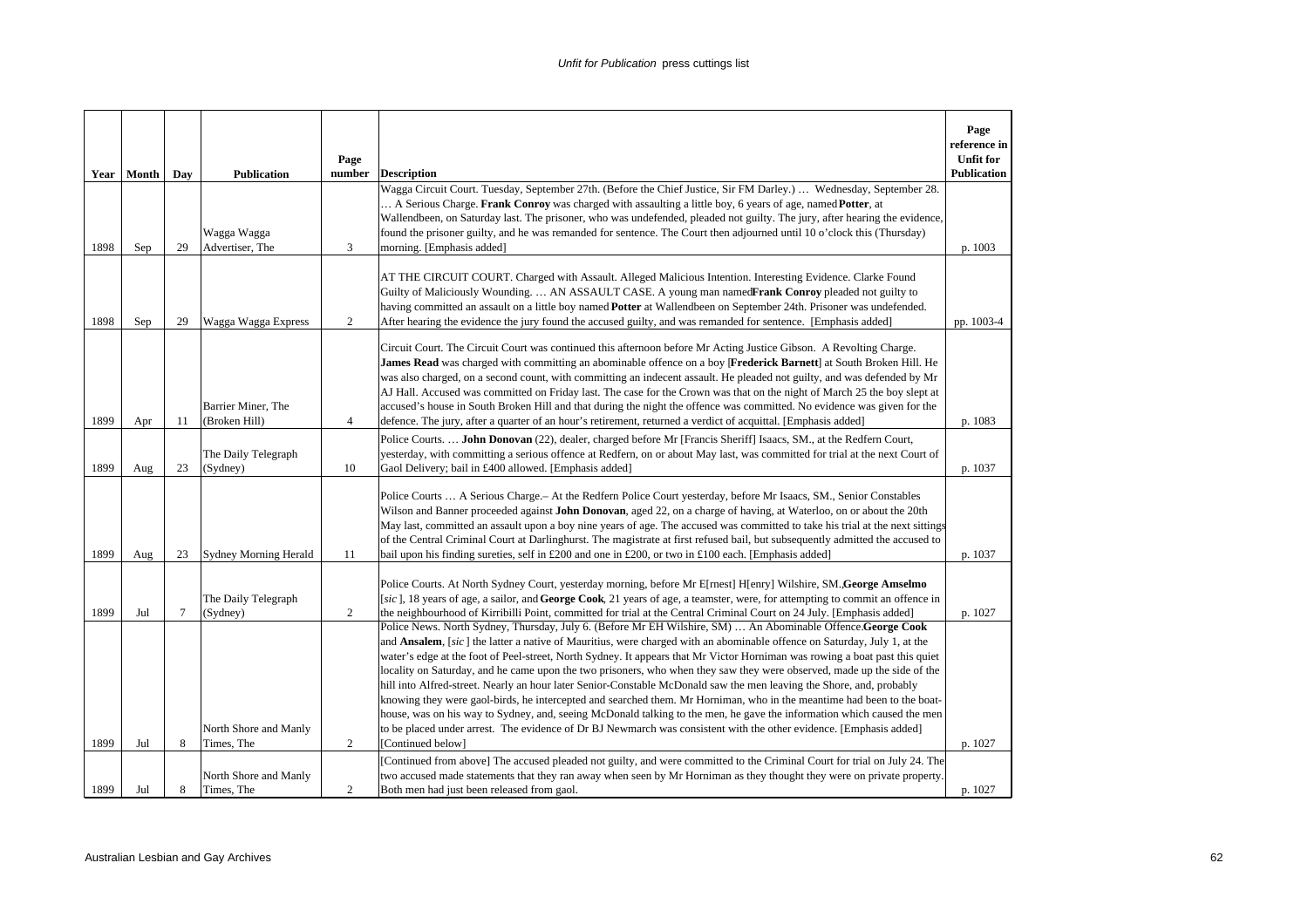|              |            |            |                                              | Page           |                                                                                                                                                                                                                                                                                                                                                                                                                                                                                                                                                                                                                                                                                                                                                                                                                                                                                                                                                                                                                                                                 | Page<br>reference in<br><b>Unfit for</b> |
|--------------|------------|------------|----------------------------------------------|----------------|-----------------------------------------------------------------------------------------------------------------------------------------------------------------------------------------------------------------------------------------------------------------------------------------------------------------------------------------------------------------------------------------------------------------------------------------------------------------------------------------------------------------------------------------------------------------------------------------------------------------------------------------------------------------------------------------------------------------------------------------------------------------------------------------------------------------------------------------------------------------------------------------------------------------------------------------------------------------------------------------------------------------------------------------------------------------|------------------------------------------|
|              | Year Month | Day        | <b>Publication</b>                           | number         | <b>Description</b>                                                                                                                                                                                                                                                                                                                                                                                                                                                                                                                                                                                                                                                                                                                                                                                                                                                                                                                                                                                                                                              | <b>Publication</b>                       |
|              |            |            |                                              |                | Central Criminal Court. (Before Mr Justice Cohen and juries.) Mr CG Wade, Crown Prosecutor.  A Serious Offence.<br>George Anselme (a coloured man) was charged with having, at North Sydney, on the 1st July, committed a serious offence.                                                                                                                                                                                                                                                                                                                                                                                                                                                                                                                                                                                                                                                                                                                                                                                                                      |                                          |
|              |            |            |                                              |                | Evidence in support of the charge was given by V Horniman, Senior-constable McDonald, and Dr Newmarsh. Accused                                                                                                                                                                                                                                                                                                                                                                                                                                                                                                                                                                                                                                                                                                                                                                                                                                                                                                                                                  |                                          |
|              |            |            | The Daily Telegraph                          |                | gave evidence on his own behalf. The jury, after a brief retirement, found accused guilty of an attempt to commit the                                                                                                                                                                                                                                                                                                                                                                                                                                                                                                                                                                                                                                                                                                                                                                                                                                                                                                                                           |                                          |
| 1899         | Jul        | 27         | (Sydney)                                     | 8              | offence, and he was remanded for sentence. [Emphasis added]                                                                                                                                                                                                                                                                                                                                                                                                                                                                                                                                                                                                                                                                                                                                                                                                                                                                                                                                                                                                     | p. 1036                                  |
|              |            |            |                                              |                | Central Criminal Court. (Before Mr Justice Cohen and juries of 12.) Mr CG Wade was the crown Prosecutor.  A Serious                                                                                                                                                                                                                                                                                                                                                                                                                                                                                                                                                                                                                                                                                                                                                                                                                                                                                                                                             |                                          |
|              |            |            |                                              |                | Offence. George Anselme, coloured man, was charged with having assaulted a man. He pleaded not guilty. The jury found                                                                                                                                                                                                                                                                                                                                                                                                                                                                                                                                                                                                                                                                                                                                                                                                                                                                                                                                           |                                          |
| 1899         | Jul        | 27         | <b>Sydney Morning Herald</b>                 | $\overline{4}$ | accused guilty of an attempted assault, and he was remanded for sentence. [Emphasis added]                                                                                                                                                                                                                                                                                                                                                                                                                                                                                                                                                                                                                                                                                                                                                                                                                                                                                                                                                                      | pp. 1036-7                               |
|              |            |            |                                              |                | Central Criminal Court. (Before Mr Justice Cohen and juries.) Mr CG Wade, Crown Prosecutor. A Serious Charge. George                                                                                                                                                                                                                                                                                                                                                                                                                                                                                                                                                                                                                                                                                                                                                                                                                                                                                                                                            |                                          |
|              |            |            |                                              |                | Cook was arraigned on a charge of having, at North Sydney, on 1st July, committed a serious offence. Evidence in support                                                                                                                                                                                                                                                                                                                                                                                                                                                                                                                                                                                                                                                                                                                                                                                                                                                                                                                                        |                                          |
|              |            |            |                                              |                | of the Crown case was given by Senior-constable McDonald, Dr Newmarsh, and V Horniman. After a short retirement, the                                                                                                                                                                                                                                                                                                                                                                                                                                                                                                                                                                                                                                                                                                                                                                                                                                                                                                                                            |                                          |
|              |            |            | The Daily Telegraph                          |                | iury returned with a verdict of guilty of an attempt to commit the offence. There was a long list of previous convictions                                                                                                                                                                                                                                                                                                                                                                                                                                                                                                                                                                                                                                                                                                                                                                                                                                                                                                                                       |                                          |
| 1899         | Jul        | 28         | (Sydney)                                     | 8              | against Cook, who was remanded for sentence. [Emphasis added]                                                                                                                                                                                                                                                                                                                                                                                                                                                                                                                                                                                                                                                                                                                                                                                                                                                                                                                                                                                                   | p. 1037                                  |
|              |            |            |                                              |                | Central Criminal Court. (Before Mr Justice Cohen and juries of 12.) Mr CG Wade was the Crown Prosecutor. Assault.                                                                                                                                                                                                                                                                                                                                                                                                                                                                                                                                                                                                                                                                                                                                                                                                                                                                                                                                               |                                          |
|              |            |            |                                              |                | George Cook, a young man, was charged with having assaulted a man. He was found guilty of an attempted assault, and                                                                                                                                                                                                                                                                                                                                                                                                                                                                                                                                                                                                                                                                                                                                                                                                                                                                                                                                             |                                          |
| 1899         | Jul        | 28         | <b>Sydney Morning Herald</b>                 | 7              | was remanded for sentence. [Emphasis added]                                                                                                                                                                                                                                                                                                                                                                                                                                                                                                                                                                                                                                                                                                                                                                                                                                                                                                                                                                                                                     | p. 1037                                  |
|              |            |            | The Daily Telegraph                          |                | Police Court.  A Serious Charge. At the Water Police Court yesterday, before Mr [Frederick William] Edwards, SM.,<br>Alfred McGregor, alias William McLean, alias Delehuntley, was charged with having at Woolloomooloo Bay, on<br>Sunday last, committed a serious offence. Accused was committed for trial at the Criminal Court, to be held at Darlinghurst                                                                                                                                                                                                                                                                                                                                                                                                                                                                                                                                                                                                                                                                                                  |                                          |
| 1899         | <b>Nov</b> | $\sqrt{2}$ | (Sydney)                                     | 8              | on November 20. Bail was refused. [Emphasis added]                                                                                                                                                                                                                                                                                                                                                                                                                                                                                                                                                                                                                                                                                                                                                                                                                                                                                                                                                                                                              | p. 1043                                  |
| 1899         | Nov        | 2          | <b>Sydney Morning Herald</b>                 | 3              | Police Court.  Alleged Serious Offence.- At the Water Police Court yesterday, before Mr FW Edwards, SM., Alfred<br>McGregor, alias William McLean, alias Delehuntley, 33, a seaman, appeared to answer a serious charge, and was<br>committed for trial at the court of gaol delivery to be held at Darlinghurst on the 20th instant. Bail was refused. [Emphasis<br>added]                                                                                                                                                                                                                                                                                                                                                                                                                                                                                                                                                                                                                                                                                     | p. 1043                                  |
| 1899         | Nov        | 21         | The Daily Telegraph<br>(Sydney)              | 8              | Central Criminal Court. (Before Mr Justice Owen and juries.) Mr CG Wade, Crown Prosecutor. Assault. Alfred McGregor<br>was arraigned on a charge of assaulting <b>John Hennessey</b> on October 19, at Elizabeth Bay, Sydney. Accused pleaded not<br>guilty, and was undefended. Evidence in support of the Crown was given by John Hennessey, Dr Paton (Government<br>Medical Health Officer), and Constable Linnegar [sic], the arresting constable. Accused denied the charge from the box,<br>and subsequently addressed the jury, maintaining his innocence. The jury, after a consultation of 10 minutes, convicted the<br>accused, who was remanded till 10 o'clock to-day for sentence. [Emphasis added]                                                                                                                                                                                                                                                                                                                                                | p. 1050                                  |
| 1899<br>1899 | <b>Nov</b> | 21<br>22   | Sydney Morning Herald<br>The Daily Telegraph | 7<br>10        | Central Criminal Court. (Before Mr Justice Owen.) Mr CG Wade was Crown Prosecutor. The November sittings of the<br>Court began. The sheriff Mr CEH Maybury, occupied a seat on the bench. Assault. Alfred McGregor was charged with<br>assaulting a boy named <b>John Hennessey</b> on October 20, near Elizabeth Bay, Sydney. Accused pleaded not guilty and was<br>undefended. Evidence for the prosecution was given by the prosecutor, John Hennessey, a boy aged 13, by Dr Paton,<br>Government Medical Officer, and the arresting constable. Accused had endeavoured to evade arrest. He gave evidence<br>denying the statement of the prosecutor, and he also addressed the jury. The jury, after a few minutes retirement, returned a<br>verdict of guilty. Prisoner was remanded for sentence. [Emphasis added]<br>Central Criminal Court. (Before Mr Justice Owen and juries.) Mr CG Wade, Crown Prosecutor. Sentences. Alfred<br>McGregor, who had been found guilty the previous day of assaulting one John Hennessey, was sentenced to five years' | p. 1050                                  |
|              | <b>Nov</b> |            | (Sydney)                                     |                | penal servitude. [Emphasis added]                                                                                                                                                                                                                                                                                                                                                                                                                                                                                                                                                                                                                                                                                                                                                                                                                                                                                                                                                                                                                               | p. 1050                                  |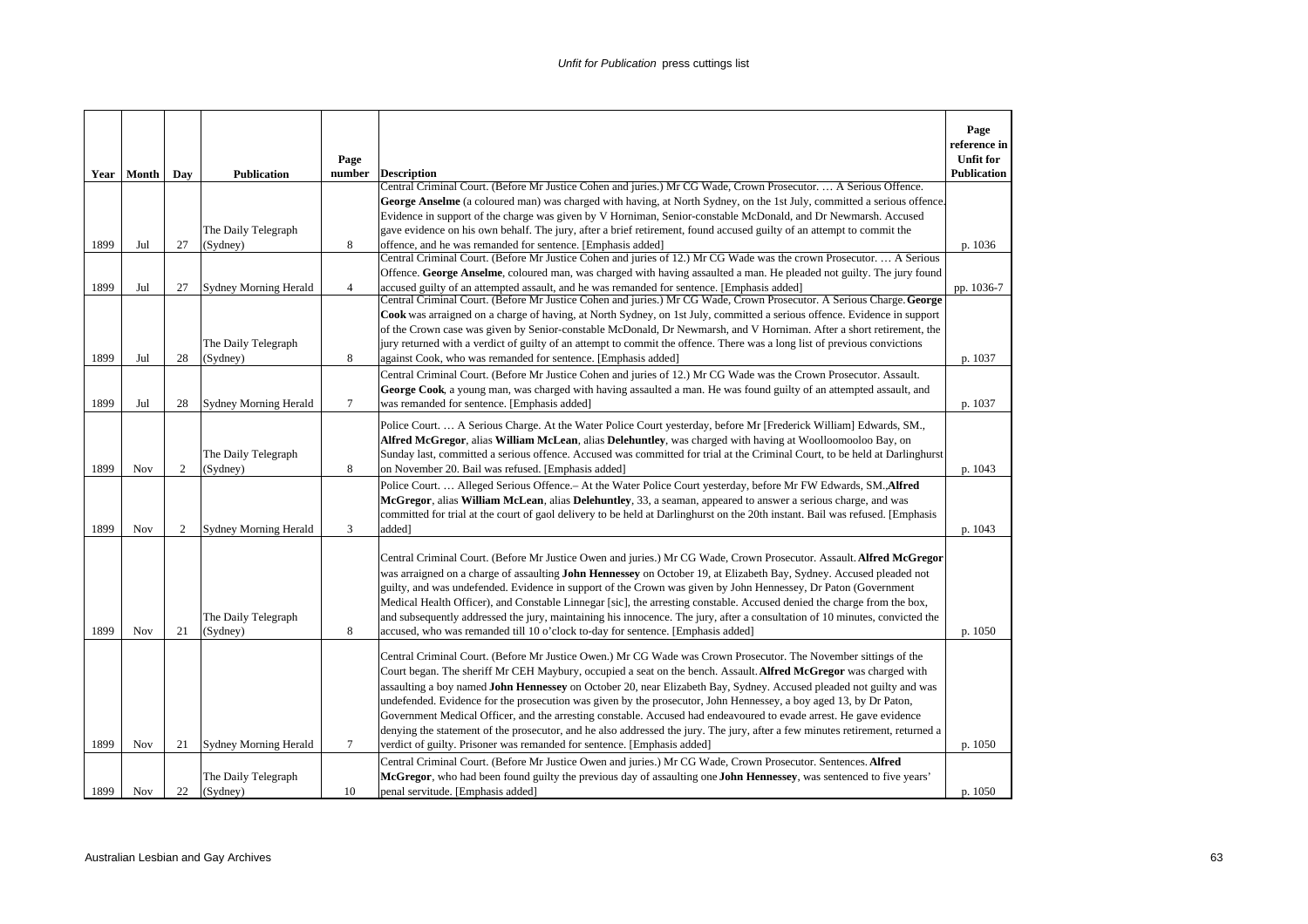| Year | Month | Day | <b>Publication</b>                                     | Page<br>number | <b>Description</b>                                                                                                                                                                                                                                                                                                                                                                                                                                                                                                                                                                                                                                                                                                                                                                                                                                                                                             | Page<br>reference in<br><b>Unfit for</b><br><b>Publication</b> |
|------|-------|-----|--------------------------------------------------------|----------------|----------------------------------------------------------------------------------------------------------------------------------------------------------------------------------------------------------------------------------------------------------------------------------------------------------------------------------------------------------------------------------------------------------------------------------------------------------------------------------------------------------------------------------------------------------------------------------------------------------------------------------------------------------------------------------------------------------------------------------------------------------------------------------------------------------------------------------------------------------------------------------------------------------------|----------------------------------------------------------------|
|      |       |     |                                                        |                | Central Criminal Court. (Before Mr Justice Owen.) Mr CG Wade was Crown Prosecutor. Sentences.  Alfred McGregor,                                                                                                                                                                                                                                                                                                                                                                                                                                                                                                                                                                                                                                                                                                                                                                                                |                                                                |
| 1899 | Nov   | 22  | Sydney Morning Herald                                  | $\overline{4}$ | who had been found guilty of a serious offence was sentenced to five years' penal servitude. [Emphasis added]                                                                                                                                                                                                                                                                                                                                                                                                                                                                                                                                                                                                                                                                                                                                                                                                  | p. 1050                                                        |
| 1899 | Oct   | 10  | Goulburn Evening Penny<br>Post                         | 2              | Goulburn Circuit Court. Monday Afternoon. Before his Honor Mr Justice Owen.  Tuesday, October 10. His Honor took<br>his seat at 10 o'clock Charge of Indecent Assault. Simeon Alexander Moss, on remand, was charged with having<br>committed an indecent assault on <b>Ernest Edward Lake</b> , a lad 20 years of age, at Bowral, on 26th June, 1899. A second<br>count charged him with committing a second offence at Goulburn on 2nd September; and there was a third count charging<br>him with a third offence at Bowral on 5th September. Accused pleaded not guilty, and was defended by Mr Hamilton,<br>instructed by Mr Betts The case was proceeding as we went to press. [Emphasis added]                                                                                                                                                                                                          | p. 1073                                                        |
|      |       |     |                                                        |                | GOULBURN ASSIZES. Tuesday. Before His Honor Mr Justice Owen.  Charge of Indecent Assault. Simeon Alexander<br>Moss, a middle-aged man of respectable appearance was charged with indecently assaulting Ernest Edward Lake at<br>Bowral on 26th June; a second count charged Moss with a similar offence at Goulburn on 2nd September; a third charge<br>the committal of a like offence at Bowral on 5th September.  Wednesday, [11 October 1899]  The jury retired at 3.45<br>and returned at 6.30 with a verdict of not guilty, and accused was discharged. On leaving the court Moss was re-arrested by                                                                                                                                                                                                                                                                                                     |                                                                |
| 1899 | Oct   | 11  | Goulburn Herald                                        | 2              | Constable Gallagher on another charge of a similar nature committed on another boy of the Lake family. [Emphasis added]<br>To-Day's Police Court. Before the Police-Magistrate and Mr Oliver.  Alleged Assault. Simeon Alexander Moss was<br>charged with having at Bowral on 21st July, 1899, assaulted with intent Stanley Lake. Mr HA Hamilton, barrister,<br>instructed by Mr Betts, appeared for the accused.  Mr Hamilton applied for bail. He pointed out that in a previous case<br>bail had been granted, not by his Worship, but by a judge of the Supreme Court. The PM said that the chief witness had not                                                                                                                                                                                                                                                                                         | pp. 1073-5                                                     |
| 1899 | Oct   | 12  | Goulburn Evening Penny<br>Post                         | 2              | given his evidence. Inspector Fenton, who conducted the case for the prosecution, objected. Bail was refused. [Emphasis<br>added]                                                                                                                                                                                                                                                                                                                                                                                                                                                                                                                                                                                                                                                                                                                                                                              | pp. 1075-6                                                     |
|      |       |     |                                                        |                | The Assault Case. At the Goulburn Circuit Court on Tuesday last, before his honor Mr Justice Owen. The case against<br>Simeon Alexander Moss, charged with committing an assault on Ernest Edward Lake at Bowral was heard The jury<br>retired at 3.45 and returned at 6.30 with a verdict of not guilty, and accused was discharged.<br>On leaving the court Moss was re-arrested by Constable Gallagher on another charge of a similar nature committed on                                                                                                                                                                                                                                                                                                                                                                                                                                                   |                                                                |
| 1899 | Oct   | 14  | Bowral Free Press, The<br><b>Bathurst Daily Times,</b> | 3              | another boy of the Lake family. [Emphasis added]<br>Circuit Court. Friday, October 13. (Before Mr Justice Cohen.) His Honor took his seat at 9.30am. Mr Milner Stephen,<br>instructed by Mr John Gonsalves (of the Crown Solicitor's Office) prosecuted for the Crown.  Saturday, October 14. His<br>Honor took his seat at 9am. Charge of Attempting to Commit an Unnatural Offence. John Charles Smith, a man of about<br>30 years of age, was charged with assaulting a lad named Thomas Atkins at Trunkey on July 25, 1899, with intent to<br>commit an offence. Accused pleaded not guilty. He was undefended.<br>All women and persons under the age of 21 years were ordered to leave the court. Accused gave evidence on his own                                                                                                                                                                       | pp. 1076-7                                                     |
| 1899 | Oct   | 14  | The                                                    | 2              | behalf, and denied that he was guilty of the offence. [Emphasis added]                                                                                                                                                                                                                                                                                                                                                                                                                                                                                                                                                                                                                                                                                                                                                                                                                                         | pp. 1092-3                                                     |
| 1899 | Oct   | 16  | <b>Bathurst Daily Times,</b><br>The                    | 2              | Circuit Court. Saturday, October 14. (Before Mr Justice Cohen.) His Honor took his seat at 9am. Charge of Attempting to<br>Commit an Unnatural Offence. John Charles Smith, a man of about 30 years of age, was charged with assaulting a lad<br>named Thomas Atkins at Trunkey on July 25, 1899, with intent to commit an offence. Accused pleaded not guilty. He was<br>undefended. All woman and persons under the age of 21 years were ordered to leave the court. Accused's defence was that<br>he did not commit the assault, and that at the time he was not in the vicinity of the place where it was alleged to have taken<br>place. The jury found the accused guilty. He was remanded for sentence.  Sentences.  John Charles Smith, found<br>guilty of assault with intent to commit an unnatural offence on a lad, was sentenced to 12 months' imprisonment with hard<br>labour. [Emphasis added] | p. 1093                                                        |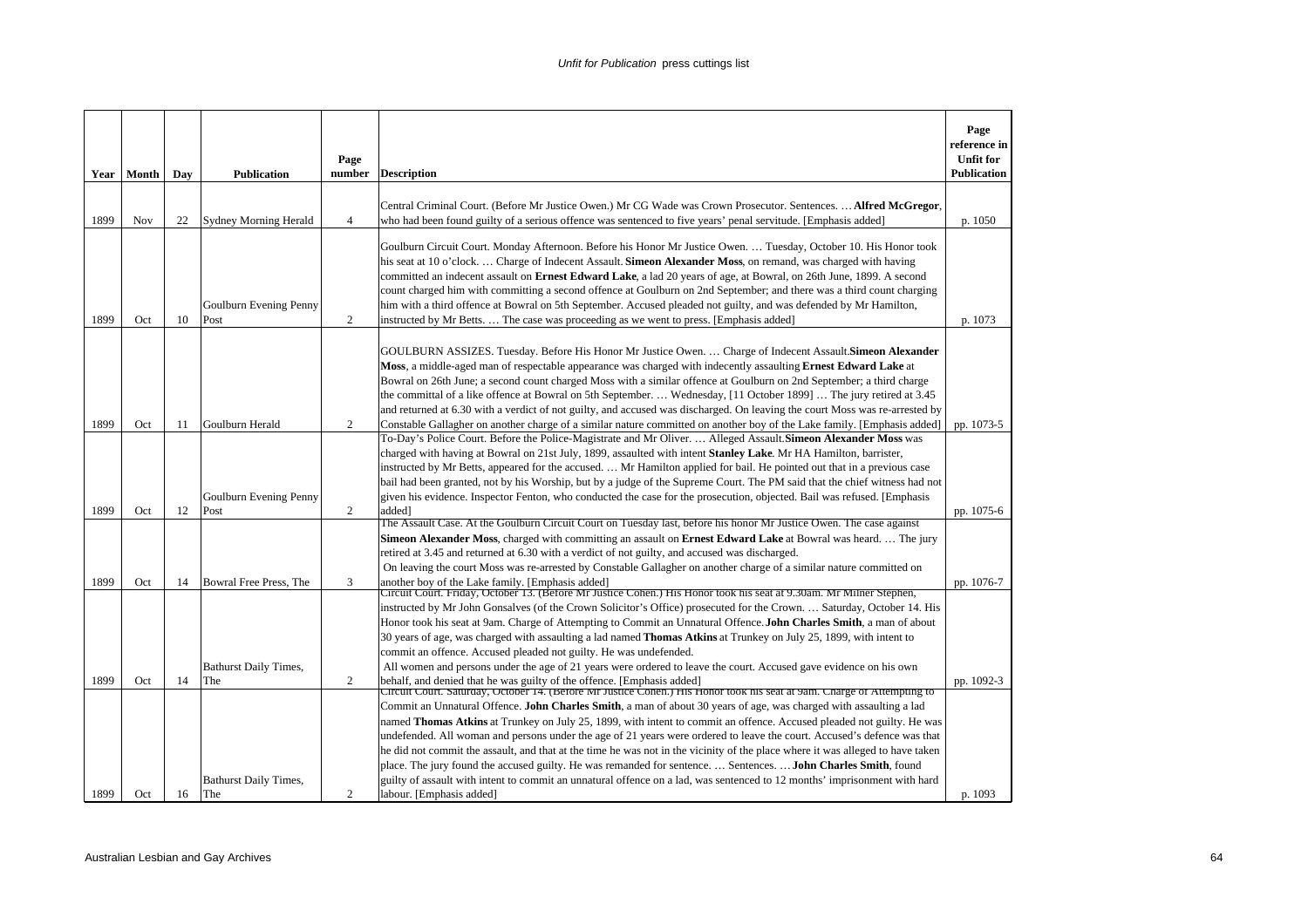|      |              |     |                                 | Page           |                                                                                                                                                                                                                                                                                                                                                                                                                                                                                                                                                                                                                                                                                                                                      | Page<br>reference in<br><b>Unfit for</b> |
|------|--------------|-----|---------------------------------|----------------|--------------------------------------------------------------------------------------------------------------------------------------------------------------------------------------------------------------------------------------------------------------------------------------------------------------------------------------------------------------------------------------------------------------------------------------------------------------------------------------------------------------------------------------------------------------------------------------------------------------------------------------------------------------------------------------------------------------------------------------|------------------------------------------|
|      | Year   Month | Day | <b>Publication</b>              | number         | <b>Description</b>                                                                                                                                                                                                                                                                                                                                                                                                                                                                                                                                                                                                                                                                                                                   | <b>Publication</b>                       |
|      |              |     |                                 |                | Monday's Police Court. Before the Police-Magistrate [William Stewart Caswell] and Messrs CH Roberts and Oliver                                                                                                                                                                                                                                                                                                                                                                                                                                                                                                                                                                                                                       |                                          |
|      |              |     |                                 |                | Charge of Indecent Assault. Simeon Alexander Moss, on remand, was charged with having committed an indecent assault                                                                                                                                                                                                                                                                                                                                                                                                                                                                                                                                                                                                                  |                                          |
|      |              |     |                                 |                | on Stanley Lake at Bowral on 20th July last. Mr Rawlinson, of Sydney, and Mr Betts appeared for accused.  The Bench                                                                                                                                                                                                                                                                                                                                                                                                                                                                                                                                                                                                                  |                                          |
|      |              |     |                                 |                | decided to commit accused to the higher court, which was accordingly done. The date of the next Quarter Sessions at                                                                                                                                                                                                                                                                                                                                                                                                                                                                                                                                                                                                                  |                                          |
|      |              |     | Goulburn Evening Penny          |                | Goulburn has not yet been fixed, so the date of the trial could not be given. Bail was allowed – accused in £300 and two                                                                                                                                                                                                                                                                                                                                                                                                                                                                                                                                                                                                             |                                          |
| 1899 | Oct          | 17  | Post                            | $\overline{4}$ | sureties of £150 each. [Emphasis added]                                                                                                                                                                                                                                                                                                                                                                                                                                                                                                                                                                                                                                                                                              | pp. 1077-8                               |
|      |              |     |                                 |                | Alleged Indecent Assault. At the Bowral Police Court on Saturday last, before Mr W[illiam] S[tewart] Caswell, PM.,<br>Simon [sic] Alexander Moss (of Bowral) was charged with committing an indecent assault on a male person. Senior-<br>Sergt. Banks prosecuted. After the evidence as to the arrest (which was effected by Constable Gallagher and McGregor at<br>the Bowral railway station on Friday evening) was given by Constable Gallagher, the accused on the application of the                                                                                                                                                                                                                                           |                                          |
| 1899 | Sep          | 13  | Bowral Free Press, The          | $\overline{4}$ | police was remanded till today (Wednesday) 2pm., bail being refused. [Emphasis added]                                                                                                                                                                                                                                                                                                                                                                                                                                                                                                                                                                                                                                                | pp. 1050-1                               |
|      |              |     |                                 |                | Alleged Indecent Assault. Simeon Alexander Moss, of Bowral, was on Thursday last at the Bowral Police Court<br>committed for trial at the next Goulburn Quarter Sessions [sic] on the 9th October, for alleged indecent assault. In the<br>interest of public morality, we refrain from publishing the evidence, which was quite unfit for publication. The case lasted<br>two days. The following were on the Bench the first day: Messrs WS Caswell, PM., Capt Chatfield, AJ Harrison, RS<br>Mackenzie, and JJ Campbell, JsP; and on the second day: Messrs WS Caswell, PM., and RS Mackenzie, JP., Sergt Banks<br>conducted the case for the prosecution, while Mr Rawlinson (of Rawlinson and Hamilton, Sydney) appeared for the |                                          |
| 1899 | Sep          | 16  | Bowral Free Press, The          | 2              | defence. [Emphasis added]                                                                                                                                                                                                                                                                                                                                                                                                                                                                                                                                                                                                                                                                                                            | p. 1051                                  |
| 1899 | Sep          | 28  | The Daily Telegraph<br>(Sydney) | 3              | Central Criminal Court. (Before Mr Justice Simpson) Crown Prosecutor Mr CG Wade. Charge of Assault. John Donovan,<br>a youth, was arraigned on an indictment charging him with a serious assault. The assault was alleged to have been<br>committed on May 17. The prisoner was found guilty on a second count in the indictment, and sentenced to be imprisoned<br>for two years and five months. [Emphasis added]                                                                                                                                                                                                                                                                                                                  | p. 1043                                  |
|      |              |     |                                 |                | Central Criminal Court. (Before Mr Justice GB Simpson) Crown Prosecutor: Mr CG Wade. A Sentence Altered                                                                                                                                                                                                                                                                                                                                                                                                                                                                                                                                                                                                                              |                                          |
| 1899 |              |     | The Daily Telegraph             | 3              | John Donovan, the youth who was yesterday sentenced to penal servitude for two years and five months on a charge of                                                                                                                                                                                                                                                                                                                                                                                                                                                                                                                                                                                                                  |                                          |
|      | Sep          | 29  | (Sydney)                        |                | assault, was again called up, and his sentence was altered to 23 months' imprisonment. [Emphasis added]<br>Central Criminal Court. (Before Mr Justice Simpson and a jury.) Mr CG Wade was Crown Prosecutor.  Assault.                                                                                                                                                                                                                                                                                                                                                                                                                                                                                                                | p. 1043                                  |
|      |              |     |                                 |                | John Donovan, a youth, was charged with an assault. Mr Nelly appeared for the accused. Prisoner was found guilty, and                                                                                                                                                                                                                                                                                                                                                                                                                                                                                                                                                                                                                |                                          |
| 1899 | Sep          | 29  | <b>Sydney Morning Herald</b>    | 3              | was sentenced to imprisonment with hard labour for one year and 11 months. [Emphasis added]                                                                                                                                                                                                                                                                                                                                                                                                                                                                                                                                                                                                                                          | p. 1043                                  |
| 1900 | Apr          | 3   | Newcastle Morning<br>Herald     | $\tau$         | Newcastle Police Court. Monday, April 2. (Before Mr L[ester] S[tuart] Donaldson, SM.  Committed for Trial.Hugh<br>McKinnon, a seaman, was charged with having, at Carrington, on the 1st instant, indecently assaulted Frederick Collins.<br>Evidence having been given by Senior-sergeant McVane, Collins, Edward Williams, and Joseph Goodman, accused was<br>committed for trial at the Maitland Circuit Court, which opens today (Tuesday). [Emphasis added]                                                                                                                                                                                                                                                                     | p. 1120                                  |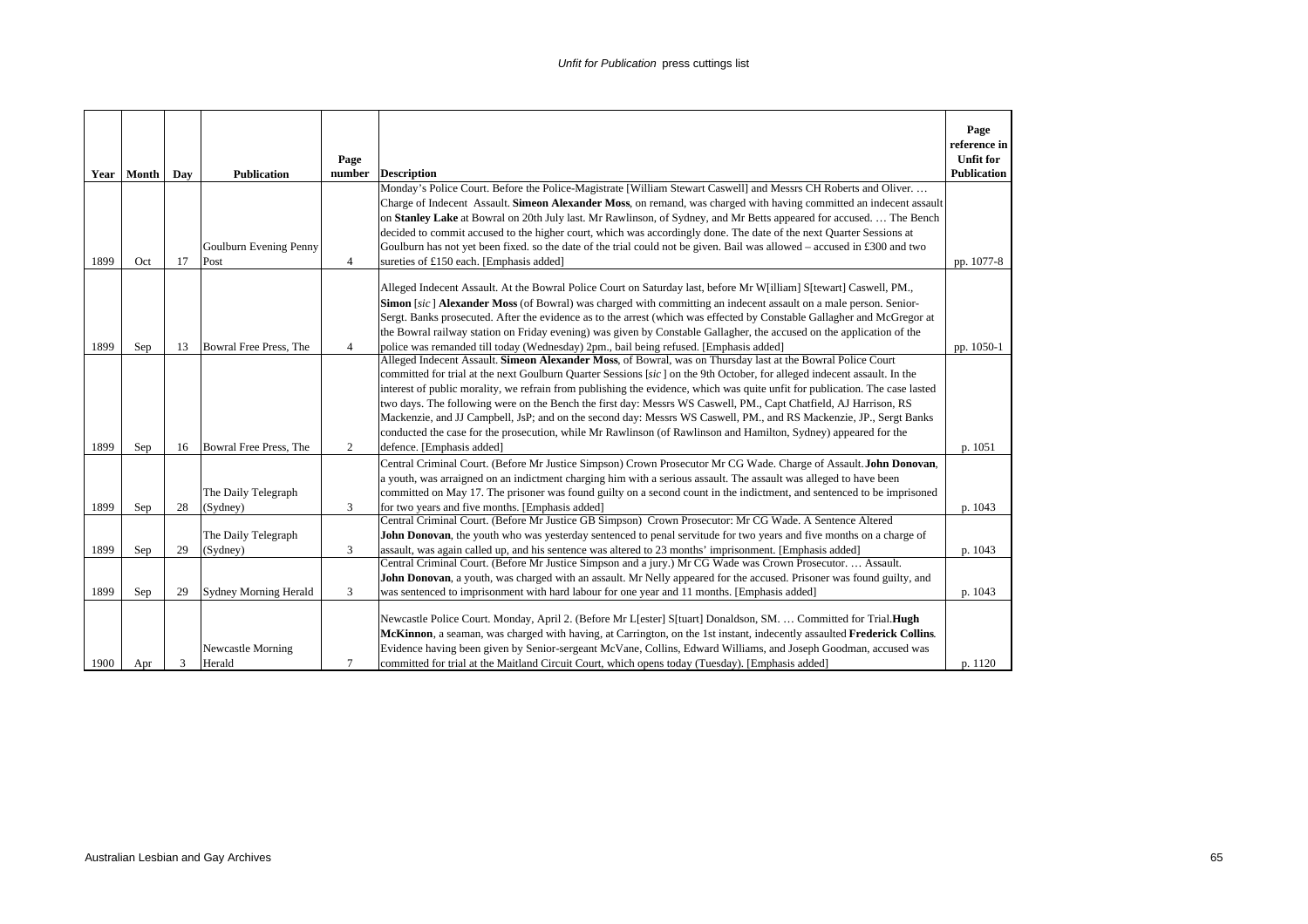|      | Year   Month | Day            | <b>Publication</b>             | Page<br>number | <b>Description</b>                                                                                                                                                                                                                                                                                                                                                                                                                                                                                                                                                                                                                                                                                                                                  | Page<br>reference in<br><b>Unfit for</b><br><b>Publication</b> |
|------|--------------|----------------|--------------------------------|----------------|-----------------------------------------------------------------------------------------------------------------------------------------------------------------------------------------------------------------------------------------------------------------------------------------------------------------------------------------------------------------------------------------------------------------------------------------------------------------------------------------------------------------------------------------------------------------------------------------------------------------------------------------------------------------------------------------------------------------------------------------------------|----------------------------------------------------------------|
|      |              |                |                                |                |                                                                                                                                                                                                                                                                                                                                                                                                                                                                                                                                                                                                                                                                                                                                                     |                                                                |
|      |              |                |                                |                | Maitland Circuit Court. Tuesday, April 3. The April sittings of the Maitland Circuit Court opened at East Maitland this<br>morning, before his Honor Justice Simpson.  Wednesday, April 4. (Before His Honor Justice Simpson.) The Court sat<br>until ten minutes past seven, when it adjourned till 9.30 the following morning, one jury being locked up all night. Indecent<br>Assault. Hugh McKinnon was charged with having, on April 1, at Carrington, indecently assaulted Frederick Collins.<br>Prisoner pleaded not guilty, and was defended by Mr R Windeyer, instructed by Mr WA Read. Prisoner challenged four<br>jurymen.  Thursday, April 5. The Court re-opened this morning at 9/30.  Sentence. Hugh McKinnon, found guilty          |                                                                |
|      |              |                |                                |                | yesterday of indecently assaulting Frederick Collins, at Carrington, was brought up for sentence. His Honor said he was                                                                                                                                                                                                                                                                                                                                                                                                                                                                                                                                                                                                                             |                                                                |
|      |              |                | Maitland Daily Mercury,        |                | sorry to see prisoner in such a position, more especially as he appeared to be a man of otherwise good character, and a man                                                                                                                                                                                                                                                                                                                                                                                                                                                                                                                                                                                                                         |                                                                |
| 1900 | Apr          | 3              | The                            | $\overline{2}$ | holding a certain position on the ship. That really made the offence the more serious. [Continued below]                                                                                                                                                                                                                                                                                                                                                                                                                                                                                                                                                                                                                                            | pp. 1125-6                                                     |
| 1900 | Apr          | 3              | Maitland Daily Mercury,<br>The | $\overline{2}$ | [Continued from above] Prisoner had denied the charge and said he was not guilty, but after considering the case, he saw<br>no reason to disagree with the verdict of the jury. Accused had rendered himself liable to five years' penal servitude; but,<br>under all the circumstances, and considering the further punishment of the disgrace caused by the trial, and by the loss of<br>his situation the sentence of the court was that accused be imprisoned in Maitland Gaol for six months, with hard labour.<br>[Emphasis added]                                                                                                                                                                                                            | pp. 1125-6                                                     |
|      |              |                | Maitland Daily Mercury,        |                | Maitland Circuit Court. Tuesday, April 3. The April sittings of the Maitland Circuit Court opened at East Maitland this<br>morning, before his Honor Justice Simpson Wednesday, April 4. (Before His Honor Justice Simpson.) The Court sat<br>until ten minutes past seven, when it adjourned till 9.30 the following morning, one jury being locked up all night. Alleged<br>Indecent Assault. Nicolas Cornelius Weyker was charged with having at Newcastle, on 12th March, attempted to commit<br>a certain unmentionable offence on John Steene. There was a second charge of indecent assault. He pleaded not guilty, and<br>was defended by Mr RW Thompson. One juryman was challenged.  The jury returned after 65 minutes with a verdict of |                                                                |
| 1900 | Apr          | 3              | The                            | $\overline{2}$ | not guilty on both counts, and the prisoner was discharged. The Court will open at 9.30am tomorrow. [Emphasis added]                                                                                                                                                                                                                                                                                                                                                                                                                                                                                                                                                                                                                                | pp. 1147-8-                                                    |
| 1900 | Apr          | $\overline{4}$ | Newcastle Morning<br>Herald    | $\tau$         | Maitland Circuit Court. Tuesday, April 3. (Before His Honor Mr Justice Simpson.)  Alleged Serious Offence. Nicholas<br><b>Cornelius Wegker</b> [sic] was charged with having, at Newcastle, on the 12th March, 1900, attempted to commit a serious<br>offence. Accused pleaded not guilty, and was defended by Mr RW Thompson. The evidence showed that the alleged<br>offence was committed on board the SS Ferndene, at the Carrington dyke, Newcastle. The defence was a denial of guilt<br>The jury retired to consider their verdict, and after an hour's deliberation returned with a verdict of not guilty. The prisoner<br>was discharged. [Emphasis added]                                                                                 | p. 1148                                                        |
|      |              |                | Newcastle Morning              |                | Maitland Circuit Court. Wednesday, April, 4. (Before His Honor Mr Justice Simpson.) The Court was re-opened before his<br>Honor at the courthouse, East Maitland, at 9.30am.  Alleged Serious Offence. Hugh McKinnon was charged with<br>having, at Carrington, on the 1st April 1900, indecently assaulted Frederick Collins. Prisoner pleaded not guilty, and was<br>defended by Mr R Windeyer, instructed by Mr WA Reid.  Mr Windeyer in his address based the defence on a charge of<br>conspiracy against some of the crew of the ship. The Crown Prosecutor having replied, his Honor summed up, and the jury                                                                                                                                 |                                                                |
| 1900 | Apr          | 5              | Herald                         | 3              | retired to consider their verdict. [Emphasis added]                                                                                                                                                                                                                                                                                                                                                                                                                                                                                                                                                                                                                                                                                                 | p. 1126                                                        |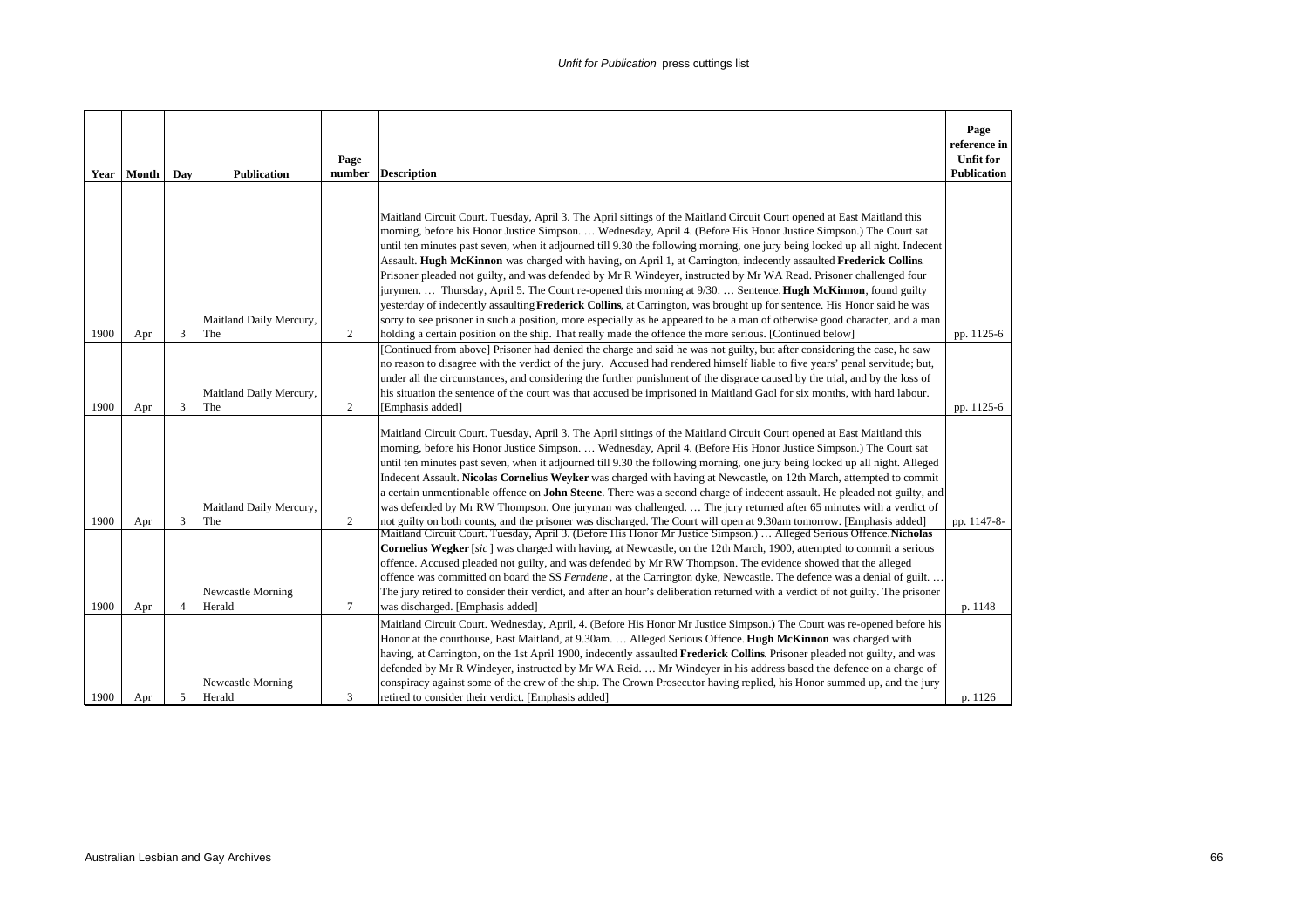| Year | Month | Day            | <b>Publication</b>             | Page<br>number | <b>Description</b>                                                                                                                                                                                                                                                                                                                                                                                                                                                                                                                                                                                                                                                                                                                                                                                                                                                                                                                                                                                                                                                                                           | Page<br>reference in<br><b>Unfit for</b><br><b>Publication</b> |
|------|-------|----------------|--------------------------------|----------------|--------------------------------------------------------------------------------------------------------------------------------------------------------------------------------------------------------------------------------------------------------------------------------------------------------------------------------------------------------------------------------------------------------------------------------------------------------------------------------------------------------------------------------------------------------------------------------------------------------------------------------------------------------------------------------------------------------------------------------------------------------------------------------------------------------------------------------------------------------------------------------------------------------------------------------------------------------------------------------------------------------------------------------------------------------------------------------------------------------------|----------------------------------------------------------------|
| 1900 | Apr   | 6              | Maitland Daily Mercury,<br>The | $\overline{2}$ | Maitland Circuit Court. Thursday, April 5. (Before his Honor Justice Simpson.)  Friday, April 6. The Circuit Court re-<br>opened at East Maitland at then o'clock this morning Alleged Abominable Offence. John David Evans, a youth, on<br>bail, was charged with having, on March 23, at Lambton, unlawfully, wickedly, and indecently inciting one Noah Davis to<br>commit an abominable offence. He pleaded not guilty, and was defended by Mr Windeyer, instructed by Mr WA Read<br>The jury retired at 12.20. The jury returned into court at five minutes to four, with a verdict of guilty, adding a<br>recommendation of mercy, on account of prisoner's youth and apparent lack of intelligence. The jury were discharged from<br>further attendance. His Honor said prisoner must have known he was doing wrong. As he had said the other day, there was<br>a punishment in addition to the actual sentence of the court by reason of the disgrace and loss of employment. The sentence<br>of the court was that accused be kept at hard labour in Maitland Gaol for six months. [Emphasis added] | pp. 1106-7                                                     |
|      |       |                |                                |                | Maitland Circuit Court. Thursday, April, 5. (Before His Honor Mr Justice Simpson.)  Indecent Assault. Hugh<br>McKinnon, convicted of an indecent assault on Frederick Collins, on board the ship West Lothian, at Carrington dyke,<br>Newcastle, was called up for sentence. His Honor said he was sorry to see a man, who so far as they knew had occupied a<br>position of standing and responsibility, placed in such a condition that he was a convicted felon. He had no doubt that the<br>jury had given the case every consideration, and he had no fault to find with the verdict. Prisoner had rendered himself<br>liable to a sentence of five years' penal servitude. He hoped that th leniency about to be extended would not abused by<br>prisoner. Taking into consideration the fact that prisoner would probably lose his situation, and considering the degradation                                                                                                                                                                                                                         |                                                                |
| 1900 | Apr   | 6              | Newcastle Morning<br>Herald    | 3              | and disgrace which must result from his conviction the sentence would be six months' hard labour in Maitland Gaol.<br>[Emphasis added]                                                                                                                                                                                                                                                                                                                                                                                                                                                                                                                                                                                                                                                                                                                                                                                                                                                                                                                                                                       | pp. 1126-7                                                     |
|      |       |                | Newcastle Morning              |                | Maitland Circuit Court. Friday, April 6. (Before His Honor Mr Justice Simpson.) The Court re-opened before his Honor at<br>the courthouse, East Maitland, at 10am.  A Serious Offence. John David Evans, on bail, was charged with having, at<br>Lambton, on the 23rd March, unlawfully and wickedly solicited and incited one Noah Davis to commit a serious offence.<br>Mr R Windeyer, instructed by Mr WA Reid appeared for the accused, who pleaded not guilty. After evidence, his Honor<br>summed up, and the jury retired to consider their verdict at 11.25am, returning at 4pm with a verdict of guilty with a<br>recommendation to mercy on account of his youth and apparent lack of intelligence. The prisoner was sentenced to six                                                                                                                                                                                                                                                                                                                                                              |                                                                |
| 1900 | Apr   | $\tau$         | Herald                         | $\tau$         | months hard labour in Maitland Gaol. [Emphasis added]                                                                                                                                                                                                                                                                                                                                                                                                                                                                                                                                                                                                                                                                                                                                                                                                                                                                                                                                                                                                                                                        | p. 1107                                                        |
|      |       |                | Maitland Weekly                |                | Maitland Circuit Court.  Indecent Assault. Hugh McKinnon was charged with having, on April 1, at Carrington,<br>indecently assaulted Frederick Collins. Prisoner pleaded not guilty, and was defended by Mr R Windeyer, instructed by Mr<br>WA Read. Prisoner challenged four jurymen. The Crown Prosecutor explained the facts of the case to the jury. Prisoner was<br>the boatswain on the ship West Lothian, which was lying at the dyke at Carrington on April 1. Collins was an apprentice on<br>the ship. The jury found a verdict of guilty, and accused was sentenced to six months' imprisonment in Maitland Gaol with                                                                                                                                                                                                                                                                                                                                                                                                                                                                             |                                                                |
| 1900 | Apr   | $\overline{7}$ | Mercury, The                   | $\tau$         | hard labour. [Emphasis added]                                                                                                                                                                                                                                                                                                                                                                                                                                                                                                                                                                                                                                                                                                                                                                                                                                                                                                                                                                                                                                                                                | p. 1127                                                        |
|      |       |                | Maitland Weekly                |                | Maitland Circuit Court.  Alleged Indecent Assault. Nicolas Cornelius Weyker was charged with having, at Newcastle.<br>on 12th March, attempted to commit a certain unmentionable offence on <b>John Steene</b> . There was a second charge of<br>indecent assault. He pleaded not guilty, and was defended by Mr RW Thompson. One juryman was challenged. The Crown<br>Prosecutor outlined the case. Weyker and Steene were both sailors on a ship, the Ferndene, which at the time was lying in<br>Newcastle Harbour. The jury found a verdict of not guilty on both counts, and the prisoner was discharged. [Emphasis                                                                                                                                                                                                                                                                                                                                                                                                                                                                                     |                                                                |
| 1900 | Apr   | 7              | Mercury, The                   | 5              | added]                                                                                                                                                                                                                                                                                                                                                                                                                                                                                                                                                                                                                                                                                                                                                                                                                                                                                                                                                                                                                                                                                                       | pp. 1148-9                                                     |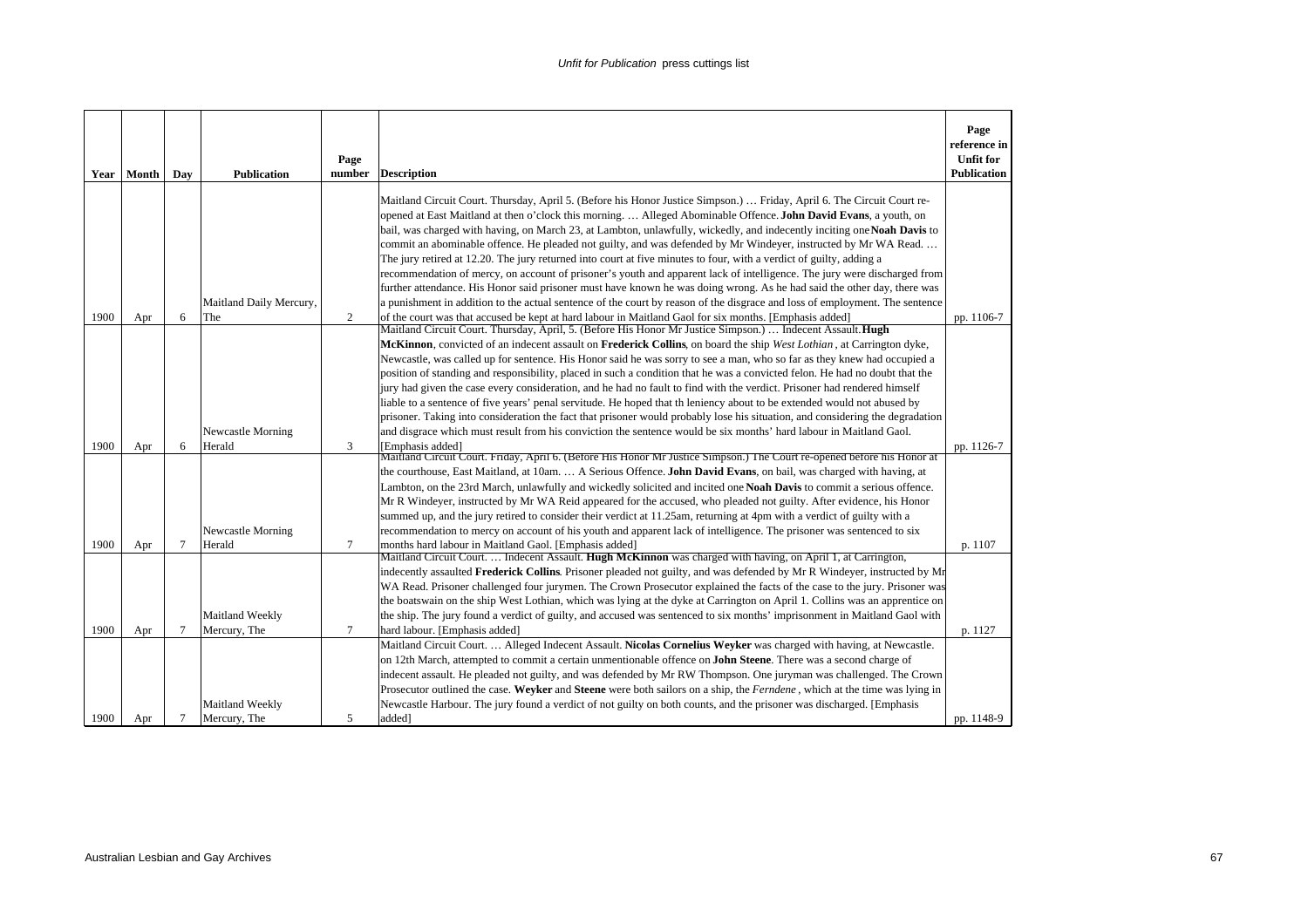|              | Year   Month | Day      | <b>Publication</b>                            | Page<br>number       | <b>Description</b>                                                                                                                                                                                                                                                                                                                                                                                                                                                                                                                                                                                                                                                                                                                                                                                                                                                                                                                                                                                                                                                                                                                                                 | Page<br>reference in<br><b>Unfit for</b><br><b>Publication</b> |
|--------------|--------------|----------|-----------------------------------------------|----------------------|--------------------------------------------------------------------------------------------------------------------------------------------------------------------------------------------------------------------------------------------------------------------------------------------------------------------------------------------------------------------------------------------------------------------------------------------------------------------------------------------------------------------------------------------------------------------------------------------------------------------------------------------------------------------------------------------------------------------------------------------------------------------------------------------------------------------------------------------------------------------------------------------------------------------------------------------------------------------------------------------------------------------------------------------------------------------------------------------------------------------------------------------------------------------|----------------------------------------------------------------|
|              |              |          | Dubbo Liberal and<br>Macquarie Advocate,      |                      | Circuit Court. The sittings of the Circuit Court were opened on Tuesday before Mr Justice Owen. Mr GH Taylor, JP., acted<br>as Deputy Sheriff. Mr D Levy (instructed by Mr J Houston of the Crown Solicitor's Department) filled the position of<br>Crown Prosecutor, and Mr TB Johnson acted as Judge's Associate. John Murray was fined £2 for non-attendance as a juror.<br>Not Guilty. Archie C Burke was charged with attempting to commit an unnatural offence on Joseph Donnelly at<br>Morrison's station, Quambone on January 30. A second count charged him with indecent assault. Accused was defended by                                                                                                                                                                                                                                                                                                                                                                                                                                                                                                                                                |                                                                |
| 1900<br>1900 | Apr          | 11       | The<br>Dubbo Dispatch and                     | 3                    | Mr Booth. The jury after five minutes consideration returned a verdict of not guilty. [Emphasis added]<br>Dubbo Circuit Court. Tuesday, April 10. (Before His Honor, Mr Justice Owen. Mr TB Johnson Associate)<br>Alleged Intent to Commit an Unnatural Offence. Archie Charles Burke pleaded not guilty to the charge of committing an<br>unnatural offence at Quambone, on the 30th January last. Mr R Booth appeared for the defence.                                                                                                                                                                                                                                                                                                                                                                                                                                                                                                                                                                                                                                                                                                                           | p. 1100                                                        |
| 1900         | Apr<br>Apr   | 13<br>14 | Wellington<br>Maitland Weekly<br>Mercury, The | $\overline{4}$<br>11 | A verdict of not guilty was returned by the jury without leaving the box. [Emphasis added]<br>Maitland Circuit Court. Following are the remaining cases tried before his Honor Justice Simpson at the above court last<br>week Alleged Abominable Offence. John David Evans, a youth, on bail, was charged with having, on March 23, at<br>Lambton, unlawfully, wickedly, and indecently incited one Noah Davis to commit an abominable offence. He pleaded not<br>guilty, and was defended by Mr Windeyer, instructed by Mr WA Read. After hearing the evidence, the jury found the<br>prisoner guilty, but recommended him to mercy on account of his youth and apparent lack of intelligence. His Honor said<br>prisoner must have known he was doing wrong. As he had said the other day, there was a punishment in addition to the<br>actual sentence of the court by reason of the disgrace and loss of employment. The sentence of the court was that accused<br>be kept at hard labour in Maitland Gaol for six months. [Emphasis added]<br>Grafton Circuit Court. The Circuit Court opened on Monday before His Honor Mr Acting Justice Pring.  A Serious | p. 1101<br>pp. 1107-8                                          |
| 1900         | Apr          | 25       | Clarion, The (Grafton)                        | 3                    | Charge. Harry Gordon was charged that he did, at Lismore on 13th February, commit an unnatural offence on a boy<br>named Sidney Cockerill. Accused pleaded not guilty, and was undefended. Jury: H Buchanan, E Johnson, J Massey, A<br>Cameron, D Beatson, C Cavanagh, J Bailey, J Johnstone, Jas Bailey, J Brown, J Daley, and W McKnight.  His Honor<br>said he was sorry to hear accused persist in his innocence. The evidence was very clear, and he felt certain the verdict was a<br>true one. The crime was a terrible one, and in his case he did not see any reason why he should diminish one hour of the<br>sentence the law allowed him to impose. He sentenced accused to 5 years' penal servitude, and hoped that at the expiration<br>of that time accused would be a man. [Emphasis added]<br>Grafton Circuit Court. First Day – Monday. At the Grafton Circuit Court on Monday, before his Honor, Acting-Justice                                                                                                                                                                                                                                 | pp. 1118-9                                                     |
| 1900         | Apr          | 26       | Grip, The (Grafton)                           | $\mathbf{1}$         | Pring.  Alleged Unnatural Offence. Henry Gordon was arraigned on a charge of committing an unnatural offence at<br>Lismore on 15th [sic] February last. He pleaded not guilty, and was undefended.  His Honor, in passing sentence, said if<br>ever a crime was brought home to an accused it was in this case. He law [sic-saw] no reason to abate one hour of the<br>sentence that the law allowed. The sentence of the court was that prisoner be detained in penal servitude for a period of 5<br>years. His Honor said he hoped the sentence would have a good effect in detering [sic] others who might have depraved<br>inclinations like the prisoner. Prisoner: The sentence can't have a good effect upon me, as I'm innocent of the crime.<br>[Emphasis added]                                                                                                                                                                                                                                                                                                                                                                                          | pp. 1119-20                                                    |
| 1900         | Aug          | 11       | Bowral Free Press, The                        | 2                    | Bowral Police Court. Friday August 10, 1900. Before Messrs WS Caswell, PM., RS Mackenzie, and A Stephen, J'sP. Mrs<br>Sant v. SA Moss, for threatening language. Mr Betts appeared for accused and Mr Elliott for complainant. The accused<br>agreed to enter into his own recognizance for £30 for three months. Costs to be as arranged. Simeon Alexander Moss was<br>charged with stealing a bicycle the property of AE Lee, Sydney. Moss objected to his worship sitting on the Bench as a<br>complaint against him had been lodged to the Minister for Justice.— The PM said he would take all risks in sitting on the<br>Bench.  [Emphasis added]                                                                                                                                                                                                                                                                                                                                                                                                                                                                                                            | pp. 1127-8                                                     |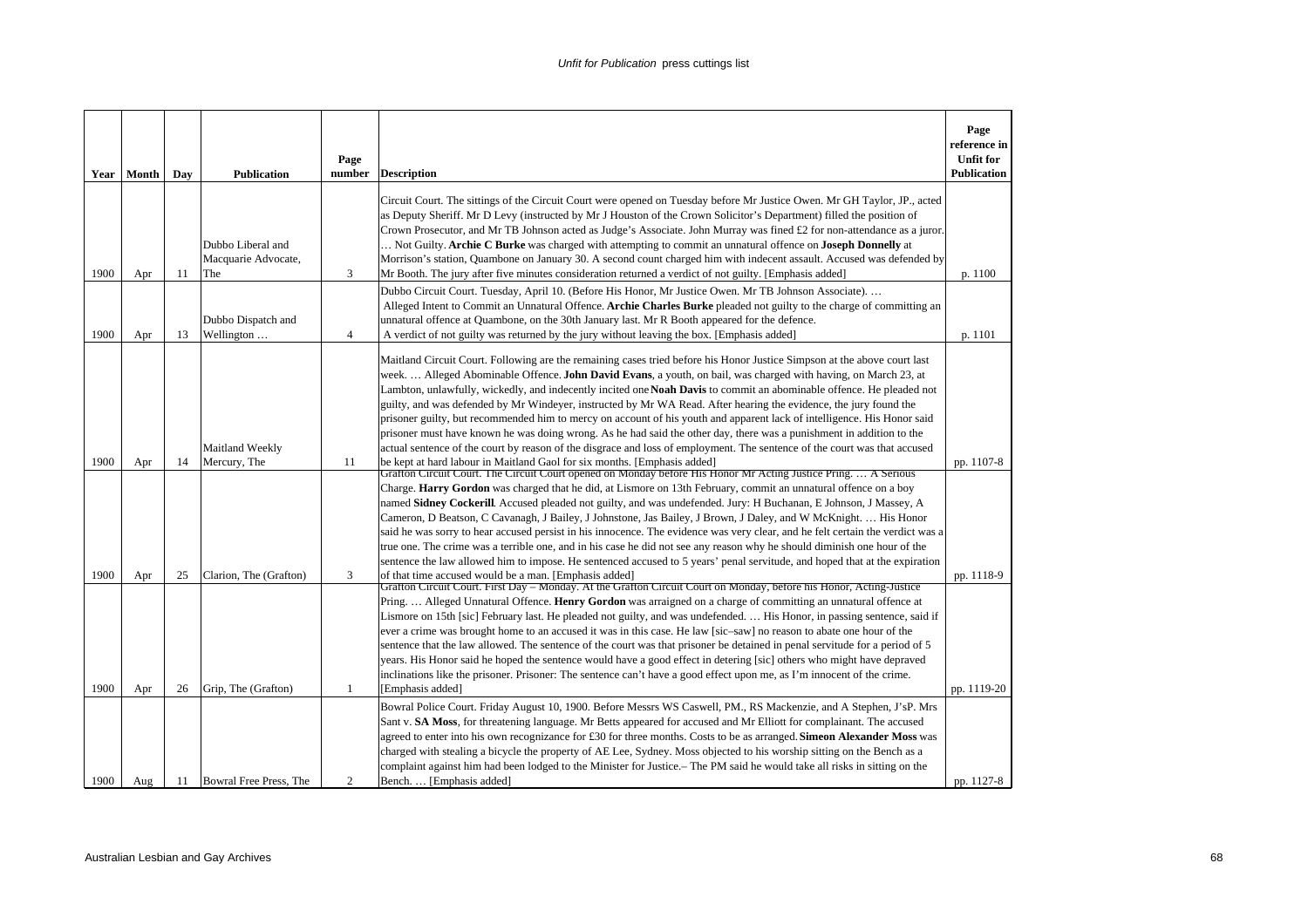|              |            |          |                                                                              | Page                |                                                                                                                                                                                                                                                                                                                                                                                                                                                                                                                                                                                                                                                                                                                                                                                                                                                                                                                                                                                                                                                                                                                                                                                                                                                                                                                                                                                                                                                                                                                                                                                                                                                                                                                                                                                                                                                                                                                                                                                                                                                                                     | Page<br>reference in                   |
|--------------|------------|----------|------------------------------------------------------------------------------|---------------------|-------------------------------------------------------------------------------------------------------------------------------------------------------------------------------------------------------------------------------------------------------------------------------------------------------------------------------------------------------------------------------------------------------------------------------------------------------------------------------------------------------------------------------------------------------------------------------------------------------------------------------------------------------------------------------------------------------------------------------------------------------------------------------------------------------------------------------------------------------------------------------------------------------------------------------------------------------------------------------------------------------------------------------------------------------------------------------------------------------------------------------------------------------------------------------------------------------------------------------------------------------------------------------------------------------------------------------------------------------------------------------------------------------------------------------------------------------------------------------------------------------------------------------------------------------------------------------------------------------------------------------------------------------------------------------------------------------------------------------------------------------------------------------------------------------------------------------------------------------------------------------------------------------------------------------------------------------------------------------------------------------------------------------------------------------------------------------------|----------------------------------------|
|              | Year Month | Day      | <b>Publication</b>                                                           | number              | <b>Description</b>                                                                                                                                                                                                                                                                                                                                                                                                                                                                                                                                                                                                                                                                                                                                                                                                                                                                                                                                                                                                                                                                                                                                                                                                                                                                                                                                                                                                                                                                                                                                                                                                                                                                                                                                                                                                                                                                                                                                                                                                                                                                  | <b>Unfit for</b><br><b>Publication</b> |
|              |            |          |                                                                              |                     | Bowral Police Court. Saturday August 11, 1900. Before Messrs WS Caswell, PM., and RS Mackenzie JP. Police v. SA                                                                                                                                                                                                                                                                                                                                                                                                                                                                                                                                                                                                                                                                                                                                                                                                                                                                                                                                                                                                                                                                                                                                                                                                                                                                                                                                                                                                                                                                                                                                                                                                                                                                                                                                                                                                                                                                                                                                                                     |                                        |
|              |            |          |                                                                              |                     | Moss, for stealing a hat the property of Leslie Brown.  A remand was granted to Central Police Court on Tuesday week                                                                                                                                                                                                                                                                                                                                                                                                                                                                                                                                                                                                                                                                                                                                                                                                                                                                                                                                                                                                                                                                                                                                                                                                                                                                                                                                                                                                                                                                                                                                                                                                                                                                                                                                                                                                                                                                                                                                                                |                                        |
| 1900         | Aug        | 15       | Bowral Free Press, The                                                       | 3                   | for the production of further evidence. Bail, self, £80, two sureties in £40 each. [Ephasis added]                                                                                                                                                                                                                                                                                                                                                                                                                                                                                                                                                                                                                                                                                                                                                                                                                                                                                                                                                                                                                                                                                                                                                                                                                                                                                                                                                                                                                                                                                                                                                                                                                                                                                                                                                                                                                                                                                                                                                                                  | pp. 1128-30                            |
|              |            |          |                                                                              |                     | Warren Police Court. (Before Mr [Joseph Francis] Makinson, PM.)  Unnatural Offence.-AP Burke was arrested by                                                                                                                                                                                                                                                                                                                                                                                                                                                                                                                                                                                                                                                                                                                                                                                                                                                                                                                                                                                                                                                                                                                                                                                                                                                                                                                                                                                                                                                                                                                                                                                                                                                                                                                                                                                                                                                                                                                                                                        |                                        |
|              |            |          | Warren Hearld, Lower                                                         |                     | Sergt. Parker, charged with attempting to commit an unnatural offence. A quantity of evidence was taken, and the prisoner                                                                                                                                                                                                                                                                                                                                                                                                                                                                                                                                                                                                                                                                                                                                                                                                                                                                                                                                                                                                                                                                                                                                                                                                                                                                                                                                                                                                                                                                                                                                                                                                                                                                                                                                                                                                                                                                                                                                                           |                                        |
| 1900         | Feb        | 10       | Macquarie                                                                    | $\overline{4}$      | was fully committed to take his trial at the next Dubbo Circuit. The court then adjourned. [Emphasis added]                                                                                                                                                                                                                                                                                                                                                                                                                                                                                                                                                                                                                                                                                                                                                                                                                                                                                                                                                                                                                                                                                                                                                                                                                                                                                                                                                                                                                                                                                                                                                                                                                                                                                                                                                                                                                                                                                                                                                                         | p. 1094                                |
|              |            |          |                                                                              |                     |                                                                                                                                                                                                                                                                                                                                                                                                                                                                                                                                                                                                                                                                                                                                                                                                                                                                                                                                                                                                                                                                                                                                                                                                                                                                                                                                                                                                                                                                                                                                                                                                                                                                                                                                                                                                                                                                                                                                                                                                                                                                                     |                                        |
|              |            |          | Lismore Chronicle and                                                        |                     | Lismore Police Court. Wednesday, February 14. Before Mr F[rederick] G[regory] Adrian, PM <b>Harry Gordon</b> , in custody,                                                                                                                                                                                                                                                                                                                                                                                                                                                                                                                                                                                                                                                                                                                                                                                                                                                                                                                                                                                                                                                                                                                                                                                                                                                                                                                                                                                                                                                                                                                                                                                                                                                                                                                                                                                                                                                                                                                                                          |                                        |
| 1900         | Feb        | 16       | Richmond, The                                                                | $\overline{4}$      | was charged with assaulting and committing an unnatural offence on one <b>Sidney Cockerill</b> . [Emphasis added]                                                                                                                                                                                                                                                                                                                                                                                                                                                                                                                                                                                                                                                                                                                                                                                                                                                                                                                                                                                                                                                                                                                                                                                                                                                                                                                                                                                                                                                                                                                                                                                                                                                                                                                                                                                                                                                                                                                                                                   | p. 1108                                |
| 1900<br>1900 | Feb<br>Feb | 17<br>20 | Northern Star and<br>Richmond, The<br>Lismore Chronicle and<br>Richmond, The | 8<br>5              | Lismore Police Court. On Wednesday [14 Feb] before the PM (FG Adrian, Esq.)  Henry Gordon, in custody, was<br>charged with committing an unnatural offence. Senior-Sergeant Tippett gave evidence of having arrested accused in the<br>lavatory of Tunstall Public School at 9.30 the previous night n the above charge. Brought accused to town and confined<br>him in the lockup. On the application of the police accused was remanded for eight days. The Police Magistrate, [Adrian],<br>in referring to the above case, warmly complimented Senior-Sergeant Tippett and the energetic body of police under him,<br>for the prompt measures they had taken in the matter, and he said that their timely action in bringing the offender so soon to<br>justice reflected the highest possible credit on a body of police of which Lismore might well be proud. [Emphasis added] Lismore Police Court. Monday, February 19. Before the PM. Harry Gordon, in custody, was charged with<br><b>Sidney Cockerill,</b> and committing a horrible offence. <b>Sidney Cockerill</b> , 15 years of age, deposed: Saw accused last<br>Monday. He told me if I looked for a horse he would give me 5s. Met him next morning, and we went looking for the horse.<br>Went past the Gasworks. Met Jack Mahoney just after I passed the Gasworks. Accused asked Mahoney if he saw a brown<br>horse branded JP. Mahoney said he did not take much notice. There was scrub on both sides of the road. Accused said the<br>horse might be in there. Went into the scrub about 50 yards, when I said, "I won't go any further." Then came out of the<br>scrub. We then went up on the hill to look for the horse. The hill is covered with thick lantana. Went about 150 yards from<br>the road. Came back to the road, and accused came after me. Came out near Crook's house. Accused said the horse might<br>be on the river bank. Both went down to the river bank. (Witness here described what occurred.) When I got away I ran over<br>to Crook's house. [Emphasis added] [Continued below] | p. 1108<br>pp. 1108-9                  |
| 1900         |            |          | Lismore Chronicle and                                                        |                     | [Continued from above] Was crying when I got there. Mrs Cook was at the door, and I told her something, also Mr Howard.                                                                                                                                                                                                                                                                                                                                                                                                                                                                                                                                                                                                                                                                                                                                                                                                                                                                                                                                                                                                                                                                                                                                                                                                                                                                                                                                                                                                                                                                                                                                                                                                                                                                                                                                                                                                                                                                                                                                                             |                                        |
| 1900         | Feb<br>Feb | 20<br>21 | Richmond, The<br>Northern Star and<br>Richmond, The                          | 5<br>$\overline{4}$ | Lismore Police Court. On Monday [19 Feb], before the Police Magistrate.  Henry Gordon, on remand, was charged with<br>committing an unnatural offence Michael Howard, farmer deposed: Live on the other side of the Gas Works. Last<br>Tuesday morning saw the boy and a man in the scrub. There were coming from the river towards the scrub. Afterwards saw<br>the boy running out of the scrub followed by the man. The boy before the Court is the one that came to my house. The time<br>that elapsed from my seeing the boy run from the scrub till he came to my house would be about three minutes. He was<br>crying and I went to Lismore with the boy. From what he told me consider he had been grossly assaulted. This concluded<br>the evidence, and the accused, who reserved his defence, was committed to take his trial at the Circuit Court, to be held at<br>Grafton on April 23. The several witnesses were also bound over to appear on that date. [Emphasis added]                                                                                                                                                                                                                                                                                                                                                                                                                                                                                                                                                                                                                                                                                                                                                                                                                                                                                                                                                                                                                                                                                            | pp. 1108-9<br>pp. 1109-10              |
|              |            |          |                                                                              |                     | Newcastle Police Court. Tuesday, March 13. (Before Mr C[harles] N[ewton] Payten, SM.)  Committed for Trial.                                                                                                                                                                                                                                                                                                                                                                                                                                                                                                                                                                                                                                                                                                                                                                                                                                                                                                                                                                                                                                                                                                                                                                                                                                                                                                                                                                                                                                                                                                                                                                                                                                                                                                                                                                                                                                                                                                                                                                         |                                        |
|              |            |          |                                                                              |                     | Nicholas Cornelius Weyker was committed for trial at the Maitland Circuit Court on the 3rd prox. for having committed                                                                                                                                                                                                                                                                                                                                                                                                                                                                                                                                                                                                                                                                                                                                                                                                                                                                                                                                                                                                                                                                                                                                                                                                                                                                                                                                                                                                                                                                                                                                                                                                                                                                                                                                                                                                                                                                                                                                                               |                                        |
|              |            |          | Newcastle Morning                                                            |                     | an alleged serious offence on Yoder [aka John] Steene, his shipmate, on board the British-registered Fern Dene [sic], now                                                                                                                                                                                                                                                                                                                                                                                                                                                                                                                                                                                                                                                                                                                                                                                                                                                                                                                                                                                                                                                                                                                                                                                                                                                                                                                                                                                                                                                                                                                                                                                                                                                                                                                                                                                                                                                                                                                                                           |                                        |
| 1900         | Mar        | 14       | Herald                                                                       | 3                   | lying at Carrington. The accused was arrested by Constable Turnbull. [Emphasis added]                                                                                                                                                                                                                                                                                                                                                                                                                                                                                                                                                                                                                                                                                                                                                                                                                                                                                                                                                                                                                                                                                                                                                                                                                                                                                                                                                                                                                                                                                                                                                                                                                                                                                                                                                                                                                                                                                                                                                                                               | p. 1142                                |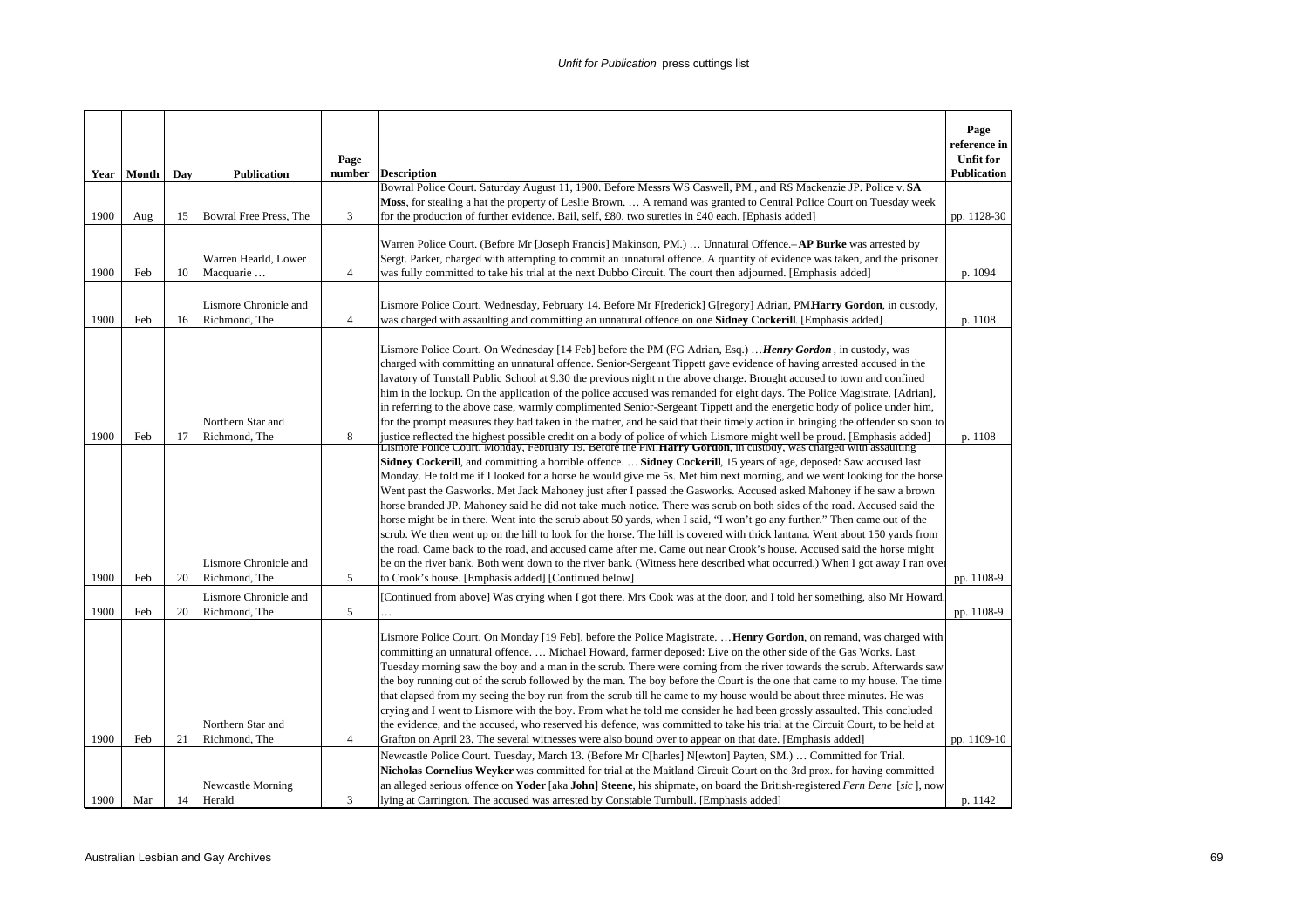|      | Year   Month | Dav | <b>Publication</b>           | Page<br>number | <b>Description</b>                                                                                                                                                                                                                                                                                                                                                                                                                                                                                                                                                                                                                                                                                                                                                                                                                                                                                                                                                                                                                                                                                    | Page<br>reference in<br><b>Unfit for</b><br><b>Publication</b> |
|------|--------------|-----|------------------------------|----------------|-------------------------------------------------------------------------------------------------------------------------------------------------------------------------------------------------------------------------------------------------------------------------------------------------------------------------------------------------------------------------------------------------------------------------------------------------------------------------------------------------------------------------------------------------------------------------------------------------------------------------------------------------------------------------------------------------------------------------------------------------------------------------------------------------------------------------------------------------------------------------------------------------------------------------------------------------------------------------------------------------------------------------------------------------------------------------------------------------------|----------------------------------------------------------------|
|      |              |     |                              |                | Lambton Police Court. Friday, March 30. (Before Mr L[ester] S[tuart] Donaldson, SM.)  A youth namedJD Evans was                                                                                                                                                                                                                                                                                                                                                                                                                                                                                                                                                                                                                                                                                                                                                                                                                                                                                                                                                                                       |                                                                |
|      |              |     |                              |                | charged with attempting to commit an indecent offence on the 23rd instant. Mr Reid, solicitor, appeared for the accused,                                                                                                                                                                                                                                                                                                                                                                                                                                                                                                                                                                                                                                                                                                                                                                                                                                                                                                                                                                              |                                                                |
|      |              |     |                              |                | and Sergeant Salter prosecuted. Constable Toohey gave evidence of what he had seen and heard before he arrested the                                                                                                                                                                                                                                                                                                                                                                                                                                                                                                                                                                                                                                                                                                                                                                                                                                                                                                                                                                                   |                                                                |
|      |              |     |                              |                | accused. The case was heard with closed doors. Noah Davies and Thomas Monegal [sic] also gave evidence for the                                                                                                                                                                                                                                                                                                                                                                                                                                                                                                                                                                                                                                                                                                                                                                                                                                                                                                                                                                                        |                                                                |
|      |              |     | Newcastle Morning            |                | prosecution. Accused was then committed for trial to the Maitland Circuit Court, to be held on the 3rd of April. [Emphasis                                                                                                                                                                                                                                                                                                                                                                                                                                                                                                                                                                                                                                                                                                                                                                                                                                                                                                                                                                            |                                                                |
| 1900 | Mar          | 31  | Herald                       | 6              | added <sup>1</sup>                                                                                                                                                                                                                                                                                                                                                                                                                                                                                                                                                                                                                                                                                                                                                                                                                                                                                                                                                                                                                                                                                    | p. 1101                                                        |
|      |              |     |                              |                | Quarter Sessions (Before Judge Fitzhardinge and juries.) Mr WL Merewether Crown Prosecutor. Theft of a Bicycle.<br>Simeon Alexander Moss pleaded not guilty to a charge that on February 28, at Sydney, in the dwelling-house of Alfred<br>Ernest Lee, he did steal one bicycle, the property of AE Lee, of the value of £5 and more; and (2) to receiving.  He swore<br>that the bicycle was given to him about February 17 by a friend going to the Transvaal to mind and use. He denied stealing<br>it, and denied ever stating that it was entirely his own. After lengthy addresses by counsel, his Honor summed up. The jury,                                                                                                                                                                                                                                                                                                                                                                                                                                                                   |                                                                |
| 1900 | Sep          | 14  | <b>Sydney Morning Herald</b> | 3              | after a few minutes consideration, returned a verdict of guilty, and accused was remanded for sentence. [Emphasis added]<br>Stealing a Bicycle. Thursday, Sep. 13, 1900. At the Sydney Quarter Sessions before Judge Fitzhardinge and jury, Simeon                                                                                                                                                                                                                                                                                                                                                                                                                                                                                                                                                                                                                                                                                                                                                                                                                                                    | p. 1130                                                        |
|      |              |     |                              |                | Alexander Moss pleaded not guilty to a charge that on February 28, at Sydney, in the dwelling house of Alfred Ernest Lee,                                                                                                                                                                                                                                                                                                                                                                                                                                                                                                                                                                                                                                                                                                                                                                                                                                                                                                                                                                             |                                                                |
|      |              |     |                              |                | he did steal a bicycle, the property of AE Lee, of the value of £5 and more; and (2) to receiving. Mr WL Merewether, crown                                                                                                                                                                                                                                                                                                                                                                                                                                                                                                                                                                                                                                                                                                                                                                                                                                                                                                                                                                            |                                                                |
|      |              |     |                              |                | prosecutor; Mr Hamilton and Mr Boyce, instructed by Mr Betts (Goulburn) appeared for accused.  After lengthy                                                                                                                                                                                                                                                                                                                                                                                                                                                                                                                                                                                                                                                                                                                                                                                                                                                                                                                                                                                          |                                                                |
|      |              |     |                              |                | addresses by counsel his honor summed up. The jury after a few minutes' consideration, returned a verdict of guilty, and                                                                                                                                                                                                                                                                                                                                                                                                                                                                                                                                                                                                                                                                                                                                                                                                                                                                                                                                                                              |                                                                |
| 1900 | Sep          | 15  | Bowral Free Press, The       | 3              | accused was remanded for sentence. [Emphasis added]                                                                                                                                                                                                                                                                                                                                                                                                                                                                                                                                                                                                                                                                                                                                                                                                                                                                                                                                                                                                                                                   | pp. 1130-1                                                     |
| 1900 | Sep          | 16  | Truth (Sydney)               | 5              | Simeon Alex. Moss. A BOWRAL "BLOOD" Pedalled off to Prison. THROUGH 'BONING' A BIKE. After Many Brushes<br>with the Law, Moss. "Goes Up" at Last – His Litigation with Jack Want the "OP". Box – Charges of Sodomy – Scorches to<br>'Quad'' on a Stolen "Jigger." For the past 12 months <b>Simeon Alexander Moss</b> , the husband of Victoria Lazaar, of the<br>Theatre Royal notoriety, has been very much in the hands of the police. He was twice charged and tried with the awful<br>offence of sodomy – once at Goulburn and again at Sydney – but was acquited each time, although evidence was given in<br>support of the charges. Early in August he was arrested at Bowral at his wife's house, on a charge of stealing a bicycle from<br>the dwelling house of Alfred Edward Lee, of 17 and 19 Orwell-street, Potts' Point, and was duly committed for trial. The<br>case came on for trial last Thursday, before Judge Fitzhardinge and a jury of 12 and lasted until 6pm, when the jury, after<br>five minutes' deliberation, found accused guilty.  [Emphasis added] [Continued below] | pp. 1131-5                                                     |
|      |              |     |                              |                |                                                                                                                                                                                                                                                                                                                                                                                                                                                                                                                                                                                                                                                                                                                                                                                                                                                                                                                                                                                                                                                                                                       |                                                                |
|      |              |     |                              |                | [Continued from above] These three additional charges will no doubt be heard during this week. His Honor may defer                                                                                                                                                                                                                                                                                                                                                                                                                                                                                                                                                                                                                                                                                                                                                                                                                                                                                                                                                                                    |                                                                |
| 1900 | Sep          | 16  | Truth (Sydney)               | 5              | pending sentence in the bicycle conviction until the additional charges have been heard and decided.<br>Quarter Sessions. (Before Judge Fitzhardings and juries.) Mr WL Merewether Crown Prosecutor Sentences.                                                                                                                                                                                                                                                                                                                                                                                                                                                                                                                                                                                                                                                                                                                                                                                                                                                                                        | pp. 1131-5                                                     |
|      |              |     |                              |                | Simeon Alexander Moss found guilty of stealing in a dwelling-house, was sentenced to 12 months' imprisonment with                                                                                                                                                                                                                                                                                                                                                                                                                                                                                                                                                                                                                                                                                                                                                                                                                                                                                                                                                                                     |                                                                |
|      |              |     |                              |                | hard labour in Goulburn Gaol, at the expiration of which sentence the prisoner to enter into a recognisance of £50 and find                                                                                                                                                                                                                                                                                                                                                                                                                                                                                                                                                                                                                                                                                                                                                                                                                                                                                                                                                                           |                                                                |
|      |              |     |                              |                | two sureties in £25 each to keep the peace and be of good behaviour for two years, in default of which imprisonment for a                                                                                                                                                                                                                                                                                                                                                                                                                                                                                                                                                                                                                                                                                                                                                                                                                                                                                                                                                                             |                                                                |
| 1900 | Sep          | 20  | Sydney Morning Herald        | 8              | further period of three months. [Emphasis added]                                                                                                                                                                                                                                                                                                                                                                                                                                                                                                                                                                                                                                                                                                                                                                                                                                                                                                                                                                                                                                                      | pp. 1135-5                                                     |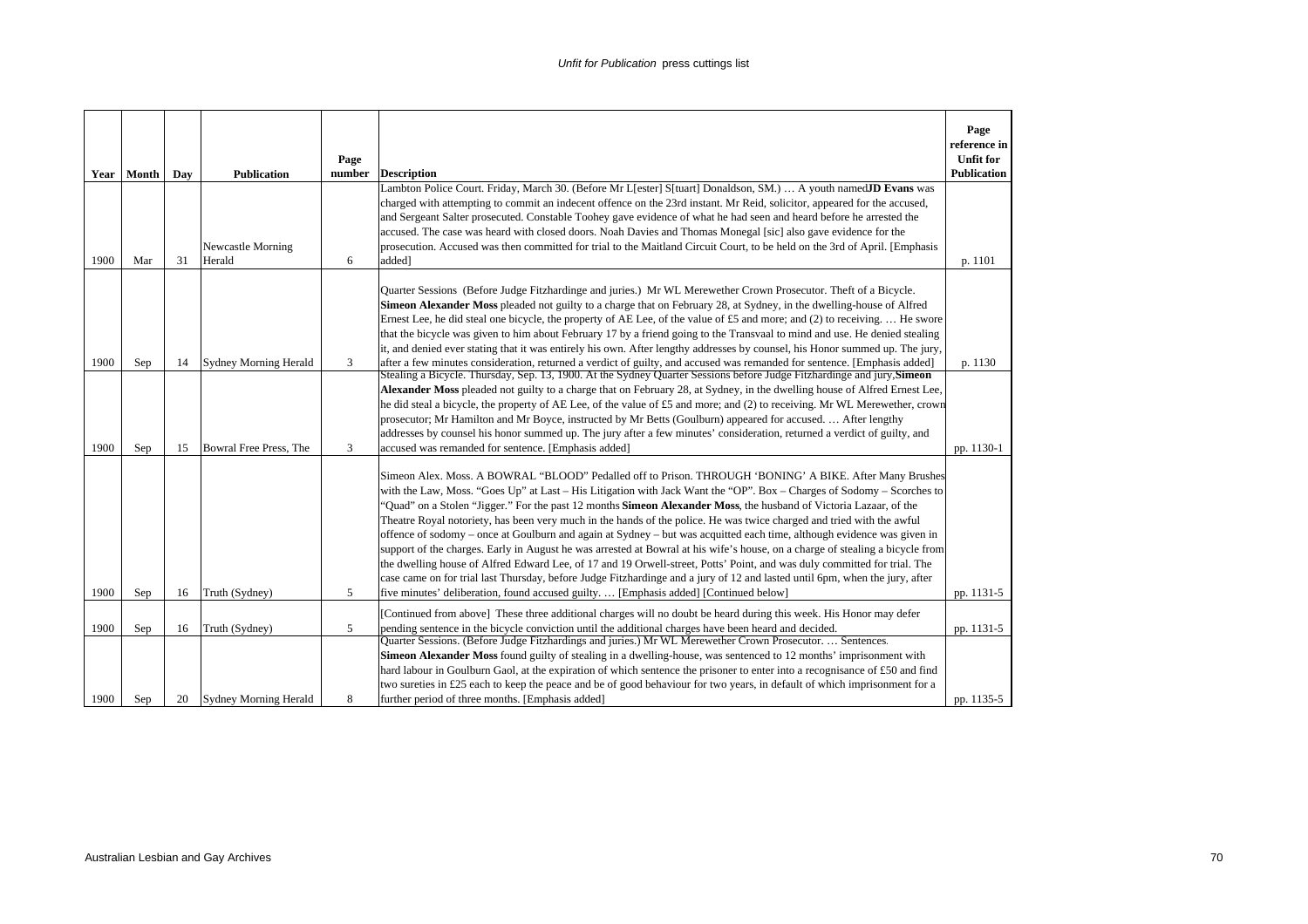|      |              |        |                              | Page           |                                                                                                                                                                                                                                                         | Page<br>reference in<br><b>Unfit for</b> |
|------|--------------|--------|------------------------------|----------------|---------------------------------------------------------------------------------------------------------------------------------------------------------------------------------------------------------------------------------------------------------|------------------------------------------|
|      | Year   Month | Day    | <b>Publication</b>           | number         | <b>Description</b>                                                                                                                                                                                                                                      | <b>Publication</b>                       |
|      |              |        |                              |                | <b>Simeon Alexander Moss.</b> A Bowral "Blood". After many Brushes with the Law, Moss "Goes Up" at Last. Scorches to                                                                                                                                    |                                          |
|      |              |        |                              |                | 'Quod'' on a Stolen "Jigger". Sentenced to 12 Months "Hard". Severe Comments by Judge Fitzhardinge. Who                                                                                                                                                 |                                          |
|      |              |        |                              |                | Characterises Moss' Conduct. In most Scathing Terms. (Abridged from Sydney Truth.)                                                                                                                                                                      |                                          |
|      |              |        |                              |                | For the past twelve months Simeon Alexander Moss has been very much in the hands of the police. He was twice charged                                                                                                                                    |                                          |
|      |              |        |                              |                | and tried with an awful offence - once at Goulburn and again at Sydney - but was acquitted each time, although evidence<br>was given in support of the charges. Early in August [1900] he was arrested at Bowral, at his residence, on a charge of      |                                          |
|      |              |        |                              |                | stealing a bicycle from the dwelling-house of Alfred Edward Lee, of 17 and 19 Orwell-street, Potts' Point, and was                                                                                                                                      |                                          |
| 1900 | Sep          | 26     | Bowral Free Press, The       | $\overline{4}$ | committed for trial. [Emphasis added] [Continued below]                                                                                                                                                                                                 | pp. 1136-42                              |
|      |              |        |                              |                | [Continued from above] The case came on for trial on Thursday, 18th instant [1900], before Judge Fitzhardinge and a jury                                                                                                                                |                                          |
|      |              |        |                              |                | of 12, and lasted until 6pm, when the jury, after five minutes deliberation, found accused guilty CONSIDERABLE                                                                                                                                          |                                          |
|      |              |        |                              |                | INFLUENCE. was worked for the prisoner on account of his wife; but Truth trusts the authorities did not allow these<br>intercessions to weigh with them in letting the prisoner go scot-free of the three additional charges. Had it been the case of a |                                          |
|      |              |        |                              |                | friendless individual in a police court charged with simple thefts of food, the probability is he'd have got more than 12                                                                                                                               |                                          |
| 1900 | Sep          | 26     | Bowral Free Press, The       | $\overline{4}$ | months, for every charge would have been driven home.                                                                                                                                                                                                   | pp. 1136-42                              |
|      |              |        |                              |                |                                                                                                                                                                                                                                                         |                                          |
|      |              |        |                              |                | Circuit Court. A Charge of Disgusting Conduct. After the miners part closed last evening, Charles Werner, a foreigner,                                                                                                                                  |                                          |
|      |              |        |                              |                | was charged with committing an assault with intent on a boy. There was a second count of indecent assault. He pleaded not                                                                                                                               |                                          |
|      |              |        | Barrier Miner, The           |                | guilty and conducted his own defence. The evidence was too filthy for publication.  The jury after deliberating for an                                                                                                                                  |                                          |
| 1901 | Apr          | 2      | (Broken Hill)                | 1 & 2          | hour and a half, returned a verdict of not guilty. Accused: Will your Honor say that I leave the court without a stain on my<br>character. His Honor (very emphatically): No, indeed I won't. [Emphasis added]                                          | p. 1159                                  |
|      |              |        |                              |                |                                                                                                                                                                                                                                                         |                                          |
|      |              |        |                              |                | Police Courts.  At the Newtown Police Court yesterday,  before Mr [Francis Sheriff] Isaacs, SM., William Cruden,                                                                                                                                        |                                          |
|      |              |        |                              |                | aged 18, was charged with having at Hurstville, on January 31, committed a crime of a serious nature [bestiality]. He was                                                                                                                               |                                          |
| 1901 | Feb          | 9      | <b>Sydney Morning Herald</b> | $\tau$         | committed for trial at the next Court of Gaol Delivery at Darlinghurst. Bail was allowed. [Emphasis added]                                                                                                                                              | p. 1149                                  |
|      |              |        |                              |                | Central Criminal Court. (Before Mr Acting-Justice [RW] Pring and Juries.) Mr CG Wade prosecuted for the Crown.  An                                                                                                                                      |                                          |
|      |              |        |                              |                | Acquittal. A young man named William Cruden pleaded not guilty to a charge of assault. Mr JC Gannon (instructed by Mr                                                                                                                                   |                                          |
|      |              |        | The Daily Telegraph          |                | JW Abigail) appeared on behalf of the accused. The jury returned a verdict of not guilty, and the accused was discharged.                                                                                                                               |                                          |
| 1901 | Feb          | 27     | (Sydney)                     | 10             | [Emphasis added]                                                                                                                                                                                                                                        | p. 1154                                  |
|      |              |        |                              |                | Central Criminal Court. (Before Mr Acting-Justice Pring and juries.) Mr CG Wade Crown Prosecutor Acquittal.<br>William Cruden, a young man, pleaded not guilty to a charge of assault of a serious matter. He was defended by Mr JC                     |                                          |
|      |              |        |                              |                | Gannon, instructed by Mr JW Abigail. The case concluded at 5.30pm. At 6.15pm the jury returned into the Court to ask a                                                                                                                                  |                                          |
|      |              |        |                              |                | question. At 6.30pm they returned a verdict of not guilty, and accused was was [sic] discharged. The Court adjourned to                                                                                                                                 |                                          |
| 1901 | Feb          | 27     | <b>Sydney Morning Herald</b> | $\overline{4}$ | the following day. [Emphasis added]                                                                                                                                                                                                                     | p. 1154                                  |
|      |              |        |                              |                | Wallsend Police Court. Monday, April 6. (Before Mr M[ilton] S[ydney] Love, SM.  Serious Assault Matthew                                                                                                                                                 |                                          |
|      |              |        |                              |                | McLaughlin was charged with committing an offence at West Wallsend on Saturday, the 4th inst. Sergt. Coghlan                                                                                                                                            |                                          |
|      |              |        | Newcastle Morning            |                | conducted the prosecution. After evidence had been given, accused was committed to take his trial at the Circuit Court at                                                                                                                               |                                          |
| 1903 | Apr          | $\tau$ | Herald                       | 3              | East Maitland, on the 7th April. [Emphasis adedd]                                                                                                                                                                                                       | p. 1176                                  |
|      |              |        |                              |                |                                                                                                                                                                                                                                                         |                                          |
|      |              |        |                              |                | Maitland Circuit Court. (Before his Honor Mr Justice Stephen, Acting Chief Justice.) Tuesday, April 14. The sittings of the                                                                                                                             |                                          |
|      |              |        | Maitland Daily Mercury,      |                | Court were resumed at ten o'clock this morning.  An Alleged Unmentionable Offence. James Gibbs and John<br>Hutchinson were arraigned on a charge of having, on March 17, 1903, at Newcastle, committed an unmentionable offence.                        |                                          |
| 1903 | Apr          | 14     | The                          | 2              | The jury, without retiring from the box, returned a verdict of not guilty, and accused were discharged. [Emphasis added]                                                                                                                                | p. 1175                                  |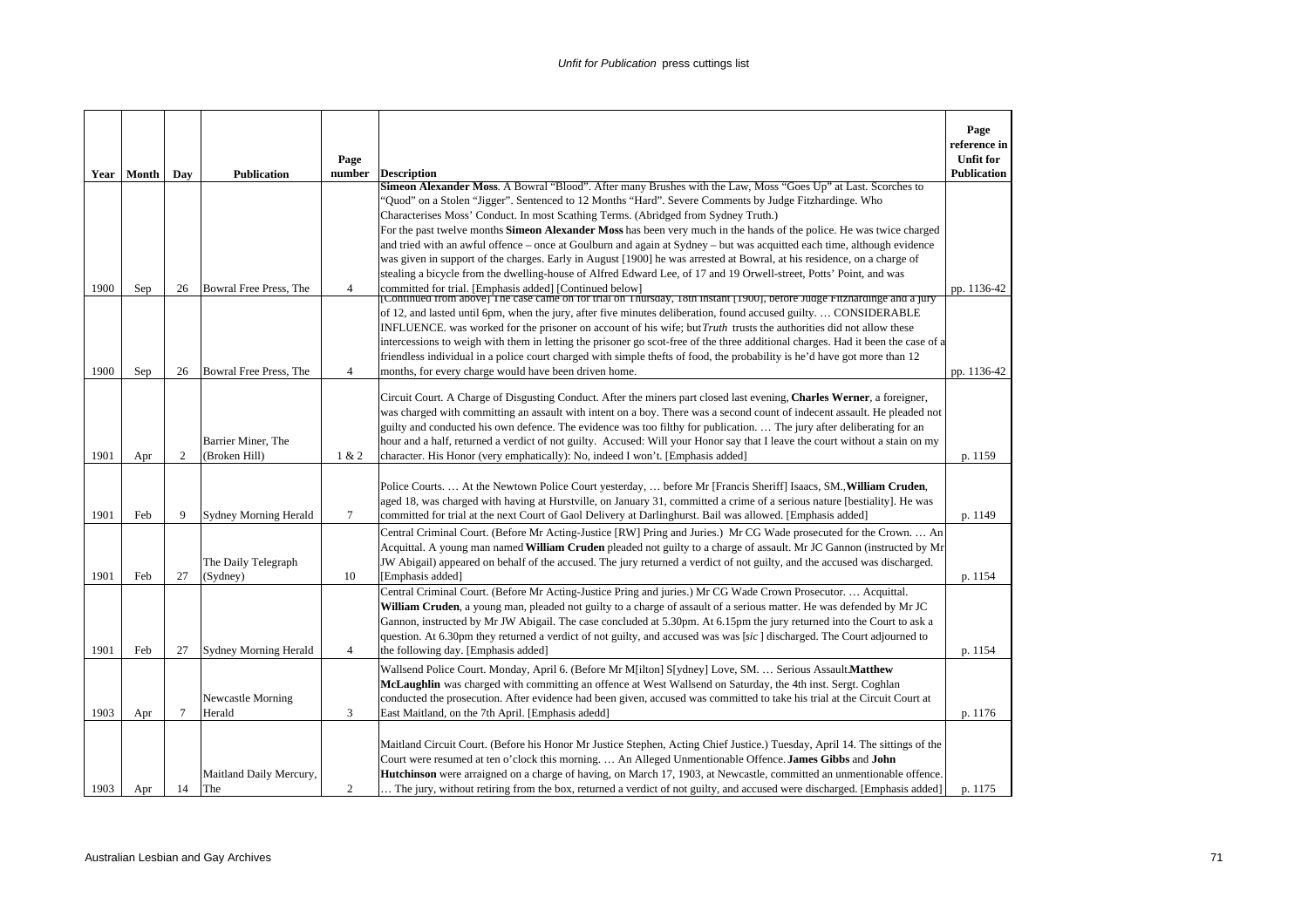|      | Year   Month | Day | <b>Publication</b>             | Page<br>number | <b>Description</b>                                                                                                                                                                                                                                          | Page<br>reference in<br><b>Unfit for</b><br>Publication |
|------|--------------|-----|--------------------------------|----------------|-------------------------------------------------------------------------------------------------------------------------------------------------------------------------------------------------------------------------------------------------------------|---------------------------------------------------------|
|      |              |     |                                |                | Maitland Circuit Court. (Before his Honor Mr Justice Stephen, Acting Chief Justice.) Tuesday, April 14. The sittings of the                                                                                                                                 |                                                         |
|      |              |     |                                |                | Court were resumed at ten o'clock this morning. A Serious Offence. Matthew McLauchlan [sic], was arraigned on a<br>charge of having on April 4, 1903, committed an unmentionable offence on the person of <b>Robert Turnbull</b> , at West                  |                                                         |
|      |              |     |                                |                | Wallsend. Accused was further charged, under a second count, with committing an indecent assault on the said Robert                                                                                                                                         |                                                         |
|      |              |     |                                |                | <b>Turnbull.</b> His Honor in passing sentence referred to the enormity of the crime of which the accused had been very                                                                                                                                     |                                                         |
|      |              |     |                                |                | properly found guilty. He had never listened to a clearer case. He told the prisoner that for the offence he had committed he                                                                                                                               |                                                         |
| 1903 | Apr          | 14  | Maitland Daily Mercury,<br>The | 2              | could have given him penal servitude for life. He then passed on the prisoner a sentence of 5 years imprisonment with hard<br>labour in Maitland Gaol. [Emphasis added]                                                                                     | p. 1182                                                 |
|      |              |     |                                |                | Maitland Circuit Court.  Tuesday, April 14th, 1903. The Maitland Circuit Court was continued at East Maitland                                                                                                                                               |                                                         |
|      |              |     |                                |                | Courthouse today, before his Honor, the Acting Chief Justice, Mr Justice Stephen.  Not Guilty. James Gibbs and John                                                                                                                                         |                                                         |
|      |              |     | Newcastle Morning              |                | <b>Hutchinson</b> were charged with having committed a serious offence at Newcastle on the 17th March. After hearing the                                                                                                                                    |                                                         |
| 1903 | Apr          | 15  | Herald                         | 6              | evidence, the jury returned a verdict of not guilty, without leaving the box. [Emphasis added]                                                                                                                                                              | pp. 1175-6                                              |
|      |              |     |                                |                | Maitland Circuit Court. Tuesday, April 14th, 1903. The Maitland Circuit Court was continued at East Maitland Courthouse                                                                                                                                     |                                                         |
|      |              |     |                                |                | to-day, before his Honor, the Acting Chief Justice, Mr Justice Stephen. Mr John Lee, JP., was in attendance as deputy-                                                                                                                                      |                                                         |
|      |              |     |                                |                | sheriff, Mr SE Lamb as Crown Prosecutor, and Mr W Jones as Judge's Associate and clerk of arraigns. Serious Offence.                                                                                                                                        |                                                         |
|      |              |     | Newcastle Morning              |                | <b>Matthew McLauchlan</b> was convicted of having assaulted a lad nine years of age at West Wallsend, on the 4th April. He                                                                                                                                  |                                                         |
| 1903 | Apr          | 15  | Herald                         | 6              | was sentenced to five years' imprisonment with hard labour in Maitland Gaol. [Emphasis added]                                                                                                                                                               | p. 1182                                                 |
|      |              |     |                                |                | Circuit Court. Wednesday, April 15th. (Before His Honor Mr Justice [RD] Pring.)  Acquitted. <b>Harry Brown</b> was                                                                                                                                          |                                                         |
|      |              |     |                                |                | arraigned for having at Baradine on September 11 committed an unnatural offence on one <b>Charles Blacklock</b> . He pleaded                                                                                                                                |                                                         |
|      |              |     | Dubbo Dispatch and             |                | not guilty and was defended by Mr Comyns.  His Honor summed up rather in accused's favor. The jury, after half an                                                                                                                                           |                                                         |
| 1903 | Apr          | 18  | Wellington                     | $\overline{4}$ | hour's deliberation, returned a verdict of not guilty, and accused was discharged. [Emphasis added]                                                                                                                                                         | p. 1169                                                 |
|      |              |     |                                |                | Circuit Court. The Circuit Court was opened on Wednesday morning, Mr Justice Pring presiding Alleged Unnatural                                                                                                                                              |                                                         |
|      |              |     | Dubbo Liberal and              |                | Offence. Harry Brown was charged with assaulting one Charles Walter Blacklock at Baradine on September 11th, 1902,<br>and further, with committing an unnatural offence. Mr Walker prosecuted on behalf of the Crown. Mr Commins appeared                   |                                                         |
|      |              |     | Macquarie Advocate,            |                | for defendant His Honor summed up. The jury retired at 4.10pm, returning into Court at 4.40pm and gave a verdict of                                                                                                                                         |                                                         |
| 1903 | Apr          | 18  | The                            | 3              | not guilty. Accused was accordingly discharged. [Emphasis added]                                                                                                                                                                                            | pp. 1169-70                                             |
|      |              |     |                                |                |                                                                                                                                                                                                                                                             |                                                         |
|      |              |     |                                |                | Maitland Circuit Court. The sittings of the Court were resumed on Tuesday before the Acting Chief Justice, Mr Justice<br>Stephen.  An Alleged Unmentionable Offence. James Gibbs and John Hutchinson were arraigned on a charge of                          |                                                         |
|      |              |     |                                |                | having, on March 17, 1903, at Newcastle, committed an unmentionable offence. Constable FJ Noble and James Ross                                                                                                                                              |                                                         |
|      |              |     |                                |                | related having discovered the accused in an outbuilding in the yard of the Royal Hotel, Hunter-street West Newcastle, at                                                                                                                                    |                                                         |
|      |              |     |                                |                | twenty minutes past 11 o'clock at night. His Honor said that it appeared to him there was no evidence that the offence was                                                                                                                                  |                                                         |
|      |              |     | Maitland Weekly                |                | actually committed; the intention to commit a crime and the actual commission of it were very different offences. The jury,                                                                                                                                 |                                                         |
| 1903 | Apr          | 18  | Mercury, The                   | $\overline{4}$ | without retiring from the box, returned a verdict of not guilty, and accused were discharged. [Emphasis added]<br>Maitland Circuit Court. The sittings of the Court were resumed on Tuesday before the Acting Chief Justice, Mr Justice                     | p. 1176                                                 |
|      |              |     |                                |                | Stephen. A Serious Offence. Matthew McLauchlan, was arraigned on a charge of having on April 4, 1903, committed an                                                                                                                                          |                                                         |
|      |              |     |                                |                | unmentionable offence on the person of Robert Turnbull, at West Wallsend. Accused was further charged, under a second                                                                                                                                       |                                                         |
|      |              |     |                                |                | count, with committing an indecent assault on the said Robert Turnbull. Accused was found guilty on the first count. His                                                                                                                                    |                                                         |
|      |              |     |                                |                | Honor in passing sentence referred to the enormity of the crime of which the accused had been very properly found guilty.                                                                                                                                   |                                                         |
|      |              |     | Maitland Weekly                |                | He had never listened to a clearer case. He told the prisoner that for the offence he had committed he could have given him<br>penal servitude for life. He then passed on the prisoner a sentence of five years' imprisonment with hard labour in Maitland |                                                         |
| 1903 | Apr          | 18  | Mercury, The                   | 4              | Gaol. [Emphasis added]                                                                                                                                                                                                                                      | pp. 1182-3                                              |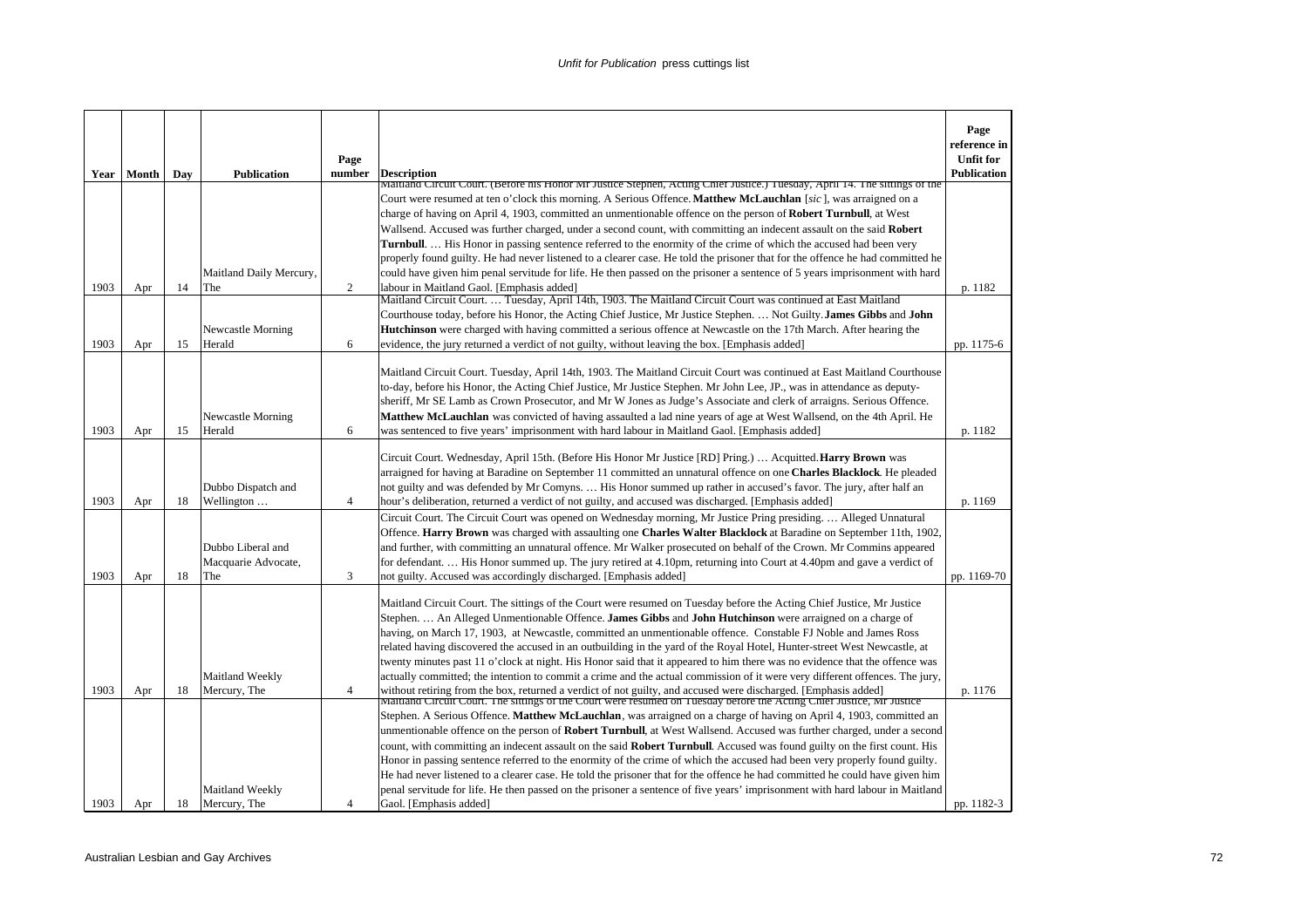|      | Year   Month | Day    | <b>Publication</b>          | Page<br>number | <b>Description</b>                                                                                                                                                                                                                         | Page<br>reference in<br><b>Unfit for</b><br>Publication |
|------|--------------|--------|-----------------------------|----------------|--------------------------------------------------------------------------------------------------------------------------------------------------------------------------------------------------------------------------------------------|---------------------------------------------------------|
|      |              |        |                             |                | Newcastle Police Court. Wednesday, March 18. (Before Mr M[ilton] S[ydney] Love, SM.  Serious Charge James Gibbs                                                                                                                            |                                                         |
|      |              |        |                             |                | and <b>John Hutcherson</b> [sic] were charged with attempting to commit an offence. After evidence for the prosecution had                                                                                                                 |                                                         |
|      |              |        | Newcastle Morning           |                | been given, the accused, who said they were drunk at the time of the alleged offence, were committed to the Maitland                                                                                                                       |                                                         |
| 1903 | Mar          | 19     | Herald                      | $\tau$         | Circuit Court, to be held on April 7. [Emphasis added]                                                                                                                                                                                     | p. 1170                                                 |
|      |              |        |                             |                | The Circuit Court. The April sittings of the Maitland Circuit Court opened this morning at East Maitland before his Honor                                                                                                                  |                                                         |
|      |              |        |                             |                | Justice [W] Owen.  Alleged Indecent Assault. James Greer, 43, a seaman, pleaded not guilty to a charge of having, at                                                                                                                       |                                                         |
|      |              |        |                             |                | Newcastle, on March 30, 1904, indecently assaulted Edward Rasmussen. Accused, who said his name was Joseph, not                                                                                                                            |                                                         |
|      |              |        | Maitland Daily Mercury,     |                | <b>James</b> , pleaded not guilty. He was defended by Mr R Cowan, instructed by Mr WA Reid.  (Case proceeding). [Emphasis                                                                                                                  |                                                         |
| 1904 | Apr          | 6      | The                         | 3              | added <sup>1</sup>                                                                                                                                                                                                                         | p. 1236                                                 |
|      |              |        |                             |                | The Circuit Court. The April sittings of the Maitland Circuit Court opened this morning at East Maitland before his Honor                                                                                                                  |                                                         |
|      |              |        |                             |                | Justice Owen.  Alleged Indecent Assault. William George Trigg Smith, on remand, was charged with having, at                                                                                                                                |                                                         |
|      |              |        |                             |                | Moppy, on October 16, 1903, indecently assaulted one Edwin Vincent Geale. Accused pleaded not guilty, and challenged<br>one juror. The Crown Prosecutor very briefly stated the case for the Crown.  His Honor summed up very briefly. The |                                                         |
|      |              |        | Maitland Daily Mercury,     |                |                                                                                                                                                                                                                                            |                                                         |
| 1904 | Apr          | 6      | The                         | 5              | jury, after 45 minutes' retirement, returned into court with a verdict of not guilty. Smith was then discharged. [Emphasis<br>added]                                                                                                       | p. 1249                                                 |
|      |              |        |                             |                | The Circuit Court. (Before his Honor Justice Owen.) Wednesday, April 6. The court was sitting yesterday afternoon when                                                                                                                     |                                                         |
|      |              |        |                             |                | our report closed. Alleged Indecent Assault. In the case against James Greer, 43, a seaman, of alleged indecent assault on                                                                                                                 |                                                         |
|      |              |        |                             |                | Edward Rasmussen, at Newcastle, on March 30, Constable Lackey [sic] also gave evidence. For the defence, accused                                                                                                                           |                                                         |
|      |              |        |                             |                | denied everything imputed to him by Rasmussen. After counsel's addresses and the summing up of his Honor, the jury                                                                                                                         |                                                         |
|      |              |        | Maitland Daily Mercury,     |                | retired for about 35 minutes. They returned with a verdict of not guilty, and the prisoner was discharged. The Court then                                                                                                                  |                                                         |
| 1904 | Apr          | $\tau$ | The                         | 3              | adjourned. [Emphasis added]                                                                                                                                                                                                                | p. 1237                                                 |
|      |              |        |                             |                |                                                                                                                                                                                                                                            |                                                         |
|      |              |        |                             |                |                                                                                                                                                                                                                                            |                                                         |
|      |              |        |                             |                | Maitland Circuit Court. Wednesday, April 6. (Before His Honor Mr Justice Owen.)  Alleged Assault. James Greer, 43, a                                                                                                                       |                                                         |
|      |              |        |                             |                | seaman, pleaded not guilty to a charge of having committed a serious assault on <b>Edward Rasmussen</b> , at Newcastle, on the                                                                                                             |                                                         |
| 1904 |              | 7      | Newcastle Morning<br>Herald | 6              | 30th March. Mr R Cowan, instructed by Mr WA Reid, appeared for the defence. After hearing evidence, and retiring for                                                                                                                       |                                                         |
|      | Apr          |        |                             |                | half-an-hour, the jury returned a verdict of not guilty, and the accused was discharged. [Emphasis added]<br>The Circuit Court.  Alleged Indecent Assault. James Greer, 43, a seaman, pleaded not guilty to a charge of having, at         | p. 1237                                                 |
|      |              |        |                             |                | Newcastle, on March 30, 1904, indecently assaulted <b>Edward Rasmussen</b> . Accused, who said his name was <b>Joseph</b> , not                                                                                                            |                                                         |
|      |              |        |                             |                | James, pleaded not guilty. He was defended by Mr R Cowan, instructed by Mr WA Reid. After counsels' addresses and the                                                                                                                      |                                                         |
|      |              |        | Maitland Weekly             |                | summing up of his Honor, the jury retired for about 35 minutes. They returned with a verdict of not guilty, and the prisoner                                                                                                               |                                                         |
| 1904 | Apr          | 9      | Mercury, The                | 5              | was discharged. [Emphasis added]                                                                                                                                                                                                           | p. 1237                                                 |
|      |              |        |                             |                | The Circuit Court.  Alleged Indecent Assault. William George Trigg Smith, on remand, was charged with having, at                                                                                                                           |                                                         |
|      |              |        |                             |                | Moppy, on October 16, 1903, indecently assaulted one Edwin Vincent Geale. Accused pleaded not guilty, and challenged                                                                                                                       |                                                         |
|      |              |        | Maitland Weekly             |                | one juror. The jury, after 45 minutes' retirement, returned into court with a verdict of not guilty. Smith was then                                                                                                                        |                                                         |
| 1904 | Apr          | 9      | Mercury, The                | 5              | discharged. [Emphasis added]                                                                                                                                                                                                               | pp. 1249-50                                             |
|      |              |        |                             |                | Goulburn Assizes. Wednesday, April 20. The April sittings commenced this morning before his Honor Mr Justice Cohen.                                                                                                                        |                                                         |
|      |              |        |                             |                | Mr KA Barton was judge's associate. Mr SH Belcher represented the sheriff, and Mr W Edmunds prosecuted, assisted by                                                                                                                        |                                                         |
|      |              |        |                             |                | Mr Withers of the Crown Solicitor's office. The barristers were Messrs O'Reilly, S Betts, and Clive Teece; and the                                                                                                                         |                                                         |
|      |              |        |                             |                | Attorneys, Messrs AM Betts, H O'Brien, MC Comans, RW Johnson, AE Sendall, EF Thomas, WE Dwyer, PJ Meyer, EA                                                                                                                                |                                                         |
|      |              |        |                             |                | Betts, F Gillespie, Dawson (Cooma), and Gale (Moss Vale). Jurors Excused. Mr P McShane was excused from attendance                                                                                                                         |                                                         |
| 1904 | Apr          | 20     | Goulburn Herald             | 3              | as a juror on the grounds of his daughter's dangerous illness.                                                                                                                                                                             | p. 1216                                                 |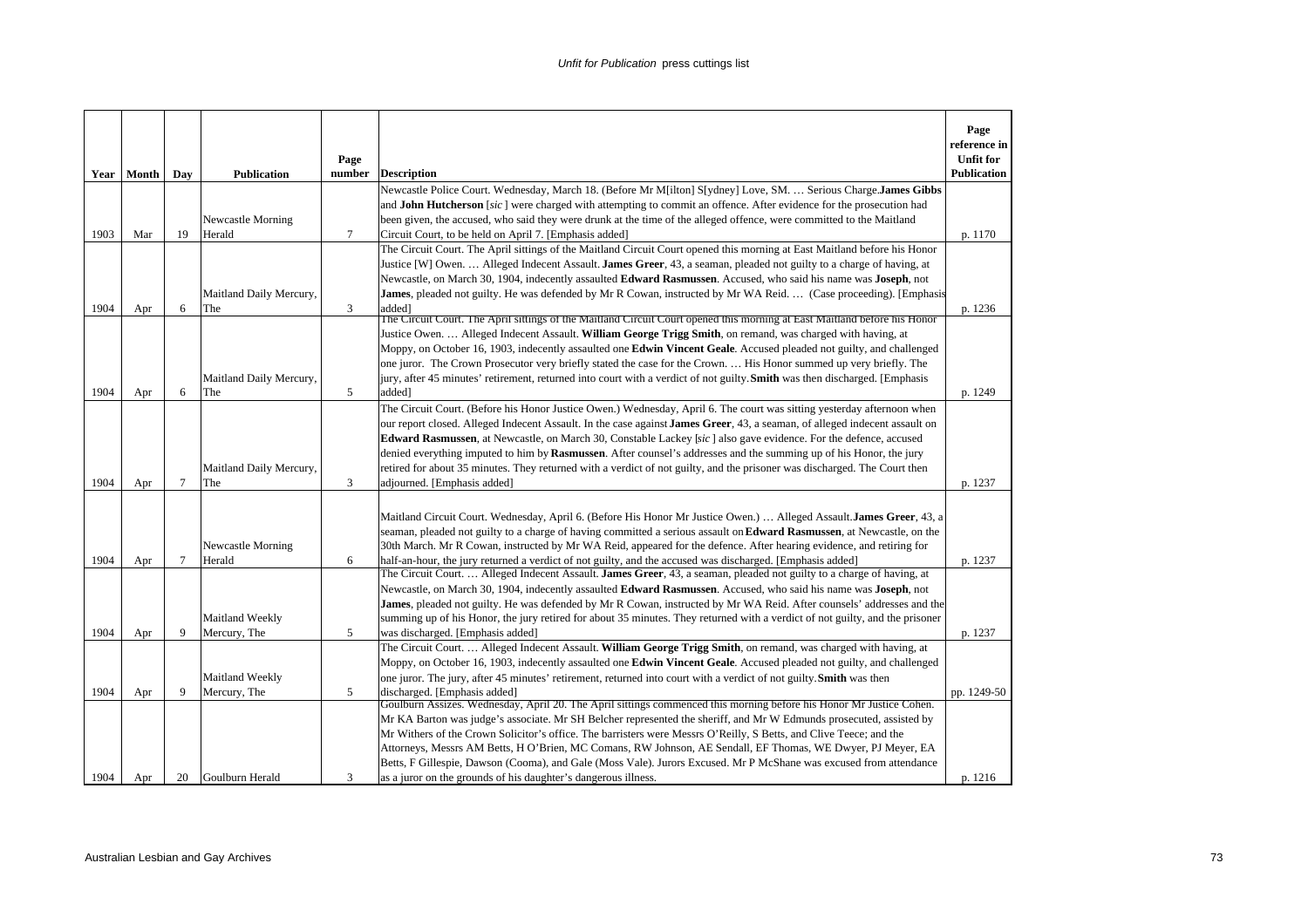|      | Year   Month | Day | <b>Publication</b>             | Page<br>number | <b>Description</b>                                                                                                                                                                                                                                                                                                                                                                                                                                                                                                                                                                                                                                                                                                                                                                                                                                                             | Page<br>reference in<br><b>Unfit for</b><br><b>Publication</b> |
|------|--------------|-----|--------------------------------|----------------|--------------------------------------------------------------------------------------------------------------------------------------------------------------------------------------------------------------------------------------------------------------------------------------------------------------------------------------------------------------------------------------------------------------------------------------------------------------------------------------------------------------------------------------------------------------------------------------------------------------------------------------------------------------------------------------------------------------------------------------------------------------------------------------------------------------------------------------------------------------------------------|----------------------------------------------------------------|
|      |              |     |                                |                |                                                                                                                                                                                                                                                                                                                                                                                                                                                                                                                                                                                                                                                                                                                                                                                                                                                                                |                                                                |
|      |              |     |                                |                | Goulburn Assizes  Friday. His Honor took his seat at 9.10am.  Charges of Indecent Assault. Edward James<br>Burmester (on bail) charged with three cases of indecent assault at Maxton, near Goulburn, was called on each indictment.<br>but did not appear. The Crown-prosecutor applied for estreatment of the bail bonds in each case, namely, accused in £80 in                                                                                                                                                                                                                                                                                                                                                                                                                                                                                                             |                                                                |
|      |              |     |                                |                | two sureties and £40 in one case and G Seaborn of Parkes and Andrew S[eton] Chisholm of Goulburn, each in £10 in two                                                                                                                                                                                                                                                                                                                                                                                                                                                                                                                                                                                                                                                                                                                                                           |                                                                |
| 1904 | Apr          | 22  | Goulburn Herald                | 2              | cases and £20 in one case. His Honor granted the application. The court will open at 10 am to-morrow. [Emphasis added]<br>Friday, April 22. At 10 past 9 his Honor took his seat and opened the third day's sitting of the Circuit Court.  Failed to                                                                                                                                                                                                                                                                                                                                                                                                                                                                                                                                                                                                                           | p. 1216                                                        |
| 1904 | Apr          | 23  | Goulburn Evening Penny<br>Post | $\overline{2}$ | Appear. Edward J Burmester (on bail), charged with three cases of indecent assault, failed to answer his name when<br>called upon at 4.45pm on Friday. The Crown-Prosecutor applied for the estreatment of bail in each case, as well as the<br>sureties. Burmester was called three times in each case, but as there was no answer his Honor granted the Crown-<br>Prosecutor's application. The bail in two cases was £80, with two sureties of £40 each, and in the other self in £40 and two<br>sureties of £20 each or one in £40. [Emphasis added]                                                                                                                                                                                                                                                                                                                       | p. 1216                                                        |
|      |              |     | Pastoral Times, The            |                | Deniliquin Circuit Court. Wednesday, April 20. (Before his Honor Mr Justice GB Simpson.) Crown Prosecutor, Mr FJ<br>Lyons; Deputy Sheriff, Mr FW Garstang, PM.  Indecent Assault.Louis Joseph Maurice Charles Du Viernitz [sic] was<br>charged with indecently assaulting a boy. He pleaded not guilty After a retirement of 20 minutes the jury brought in a<br>verdict of guilty. The gaoler read a list of eight previous convictions against the prisoner, viz., Port Pirie (SA), 1881,<br>larceny, 3 months; Gladstone (SA), 1882, forgery and uttering, seven years; Adelaide (SA), 1891, larceny, 4 years; Broken<br>[Hill], 1897, vagrancy, 2 months; same place, 1898, false pretences, 6 months; same place, 1899, drunkenness, 10s. or three<br>days; Berrigan, 1903, being in possession of stolen property, one month. Prisoner denied the three South Australian |                                                                |
| 1904 | Apr          | 23  | (Deniliquin)                   | 2              | convictions. He was sentenced to 16 months' imprisonment with hard labour in Deniliquin Gaol. [Emphasis added]                                                                                                                                                                                                                                                                                                                                                                                                                                                                                                                                                                                                                                                                                                                                                                 | pp. 1231-2                                                     |
| 1904 | Feb          | 5   | <b>Sydney Morning Herald</b>   | 8              | Police Courts.  At the Water Police Court yesterday, [4 February] before Mr F[rancis] S[heriff] Isaacs, SM., a grey-<br>bearded man named Chas. Chambers, 56, a labourer, was charged with committing a serious offence on February 3. He<br>was committed for trial at the next Court of Gaol Delivery. Bail was allowed. [Emphasis added]                                                                                                                                                                                                                                                                                                                                                                                                                                                                                                                                    | pp. 1216-7                                                     |
| 1904 | Feb          | 12  | Goulburn Herald                | 2              | Goulburn Police Court.  Friday [12 February]. Before Mr [Ernest Leslie] Maitland, PM., and Mr [S Harborne] Belcher.<br>Alleged Indecent Assault. <b>Edward James Burmester</b> was charged with committing an indecent assault on Bernard<br>Graham at Goulburn. Mr O'Brien for accused. [Emphasis added]                                                                                                                                                                                                                                                                                                                                                                                                                                                                                                                                                                      | pp. 1192-3                                                     |
|      |              |     |                                |                | Goulburn Police Court. Friday, February 12. Before Mr Maitland, PM., and Mr Belcher, JP.  Alleged Indecent Assault.                                                                                                                                                                                                                                                                                                                                                                                                                                                                                                                                                                                                                                                                                                                                                            |                                                                |
|      |              |     | Goulburn Evening Penny         |                | Edward James Burmester was charged with having committed an indecent assault. Mr O'Brien appeared for the accused.                                                                                                                                                                                                                                                                                                                                                                                                                                                                                                                                                                                                                                                                                                                                                             |                                                                |
| 1904 | Feb          | 13  | Post                           | $\overline{4}$ | [Emphasis added]                                                                                                                                                                                                                                                                                                                                                                                                                                                                                                                                                                                                                                                                                                                                                                                                                                                               | p. 1193                                                        |
| 1904 | Feb          | 19  | Goulburn Herald                | 2              | Goulburn Police Court.  Friday [19 February], Before Messrs Maitland, PM., and CH Roberts.  Charge of Indecent<br>Assault. Edward James Burmester, on remand, was charged with indecent assault on Bernard Graham, a male person.<br>Mr O'Brien for accused. On the application of Senior-Sergeant Matthews the court was cleared of spectators.  Remanded<br>for a week. Bail allowed– self in £80 and two sureties of £40 or one of £80.<br>Three other charges of a similar nature were also postponed. [Emphasis added]                                                                                                                                                                                                                                                                                                                                                    | p. 1193                                                        |
|      |              |     |                                |                | Goulburn Police Court. Friday, February 19. Before the Police-Magistrate and Mr CH Roberts Alleged Indecent                                                                                                                                                                                                                                                                                                                                                                                                                                                                                                                                                                                                                                                                                                                                                                    |                                                                |
|      |              |     | Goulburn Evening Penny         |                | Assault. Edward J Burmester was charged on remand with indecent assault. Mr O'Brien appeared for the defence.<br>Evidence was given by two boys named Bernard Graham and Charles Alfred Russell Smith. At this stage Senior-<br>sergeant Matthews asked for a further remand of one week. He objected to bail. The remand was granted. The Bench did<br>not see any reason why bail should be refused and accused was granted bail–self in £80, two sureties of £40 each, or one in<br>£80. Other Charges. The hearing of three other charges was also postponed for a week under the same conditions of bail.                                                                                                                                                                                                                                                                 |                                                                |
| 1904 | Feb          | 20  | Post                           | $\overline{4}$ | [Emphasis added]                                                                                                                                                                                                                                                                                                                                                                                                                                                                                                                                                                                                                                                                                                                                                                                                                                                               | p. 1194                                                        |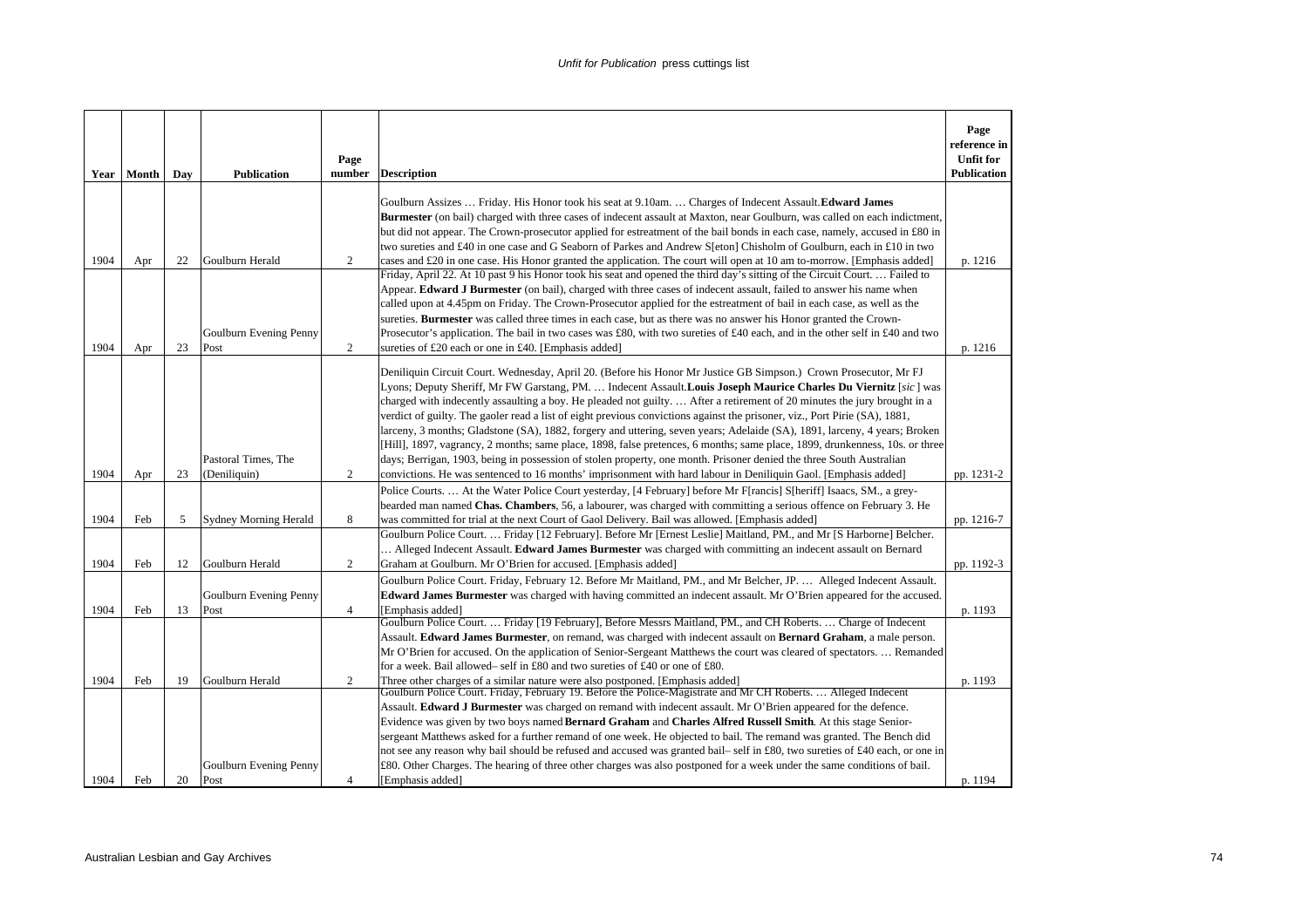|      |            |                |                                 |                |                                                                                                                                                                                                                                                                                                                                                                                                                                                                                                                                                                                                         | Page<br>reference in                   |
|------|------------|----------------|---------------------------------|----------------|---------------------------------------------------------------------------------------------------------------------------------------------------------------------------------------------------------------------------------------------------------------------------------------------------------------------------------------------------------------------------------------------------------------------------------------------------------------------------------------------------------------------------------------------------------------------------------------------------------|----------------------------------------|
|      | Year Month |                | <b>Publication</b>              | Page<br>number | <b>Description</b>                                                                                                                                                                                                                                                                                                                                                                                                                                                                                                                                                                                      | <b>Unfit for</b><br><b>Publication</b> |
|      |            | Day            |                                 |                | Central Criminal Court. (Before Mr Justice Owen and juries.) Mr Hugh Pollock, Solicitor-General, prosecuted for the                                                                                                                                                                                                                                                                                                                                                                                                                                                                                     |                                        |
|      |            |                | The Daily Telegraph             |                | Crown. Acquitted.  Charles Chambers, an elderly man, charged with attempting to commit a serious offence, to which                                                                                                                                                                                                                                                                                                                                                                                                                                                                                      |                                        |
| 1904 | Feb        | 25             | (Sydney)                        | 8              | he pleaded not guilty, was acquitted. [Emphasis added]                                                                                                                                                                                                                                                                                                                                                                                                                                                                                                                                                  | p. 1222                                |
|      |            |                |                                 |                | Central Criminal Court. (Before Mr Justice Owen and juries.) Mr Hugh Pollock, Solicitor-General prosecuted for the                                                                                                                                                                                                                                                                                                                                                                                                                                                                                      |                                        |
|      |            |                |                                 |                | Crown. Acquittals.  Charles Chambers, an elderly man, pleaded not guilty to having attempted to commit a certain                                                                                                                                                                                                                                                                                                                                                                                                                                                                                        |                                        |
|      |            |                |                                 |                | offence in a lane off Castlereagh-street, Sydney, on February 3 last. Accused, after a short consideration by the jury, was                                                                                                                                                                                                                                                                                                                                                                                                                                                                             |                                        |
| 1904 | Feb        | 25             | <b>Sydney Morning Herald</b>    | 3              | found not guilty and discharged. [Emphasis added]                                                                                                                                                                                                                                                                                                                                                                                                                                                                                                                                                       | p. 1222                                |
|      |            |                |                                 |                | Goulburn Police Court Friday [26 February] Before Mr Maitland PM.  Alleged Indecent Assault. Edward J Burmester,                                                                                                                                                                                                                                                                                                                                                                                                                                                                                        |                                        |
|      |            |                |                                 |                | on remand, was charged with committing an indecent assault on <b>Bernard Graham</b> , a boy about fifteen years of age                                                                                                                                                                                                                                                                                                                                                                                                                                                                                  |                                        |
|      |            |                |                                 |                | Bail was allowed; in the first two cases accused in £80, and two sureties in £40 each or one in £80 in each case, and in the                                                                                                                                                                                                                                                                                                                                                                                                                                                                            |                                        |
| 1904 | Feb        | 26             | Goulburn Herald                 | 5              | third case accused in £40 and two sureties in £20 each or one in £40. [Emphasis added]                                                                                                                                                                                                                                                                                                                                                                                                                                                                                                                  | p. 1194                                |
|      |            |                |                                 |                | Goulburn Police Court. Friday, Feb. 26. Before the PM.  Alleged Indecent Assault. Edward J Burmester stood charged                                                                                                                                                                                                                                                                                                                                                                                                                                                                                      |                                        |
|      |            |                |                                 |                | with committing an indecent assault in October last. Mr O'Brien for the defence.  Accused was also committed on this                                                                                                                                                                                                                                                                                                                                                                                                                                                                                    |                                        |
|      |            |                |                                 |                | charge to the Circuit Court on 20th April. All these charges were heard with closed doors. Bail was allowed in each case,                                                                                                                                                                                                                                                                                                                                                                                                                                                                               |                                        |
|      |            |                | Goulburn Evening Penny          |                | the two first, self in £80 and two sureties of £40, or one of £80; in the other one self in £40 and two sureties of £20 each, or                                                                                                                                                                                                                                                                                                                                                                                                                                                                        |                                        |
| 1904 | Feb        | 27             | Post                            | $\overline{4}$ | one of £40. [Emphasis added]                                                                                                                                                                                                                                                                                                                                                                                                                                                                                                                                                                            | pp. 1194-5                             |
| 1904 | Jun        | $\overline{4}$ | The Daily Telegraph<br>(Sydney) | 18             | Central Criminal Court. (Before Mr Justice Simpson and juries.) Mr T Rolin prosecuted on behalf of the Crown<br>Charge of Assault. Arthur Medina, a young man, pleaded not guilty to a charge of having, on March 27 last, at Neutral<br>Bay, committed a serious assault. Mr ER Abigail appeared for the defence. A good deal of evidence was taken on behalf of<br>the Crown. Accused [Arthur Medina] made a statement from the dock to the effect that he was at home at the time of the<br>alleged assault. The jury returned a verdict of not guilty, and accused was discharged. [Emphasis added] | p. 1244                                |
|      |            |                |                                 |                | Central Criminal Court. (Before Mr Justice Simpson.) Acquittal. Arthur Medina, a young man, pleaded not guilty to a<br>charge of having, on March 27 last, at Neutral Bay, committed a serious assault upon a girl aged 11 years and 8 months. Mr<br>ER Abigail appeared for the defence. Evidence for the prosecution was given by the girl and her younger brother, the<br>mother of the children, and Constable McDonald.  The jury acquitted the accused, and he was discharged. The Court                                                                                                          |                                        |
| 1904 | Jun        | $\overline{4}$ | <b>Sydney Morning Herald</b>    | 6              | adjourned until Tuesday at 10am. [Emphasis added]<br>Deniliquin Police Court.  Wednesday, March 2.  Alleged Indecent Assault. (Before Mr F[rederick] W[right] Garstang,                                                                                                                                                                                                                                                                                                                                                                                                                                 | p. 1244                                |
|      |            |                |                                 |                | PM., and Messrs JP Ivess, J Kelly and GH Perrin, JsP.) Joseph Louis Maurice Charles De Veirneitz, alias Charles                                                                                                                                                                                                                                                                                                                                                                                                                                                                                         |                                        |
|      |            |                |                                 |                | Werner, more familiarly known as "Frenchy," was charged with indecently assaulting Frank Alfred Loy, at Deniliquin,                                                                                                                                                                                                                                                                                                                                                                                                                                                                                     |                                        |
|      |            |                | Pastoral Times, The             |                | on the 14th February The Bench decided to commit the accused for trial at the Circuit Court on April 20. Bail was                                                                                                                                                                                                                                                                                                                                                                                                                                                                                       |                                        |
| 1904 | Mar        | 5              | (Deniliquin)                    | 2              | allowed, self in £100 and two sureties in £80 each or one in £160. [Emphasis added]                                                                                                                                                                                                                                                                                                                                                                                                                                                                                                                     | pp. 1222-3                             |
|      |            |                | Newcastle Morning               |                | Newcastle Police Court. Wednesday, March 30. (Before Mr FP Meares, DSM.)  Committed for Trial.James Greer was<br>charged with assaulting Edward Rasmussen, at Newcastle, on the 30th instant. Constable Latty deposed that accused was<br>given into custody by Rasmussen about 1.30am on Wednesday. Evidence was given by prosecutor as to the nature of the<br>assault. Accused pleaded not guilty, and was committed to take his trial at the Maitland Circuit Court on the 6th April next,                                                                                                          |                                        |
| 1904 | Mar        | 31             | Herald                          | $\tau$         | bail being allowed, self in £80 and two sureties in £40 or one in £80. [Emphasis added]                                                                                                                                                                                                                                                                                                                                                                                                                                                                                                                 | p. 1232                                |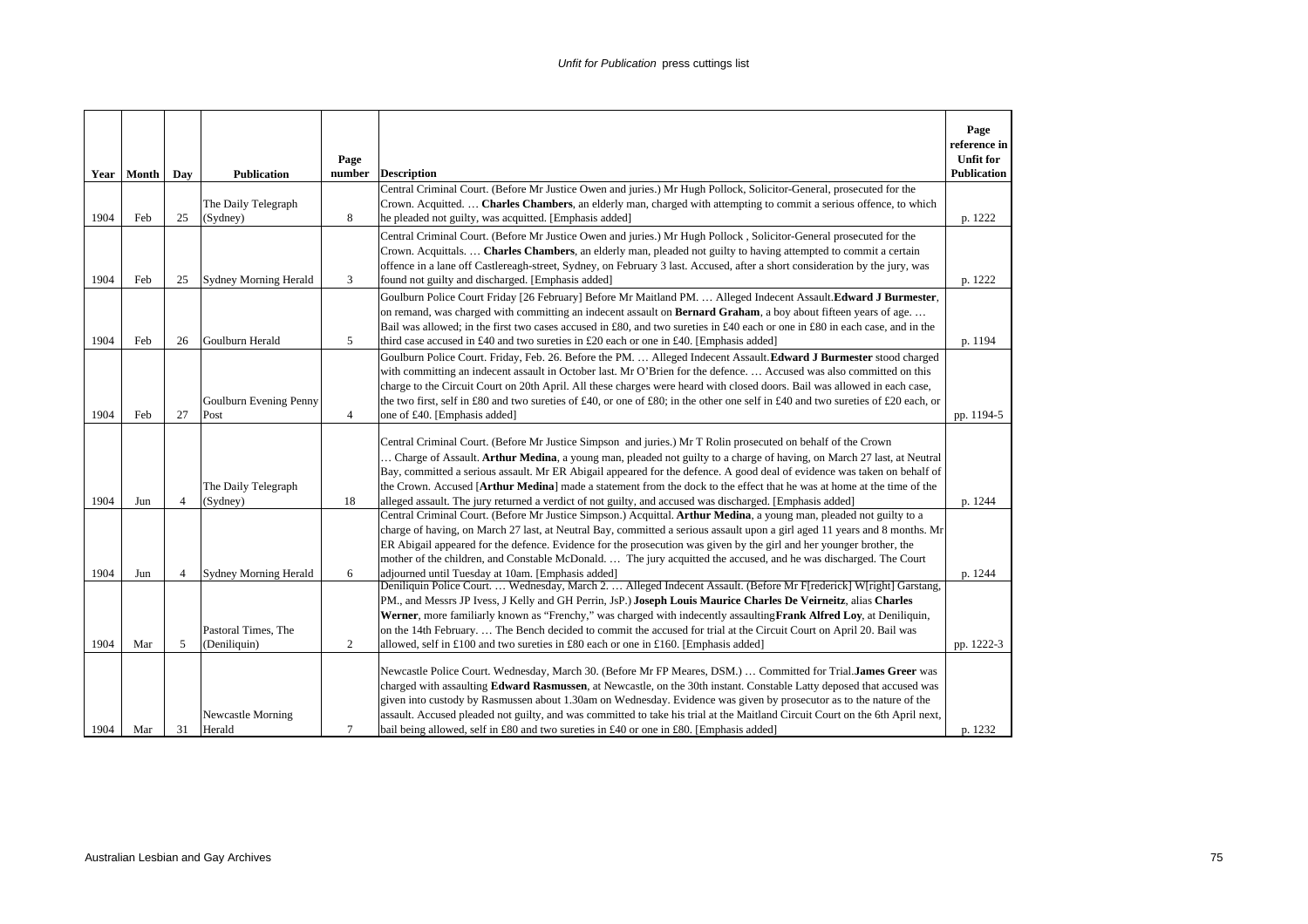|      |            |     |                                       |                |                                                                                                                                                                                                                                                         | Page<br>reference in                   |
|------|------------|-----|---------------------------------------|----------------|---------------------------------------------------------------------------------------------------------------------------------------------------------------------------------------------------------------------------------------------------------|----------------------------------------|
|      | Year Month | Day | <b>Publication</b>                    | Page<br>number | <b>Description</b>                                                                                                                                                                                                                                      | <b>Unfit for</b><br><b>Publication</b> |
|      |            |     |                                       |                | North Sydney Police News (Before Mr [Charles Newton] Payten, SM.)  Thursday, May 19. A Warning to Parents.                                                                                                                                              |                                        |
|      |            |     |                                       |                | <b>Arthur Medina</b> , a young man who has for some time past been occupied in the vending of ice creams in North Sydney,<br>was before the local court on Thursday on a revolting charge of assault on a girl aged 11 and a boy aged 8 years. The      |                                        |
|      |            |     |                                       |                | evidence, which was taken with closed doors, disclosed circumstances of a revolting character on the part of the accused.                                                                                                                               |                                        |
|      |            |     |                                       |                | The scene of the alleged offence was in the bush in the vicinity of Neutral Bay Reserve. The children (brother and sister)<br>were playing on the reserve, and were enticed into the scrub by the accused. At the conclusion of the evidence for the    |                                        |
|      |            |     |                                       |                | prosecution the accused made a statement in which he denied having used words threatening the little girl with violence, as                                                                                                                             |                                        |
|      |            |     | North Shore and Manly                 |                | imputed by her evidence. The accused was committed for trial at the next court of gaol delivery, to be held on the 30th                                                                                                                                 |                                        |
| 1904 | May        | 21  | Times, The                            | 6              | instant. [Emphasis added]                                                                                                                                                                                                                               | p. 1237                                |
|      |            |     |                                       |                | Circuit Court. The Tamworth Circuit Court opens tomorrow before Mr Justice Pring. The following is the list of criminal<br>cases:- Lenia Williams, alleged murder, Moree; Thomas Jasper and Albert Victor Fuller, alleged forgery and uttering,         |                                        |
|      |            |     |                                       |                | Tamworth; William Henry Underwood, alleged shooting with intent to murder, Quirindi; Frederick Charles Beale,                                                                                                                                           |                                        |
|      |            |     | Tamworth News and                     |                | charged with two serious offences, Tamworth; Alfred Edward Arnott, alleged breaking and entering, and stealing, Moree.                                                                                                                                  |                                        |
| 1904 | Oct        | 12  | Liverpool , The                       | 2              | [Emphasis added]                                                                                                                                                                                                                                        | p. 1190                                |
|      |            |     |                                       |                | Tamworth Circuit Court. Tuesday, October 11. The sittings of the Tamworth Circuit Court commenced this morning before                                                                                                                                   |                                        |
|      |            |     |                                       |                | his Honor Mr Justice Pring. The Judge's Associate was Mr D Gaden; Crown Prosecutor, Mr CA White, The PM., Mr E                                                                                                                                          |                                        |
|      |            |     |                                       |                | Jones, occupied a seat on the bench as deputy sheriff. The following barristers were present:- Messrs Piddington, Garland,<br>Thomson, Pike and Young. The solicitors were–Messrs Proctor, England, Tripe, Bedwell, and Newman. Unnatural               |                                        |
|      |            |     |                                       |                | Offence. FC [sic] Beale, who was charged with an unnatural offence, pleaded guilty, and was remanded for sentence                                                                                                                                       |                                        |
|      |            |     |                                       |                | Alleged Carnally Knowing. Charles Frederick Beale was charged that he did, on the 10th June last, carnally know Grace                                                                                                                                   |                                        |
|      |            |     | Tamworth News and                     |                | Kathleen Mulvogue, a child under the age of ten years.  At 3.25 Beale was called up for sentence, for the first offence to<br>which he had pleaded guilty, he was awarded a sentence of two years' imprisonment in Grafton Gaol, and for the second     |                                        |
| 1904 | Oct        | 12  | Liverpool , The                       | 2              | offence a sentence of two years' in Grafton Gaol, sentences to be cumulative. [Emphasis added]                                                                                                                                                          | pp. 1190-1                             |
|      |            |     |                                       |                | Local News.  At the Circuit Court yesterday, his Honor said he did not approve of the practice of counsel challenging                                                                                                                                   |                                        |
|      |            |     |                                       |                | jurors for an accused person, as he thought the latter should do it himself. In the case under notice, he allowed counsel to<br>challenge, as the accused was a stranger, and, moreover, not a white man. It must not, however, be taken as a precedent |                                        |
|      |            |     |                                       |                | Tamworth Circuit Court. Tuesday, October 11.  A Serious Offence.                                                                                                                                                                                        |                                        |
| 1904 | Oct        | 12  | Tamworth Observer and<br>$\ldots$ The | 2              | Frederick Charles Beale, a youth, pleaded guilty to a charge of committing an unnatural offence upon a little boy, and was                                                                                                                              |                                        |
|      |            |     |                                       |                | remanded for sentence. [Emphasis added]                                                                                                                                                                                                                 | p. 1191                                |
|      |            |     |                                       |                | Tamworth Circuit Court. Wednesday, October 12. The sittings of the court were resumed at 9.30am Alleged Carnally<br>Knowing. A youth named Frederick Charles Beale pleaded not guilty to carnally knowing a little girl named Grace                     |                                        |
|      |            |     |                                       |                | Mulvogue, aged 71/2 years, at West Tamworth, on June 8th. Mr AB Piddington (instructed by Mr JM Proctor) appeared for                                                                                                                                   |                                        |
|      |            |     |                                       |                | the accused In passing sentence, his Honor said that <b>Beale</b> had had a very narrow escape of being sentenced to death.                                                                                                                             |                                        |
|      |            |     |                                       |                | For the first offence he was liable to imprisonment for life, and for the second – attempting to carnally know – penal                                                                                                                                  |                                        |
|      |            |     | Tamworth Observer and                 |                | servitude for 14 years. It was a terrible thing that a young fellow like the prisoner, 18 years of age, should be in such a<br>position. The offence of sodomy was filthy, abominable, and horrible. The sentences he had imposed might save the        |                                        |
| 1904 | Oct        | 15  | $\ldots$ The                          | $\overline{4}$ | prisoner from a worth fate, and he hoped he would come out of gaol a better specimen of humanity. [Emphasis added]                                                                                                                                      | p. 1191                                |
|      |            |     |                                       |                | Local Topics.  Police Court. At the Police Court to-day, a young man named <b>Beale</b> was committed for trial on a charge of                                                                                                                          |                                        |
| 1904 |            |     | Tamworth News and                     | $\overline{2}$ | an offence against a child. A man named Ward was proceeding against for neglecting to support his illegitimate child.                                                                                                                                   |                                        |
|      | Sep        | 19  | Liverpool , The                       |                | [Emphasis added]                                                                                                                                                                                                                                        | p. 1183                                |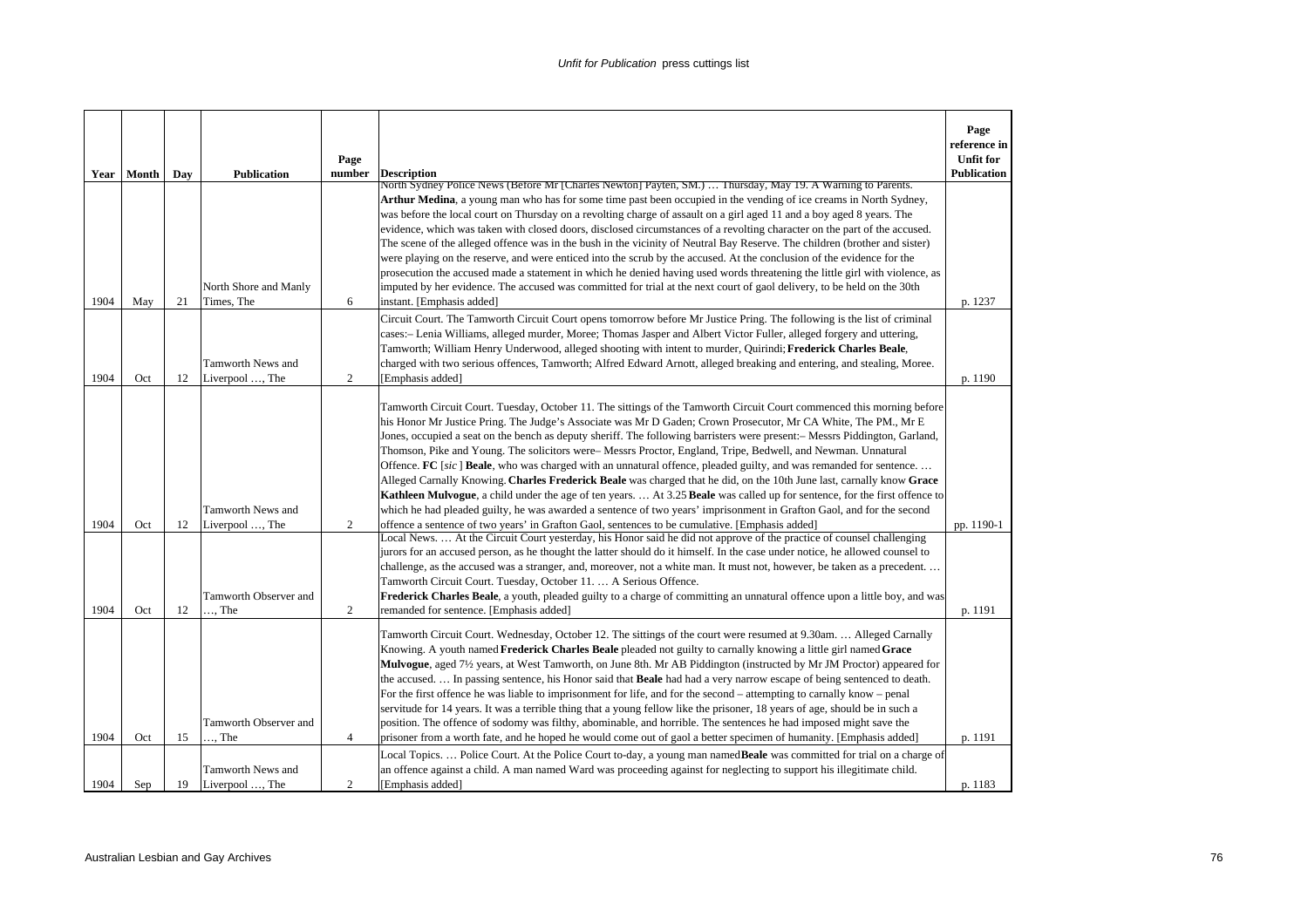| Year | Month | Day | <b>Publication</b>      | Page<br>number | <b>Description</b>                                                                                                                                                                                                                                        | Page<br>reference in<br><b>Unfit for</b><br><b>Publication</b> |
|------|-------|-----|-------------------------|----------------|-----------------------------------------------------------------------------------------------------------------------------------------------------------------------------------------------------------------------------------------------------------|----------------------------------------------------------------|
|      |       |     |                         |                | Local News.  The death took place on Monday of Mr John Mulvogue, [grant-father of victims, see p. 1185] an old                                                                                                                                            |                                                                |
|      |       |     |                         |                | resident of West Tamworth. Deceased was 70 years of age.  The serious charges preferred against the youthFrederick                                                                                                                                        |                                                                |
|      |       |     |                         |                | <b>Charles Beale</b> were heard at the police court on Monday, with closed doors. The evidence given was not of a nature to                                                                                                                               |                                                                |
|      |       |     | Tamworth Observer and   |                | warrant publication. The court sat all day, and the result was that Beale was committed to take his trial at the Circuit Court                                                                                                                            |                                                                |
| 1904 | Sep   | 21  | $\ldots$ The            | 3              | to be held on October 11. [Emphasis added]                                                                                                                                                                                                                | p. 1183                                                        |
|      |       |     |                         |                | Circuit ourt. The following prisoners are at present lying in the Dubbo gaol awaiting trial at the Circuit Court which opens                                                                                                                              |                                                                |
|      |       |     | Dubbo Liberal and       |                | at Dubbo on April 5th:- Bernard Henry Midwinter, alleged murder; committed from Bourke.                                                                                                                                                                   |                                                                |
|      |       |     | Macquarie Advocate,     |                | Nina Fraser, alleged murder; committed from Brewarrina. <b>Patrick Casey</b> , alleged indecent assault; committed from                                                                                                                                   |                                                                |
| 1905 | Apr   | -1  | The                     | $\overline{4}$ | Wellington [Emphasis added]                                                                                                                                                                                                                               | p. 1266                                                        |
|      |       |     |                         |                | Maitland District. ("Newcastle Herald" Branch Office, High Street, West Maitland.) (From our Special Representative.)                                                                                                                                     |                                                                |
|      |       |     |                         |                | Maitland Circuit Court. The April sittings of the Maitland Circuit Court were opened yesterday, before his Honor Justice                                                                                                                                  |                                                                |
|      |       |     |                         |                | Walker, at the Court House, East Maitland. Mr NDG Walker was associate and clerk of arraigns, and Mr GS Waller, deputy                                                                                                                                    |                                                                |
|      |       |     |                         |                | sheriff. Dr EM Brissenden was Crown Prosecutor. Mr DG D'Arcy, Governor of Maitland Gaol, was in attendance, and                                                                                                                                           |                                                                |
|      |       |     | Newcastle Morning       |                | Superintendent Cotter and Sub-Inspector Sykes represented the police. A Juror was excused from attendance today on the                                                                                                                                    |                                                                |
| 1905 | Apr   | 6   | Herald                  | 6              | ground that his foreman baker was ill, and he had to attend to the business himself.                                                                                                                                                                      | p. 1256                                                        |
|      |       |     |                         |                | Dubbo Circuit Court. Wednesday, April, 5th. (Before His Honor Mr Justice Owen). The Circuit Court sittings opened at the                                                                                                                                  |                                                                |
|      |       |     |                         |                | Court House, Dubbo, on Wednesday last. His Honor Mr Justice Owen presided.  Alleged Indecent Assault. Patrick                                                                                                                                             |                                                                |
|      |       |     |                         |                | Casey was arraigned for having at Wellington, on February 6th, indecently assaulted a child named Charles Beazley [sic].                                                                                                                                  |                                                                |
|      |       |     |                         |                | Accused was undefended. The Crown Prosecutor having opened the case.  Thursday, April 6. Sentences.  Patrick                                                                                                                                              |                                                                |
|      |       |     |                         |                | Casey, convicted of indecent assault, was called up for sentence. He asked His Honor to notice that he had never before                                                                                                                                   |                                                                |
|      |       |     | Dubbo Dispatch and      |                | been convicted of any serious offence.                                                                                                                                                                                                                    |                                                                |
| 1905 | Apr   | 8   | Wellington              | 3              | His Honor sentenced him to twelve months imprisonment in Bathurst gaol with hard labour. [Emphasis added]                                                                                                                                                 | p. 1266                                                        |
|      |       |     |                         |                | Circuit Court. Wednesday, March [sic] 5th. The Circuit Court opened before Mr Justice Owen and juries on Wednesday.                                                                                                                                       |                                                                |
|      |       |     |                         |                | Indecent Assault. Patrick Casey was charged with indecent assault at Wellington on February 6th. Accused pleaded not                                                                                                                                      |                                                                |
|      |       |     | Dubbo Liberal and       |                | guilty, and was undefended.  His Honor said prisoner's character, according to the police was very different to the one he<br>had read of in the statement made by accused. It was no use imposing a light sentence upon a prisoner of this sort. Accused |                                                                |
|      |       |     | Macquarie Advocate,     |                | asked his Honor to consider that he had never been up on a serious charge before. His Honor imposed a sentence of one                                                                                                                                     |                                                                |
| 1905 | Apr   | 8   | The                     | 3              | year's imprisonment. [Emphasis added]                                                                                                                                                                                                                     | pp. 1266-7                                                     |
|      |       |     |                         |                |                                                                                                                                                                                                                                                           |                                                                |
|      |       |     |                         |                | Maitland Circuit Court. Monday, April 10. (Before His Honor Justice Walker.)  Alleged Indecent Assault. Anthony                                                                                                                                           |                                                                |
|      |       |     |                         |                | Ludwig Anderson, was arraigned on a charge that, in March 21, 1905, at Newcastle, he did indecently assault Albert                                                                                                                                        |                                                                |
|      |       |     |                         |                | Craig. Mr R Cowen, instructed by Mr WA Read, appeared for the accused. Albert Craig, 15, apprentice on the ship                                                                                                                                           |                                                                |
|      |       |     | Maitland Daily Mercury, |                | Beeswing, gave evidence which was to the effect that the alleged offence had been committed in the carpenter's shop on                                                                                                                                    |                                                                |
| 1905 | Apr   | 10  | The                     | 3              | the ship Berwickshire, both vessels at the time lying in Newcastle harbour. [Emphasis added]                                                                                                                                                              | pp. 1258-9                                                     |
|      |       |     |                         |                | Maitland Circuit Court. Monday, April 10. (Before His Honor Justice Walker.) After the report of the proceedings of the                                                                                                                                   |                                                                |
|      |       |     |                         |                | Maitland Circuit Court which appeared in last evening's issue closed, the following business was transacted: - Alleged                                                                                                                                    |                                                                |
|      |       |     |                         |                | Indecent Assault. In the case in which Anthony Ludwig Anderson was charged with indecently assaulting Albert Craig,                                                                                                                                       |                                                                |
|      |       |     | Maitland Daily Mercury, |                | the jury, after half an hour's deliberation, returned a verdict of guilty. The prisoner was remanded for sentence. [Emphasis                                                                                                                              |                                                                |
| 1905 | Apr   | 11  | The                     | 3              | added]                                                                                                                                                                                                                                                    | p. 1259                                                        |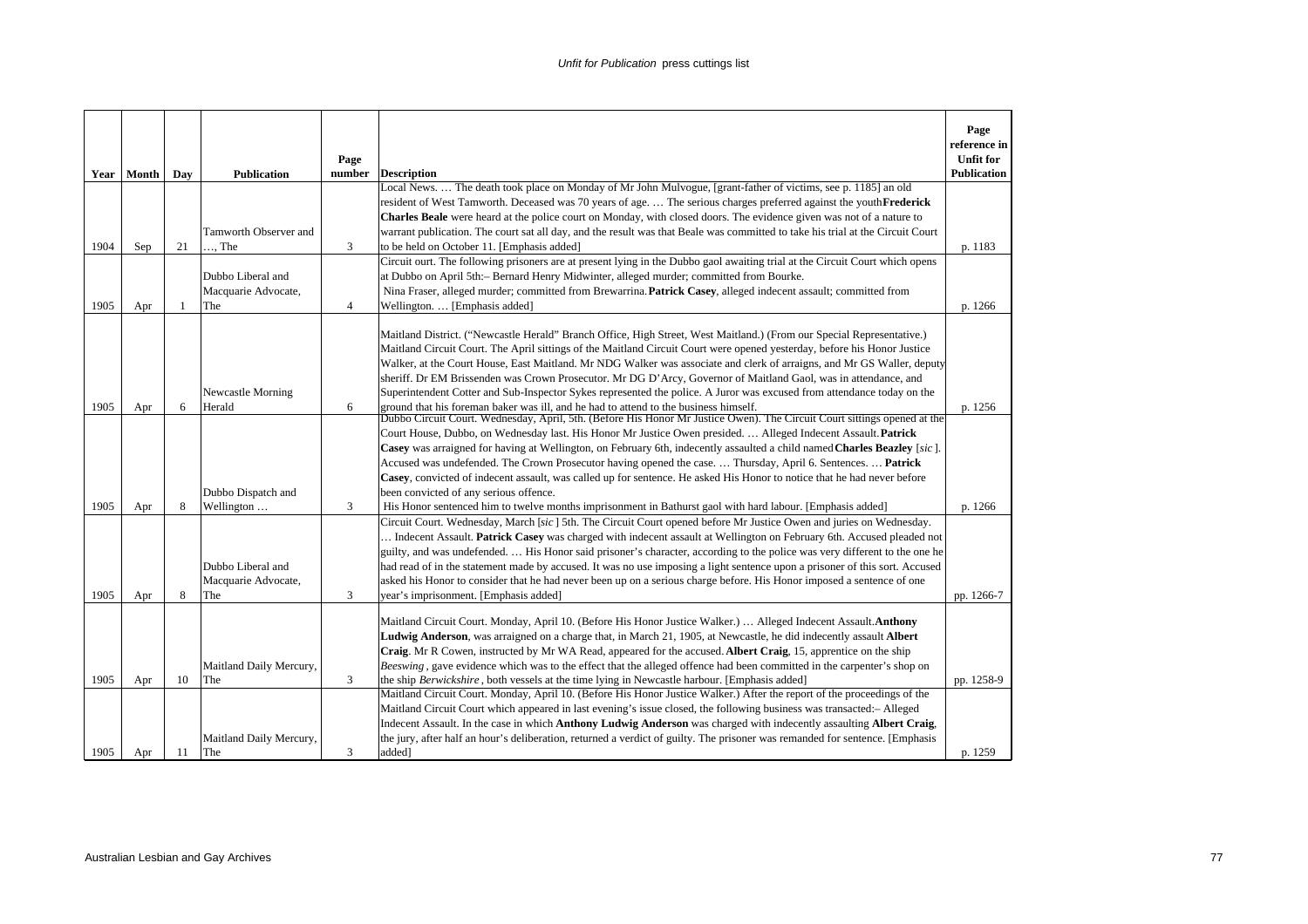| Year         | Month      | Day      | <b>Publication</b>                            | Page<br>number      | <b>Description</b>                                                                                                                                                                                                                                                                                                                                                                                                                                                                                                                                                                                                                                                                                                                                                                                                                                                   | Page<br>reference in<br><b>Unfit for</b><br><b>Publication</b> |
|--------------|------------|----------|-----------------------------------------------|---------------------|----------------------------------------------------------------------------------------------------------------------------------------------------------------------------------------------------------------------------------------------------------------------------------------------------------------------------------------------------------------------------------------------------------------------------------------------------------------------------------------------------------------------------------------------------------------------------------------------------------------------------------------------------------------------------------------------------------------------------------------------------------------------------------------------------------------------------------------------------------------------|----------------------------------------------------------------|
|              |            |          | Newcastle Morning                             |                     | Maitland District. ("Newcastle Herald" Branch Office, High Street, West Maitland.) (From our Special Representative.)<br>Maitland Circuit Court. The Court was re-opened at 10.30 am yesterday morning, before his Honor Mr Justice Walker<br>Assault. Anthony Ludwig Anderson pleaded not guilty to a charge of having assaulted Albert Craig on the 21st March<br>1905, on the ship Berkshire [sic], at Newcastle. Mr Cowan instructed by Mr WA Reid, appeared for accused. At his<br>Honor's request all those who were not directly interested in the conduct of the proceedings left the court. Evidence in<br>support of the Crown case was given by Senior-constable Quayle, Albert Craig, and Wilhelm Solfrey. For the defence,<br>accused made a statement giving an absolute denial to the charge. The jury, after an absence of 45 minutes, returned into |                                                                |
| 1905<br>1905 | Apr<br>Apr | 11<br>12 | Herald<br>Newcastle Morning<br>Herald         | 6<br>6              | court with a verdict of guilty. Accused was remanded for sentence. [Emphasis added]<br>Maitland District. ("Newcastle Herald" Branch Office, High Street, West Maitland.) (From our Special Representative.)<br>Maitland Circuit Court. The court was re-opened at 10.30 am yesterday, before his Honor Mr Justice Walker. Sentences<br>Anthony Ludwig Anderson, who was convicted of assaulting Albert Craig, on the ship Berkshire, at Newcastle, on the<br>21st March 1905, was sentenced to two years' imprisonment, with hard labour in Parramatta Gaol. His Honor commented<br>strongly on the enormity of the crime, of which prisoner had been guilty, and told him that it was well for him that the mere<br>serious charge had not been made against him. A man convicted of such an offence could not be lightly dealt with.<br>[Emphasis added]          | p. 1259<br>p. 1259                                             |
| 1905         | Apr        | 15       | <b>Maitland Weekly</b><br>Mercury, The        | $\tau$              | Maitland Circuit Court. (Before his Honor Justice Walker.) After the report of the proceedings of the Court which appeared<br>in last week's issued closed, the following cases were heard:-  Indecent Assault. Anthony Ludwig Anderson, was<br>arraigned on a charge that, in March 21, 1905, at Newcastle, he did indecently assault <b>Albert Craig</b> . Accused was found<br>guilty, and sentenced to two years' imprisonment with hard labour in Parramatta Gaol. [Emphasis added]                                                                                                                                                                                                                                                                                                                                                                             | p. 1260                                                        |
| 1905         | Apr        | 15       | Armidale Argus, The                           | $\overline{4}$      | Armidale Circuit Court. The Circuit Court opened this morning before Mr Justice [WG] Walker.  A Serious Charge.<br>James McDonnell, aged about 24, and Sydney Arthur Morgan, about 17 years, pleaded not guilty to a charge of sodomy,<br>at Inverell, on February 25th. The accused were undefended. The following jury were empanelled: - DW Dickson, J Moore,<br>S Martin, WB Frizell, GC Chapman, JW Hunt, FJ Crutchett, WJ Dorrington, JT Baker, D McKeough, O Cooper, and RJ<br>Bell. Evidence was given for the prosecution by Constable Vizzard, Dr Vallee, G Clutterbuck and John Lee, a chinaman<br>cook. The two accused went into the witness box and gave evidence on oath, denying the offence. The jury after half-an-<br>hour's deliberation returned a verdict of not guilty against the accused. [Emphasis added]                                  | p. 1279                                                        |
|              |            |          |                                               |                     | Armidale Circuit Court. The Circuit Court at Armidale opened at 10 o'clock on Saturday morning. Mr Justice Walker<br>presided, and his Associate was Mr N Walker.  Sodomy. Two young men, James McDonald and Sydney Arthur<br>Morgan, were charged with committing an abominable crime, and pleaded not guilty. They were unrepresented The<br>jury retired at 7 minutes past 3 and, after half an hour's deliberation, returned to court with a verdict of not guilty. Both                                                                                                                                                                                                                                                                                                                                                                                         |                                                                |
| 1905<br>1905 | Apr<br>Apr | 18<br>19 | <b>Armidale Express</b><br>Armidale Chronicle | $\overline{4}$<br>3 | accused were then discharged. [Emphasis added]<br>Circuit Court. The half-yearly Circuit Court opened at Armidale on Saturday, 15th inst., before His Honor Mr Justice<br>Walker.  Alleged Unnatural Offence. James McDonald, 26, was charged with an abominable crime, alleged to have<br>been committed at Inverell on 25th February. Sidney Arthur Morgan, 21, was charged with being a consenting party to<br>the offence of which McDonald was charged. Accused pleaded not guilty, and were undefended.  McDonald addressed<br>the jury at some length, and reiterated his denial of the offence. His Honor summed up briefly, and the jury, after 25<br>minutes' deliberation, returned a verdict of not guilty. [Emphasis added]                                                                                                                             | p. 1279<br>pp. 1279-81                                         |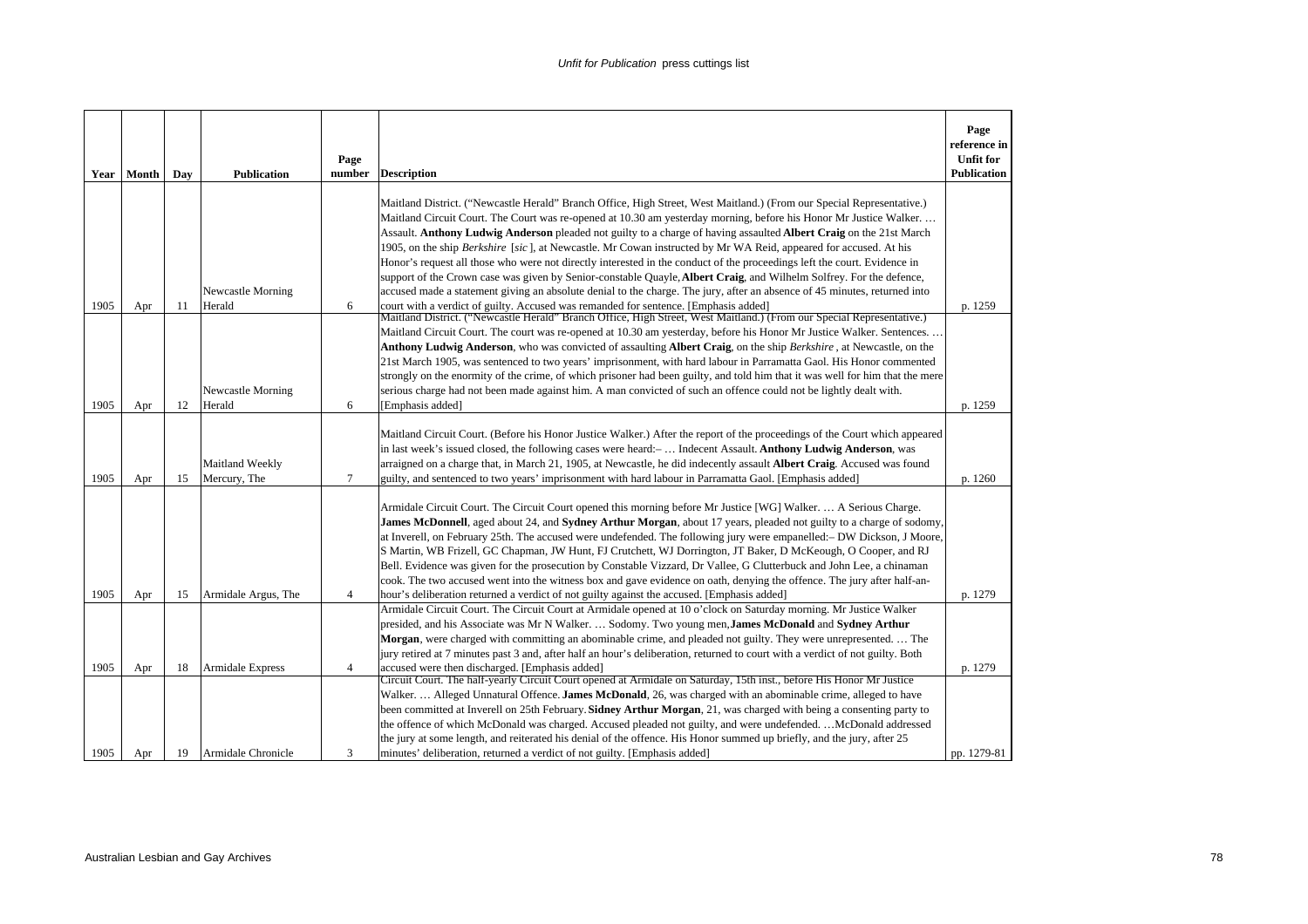|      | Year Month | Day    | <b>Publication</b>                             | Page<br>number | <b>Description</b>                                                                                                                                                                                                                                                                                                                                                                                                                                                                                                                                                                                                                                                                      | Page<br>reference in<br><b>Unfit for</b><br><b>Publication</b> |
|------|------------|--------|------------------------------------------------|----------------|-----------------------------------------------------------------------------------------------------------------------------------------------------------------------------------------------------------------------------------------------------------------------------------------------------------------------------------------------------------------------------------------------------------------------------------------------------------------------------------------------------------------------------------------------------------------------------------------------------------------------------------------------------------------------------------------|----------------------------------------------------------------|
| 1905 | Feb        | 13     | Wellington Gazette and<br>Western , The        | $\overline{c}$ | Police Court. Friday, Before the PM [Thomas Charles Kerr McKell]  Another Committal a Filthy Case.Patrick Casey,<br>aged 35 years, was arraigned on a charge of committing an indecent assault on Charles Beasley, a male child aged 2 years,<br>at Wellington on the 6th instant. Mr WP Kelly appeared for the accused.  All the witnesses agreed that accused was<br>under the influence of liquor at the time of the assault. Accused was then committed to stand his trial at the Circuit Court to<br>be held at Dubbo on April 5th next. Bail was allowed, self in £100 and two sureties of £50 each. [Emphasis added]                                                             | p. 1260                                                        |
| 1905 | Jul        | 25     | Tweed Herald and<br><b>Brunswick Chronicle</b> | 5              | Police Court. At the local police Court on Friday, before Mr W[illiam] S[mith] Arnott, PM., and Mr AA Loder, JP.  The<br>Hindoo and the Boy. Ram Sukh committed for trial. At the local police court yesterday morning, before Mr WS Arnott<br>PM., Ram Sukh, a Hindoo, was charged with having attempted at Murwillumbah, on Sunday 23rd inst., to committ [sic]<br>an unnatural offence upon William Groves, a boy aged 17 years. Mr Mason appeared for the defence                                                                                                                                                                                                                   | pp. 1300-1                                                     |
|      |            |        | Tweed Times and                                |                | Police Court. Monday, 24th July. Before Mr Arnott, PM.  Unnatural Offence. Ram Sukh, a Hindoo, was charged with<br>having attempted to commit an unnatural offence on a lad (whose name we omit) on Sunday 23rd inst.  He was<br>accordingly committed for trial at the Quarter Sessions to be held at Grafton on 10th August next. Mr Mason applied for<br>bail, as he thought accused's countrymen would go bond for him. The PM remarked that it was a serious charge, and he<br>would have to make the bail heavy. Bail was fixed at self in £100 and two securities of £50 each, or one in £100. [Emphasis                                                                         |                                                                |
| 1905 | Jul        | 26     | <b>Brunswick Advocate</b>                      | 6              | added]<br>Police Court. Monday.- (Before [Arthur James Peisley] the PM.)  James Macdonald and Sydney Arthur Morgan were                                                                                                                                                                                                                                                                                                                                                                                                                                                                                                                                                                 | p. 1301                                                        |
| 1905 | Mar        | 8      | Inverell Times, The                            | $\overline{c}$ | charged with committing an unnatural offence. Accused pleaded not guilty and were undefended.<br>Evidence was given by Constable Vizzard, G Clutterbuck, John Lee and Dr Vallee. The accused were committed to the<br>Armidale Circuit Court to be held on 14th April. Bail refused. [Emphasis added]                                                                                                                                                                                                                                                                                                                                                                                   | p. 1267                                                        |
| 1905 | Mar        | 24     | Newcastle Morning<br>Herald                    | $\tau$         | Newcastle Police Court. Thursday, March 23. (Before Mr G[eorge] F[rederick] Scott, SM.  Committed for Trial.<br>Anthony Ludwick [sic] Anderson, a seaman, was charged with having committed a serious offence at Carrington, on<br>22nd March. Sub-inspector Goulder conducted the case for the prosecution. Mr WA Reid appeared for accused. Evidence<br>was given by Senior-constable Quayle, Albert Craig, Wilhelm Solfrein, watchman of the Berwickshire, and Joseph<br>Christian, a seaman of the vessel. Anderson is the carpenter on board the Berwickshire, and Craig an apprentice on the<br>Beeswing . [Emphasis added]                                                       | p. 1250                                                        |
|      |            |        | Northern Star and                              |                | Supreme Court. Lismore Assize. Before His Honor Mr Justice Walker. Wednesday, October, 4, 1905. The first Assize, or,                                                                                                                                                                                                                                                                                                                                                                                                                                                                                                                                                                   |                                                                |
| 1905 | Oct        | $\tau$ | Richmond, The                                  | 2              | as it is more commonly known, Circuit Court, was opened at Lismore on Wednesday morning last by His Honor Mr Justice<br>Walker.                                                                                                                                                                                                                                                                                                                                                                                                                                                                                                                                                         | pp. 1310-1                                                     |
| 1905 | Oct        | 10     | Lismore Chronicle and<br>Richmond. The         | 5              | Lismore Circuit Court. Saturday, October 7. Before his Honor Mr Justice Walker.  Monday, October 9.  Alleged<br>Abominable Offence. Ram Suk, [sic] a Hindoo, was indicted on a charge of having at Murwillumbah, on July 23,<br>assaulted one William Groves with intent to commit an abominable offence. The accused who pleaded not guilty, was<br>defended by Mr Sheridan, instructed by Mr Mason. Jury: Joshua Browne, W Harris, A Cameron, GM Milne, Russell<br>Barton, WL Boyce, W Robinson, G Cottee, C Anderson, TJ McIntyre, A Harrison, and J Weir. The evidence in this case is<br>unfit for publication. The case had not concluded when we went to press. [Emphasis added] | pp. 1311-2                                                     |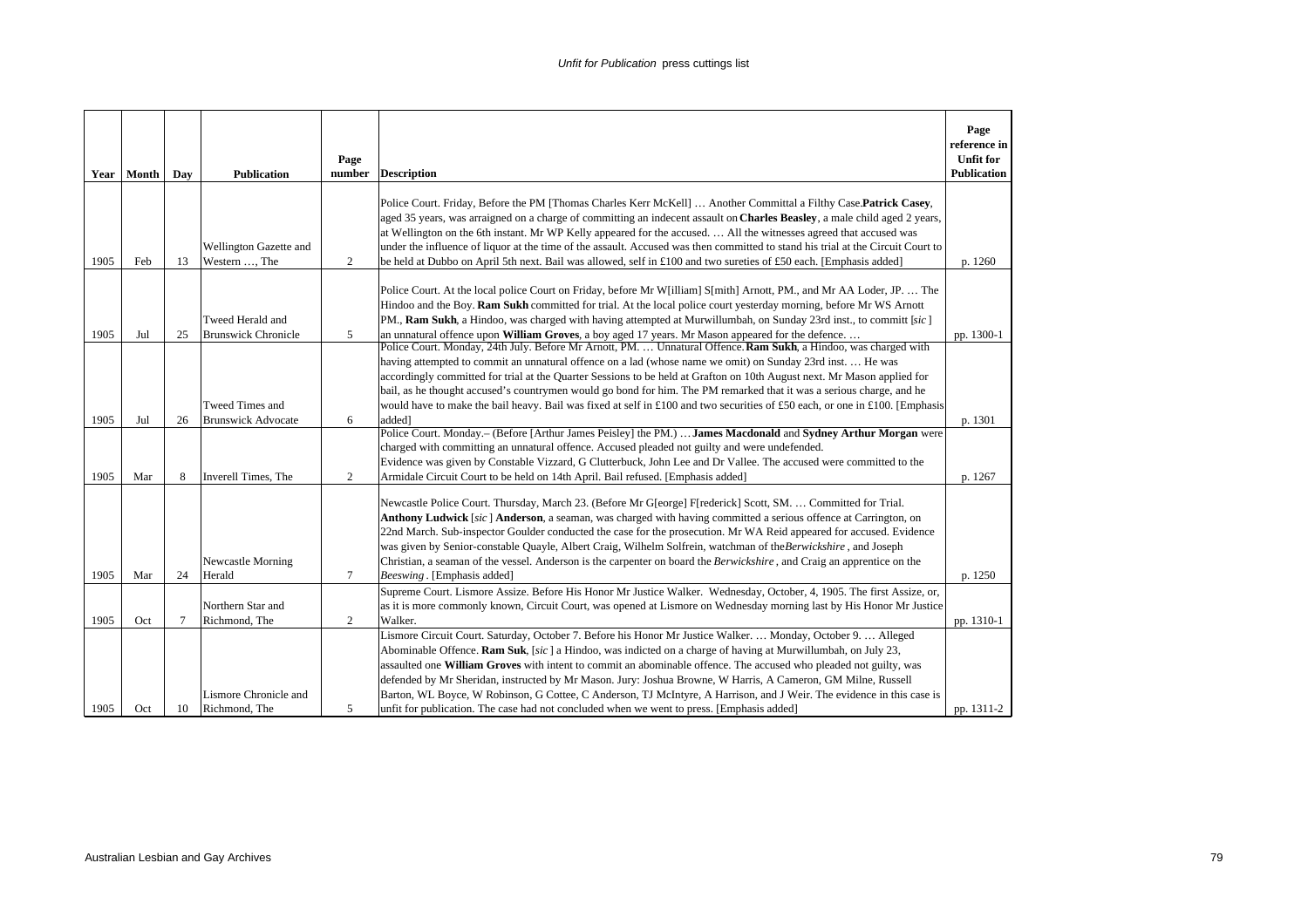| Year | Month | Day | <b>Publication</b>      | Page<br>number | <b>Description</b>                                                                                                                                                                                                                       | Page<br>reference in<br><b>Unfit for</b><br><b>Publication</b> |
|------|-------|-----|-------------------------|----------------|------------------------------------------------------------------------------------------------------------------------------------------------------------------------------------------------------------------------------------------|----------------------------------------------------------------|
|      |       |     |                         |                | Supreme Court. Lismore Assize. Before His Honor Mr Justice Walker. Monday afternoon, October 9th. After our issue on                                                                                                                     |                                                                |
|      |       |     |                         |                | Monday afternoon went to press the following cases were dealt with:-  An Acquittal. <b>Ram Suk</b> [sic] was arraigned on an                                                                                                             |                                                                |
|      |       |     |                         |                | indictment charging him with having at Murwillumbah on July 23rd assaulted one William Groves with intent to commit                                                                                                                      |                                                                |
|      |       |     |                         |                | an abominable offence. The accused was defended by Mr Sheridan (instructed by Mr Mason and Mr McIntosh), and                                                                                                                             |                                                                |
|      |       |     |                         |                | pleaded not guilty. Ata M Shah was sworn in as interpreter.  After a retirement of 10 minutes the jury returned into court                                                                                                               |                                                                |
|      |       |     | Northern Star and       |                | with a verdict of not guilty, and accused was thereupon discharged. The court then adjourned till 9.20am the following day.                                                                                                              |                                                                |
| 1905 | Oct   | 11  | Richmond, The           | $\overline{4}$ | [Emphasis added]                                                                                                                                                                                                                         | p. 1312                                                        |
|      |       |     |                         |                | Lismore Circuit Court. Monday, October 9. Ram Suk, charged with attempting an abominable offence at Murwillumbah,                                                                                                                        |                                                                |
|      |       |     | Lismore Chronicle and   |                | was found not guilty and discharged. When the jury announced their verdict a number of Hindoos in the gallery<br>commenced to "demonstrate," but their jubilancy was nipped in the bud by the stentorian cry of "Soilence in the Coort." |                                                                |
| 1905 | Oct   | 13  | Richmond, The           | 6              | [Empasis added]                                                                                                                                                                                                                          | p. 1312                                                        |
|      |       |     | Newcastle Morning       |                | Newcastle Circuit Court. The first Circuit Court held in Newcastle was opened in the Courthouse yesterday. Mr Justice                                                                                                                    |                                                                |
| 1905 | Sep   | 26  | Herald                  | 5              | Cohen,                                                                                                                                                                                                                                   | p. 1299                                                        |
|      |       |     |                         |                | Newcastle Circuit Court. The sittings of the Newcastle Circuit Court were continued yesterday, before Mr Justice Cohen                                                                                                                   |                                                                |
|      |       |     |                         |                | and juries. Mr WH Mocatta prosecuted for the Crown.  Serious Offence. Isaac Sanders, aged 22, a miner, was charged                                                                                                                       |                                                                |
|      |       |     |                         |                | with committing a serious offence, at Pittown, Wallsend, during July and August. Accused pleaded not guilty, and was                                                                                                                     |                                                                |
|      |       |     |                         |                | defended by Mr W Tighe, instructed by Mr JA Wood. There were two charges, which were heard separately, and occupied                                                                                                                      |                                                                |
|      |       |     |                         |                | the attention of the court during the whole day. The juries in each case brought in a verdict of attempt, but acquitted                                                                                                                  |                                                                |
|      |       |     | Newcastle Morning       |                | accused of the more serious charges.  He had been under a doctor for a long time afterwards. His Honor remanded                                                                                                                          |                                                                |
| 1905 | Sep   | 29  | Herald                  | 3              | accused for sentence until the following day [Emphasis added]<br>Newcastle Circuit Court. The sittings of the Newcastle Circuit Court were brought to a conclusion before Mr Justice Cohen                                               | p. 1299                                                        |
|      |       |     |                         |                | yesterday morning. A Serious Offence. Isaac Sanders, who was found guilty of two attempts at serious offences at                                                                                                                         |                                                                |
|      |       |     |                         |                | Wallsend, was brought up for sentence. Prisoner pleaded guilty to attempt in three other charges, and was sentenced to five                                                                                                              |                                                                |
|      |       |     |                         |                | years' penal servitude on each charge, the sentences to be concurrent. Upon the application of Mr W Tighe, his Honor                                                                                                                     |                                                                |
|      |       |     | Newcastle Morning       |                | granted a month for the production of medical evidence as to accused's mental condition, he meantime to be lodged in                                                                                                                     | pp. 1299-                                                      |
| 1905 | Sep   | 30  | Herald                  | 10             | Maitland Gaol. The Court adjourned sine die. [Emphasis added]                                                                                                                                                                            | 1300                                                           |
|      |       |     |                         |                | Goulburn Assizes. Opened this morning before his Honor Chief Justice Darley.  Indecent Assault. Kieran Dolan, an old                                                                                                                     |                                                                |
|      |       |     |                         |                | man, pleaded guilty to indecently assaulting Sydney William Hutchins, a male person. Mr AM Betts appeared for the                                                                                                                        |                                                                |
|      |       |     |                         |                | accused, and said he wished to call two witnesses as to character. His Honor said before that was done he would read the                                                                                                                 |                                                                |
| 1906 | Apr   | 18  | Goulburn Herald         | 3              | depositions. The accused was then removed. [Emphasis added]                                                                                                                                                                              | p. 1343                                                        |
|      |       |     |                         |                | Goulburn Circuit Court. Wednesday, April 18. Before the Chief Justice (Sir Frederick Darley) and juries.  Plea of Guilty.                                                                                                                |                                                                |
|      |       |     |                         |                | Kieran Dolan, an old man, pleaded guilty to a charge of indecent assault. Mr Betts appeared for the prisoner, and desired                                                                                                                |                                                                |
|      |       |     | Goulburn Evening Penny  |                | to call two witnesses who would give evidence as to character. His Honor wished to read the depositions first, as he was                                                                                                                 |                                                                |
| 1906 | Apr   | 19  | Post                    | $\overline{4}$ | entirely unacquainted with the case. [Emphasis added]<br>Armidale Circuit Court. The Circuit Court opened at 10 o'clock on Wednesday morning before his Honor Mr Justice                                                                 | p. 1343                                                        |
|      |       |     |                         |                | Cohen. Mr Horace De Lissa was Judge's Associate. Mr G Flannery prosecuted for the Crown and the other members of the                                                                                                                     |                                                                |
|      |       |     |                         |                | Bar present were Messrs Garland, Mocatta, and White. Messrs Kearney, MLA., DP Claverie, H Weaver, and H Crossman                                                                                                                         |                                                                |
|      |       |     |                         |                | (Glen Innes) represented the other branches of the profession. Mr C Lawson, PM., acted as Deputy-Sheriff, and Mr Uther,                                                                                                                  |                                                                |
|      |       |     |                         |                | of the Crown Law Office, was also present. On the jury list being called Mr W Smith, on the testimony of Dr Clune, was                                                                                                                   |                                                                |
| 1906 | Apr   | 20  | <b>Armidale Express</b> | 4              | excused from attendance. Mr Alfred Taylor was fined 40s for non-attendance.                                                                                                                                                              | p. 1324                                                        |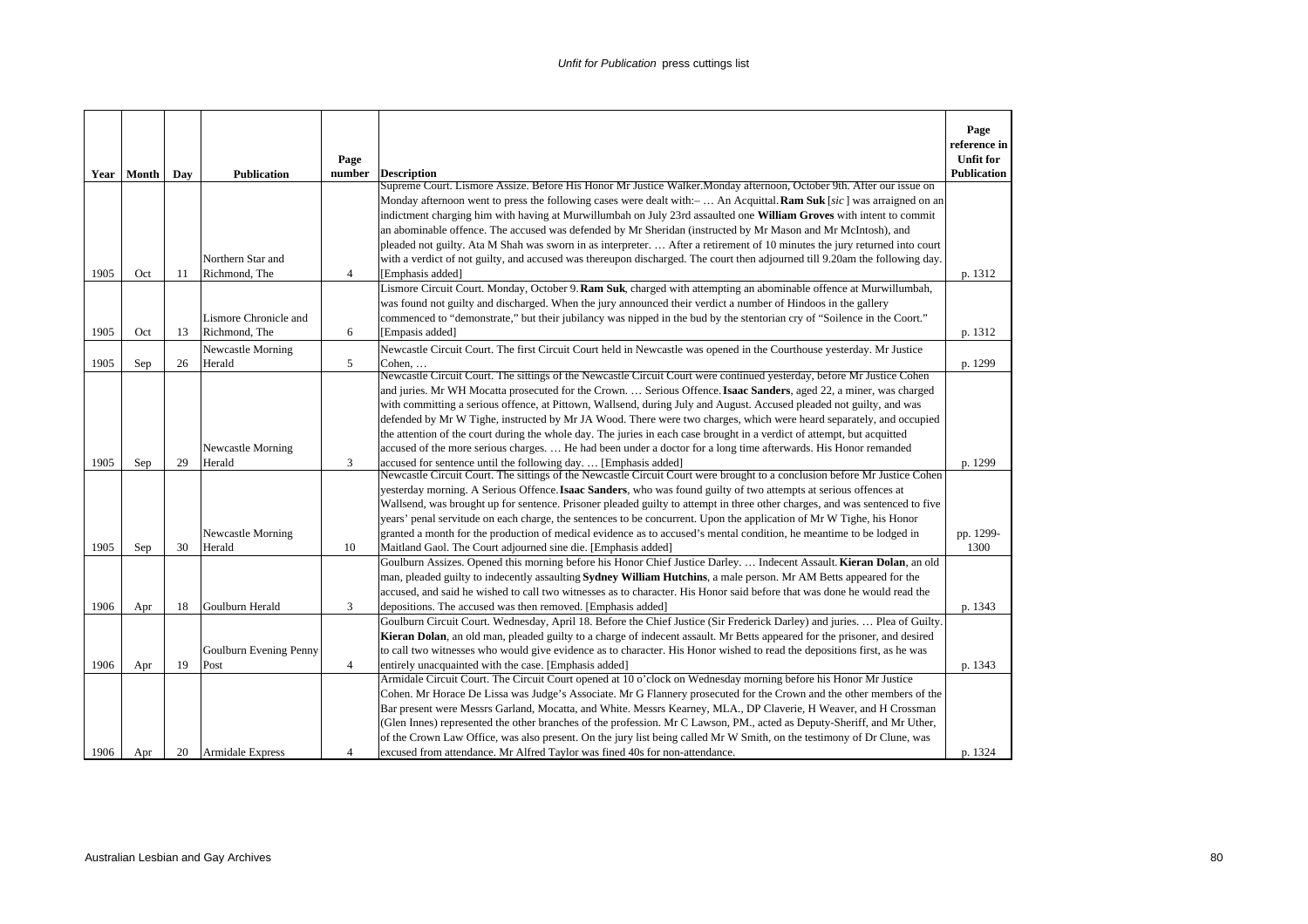|              | Year   Month | Day      | <b>Publication</b>                                                     | Page<br>number                 | <b>Description</b>                                                                                                                                                                                                                                                                                                                                                                                                                                                                                                                                                                                                                                                                                                                                                                                                                                                                                                                                                                                                                                                                                                                                                                                        | Page<br>reference in<br><b>Unfit for</b><br>Publication |
|--------------|--------------|----------|------------------------------------------------------------------------|--------------------------------|-----------------------------------------------------------------------------------------------------------------------------------------------------------------------------------------------------------------------------------------------------------------------------------------------------------------------------------------------------------------------------------------------------------------------------------------------------------------------------------------------------------------------------------------------------------------------------------------------------------------------------------------------------------------------------------------------------------------------------------------------------------------------------------------------------------------------------------------------------------------------------------------------------------------------------------------------------------------------------------------------------------------------------------------------------------------------------------------------------------------------------------------------------------------------------------------------------------|---------------------------------------------------------|
| 1906         | Apr          | 20       | Goulburn Herald                                                        | 2                              | Goulburn Assizes. Wednesday Afternoon. Before his Honor the Chief Justice; associate, Captain Darley; Crown Prosecutor<br>Mr D Edwards, instructed by Mr Curtis.  Friday. His Honor the Chief Justice took his seat at 10 o'clock. Sentences.<br>Indecent Assault. Kieran Dolan, who pleaded guilty to indecent assault, was brought up for sentence.  His Honor said<br>the worst feature of the case was the corrupting of another person- a boy. However, he would take into consideration the<br>excellent character accused had borne. Sentence: One year in Goulburn Gaol. [Emphasis added]                                                                                                                                                                                                                                                                                                                                                                                                                                                                                                                                                                                                         | p. 1343                                                 |
| 1906         | Apr          | 21       | Armidale Chronicle                                                     | 2, 6                           | Armidale Circuit Court. The Armidale Circuit Court opened at Armidale on Wednesday. His Honor Mr Justice Cohen<br>presiding.  Alleged Unnatural Offence. Joseph Brady and Joseph Clarkson were charged with an unnatural offence.<br>His Honor, in reviewing the evidence, said that the accused said they were drunk. This was no excuse - men could not get<br>themselves into a state of stupidity through drink, and then claim immunity from the consequences. The evidence of the two<br>police officers and of Clements went to show that the men, although drunk, were not very drunk. The jury retired at 3.55,<br>and, after a brief deliberation, returned a verdict of guilty, whereupon His Honor imposed a sentence of 12 months' hard<br>labor, in Grafton Gaol, on each accused. [Emphasis added]                                                                                                                                                                                                                                                                                                                                                                                         | pp. 1324-5                                              |
| 1906         | Apr          | 21       | Goulburn Evening Penny<br>Post                                         | $\overline{4}$                 | Friday, April 20. Before the Chief Justice, Sir FM Darley.  Kieran Dolan, an old man, who had pleaded guilty to an<br>indecent assault, was called up for sentence. Mr Betts, who appeared on behalf of the accused, called Senior-sergeant<br>McHardy, Senior-constable Avery, and Mr J Knopp to give evidence as to character. All the witnesses gave the prisoner a<br>very good character. Mr Betts also submitted written characters from Mr Caswell (formerly PM at Goulburn), Mrs D Levy,<br>late Inspector Read, and others. Mr Betts further submitted to his Honor that such cases were extremely rare, only one other<br>case having occurred in the Goulburn district during the last 25 years. The offence was not a premeditated one. The<br>prisoner was overcome in a sudden temptation. He asked his Honor to extend the provisions of the First Offenders Act. His<br>Honor said that he could not do as desired. The worst feature was the corruption of the other person. He took into<br>consideration the good character, but as well had to consider the result of the prisoner's conduct on another. The prisoner<br>was sentenced to one year in Goulburn gaol. [Emphasis added] | pp. 1343-4                                              |
| 1906         | Apr          | 24       | Armidale Express                                                       | $\overline{4}$                 | Armidale Circuit Court.  Friday, April 20. The Circuit Court re-opened on Friday morning at 10 o'clock.  Unnatural<br>Offence. Joseph Brady and Joseph Clarkson, in custody, were charged with the commission of an unnatural offence at<br>Barraba. Both accused pleaded not guilty  His Honor rapidly summed up, and the jury after a short deliberation brought<br>in a verdict of guilty of attempt, and accused were each sentenced to 12 months' imprisonment with hard labour in Grafton<br>gaol. The Court adjourned till 9.30 on Saturday. [Emphasis added]                                                                                                                                                                                                                                                                                                                                                                                                                                                                                                                                                                                                                                      | p. 1325                                                 |
|              |              |          |                                                                        |                                | The Court.– The Circuit Court and Divorce Cases ran out to considerable length. The tradespeople do not object as the<br>visitors must live somehow. Throughout the proceedings Mr Justice Cohen retained that characteristic perseverance for<br>which he is so noted. In accordance with custom the Judge entertained the legal fraternity at a dinner on Saturday night. His<br>Honor congratulated the band on its performance in front of the Hotel and treated them to refreshments. On Sunday the<br>visiting members of the profession were taken to Hillgrove by Messrs SJ Kearney MLA, and Mr Jack Simdson where they<br>were shown the mines. Though somewhat awe inspiring in the sombre Court House the members of the bar have always                                                                                                                                                                                                                                                                                                                                                                                                                                                       |                                                         |
| 1906<br>1906 | Apr<br>Aug   | 28<br>22 | Armidale Argus, The<br>Dubbo Liberal and<br>Macquarie Advocate,<br>The | $\mathbf{1}$<br>$\overline{c}$ | been noted for a great capacity to enjoy all that is going on in the way of fun once the wig and gown are doffed.<br>Police Court. Saturday, August 18. (Before Mr W illiam George) Burton-Smith, PM). A Serious Offence. Thomas<br>Connors, an aboriginal, well-known in Dubbo, was charged with an unnatural offence. The accused, who had been arrested<br>by Sergeant McKenzie and Constable Nolan on the 14th instant, was committed for trial at the Circuit Court to be held at<br>Dubbo on Wednesday, the 26th of September. [Emphasis added]                                                                                                                                                                                                                                                                                                                                                                                                                                                                                                                                                                                                                                                     | p. 1325<br>p. 1326                                      |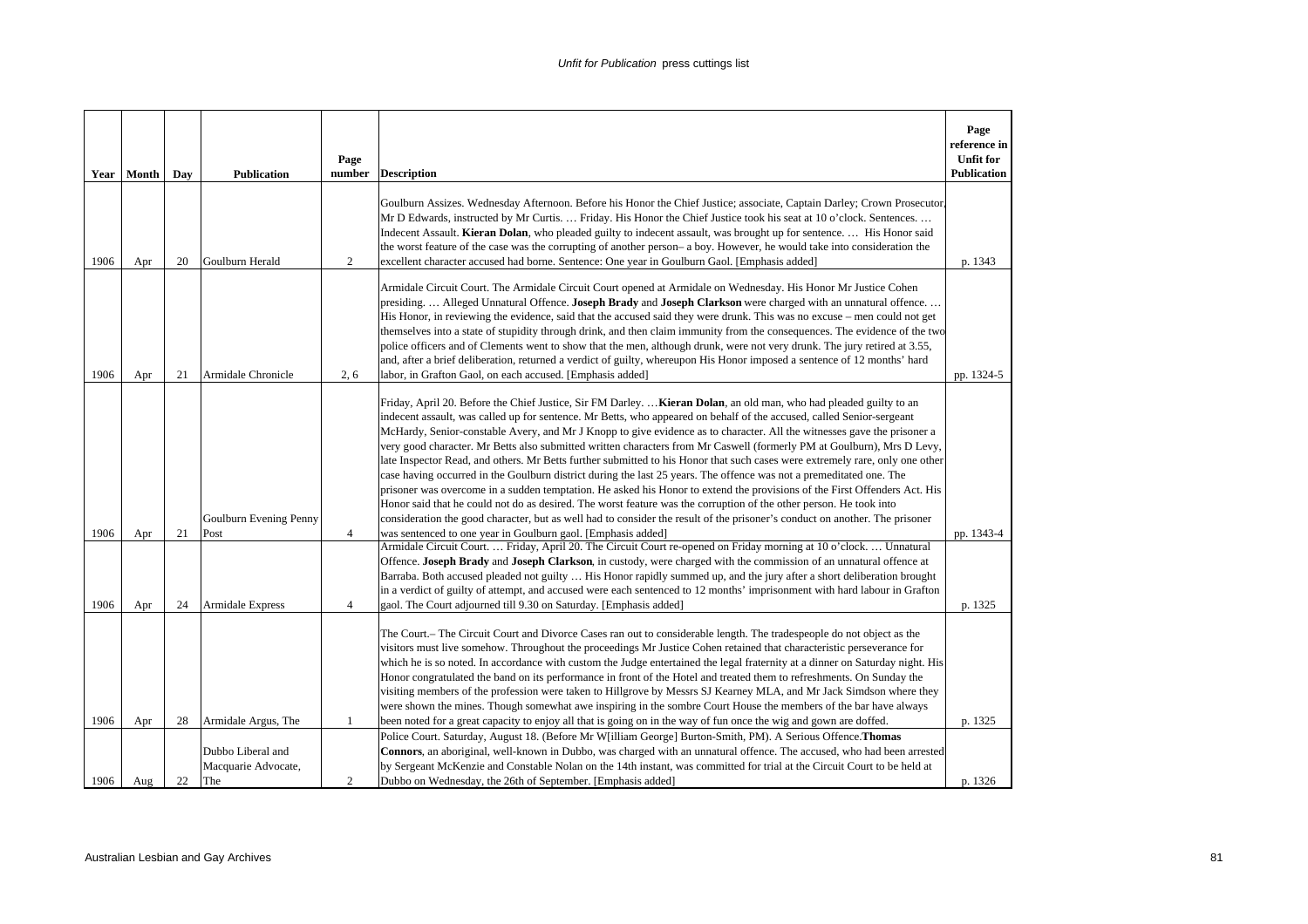|      |       |     |                              | Page           |                                                                                                                                                                                                              | Page<br>reference in<br><b>Unfit for</b> |
|------|-------|-----|------------------------------|----------------|--------------------------------------------------------------------------------------------------------------------------------------------------------------------------------------------------------------|------------------------------------------|
| Year | Month | Day | <b>Publication</b>           | number         | <b>Description</b><br>Barraba Petty Sessions.  Before the PM (J[ohn] Jamieson, Esq.), and Mr Wm Smart, JP.  Police Court. Friday,                                                                            | Publication                              |
|      |       |     |                              |                | February 9. Joseph Brady and Joseph Clarkson were charged by the police (in company) with committing an abominable                                                                                           |                                          |
|      |       |     |                              |                | offence on the night of the 3rd February, 1906, at Barraba. The case was proved, after taking the evidence of Sergeant                                                                                       |                                          |
|      |       |     |                              |                | Moroney, Constable Pearce, Mr Clements and Dr Poggioli, and both the accused were committed for trial at the Bingara                                                                                         |                                          |
|      |       |     | Barraba and Manilla          |                | Quarter Sessions, to be holden on the 12th September next. Bail was allowed, but not forthcoming, self in £100 and two                                                                                       |                                          |
| 1906 | Feb   | 17  | news, The                    | $\mathbf{Q}$   | sureties in £50 each. [Emphasis added]                                                                                                                                                                       | pp. 1312-3                               |
|      |       |     |                              |                | Goulburn Police Court. Monday. Before [Ernest Leslie Maitland] the PM., and Mr [Samuel Harborne] Belcher.                                                                                                    |                                          |
|      |       |     |                              |                | Committed for Trial. Kieran Dolan (65) was charged with a serious offence, and after evidence had been taken was                                                                                             |                                          |
|      |       |     |                              |                | committed for trial to the Circuit Court to be held at Goulburn on April 18. Bail allowed – accused in £80 and two sureties                                                                                  |                                          |
| 1906 | Mar   | 12  | Goulburn Herald              | 2              | in £40 or one in £80. [Emphasis added]                                                                                                                                                                       | p. 1336                                  |
|      |       |     |                              |                | Goulburn Police Court. Monday, March 12. Before the PM., and Mr Belcher.  A Serious Charge. Kieran Dolan, an old                                                                                             |                                          |
|      |       |     |                              |                | man, was charged with a serious offence. After evidence, heard with closed doors, the accused was committed for trial at                                                                                     |                                          |
|      |       |     | Goulburn Evening Penny       |                | the Circuit Court on April 18. Bail was allowed – self in £80, with two sureties of £40 each, or one in £80. [Emphasis                                                                                       |                                          |
| 1906 | Mar   | 13  | Post                         | $\overline{4}$ | added]                                                                                                                                                                                                       | p. 1336                                  |
|      |       |     | Dubbo Liberal and            |                | Circuit Court. The Dubbo Circuit Court will be opened by Mr Justice Cohen today (Wednesday), the 26th instant. Mr                                                                                            |                                          |
|      |       |     | Macquarie Advocate,          |                | Horace De Lissa being the Associate. The criminal cases awaiting trial are <b>Thomas Connors</b> , an aboriginal, charged with                                                                               |                                          |
| 1906 | Sep   | 26  | The                          | 2              | an unnatural offence, under committment [sic] by the Dubbo Bench, [Emphasis added]<br>Circuit Court. (Before His Honor, Mr Justice Cohen.) The sittings of the District [sic] Court were opened on Wednesday | p. 1334                                  |
|      |       |     |                              |                | before Mr Justice Cohen. Mr White handed in his commission as Crown Prosecutor. Mr De Lissa filled the position of                                                                                           |                                          |
|      |       |     |                              |                | Judge's Associate, and the Deputy Sheriff (Mr GH Taylor) occupied a seat on the Bench.                                                                                                                       |                                          |
|      |       |     |                              |                | Mr D Fitch was excused from attendance as a juror. Assault on a Boy. <b>Tommy Connors</b> , a well-known half caste, was                                                                                     |                                          |
|      |       |     |                              |                | charged with committing an offence on one Athol Humphries on August 14 at Dubbo. A second count charged him with                                                                                             |                                          |
|      |       |     |                              |                | indecent assault Friday. Sentences. The half-caste, <b>Tommy Connors</b> , found guilty of indecent assault, was called up                                                                                   |                                          |
|      |       |     |                              |                | for sentence. In reply to the usual question he intimated that he had nothing to say. Mr Wilson addressed the Court in                                                                                       |                                          |
|      |       |     | Dubbo Dispatch and           |                | mitigation of the sentence. His Honor sentenced prisoner to imprisonment in Bathurst gaol with hard labour for a period of                                                                                   |                                          |
| 1906 | Sep   | 29  | Wellington                   | 3, 4           | nine months. [Emphasis added]                                                                                                                                                                                | pp. 1334-5                               |
|      |       |     |                              |                | Dubbo Circuit Court. Wednesday, September 26. (Before His Honor Mr Justice Cohen).  Alleged Unnatural Offence.                                                                                               |                                          |
|      |       |     |                              |                | Tommy Connors (an aboriginal) was charged with committing an unnatural offence at Dubbo on the 14th August. There                                                                                            |                                          |
|      |       |     |                              |                | was a second count of indecent assault. The Crown Prosecutor having informed His Honor that the hearing of the case                                                                                          |                                          |
|      |       |     |                              |                | would reveal some revolting details, the judge made the usual order that all females and persons under the age of 21 years                                                                                   |                                          |
|      |       |     | Dubbo Liberal and            |                | should leave the court The jury returned into court shortly before three o'clock with a verdict of guilty of indecent                                                                                        |                                          |
|      |       |     | Macquarie Advocate,          |                | assault and the prisoner was remanded for sentence.  Friday, September 28. Sentences. Tommy Connors, found guilty of                                                                                         |                                          |
| 1906 | Sep   | 29  | The                          | 3.4            | indecent assault, was sentenced to nine months in Bathurst Gaol. [Emphasis added]                                                                                                                            | pp. 1335-6                               |
|      |       |     |                              |                | Central Criminal Court. George David Longson, murder. Note.– Only the witnesses in the above case need be in attendance                                                                                      |                                          |
|      |       |     |                              |                | at the court on Monday. The following are the cases for hearing at the Central Criminal Court, commencing on Monday:-                                                                                        |                                          |
|      |       |     |                              |                | John Wilson, manslaughter; George David Longson, murder; Richard Riley, murder; Elizabeth Barclay, wounding with                                                                                             |                                          |
| 1907 | May   | 25  | <b>Sydney Morning Herald</b> | 11             | intent to murder; Frederick Hines, assault. [Emphasis added]                                                                                                                                                 | p. 1348                                  |
|      |       |     |                              |                | Criminal Court. (Before Mr Acting Justice Rogers and a jury.) Mr Hugh Pollock prosecuted for the Crown                                                                                                       |                                          |
|      |       |     |                              |                | A Serious Offence. Frederick Hines, a young man, was charged with committing a serious offence, at Sydney, on May 15.                                                                                        |                                          |
|      |       |     |                              |                | The accused, who was undefended pleaded not guilty. The jury found the accused guilty, and he was sentenced to six                                                                                           |                                          |
|      |       |     | The Daily Telegraph          |                | months' imprisonment, with hard labour, in Grafton Gaol. His Honor remarked that he did not think the accused was quite                                                                                      |                                          |
| 1907 | May   | 30  | (Sydney)                     | 11             | right in his head. [Emphasis added]                                                                                                                                                                          | p. 1348                                  |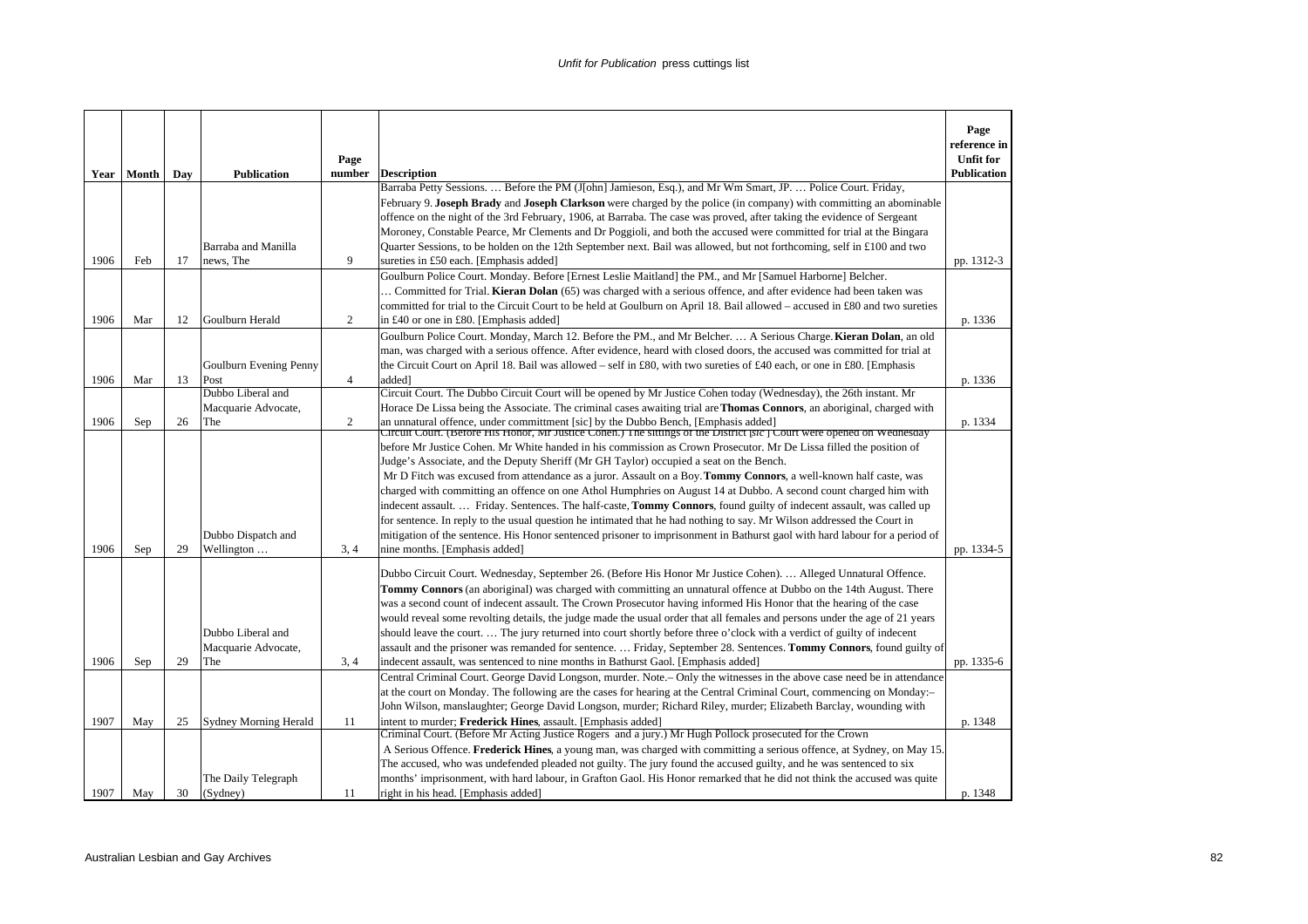|      | Year   Month | Day | <b>Publication</b>           | Page<br>number | <b>Description</b>                                                                                                                                                                                                                                     | Page<br>reference in<br><b>Unfit for</b><br><b>Publication</b> |
|------|--------------|-----|------------------------------|----------------|--------------------------------------------------------------------------------------------------------------------------------------------------------------------------------------------------------------------------------------------------------|----------------------------------------------------------------|
|      |              |     |                              |                | Central Criminal Court. (Before Mr Acting Justice Rogers and juries.) Mr Hugh Pollock prosecuted for the Crown. Assault.<br>Frederick Hines, a haggard man, aged about 30, pleaded not guilty to a charge of having, on May 15 last, at Sydney,        |                                                                |
|      |              |     |                              |                | committed a serious assault. Accused was undefended, and made no defence to the charge beyond a statement that the                                                                                                                                     |                                                                |
|      |              |     |                              |                | person he was accused of assaulting - a block-sweeper - had assaulted him. The jury found accused guilty. In answer to a<br>question by the associate, accused said he had nothing to say against the three witnesses for the Crown. It was no good    |                                                                |
|      |              |     |                              |                | saying anything. He had been a butler in the very best of gentlemen's houses in Melbourne. His Honor said apparently the                                                                                                                               |                                                                |
|      |              |     |                              |                | prisoner was not quite right in his head. The offence was a disgraceful one. A sentence of imprisonment for six months with                                                                                                                            |                                                                |
| 1907 | May          | 30  | <b>Sydney Morning Herald</b> | 3              | hard labour in Grafton gaol was imposed. [Emphasis added]                                                                                                                                                                                              | p. 1348                                                        |
|      |              |     |                              |                | Circuit Court. Tuesday, October 8. The Circuit Court opened on Tuesday morning before his Honor, Mr Justice Cohen. Mr<br>AM Cohen acted as Judge's Associate. Mr W Edmunds was Crown prosecutor, assisted by Mr Hanlin from the Crown Law              |                                                                |
|      |              |     |                              |                | Office. Mr E Jones acted as deputy sheriff. The following members of the bar were present: Messrs Young, De Lissa,                                                                                                                                     |                                                                |
|      |              |     | Tamworth News and            |                | Ferguson. Solicitors present were: Messrs O'Halloran, Tribe, Newman, England, Patterson, Bedwell, Proctor, Creagh. MG                                                                                                                                  |                                                                |
| 1907 | Oct          | 9   | Liverpool , The              | 2              | Cunningham was excused from attendance as a juror.                                                                                                                                                                                                     | p. 1356                                                        |
|      |              |     |                              |                | Circuit Court.  Tuesday, October 15.  Unnatural Offence. Reginald Pooley, a youth aged 16, was charged with                                                                                                                                            |                                                                |
|      |              |     |                              |                | committing an unnatural offence upon a boy, James Brack, 5 years old, at Moree.  His Honor said he did not think he                                                                                                                                    |                                                                |
|      |              |     |                              |                | would be justified in releasing prisoner under the First Offenders' Act, which was not, in his opinion, intended to apply to                                                                                                                           |                                                                |
|      |              |     | Tamworth News and            |                | cases of this kind. He would sentence prisoner to six months' hard labour in Goulburn Gaol, where he would not associate<br>with hardened criminals but would be treated in such a manner as to probably make him better able to take care of himself. |                                                                |
| 1907 | Oct          | 16  | Liverpool , The              | 2              | [Emphasis added]                                                                                                                                                                                                                                       | pp. 1356-7                                                     |
|      |              |     |                              |                | Circuit Court. The Circuit Court continued its sittings on Monday morning before his Honor Judge Cohen.  Tuesday,                                                                                                                                      |                                                                |
|      |              |     |                              |                | October 15.  A Boy in Trouble. A lad named Reginald Toohey [sic], 16, was charged with committing an unnatural                                                                                                                                         |                                                                |
|      |              |     |                              |                | assault upon James Breakin [sic] at Moree on 19th September. Mr O'Halloran appeared for accused, who pleaded not                                                                                                                                       |                                                                |
|      |              |     |                              |                | guilty. The jury was as follows:- T Sage, G Brundson, G Halliday, WG Chaffey, T Brines, JH Duncan, W Carter, W                                                                                                                                         |                                                                |
|      |              |     | Tamworth Observer and        |                | Condon, RS Reid, JT Flynn, HL Fisher, and WH Leak. When we went to press the jury was considering their verdict. This                                                                                                                                  |                                                                |
| 1907 | Oct          | 16  | $\ldots$ The                 | $\gamma$       | was the last criminal case. [Emphasis added]                                                                                                                                                                                                           | p. 1357                                                        |
|      |              |     |                              |                | Boy Sent to Gaol. In the Circuit Court case, in which a boy was charged with an unnatural offence at Moree, the jury<br>returned into Court on Tuesday night with a verdict of guilty of indecent assault. His Honor sentenced the lad to six          |                                                                |
|      |              |     | Tamworth Observer and        |                | months' imprisonment in Goulburn gaol, where he said he would be looked after. On his liberation, he advised him to                                                                                                                                    |                                                                |
| 1907 | Oct          | 19  | $\ldots$ The                 | 9              | become a better boy.                                                                                                                                                                                                                                   | p. 1357                                                        |
|      |              |     |                              |                | Albury Circuit Court. (Before His Honor Mr Justice GB Simpson). Deputy Sheriff: Dr Andrews. Judge's Associate: Mr                                                                                                                                      |                                                                |
|      |              |     |                              |                | WKS Mackenzie Clerk of Arraigns. Crown Prosecutor: Mr Henry Normand McLaurin. Tuesday, April 13.  An Unnatural                                                                                                                                         |                                                                |
|      |              |     |                              |                | Offence. Bernard McGarry and Alexander Lamont McLeod were charged with having at Mullengandra on 24th<br>February, 1908 attempted to commit an unnatural offence. Both accused pleaded not guilty The jury retired about 5pm,                          |                                                                |
|      |              |     |                              |                | and after a brief retirement returned into court with a verdict of not guilty. The two accused were then discharged.                                                                                                                                   |                                                                |
| 1908 | Apr          | 7   | <b>Albury Banner</b>         | 46             | [Emphasis added]                                                                                                                                                                                                                                       | pp. 1374-6                                                     |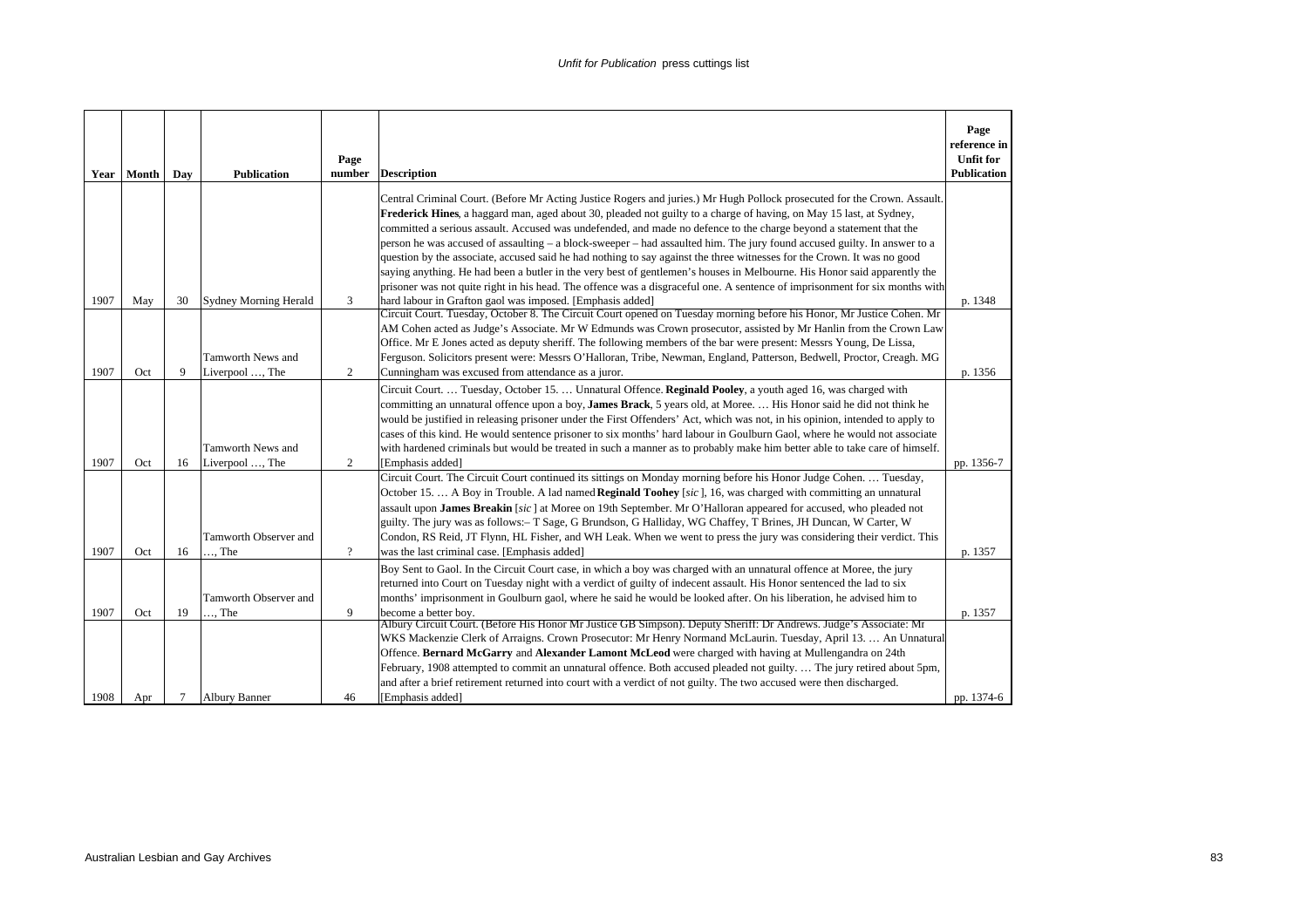|      |       |     |                       |                |                                                                                                                                                                                                                                 | Page<br>reference in |
|------|-------|-----|-----------------------|----------------|---------------------------------------------------------------------------------------------------------------------------------------------------------------------------------------------------------------------------------|----------------------|
|      |       |     |                       | Page           |                                                                                                                                                                                                                                 | <b>Unfit for</b>     |
| Year | Month | Day | <b>Publication</b>    | number         | <b>Description</b><br>Albury Circuit Court. The Albury Circuit Court opened this morning, before His Honor Mr Justice GB Simpson.  An                                                                                           | <b>Publication</b>   |
|      |       |     |                       |                | Unnatural Offence. Bernard McGarry and Alexander Lamont McLeod were charged with having, at Mullengandra, on                                                                                                                    |                      |
|      |       |     |                       |                | February 21, 1908, attempted to commit an unnatural offence. Both accused pleaded not guilty.  His Honor, in summing                                                                                                            |                      |
|      |       |     |                       |                | up, dwelt severely on the action of Shea and Shields in not taking steps to prevent the committal of the alleged offence. It                                                                                                    |                      |
|      |       |     |                       |                | remained for the jury to consider the worth of the evidence of a man who failed to do what probably nine out of ten other                                                                                                       |                      |
|      |       |     |                       |                | men would have done. He was sorry to say a number of magistrates did not know their duty, and perhaps Mr Shea was one                                                                                                           |                      |
|      |       |     | Albury Daily News and |                | of those; perhaps he was not. His Honor then lengthily reviewed the evidence. The jury were considering their verdict when                                                                                                      |                      |
| 1908 | Apr   | 14  | Wodonga, The          | $\overline{c}$ | we went to press. [Emphasis added]                                                                                                                                                                                              | pp. 1372-3           |
|      |       |     |                       |                | Albury Circuit Court. Shortly after we went to press last evening the jury in the Mullengandra case returned to Court and                                                                                                       |                      |
|      |       |     |                       |                | the Foreman (Mr J Campbell) announced that both accused, viz., Bernard McGarry and Alexander Lamont McLeod,                                                                                                                     |                      |
|      |       |     | Albury Daily News and |                | were found not guilty. His Honor thereupon discharged both accused, who at once left the Court. At about 6 o'clock His                                                                                                          |                      |
| 1908 | Apr   | 15  | Wodonga, The          | 3              | Honor announced that no more business would be taken that night. [Emphasis added]                                                                                                                                               | p. 1373              |
|      |       |     |                       |                | Albury Circuit Court. First Day. The Albury Circuit Court commenced its sittings yesterday, be fore Mr Justice GB                                                                                                               |                      |
|      |       |     |                       |                | Simpson.  Serious Charge - Verdict Not Guilty. Bernard McGarry and Alexander Lamont McLeod were charged                                                                                                                         |                      |
|      |       |     |                       |                | with having attempted to commit an unnatural offence at Mullengandra, on February 24, 1908.  His Honor summed up at                                                                                                             |                      |
|      |       |     |                       |                | considerable length, saying that the evidence was most extraordinary and contradictory. According to the testimony both                                                                                                         |                      |
|      |       |     |                       |                | accused were overcome with drink. At 5pm the jury retired to consider their verdict. At a few minutes after five the jury                                                                                                       |                      |
|      |       |     | Border Morning Mail,  |                | intimated that they had agreed and on returning to court the foreman announced that they found both prisoners not guilty.                                                                                                       |                      |
| 1908 | Apr   | 15  | The                   | 6              | The men were thereupon discharged. [Emphasis added]                                                                                                                                                                             | pp. 1373-4           |
|      |       |     |                       |                | Serious Charge Against Two Men. Committed for Trial. At the police court this afternoon, before Mr C[harles] E[dward]                                                                                                           |                      |
|      |       |     |                       |                | Oslear, PM., two men named respectively Alexander Lamont McLeod, aged 40, and Bernard McGarry, aged 50, both                                                                                                                    |                      |
|      |       |     |                       |                | labourers, were charged with that they did, at Mullengandra, on February 24th, attempt to commit an abominable offence.                                                                                                         |                      |
|      |       |     |                       |                | The statement was read to McLeod, who again said, "I remember noting at all about it." In reply to accused McLeod,                                                                                                              |                      |
|      |       |     |                       |                | witness stated he (accused) was drunk when arrested. In reply to the PM, who read over the committal charge to them,                                                                                                            |                      |
|      |       |     | Albury Daily News and |                | accused McLeod said, "I was drunk when arrested." McGarry said, "I never done nothing to him." The two accused were                                                                                                             |                      |
| 1908 | Feb   | 25  | Wodonga, The          | 3              | then committed for trial at the Albury Circuit Court on April 14th next. [Emphasis added]                                                                                                                                       | pp. 1366-7           |
|      |       |     |                       |                | Circuit Court. Sitting at Wagga. (Before Mr Justice Pring and Jury.) The Circuit Court continued its sitting at the                                                                                                             |                      |
|      |       |     |                       |                | Courthouse on Thursday [1 October]. Not Guilty. John Turner was charged with having committed an unnatural offence<br>on a male person at Mahonga Station on August 30. Mr HB Bignold appeared for the Crown, and Mr WA Holman, |                      |
|      |       |     |                       |                | instructed by Mr PR Higgins, appeared for the accused. <b>Francis Steel</b> , a youth of 18, gave evidence of the alleged offence.                                                                                              |                      |
|      |       |     |                       |                | He said he had never made a similar statement regarding another person.                                                                                                                                                         |                      |
|      |       |     |                       |                | For the defence several witnesses were brought to prove that at the time the offence was alleged to have been committed                                                                                                         |                      |
|      |       |     |                       |                | the accused was with them, and had been with them for some time. Another witness stated that some time ago young Steel                                                                                                          |                      |
|      |       |     |                       |                | told him a story about a similar offence. The case lasted all day, and at 6.30, after half an hour's deliberation, the jury                                                                                                     |                      |
| 1908 | Oct   | 3   | Wagga Wagga Express   | 3              | brought in a verdict of not guilty. [Emphasis added]                                                                                                                                                                            | p. 1389              |
|      |       |     |                       |                | Supreme Court of N.S. Wales. Lismore Circuit. Friday, October 10. Before His Honor, Justice Cohen. Mr PK White                                                                                                                  |                      |
|      |       |     |                       |                | (instructed by Mr HP Curtis, of the Crown Law Department) prosecuted on behalf of the Crown. Mr EP Cohen was Clerk                                                                                                              |                      |
|      |       |     | Northern Star and     |                | of Arraigns. Barristers present were: - Messrs JP Sheridan and GE Flannery.                                                                                                                                                     |                      |
| 1908 | Oct   | 10  | Richmond, The         | $\overline{4}$ | Mr G Nesbitt acted as Deputy Sheriff.                                                                                                                                                                                           | pp. 1365-6           |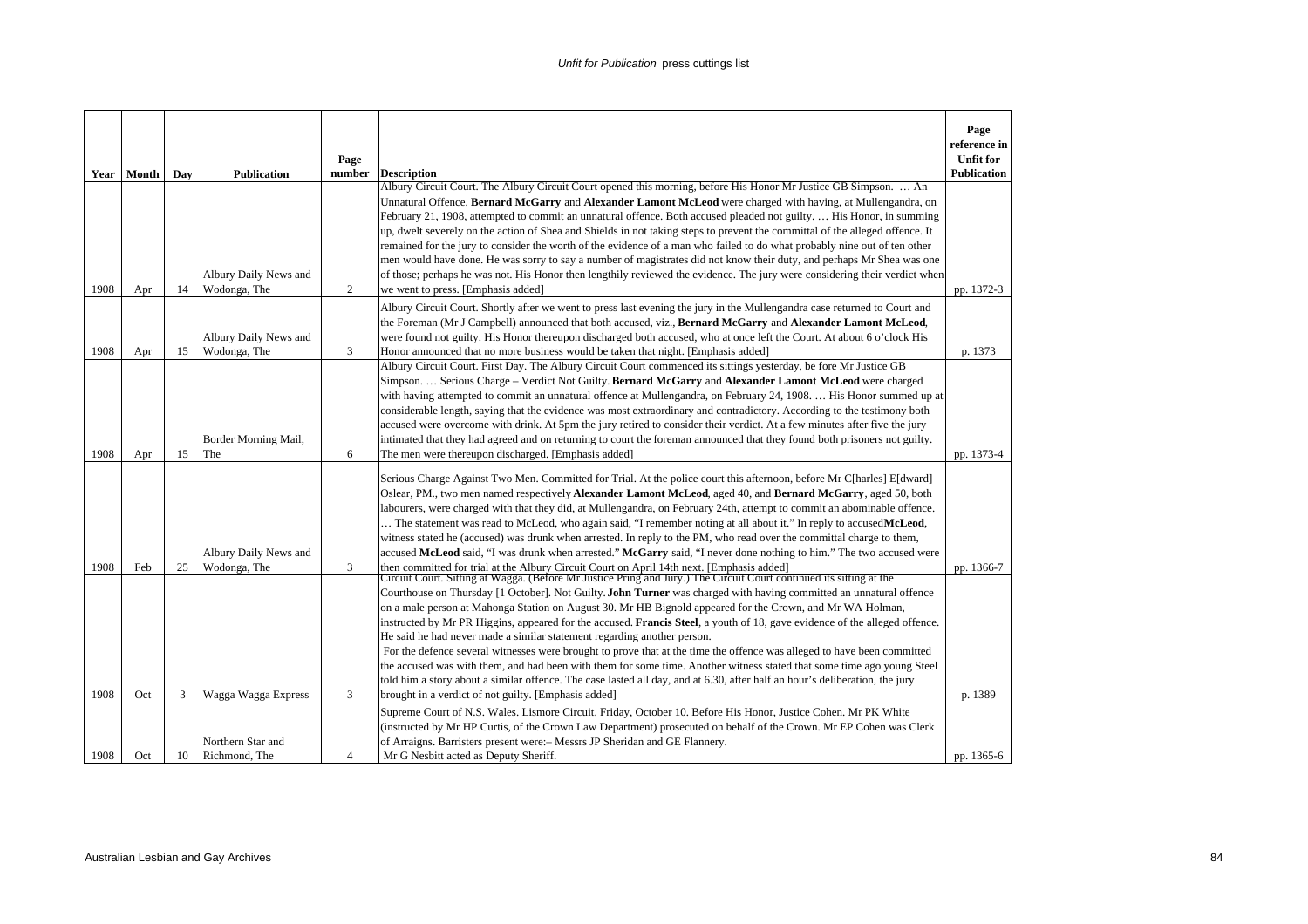|             |       |     |                                 | Page           |                                                                                                                                                                                                                                                                                                                                                                                                                                                                                                                                                                                                                                                                                                                                                                                                                                                                                                                                                                                                                                                                                                                           | Page<br>reference in<br><b>Unfit for</b> |
|-------------|-------|-----|---------------------------------|----------------|---------------------------------------------------------------------------------------------------------------------------------------------------------------------------------------------------------------------------------------------------------------------------------------------------------------------------------------------------------------------------------------------------------------------------------------------------------------------------------------------------------------------------------------------------------------------------------------------------------------------------------------------------------------------------------------------------------------------------------------------------------------------------------------------------------------------------------------------------------------------------------------------------------------------------------------------------------------------------------------------------------------------------------------------------------------------------------------------------------------------------|------------------------------------------|
| <b>Year</b> | Month | Day | <b>Publication</b>              | number         | <b>Description</b>                                                                                                                                                                                                                                                                                                                                                                                                                                                                                                                                                                                                                                                                                                                                                                                                                                                                                                                                                                                                                                                                                                        | <b>Publication</b>                       |
|             |       |     | Northern Star and               |                | Supreme Court of N.S. Wales. Lismore circuit. Monday, October 12. Before His Honor, Justice Cohen. Mr PK White<br>Crown Prosecutor.  Acquittal. Mahomet Box pleaded not guilty to a charge of attempting to commit an atrocious crime<br>at Wyrallah on August 15, 1908. A second count charged him with indecently assaulting one, Amos James Henry Moss on<br>the same date Mr Sheridan having addressed the jury, Mr White replied, and his Honor summed up. In doing so he<br>withdrew the second count from the jury, who retired at 1 o'clock. At twenty minutes past two the jury returned into Court                                                                                                                                                                                                                                                                                                                                                                                                                                                                                                              |                                          |
| 1908        | Oct   | 13  | Richmond, The                   | 2              | with a verdict of not guilty. Accused was then discharged. [Emphasis added]                                                                                                                                                                                                                                                                                                                                                                                                                                                                                                                                                                                                                                                                                                                                                                                                                                                                                                                                                                                                                                               | p. 1366                                  |
| 1909        |       | 14  | Maitland Daily Mercury,<br>The  | $\overline{4}$ | Maitland Circuit Court. Wednesday, April 14. Before His Honor Justice Cohen. The April sittings of the Maitland Circuit<br>Court opened at the Courthouse, East Maitland this morning.  Unnatural Offence. Albert Jackson pleaded guilty to a<br>charge of having committed an unnatural offence at Newcastle. Accused was sentenced to imprisonment for two years in<br>Goulburn Gaol. [Emphasis added]                                                                                                                                                                                                                                                                                                                                                                                                                                                                                                                                                                                                                                                                                                                  | p. 1394                                  |
|             | Apr   |     |                                 |                | Maitland Circuit Court. (Before His Honor Mr Justice Cohen.) The Maitland Circuit was opened at the Courthouse, East                                                                                                                                                                                                                                                                                                                                                                                                                                                                                                                                                                                                                                                                                                                                                                                                                                                                                                                                                                                                      |                                          |
|             |       |     |                                 |                | Maitland, yesterday, at 10am, before his Honor Mr Justice Cohen. Mr Sidney Mack was Crown Prosecutor.  A Serious<br>Offence. Albert Jackson pleaded guilty to a charge of having at New Lambton on the 20th February, 1909, committed a<br>serious offence. His Honor said that Senior-detective McHattie's report showed that Jackson had come to the State from<br>England a little over a year ago. Since his arrival he had been an idle lad roaming about the streets. His Honor would not                                                                                                                                                                                                                                                                                                                                                                                                                                                                                                                                                                                                                           |                                          |
|             |       |     | Newcastle Morning               |                | impose a heavy sentence, but one that would give him time to be subjected to discipline. The sentence was two years'                                                                                                                                                                                                                                                                                                                                                                                                                                                                                                                                                                                                                                                                                                                                                                                                                                                                                                                                                                                                      |                                          |
| 1909        | Apr   | 15  | Herald                          | 6              | imprisonment in Goulburn Gaol. [Emphasis added]                                                                                                                                                                                                                                                                                                                                                                                                                                                                                                                                                                                                                                                                                                                                                                                                                                                                                                                                                                                                                                                                           | p. 1395                                  |
|             |       |     | Maitland Weekly                 |                | Maitland Circuit Court. Wednesday, April 14. Before His Honor Justice Cohen. The April sittings of the Maitland Circuit<br>Court opened at the Courthouse, East Maitland this morning. Mr Edgar Cohen, acted as clerk of arraign, and Mr GB Waller<br>deputy sheriff, occupied a seat on the bench. Mr S Mack appeared as Crown Prosecutor, and Mr D'arcy Irvine of the Crown<br>Law Office, was also in attendance. Messrs James Riley and John T Maher were excused from attendance as jurors. Mr<br>Arthur W Eales was fined 40/ for non-attendance as a juror.  Unnatural Offence. Albert Jackson pleaded guilty to a<br>charge of having committed an unnatural offence at Newcastle. Accused was sentenced to imprisonment for two years in                                                                                                                                                                                                                                                                                                                                                                         |                                          |
| 1909        | Apr   | 17  | Mercury, The                    | 5              | Goulburn Gaol. [Emphasis added]                                                                                                                                                                                                                                                                                                                                                                                                                                                                                                                                                                                                                                                                                                                                                                                                                                                                                                                                                                                                                                                                                           | p. 1395                                  |
|             |       |     | Wagga Wagga                     |                | Wagga Circuit Court. (Before Mr Justice Cohen). Crown Prosecutor Mr EM Stephen. Monday, October 4.  An Unnatural<br>Offence. Charles Robinson, a man about 35 years of age, pleaded not guilty to a charge of committing an unnatural<br>offence on Harry William Dunlop, aged 14, at Carcoar, on 22nd August, 1909. Mr EM Stephen, instructed by Mr DG<br>Bathgate, Crown Solicitor's Office, conducted the case for the Crown; and Mr ES Weigall, instructed by Mr HM Baylis,<br>defended. His Honor's summing up appeared to be strongly in prisoner's favour. The jury brought in a verdict of guilty. The<br>prisoner said he was quite innocent of the charge, and if he had to face death this minute he could not say otherwise.<br>Prisoner greatly agitated while making his appeal. His Honor said that the lowest sentence he could pass upon prisoner was<br>five years' penal servitude. This was the sentence he ordered, adding that its fulfilment would be suspended until two<br>points in prisoner's favour, which had been forwarded to him by the defending counsel, had been considered. [Emphasis |                                          |
| 1909        | Oct   | 5   | Advertiser, The                 | 2              | added]                                                                                                                                                                                                                                                                                                                                                                                                                                                                                                                                                                                                                                                                                                                                                                                                                                                                                                                                                                                                                                                                                                                    | p. 1409                                  |
| 1909        | Oct   | 30  | The Daily Telegraph<br>(Sydney) | 22             | LAW Friday, October 29. The state courts. BANCO. (Before the Acting Chief Justice, Mr Justice Pring, and Mr Justice<br>Street.) Conviction Quashed. Charles Robinson (for whom Mr Weigall, assigned by the Crown, appeared) appealed<br>against his conviction before Mr Justice Cohen, at the recent Wagga Wagga Sessions, for an abominable offence, said to<br>have been committed, on August 22.  The Court unanimously held that, on the authorities, the evidence was wrongly<br>admitted, and quashed the conviction. [Emphasis added]                                                                                                                                                                                                                                                                                                                                                                                                                                                                                                                                                                             | p. 1410                                  |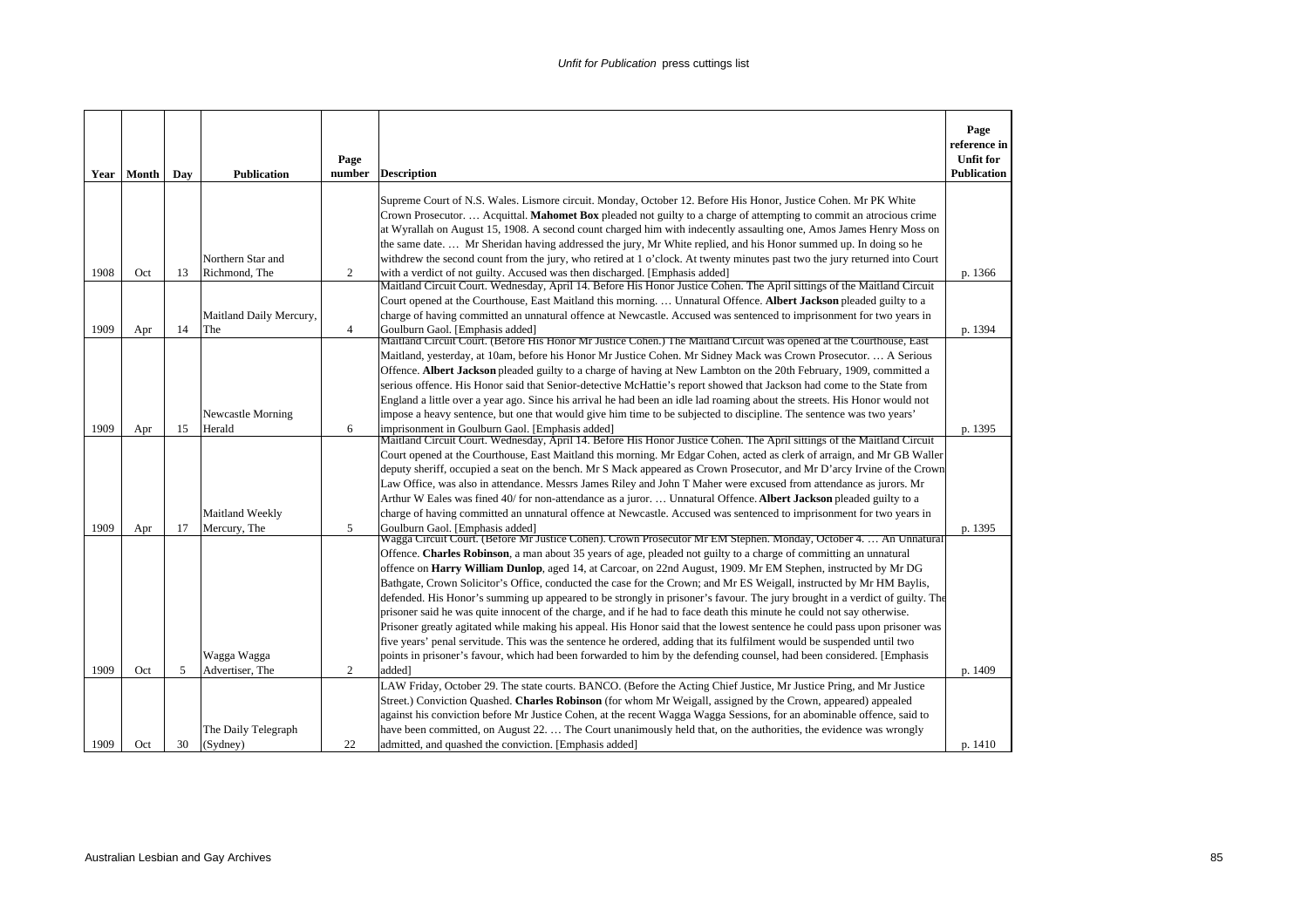|      | Year   Month | Day | <b>Publication</b>                | Page<br>number | <b>Description</b>                                                                                                                                                                                                                                                                                                                                                                                                                                                                                                                                                                                                                                                                                                                                     | Page<br>reference in<br><b>Unfit for</b><br><b>Publication</b> |
|------|--------------|-----|-----------------------------------|----------------|--------------------------------------------------------------------------------------------------------------------------------------------------------------------------------------------------------------------------------------------------------------------------------------------------------------------------------------------------------------------------------------------------------------------------------------------------------------------------------------------------------------------------------------------------------------------------------------------------------------------------------------------------------------------------------------------------------------------------------------------------------|----------------------------------------------------------------|
|      |              |     |                                   |                | LAW REPORT. State Supreme Court. In Banco. (Before the Acting Chief Justice, Mr Justice Pring, and Mr Justice Street.)<br>Crown Cases. Rex v Robinson. Mr Weigall, who had been assigned by the Crown, appeared for the prisoner in support<br>of the appeal; and Mr CA White, instructed by the Crown Solicitor (Mr JV Tillett), in support of the conviction. The<br>prisoner, Charles Robinson, was convicted before Mr Justice Cohen at the recent Wagga Wagga assizes of a certain<br>offence, and at the request of his counsel his Honor reserved for the decision of the Full Court the question whether he was<br>in error in admitting evidence of similar offences on dates other than that stated in the indictment.  Mr Justice Pring and |                                                                |
| 1909 | Oct          | 30  | Sydney Morning Herald             | 6              | Mr Justice Street concurred. Appeal upheld and conviction quashed. [Emphasis added]                                                                                                                                                                                                                                                                                                                                                                                                                                                                                                                                                                                                                                                                    | p. 1411                                                        |
| 1909 | Sep          | 2   | Cowra Free Press, The             | 9              | Police Court. Monday [30 September] Before Mr F[rank] B[urford] Treatt, PM.  Charles Robinson, charged with an<br>abominable offence on Henry William Dunlop, was committed to take his trial at Cowra Quarter Sessions on October<br>15th. [Emphasis added]                                                                                                                                                                                                                                                                                                                                                                                                                                                                                           | p. 1396                                                        |
| 1910 | Apr          | 6   | Macleay Chronicle<br>(Kempsey)    | 5              | Kempsey Quarter Sessions - An order was made ordering all under the age of 21 yrs to leave the Court. Accused pleaded<br>not guilty to 1) an abominable offence and 2) indecent assault. Jury returned a verdict of guilty on 1st count only. Prisoner<br>was remanded for sentence.                                                                                                                                                                                                                                                                                                                                                                                                                                                                   | p.14                                                           |
| 1910 | Apr          | 8   | <b>Macleay Argus</b><br>(Kempsey) | 16             | Kempsey Quarter Sessions - Henry Grills was charged that at Unkya on March 2nd he did commit an offence on a boy of<br>nine yrs, Horace [James] Woods. Addressing Grills, His Honor Judge Docker said the prisoner had been found guilty of an<br>abominable offence - an offence that is not named amongst Christians. He was sentenced to 7 yrs penal servitude.<br>[Emphasis added]                                                                                                                                                                                                                                                                                                                                                                 | p.14                                                           |
| 1910 | Apr          | 8   | <b>Macleay Argus</b><br>(Kempsey) | 8              | Judge Docker Again - He insults the whole district. On Wednesday morning, when sentencing Grills, who had been found<br>guilty of an abominable offfence, JudgeDocker said that this Class of offence was altogether to common in these districts.<br>[Emphasis added]                                                                                                                                                                                                                                                                                                                                                                                                                                                                                 | p.15                                                           |
| 1910 | Apr          | 12  | Maitland Daily Mercury,<br>The    | 3              | Maitland Circuit Court. Tuesday, April 12. (Before His Honor Justice Cohen). The April sittings of the Maitland Circuit<br>Court were opened at the Courthouse, East Maitland, this afternoon, before his Honor, Justice Cohen. The Deputy Sheriff<br>(Mr GS Waller) occupied a sear alongside his Honor. Mr EH Cohen acted as Judge's Associate, and Mr C Delohery filled<br>the position of Crown Prosecutor, being instructed by Mr S Hanlin, representing the Crown solicitor. The legal profession<br>was represented by the following gentlemen: Barristers-Messrs W Tighe, HS Nicholas, and AM Cohen;<br>solicitors—Messrs WJ Enright, A Braye, Chas Readett, and WT Lindsay.                                                                   | p. 1419                                                        |
| 1910 | Apr          | 12  | Maitland Daily Mercury,<br>The    | 5              | Maitland Circuit Court. Tuesday, April 12. (Before His Honor Justice Cohen). The April sittings of the Maitland Circuit<br>Court were opened at the Courthouse, East Maitland, this afternoon, before his Honor, Justice Cohen. The Deputy Sheriff<br>(Mr GS Waller) occupied a seat alongside his Honor. Mr EH Cohen acted as Judge's Associate, and Mr C Delohery filled<br>the position of Crown Prosecutor, being instructed by Mr S Hanlin, representing the Crown solicitor. The legal profession<br>was represented by the following gentlemen: Barristers—Messrs W Tighe, HS Nicolas, and AM Cohen; solicitors—WJ<br>Enright, A Braye, Chas Readett, and WT Lindsay.                                                                           | p. 1445                                                        |
| 1910 | Apr          | 13  | Macleay Chronicle<br>(Kempsey)    | $\overline{c}$ | Kempsey Quarter Sessions - Defence counsel, Mr Hardiman, asked His Honor to reserve two points: 1. That His Honor<br>should have directed the jury that statements made to Constable Groves by the lad Wood in the presence of accussed and<br>denied by him were not evidence of guilt. 2. That His Honor allowed the statements made in the presence of accussed and<br>denied by him as false to go to the jury as evidence.                                                                                                                                                                                                                                                                                                                        | p.2                                                            |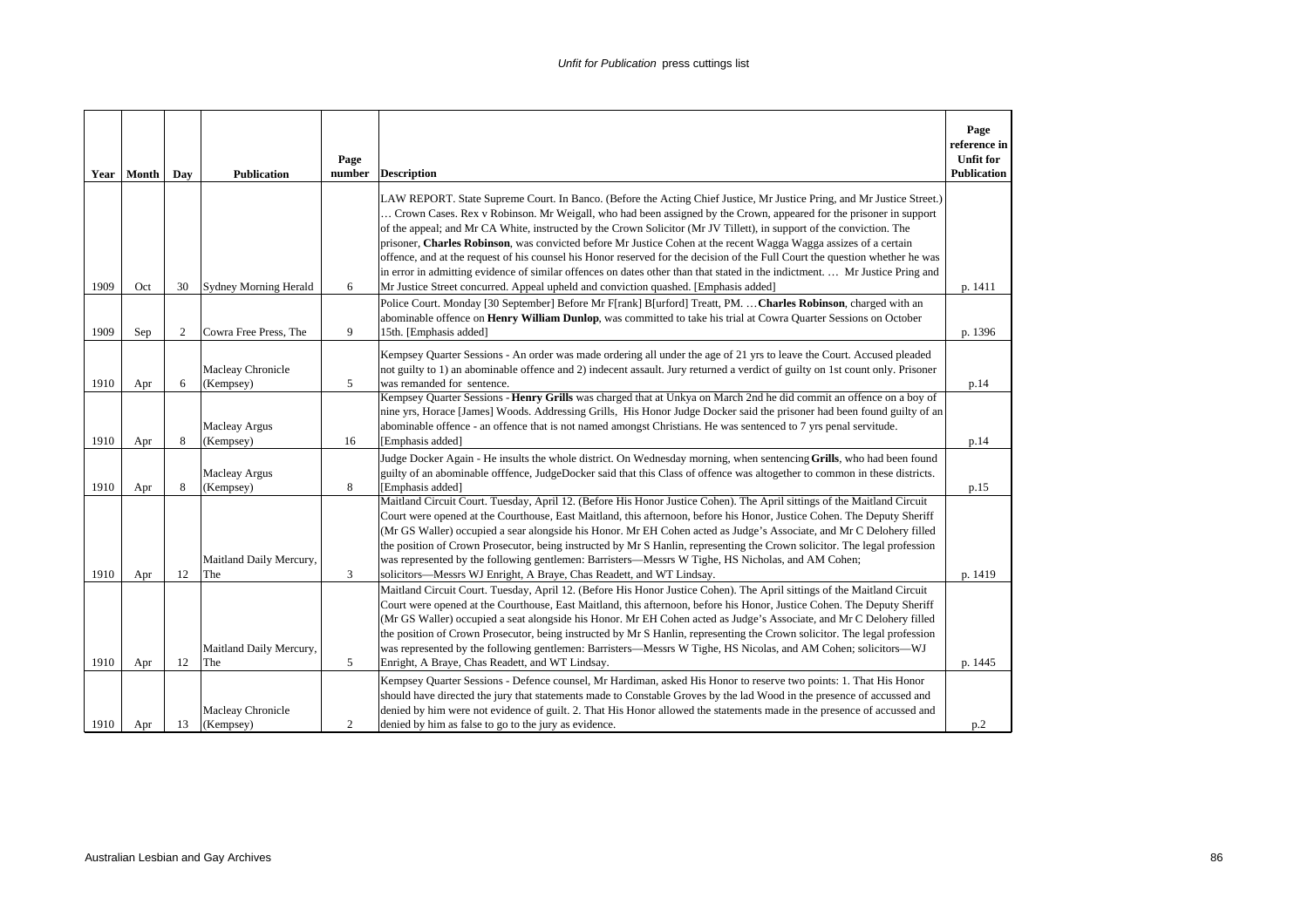| Year | Month | Day | <b>Publication</b>                | Page<br>number | <b>Description</b>                                                                                                                                                                                                                                                                                                                                                                                                                                                                                                                                                                                                         | Page<br>reference in<br><b>Unfit for</b><br><b>Publication</b> |
|------|-------|-----|-----------------------------------|----------------|----------------------------------------------------------------------------------------------------------------------------------------------------------------------------------------------------------------------------------------------------------------------------------------------------------------------------------------------------------------------------------------------------------------------------------------------------------------------------------------------------------------------------------------------------------------------------------------------------------------------------|----------------------------------------------------------------|
|      |       |     | Maitland Daily Mercury,           |                | Maitland Circuit Court Wednesday, April 13. The sittings of the Maitland Circuit Court were resumed at 10 o'clock this<br>morning. An Abominable Offence. Samuel Augustus Cobb was indicted with that he did on March 28, 1910, at Aberdeen,<br>assault Norman Alfred Taylor with intent to commit an unnatural offence.  Counsel addressed the jury, His Honor<br>summed up, and the jury retired to consider their verdict. After three and a half hours' retirement the jury returned into<br>court with a verdict of guilty, and answered the question put to them to the effect that accused was sober enough to know |                                                                |
| 1910 | Apr   | 13  | The                               | $\overline{4}$ | what he was doing. Prisoner was remanded for sentence. [Emphasis added]                                                                                                                                                                                                                                                                                                                                                                                                                                                                                                                                                    | pp. 1419-20                                                    |
| 1910 | Apr   | 15  | <b>Macleay Argus</b><br>(Kempsey) | 16             | Correspondence - Judge Docker and Macleay Jurymen. To the editor. As one whose name has figured on the jury lists of<br>this district, I wish to take exception to the remarks of His Honor Judge Docker during the hearing of a criminal case at the<br>last Quarter Sessions. As reported in your columns His Honor said that juries in this district did not seem willing to convict<br>and sometimes refused to do so, at the sacrifice of their honesty and in violation of their intelligence. Yours faithfully,<br>Archie Rudder.                                                                                   | p.16                                                           |
|      |       |     |                                   |                | Maitland Circuit Court. Tuesday, April 12. (Before His Honor Justice Cohen).  An Abominable Offence. Samuel                                                                                                                                                                                                                                                                                                                                                                                                                                                                                                                |                                                                |
|      |       |     |                                   |                | Augustus Cobb was indicted with that he did on March 28, 1910, at Aberdeen, assault Norman Alfred Taylor with intent                                                                                                                                                                                                                                                                                                                                                                                                                                                                                                       |                                                                |
|      |       |     |                                   |                | to commit an unnatural offence His Honor said accused's was a very bad case. The offence seemed to be                                                                                                                                                                                                                                                                                                                                                                                                                                                                                                                      |                                                                |
|      |       |     |                                   |                | attributable—if not altogether, at any rate to a very great extent, to over-indulgence in drink; in fact that was his defence. It                                                                                                                                                                                                                                                                                                                                                                                                                                                                                          |                                                                |
|      |       |     |                                   |                | was very lamentable that young men who he presumed were working hard, with a good reputation, and having inherited<br>respected names, should find a pleasure in over-indulgence in alcoholic liquors, and when under that influence committed                                                                                                                                                                                                                                                                                                                                                                             |                                                                |
|      |       |     |                                   |                | crimes of so serious a nature as that for which he had been convicted. It was a very painful duty for a judge to deal with a                                                                                                                                                                                                                                                                                                                                                                                                                                                                                               |                                                                |
|      |       |     |                                   |                | person of that class. He hoped that on accused's release from gaol he would steadfastly abandon any indulgence in                                                                                                                                                                                                                                                                                                                                                                                                                                                                                                          |                                                                |
|      |       |     | Maitland Weekly                   |                | alcoholic drinks. The sentence of the Court was that he be imprisoned with hard labour in Bathurst Gaol for 18 months.                                                                                                                                                                                                                                                                                                                                                                                                                                                                                                     |                                                                |
| 1910 | Apr   | 16  | Mercury, The                      | $\overline{4}$ | Those crimes were very sad, very serious. [Emphasis added]                                                                                                                                                                                                                                                                                                                                                                                                                                                                                                                                                                 | pp. 1420-1                                                     |
|      |       |     |                                   |                | Maitland Circuit Court. Friday, April 15. (Before His Honor, Justice Cohen). The sittings of the Maitland Circuit Court                                                                                                                                                                                                                                                                                                                                                                                                                                                                                                    |                                                                |
|      |       |     |                                   |                | were concluded last evening before His Honor Justice Cohen  Acquitted. George Young, a chinese, was indicted with                                                                                                                                                                                                                                                                                                                                                                                                                                                                                                          |                                                                |
|      |       |     |                                   |                | that he on 26th March, 1910, did at Newcastle, indecently assault John Marius Ravelli, a water-police constable. Accused,                                                                                                                                                                                                                                                                                                                                                                                                                                                                                                  |                                                                |
|      |       |     |                                   |                | who pleaded not guilty, was defended by Mr W Curtis, instructed by Mr French, of Reid and Reid, and challenged eight                                                                                                                                                                                                                                                                                                                                                                                                                                                                                                       |                                                                |
|      |       |     | Maitland Daily Mercury,           |                | jurors. The Crown asked one juryman to stand aside. After hearing the evidence, the jury, without leaving the box, acquitted                                                                                                                                                                                                                                                                                                                                                                                                                                                                                               |                                                                |
| 1910 | Apr   | 16  | The                               | 2              | accused, who was discharged. [Emphasis added]                                                                                                                                                                                                                                                                                                                                                                                                                                                                                                                                                                              | pp. 1445-6                                                     |
| 1910 |       |     | Maitland Weekly                   | $\overline{4}$ | Maitland Circuit Court. Tuesday, April 12. (Before His Honor Justice Cohen). The April sittings of the Maitland Circuit<br>Court were opened at the Courthouse, East Maitland, on Tuesday, before his Honor Justice Cohen. The Deputy Sheriff (Mr<br>GS Waller) occupied a seat alongside his Honor. Mr EH Cohen acted as Judge's Associate, and Mr C Delohery filled the                                                                                                                                                                                                                                                  |                                                                |
|      | Apr   | 16  | Mercury, The                      |                | position of Crown Prosecutor, being instructed by Mr S Hanlin, representing the Crown Solicitor.<br>Maitland District "Newcastle Herald" Branch Office: High-street, West Maitland. (From Our Special Representatives).                                                                                                                                                                                                                                                                                                                                                                                                    | p. 1446                                                        |
|      |       |     |                                   |                | Maitland Circuit Court. (Before His Honor Mr Justice Cohen.) The court reopened at ten o'clock yesterday morning                                                                                                                                                                                                                                                                                                                                                                                                                                                                                                           |                                                                |
|      |       |     |                                   |                | Acquitted.  George Young, a chinese, was charged with having assaulted Johan Marius Ravelli, a water police                                                                                                                                                                                                                                                                                                                                                                                                                                                                                                                |                                                                |
|      |       |     |                                   |                | constable, at Newcastle, on the 26th March, 1910. Accused pleaded not guilty, and was defended by Mr Curtis, instructed                                                                                                                                                                                                                                                                                                                                                                                                                                                                                                    |                                                                |
|      |       |     | Newcastle Morning                 |                | by Mr French, for Messrs Read and Read. The jury returned a verdict of not guilty, and accused was discharged. [Emphasis                                                                                                                                                                                                                                                                                                                                                                                                                                                                                                   |                                                                |
| 1910 | Apr   | 16  | Herald                            | 6              | added]                                                                                                                                                                                                                                                                                                                                                                                                                                                                                                                                                                                                                     | p. 1446                                                        |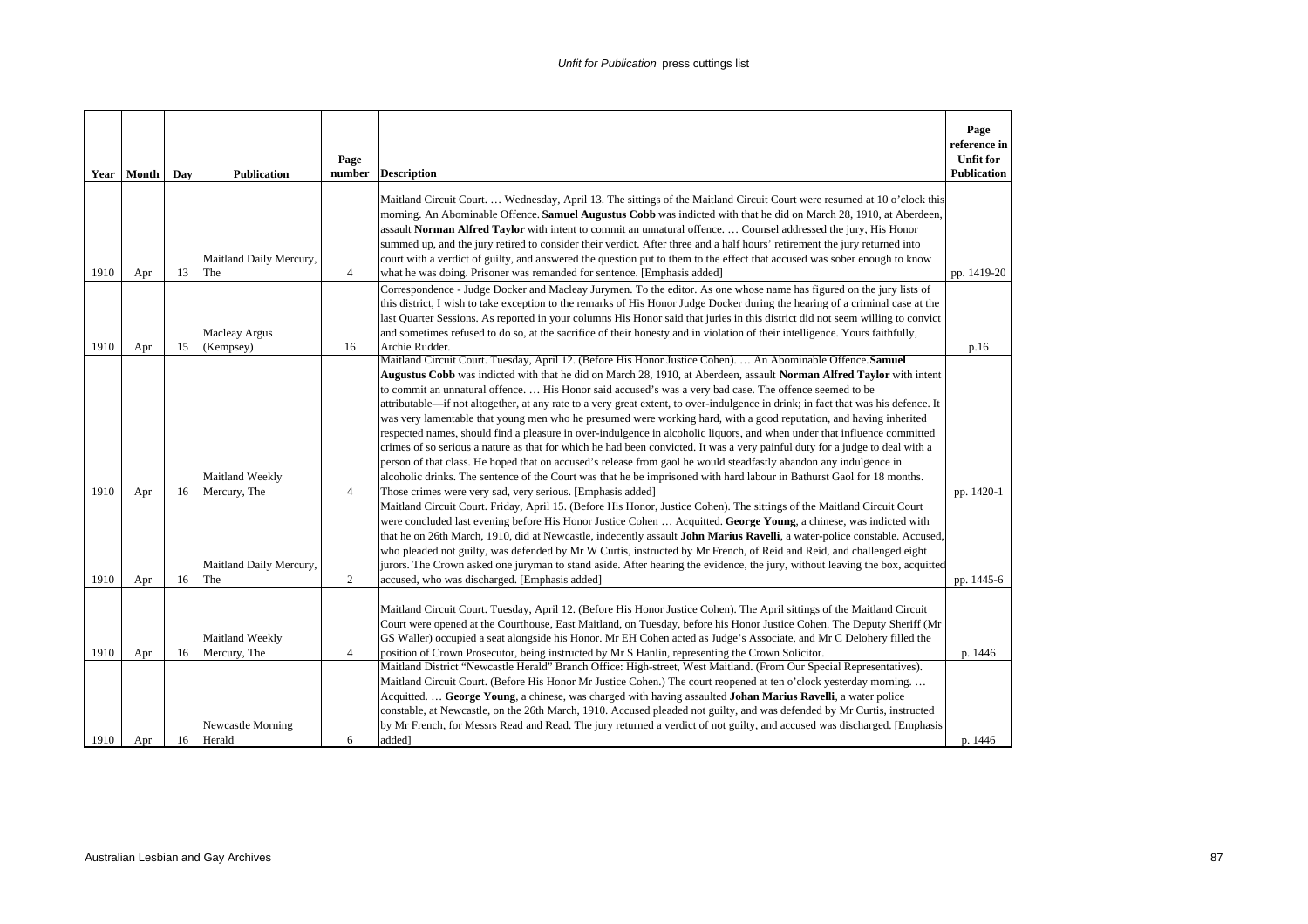|      |              |     |                                 | Page           |                                                                                                                                                                                                                                                                                                                                                                                                                                                                                                                                                                            | Page<br>reference in<br><b>Unfit for</b> |
|------|--------------|-----|---------------------------------|----------------|----------------------------------------------------------------------------------------------------------------------------------------------------------------------------------------------------------------------------------------------------------------------------------------------------------------------------------------------------------------------------------------------------------------------------------------------------------------------------------------------------------------------------------------------------------------------------|------------------------------------------|
|      | Year   Month | Day | <b>Publication</b>              | number         | <b>Description</b>                                                                                                                                                                                                                                                                                                                                                                                                                                                                                                                                                         | Publication                              |
| 1910 | Apr          | 23  | Maitland Weekly<br>Mercury, The | 11             | Maitland Circuit Court. (Before His Honor Justice Cohen).  Friday, April 15.  Acquitted. George Young, a chinese,<br>was indicted with that he on 26th March, 1910, did, at Newcastle, indecently assault John Marius Ravelli, a water-police<br>constable. Accused, who pleaded nor guilty, was defended by Mr W Curtis, instructed by Mr French, of Reid and Reid, and<br>challenged eight jurors. The Crown asked one juryman to stand aside.<br>After hearing the evidence, the jury, without leaving the box, acquitted accused, who was discharged. [Emphasis added] | p. 1446                                  |
| 1910 | Aug          | 29  | The Daily Telegraph<br>(Sydney) | 10             | Law Notices. Monday, August 29. Supreme Court.  Central Criminal Court. Francis James Marshall, murder; James<br>McLauchlan, an unnatural offence. Note.— Only the witnesses in the cases set down for trial on Monday need be in<br>attendance at the Court on the day. [Emphasis added]                                                                                                                                                                                                                                                                                  | pp. 1438-9                               |
| 1910 | Aug          | 29  | <b>Sydney Morning Herald</b>    | 5              | Law Report.  Central Criminal Court. Francis James Marshall, murder; James McLauchlan, unnatural offence. Note.—<br>Only the witnesses on the cases set down for trial to-day need be in attendance at the Court. [Emphasis added]                                                                                                                                                                                                                                                                                                                                         | p. 1439                                  |
| 1910 | Dec          | 1   | The Daily Telegraph<br>(Sydney) | $\overline{4}$ | Law. Wednesday, Nov 30. High Court of Australia. Before Sir Samuel Griffiths, CJ, Justice Sir E Barton, and Justices<br>O'Connor and Isaacs. An order was made allowing the appeal, and restoring the conviction.                                                                                                                                                                                                                                                                                                                                                          | for Publicati                            |
| 1910 | Dec          | 1   | Sydney Morning Herald           | 6              | Law Report. The High Court. Before the Chief Justice and Justices Barton, O'Connor, and Isaacs. The King v. Henry<br>Grills. Mr Justice Isaacs dissents. Appeal allowed, conviction restored. [Emphasis added]                                                                                                                                                                                                                                                                                                                                                             | for Publicati                            |
| 1910 | Mar          | 9   | Macleay Chronicle<br>(Kempsey)  | 8              | Kempsey Police Court - Henry Grills was charged with committing an abominable crime, and remanded till 12th inst.<br>[Emphasis added]                                                                                                                                                                                                                                                                                                                                                                                                                                      | p.13                                     |
| 1910 | Mar          | 11  | Macleay Argus<br>(Kempsey)      | 12             | Kempsey Police Court - Henry Grills was charged with committing an unnatural offence at Clybucca. Accused was<br>remanded in custody for 8 days. [Emphasis added]                                                                                                                                                                                                                                                                                                                                                                                                          | p.13                                     |
| 1910 | Mar          | 16  | Macleay Chronicle<br>(Kempsey)  | 5              | Kempsey Police Court - <b>Henry Grills</b> charged with an alleged abominable offence at Unkya [or Clybucca]. Committed for<br>trial at next {Kempsey] Quarter Sessions. Bail allowed £80. [Emphasis added]                                                                                                                                                                                                                                                                                                                                                                | p.14                                     |
| 1910 | Mar          | 18  | Macleay Argus<br>(Kempsey)      | $\overline{4}$ | Kempsey Police Court - <b>Henry Grills</b> charged with an alleged unnatural offence at Clybucca [or Unkya]. Committed for<br>trial at next Quarter Sessions at Kempsey. Bail allowed £80 and one surety of £80. [Emphasis added]                                                                                                                                                                                                                                                                                                                                          | p.14                                     |
| 1910 | Mar          | 30  | Newcastle Morning<br>Herald     | $\tau$         | Newcastle Police Court. Tuesday, March 29. (Before Mr T[homas] H[enry] Wilkinson, SM.)  Remanded. George<br>Young (42), chinese hawker, appeared on two charges of gross misbehaviour. Mr JD Reid (Messrs Reid and Reid)<br>appeared for the accused, who was remanded until to-day. Bail was allowed accused in £80 and two sureties of £40 each.<br>[Emphasis added]                                                                                                                                                                                                     | p. 1439                                  |
| 1910 | Mar          | 31  | Newcastle Morning<br>Herald     | $\tau$         | Newcastle Police Court. Tuesday, March 29. (Before Mr TH Wilkinson, SM.)  Committed for Trial. George Young<br>(42), a chinese, hawker, was charged with gross misbehaviour. Mr JD Reid (Messrs Reid and Reid) appeared for the<br>accused, who was committed to the Maitland Circuit Court, bail being allowed, self in £50, and two sureties of £25 each, or<br>one of £50. [Emphasis added]                                                                                                                                                                             | p. 1439                                  |
| 1910 | May          | 25  | The Daily Telegraph<br>(Sydney) | 14             | A Conviction Quashed. Seven years' sentence reversed. Judge's direction to the Jury Reviewed. The full NSW Appeal Court<br>yesterday—comprising Dr Cullen CJ; Mr Justice Cohen, and Mr Justice Gordon—quashed the conviction of Henry Grills,<br>who, at Kempsey Quarter Sessions, was sentenced by Judge Docker to seven years' penal servitude for a serious offence.<br>The appeal was accordingly upheld, and the conviction quashed. [Emphasis added]                                                                                                                 | p.22                                     |
| 1910 | May          | 25  | <b>Sydney Morning Herald</b>    | $\overline{7}$ | Law Report. In Banco. Before the Chief Justice Dr Cullen, Mr Justice Cohen, and Mr Justice Gordon. The full NSW<br>Appeal Court Admissibility of evidence. A conviction quashed. Rex v. Grills. Appeal sustained and conviction quashed.<br>[Emphasis added]                                                                                                                                                                                                                                                                                                               | p.23                                     |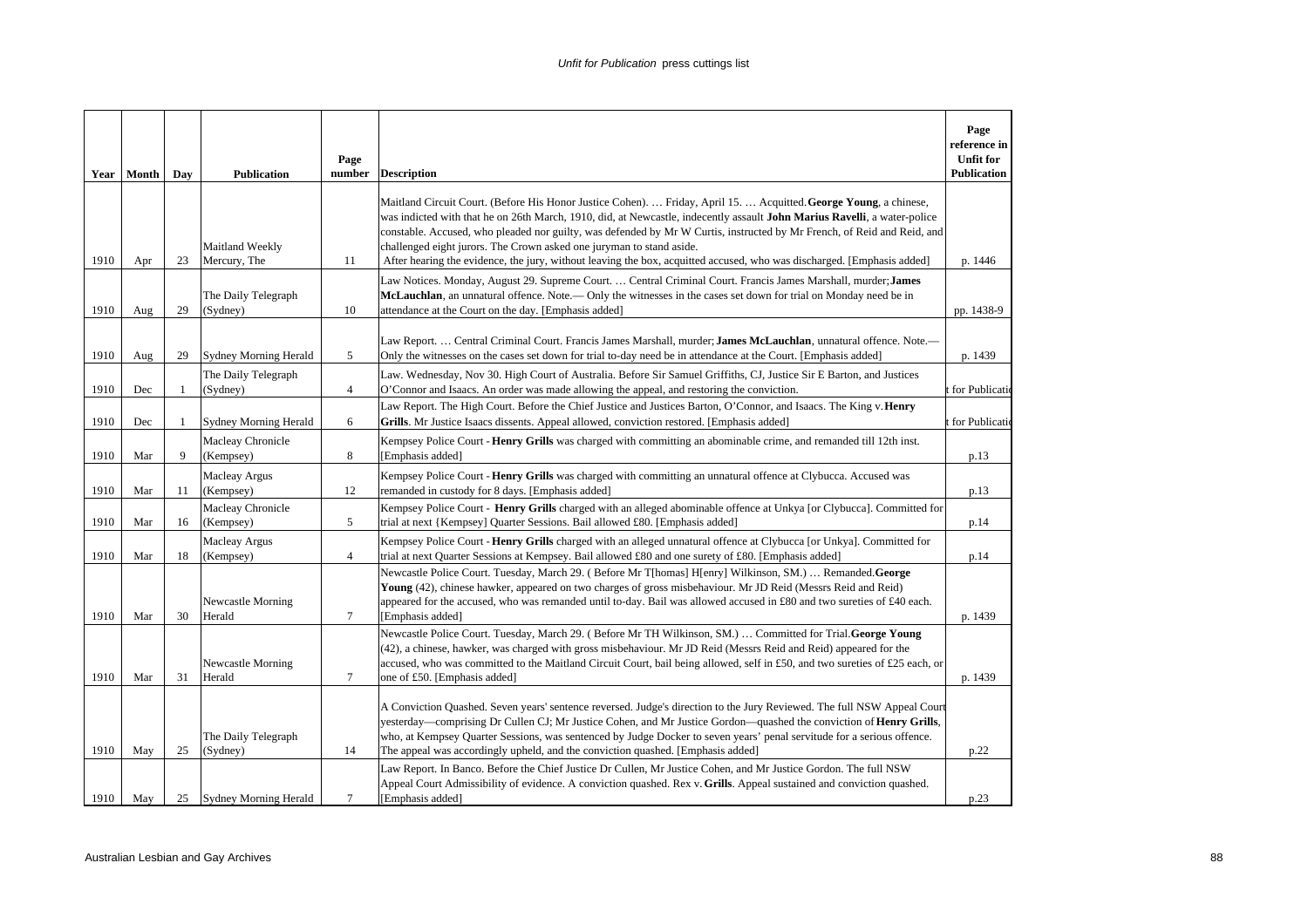| Year | Month | Day | <b>Publication</b>     | Page<br>number | <b>Description</b>                                                                                                                                                                                                                            | Page<br>reference in<br><b>Unfit for</b><br><b>Publication</b> |
|------|-------|-----|------------------------|----------------|-----------------------------------------------------------------------------------------------------------------------------------------------------------------------------------------------------------------------------------------------|----------------------------------------------------------------|
|      |       |     |                        |                | Circuit Court. Monday, October 17, 1910. The Circuit Court commenced on Monday morning before the Chief Justice, Dr                                                                                                                           |                                                                |
|      |       |     |                        |                | Cullen. Mr PH Rogers is Judge's Associate, and Mr H Abbott is shorthand writer for the Chief Justice.  Tuesday,                                                                                                                               |                                                                |
|      |       |     |                        |                | October 18  Wainwright Morgan Jack Jones and George Strike were separately charged with having committed an<br>unnatural offence at Tamworth on September 5. Mr H De Lissa (instructed by Mr WF Tribe) appeared for the two accused,          |                                                                |
|      |       |     |                        |                | who pleaded not guilty. The following were the jury:—M Hayes, DP Hayes, T Pullman, WR Halliday, AR Muggleton, AT                                                                                                                              |                                                                |
|      |       |     |                        |                | Donaldson, H Price, J Condon, P Lynch, JFH Magill, OG Kelly. Evidence was given by Constables Beatson and Condon,<br>Sergeant Caldwell, Dr Shorter and Dr Harris. Both accused made statements from the dock. After retirement the jury found |                                                                |
|      |       |     | Tamworth News and      |                | both accused guilty of attempt, and recommended Strike to mercy on account of mental weakness. Accused Jones was                                                                                                                              |                                                                |
| 1910 | Oct   | 19  | Liverpool , The        | 2              | sentenced to five years and <b>Strike</b> to three years penal servitude in Grafton Gaol. [Emphasis added]                                                                                                                                    | pp. 1431-2                                                     |
|      |       |     |                        |                | Police Court. Monday, September 5. (Before Mr [Osman Adams] Edwards, PM.)  Alleged Criminal Offence.<br>Wainwright Morgan Jack Jones was charged with committing an unnatural offence with George Strike at Tamworth on                       |                                                                |
|      |       |     | Tamworth News and      |                | Saturday last. Accused: I plead not guilty.  George Strike was charged with a similar offence, and was also remanded.                                                                                                                         |                                                                |
| 1910 | Sep   | 5   | Liverpool , The        | 3              | Bail was not applied for. [Emphasis added]                                                                                                                                                                                                    | p. 1421                                                        |
|      |       |     | Tamworth News and      |                | Police Court Monday, September 12. (Before Mr Edwards, PM.)  The case against WMJ Jones and George Strike was                                                                                                                                 |                                                                |
| 1910 | Sep   | 12  | Liverpool , The        | $\overline{2}$ | adjourned till Thursday. [Emphasis added]                                                                                                                                                                                                     | p. 1421                                                        |
|      |       |     |                        |                | Serious Charges. The cases against WMJ Jones and George Strike, for unnatural offences preferred against them, was                                                                                                                            |                                                                |
|      |       |     |                        |                | heard today, before Mr OA Edwards, PM. Evidence was given by Constables Beatson and Condon and Sergeant Caldwell,                                                                                                                             |                                                                |
|      |       |     | Tamworth News and      |                | and a plan of the allotment of ground and (several ?) photos were put in as evidence. Both accused reserved their defence,                                                                                                                    |                                                                |
| 1910 | Sep   | 19  | Liverpool , The        | $\overline{2}$ | and were committed for trial at the Circuit Court on October 11. [Emphasis added]                                                                                                                                                             | p. 1421                                                        |
|      |       |     |                        |                | Local and General. Police Court. Friday, March 29. Before Mr F[rancis] A[rundel] Ridley, PM. Indecent Assault.—                                                                                                                               |                                                                |
|      |       |     |                        |                | Michael Ryan, labourer, 28, was charged with indecent assault on Claude Murdock, at Yass, the previous evening.<br>Constable Mackenzie, who caught the accused committing the offence, arrested him under the Yass [River] Bridge and         |                                                                |
|      |       |     |                        |                | lodged him in the lockup. After hearing the evidence of the arresting constable and Murdock, the PM committed accused to                                                                                                                      |                                                                |
|      |       |     |                        |                | the Yass Quarter Sessions in September. Bail allowed. Indecent Language.— Claude Murdock, labourer, 16, was charged                                                                                                                           |                                                                |
|      |       |     |                        |                | by constable Mackenzie with having used indecent language in Cooma-street, he was fined £1, or ten days hard labour in                                                                                                                        |                                                                |
| 1912 | Apr   | -1  | <b>Yass Courier</b>    | 2              | Yass gaol. [Emphasis added]                                                                                                                                                                                                                   | p. 1453                                                        |
|      |       |     |                        |                | Circuit Court. The above was commenced on Wednesday morning at the Court House before His Honour the Chief Justice,<br>Sir William Cullen. Mr P Halse Rogers was Judge Associate, and Mr JA Ferguson Crown Prosecutor.  Indecent Assault.     |                                                                |
|      |       |     |                        |                | Michael Ryan was charged that at Yass on 28th March he did commit an indecent assault. Accused pleaded not guilty. No                                                                                                                         |                                                                |
|      |       |     |                        |                | jurors were challenged by either accused or the Crown.                                                                                                                                                                                        |                                                                |
|      |       |     |                        |                | An order was made that all women and youths under 21 years of age should leave the Court. Accused was not defended.                                                                                                                           |                                                                |
|      |       |     |                        |                | Evidence was heard, and accused was found guilty. The jury were absent about three hours. Accused was remanded till                                                                                                                           |                                                                |
|      |       |     |                        |                | Thursday morning. Circuit Court. Thursday, April 25. Before his Honour the Chief Justice, Sir William Cullen. Sentence.                                                                                                                       |                                                                |
|      |       |     | Goulburn Evening Penny |                | Michael Ryan, found guilty on indecent assault, was sentenced to one year's imprisonment in Goulburn Gaol. [Emphasis]                                                                                                                         |                                                                |
| 1912 | Apr   | 25  | Post                   | 2, 4           | added]                                                                                                                                                                                                                                        | pp. 1459-60                                                    |
|      |       |     |                        |                | Central Criminal Court. (Before Mr Acting Justice Edmunds and a jury.) Mr Herbert Harris prosecuted for the Crown<br>A Parramatta Case. Edward Power, a middle-aged man, was convicted of an indecent assault upon a female at Parramatta     |                                                                |
|      |       |     | The Daily Telegraph    |                | on November 17. Power pleaded guilty to an indecent assault upon a male, and was remanded for sentence. Mr Spear                                                                                                                              |                                                                |
| 1912 | Dec   | 10  | (Sydney)               | 5              | appeared for accused. [Emphasis added]                                                                                                                                                                                                        | p. 1452                                                        |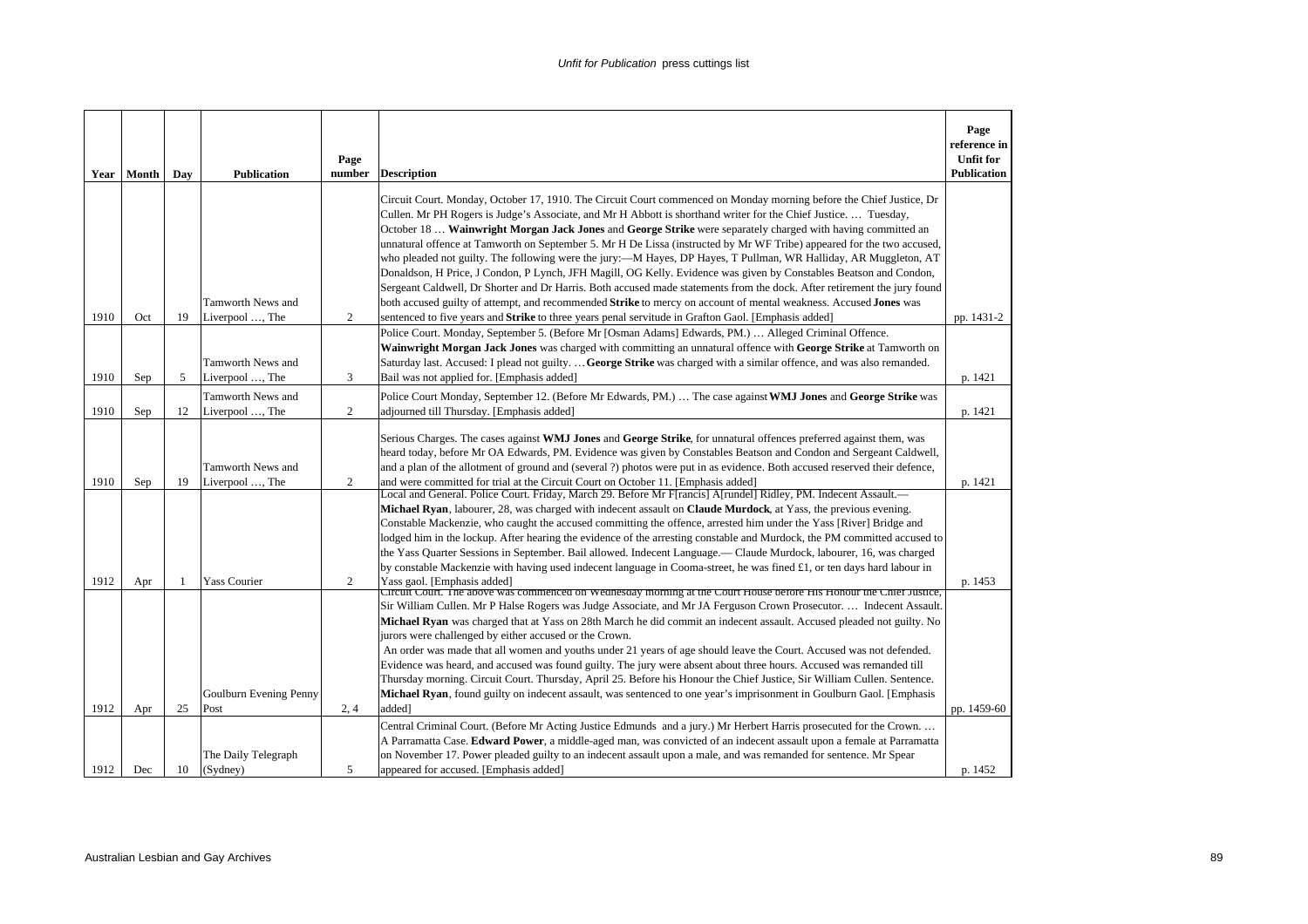| Year | Month | Day | <b>Publication</b>                          | Page<br>number | <b>Description</b>                                                                                                                                                                                                                                                                                                                                                                                                                                                                                                                                                                                                                                                                                                                                                                                                                                                                                                                                                                                                       | Page<br>reference in<br><b>Unfit for</b><br><b>Publication</b> |
|------|-------|-----|---------------------------------------------|----------------|--------------------------------------------------------------------------------------------------------------------------------------------------------------------------------------------------------------------------------------------------------------------------------------------------------------------------------------------------------------------------------------------------------------------------------------------------------------------------------------------------------------------------------------------------------------------------------------------------------------------------------------------------------------------------------------------------------------------------------------------------------------------------------------------------------------------------------------------------------------------------------------------------------------------------------------------------------------------------------------------------------------------------|----------------------------------------------------------------|
| 1912 | Dec   | 10  | <b>Sydney Morning Herald</b>                | 5              | CENTRAL CRIMINAL COURT. (Before Mr Acting Justice Edmunds.) Crown Prosecutor, Mr H Harris.  A Serious<br>Charge. Edward Power, 44, was arraign on an indictment charging him with an offence against a woman 30 years of age<br>at Parramatta, on November 17, 1912. There was a second count charging him with a serious assault.  The jury returned<br>a verdict of guilty of indecent assault. There were 19 previous convictions against the prisoner. After hearing the list read,<br>the sentences for which ranged from one month to five years' penal servitude, and the last sentence of three years being for<br>a similar offence to that on which he had just been convicted, his Honor said he would remand the prisoner for sentence. He<br>thought it would be better for him to be treated as an habitual criminal. [Emphasis added]                                                                                                                                                                     | p. 1452                                                        |
| 1912 | Dec   | 11  | <b>Sydney Morning Herald</b>                | 9              | CENTRAL CRIMINAL COURT. (Before Mr Acting Justice Edmunds.) Five Years' Penal Servitude.Edward Power, 44,<br>who was convicted on the previous day on a charge of indecent assault on a woman at Parramatta, and who also pleaded<br>guilty to another charge of a serious nature, was called up for sentence. His Honor said the prisoner appeared to be the sort<br>of a man who was a perpetual danger to society. It would, however, be thought, be straining the provisions of the Habitual<br>Criminals Act somewhat to apply it at that stage. Power was then sentenced to three years' hard labour in Parramatta Gaol<br>on the first charge, and five years' penal servitude on the second charge, the sentences to be concurrent. [Emphasis added]                                                                                                                                                                                                                                                             | p. 1452                                                        |
| 1912 | Nov   | 27  | Cumberland Argus and<br>Fruitgrowers' , The | 3              | COMMITTED. Charges of Assault. At the Parramatta Police Court on Monday, before Mr [Ernest Leslie] Maitland, SM.,<br>Edward Power was charged with indecently assaulting JB Trefferay. [sic] The SM cleared the Court.  [Edward] Power:<br>These are very excessive charges to put against a man in my position, your Worship.<br>The man was committed for trial at the Central Criminal Court, Sydney. The prisoner applied for counsel's aid. Bail was<br>refused. [Emphasis added]                                                                                                                                                                                                                                                                                                                                                                                                                                                                                                                                   | pp. 1446-8                                                     |
| 1913 | Aug   | 13  | Leader and Orange Stock<br>and , The        | 2              | Local & General.  Orange Court. At the police court yesterday George Rohanna was fined £1, with 6/ costs, for not<br>keeping the yard at his premises clean. The PM [Edward Marriott] enjoined the need for cleanliness on the defendant,<br>especially in view of the outbreak of smallpox. A youth was fined 5/ for riding a bicycle on the footpath, and Mr Marriott,<br>PM., said this was a practice which ought to be put down with a firm hand. Allan McMillan was committed for trial on a<br>charge of assault on a youth between 15 and 16 years of age. The evidence was of a very disgusting character. [Emphasis<br>added]                                                                                                                                                                                                                                                                                                                                                                                  | p. 1478                                                        |
| 1913 | Aug   | 19  | Cootamundra Herald,<br>The                  | $\overline{4}$ | Police Court. Monday. [18 August] Before Mr T[homas] F [sic] Mangan, JP. Serious Charge. George Borland was<br>charged with having committed an unnatural offence at about 1.30am on 15th inst. Constable Scott gave evidence of the<br>arrest on information received, and detailed the nature of the offence; and after evidence was given in support of the<br>offence, accused was committed for trial. [Emphasis added]                                                                                                                                                                                                                                                                                                                                                                                                                                                                                                                                                                                             | p. 1460                                                        |
| 1913 | Sep   | 5   | Cootamundra Herald,<br>The                  | 4              | Supreme Court. Wednesday [3 September]. Before Mr Justice Pring. The Sheriff Mr CEB Maybury, was in attendance.<br>Crown Prosecutor, Mr Selwyn Betts. Crown Solicitor, Mr MM d'Arcy Irvine. Judge's associate, Mr E Beaver. The other<br>legal gentlemen present were Messrs JN Mason (Sydney), WA Walker (Sydney), P MacArthy (Lockhart), J Trevor Jones<br>(Coolamon), CA Vaughan, TP MacMahon, and JH Robison.  A Serious Offence. George Borland pleaded not guilty on<br>two counts of indecent assault on a male person at Prosser's [Railway] hotel, Cootamundra. Accused was defended by Mr<br>MacMahon. Jury: WT Doland, SP Ward, JA Mullins, SH Corby, J Brady, H Smith, WH White, AE Davis, George Meale.<br>Wm Palmer, Geo Thompson, and HG Boxsell. Five jurymen were challenged by accused. After lengthy evidence (which<br>was unfit for publication), a verdict of guilty was returned on both counts. Accused was sentenced to 18 months on each<br>count, sentence to be concurrent. [Emphasis added] | p. 1469                                                        |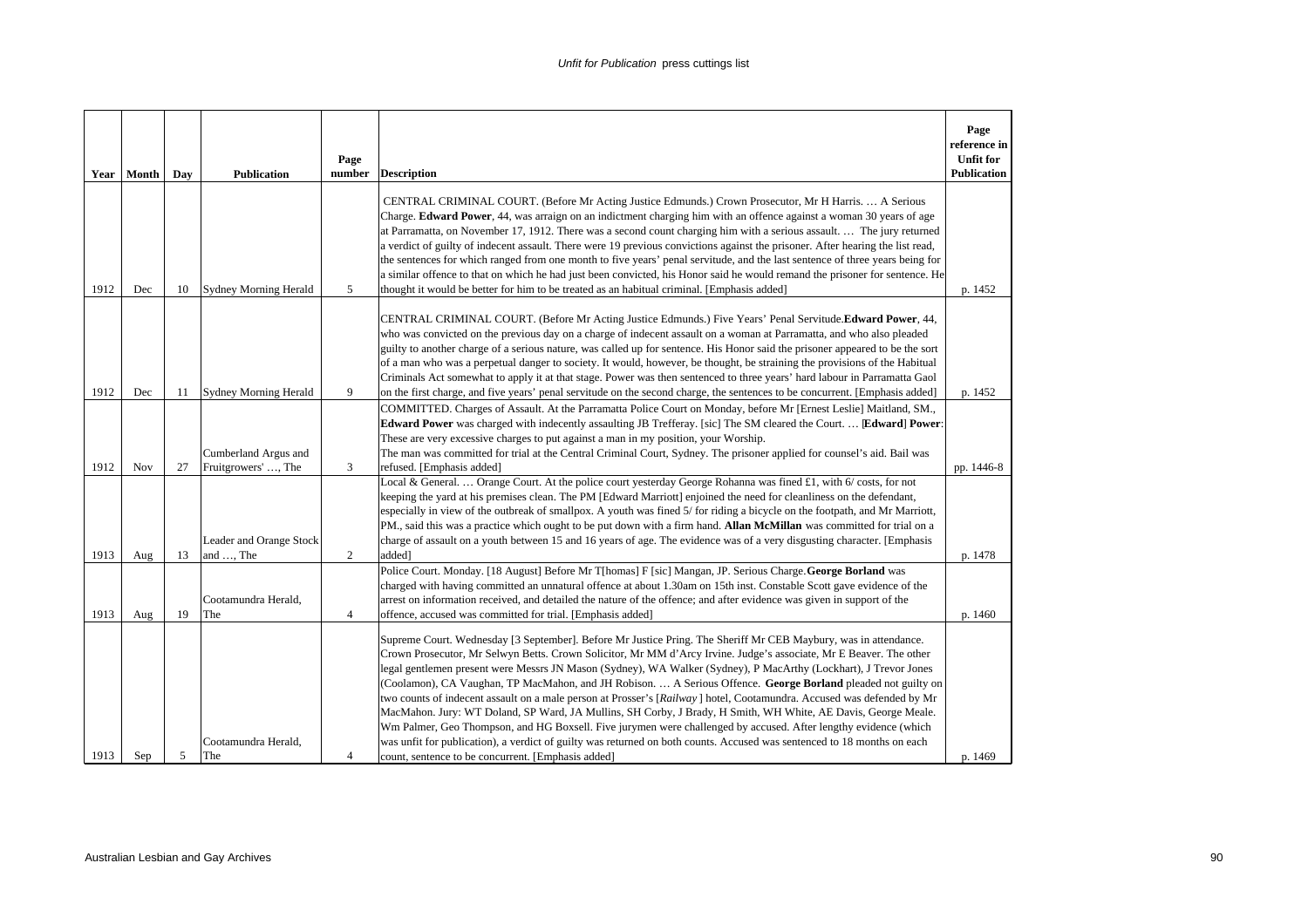| Year         | Month      | Day      | <b>Publication</b>                            | Page<br>number      | <b>Description</b>                                                                                                                                                                                                                                                                                                                                                                                                                                                                                                                                                                                                                                                                                                                                                                                                                                                                                                                                                                                                                                                                                                                                                                                                                                                                                                                                                                                                                                                                                                                                                                                                                                                                                                                                                                                                                                                                                                                                                                       | Page<br>reference in<br><b>Unfit for</b><br><b>Publication</b> |
|--------------|------------|----------|-----------------------------------------------|---------------------|------------------------------------------------------------------------------------------------------------------------------------------------------------------------------------------------------------------------------------------------------------------------------------------------------------------------------------------------------------------------------------------------------------------------------------------------------------------------------------------------------------------------------------------------------------------------------------------------------------------------------------------------------------------------------------------------------------------------------------------------------------------------------------------------------------------------------------------------------------------------------------------------------------------------------------------------------------------------------------------------------------------------------------------------------------------------------------------------------------------------------------------------------------------------------------------------------------------------------------------------------------------------------------------------------------------------------------------------------------------------------------------------------------------------------------------------------------------------------------------------------------------------------------------------------------------------------------------------------------------------------------------------------------------------------------------------------------------------------------------------------------------------------------------------------------------------------------------------------------------------------------------------------------------------------------------------------------------------------------------|----------------------------------------------------------------|
| 1913         | Sep        | 12       | Dubbo Dispatch and<br>Wellington              | $\overline{4}$      | Circuit Court. The Dubbo Circuit Court was opened on Wednesday, before his Honor Mr Justice Pring; Mr Coyle,<br>instructed by Mr RW Kidston, acted as Crown Prosecutor, and his Honor's Associate was Mr E Beaver. Messrs CE<br>Maybury (Sheriff) and Robertson (Police Magistrate) occupied seats on the bench. The members of the legal profession n<br>court included Messrs D McGuinn, RH Nelson, and C (Giugui ?). Superintendent Bedingfield was also present.                                                                                                                                                                                                                                                                                                                                                                                                                                                                                                                                                                                                                                                                                                                                                                                                                                                                                                                                                                                                                                                                                                                                                                                                                                                                                                                                                                                                                                                                                                                     | p. 1487                                                        |
| 1913         | Sep        | 16       | Dubbo Dispatch and<br>Wellington              | $\overline{4}$      | Circuit Court.  A Disgusting Offence. Allan McMillan was charged with having committed an unnatural offence against<br>a boy, 15 years of age, at Orange in August 1. A plea of guilty was tendered.  His Honor said this was a beastly offence.<br>Prisoner had pleaded guilty to a crime of considerable magnitude, one of the bad features being that he had threatened to<br>tell the victim's parents unless he submitted. The offence was one of the worst which had come within his Honor's<br>cognisance. The sentence would be one of five years penal servitude on each count, the sentences to run concurrent.<br>[Emphasis added]                                                                                                                                                                                                                                                                                                                                                                                                                                                                                                                                                                                                                                                                                                                                                                                                                                                                                                                                                                                                                                                                                                                                                                                                                                                                                                                                            | p. 1487                                                        |
| 1913         | Sep        | 27       | Pastoral Times, The<br>(Deniliquin)           | 2                   | Alleged Indecent Assault. A Case From Wentworth. At the Circuit Court on Thursday, Samuel Cameron was charged<br>with indecently assaulting Roy Dorman at Wentworth, on the 5th August.  Accused [Samuel Cameron] in his defence,<br>denied having interfered with the boy, and said he had not seen him in the doctor's yard. He had been in the country only a<br>few months; his wife was in England. The jury, after a retirement of four hours, returned with a verdict of not guilty.<br>[Emphasis added]                                                                                                                                                                                                                                                                                                                                                                                                                                                                                                                                                                                                                                                                                                                                                                                                                                                                                                                                                                                                                                                                                                                                                                                                                                                                                                                                                                                                                                                                          | p. 1477                                                        |
| 1914<br>1914 | Apr<br>Apr | 17<br>18 | <b>Armidale Express</b><br>Armidale Chronicle | $\overline{4}$<br>3 | Armidale Circuit Court. A Brief Sitting. The annual local sittings of the Supreme Court commenced and concluded on<br>Wednesday last, only one case of a criminal order being set down for hearing, a marked change, by the way, from the courts<br>of the last two or three years. His Honor Mr Chief Justice Cullen presided, Mr ECB Maybury, State Sheriff, being also in<br>attendance An Unnatural Offence. Walter Jethro Swatfield [sic] was charged with on the 9th of January, 1914, at<br>Glen Innes, he did commit an unnatural offence. Accused, who is a mere boy, pleaded guilty.  His Honor said that he<br>had considered the case very carefully. The prisoner's youth appealed to him and also the fact that he was away from his<br>parents.  His Honor held the case would be properly met were the prisoner sentenced to nine months' imprisonment with<br>hard labour in Grafton Gaol. He hoped it would be a good lesson to him. [Emphasis added]<br>Supreme Court. A sitting of the Supreme Court of N S Wales was held at Armidale on Wednesday. His Honor, the Chief<br>Justice, Sir WP Cullen, presided. He had as Associate, Mr Bryan C Fuller. Mr CEH Maybury, Sheriff, was in attendance.<br>Mr RV Hodgson, instructed by Mr Stewart (Crown Solicitor's Office), was Crown Prosecutor. A Glen Innes Case. There<br>was only one case for trial. Walter Jethro Swaffield was indicted that on 9th January, at Glen Innes, he did indecently<br>assault Russell Canham, a male person. Accused pleaded guilty. Mr H Weaver, under assignment from the Crown,<br>appeared for the accused.  His Honor wished in this case, to mark the seriousness with which our law reagrds cases of<br>this sort, and at the same time to give the prisoner the proof that by good conduct hereafter he might redeem the disgrace he<br>had brought upon himself, the institution he was connected with, and his parents and friends. [Emphasis added]<br>[Continued below] | pp. 1496-8<br>pp. 1498-9                                       |
| 1914         | Apr        | 18       | Armidale Chronicle                            | 3                   | [Continued from above] He thought, on the whole, the right sentence would be nine months' imprisonment, with hard<br>labour in Grafton Gaol., His Honor added, "I trust it may be a good lesson to you Swaffield." Mr Henn Gennys asked his<br>Honor if he might be permitted to speak to the prisoner before he was taken to gaol. His Honor granted the permission and<br>said perhaps a few words of advice from Mr Henn Gennys might be productive of good. [Emphasis added]                                                                                                                                                                                                                                                                                                                                                                                                                                                                                                                                                                                                                                                                                                                                                                                                                                                                                                                                                                                                                                                                                                                                                                                                                                                                                                                                                                                                                                                                                                         | pp. 1498-9                                                     |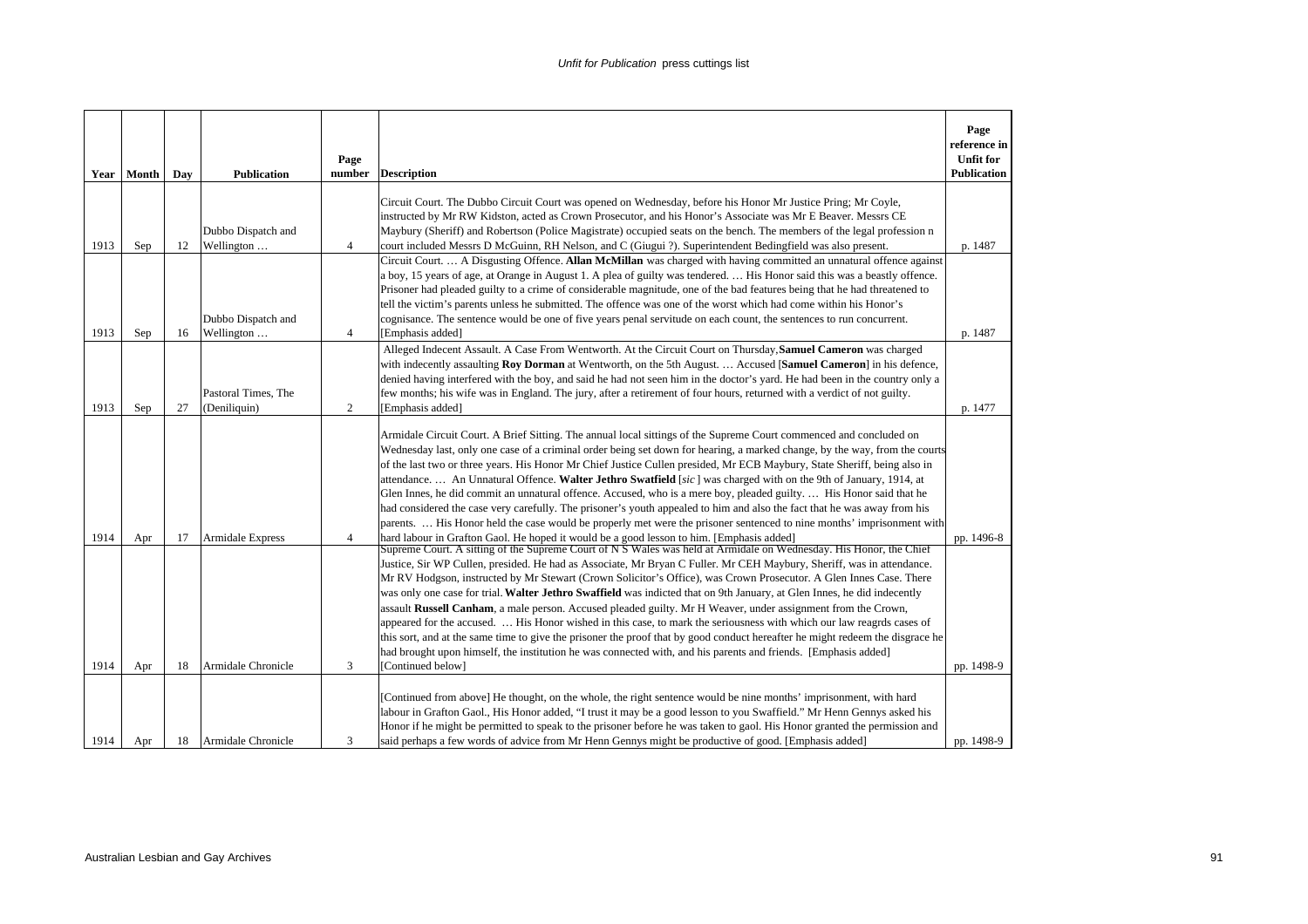|      |              |                |                              |                |                                                                                                                                                                                                                                         | Page<br>reference in |
|------|--------------|----------------|------------------------------|----------------|-----------------------------------------------------------------------------------------------------------------------------------------------------------------------------------------------------------------------------------------|----------------------|
|      |              |                |                              | Page           |                                                                                                                                                                                                                                         | <b>Unfit for</b>     |
|      | Year   Month | Day            | <b>Publication</b>           | number         | <b>Description</b><br>Serious Offence. The annual sittings of the Supreme Court were held at Armidale on Wednesday. Only one case of a                                                                                                  | Publication          |
|      |              |                |                              |                | criminal order was set down for hearing. His Honor Chief Justice Cullen presided. Walter Jethro Swaffield was charged                                                                                                                   |                      |
|      |              |                |                              |                | with that he did on the 9th of January, 1914, at Glen Innes, committed an unnatural offence on <b>Russell Capham</b> . [sic]                                                                                                            |                      |
|      |              |                |                              |                | His Honor: you mean idle. Witness: He was very idle and disobedient, and was a liar, too. I was thinking of expelling him                                                                                                               |                      |
|      |              |                |                              |                | before the offence occurred. After reading the depositions his Honor remarking first on the seriousness of the offence in                                                                                                               |                      |
|      |              |                |                              |                | question, sentenced the boy to nine months' hard labour in Grafton Gaol. Two civil cases were postponed till the June                                                                                                                   | pp. 1499-            |
| 1914 | Apr          | 18             | Uralla Times, The            | 6              | sessions, and the Court then adjourned sine die. [Emphasis added]                                                                                                                                                                       | 1500                 |
|      |              |                |                              |                | Local and General News.  An Abominable Charge. At the local police court on Tuesday, before Mr [Harry Ferdinand                                                                                                                         |                      |
|      |              |                |                              |                | William] Fletcher, PM., Walter Jethro Swaffield, aged 16 years 21/2 months, an immigrant youth, employed at the local                                                                                                                   |                      |
|      |              |                |                              |                | Government Experimental Farm, was charged with committing an abominable offence against nature. After hearing                                                                                                                           |                      |
|      |              |                | Glen Innes Examiner,         |                | evidence, the PM committed Swaffield to stand his trial at the Glen Innes Quarter Sessions, to be held on June 4 next. Bail                                                                                                             |                      |
| 1914 | Mar          | 19             | The                          | $\overline{4}$ | was not applied for. [Emphasis added]                                                                                                                                                                                                   | p. 1487              |
|      |              |                | The Daily Telegraph          |                | Law Notices. Monday, August 30.  Central Criminal Court. Joseph Alexander Hamilton, murder; George Francis                                                                                                                              |                      |
| 1915 | Aug          | 30             | (Sydney)                     | $\overline{4}$ | Byrne, criminal offence. [Emphasis added]                                                                                                                                                                                               | p. 1528              |
|      |              |                |                              |                | Central Criminal Court. (Before Mr Justice Sly and a jury.) Mr Herbert Harris, Crown Prosecutor.  Serious Assaults.                                                                                                                     |                      |
|      |              |                |                              |                | George Francis Byrne, 25, pleaded guilty to five charges of serious assaults, and was sentenced to six months' hard labour                                                                                                              |                      |
|      |              |                |                              |                | on each charge, the terms to be concurrent. His Honor said that he took a lenient view of the case on account of the good                                                                                                               |                      |
| 1915 | Aug          | 31             | <b>Sydney Morning Herald</b> | $\overline{4}$ | character previously borne by the prisoner. [Emphasis added]                                                                                                                                                                            | p. 1528              |
|      |              |                |                              |                | SERIOUS CHARGE. Accused Committed For Trial. Arthur Henry Atkinson (39), a school teacher was charged at the                                                                                                                            |                      |
|      |              |                |                              |                | Tamworth police court yesterday before Mr H[orace] F[rederick] Roberts, PM, with having on July 18, at Gidley, indecently                                                                                                               |                      |
|      |              |                |                              |                | assaulted Harry Pryor. Mr AJ Creagh, of Messrs Creagh and Creagh, appeared for the prosecution, and Mr Theo England                                                                                                                     |                      |
|      |              |                | <b>Tamworth Daily</b>        |                | for the defence. Accused was committed to take his trial at the Supreme Court sitting, which will be held in Tamworth on                                                                                                                |                      |
| 1916 | Aug          | $\overline{4}$ | Observer, The                | $\overline{4}$ | October 13. Bail was allowed accused in £80, and two sureties in £40. [Emphasis added]                                                                                                                                                  | pp. 1528-9           |
|      |              |                |                              |                |                                                                                                                                                                                                                                         |                      |
|      |              |                |                              |                | Circuit Court. Tuesday. Before His Honor Judge Ferguson. Deputy Sheriff, Mr JT Stratton; Associate Mr Edwards;<br>Sheriff's Officer, Mr HM Ellis; Crown Prosecutor, Mr Chubb, LL.B. The legal profession was represented by Mr G James, |                      |
|      |              |                | Cootamundra Herald,          |                | LL.B., and the local solicitors. A number of jurymen were excused for various reasons.  Unnatural Offence and Assaults.                                                                                                                 |                      |
| 1916 | Oct          | 3              | The                          | 2              | <b>John Thomas O'Connor</b> pleaded guilty to the above, and was remanded for sentence. [Emphasis added]                                                                                                                                | pp. 1542-3           |
|      |              |                |                              |                |                                                                                                                                                                                                                                         |                      |
|      |              |                | Cootamundra Herald,          |                | Thursday  Sentences.  Thomas John O'Connor. Mr MacMahon tendered affidavits. A long record of convictions at<br>Cowra police court, Forbes, Orange, and Narandera [sic]. Sentenced to 12 months imprisonment with hard labour in        |                      |
| 1916 | Oct          | 6              | The                          | 3              | Goulburn gaol.                                                                                                                                                                                                                          | p. 1543              |
|      |              |                |                              |                | Supreme Court at Tamworth. Opens on Monday Next. The following cases are set down for hearing at the Supreme Court,                                                                                                                     |                      |
|      |              |                |                              |                | which opens in Tamworth on Monday:- Robert McLean, murder; Charles Coxen, uttering forged Australian notes, etc.;                                                                                                                       |                      |
|      |              |                |                              |                | Arthur Henry Atkinson, indecent assault; Leslie Charles Scholes, larceny; James Wilson, having forged bank note in                                                                                                                      |                      |
|      |              |                |                              |                | possession; Frank Phillip Shannon and Joseph Edward Yates, uttering a forgery; Donald Bruce Herschell, breaking and                                                                                                                     |                      |
|      |              |                | <b>Tamworth Daily</b>        |                | entering and stealing; George Phillip Langenbacher and Arthur Smith, assault and robbery; Emily Callinan, murder; James                                                                                                                 |                      |
| 1916 | Oct          | 14             | Observer, The                | 3              | Douglas, indecent assault. [Emphasis added]                                                                                                                                                                                             | p. 1535              |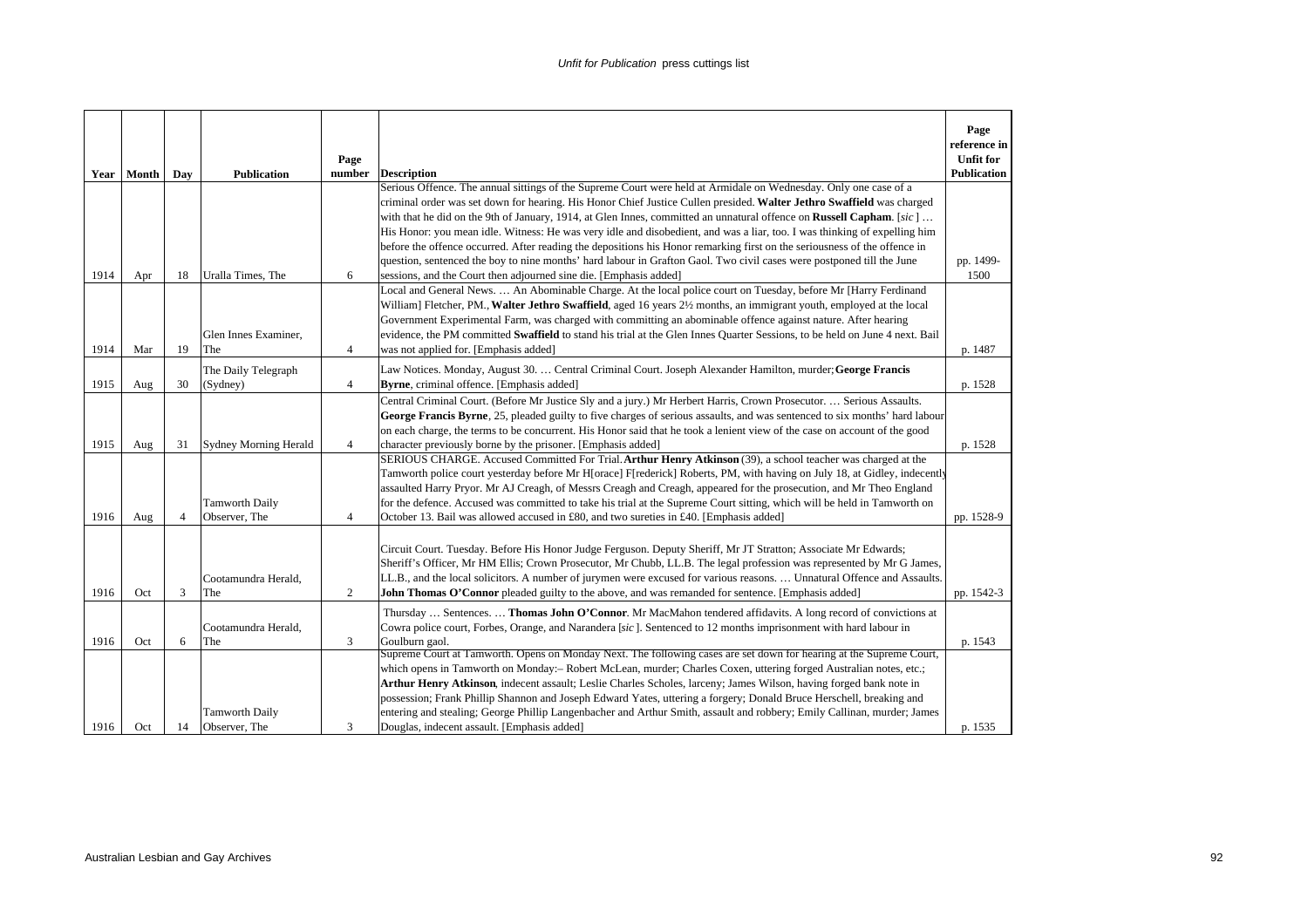|      |              |     |                                                 | Page           |                                                                                                                                                                                                                                                                                                                                                                                                                                                                                                                                                                                                                                                                                                                                                                                                                                                                                                                                                                                                                                                                                                                            | Page<br>reference in<br><b>Unfit for</b> |
|------|--------------|-----|-------------------------------------------------|----------------|----------------------------------------------------------------------------------------------------------------------------------------------------------------------------------------------------------------------------------------------------------------------------------------------------------------------------------------------------------------------------------------------------------------------------------------------------------------------------------------------------------------------------------------------------------------------------------------------------------------------------------------------------------------------------------------------------------------------------------------------------------------------------------------------------------------------------------------------------------------------------------------------------------------------------------------------------------------------------------------------------------------------------------------------------------------------------------------------------------------------------|------------------------------------------|
|      | Year   Month | Day | <b>Publication</b>                              | number         | <b>Description</b><br>Supreme court in tamworth.  The sittings of the Supreme Court were opened yesterday morning before his Honor Mr                                                                                                                                                                                                                                                                                                                                                                                                                                                                                                                                                                                                                                                                                                                                                                                                                                                                                                                                                                                      | <b>Publication</b>                       |
| 1916 | Oct          | 17  | <b>Tamworth Daily</b><br>Observer, The          | $\overline{4}$ | Justice Pring. Mr Carroll was associate; Mr Carlos was Crown Prosecutor; and Mr Gonsalves represented the Crown Law<br>Office. Mr HF Roberts acted as Deputy Sheriff. One other barrister, Mr Russell, was present. The following solicitors were<br>present: Messrs AJ Creagh, E Stewart, T England, AJ Prentice, RJ O'Halloran, and GH Newman.  Indecent Assault.<br>Arthur Henry Atkinson pleaded guilty to a charge of indecently assaulting Arthur Henry Prior [sic], and was also<br>remanded for sentence. [Emphasis added]                                                                                                                                                                                                                                                                                                                                                                                                                                                                                                                                                                                         | pp. 1535-6                               |
| 1916 | Oct          | 18  | <b>Tamworth Daily</b><br>Observer, The          | 3              | Tamworth Supreme Court. Second Day. Heavy Sentences Imposed. Fifteen Years for Manslaughter. The sittings of the<br>Tamworth Supreme Court were continued yesterday before Mr Justice Pring. Sentences.  AH Atkinson, remanded for<br>sentence on a charge of assault on a male person at Gidley, was also brought up. Mr England who had defended prisoner<br>brought evidence as to character, and made an earnest appeal on behalf of the prisoner on the grounds of his services to all<br>public functions and his previous good character, and entreated his Honor to give the man a chance to rehabilitate himself.<br>His honor, in imposing a sentence of two years' imprisonment with hard labour in Grafton Gaol, said it was certainly a very<br>painful thing to see a man who had apparently borne a very good character in this position. [Emphasis added]                                                                                                                                                                                                                                                  | p. 1536                                  |
| 1920 | Apr          | 1   | Wellington Times, The                           | 3              | DEPARTURE OF MR PERRY, PM. References at Wellington. At the conclusion of the business at the Police Court on<br>Tuesday morning, Mr Kelly, on behalf of the Wellington legal profession, offered his congratulations to Mr [Arthur<br>Reginald] Perry, PM on his promotion as SM to Broken Hill. Mr Kelly referred to the cordial relationship that had always<br>existed between Mr Perry and the legal profession, not only in Wellington, but right through out the Western district. Mr<br>Perry had always given careful consideration to the evidence tendered, and always carefully considered his decisions. The<br>legal profession was pleased to learn that Mr Perry had been promoted, and hoped that ere long he would receive further<br>promotion as SM to Sydney, a position he was well fitted for. Mr AC Lee, on behalf of the honorary magistrates, also<br>congratulated the PM on his promotion. He remarked that the PM's judgments were always sound, just and merciful. Mr<br>Perry was well spoken of by the public generally, and he went away to Broken Hill with the best wishes of the whole | p.1543                                   |
| 1920 | Apr          | 16  | Dubbo Dispatch and<br>Wellington                | 1,2            | Circuit Court (Before his Honor Mr Justice Pring.) Wednesday. The sittings of Dubbo Circuit Court were opened on<br>Wednesday, before his Honor Mr Justice Pring, who, on taking his seat, announced that Mr WT Lewis had been appointed<br>Deputy Sheriff. Mr Lewis occupied a seat on the Bench. Mr Brown was Associate, and Mr A Cohen Crown Prosecutor<br>Circuit Court. (Continued from another Page.)  A Serious Charge. Alfred Davis was charged with that he did at<br>Wellington in March 6, 1920, commit an unnatural offence against his daughter, Emily Jane Davis, aged 11 years.<br>Accused pleaded not guilty, and was defended by Mr WP Kelly.  After addresses by counsel and a summing up by the<br>Judge, which was favorable [sic] to the accused, the jury retired, and returned into court after half an hour's deliberation<br>with a verdict of not guilty, and accused was discharged. [Emphasis added]                                                                                                                                                                                           | p. 1555                                  |
| 1920 | Apr          | 16  | Dubbo Liberal and<br>Macquarie Advocate,<br>The | 2, 3           | Dubbo Circuit Court. The sittings of the Dubbo Circuit Court begun at the Court House on Wednesday, before his Honor<br>Judge Pring. Alroy Cohen acted as Crown Prosecutor, while Mr E Beaver was Associate to his Honor, Mr WT Lewis<br>(Deputy Sheriff) occupied a seat on the Bench. In all eight cases were set down for hearing A Serious Charge. Alfred<br>Davis was charged with that he did at Wellington on March 6th, 1920, commit an unnatural offence against his daughter,<br>Emily Jane Davis, 11 years of age.  Evidence as to character was given by J Stewart, Mrs Sherringham and G Herbert,<br>each of whom gave accused a good character, and described him as being fond of his children. After addresses by counsel<br>and a summing up by the Judge, which was favorable [sic] to accused, the jury retired, and returned into court after half an<br>hour's retirement with a verdict of not guilty, and accused was discharged. [Emphasis added]                                                                                                                                                  | pp. 1555-6                               |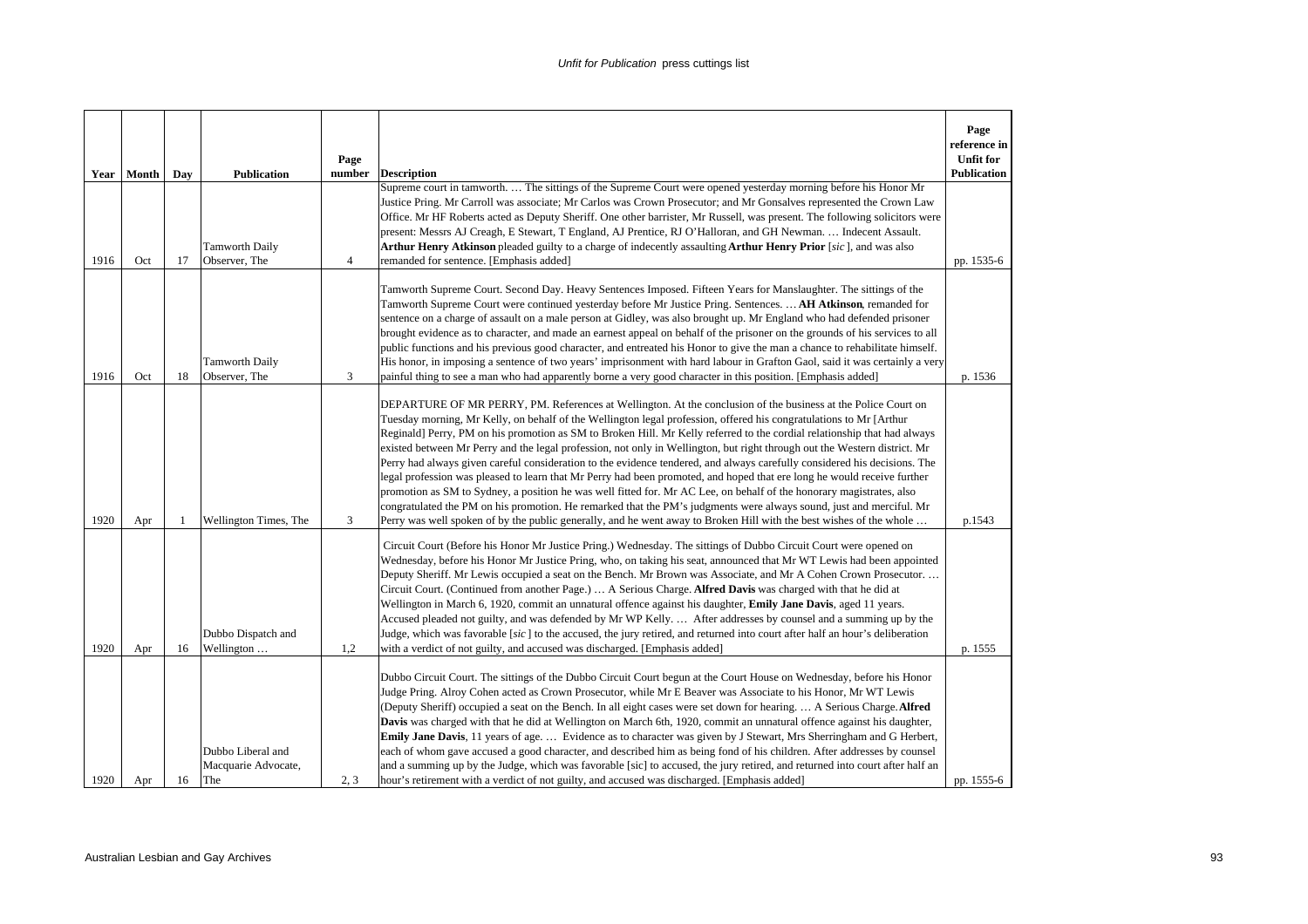| <b>Year</b>  | Month      | Day             | <b>Publication</b>                     | Page<br>number      | <b>Description</b>                                                                                                                                                                                                                                                                                                                                                                                                                                                                                                                                                                                                                                                                                                                                                                                                                                                                                                                                                                                                                                                                                                                                                                                                                                                                                                            | Page<br>reference in<br><b>Unfit for</b><br><b>Publication</b> |
|--------------|------------|-----------------|----------------------------------------|---------------------|-------------------------------------------------------------------------------------------------------------------------------------------------------------------------------------------------------------------------------------------------------------------------------------------------------------------------------------------------------------------------------------------------------------------------------------------------------------------------------------------------------------------------------------------------------------------------------------------------------------------------------------------------------------------------------------------------------------------------------------------------------------------------------------------------------------------------------------------------------------------------------------------------------------------------------------------------------------------------------------------------------------------------------------------------------------------------------------------------------------------------------------------------------------------------------------------------------------------------------------------------------------------------------------------------------------------------------|----------------------------------------------------------------|
| 1920         | Oct        | $7\phantom{.0}$ | Newcastle Morning<br>Herald            | $\tau$              | Newcastle Circuit Court. Wednesday, October 6. (Before his Honor Mr Justice Pring.) Mr LJ McKean, Crown Prosecutor.<br><b>Harold Howell</b> pleaded guilty to a charge of having, with <b>Patrick Carroll</b> , committed an offence at Newcastle on<br>September 24. Mr McTague, instructed by Mr WH Baker, appeared for the accused, and called a number of witnesses, who<br>gave evidence as to Howell's mentality and character. Dr Russell, superintendent of the Mental Hospital, stated accused<br>was lacking in intellect. Mr McTague asked that clemency be extended to prisoner. His Honor said he considered a short<br>term of imprisonment was the best course because the discipline that would be meted out to accused in gaol might be of<br>lasting benefit. Accused was accordingly sentenced to six months' imprisonment with hard labour, in Grafton gaol. In<br>connection with the non-appearance of Carroll the recognisance of £60 entered into by John Weir, restaurant keeper, was<br>entreated, and a Bench warrant issued for the arrest of the accused. [Emphasis added]                                                                                                                                                                                                                       | p. 1564                                                        |
| 1921         | Apr        | 22              | <b>Armidale Express</b>                | 3                   | Armidale Circuit Court. The annual sitting of the Circuit Court at Armidale opened at the local Court House, on<br>Wednesday, before his Honor, the Chief Justice, Sir Wm Cullen. His Honor's Associate was Mr Owen. Mr A Purkiss<br>occupied a seat on the Bench as deputy Sheriff. Mr WJ Sheppard was present as Crown Prosecutor, instructed by the<br>Crown Solicitor's office Thursday, April 21. Alleged Indecent Assault. Stanley Norman Duncan [sic], on bail, was<br>charged with indecently assaulting in a railway carriage between Tamworth and Walcha Road on the 20th February, 1921,<br>one <b>Herman Francis McHugh</b> . Accused pleaded not guilty. The following jury was sworn: Chas Joseph Gentle, John<br>McMillan, HH Cordingley, GB Hardaker, AW Brindle, H Schaefer, CH Champion, Bruce Browning, Alex Murray, H<br>Himmelhoch, John Munday, AJ Dawson. The other jurymen were discharged.  After a five minutes retirement, the jury<br>returned with a verdict of not guilty. Accused was thereupon discharged. Mr Windeyer said he would not like it to be<br>thought that portion of the case for the defence was a charge of perjury against the court. [Emphasis added]<br>Armidale Circuit Court. The Circuit Court sat at Armidale on Wednesday and Thursday, the Chief Justice (Sir William | pp. 1578-9                                                     |
| 1921         | Apr        | 23              | Armidale Chronicle                     | 6, 7                | Cullen) presiding The Circuit Court was continued at Armidale on Thursday [21 April]. Alleged Indecent Assault.<br>Sydney [sic] Norman Duncombe was charged that on 20th February, at Walcha Road, he did indecently assault Herman<br><b>Francis McHugh</b> , a male person.  The jury retired and in about five minutes returned to Court with a verdict of not<br>guilty. Mr Windeyer said he did not want the Court to think that he had suggested Constable Flaherty had committed<br>perjury. Mr Windeyer's contention was not that the constable was not telling the truth about accused's admission in the<br>lock-up, but that accused might have said anything in the condition in which he was in. He did not know what he was<br>saying. Both his Honor and the Crown Prosecutor said they did not think Mr Windeyer had made any imputation against the<br>veracity of the constable. [Emphasis added]                                                                                                                                                                                                                                                                                                                                                                                                           | pp. 1579-81                                                    |
|              |            |                 |                                        |                     | A Serious Charge. Peculiar Affair in Railway Carriage. Before Messrs E[dward] M[yer] Cohen and A[lfred] Purkiss, JsP, at<br>the Armidale Police Court yesterday. Stanley Norman Duncombe was charged with, on the 20th February, in a railway<br>carriage between Tamworth and Walcha Road, he did assault one <b>H</b> [erman] F[rancis] McHugh.  The remand was                                                                                                                                                                                                                                                                                                                                                                                                                                                                                                                                                                                                                                                                                                                                                                                                                                                                                                                                                             |                                                                |
| 1921<br>1921 | Feb<br>Feb | 22<br>23        | Armidale Express<br>Armidale Chronicle | $\overline{4}$<br>2 | granted, till Monday next, bail being allowed—self in £80, or two sureties of £40 or one in £80. [Emphasis added]<br>Indecent Assault Alleged. In Railway Carriage. On Monday morning, before Messrs EM Cohen and A Purkiss, JsP, an<br>"ordinary drunk" forfeited his recognisance. Stanley Norman Duncombe was charged with indecently assaulting Herman<br>Francis McHugh in a railway carriage between Walcha Road and Armidale. Mr Mackenzie (Mackenzie & Biddulph)<br>appeared for accused.  Sergeant Jones asked for a remand for eight days.<br>The Bench granted the remand, bail being allowed, self in £80, and one surety of £80, or two of £40 each. [Emphasis<br>added]                                                                                                                                                                                                                                                                                                                                                                                                                                                                                                                                                                                                                                         | pp. 1565-6<br>pp. 1566-7                                       |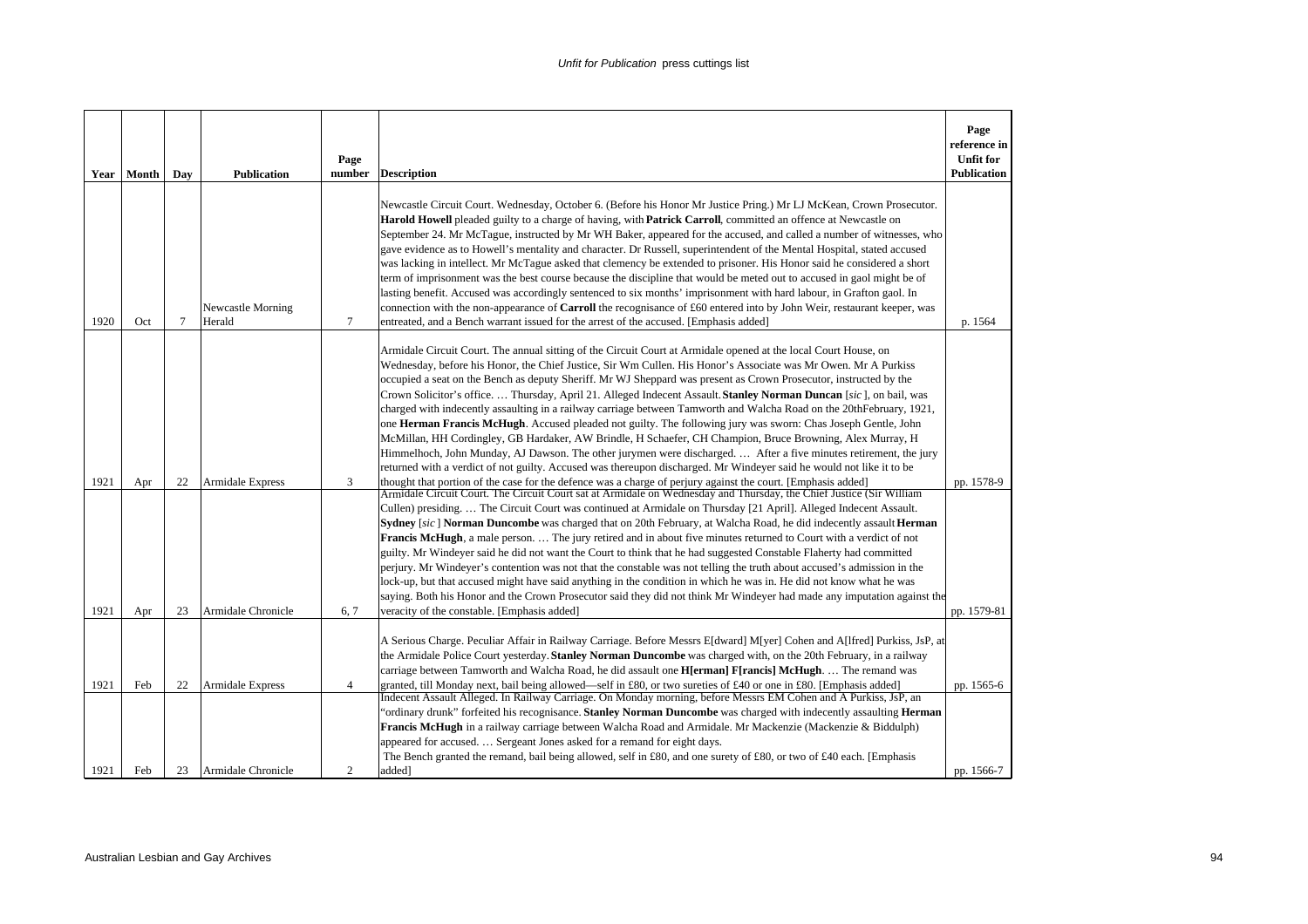| Year | Month | Day            | <b>Publication</b>              | Page<br>number | <b>Description</b>                                                                                                                                                                                                                                                                                                                                                                                                                                                                                                                                                                                                                                                                                                                                                                                                                                                                                                            | Page<br>reference in<br><b>Unfit for</b><br>Publication |
|------|-------|----------------|---------------------------------|----------------|-------------------------------------------------------------------------------------------------------------------------------------------------------------------------------------------------------------------------------------------------------------------------------------------------------------------------------------------------------------------------------------------------------------------------------------------------------------------------------------------------------------------------------------------------------------------------------------------------------------------------------------------------------------------------------------------------------------------------------------------------------------------------------------------------------------------------------------------------------------------------------------------------------------------------------|---------------------------------------------------------|
|      |       |                |                                 |                | Alleged Indecent Assault. A Peculiar Case. The case in which <b>Stanley Norman Duncombe</b> was charged with having<br>assaulted one Herman Francis McHugh in a railway carriage between Tamworth and Walcha Road was again called on<br>yesterday at the local Police Court, before Mr EM Cohen, JP. Mr CL MacKenzie (of MacKenzie and Biddulph) appeared<br>for the accused This closed the case for the Crown, and accused was thereupon committed for trial at Armidale Circuit                                                                                                                                                                                                                                                                                                                                                                                                                                           |                                                         |
| 1921 | Mar   | -1             | Armidale Express                | 8              | Court on 20th April. Bail was allowed, self in £80, and two sureties in £80, or one in £40. [Emphasis added]                                                                                                                                                                                                                                                                                                                                                                                                                                                                                                                                                                                                                                                                                                                                                                                                                  | pp. 1567-8                                              |
| 1921 | Mar   | 2              | Armidale Chronicle              | 3              | Committed for Trial. Assault in the Train Alleged. The case in which Stanley Norman Duncombe was charged with<br>having assaulted one Herman Francis McHugh in a railway carriage between Tamworth and Walcha Road was again<br>called on yesterday at the Local Police Court, before Mr EM Cohen, JP.  This closed the case for the Crown, and<br>accused was thereupon committed for trial at Armidale Circuit Court on 20th April. Bail was allowed, self in £80, and two<br>sureties in £80, or one in £40. [Emphasis added]                                                                                                                                                                                                                                                                                                                                                                                              | p. 1568                                                 |
|      |       |                | Maitland Daily Mercury,         |                | Circuit Court. Monday, May 2. (Before the Chief Justice). The Maitland Circuit Court opened at the East Maitland<br>Courthouse today before the Chief Justice Sir William Cullen. Mr H de B O'Reilly was Crown Prosecutor, and he was<br>instructed by the Crown Solicitors' Office. GS Waller, Deputy Sheriff, occupied a seat beside his Honor. Jurymen Excused<br>WH Pender was excused on account of illness from attendance on the jury during the sittings of the court, and on account<br>of business reasons EW Sparke was excused today.<br>Mr WJ Enright asked that WA Ross, G Pilgrim, and G Russell be excused for about two hours to-morrow morning. He<br>stated that they were on the hospital committee, and had to meet a departmental officer on urgent business in connection<br>with the hospital. His Honor, said it was public business and he thought he ought to excuse them. He would expect them to |                                                         |
| 1921 | May   | 2              | The                             | 2              | attend as early as possible.                                                                                                                                                                                                                                                                                                                                                                                                                                                                                                                                                                                                                                                                                                                                                                                                                                                                                                  | p. 1564                                                 |
| 1921 | May   | 3              | Newcastle Morning<br>Herald     | $\overline{4}$ | Circuit Court. Monday, May 2. (Before the Chief Justice, Sir William Cullen.)  Tuesday, May 3. The sittings of the<br>Maitland Circuit Court were resumed at the east Maitland Courthouse this morning. Pleas of Guilty.  Patrick Carroll<br>pleaded guilty to having at Newcastle on September 24, 1920, indecently assaulted Harold Howell. He was remanded for<br>sentence. [Emphasis added]                                                                                                                                                                                                                                                                                                                                                                                                                                                                                                                               | pp. 1564-5                                              |
| 1921 | May   | $\overline{4}$ | Newcastle Morning<br>Herald     | 8              | Maitland District. Maitland Circuit Court.  The sittings of the Maitland Circuit Court were resumed at the East Maitland<br>Courthouse yesterday before the Chief Justice, Sir William Cullen. Mr H de B O'Reilly, instructed by the Crown Solicitor's<br>Office, was Crown Prosecutor. His Honor announced that there would be no civil business taken before Thursday. Pleas of<br>Guilty.  Patrick Carroll pleaded guilty to having assaulted Harold Howell at Newcastle on September 24, 1920.<br>Accused who was undefended, was remanded for sentence. [Emphasis added]                                                                                                                                                                                                                                                                                                                                                 | p. 1565                                                 |
| 1921 | May   | 5              | Newcastle Morning<br>Herald     | 6              | Maitland District. Maitland Circuit Court. The sittings of the Maitland Circuit Court were resumed at the courthouse , East<br>Maitland, yesterday morning, before the Chief Justice, Sir William Cullen. Sentences.  Patrick Carroll was sentenced to<br>18 months hard labour for having committed an offence which his Honor described as a horrible one, and a gross outrage<br>on public decency. Prisoner complained that he had engaged a lawyer in Newcastle to appear for him, but he had not<br>appeared. He had paid the lawyer. His Honor replied that if prisoner's statement were true, he had a remedy. If prisoner had<br>no means to pay a solicitor on his behalf to go into the matter, the police should make inquiries. [Emphasis added]                                                                                                                                                                 | p. 1565                                                 |
| 1921 | May   | $\tau$         | Maitland Weekly<br>Mercury, The | 5              | Circuit Court. Monday, May 2. (Before the Chief Justice).  Tuesday, May 3. Pleas of Guilty.  Patrick Carroll, who<br>had pleaded guilty to having at Newcastle on September 24 [1920] indecently assaulted a boy, was brought up for sentence.<br>Accused handed in a number of references. His Honor said the offence was a horrible one and was a gross outrage on<br>public decency besides meaning the corruption of the boy. The sentence was 18 months hard labour. [Emphasis added]                                                                                                                                                                                                                                                                                                                                                                                                                                    | p. 1565                                                 |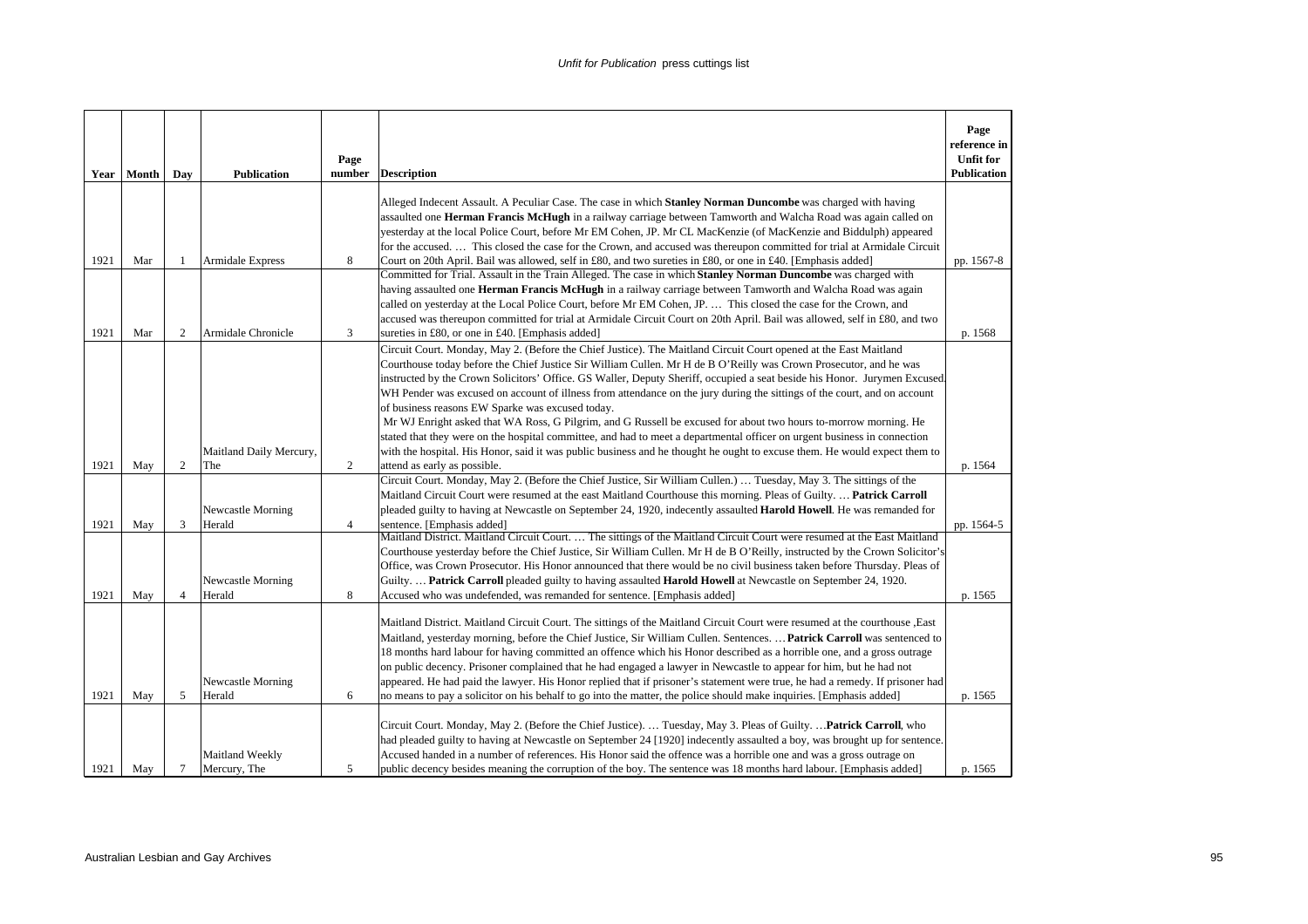|      | Year   Month | Day | <b>Publication</b>           | Page<br>number | <b>Description</b><br>SHOCKING CRIME ALLEGED. Accused Man Committed. Two Accused Discharged. In the Police Court yesterday                                                                                                                 | Page<br>reference in<br><b>Unfit for</b><br>Publication |
|------|--------------|-----|------------------------------|----------------|--------------------------------------------------------------------------------------------------------------------------------------------------------------------------------------------------------------------------------------------|---------------------------------------------------------|
|      |              |     |                              |                | morning before Mr G[eorge] A[lfred] Stevenson, Acting SM, Norman Thomas James Wallis (22), Palmer Pedersen                                                                                                                                 |                                                         |
|      |              |     |                              |                | (28), and Leslie Edgar Mounce (24), (on remand), were charged with maliciously inflicting grievous bodily harm on                                                                                                                          |                                                         |
|      |              |     |                              |                | Edward Plummer on April 2.  Pedersen and Mounce were discharged. Mr Stevenson said that any assault Mounce                                                                                                                                 |                                                         |
|      |              |     |                              |                | may have committed was largely justified by the attitude in which he saw Wallis and Plummer. Wallis was committed for                                                                                                                      |                                                         |
|      |              |     | <b>Barrier Daily Truth</b>   |                | trial at the Circuit Court on April 27 on the following charge: – That he did attempt to commit the crime of buggery on                                                                                                                    |                                                         |
| 1923 | Apr          | 11  | (Broken Hill)                | $\overline{4}$ | James Edward Plummer on or about April 2. [Emphasis added]                                                                                                                                                                                 | pp. 1590-2                                              |
|      |              |     |                              |                | Circuit Court. Judge and Others Arrive. Mr Justice Gordon arrived by the express yesterday morning and will preside in the                                                                                                                 |                                                         |
|      |              |     |                              |                | Circuit Court, opening this morning. Mr Stocky, Justice Gordon's Associate, came with him. Mr K Ralston, Crown                                                                                                                             |                                                         |
|      |              |     |                              |                | Prosecutor, and Mr J Gonsalves, of the Crown Law Department who is to assist Mr Ralston, also arrived. Mr C Lloyd                                                                                                                          |                                                         |
|      |              |     | <b>Barrier Daily Truth</b>   |                | (barrister), who will be instructed by Mr WP Blackmore on Janet Anstey's behalf on her trial for alleged murder, also                                                                                                                      |                                                         |
| 1923 | Apr          | 27  | (Broken Hill)                | 3              | arrived.<br>CRIMINAL ASSAULT ALLEGED. Wallis Found Not Guilty. Circuit Court Case. In the Circuit Court yesterday afternoon                                                                                                                | p. 1600                                                 |
|      |              |     |                              |                | before his Honor Justice Gordon and a jury, Norman Thomas James Wallis (22) was charged that he did assault Joseph                                                                                                                         |                                                         |
|      |              |     |                              |                | Edward Plummer on April 2 with intent to wickedly and against the order of nature commit buggery with the said Joseph                                                                                                                      |                                                         |
|      |              |     |                              |                | <b>Edward Plummer</b> . There was a second charge that he did indecently assault <b>Plummer</b> .  During the course of an address                                                                                                         |                                                         |
|      |              |     |                              |                | to the jury, Mr Blackmore said that it was apparent that if any assault was committed Plummer was a consenting party. His                                                                                                                  |                                                         |
|      |              |     |                              |                | Honor interposed that even if that were so it did not absolve Wallis. Both parties may be perfectly agreeable to what was                                                                                                                  |                                                         |
|      |              |     | <b>Barrier Daily Truth</b>   |                | going on yet an offence was committed. The jury retired at 4.20 and returned 10 minutes later with a verdict of not guilty.                                                                                                                |                                                         |
| 1923 | Apr          | 28  | (Broken Hill)                | 1              | [Emphasis added]                                                                                                                                                                                                                           | pp. 1600-1                                              |
|      |              |     |                              |                | CRIMINAL. (Before Mr Justice [AGF] James.) Crown Prosecutor: Mr WT Coyle, KC. Convicted On Two Counts. William                                                                                                                             |                                                         |
|      |              |     |                              |                | Albert Cameron was charged at the Central Criminal Court with having committed a serious crime, at Sydney, on May 21.                                                                                                                      |                                                         |
|      |              |     |                              |                | There was a second count of a lesser offence. Mr Small (instructed by Messrs RD Meagher, Hogarth, and Company)                                                                                                                             |                                                         |
|      |              |     |                              |                | appeared for the defence. Accused, who was convicted on both counts, was sentenced to three years' imprisonment, with                                                                                                                      |                                                         |
|      |              |     | The Daily Telegraph          |                | hard labour, on the first count, and to one year's imprisonment on the second count the terms to be concurrent. [Emphasis                                                                                                                  |                                                         |
| 1923 | Jun          | 20  | (Sydney)                     | $\overline{?}$ | added]                                                                                                                                                                                                                                     | p. 1590                                                 |
|      |              |     |                              |                | Central Criminal Court. (Before Mr Justice James.) Crown Prosecutor, Mr WT Coyle, KC. Assault on a Boy. William                                                                                                                            |                                                         |
|      |              |     |                              |                | Albert Cameron was charged with committing an offence on a boy 9 years of age. The accused, who was defended by Mr                                                                                                                         |                                                         |
|      |              |     |                              |                | Small (instructed by Messrs RD Meagher, Hogarth, and Co.) was found guilty on two counts of the indictment, and was                                                                                                                        |                                                         |
|      |              |     |                              |                | sentenced to three years' imprisonment with hard labour on the first and one year's imprisonment with hard labour on the                                                                                                                   |                                                         |
| 1923 | Jun          | 20  | <b>Sydney Morning Herald</b> | 10             | second count, the sentences to be concurrent. [Emphasis added]                                                                                                                                                                             | p. 1590                                                 |
|      |              |     |                              |                |                                                                                                                                                                                                                                            |                                                         |
|      |              |     |                              |                | BIG COURT. Sittings Commence at Goulburn. Mr Justice James Presides. At the Courthouse yesterday morning the                                                                                                                               |                                                         |
|      |              |     |                              |                | Goulburn sittings of the Supreme Court commenced before his Honour, Mr Justice James. Mr Alan Lloyd was Crown                                                                                                                              |                                                         |
|      |              |     |                              |                | Prosecutor. The Judge was attended by his associate, Mr WFJ Miller. Several jurymen were excused. The business of the                                                                                                                      |                                                         |
|      |              |     |                              |                | Court was lightened considerably by the fact that three accused pleaded guilty.  Tuesday's Sittings. The Court, which                                                                                                                      |                                                         |
|      |              |     | Goulburn Evening Penny       |                | was adjourned at 8.20pm on Monday night was resumed this morning at ten o'clock. The Second defended case was one in<br>which Horace Williamson (23) was charged with that near Kenmore on March 15 he committed a serious offence against |                                                         |
| 1924 | Apr          | 29  | Post                         | 3              | a young boy. Accused conducted his own case [Emphasis added] [Continued below]                                                                                                                                                             | p. 1627                                                 |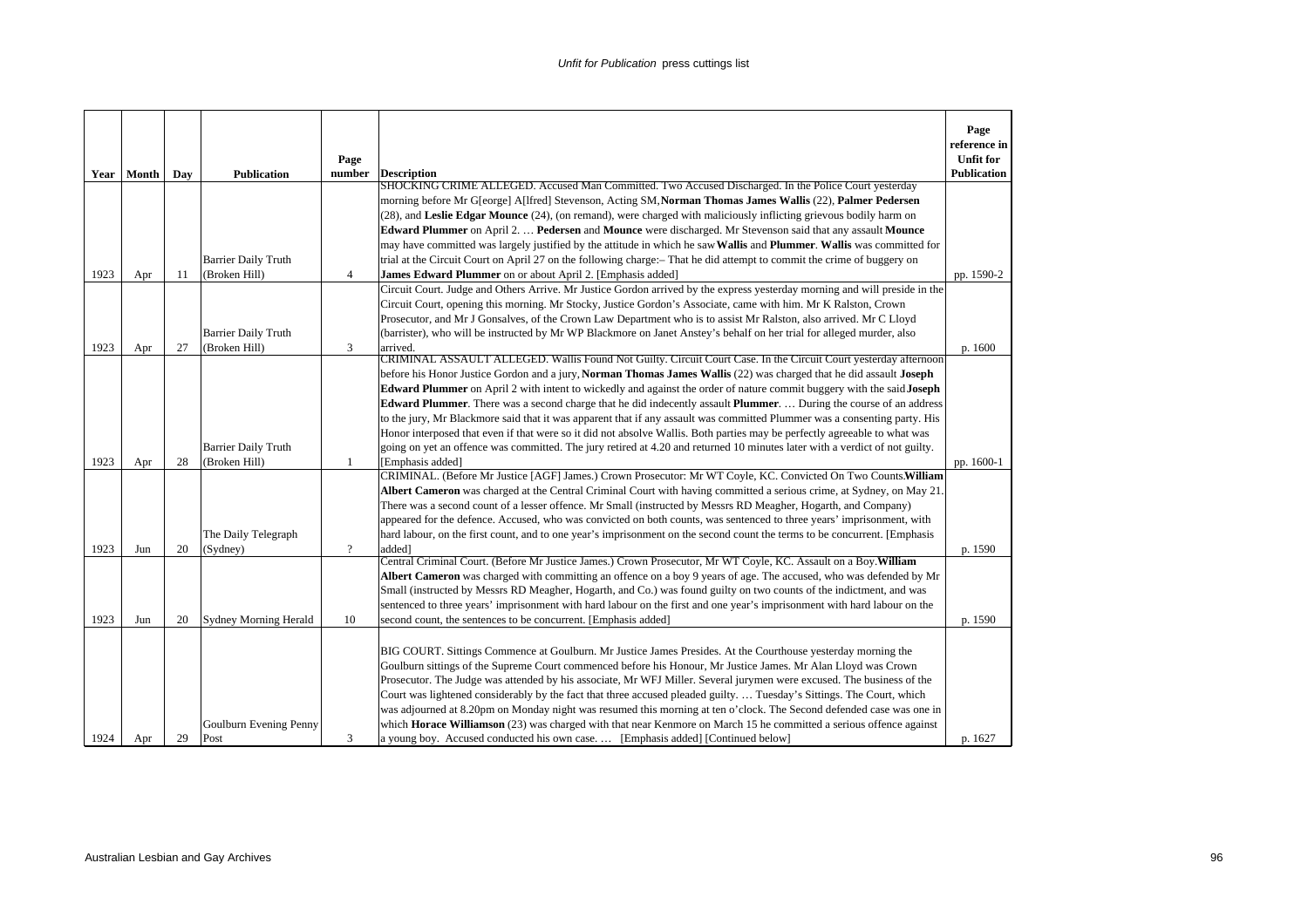|      |              |     |                                 | Page         |                                                                                                                                                                                                                                                                                                                                                                                                                                                                                                                                                                                                                                                                                                                                                                                                      | Page<br>reference in<br><b>Unfit for</b> |
|------|--------------|-----|---------------------------------|--------------|------------------------------------------------------------------------------------------------------------------------------------------------------------------------------------------------------------------------------------------------------------------------------------------------------------------------------------------------------------------------------------------------------------------------------------------------------------------------------------------------------------------------------------------------------------------------------------------------------------------------------------------------------------------------------------------------------------------------------------------------------------------------------------------------------|------------------------------------------|
|      | Year   Month | Day | <b>Publication</b>              | number       | <b>Description</b>                                                                                                                                                                                                                                                                                                                                                                                                                                                                                                                                                                                                                                                                                                                                                                                   | <b>Publication</b>                       |
| 1924 | Apr          | 29  | Goulburn Evening Penny<br>Post  | 3            | [Continued from above] When the jury returned at 12.25pm, the foreman announced that they had found <b>Williamson</b> not<br>guilty on the more serious count, but convicted him on the second count of indecent assault. His Honor reserved sentence<br>till 2pm.  Williamson Sentenced. When the Court resumed after lunch, his Honour sentenced Williamson to 12 months<br>hard labour, in a prison to be arranged. The Judge refused a request by accused that sentence be deferred until after the<br>hearing of a second charge. At a later stage, <b>Williamson</b> pleaded guilty to a charge in connection with another boy.<br>[Emphasis added]                                                                                                                                            | p. 1627                                  |
|      |              |     |                                 |              | Central Criminal Court. (Before Mr Justice Ferguson.) Crown Prosecutor, Mr WT Coyle, KC.  Indecent Assault.Arthur                                                                                                                                                                                                                                                                                                                                                                                                                                                                                                                                                                                                                                                                                    |                                          |
| 1924 | Jun          | 3   | <b>Sydney Morning Herald</b>    | 6            | Foden was charged with indecently assaulting a little boy, 41/2 years of age, at St Peters, on March 10. Accused, who was<br>defended by Mr Young (instructed by Mr AS Henry), was convicted, and sentenced to two years' imprisonment with hard<br>labour in Grafton gaol. [Emphasis added]                                                                                                                                                                                                                                                                                                                                                                                                                                                                                                         | p. 1613                                  |
| 1924 | Jun          | 3   | The Daily Telegraph<br>(Sydney) | 2            | Criminal (Before Mr Justice Ferguson.) Crown Prosecutor: Mr WT Coyle, KC. Serious Offence.Arthur Foden, a young<br>man, was charged at the Central Criminal Court with committing a serious offence at St Peters, on March 10. Mr J Young<br>(instructed by Mr AS Henry) appeared for the defence. Accused was convicted and sentenced to two years' imprisonment,<br>with hard labour. [Empasis added]                                                                                                                                                                                                                                                                                                                                                                                              | p. 1613                                  |
|      |              |     | Daily Guardian, The             |              | Law List. Today's Cases. Supreme Court  Central Criminal Court. George Henry Fullerton, Indecent assault.Joseph                                                                                                                                                                                                                                                                                                                                                                                                                                                                                                                                                                                                                                                                                      |                                          |
| 1924 | Mar          | 19  | (Sydney)                        | 3            | Carew, Indecent assault. [Emphasis added]                                                                                                                                                                                                                                                                                                                                                                                                                                                                                                                                                                                                                                                                                                                                                            | p. 1606                                  |
| 1924 | Mar          | 20  | The Daily Telegraph<br>(Sydney) | $\mathbf{2}$ | THE LAW COURTS  Criminal. (Before Mr Justice James.) Crown Prosecutor Mr WT Coyle, KC. Old Man Sentenced.<br>Joseph Carew (59) pleaded guilty to a charge of having committed a serious offence at Sydney on March 10. Mr Leslie<br>Cannon appeared on behalf of Carew, who was sentenced to twelve months' imprisonment with hard labour. His Honor<br>said that if at the end of six months the report of the gaol authorities as to the conduct of prisoner was favorable [sic] he<br>might recommend a reduction of the sentence. [Emphasis added]                                                                                                                                                                                                                                               | p. 1606                                  |
| 1924 | Mar          | 20  | <b>Sydney Morning Herald</b>    | 6            | Central Criminal Court. (Before Mr Justice James.) Crown Prosecutor, Mr WT Coyle, KC.  Assault.Joseph Carew<br>pleaded guilty to indecently assaulting a male person at Sydney on March 10, and was sentenced to 12 months,<br>imprisonment with hard labour. His Honor said that if the gaol authorities reported favourably, he might recommend a<br>reduction of the sentence. Mr Leslie Gannon appeared for the defence. [Emphasis added]                                                                                                                                                                                                                                                                                                                                                        | p. 1606                                  |
|      |              |     | Goulburn Evening Penny          |              | Serious Offences. Man Committed for Trial. Evidence of a revolting nature was given at the Goulburn Police Court on<br>Wednesday when <b>Horace Williamson</b> , a young man, appeared on remand before Mr G[eorge] R[ichard] Williams, to<br>answer two charges involving alleged serious offences against small boys.  Accused, who stated that he had nothing to<br>say, was committed for trial at the Circuit Court on April 28 on both charges. Accused was allowed bail, self in £40 with                                                                                                                                                                                                                                                                                                     |                                          |
| 1924 | Mar          | 27  | Post<br>Northern Star and       | 6            | one surety on a like amount in each case. [Emphasis added]<br>CIRCUIT COURT. Lismore Sittings. First Day's Business. The Circuit Court opened at Lismore yesterday before Mr<br>Justice Ralston. Mr EM Martin acted as Associate.  Alleged Assault. William Joseph Foster was charged with having<br>at Murwillumbah, on July 9, committed an indecent assault. Accused pleaded not guilty, and was undefended.  Accused<br>[William Joseph Foster] made a statement from the dock, denying the assault. He admitted photographing the boy in the<br>nude, and stated that he had had some indecent photos, but had destroyed them. Sergeant Brandon and Constable Langley<br>gave the accused a good character. The jury after a short retirement returned a verdict of not guilty, and accused was | pp. 1613-4                               |
| 1925 | Oct          | 1   | Richmond, The                   | 6            | discharged. [Emphasis added]                                                                                                                                                                                                                                                                                                                                                                                                                                                                                                                                                                                                                                                                                                                                                                         | pp. 1633-4                               |
| 1928 | Apr          | 30  | Goulburn Evening Penny<br>Post  | 2            | ITEMS OF INTEREST.  Circuit Court. At the Circuit Court, which will hold its sitting to-morrow under Mr Justice JL<br>Campbell, the following cases are to be tried: James Potiri, alleged manslaughter; John James Noonan, alleged indecent<br>assault; WHG Anderson, alleged assault on a girl under the age of 16 years; and John Moran and Frederick Milton,<br>escaping from lawful custody at the Milu camp. Mr Wilfred [sic] Blacket, KC., will prosecute for the Crown, and Mr JW<br>Bavin will be Clerk to the Justice. [Emphasis added]                                                                                                                                                                                                                                                    | p. 1640                                  |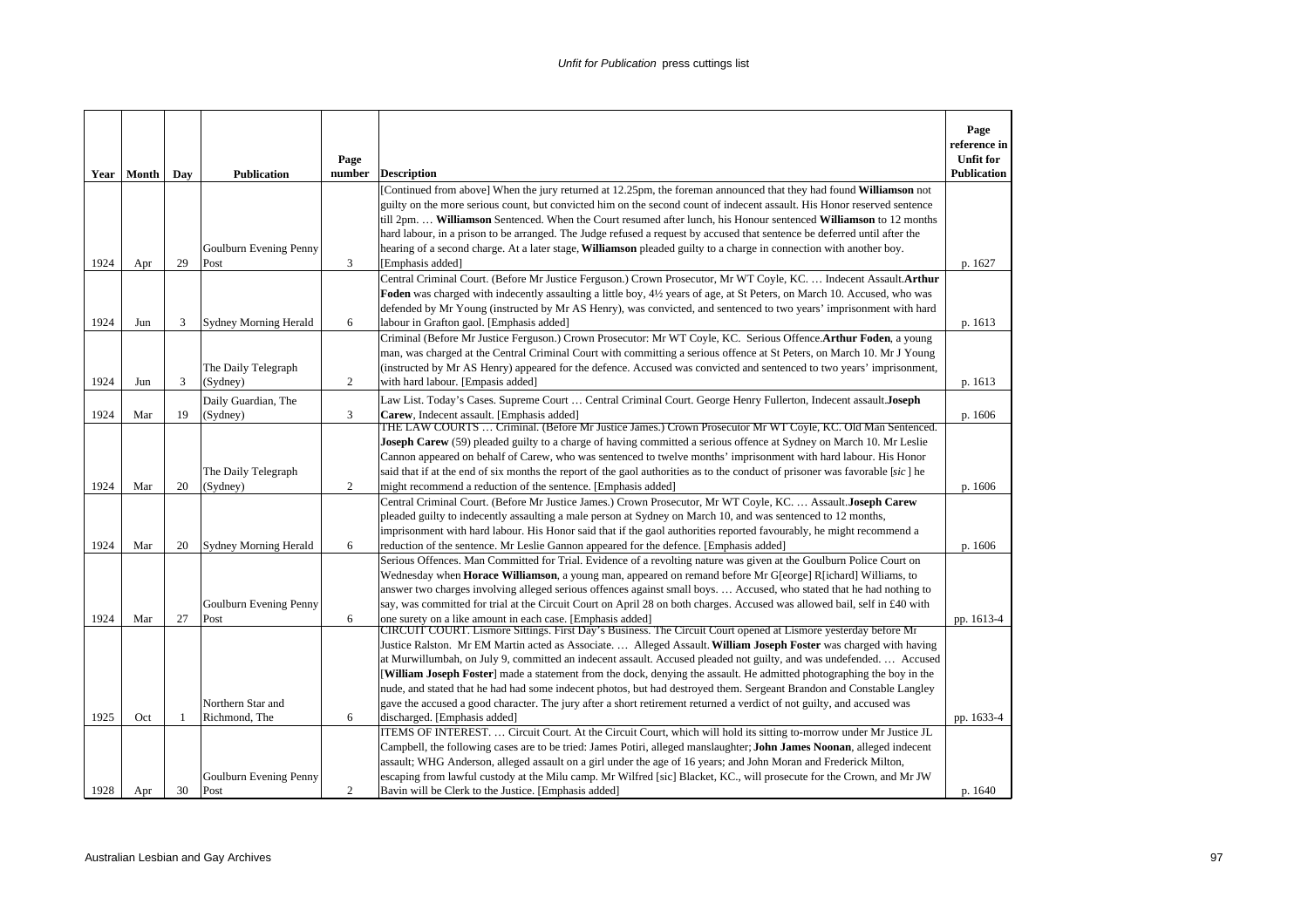|      |            |                |                                          | Page           |                                                                                                                                                                                                                                                                                                                                                                                                                                                                                                                                                                                                                                                                                                                                                                                                                                                                                                                                               | Page<br>reference in<br><b>Unfit for</b> |
|------|------------|----------------|------------------------------------------|----------------|-----------------------------------------------------------------------------------------------------------------------------------------------------------------------------------------------------------------------------------------------------------------------------------------------------------------------------------------------------------------------------------------------------------------------------------------------------------------------------------------------------------------------------------------------------------------------------------------------------------------------------------------------------------------------------------------------------------------------------------------------------------------------------------------------------------------------------------------------------------------------------------------------------------------------------------------------|------------------------------------------|
|      | Year Month | Day            | <b>Publication</b>                       | number         | <b>Description</b>                                                                                                                                                                                                                                                                                                                                                                                                                                                                                                                                                                                                                                                                                                                                                                                                                                                                                                                            | <b>Publication</b>                       |
|      |            |                |                                          |                | INDECENT ASSAULT ALLEGED. Man Committed for Trial. On a charge of committing an indecent assault onRonald                                                                                                                                                                                                                                                                                                                                                                                                                                                                                                                                                                                                                                                                                                                                                                                                                                     |                                          |
|      |            |                | Goulburn Evening Penny                   |                | McDonald, a male person, John James Noonan, alias John George White, was committed for trial at the Goulburn                                                                                                                                                                                                                                                                                                                                                                                                                                                                                                                                                                                                                                                                                                                                                                                                                                  |                                          |
| 1928 | Feb        | 13             | Post                                     | 2              | Quarter Sessions on May 1 when he appeared at the Goulburn Police Court to-day. [Emphasis added]                                                                                                                                                                                                                                                                                                                                                                                                                                                                                                                                                                                                                                                                                                                                                                                                                                              | p. 1634                                  |
|      |            |                | Dubbo Dispatch and                       |                | Assault on Boy. At the Circuit Court on Monday, before Mr Justice Davidson, James Wallace, a man approaching elderly<br>life, pleaded guilty to an assault upon a 13-year-old boy at Canowindra. When asked if he desired to say anything, Wallace<br>said he had nothing to say.  His Honor said to the prisoner that he had pleaded guilty to an offence which incurred severe<br>censure and a heavy penalty. It was difficult to believe a man of prisoner's age could be concerned in such an offence.<br>People should be able to allow their children to go about without being hampered by people such as the prisoner was. He<br>had to pass a sentence which was more or less severe. He sentenced Wallace to 12 months in a gaol which the Comptroller                                                                                                                                                                             |                                          |
| 1928 | May        | 1              | Wellington                               | $\overline{4}$ | of Prisons might decide. The sentence would date from the arrest of accused, March 18. [Emphasis added]                                                                                                                                                                                                                                                                                                                                                                                                                                                                                                                                                                                                                                                                                                                                                                                                                                       | p. 1647                                  |
|      |            |                | Dubbo Liberal and<br>Macquarie Advocate, |                | LOCAL AND GENERAL  Unnatural Offence Sentence. In sentencing James Wallace, 50, to 12 months' imprisonment<br>for an abominable offence, the victim being a boy living in Canowindra, his Honor Judge Davidson, said last Saturday<br>morning that these offences had to be severely punished. People should be able to send their children about without fear of<br>their being tampered with by degenerates. The sentence was made to date from March 18th, since when the accused had                                                                                                                                                                                                                                                                                                                                                                                                                                                      |                                          |
| 1928 | May        | -1             | The                                      | $\overline{4}$ | been in goal. [Emphasis added]<br>ITEMS OF INTEREST.  Witness Missing. John James Noonan, who was charged at the Circuit Court with indecent                                                                                                                                                                                                                                                                                                                                                                                                                                                                                                                                                                                                                                                                                                                                                                                                  | p. 1647                                  |
| 1928 | May        | $\overline{c}$ | Goulburn Evening Penny<br>Post           | 2              | assault on a male person, pleaded not guilty and was remanded to the Quarter Sessions on May 17. The Crown Prosecutor,<br>Mr Wilfred [sic] Blacket, KC., who made application for the remand, said that on account of the non-appearance of the<br>main witness for the Crown the case could not be proceeded with Noonan took exception to the remand, saying that he had<br>already been in custody for 12 weeks. [Emphasis added]                                                                                                                                                                                                                                                                                                                                                                                                                                                                                                          | p. 1641                                  |
| 1930 | Oct        | 1              | Casino and Kyogle<br>Courier and         | $\overline{4}$ | MALTESE DESPOILERS. Recommendation for Deportation. "Crimes too strong for words." As stated in last issue, when<br>the sentences of seven years on one man and three years on four others were mentioned, six Maltese were before the Circuit<br>Court in Lismore on Friday, charged with serious offences. Mr Justice Halse Rogers presided. Mr EF McDonald (Crown<br>Prosecutor) conducted the prosecution. Mr CM Collins (instructed by Mr JJ Kissane, Casino) appeared for the defendant.<br>One jury added to its verdict a rider that the accused found guilty, and the others found guilty or who pleaded guilty, should<br>be deported. "I think no words too strong to condemn the crime," said his Honor. "Deportation is beyond my jurisdiction,<br>but the recommendation will be noted by the authorities and if it is possible to take steps serious consideration will be given<br>to your recommendation." [Continued below] | p. 1655                                  |
|      |            |                |                                          |                |                                                                                                                                                                                                                                                                                                                                                                                                                                                                                                                                                                                                                                                                                                                                                                                                                                                                                                                                               |                                          |
| 1930 | Oct        |                | Casino and Kyogle<br>Courier and         | $\overline{4}$ | [Continued from above] At the conclusion of the hearings, his Honor said that the sentences might not be carried out for the<br>Government might think fit to deport the prisoners before the expiration of the sentences. The matter was outside his<br>iurisdiction, but if the Government decided to deport the prisoners, he did not think it was essential that they should be a<br>charge on the country for the whole of the terms, in one case seven years and in the other three years.                                                                                                                                                                                                                                                                                                                                                                                                                                              | p. 1655                                  |
|      |            |                | <b>Richmond River</b>                    |                | LOCAL INTEREST. Serious Charges. In the Children's Court at Casino today, before Mr E[dward] A[ugustus] Mahony,<br>PM., Frank Guech, a Maltese, was charged with a serious offence on a youth. He was committed to stand his trial at the<br>Circuit Court at Lismore on September 24 on bail of £200. Joe Galea was charged with a similar offence, and after                                                                                                                                                                                                                                                                                                                                                                                                                                                                                                                                                                                |                                          |
| 1930 | Sep        | 9              | Express, The                             | 2              | evidence had been given he was discharged. [Emphasis added]                                                                                                                                                                                                                                                                                                                                                                                                                                                                                                                                                                                                                                                                                                                                                                                                                                                                                   | pp. 1647-8                               |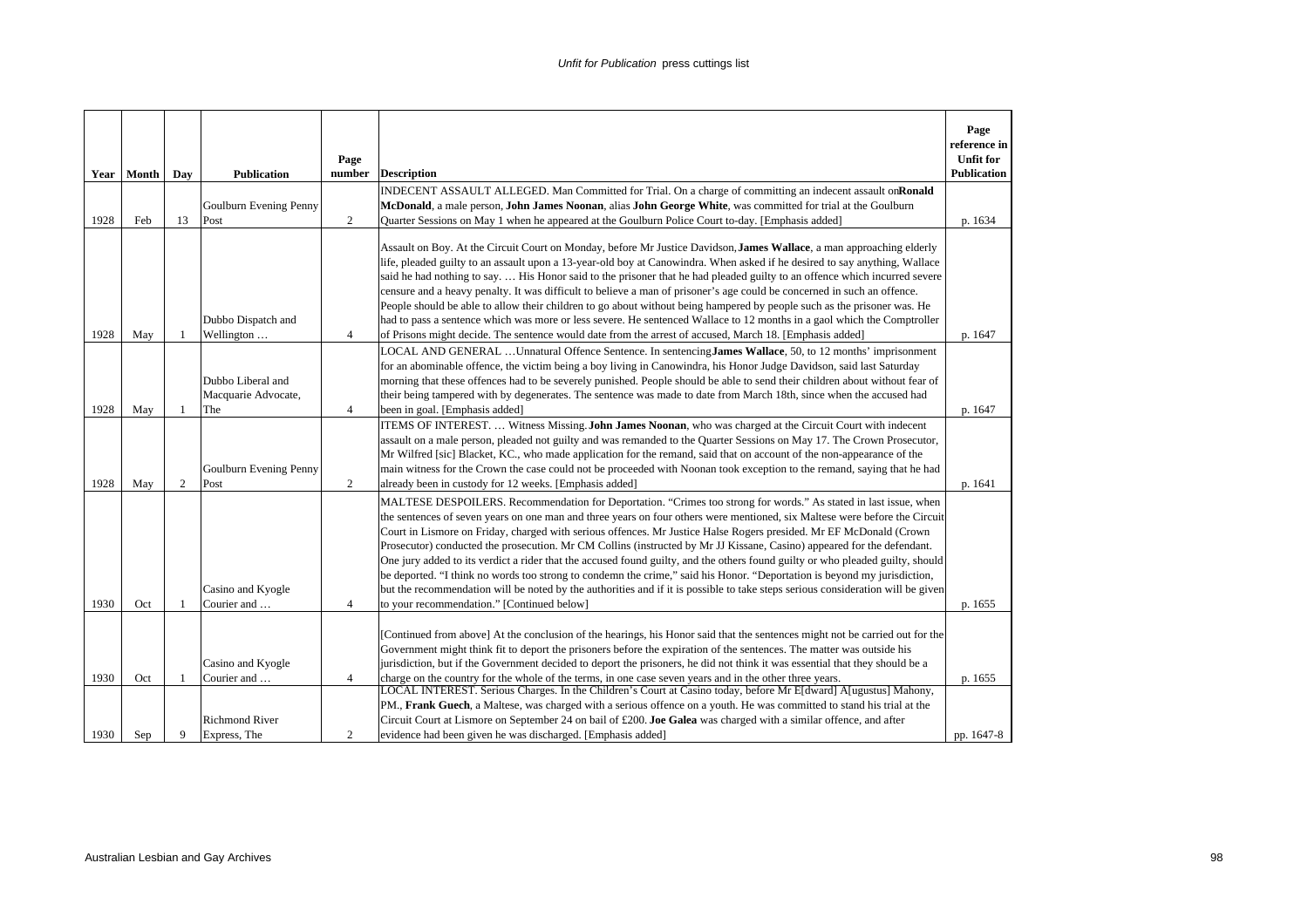|      | Year Month | Day | <b>Publication</b>               | Page<br>number | <b>Description</b><br>MALTESE ARRESTED. ABOMINABLE OFFENCES ALLEGED. WHITE BOYS INVOLVED. There was mucl                                                                                                                                                                                                                                                                                                                                                                                                                                                                                                                                                                                                                                                                                                        | Page<br>reference in<br><b>Unfit for</b><br>Publication |
|------|------------|-----|----------------------------------|----------------|-----------------------------------------------------------------------------------------------------------------------------------------------------------------------------------------------------------------------------------------------------------------------------------------------------------------------------------------------------------------------------------------------------------------------------------------------------------------------------------------------------------------------------------------------------------------------------------------------------------------------------------------------------------------------------------------------------------------------------------------------------------------------------------------------------------------|---------------------------------------------------------|
|      |            |     |                                  |                | excitement in Casino on Saturday morning when the police, from different parts of the town, took to the lockup 20 Maltese,                                                                                                                                                                                                                                                                                                                                                                                                                                                                                                                                                                                                                                                                                      |                                                         |
|      |            |     |                                  |                | who were lined up for identification, after the police had received certain information, in which allegations of abominable                                                                                                                                                                                                                                                                                                                                                                                                                                                                                                                                                                                                                                                                                     |                                                         |
|      |            |     |                                  |                | conduct on the part of the Maltese were made. Two local boys made these allegations, and they identified seven Maltese,                                                                                                                                                                                                                                                                                                                                                                                                                                                                                                                                                                                                                                                                                         |                                                         |
|      |            |     |                                  |                | who were arrested, and an eighth Maltese was taken into custody on Sunday. On Monday these men, Joe Galea, Joe                                                                                                                                                                                                                                                                                                                                                                                                                                                                                                                                                                                                                                                                                                  |                                                         |
|      |            |     |                                  |                | Schembera, Jim Borg, Grezio Attard, Frank Galea, Jack Zureh and Frank Bork were charged with having committed                                                                                                                                                                                                                                                                                                                                                                                                                                                                                                                                                                                                                                                                                                   |                                                         |
|      |            |     |                                  |                | an abominable and unnatural offence on the lads, and also with indecent assault on a male person.  Evidence was heard                                                                                                                                                                                                                                                                                                                                                                                                                                                                                                                                                                                                                                                                                           |                                                         |
| 1930 |            | 10  | Casino and Kyogle<br>Courier and | 2              | in the case against Galea, and he was discharged, but was immediately re-arrested on a charge of vagrancy. [Emphasis<br>added] [Continued below]                                                                                                                                                                                                                                                                                                                                                                                                                                                                                                                                                                                                                                                                |                                                         |
|      | Sep        |     |                                  |                |                                                                                                                                                                                                                                                                                                                                                                                                                                                                                                                                                                                                                                                                                                                                                                                                                 | p. 1648                                                 |
|      |            |     | Casino and Kyogle                |                | [Continued from above] Frank Grech was committed for trial to the Lismore Circuit Court on September 24 on a charge<br>relating to a third boy. Bail was allowed, self in £200 and one surety of £200 or two of £100 each. After evidence had been<br>given against Jim Borg, Frank Galea and Jack Xureh they were committed for trial. Bail was allowed, self in £200 and                                                                                                                                                                                                                                                                                                                                                                                                                                      |                                                         |
| 1930 | Sep        | 10  | Courier and                      | $\overline{c}$ | one surety of £200, or two of £100 each. The other defendants were remanded until Tuesday next. [Emphasis added]                                                                                                                                                                                                                                                                                                                                                                                                                                                                                                                                                                                                                                                                                                | p. 1648                                                 |
|      |            |     | <b>Richmond River</b>            |                | LOCAL INTEREST.  Committed for Trial. In the Children's Court at Casino yesterday, before Mr EA Mahoney, PM.,<br>Jim Borg, Frank Galea and Jack Fureh, Maltese, were committed for trial at the Circuit Court sittings at Lismore on<br>September 24, on serious charges against a male person. Bail in each case was fixed at £200. Four other Maltese were                                                                                                                                                                                                                                                                                                                                                                                                                                                    |                                                         |
| 1930 | Sep        | 10  | Express, The                     | $\overline{c}$ | remanded on similar charges until Tuesday next. [Emphasis added]                                                                                                                                                                                                                                                                                                                                                                                                                                                                                                                                                                                                                                                                                                                                                | p. 1648                                                 |
| 1930 | Sep        | 13  | Casino and Kyogle<br>Courier and | $\overline{c}$ | LOCAL AND GENERAL.  Police Record. As far as a clean-up of crime and police offences are concerned, Casino<br>police this year will create a new record for the North Coast. There have been many serious cases since the beginning of the<br>year, some of the offenders receiving heavy sentences. Within the short space of eleven days, the police have handled no<br>fewer than 72 cases. On top of this there were summons cases issued by private persons.                                                                                                                                                                                                                                                                                                                                               | p. 1648                                                 |
| 1930 | Sep        | 17  | Casino and Kyogle<br>Courier and | $\overline{c}$ | MALTESE CHARGED. Alleged Unnatural Offences. White Boys Involved. A further instalment in the serious charges<br>against a number of Maltese concerning the alleged interference with white boys was tendered in the Police and Children's<br>Court yesterday, before Mr EA Mahoney, PM.Joe Schembera, Grezio Attard, and Frank Borg were charged with having<br>committed offences against the order of nature, and with having indecently dealt with the boys. Sam Zhra was charged<br>with indecent assault.  The PM: I am inclined to send him for trial. Borg, you are committed for trial to the sittings of the<br>Supreme Court at Lismore on September 24. Bail was allowed, self in £200 and one surety of £200. A charge of vagrancy<br>against McMillan was adjourned for a month. [Emphasis added] | pp. 1648-50                                             |
|      |            |     |                                  |                | LOCAL INTEREST.  Committed for Trial. After evidence had been concluded in the Casino Police Court yesterday,                                                                                                                                                                                                                                                                                                                                                                                                                                                                                                                                                                                                                                                                                                   |                                                         |
|      |            |     | <b>Richmond River</b>            |                | before Mr EA Mahoney, PM., in the charges against Frank Borg, a Maltese, of having unlawfully assaulted a male person,<br>and with committing an offence against the order of nature, the defendant was committed for trial at the Lismore Circuit                                                                                                                                                                                                                                                                                                                                                                                                                                                                                                                                                              |                                                         |
| 1930 | Sep        | 17  | Express, The                     | 2              | Court on September 24, on bail of £200. [Emphasis added]                                                                                                                                                                                                                                                                                                                                                                                                                                                                                                                                                                                                                                                                                                                                                        | p. 1650                                                 |
|      |            |     | Northern Star and                |                | GENERAL NEWS. Town and District Matters. Lismore Circuit Court. The following cases are listed for hearing before Mr<br>Justice Halse Rogers at the Lismore Circuit Court which commences at 10am to-day: Rex v. Walter Harold Donnelly,<br>charged with a serious offence; Thomas Jackson, charged with larceny; Frank Borg, Jim Borg, Frank Galea, Frank                                                                                                                                                                                                                                                                                                                                                                                                                                                      |                                                         |
| 1930 | Sep        | 24  | Richmond. The                    | 8              | Gretch, Sam Zahri, Jack Xuereb, each charged with a serious offence. [Emphasis added]                                                                                                                                                                                                                                                                                                                                                                                                                                                                                                                                                                                                                                                                                                                           | p. 1653                                                 |